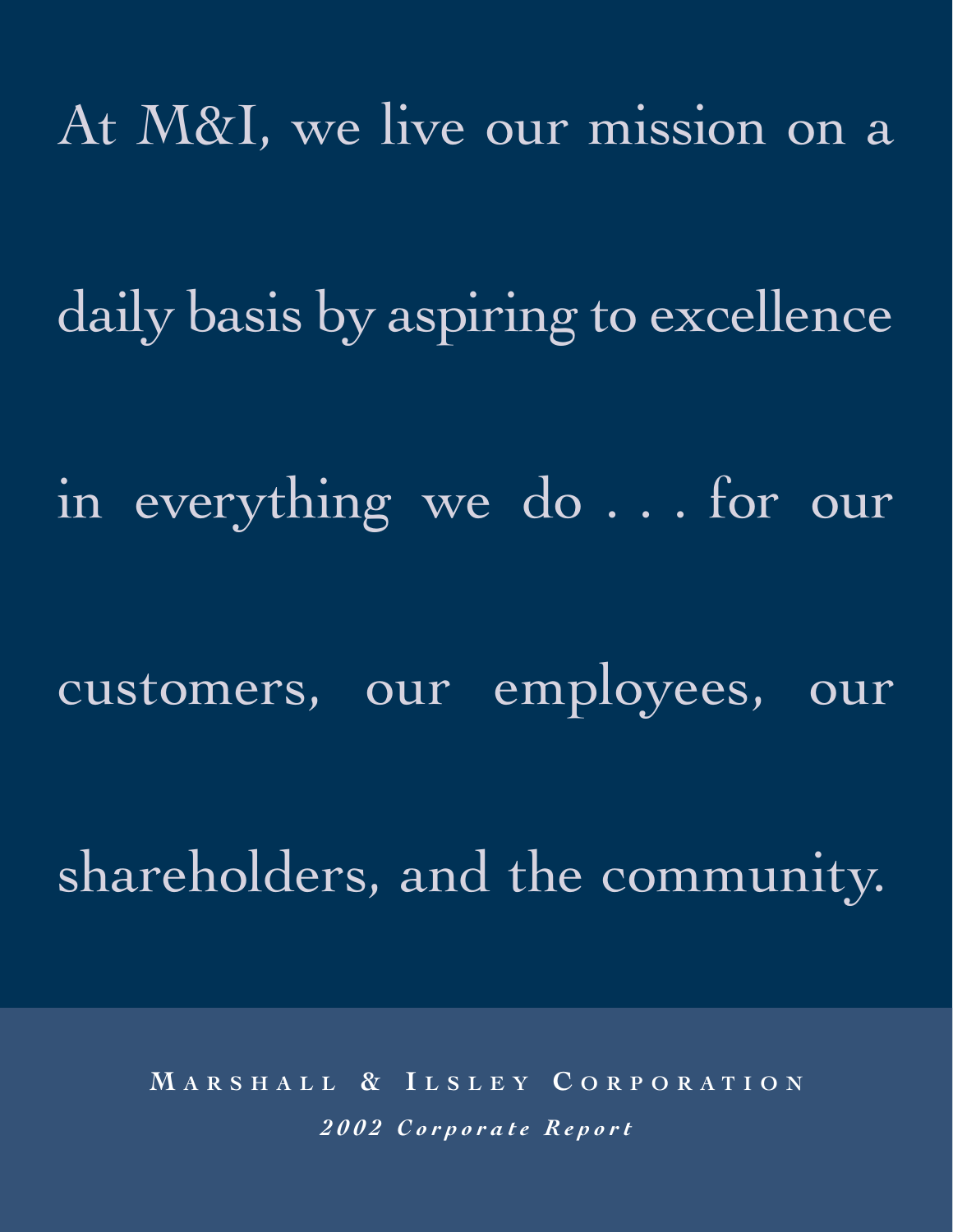# **M ARSHALL & I LSLEY C ORPORATION** ® *2002 Financial Highlights*

| (\$000's except share data)            | 2002         | 2001         | 2000                 |  |
|----------------------------------------|--------------|--------------|----------------------|--|
| <b>OPERATING INCOME</b>                | \$484,549    | \$420,976    | \$376,332<br>315,123 |  |
| <b>NET INCOME</b>                      | 480,327      | 337,485      |                      |  |
| <b>PER SHARE</b>                       |              |              |                      |  |
| Diluted - Operating Income             | \$2.18       | \$1.93       | \$1.73               |  |
| Diluted - Net Income                   | 2.16         | 1.55         | 1.45                 |  |
| Dividends Declared                     | 0.625        | 0.568        | 0.518                |  |
| Shareholders' Equity                   | 13.51        | 11.65        | 10.60                |  |
| <b>FINANCIAL CONDITION - AVERAGE</b>   |              |              |                      |  |
| Assets                                 | \$29,202,650 | \$26,370,309 | \$25,041,777         |  |
| Loans                                  | 21,028,444   | 18,201,142   | 17,117,909           |  |
| Deposits                               | 18,642,987   | 17,190,591   | 17,497,783           |  |
| Shareholders' Equity                   | 2,766,690    | 2,429,559    | 2,148,074            |  |
| <b>OTHER SIGNIFICANT DATA</b>          |              |              |                      |  |
| Return on Average Shareholders' Equity |              |              |                      |  |
| Operating Income                       | 17.51%       | 17.33%       | 17.52%               |  |
| Net Income                             | 17.36        | 13.89        | 14.67                |  |
| Return on Average Assets               |              |              |                      |  |
| Operating Income                       | 1.66         | 1.60         | 1.50                 |  |
| Net Income                             | 1.64         | 1.28         | 1.26                 |  |
| Net Loan and Lease Charge-Offs to      |              |              |                      |  |
| Average Loans and Leases               | 0.21         | 0.22         | 0.12                 |  |
| Allowance for Loan and Lease Losses to |              |              |                      |  |
| End of Period Loans and Leases         | 1.42         | 1.39         | 1.34                 |  |

#### **See Appendix for Reconciliation of Operating Income to Net Income**

The summary financial and other information contained herein is not complete and should be read in conjunction with Marshall & Ilsley Corporation's Annual Report on Form 10-K for the year ending December 31, 2002.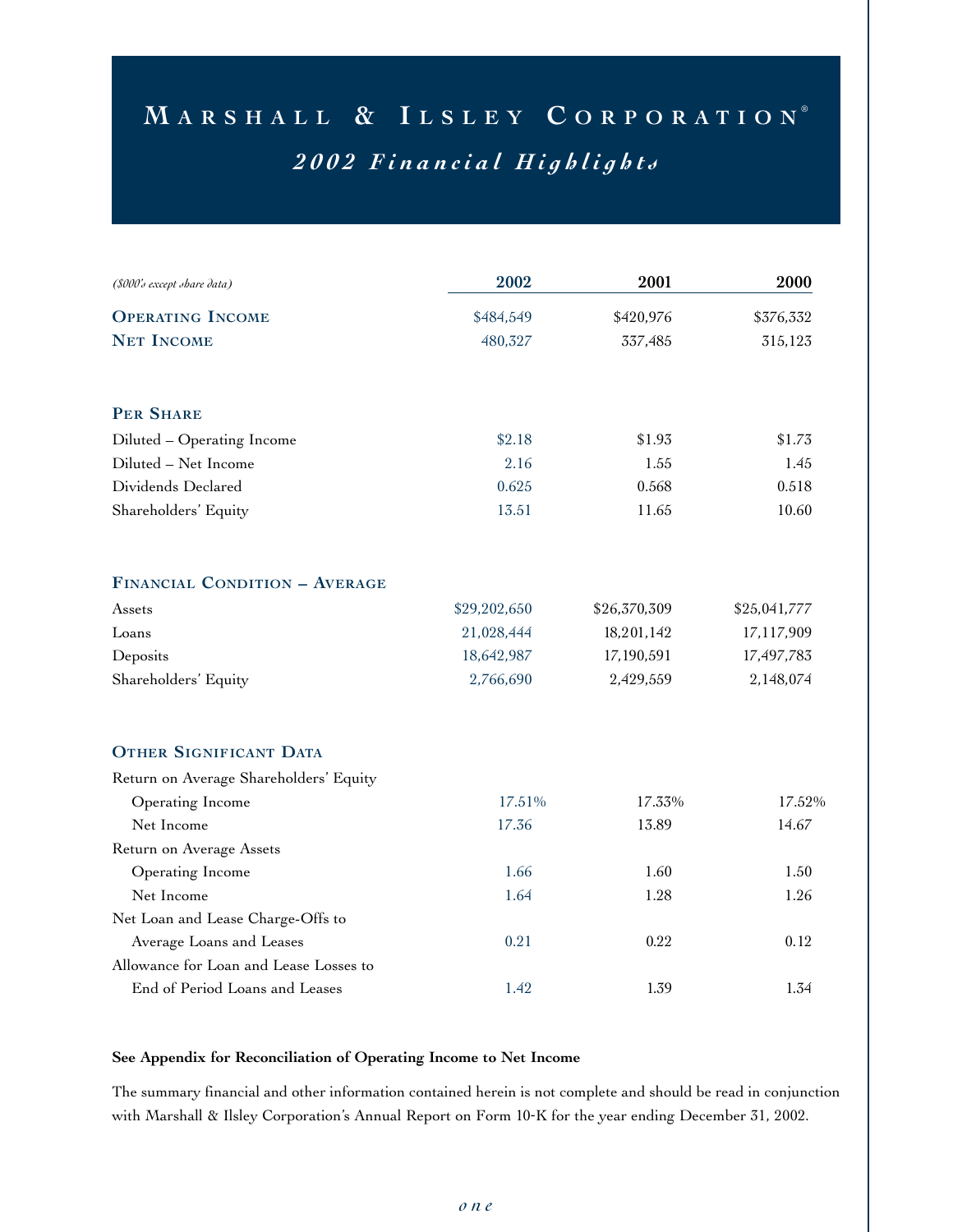# **O U R M ISSION**

# **M ARSHALL & I LSLEY C ORPORATION** *is committed to an environment in which . . .*

## **C USTOMERS**

*. . . our Customers receive high-quality financial services consistent with sound, honest, and progressive business practices.*

## **E MPLOYEES**

*. . . our Employees are inspired to excel and grow, both personally and professionally, in an atmosphere of trust, integrity, and respect.*

## **S HAREHOLDERS**

*. . . our Shareholders receive a favorable, long-term return on their investment.*

## **C OMMUNITY**

*. . . the Community becomes a better place to live as a result of our leadership and commitment.*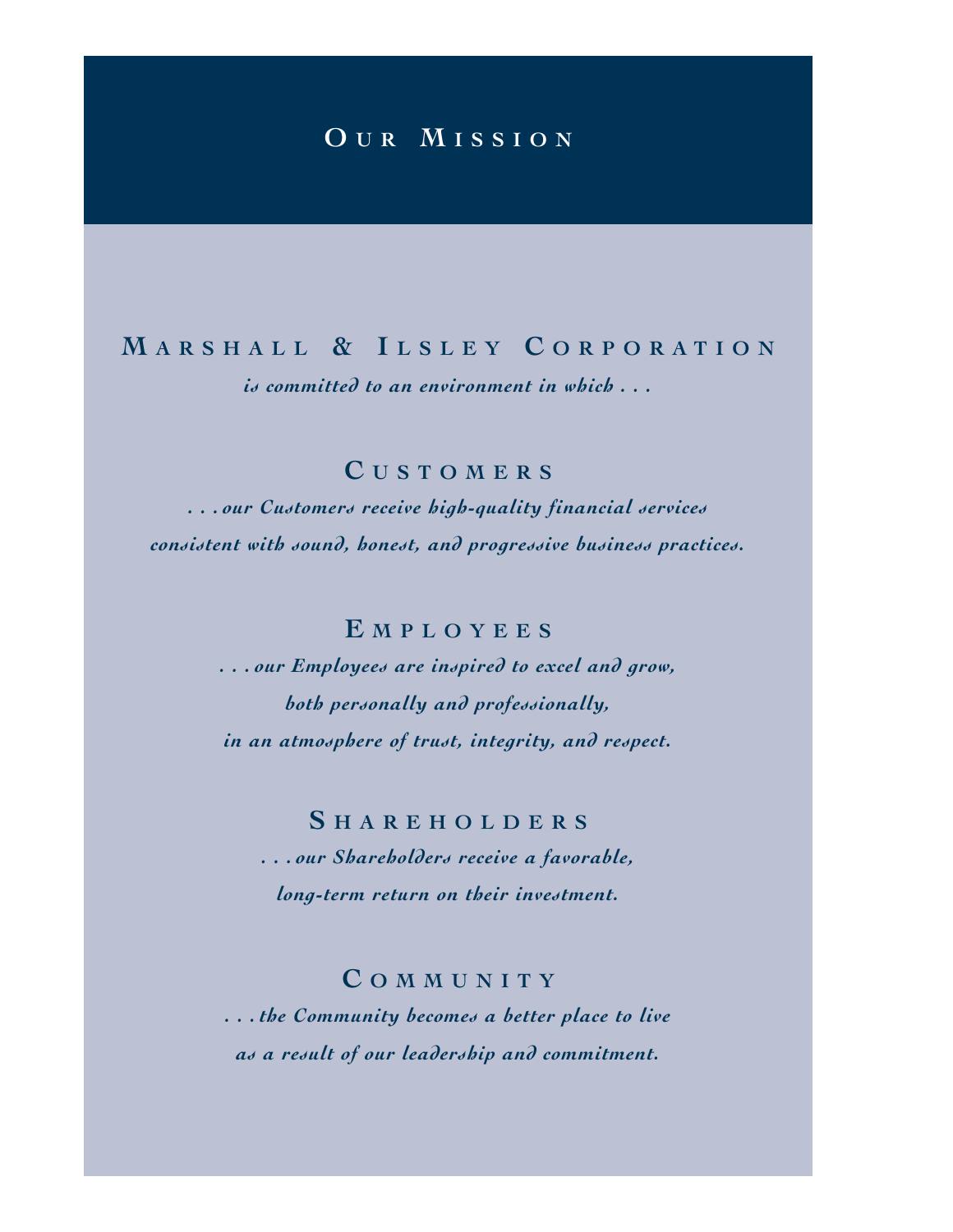*" At M&I, we live our mission on a daily basis by aspiring to excellence in everything we do." – Jim Wigdale, Chairman of the Board, and Dennis Kuester, President and Chief Executive Officer*



# **T O O U R S HAREHOLDERS**

Our customers. Our employees. Our shareholders. The community.

You are the stakeholders upon which our corporate mission statement is based, and in 2002, each decision we made was with you in mind. We were again challenged with a slow economy, but our focus remained the same: to conduct our business in a manner that best serves our stakeholders. This philosophy continues to serve us well, and we finished the year as a solid performer within the industry.

We ended the year with \$32.9 billion in assets. Net income for the year ended December 31, 2002 was \$2.16 per diluted share, or \$480.3 million, as compared to \$1.55 per diluted share, or \$337.5 million, in 2001. Net income per share for 2002 increased 39.4 percent over 2001. Operating income for the year ended December 31, 2002 was \$2.18 per diluted share, or \$484.5 million, as compared to \$1.93 per diluted share, or \$421.0 million, in 2001.

Operating income per share increased 13.0 percent in 2002 over 2001.

Despite the slow economy, your Corporation continued to grow through increasing market share and targeted expansion. We chose markets in which we would have good business opportunities and where our community bank focus would be an attractive alternative. In June, we announced the acquisition of Mississippi Valley Bancshares, Inc., a move that gave us a new presence in St. Louis, and an increased presence in Arizona. In addition, the successful integration of National City Bancorporation, Richfield State Agency, Inc., and Century Bancshares, Inc. into the M&I system created new opportunities to grow in the Minneapolis/ St. Paul market. We look forward to continued growth in these competitive and dynamic markets. M&I also welcomed many new shareholders this year as a result of these acquisitions, and we will work hard to ensure their investment is a profitable one.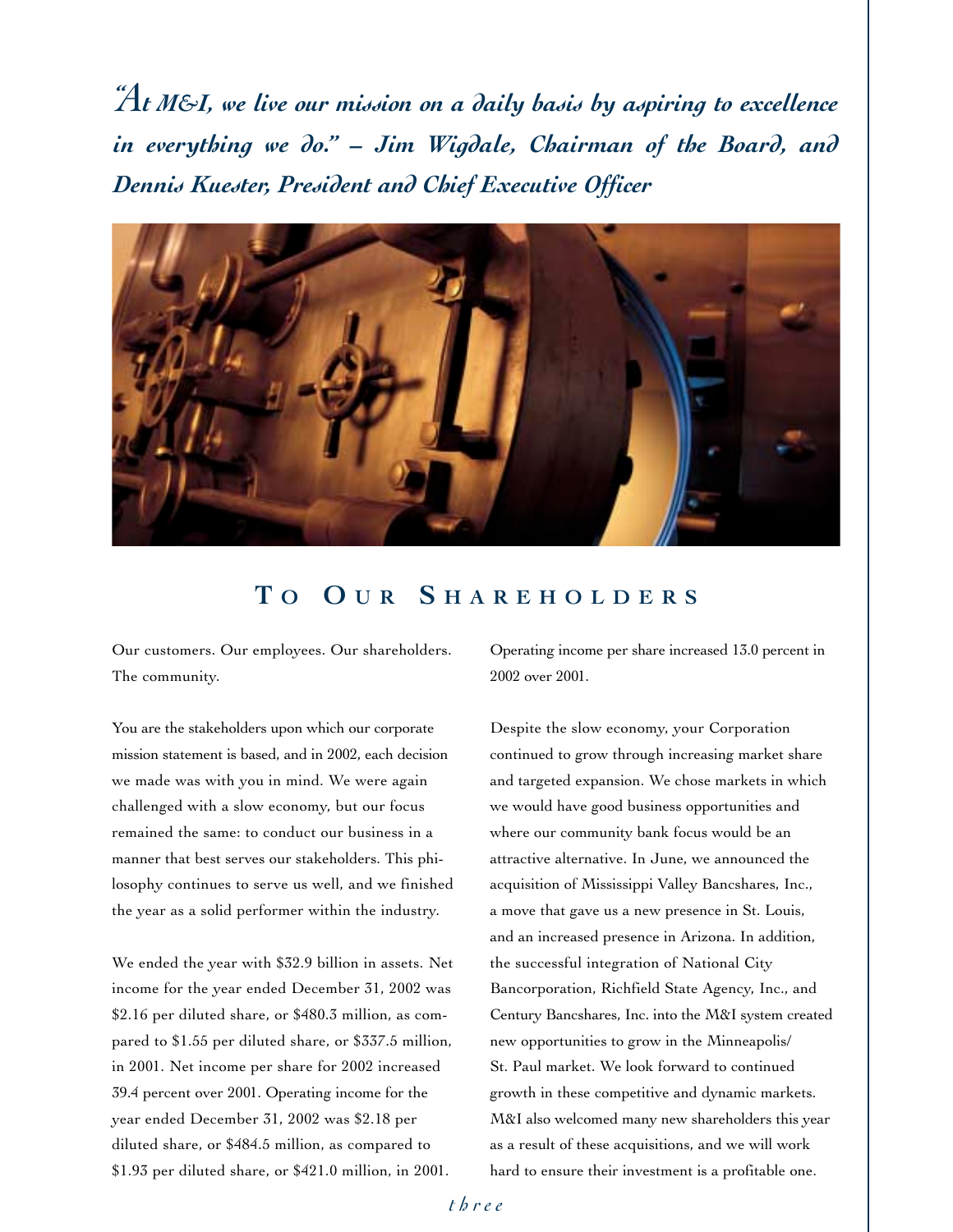

We experienced a solid year in 2002, with successes throughout the Corporation. Our dedication to maintaining good credit quality served us well, enabling us to concentrate on growing our business. M&I also benefited from a full year of increasingly efficient operations as a result of the charter consolidation completed in 2001.

Transactional deposit growth continued to be strong, as were our home equity lending and dealer finance businesses, which both performed well. M&I Mortgage Corp. experienced all-time record production with increased production profitability. M&I Investment Management Corp. maintained a stable asset base under very difficult market conditions, primarily due to their successful sales efforts to institutional and highnet-worth investors.

Metavante Corporation successfully signed new outsourcing clients in 2002 for financial account processing, electronic funds transfer, and wealth management. During the year, Metavante also completed two acquisitions – Paytrust and Spectrum EBP – that helped to further establish our technology subsidiary as a leader in the fast-growing field of electronic presentment and payment.

These successes would not have been possible without our dedicated employees. Their expertise and commitment are unparalleled in the financial services industry. At M&I, we live our mission on a daily basis by aspiring to excellence in everything we do . . . for our customers, our employees, our shareholders, and the community. We will continue to do it with the honesty, integrity, and respect upon which your Corporation was founded.

Sincerely,

Ígdel

James B. Wigdale Chairman

Luester

Dennis J. Kuester President and Chief Executive Officer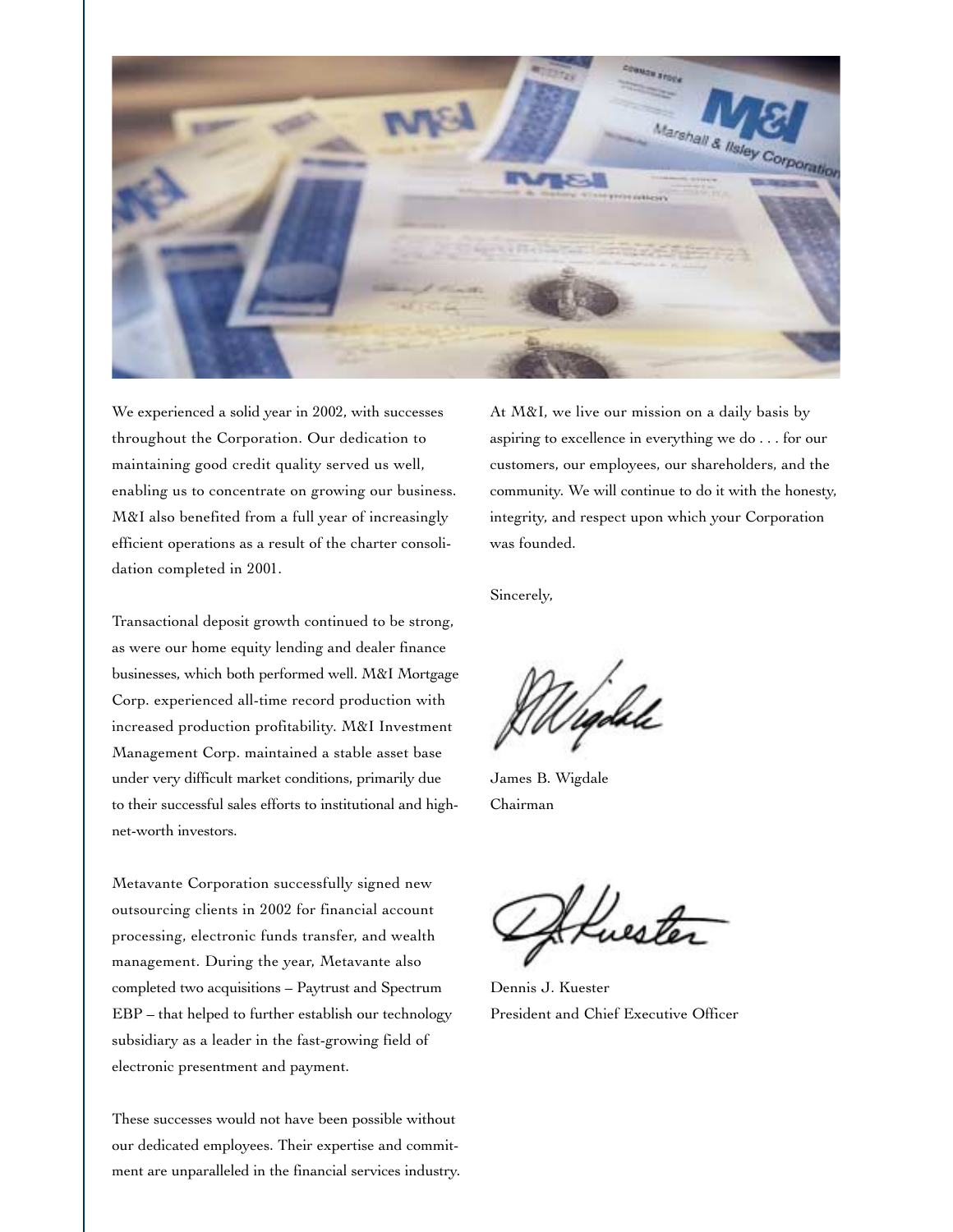

*(Above) By providing resources necessary to restore the Beloit Hilton Hotel in Beloit, Wisconsin, M&I Community Development Corporation has helped to enhance the local economy. The historic building now features inviting retail space and new housing opportunities.*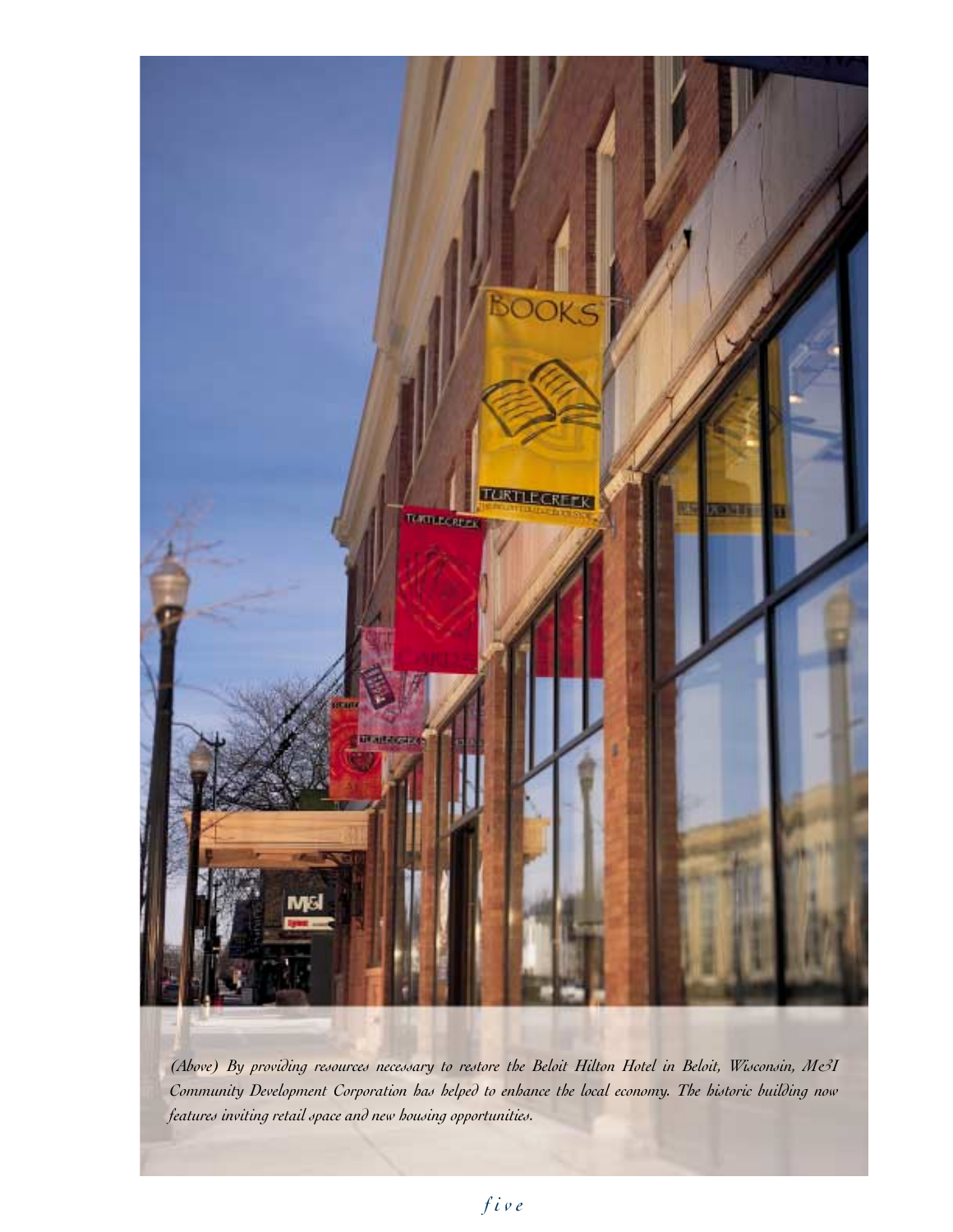*Our customers receive high-quality financial services consistent with sound, honest, and progressive business practices.* 



# **O U R C USTOMERS**

Our *critical linkages*<sup>TM</sup> philosophy served our customers well in 2002, many of whom have been impacted by the challenging economy. Throughout the year, our customers sought our advice and expertise to help them manage their finances prudently and proactively and, through our critical linkages, we were able to provide our customers with access to the people and resources they needed throughout the Corporation. This proactive business strategy is nothing new. Our consultative approach continues to set us apart from the competition and is a key factor in why our customers decide to do business with M&I.

Our financial services network grew substantially in 2002 through a series of significant acquisitions. In June we announced the acquisition of Mississippi Valley Bancshares, Inc. in St. Louis, Missouri, and its Southwest Bank affiliate, with six offices in the St. Louis area, one office in Phoenix, Arizona, and one office in Belleville, Illinois. Our plans for Southwest Bank include expansion across all business lines in the St. Louis area.

We also completed the acquisitions of Richfield State Agency, Inc. and Century Bancshares, Inc. in Minnesota, expanding our banking franchise and customer base in the Twin Cities area. We currently have 10 offices in metropolitan Minneapolis/ St. Paul, in addition to our new location in Duluth, Minnesota.

An enhanced presence in Arizona, including offices in Sedona and Prescott, and a new location in the Tucson area, in addition to our offices in metropolitan Phoenix, has given us significant opportunities in this prosperous region of the country, where we now have 25 locations. We continue to explore targeted expansion in this dynamic market, with plans to open several new locations in 2003.

M&I Marshall & Ilsley Bank continues to maintain its position as the market share leader in Wisconsin, with a network of 214 offices throughout the state, in addition to locations in Las Vegas, Nevada, and Naples, Florida.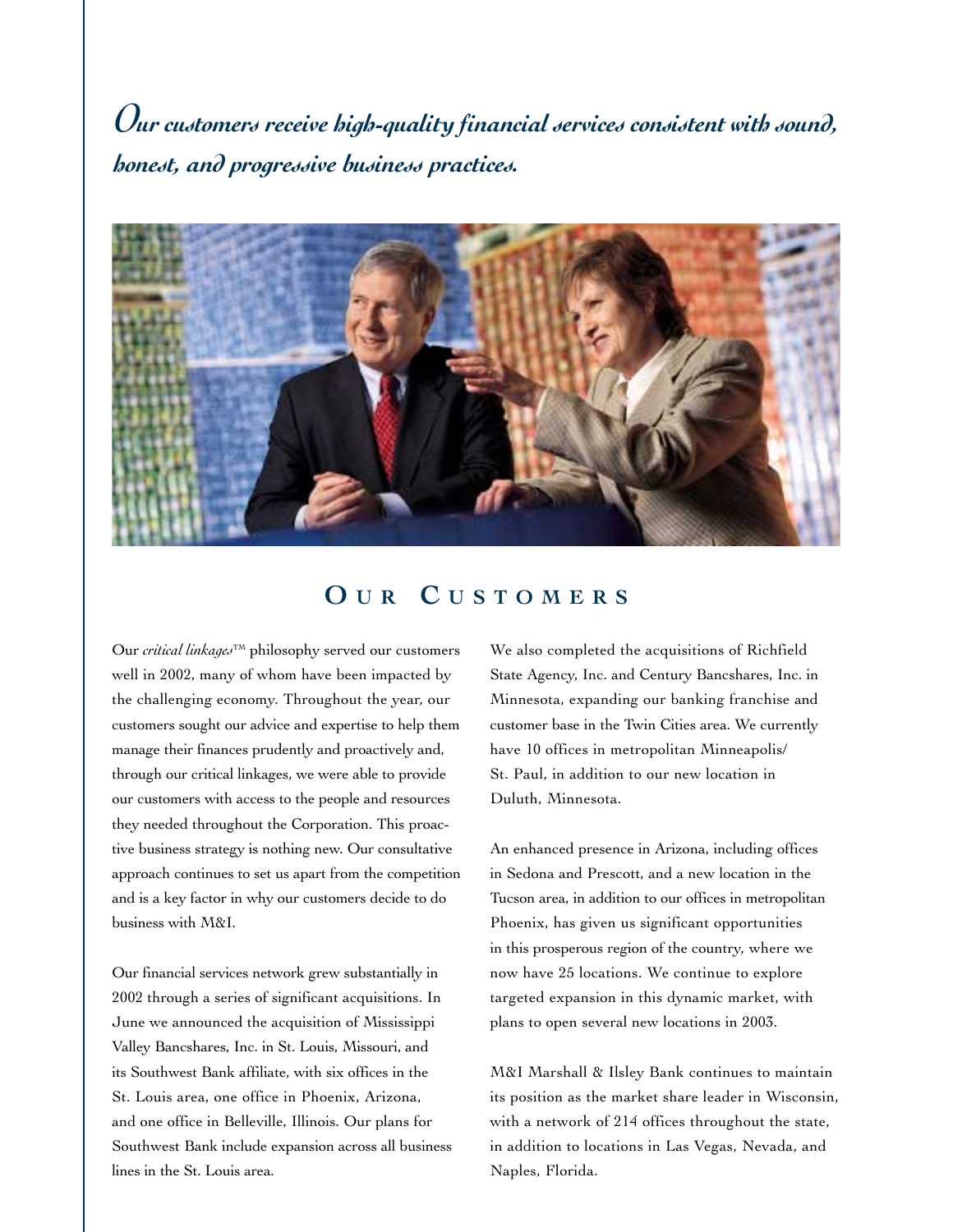

*(Opposite) Tom Bolger, President, M&I Marshall & Ilsley Bank, with Barbara Parish, President and Chief Executive Officer, Wis-Pak, Inc., Watertown, Wisconsin. Wis-Pak, an M&I commercial banking customer, is a supplier of canned and bottled soft drink products throughout the upper Midwest.*

*(Above) Bob Nilles, Vice President and Branch Manager, M&I Bank, Capitol Square, in Madison, Wisconsin, meets with personal and commercial business client Jacqui Leighton, president of Panigen Inc., a company that specializes in biomedical services.*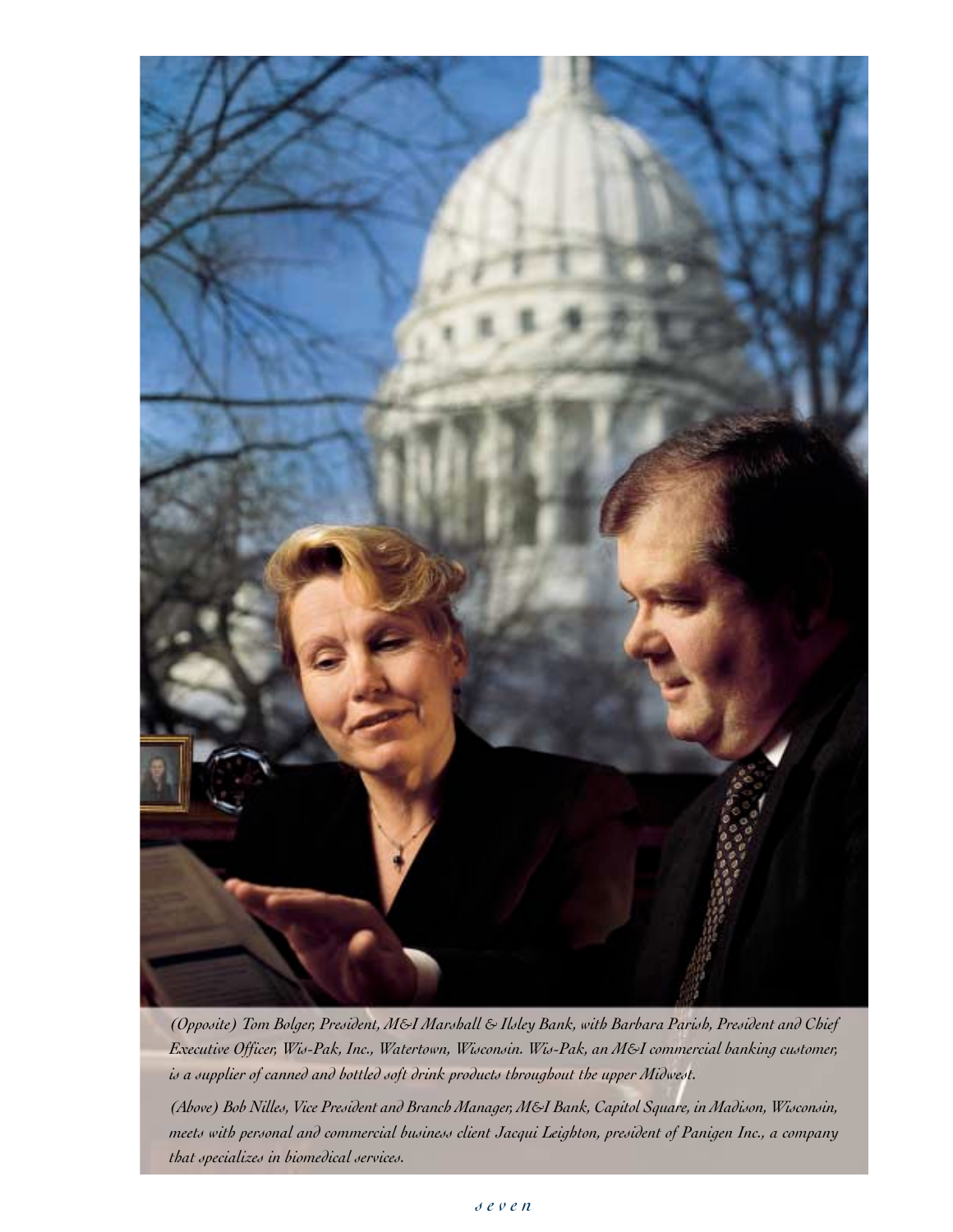

Our numerous retail locations, in addition to our comprehensive online banking services and telephone banking through M&I Direct®, combine to provide our customers with the convenience of banking anytime, anywhere. Our customers continue to have access to a superior line of products, matched only by the high level of service they receive.

Many homeowners and first-time buyers refinanced or obtained new financing through M&I Mortgage Corp., taking advantage of the lowest rates in 40 years. They received competitive rates, fast approvals, and the best service available in the market.

Our high-net-worth customers are enjoying the expansion of M&I Private Bank, through an integrated banking team, unique products, and the financial advice they need to manage complex accounts. We continue to expand our Private Bank offerings throughout the M&I system. And all of our customers, regardless of portfolio size, continue to benefit from the expertise of M&I Financial Advisors. A team of over 100 advisors now assists customers with services including financial planning and investments, portfolio management, insurance, and trust services. In 2002, M&I Financial Advisors reached a new sales record for the Marshall Asset Allocation Program (MAAP) for the fifth consecutive year. The MAAP program provides eight professionally managed portfolio strategies designed to provide a wide range of investment choices across the risk-and-reward spectrum.

First-time banking customers also had new opportunities in 2002 with the introduction of two products designed for individuals who may not have an employment or credit history. Savings account customers can benefit by opening an M&I Thrift Savings account, and customers interested in borrowing as little as \$1,000 can qualify through the M&I Credit Builder Loan program.

Throughout 2002, our commercial customers relied on the expertise of our commercial bankers to meet their unique challenges head-on. The year was marked by solid commercial lending activity and the historically excellent credit quality for which M&I is known. In addition, a focused sales effort by regional commercial teams continued to have a positive impact on not only our customer retention and satisfaction but also our business development opportunities.

Two new products provided our treasury management customers with unique business solutions. Innovative Stored Value Cards provide corporate customers with a unique way to disburse funds to employees or business associates. Whether the funds are for payroll, benefits, or employee or vendor recognition, stored value cards offer a convenient and efficient alternative to a check. M&I's new Civic Checking product offers flexible deposit solutions for nonprofit organizations as part of an overall package designed to provide the tools needed to maximize the return on deposits.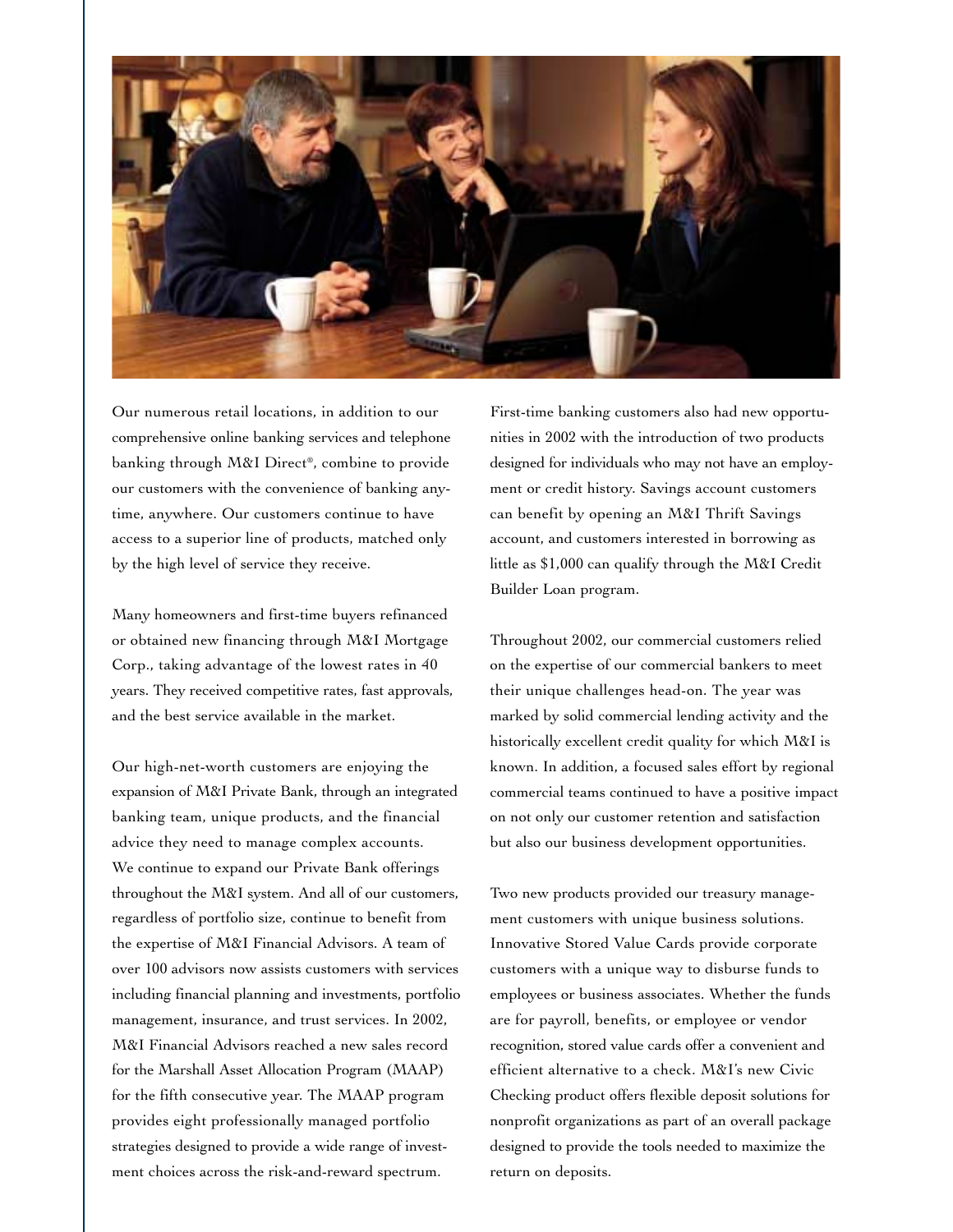As a leading provider of services to financial institutions, M&I's Correspondent Banking division continued to grow, providing financial institutions across 24 states with a wide variety of services, including lending, investment, international, and treasury management.

M&I's small-business lending activity also grew in 2002. As the number one small-business lender in the state of Wisconsin, M&I's small-business portfolio, consisting of borrowing relationships up to \$500,000, has almost doubled in the past two years, growing to over \$975 million by the end of the year.

Marshall & Ilsley Trust Company N.A. currently serves 1,200 company relationships through its Commercial Trust services, including over 270,000 participants in 401(k) and other defined contribution retirement plans. During 2002, the company was recognized in *PLANSPONSOR* magazine as one of the two highest-rated retirement plan providers in the defined contribution industry based on a survey of plan sponsors rating their current retirement providers. Also, 100 percent of our surveyed customers were willing to recommend M&I Trust Company to a colleague. The company's focus on customer satisfaction has benefited plan sponsors and plan participants as evidenced by the results of surveys and customer feedback.

In 2002, Marshall & Ilsley Trust Company developed the M&I MaxAdvantage IRA® account for rollover retirement plan dollars. This innovative new product, designed for individuals who are retiring or have rollover assets, provides a wide range of individual mutual fund choices from some of the country's premier money managers. The product also utilizes the Marshall Asset Allocation Program, the highly

successful product made up of M&I's own Marshall Funds and leading outside mutual funds. This product solution, in combination with distribution outsourcing, is another example of the company's commitment to better serve our existing customers and attract new business.

M&I Investment Management Corp. maintained a stable asset base despite difficult market conditions. Institutional sales from municipalities, private foundations, corporations, and community organizations considerably exceeded previous years. In addition, the Marshall Money Market Fund, one of M&I's 11 mutual funds, completed its fifth consecutive year in the top six percent for investment performance within its peer group.

M&I Support Services Corp., a leading provider of item processing and lockbox solutions for financial institutions, continued to emphasize its dedication to providing superior customer service by achieving ISO 9001:2000 certification in addition to its ISO 9002 certification. This requirement standard is specifically used to assess an organization's ability to meet customer and applicable regulatory requirements. M&I Support Services Corp. currently processes more than 800 million items annually for its customers.

This was a challenging year for our customers; however, we worked hard to find a solution for any challenge our customers faced. With a positive outlook, we approached each situation as an opportunity to make a difference for our customers through sound, honest, and progressive business practices.

*(Opposite) Kelli Glynn (right), an Investment Representative with M&I Financial Advisors, provides M&I customers Edward and Judith Clark with the expertise they need to manage their investments.*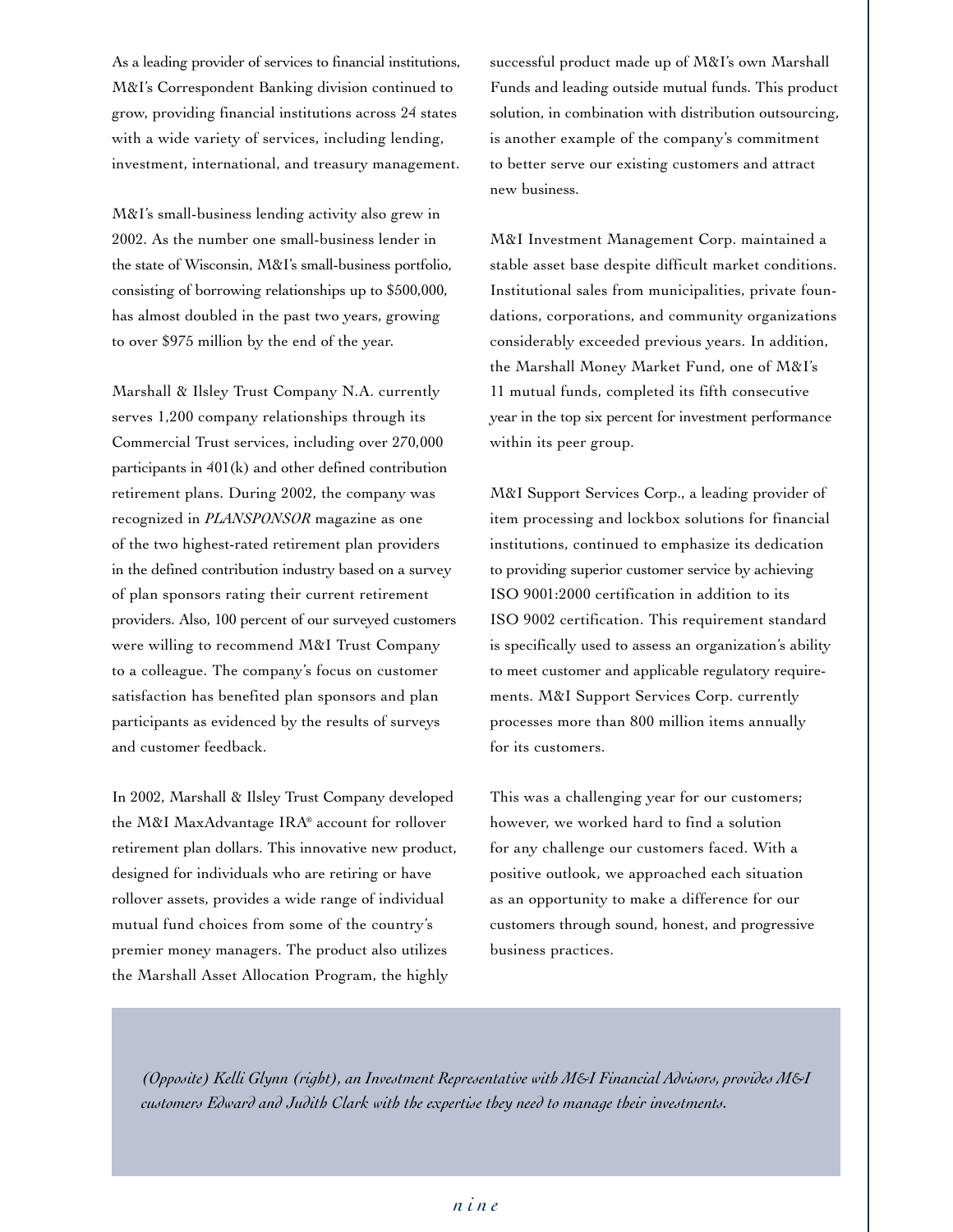*Our employees are inspired to excel and grow, both personally and professionally, in an atmosphere of trust, integrity, and respect.*



## **O U R E MPLOYEES**

Attracted to M&I by its reputation, business philosophy, and career development opportunities, M&I's employees are highly respected for their professionalism, product knowledge, dedication, and strong work ethic.

Our workforce is comprised of quality people who consistently provide our customers with the high level of service expected of M&I. We value high performance and reward our employees for their individual contributions to our company's success.

We respect and benefit greatly from the diverse communities we serve; therefore, maintaining a workforce that mirrors this diversity continues to be a priority for us. Within our communities, M&I customers know our employees not only as financial services professionals, but also as their neighbors, friends, and community leaders. In turn, our employees have recommended their friends and family members to work at M&I. Today, over 40 percent of the employees we hire are referred by a current M&I employee through our employee referral program. We believe this is a strong testament to our reputation among employees and within the communities we serve. This program, in addition to the professional development and career opportunities at M&I, continues to have a positive impact on the quality of our workforce, job satisfaction, and our high rate of retention.

The values of our employees align closely with those of M&I, serving as a significant contributor to our success. This not only fosters an environment of pride and satisfaction among the individuals who have chosen a career with M&I, but is also critical in maintaining our high standards of excellence.

Our employees are considered among the best in the industry; their commitment to providing service with a high level of trust, integrity, and respect is unmatched.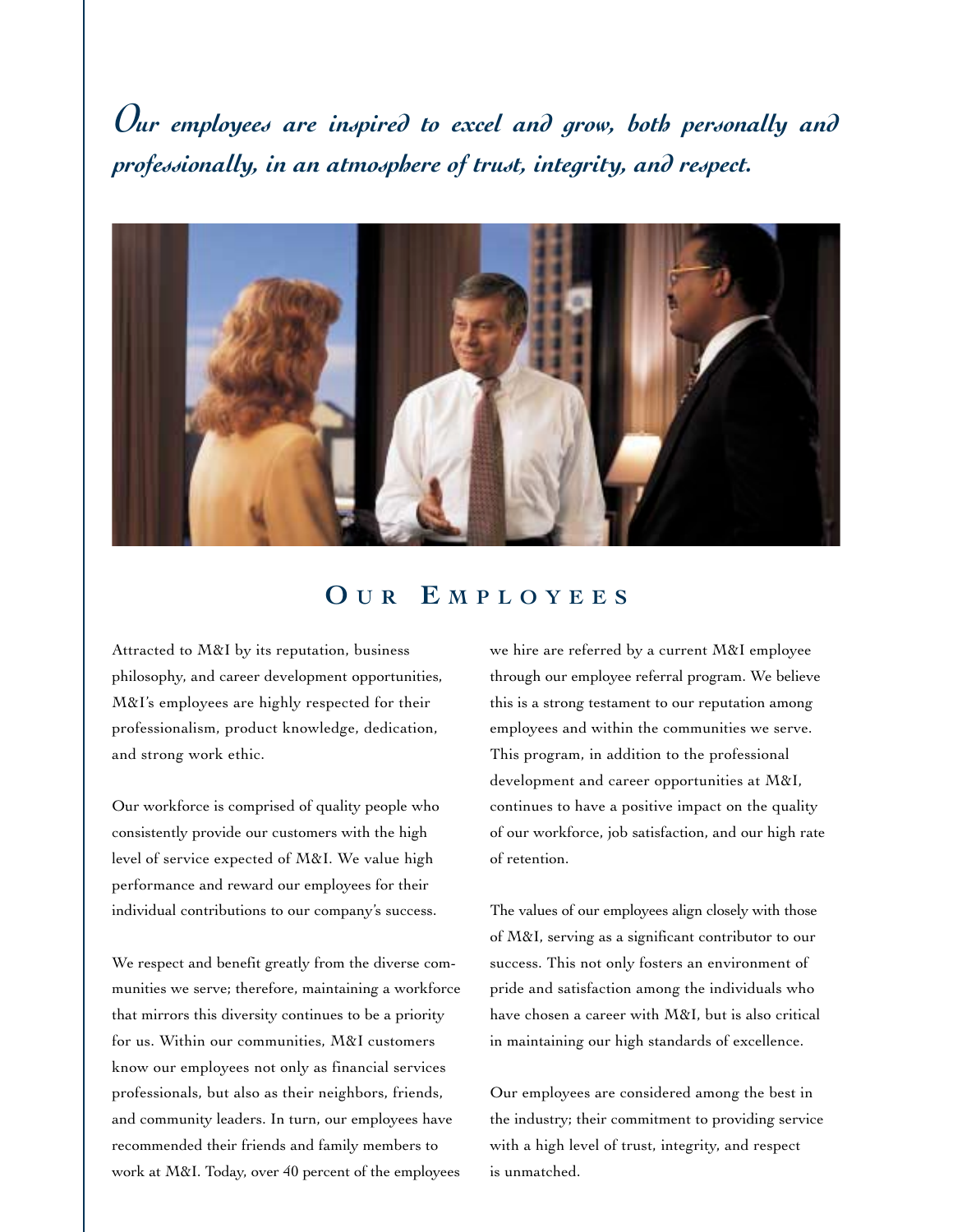

*(Opposite) Dennis Kuester (center), President and Chief Executive Officer, Marshall & Ilsley Corporation, meets with Gina Peter, Senior Vice President, Commercial Banking, and José Mantilla, Vice President of Treasury Management Services.*

*(Above) Nikkie Pruitt, Personal Banking Officer, M&I Bank, Scottsdale, Arizona, joins business banking customer Mitch Kelldorf and his daughter Moriah in tossing a coin into the office's wishing fountain, the proceeds from which benefit the Make-A-Wish Foundation® .*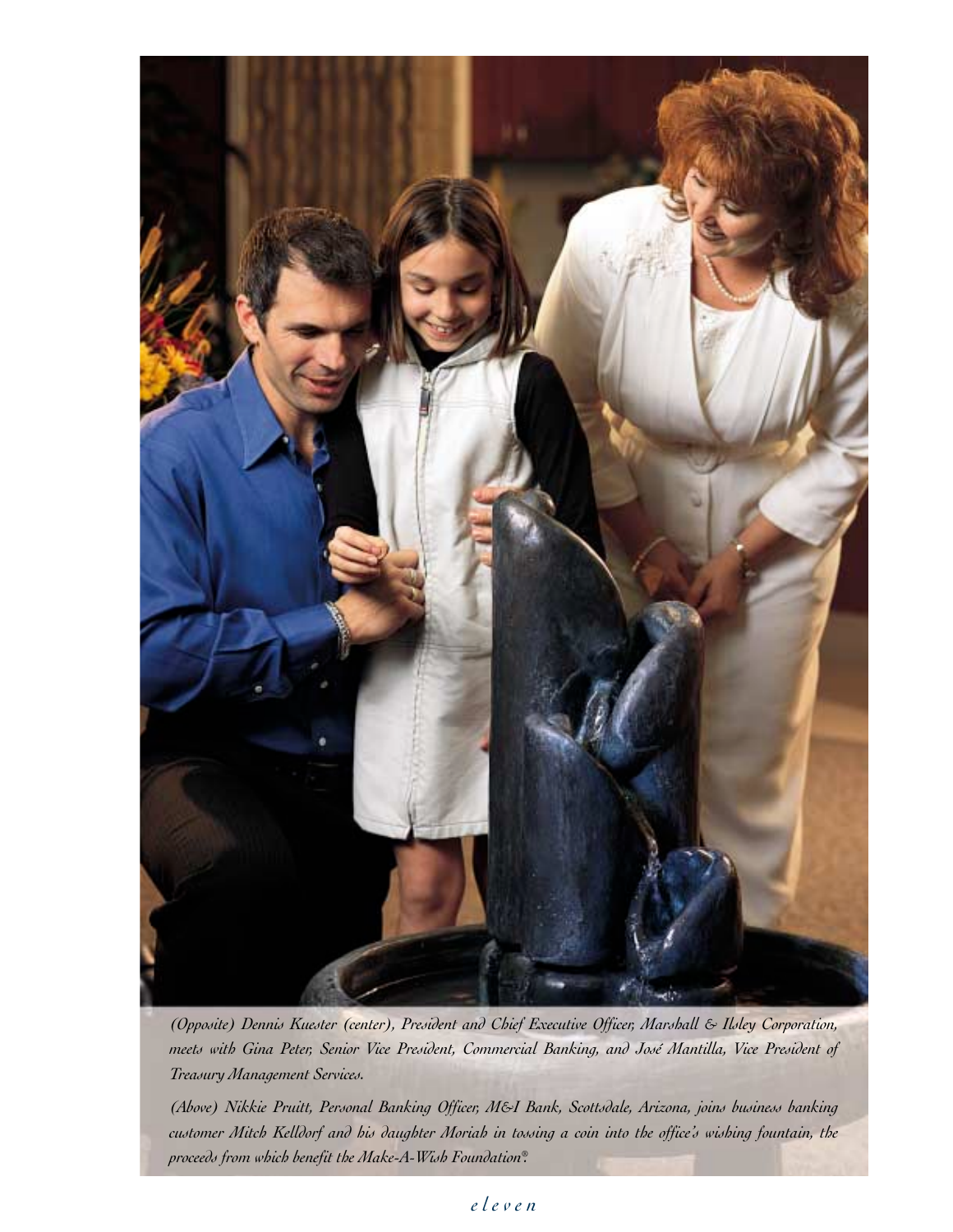# *Our shareholders receive a favorable, long-term return on their investment.*



# **O U R S HAREHOLDERS**

For more than 40 years, educated investors have purchased Marshall & Ilsley Corporation stock for its quality and value. They have been rewarded with increased earnings, 30 years of increased dividends, and a solid, long-term investment.

Early in 2002, M&I was honored to join the S&P 500, one of the most widely used benchmarks of U.S. equity performance. In June, we announced a two-for-one stock split, providing our shareholders with increased flexibility in managing their M&I investment. Throughout the year, M&I repurchased over five million shares of its stock through the Corporation's share repurchase program, making treasury shares available for employee benefit plans and other corporate purposes.

Our increased commitment to communicating with our shareholders, through participation in national investor conferences and one-on-one analyst meetings, has strengthened relationships with our individual

and institutional investors. As a result of these efforts, and our recent acquisitions, we welcomed many new shareholders in 2002; we are confident they will find their investment in M&I to be a solid one.

Our business strategy is simple and straightforward. M&I continues to do business in markets and industries we understand and in which we excel. We have chosen to expand our business in high-growth markets by acquiring solidly run financial institutions, carefully selecting acquisition opportunities that will both be accretive to our earnings in the long run and provide a valuable return to our shareholders.

M&I's philosophy of not taking short-term actions that will adversely affect long-term viability and shareholder value has perhaps never been as crucial as it is now. A difficult economy presents many challenges, but no matter what the challenge, we believe the solution will provide added value for our shareholders.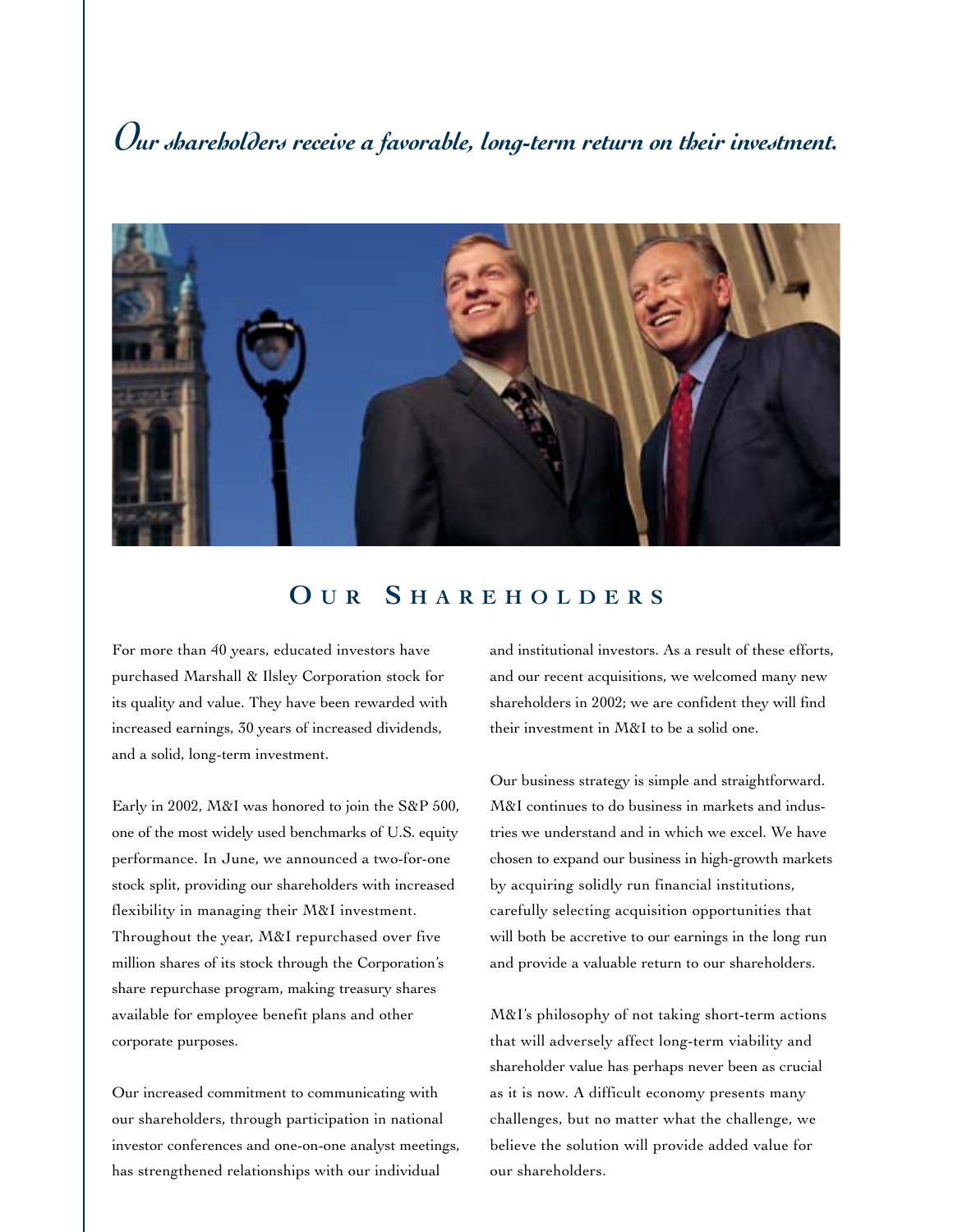

*(Opposite) Mark Furlong (right), Executive Vice President and Chief Financial Officer, Marshall & Ilsley Corporation, and David Long, Senior Research Analyst, Robert W. Baird & Co., Inc., Chicago.*

*(Above) Burleigh Jacobs (right), Director Emeritus, a member of Marshall & Ilsley Corporation's board of directors for 35 years, and a long-time shareholder, with grandchildren and shareholders Dexter Jacobs, Carolyn York (seated), and Susan Jeide.* 

# *thirteen*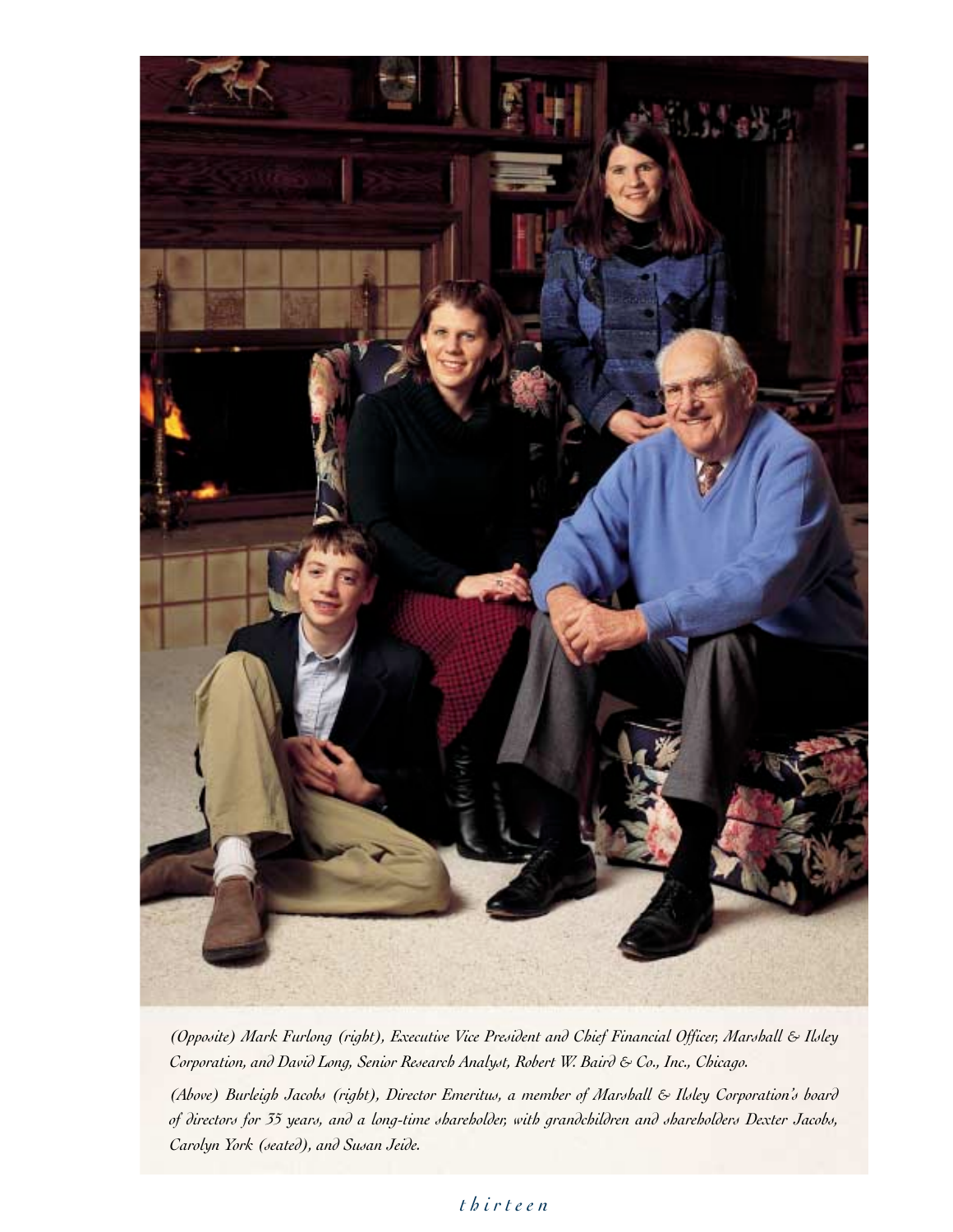*The community becomes a better place to live as a result of our leadership and commitment.* 



# **T H E C OMMUNITY**

We are proud to be a community bank, and are pleased to have the opportunity to commit the resources needed to help our communities thrive. Through our corporate donations we're able to make a significant difference in the lives of men, women, and children each year.

Prosperous communities, however, depend not only on the financial contributions of their corporate leaders, but also on their commitment to the projects that help energize a community's economy and improve its way of life. For this reason, two years ago, we enhanced our community reinvestment activities through the creation of the M&I Community Development Corporation, an entity that has since dedicated significant resources to affordable housing and economic development projects in markets throughout the country. These efforts not only benefit low- and moderate-income individuals and small or minority-owned companies, but also preserve the historical integrity of local landmarks. This focused

effort has enabled M&I to have a direct impact on the prosperity of our communities.

We're also particularly proud of the efforts of our employees, who, on a daily basis, can be seen volunteering their time and talents to make a difference. They are the true leaders of our communities, whether they serve on the board of directors for a local nonprofit agency, or serve a warm meal to a family in need.

On September 28, communities across the country benefited from the collective volunteer spirit of our employees during *M&I in the Community Day*. More than 2,000 employees coordinated over 80 projects involving 107 communities, including food drives, blood drives, community clean-ups, and child-safety projects.

Supporting the community has always been, and will continue to be, an integral part of our corporate philosophy. We do it not for the reward or recognition, but for one simple reason – it's the right thing to do.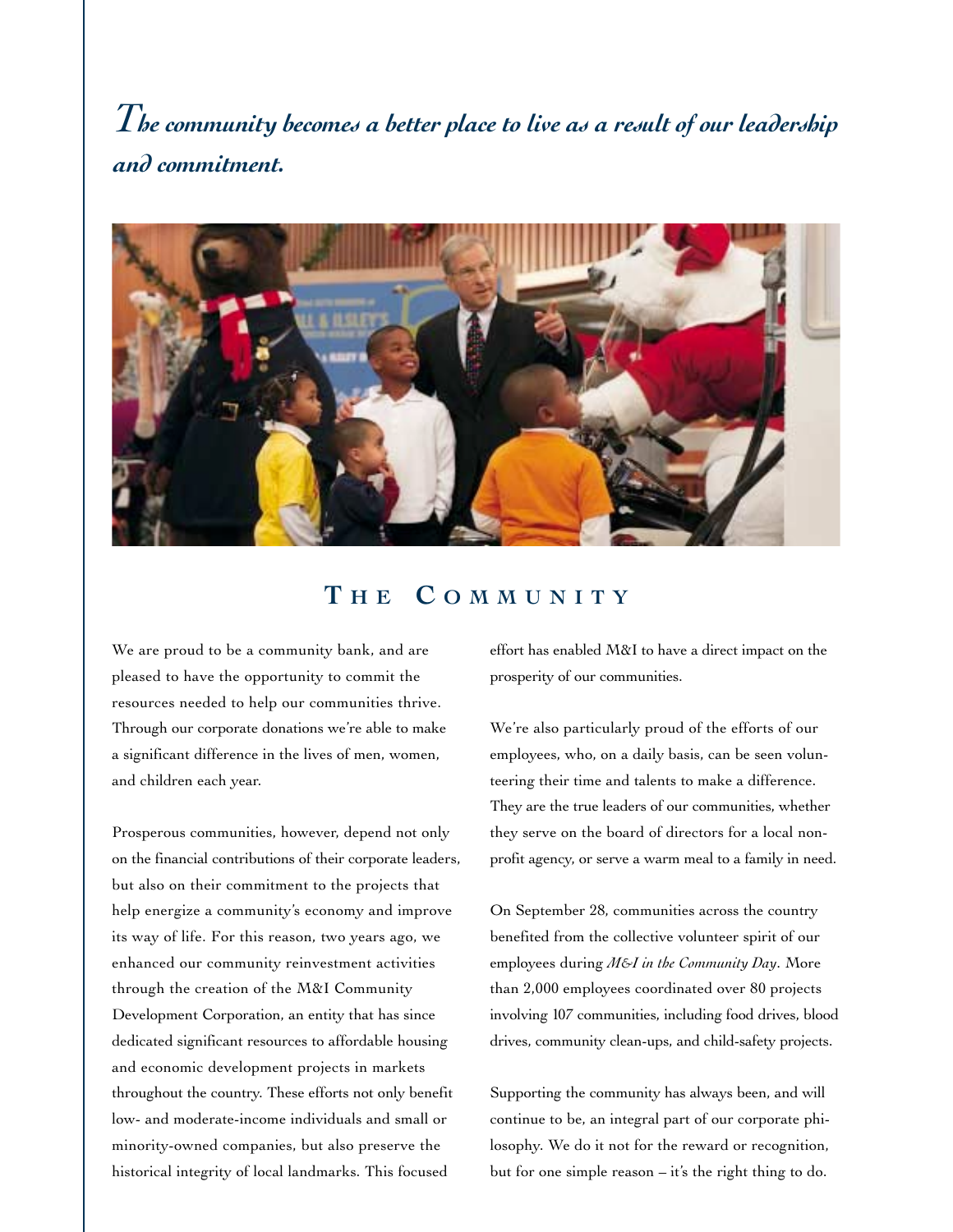

*(Opposite) Jim Wigdale, Chairman of the Board, Marshall & Ilsley Corporation, provides visitors from the Boys and Girls Club and the YMCA with a guided tour of M&I Marshall & Ilsley Bank's annual holiday display in downtown Milwaukee, Wisconsin.*

*(Above) Kelly Leroy (foreground), Metavante Corporation, was one of more than 2,000 M&I employees who participated in the annual M&I in the Community Day. Sheldon Lenz, M&I Bank, Brookfield, Wisconsin, and his wife Emily also lent a hand.*

# *fifteen*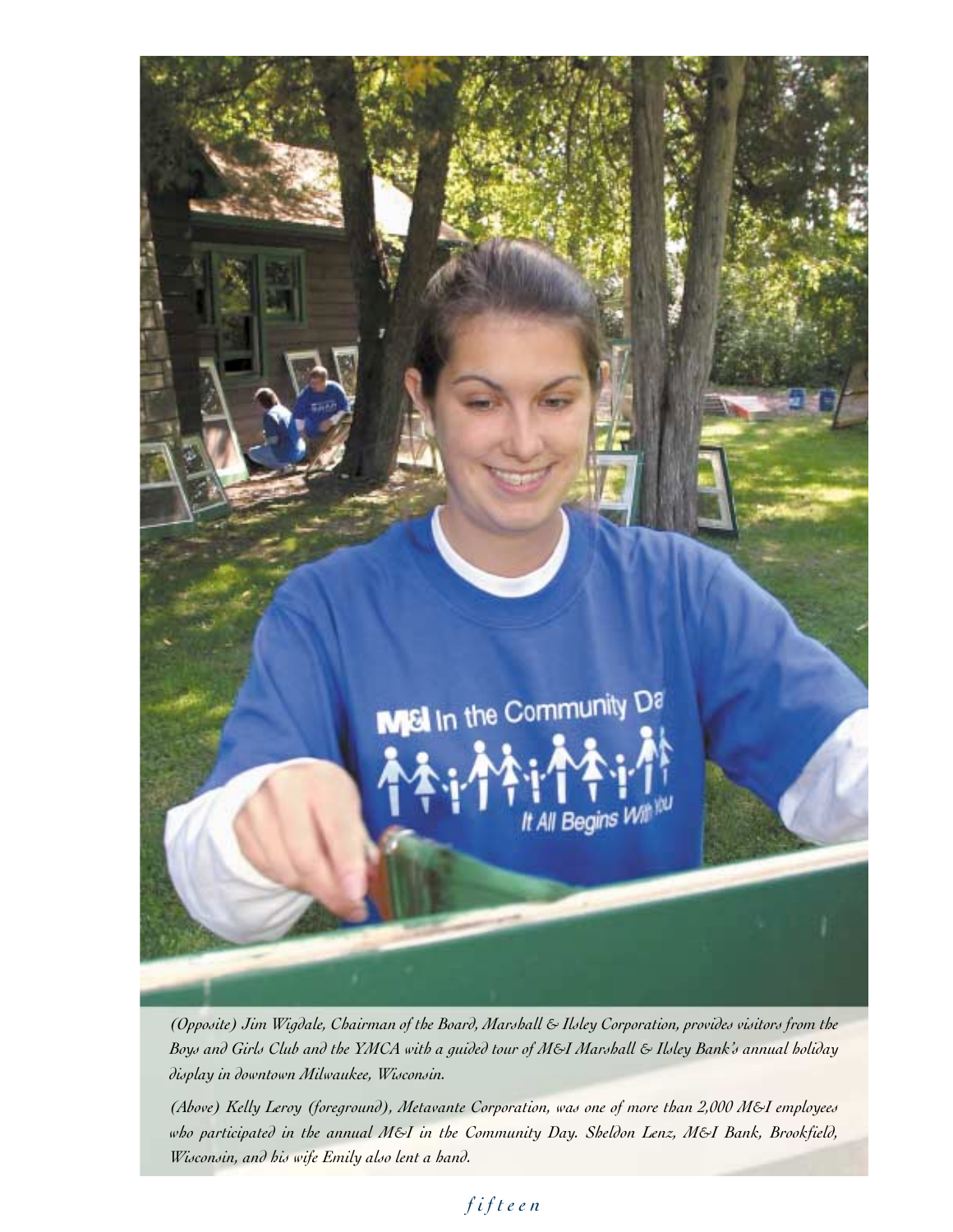*Metavante Corporation – focused on helping its clients drive value in their business.*



# **M ETAVANTE C ORPORATION**

#### **Focused on Customers to Drive Success**

Championing a customer-focused attitude throughout its organization, consistent with the longstanding M&I philosophy, Metavante Corporation<sup>™</sup> met a challenging environment in 2002 to drive improved business results in revenue generation and contract renewals. Metavante continued its emphasis on adopting the client's perspective by delivering products and services designed to address the retail, small business, and commercial needs of financial services providers. Fundamentally, Metavante remained focused on producing quality products and solutions that help its clients provide economic and competitive value for their businesses.

Leveraging its in-depth expertise in providing consulting and professional services to its clients, Metavante organized a business unit dedicated to that task in early 2002. Its results included contracts with existing outsourcing clients such as Columbia Banking System of Tacoma, Washington. Starting in the second quarter, Columbia engaged Metavante to lead a yearlong business improvement assessment with the goal of improving cost efficiencies and enhancing revenue while maintaining the bank's commitment to exceptional customer service.

A new outsourcing client that also engaged the company's consulting services was Bank of Hawaii, a leading commercial bank in Hawaii. In July, Bank of Hawaii selected Metavante to provide a comprehensive suite of products and services to support deposit and loan transactions, financial account processing, consumer and corporate electronic banking services, electronic presentment and payment, and consulting services.

During 2002, more than 30 Metavante outsourcing clients renewed their long-term contracts for financial account processing and related products and services.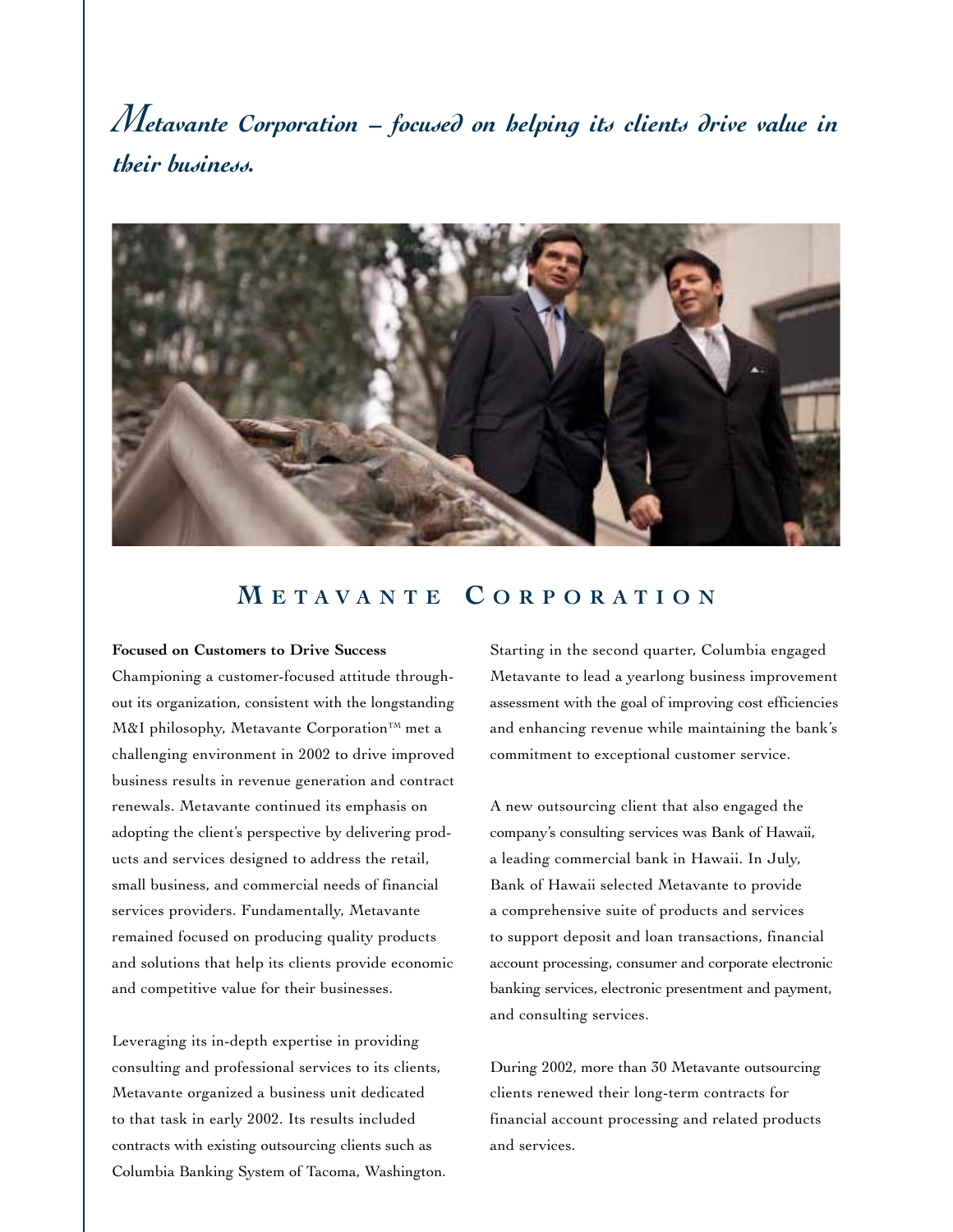

*(Opposite) Metavante Corporation Chairman, Chief Executive Officer, and President Joe Delgadillo (left) talks with John J. Beale, Executive Vice President and Chief Information Officer, City National Bank, Beverly Hills, California, a long-term Metavante financial account processing client.* 

*(Above) Sasha Huertas assists a customer at one of the Metavante Corporation call centers, which are staffed around the clock, seven days a week, to provide telephone support to customers of its financial institution clients.*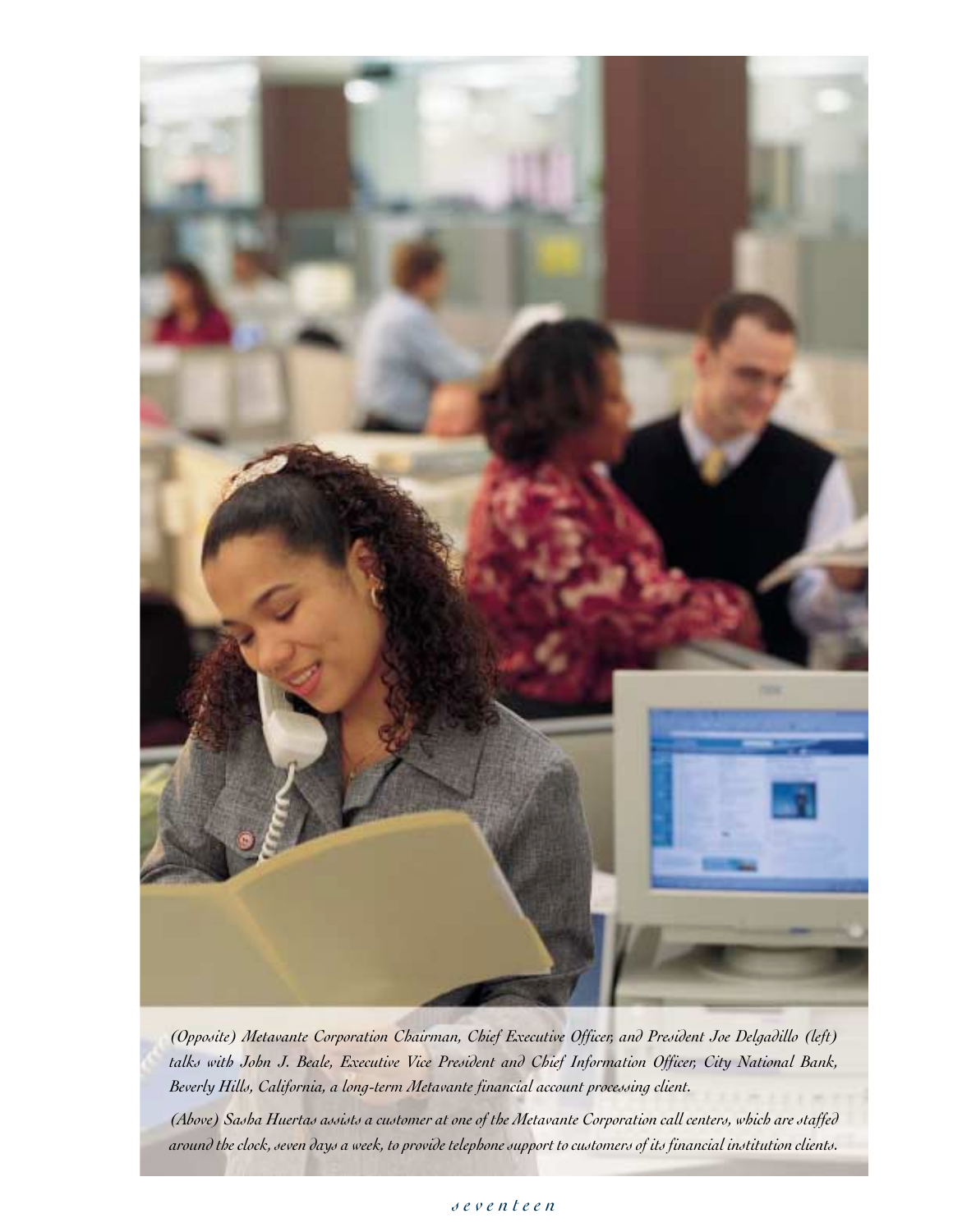

#### **Growth Through Acquisitions**

Metavante made several strategic acquisitions in 2002 to fuel market share growth and add important new technology. The company added to its end-to-end electronic presentment and payment platform by acquiring electronic bill switching and routing technology from Spectrum EBP, one of two acquisitions completed midyear in its Electronic Presentment and Payment solution group. The Spectrum technology had been developed by subsidiaries of three key Metavante electronic presentment and payment clients: JPMorgan Chase, Wachovia, and Wells Fargo.

With its July 2002 acquisition of Paytrust, Metavante solidified its unique market position as the industry's only provider of presentment technology for both paper and electronic documents. The Paytrust consumer bill service provider technology complements the 2001 CyberBills acquisition, and Metavante is consolidating these systems to a single next-generation platform, which it anticipates introducing in 2003.

With its Paytrust acquisition, Metavante also expanded its existing client relationships with leading financial services providers including American Express and Citibank. A significant number of new clients signed up for electronic presentment and payment services, including Union Bank of California, which will allow its commercial customers to electronically present bills to their customer base and facilitate payments through the Internet.

By offering the full range of electronic presentment and payment technology, Metavante has solidified its leadership position in the U.S. marketplace for these fast-growing services.

#### **Solutions That Meet Market Needs**

Building upon the Internet banking technology acquired in 2001, Metavante engineered its nextgeneration electronic banking platforms for consumer, business, and commercial markets. In 2002, the company began to migrate its retail electronic banking clients and their customers to the new Consumer Internet Banking platform and it continued to work with its small business and corporate electronic banking clients to plan their 2003 migrations to next-generation products.

Some clients are already benefiting from use of the new platforms, including Charter One Bank, which in April extended its Metavante contract by signing a long-term agreement for consumer and small business Internet banking hosting services, continuing and expanding the bank's highly successful Internet banking program. In the third quarter, Gomez, Inc. ranked Charter One number two among the best Internet Web sites. Bank of Montreal licensed the Metavante Corporate eBanking solution for its Corporate Internet Banking business and the product was placed into production in early December. Also in the fourth quarter, Winston-Salem, North Carolina-based Branch Banking and Trust Company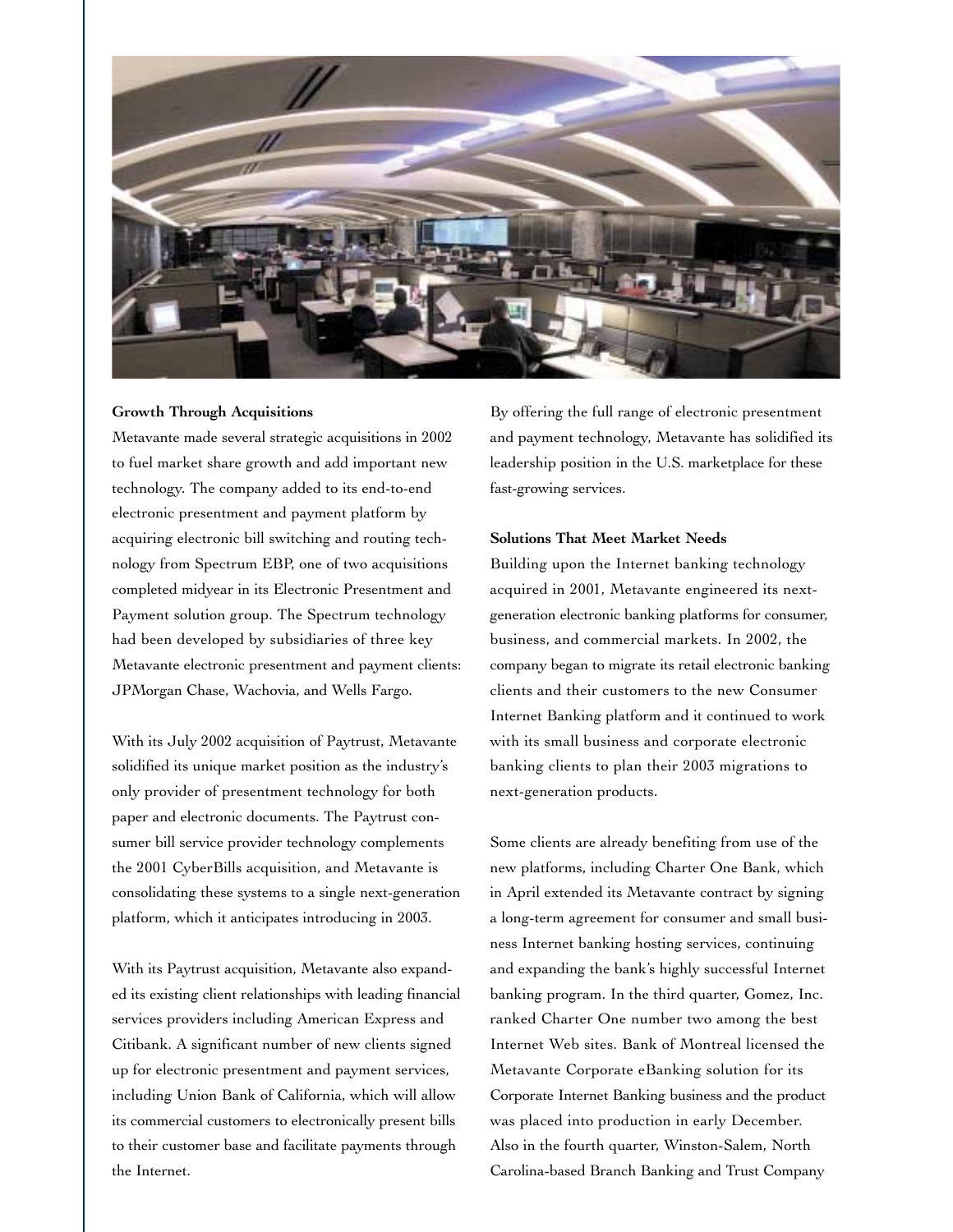contracted for Commercial eBanking. The Metavante solution will enable BB&T to provide its business and corporate customers with industry-leading Internet banking services. Through this enhanced electronic delivery channel, BB&T clients will have access to a suite of services designed to meet unique business requirements ranging from small businesses to large corporations.

Another North Carolina-based institution, First Citizens Bank, selected the next-generation document composition software CSF® Communication Designer. The new Metavante software will enable First Citizens to develop dynamic, personalized, and Internet-enabled customer communications – such as bills, statements, letters, notices, direct mail, booklets, and brochures – for its banking customers. Metavante introduced CSF Communication Designer in early 2002 to help clients streamline the document development process and achieve substantial competitive advantages with increased speed to market.

Cross selling remains an important opportunity through the Metavante client base of over 5,100 financial institutions. For example, an existing trust processing client, Banknorth Group, Inc. of Portland, Maine, signed a long-term agreement for a suite of Electronic Funds Transfer and Card solutions, including ATM management, transaction routing and switching, along with PIN-based card transaction processing.

#### **Innovative Products Boost Client Revenue**

By introducing new products and cross selling them to its core clients, Metavante helps financial services institutions drive additional revenue. In early 2002, the Wealth Management solution group introduced the Personal Cash Management product, which enables

financial services providers to offer affluent customers the ability to manage their wealth through the Internet with single sign-on access and a comprehensive view of all their banking and investment relationships. Products like this are designed to help financial institutions build and maintain long-term customer relationships.

Metavante Enterprise Contact Management (ECM) helps financial institutions gain understanding about individual customer relationships across multiple product lines. To enhance sales capabilities, provide competitive advantages, and maximize opportunities with their customers, Provident Bank, based in Baltimore; S&T Bank, based in Indiana, Pennsylvania; and Park Bank, based in Milwaukee, were among the Metavante clients that added ECM during 2002 to their existing suite of Metavante products and services.

For owners of small businesses or sole proprietorships, Metavante 401(k) Services introduced a defined benefit retirement plan, which is one of the first plans of its type to be marketed to financial advisors on a national basis and through relationships with leading institutions. The plan, made possible by recent tax law changes, enables qualified investors to contribute up to \$100,000, and allows the funds to grow tax-free until withdrawal at retirement, providing Metavante clients with a significant opportunity to grow investment assets under management.

Focused on helping its clients drive value in their businesses, Metavante has an ongoing commitment to provide its core processing clients with the best technology and support available. This includes continued investment in research and development, as well as acquiring new technology, which in 2002 exceeded \$125 million.

*(Opposite) The Metavante Command Center provides financial institutions with superior client care by using cutting-edge technology to monitor the company's production, open-system client servers, ATM networks, and data systems, around the clock.*

### *nineteen*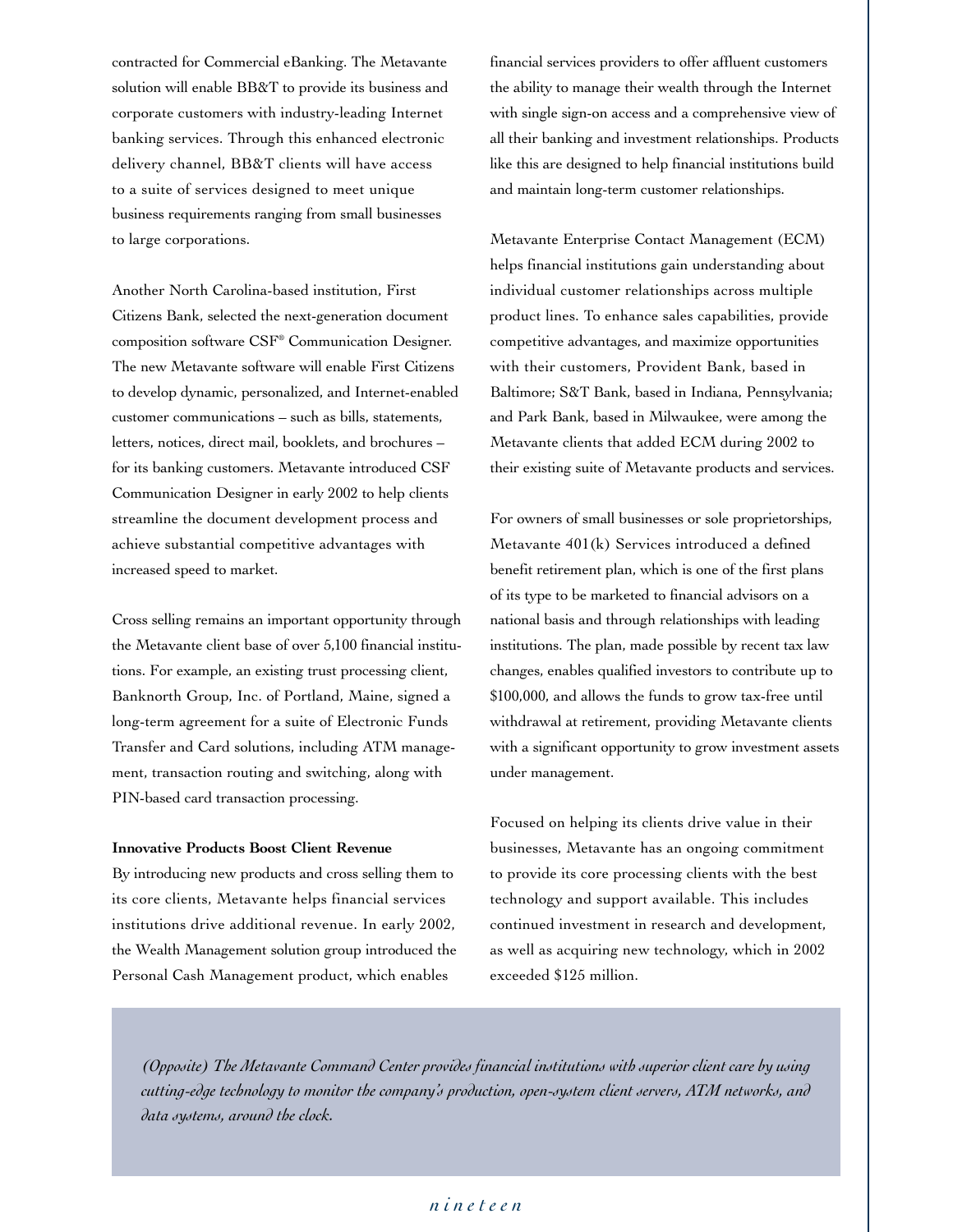# **C ONSOLIDATED S UMMARY OF E ARNINGS**

*Years ended December 31 (\$000's except share data)*

|                                                               | 2002        | 2001        |  |
|---------------------------------------------------------------|-------------|-------------|--|
| <b>INTEREST INCOME</b>                                        |             |             |  |
| Loans and Leases                                              | \$1,297,166 | \$1,358,798 |  |
| <b>Investment Securities:</b>                                 |             |             |  |
| Taxable                                                       | 198,037     | 270,336     |  |
| Tax Exempt                                                    | 60,637      | 62,273      |  |
| Short-term Investments                                        | 11,496      | 17,696      |  |
| <b>Total Interest Income</b>                                  | 1,567,336   | 1,709,103   |  |
| <b>INTEREST EXPENSE</b>                                       |             |             |  |
| Deposits                                                      | 283,385     | 566,899     |  |
| Short-term Borrowings                                         | 150,310     | 188,587     |  |
| Long-term Borrowings                                          | 127,343     | 110,814     |  |
| <b>Total Interest Expense</b>                                 | 561,038     | 866,300     |  |
| Net Interest Income                                           | 1,006,298   | 842,803     |  |
| Provision for Loan and Lease Losses                           | 74,416      | 54,115      |  |
| Net Interest Income After Provision for Loan and Lease Losses | 931,882     | 788,688     |  |
| <b>OTHER INCOME</b>                                           |             |             |  |
| Data Processing Services                                      | 601,500     | 559,816     |  |
| <b>Trust Services</b>                                         | 120,586     | 120,827     |  |
| Other                                                         | 360,602     | 336,664     |  |
| <b>Total Other Income</b>                                     | 1,082,688   | 1,017,307   |  |
| <b>OTHER EXPENSE</b>                                          |             |             |  |
| Salaries and Benefits                                         | 741,384     | 678,493     |  |
| Other                                                         | 547,541     | 499,867     |  |
| <b>Total Other Expense</b>                                    | 1,288,925   | 1,178,360   |  |
| <b>Income Before Taxes</b>                                    | 725,645     | 627,635     |  |
| Provision for Income Taxes                                    | 241,096     | 206,659     |  |
| <b>Operating Income</b>                                       | 484,549     | 420,976     |  |
| Adjustments                                                   | (4,222)     | (83, 491)   |  |
| Net Income                                                    | \$480,327   | \$337,485   |  |
| PER SHARE*                                                    |             |             |  |
| Diluted - Operating Income                                    | \$2.18      | \$1.93      |  |
| Diluted - Net Income                                          | 2.16        | 1.55        |  |
| Common Dividend Declared                                      | 0.625       | 0.568       |  |
| <b>OTHER SIGNIFICANT DATA</b>                                 |             |             |  |
| Year-End Common Stock Price                                   | \$27.38     | \$31.64     |  |
| Return on Average Shareholders' Equity - Operating Income     | 17.51%      | 17.33%      |  |
| Return on Average Shareholders' Equity - Net Income           | 17.36       | 13.89       |  |
| Return on Average Assets - Operating Income                   | 1.66        | 1.60        |  |
| Return on Average Assets - Net Income                         | 1.64        | 1.28        |  |
| <b>Stock Splits</b>                                           | 2 for 1     |             |  |

*\*All per share data restated for 2-for-1 stock split effective June 17, 2002* **See Appendix for Reconciliation of Operating Income to Net Income**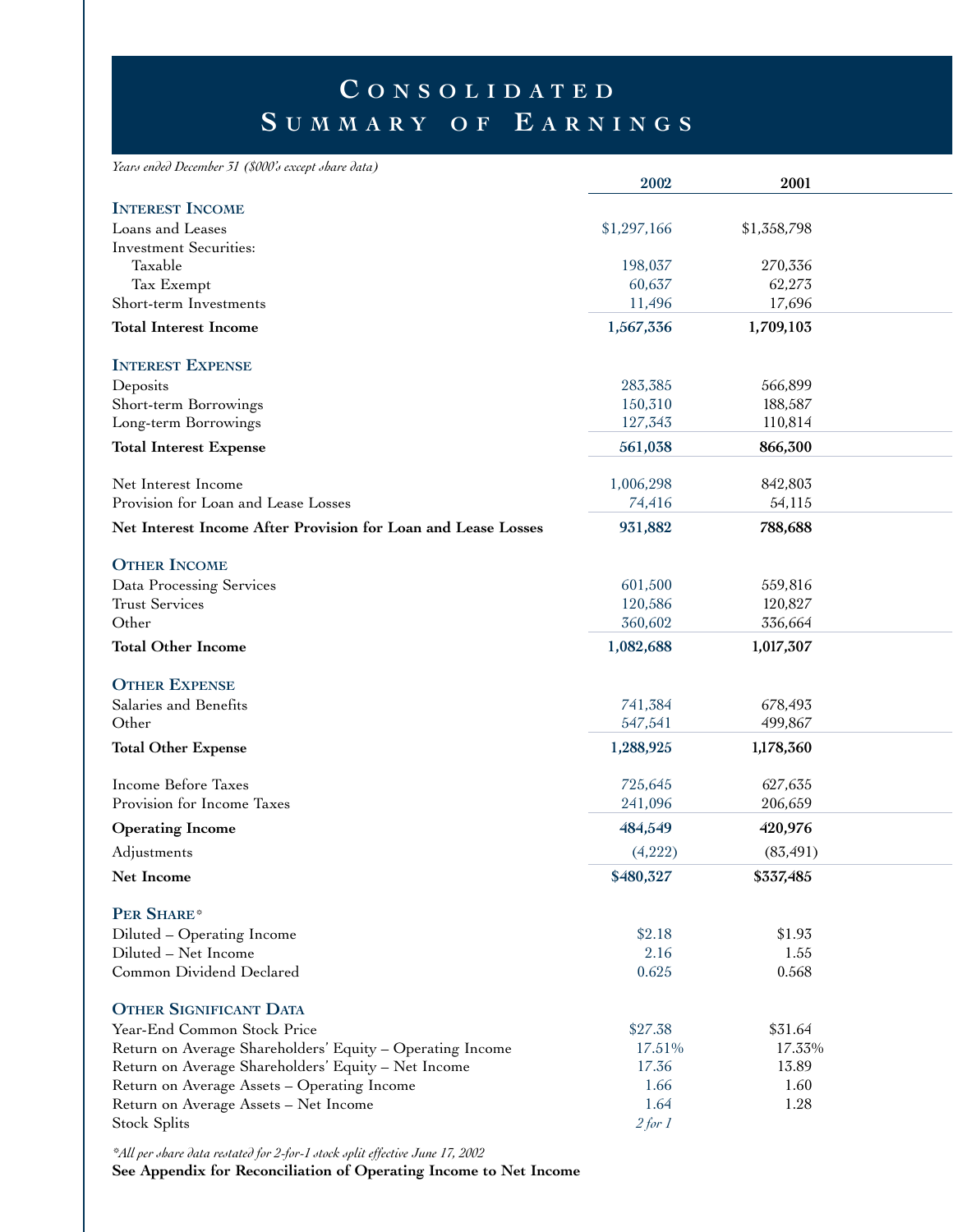|                    |                    |                    |                    | Compounded Growth Rate |
|--------------------|--------------------|--------------------|--------------------|------------------------|
| 2000               | 1999               | 1998               | 1997               | 5 Year                 |
|                    |                    |                    |                    |                        |
| \$1,391,651        | \$1,156,775        | \$1,085,829        | \$921,161          | 7.1%                   |
|                    |                    |                    |                    |                        |
| 272,536<br>65,429  | 269,668<br>58,820  | 280,377<br>52,969  | 240,238<br>45,420  | (3.8)<br>5.9           |
| 18,366             | 11,321             | 14,869             | 13,514             | (3.2)                  |
| 1,747,982          | 1,496,584          | 1,434,044          | 1,220,333          | 5.1                    |
|                    |                    |                    |                    |                        |
|                    |                    |                    |                    |                        |
| 772,016            | 585,864            | 564,540            | 460,418            | (9.3)                  |
| 224,187            | 142,294            | 126,624            | 111,193            | 6.2                    |
| 78,773             | 63,145             | 66,810             | 54,175             | 18.6                   |
| 1,074,976          | 791,303            | 757,974            | 625,786            | (2.2)                  |
| 673,006            | 705,281            | 676,070            | 594,547            | 11.1                   |
| 30,352             | 25,419             | 27,090             | 17,633             | 33.4                   |
| 642,654            | 679,862            | 648,980            | 576,914            | 10.1                   |
|                    |                    |                    |                    |                        |
|                    |                    |                    |                    |                        |
| 546,041            | 494,816            | 421,945            | 344,362            | 11.8                   |
| 117,680            | 100,963            | 88,496             | 78,595             | 8.9                    |
| 318,439            | 285,735            | 282,497            | 209,592            | 11.5                   |
| 982,160            | 881,514            | 792,938            | 632,549            | 11.3                   |
|                    |                    |                    |                    |                        |
|                    |                    |                    |                    |                        |
| 627,394<br>443,461 | 587,711<br>424,474 | 523,606<br>416,365 | 460,164<br>355,482 | 10.0<br>9.0            |
|                    |                    |                    |                    |                        |
| 1,070,855          | 1,012,185          | 939,971            | 815,646            | 9.6                    |
| 553,959            | 549,191            | 501,947            | 393,817            | 13.0                   |
| 177,627            | 176,630            | 171,294            | 131,713            | 12.9                   |
| 376,332            | 372,561            | 330,653            | 262,104            | 13.1                   |
| (61,209)           | (18,050)           | (29, 330)          | (5, 419)           |                        |
| \$315,123          | \$354,511          | \$301,323          | \$256,685          | 13.4%                  |
|                    |                    |                    |                    |                        |
|                    |                    |                    |                    |                        |
| \$1.73             | \$1.65             | \$1.43             | \$1.24             | 11.9%                  |
| 1.45               | 1.57               | 1.31               | 1.22               | 12.1                   |
| 0.518              | 0.470              | 0.430              | 0.393              | 9.7                    |
|                    |                    |                    |                    |                        |
| \$25.42            | \$31.41            | \$29.22            | \$31.06            |                        |
| 17.52%             | 17.15%             | 15.50%             | 16.84%             |                        |
| 14.67              | 16.32              | 14.13              | 16.49              |                        |
| 1.50               | 1.64               | 1.59               | 1.54               |                        |
| 1.26               | 1.56               | 1.45               | 1.51               |                        |
|                    |                    |                    |                    |                        |

### *twenty-one*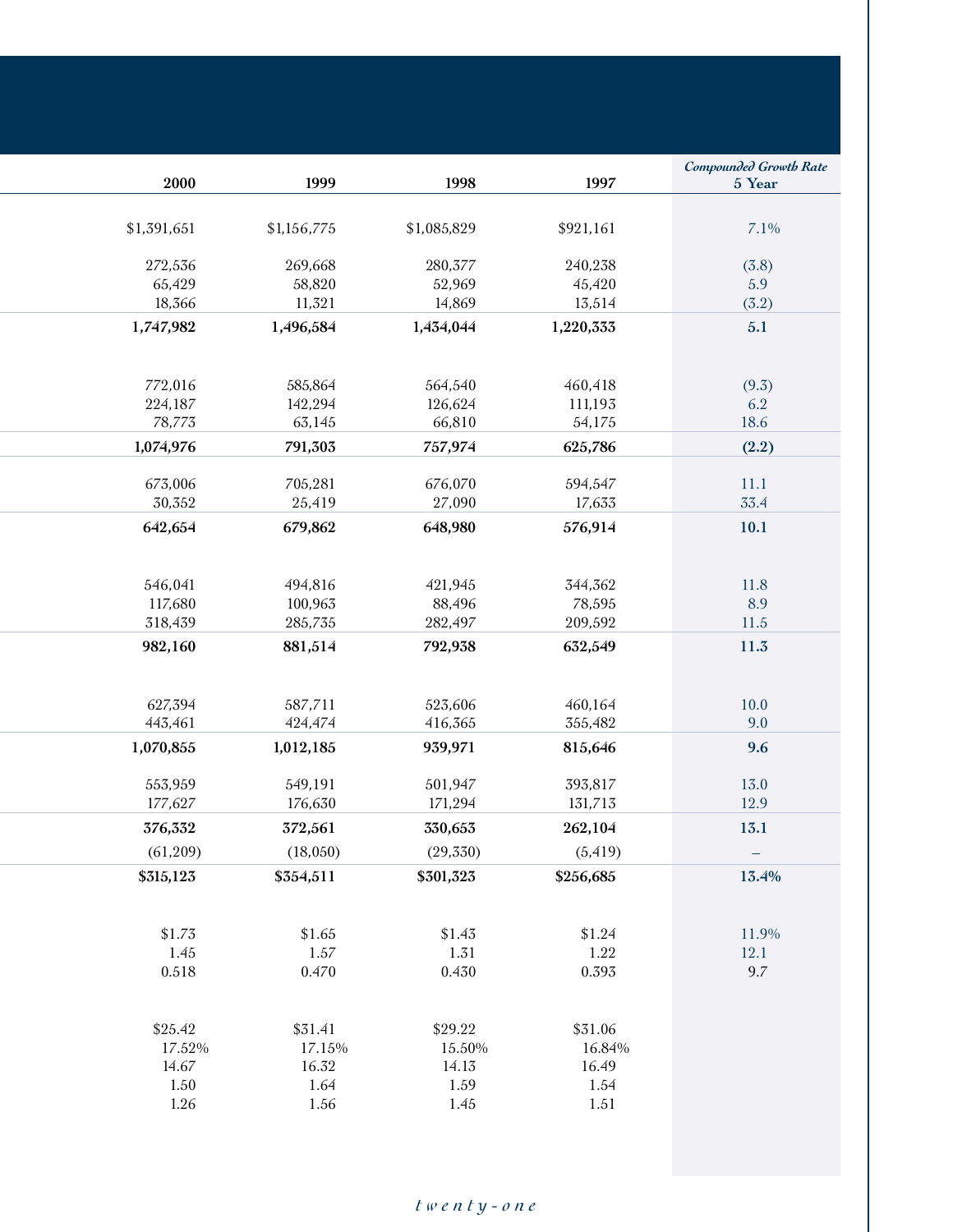# **C ONSOLIDATED A VERAGE B ALANCE S HEETS**

*Years ended December 31 (\$000's except share data)*

|                                                                        | 2002         | 2001         |  |
|------------------------------------------------------------------------|--------------|--------------|--|
| <b>ASSETS</b>                                                          |              |              |  |
| Cash and Due From Banks                                                | \$708,256    | \$651,367    |  |
| Short-term Investments                                                 | 717,130      | 503,857      |  |
| <b>Trading Securities</b>                                              | 15,247       | 21,284       |  |
| <b>Investment Securities:</b>                                          |              |              |  |
| Taxable                                                                | 3,325,568    | 3,926,737    |  |
| Tax Exempt                                                             | 1,224,737    | 1,269,175    |  |
| Loans:                                                                 |              |              |  |
| Commercial                                                             | 6,143,862    | 5,478,342    |  |
| Real Estate                                                            | 12,633,208   | 10,514,536   |  |
| Personal                                                               | 1,388,447    | 1,182,049    |  |
| Lease Financing                                                        | 862,927      | 1,026,215    |  |
| Total Loans and Leases                                                 | 21,028,444   | 18,201,142   |  |
| Allowance for Loan and Lease Losses                                    | 302,664      | 253,089      |  |
| Net Loans and Leases                                                   | 20,725,780   | 17,948,053   |  |
| Other Assets                                                           | 2,485,932    | 2,049,836    |  |
| <b>Total Assets</b>                                                    | \$29,202,650 | \$26,370,309 |  |
| <b>LIABILITIES AND SHAREHOLDERS' EQUITY</b>                            |              |              |  |
| Noninterest Bearing Deposits                                           | \$3,509,134  | \$2,895,083  |  |
| <b>Interest Bearing Deposits:</b>                                      |              |              |  |
| Savings and NOW Accounts                                               | 2,352,311    | 1,775,596    |  |
| Money Market Savings                                                   | 5,969,544    | 5,731,794    |  |
| CDs of \$100 or more                                                   | 2,120,885    | 2,237,243    |  |
| Other                                                                  | 4,691,113    | 4,550,875    |  |
| <b>Total Deposits</b>                                                  | 18,642,987   | 17,190,591   |  |
| Short-term Borrowings                                                  | 4,188,339    | 3,944,160    |  |
| Long-term Borrowings                                                   | 2,693,447    | 1,962,801    |  |
| Accrued Expenses and Other Liabilities                                 | 911,187      | 843,198      |  |
| Shareholders' Equity                                                   | 2,766,690    | 2,429,559    |  |
| Total Liabilities and Shareholders' Equity                             | \$29,202,650 | \$26,370,309 |  |
| <b>OTHER SIGNIFICANT DATA</b>                                          |              |              |  |
| Book Value at Year-End**                                               | \$13.51      | \$11.65      |  |
| Average Common Shares Outstanding**                                    | 212,799,996  | 208,587,816  |  |
| Shareholders of Record at Year End***                                  | 19,141       | 19,311       |  |
| Employees at Year End***                                               | 12,625       | 11,657       |  |
| <b>CREDIT QUALITY RATIOS</b>                                           |              |              |  |
| Net Loan Charge-Offs to Average Loans                                  | 0.21%        | 0.22%        |  |
|                                                                        |              |              |  |
| Total Nonperforming Loans* and OREO to<br>End of Period Loans and OREO | 0.85         | 0.94         |  |
| Allowance for Loan Losses to                                           |              |              |  |
| End of Period Loans                                                    | 1.42         | 1.39         |  |
| Allowance for Loan Losses to                                           |              |              |  |
| Total Nonperforming Loans*                                             | 174          | 154          |  |
|                                                                        |              |              |  |

*\* Loans and leases nonaccrual, restructured, and past due 90 days or more*

*\*\* Restated for 2-for-1 stock split effective June 17, 2002*

*\*\*\* Not restated for acquisitions*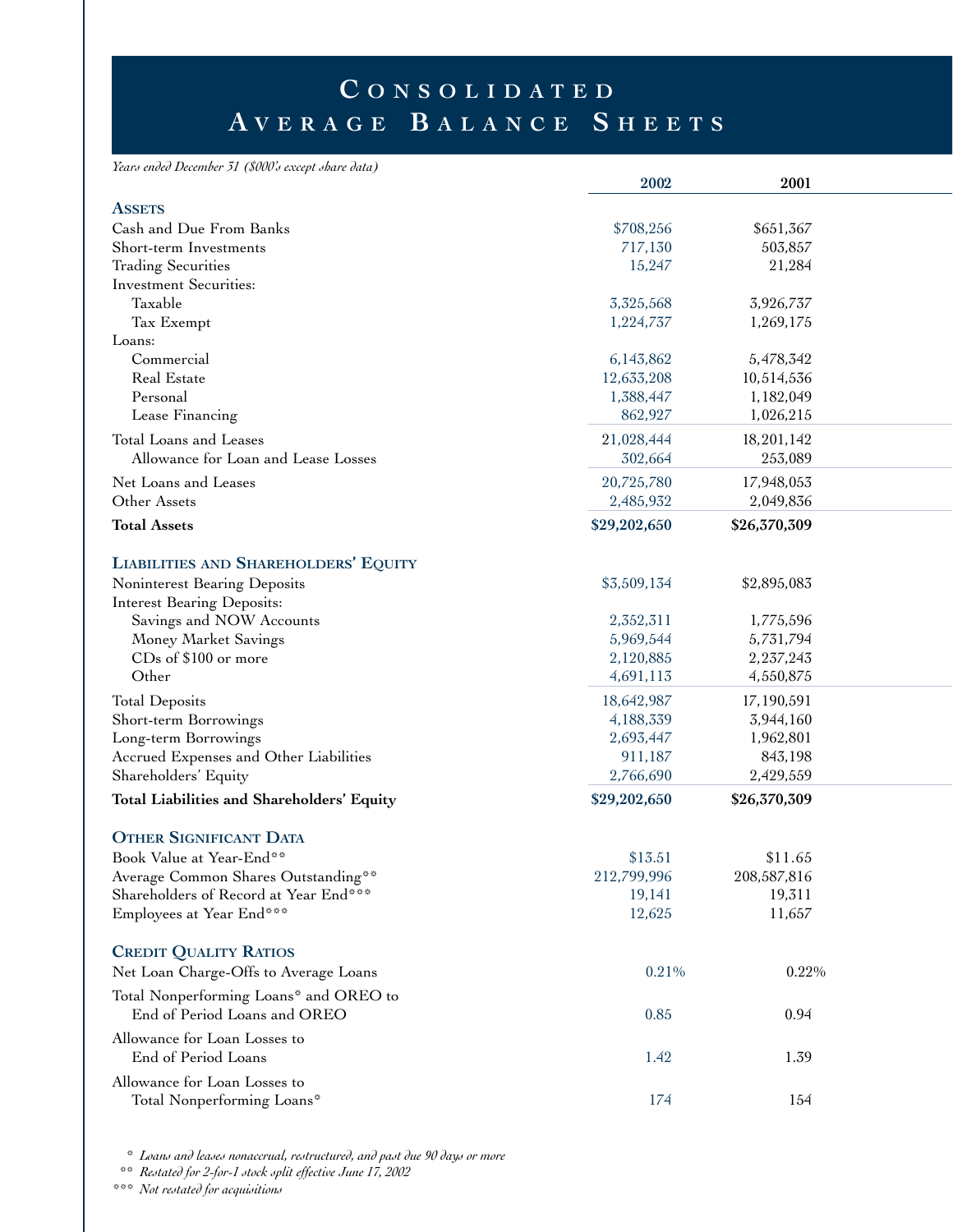|              |              |              |              | Compounded Growth Rate |
|--------------|--------------|--------------|--------------|------------------------|
| 2000         | 1999         | 1998         | 1997         | 5 Year                 |
|              |              |              |              |                        |
| \$615,015    | \$638,399    | \$652,988    | \$614,824    | 2.9%                   |
| 265,487      | 186,106      | 247,049      | 206,295      | 28.3                   |
| 30,926       | 37,276       | 43,404       | 40,822       | (17.9)                 |
|              |              |              |              |                        |
| 4,063,774    | 4,208,498    | 4,317,668    | 3,570,225    | (1.4)                  |
| 1,327,159    | 1,217,847    | 1,078,333    | 913,130      | 6.0                    |
|              |              |              |              |                        |
| 4,975,482    | 4,359,880    | 3,749,518    | 3,128,568    | 14.5                   |
| 9,958,164    | 8,639,360    | 7,967,626    | 6,309,818    | 14.9                   |
| 1,245,738    | 1,204,931    | 1,154,110    | 1,147,203    | 3.9                    |
| 938,525      | 705,054      | 532,043      | 394,024      | 17.0                   |
| 17,117,909   | 14,909,225   | 13,403,297   | 10,979,613   | 13.9                   |
| 233,466      | 228,500      | 216,456      | 174,525      | 11.6                   |
| 16,884,443   | 14,680,725   | 13,186,841   | 10,805,088   | 13.9                   |
| 1,854,973    | 1,732,112    | 1,263,890    | 851,030      | 23.9                   |
| \$25,041,777 | \$22,700,963 | \$20,790,173 | \$17,001,414 | 11.4%                  |
|              |              |              |              |                        |
|              |              |              |              |                        |
| \$2,648,419  | \$2,663,609  |              | \$2,301,097  | 8.8%                   |
|              |              | \$2,545,724  |              |                        |
| 1,845,916    | 2,027,658    | 2,140,380    | 1,915,888    | 4.2                    |
| 5,241,772    | 4,830,159    | 4,135,143    | 3,022,944    | 14.6                   |
| 2,303,442    | 1,694,301    | 1,547,816    | 1,334,532    | 9.7                    |
| 5,458,234    | 4,941,175    | 4,388,152    | 3,665,334    | 5.1                    |
|              |              |              |              |                        |
| 17,497,783   | 16,156,902   | 14,757,215   | 12,239,795   | 8.8                    |
| 3,538,846    | 2,803,834    | 2,357,161    | 2,017,829    | 15.7                   |
| 1,178,805    | 1,009,132    | 1,046,321    | 787,819      | 27.9                   |
| 678,269      | 558,978      | 496,439      | 399,605      | 17.9                   |
| 2,148,074    | 2,172,117    | 2,133,037    | 1,556,366    | 12.2                   |
| \$25,041,777 | \$22,700,963 | \$20,790,173 | \$17,001,414 | 11.4%                  |
|              |              |              |              |                        |
|              |              |              |              |                        |
| \$10.60      | \$9.74       | \$9.94       | \$8.97       | 8.5%                   |
| 208,201,304  | 209,881,574  | 211,836,278  | 191,662,566  |                        |
| 17,061       | 20,549       | 21,410       | 21,157       |                        |
| 11,753       | 11,433       | 10,756       | 10,227       |                        |
|              |              |              |              |                        |
|              |              |              |              | 5 Year Average         |
| 0.12%        | 0.17%        | 0.07%        | 0.12%        | 0.16%                  |
|              |              |              |              |                        |
| 0.76         | 0.75         | $0.85\,$     | 0.70         | 0.83                   |
|              |              |              |              |                        |
| 1.34         | 1.38         | 1.62         | 1.59         | 1.43                   |
|              |              |              |              |                        |
| 182          | 193          | 206          |              | 182                    |
|              |              |              | 273          |                        |
|              |              |              |              |                        |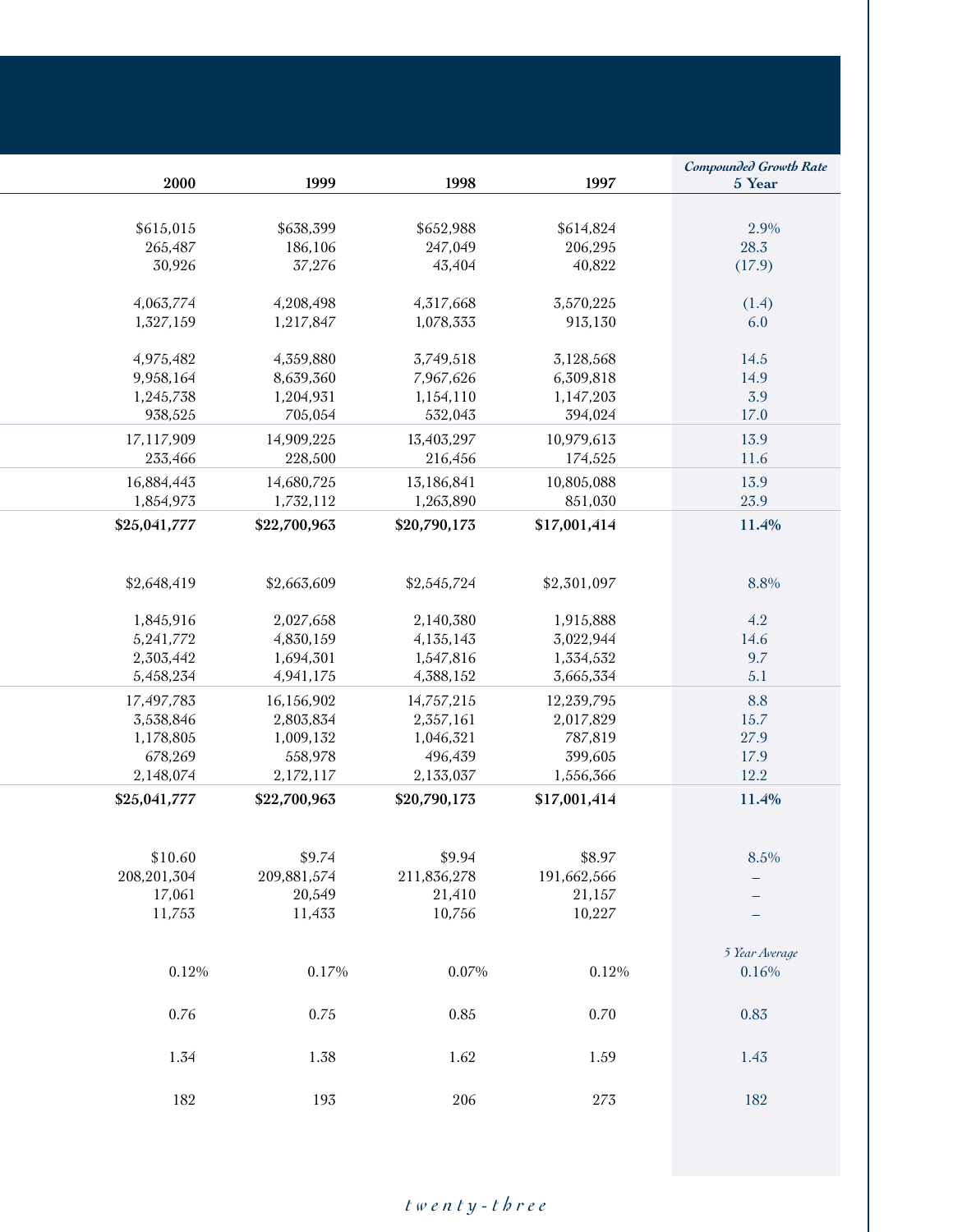## **MARSHALL & ILSLEY CORPORATION**

*770 North Water Street, Milwaukee, WI 53202 (414) 765-7700 www.micorp.com*

*Chairman of the Board*  James B. Wigdale

*President and Chief Executive Officer* Dennis J. Kuester

*Executive Vice President* Thomas M. Bolger

*Executive Vice President and Chief Financial Officer* Mark F. Furlong

*Senior Vice President, General Counsel, and Corporate Secretary* Randall J. Erickson

*Senior Vice Presidents* Joseph L. Delgadillo Thomas J. O'Neill John L. Roberts Jeffrey V. Williams

#### **CORPORATE AUDIT**

*Senior Vice President and Audit Director* Thomas A. Root

**CORPORATE CREDIT** *Senior Vice President and Chief Credit Officer* Mark R. Hogan

### **CORPORATE FINANCE**

*Senior Vice President and Corporate Controller* Patricia R. Justiliano

**CORPORATE HUMAN RESOURCES** *Senior Vice President* Paul J. Renard

**CORPORATE MARKETING** *Senior Vice President* Nancy A. Maas

#### **CORPORATE TREASURY**

*Senior Vice President and Corporate Treasurer* Donald H. Wilson

### **OFFICERS DIRECTORS**

Richard A. Abdoo *Chairman of the Board, President, and Chief Executive Officer, Wisconsin Energy Corporation Chairman of the Board and* 

*Chief Executive Officer, We Energies*

David L. Andreas *Former President and Chief Executive Officer, National City Bancorporation*

Andrew N. Baur *Chairman, Southwest Bank of St. Louis*

Wendell F. Bueche *Chairman, retired, IMC Global Inc.*

Jon F. Chait *Chief Executive Officer, eResourcing and Executive Search, a division of TMP Worldwide, Inc.*

Timothy E. Hoeksema *Chairman of the Board, President, and Chief Executive Officer, Midwest Express Holdings, Inc.*

Bruce E. Jacobs *President and Chief Executive Officer, Grede Foundries, Inc.*

Donald R. Johnson *Chairman of the Board, Modine Manufacturing Company*

Ted D. Kellner, CFA *Chairman of the Board and Chief Executive Officer, Fiduciary Management, Inc.*

Dennis J. Kuester *President and Chief Executive Officer, Marshall & Ilsley Corporation*

*Chairman of the Board and Chief Executive Officer, M&I Marshall & Ilsley Bank*

Katharine C. Lyall *President, University of Wisconsin System*

John A. Mellowes *Chairman and Chief Executive Officer, Charter Manufacturing Company, Inc.*

Edward L. Meyer, Jr. *Chairman of the Board, Anamax Corporation*

San W. Orr, Jr. *Chairman of the Board, Wausau-Mosinee Paper Corporation*

Robert J. O'Toole *Chairman, President, and Chief Executive Officer, A. O. Smith Corporation*

Peter M. Platten III *Vice Chairman of the Board, retired, Marshall & Ilsley Corporation*

Robert A. Schaefer *Former Executive Vice President and Chief Operating Officer, retired, Security Capital Corporation*

John S. Shiely *Chairman of the Board, President, and Chief Executive Officer, Briggs & Stratton Corporation*

James A. Urdan *Partner, retired, Quarles & Brady*

George E. Wardeberg *Vice Chairman, retired, Wisconsin Energy Corporation*

James B. Wigdale *Chairman of the Board, Marshall & Ilsley Corporation*

#### **DIRECTORS EMERITI**

Oscar C. Boldt Glenn A. Francke Burleigh E. Jacobs James F. Kress Don R. O'Hare Stuart W. Tisdale James O. Wright Gus A. Zuehlke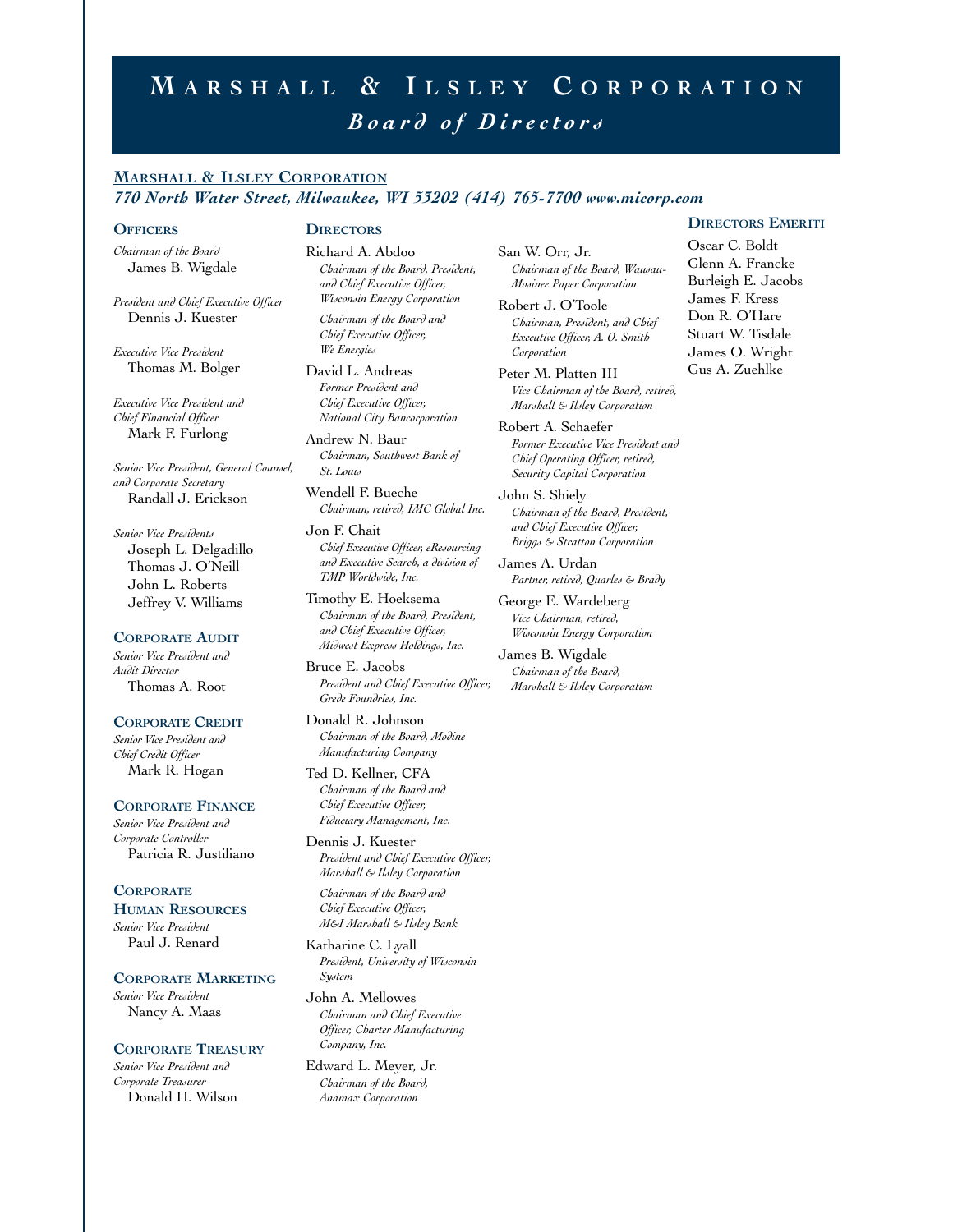### **M&I MARSHALL & ILSLEY BANK**

*770 North Water Street, Milwaukee, WI 53202 (414) 765-7700 www.mibank.com*

Richard A. Abdoo

*Chairman of the Board, President, and Chief Executive Officer, Wisconsin Energy Corporation Chairman of the Board and Chief Executive Officer,* 

*We Energies* Thomas M. Bolger *President, M&I Marshall & Ilsley Bank*

*Executive Vice President, Marshall & Ilsley Corporation*

Wendell F. Bueche *Chairman, retired, IMC Global Inc.*

Bruce E. Jacobs *President and Chief Executive Officer, Grede Foundries, Inc.*

#### **ARIZONA**

**COMMUNITY BANK BOARD OF DIRECTORS** John G. Barry

*Executive Vice President and Commercial Bank Manager, M&I Marshall & Ilsley Bank, Arizona*

Gary S. Clancy *Managing Member, Recycled Business Systems, L.L.C.*

Vaughn S. Corley *Executive Vice President and General Manager, retired, Arizona Portland Cement Co.*

P. Robert Fannin *Partner, Steptoe & Johnson, LLP*

Michael C. Francis *Owner/Manager, Francis Insurance Agency*

Dennis R. Jones *Chairman and President, M&I Marshall & Ilsley Bank, Arizona*

Thomas C. Lathrop *Chairman, retired, M&I Thunderbird Bank*

Susan Goldwater Levine *Executive Director, Hospice of the Valley*

#### **MINNESOTA**

**COMMUNITY BANK BOARD OF DIRECTORS** David Andreas *Former President and Chief Executive Officer, National City Bancorporation*

Marty Chorzempa *Chairman, retired, Richfield Bank & Trust*

Kim Culp *Co-Chairman, M&I Marshall & Ilsley Bank, Minnesota*

Lynn Evans *Co-Chairman, M&I Marshall & Ilsley Bank, Minnesota*

Esperanza Guerrero-Anderson *President and Chief Executive Officer, Milestone Growth Fund, Inc.*

Michael Horovitz *Owner and President, Minneapolis Glass Company* Dennis J. Kuester *Chairman of the Board and Chief Executive Officer, M&I Marshall & Ilsley Bank*

*President and Chief Executive Officer, Marshall & Ilsley Corporation*

James A. Urdan *Partner, retired, Quarles & Brady*

George E. Wardeberg *Vice Chairman, retired, Wisconsin Energy Corporation*

James B. Wigdale *Chairman of the Board, Marshall & Ilsley Corporation*

#### **DIRECTORS DIRECTORS EMERITI**

John E. Forester Carl L. Gosewehr Burleigh E. Jacobs Orville R. Mertz David F. Nelson Douglas Seaman Leo E. Suycott Stuart W. Tisdale James O. Wright

Michael K. McCartney *President, Marshall & Ilsley Trust Company N.A., Arizona*

Paul F. Muscenti *Consultant*

Charles F. Sands *President, Nutribiotech LLC; JED C, LLC*

Lawrence J. Shapiro, M.D. *Physician*

Richard H. Whitney *Partner, Gust Rosenfeld P.L.C.*

D. Otis Wolkins *Vice President, retired, GTE Service Corporation*

Stephen A. Wood *President, Insurers Administrative Corporation*

Leyton S. Woolf, Jr. *Owner/Farmer, Woolf Roses, L.L.C.*

#### Katie Kelley

*Executive Vice President, M&I Marshall & Ilsley Bank, Minnesota*

William J. Klein *President, M&I Marshall & Ilsley Bank, Minnesota*

David Malmberg *Chairman of the Board, Sagebrush Corporation*

William O. Naegele *Owner and Chairman of the Board, Restaurants No Limit, Inc.*

Roger Scherer *Chairman of the Board, Scherer Brothers Lumber Company*

Sheldon Wert *Former President and Chief Executive Officer, Century Bancshares, Inc.*

*twenty-five*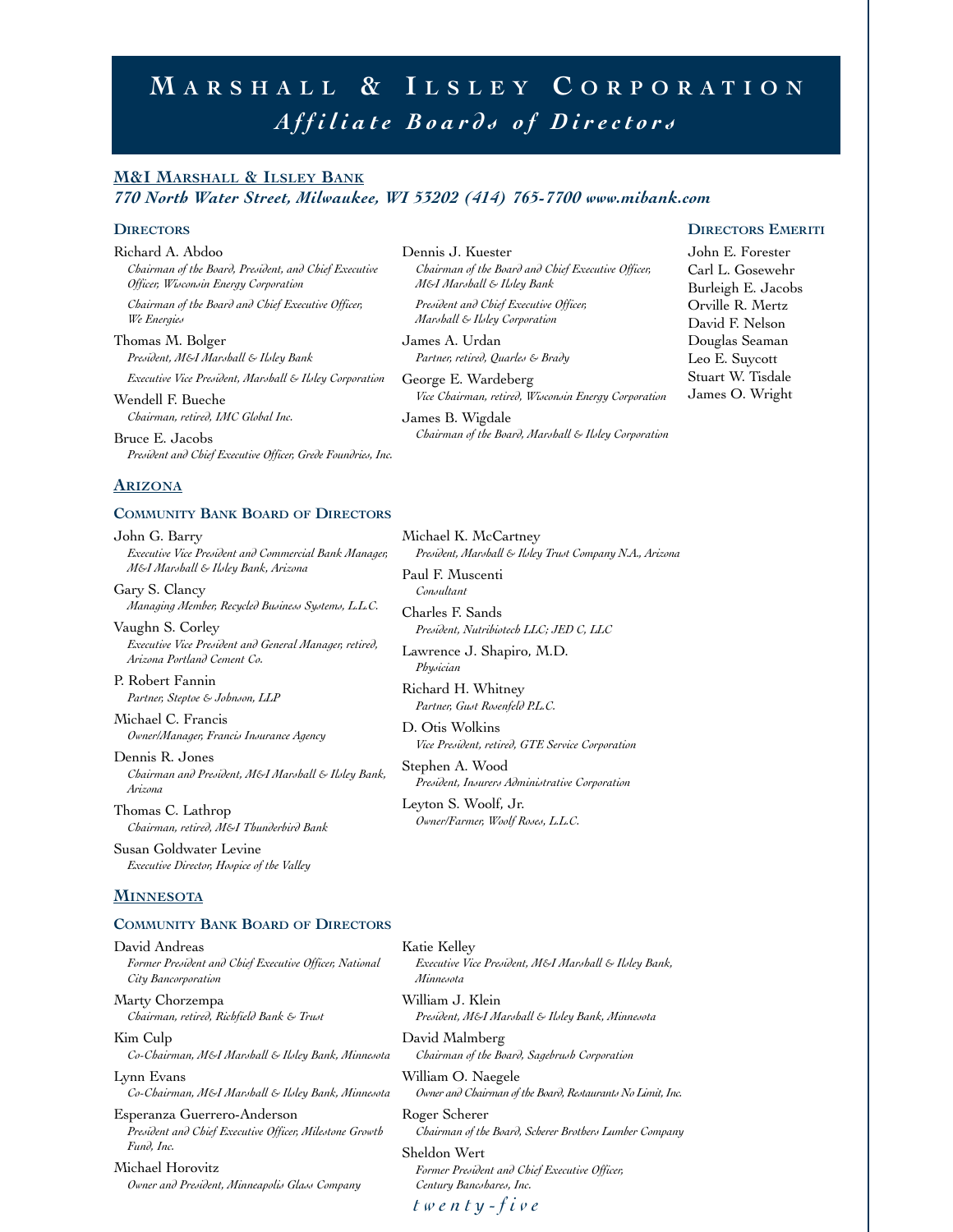#### **WISCONSIN – APPLETON**

#### **COMMUNITY BANK BOARD OF DIRECTORS**

Thomas J. Boldt *Chief Executive Officer, The Boldt Company*

Richard G. Dercks *President, Marshall & Ilsley Trust Company N.A., Appleton Region*

Stephen M. Evans *President, Evans Title Companies, Inc.*

David J. Gitter *President, M&I Marshall & Ilsley Bank, Appleton*

#### **WISCONSIN – ASHLAND**

#### **COMMUNITY BANK BOARD OF DIRECTORS**

Paul R. Bretting *Vice President, C. G. Bretting Manufacturing Company, Inc.*

Donald N. Marcouiller *Regional Administrator, Wisconsin Indianhead Technical College, Ashland Campus*

### **WISCONSIN – BROOKFIELD**

#### **COMMUNITY BANK BOARD OF DIRECTORS**

J. Nathan Cunniff *President, M&I Marshall & Ilsley Bank, Brookfield*

Robert H. Eldridge *Executive Vice President and Secretary-Treasurer, retired, Briggs & Stratton Corporation*

John R. Evans *President, retired, Evans Brothers Company, Inc.*

Andrew J. Fleckenstein *Trustee, Fleck Foundation*

W. P. Halquist *Chairman of the Board, Halquist Stone Co., Inc.*

#### **WISCONSIN – BURLINGTON**

#### **COMMUNITY BANK BOARD OF DIRECTORS**

James R. Bauman *President, retired, M&I Marshall & Ilsley Bank, Burlington*

Glenda Dupons *President, Bear Realty Inc.*

Frederick J. Koenen *Chairman of the Board, Reineman's True Value Inc.* James R. Hayes *President and Chief Executive Officer, retired, Hayes Manufacturing Group, Inc.* Paul J. Heid

*President, Heid Music Company, Inc.*

Lawrence W. Wirth *President, retired, Presto Products, Inc.*

#### **DIRECTOR EMERITUS**

Gus A. Zuehlke

Peter P. Viater *President, M&I Marshall & Ilsley Bank, Ashland*

Leslie J. Whiteaker *Vice President and Chief Financial Officer, Memorial Medical Center*

### **DIRECTORS EMERITI**

Irv Hansen *Chairman, M&I Marshall & Ilsley Bank, Brookfield*

James E. Keyes *Chairman of the Board, KSM Industries, Inc.*

James M. Leef *President, Industrial Towel & Uniform, Inc.*

Gordon J. Liebl *President, A. L. Schutzman Co., Inc.*

Randall J. Wright *President and Chief Executive Officer, Empire Level Mfg. Corp.*

Glenn A. Francke Philip K. Harvey John P. Metzger Gerry E. Seider Donald A. Trepte

John L. Malchine *Farmer*

Lawrence Smith *Larry's Barber Shop*

James F. Weis *President, May's Insurance Agency*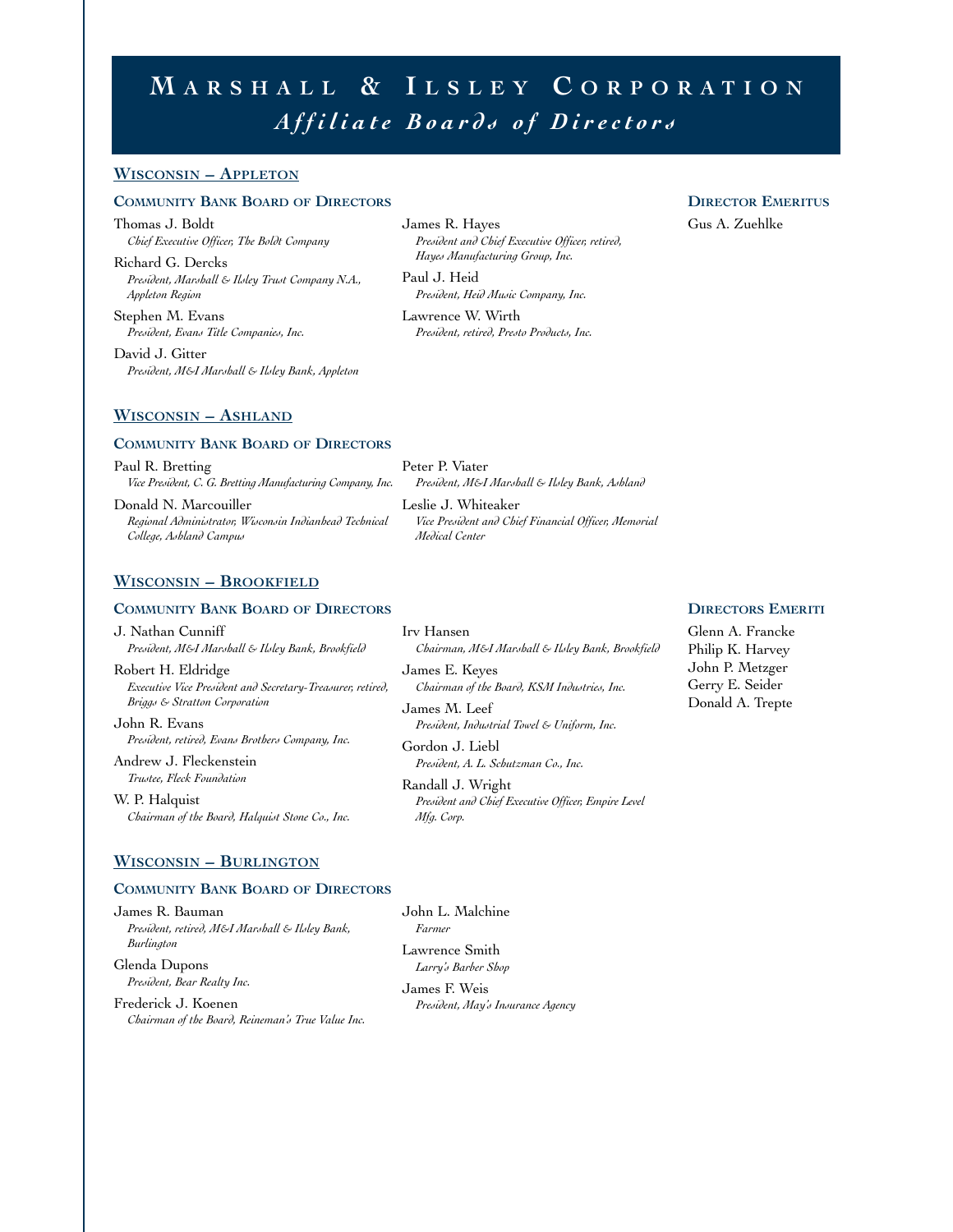### **WISCONSIN – EAGLE RIVER**

### **COMMUNITY BANK BOARD OF DIRECTORS**

Al Block *Owner, retired, A. L. Block Realty* Al Bybee

- *Food Broker, retired*
- C. Randall Cox *Consultant*

T. J. Doyle, D.D.S.

### **WISCONSIN – EAU CLAIRE**

**COMMUNITY BANK BOARD OF DIRECTORS**

Robert R. Hood *President, M&I Marshall & Ilsley Bank, Eau Claire*

John A. Lubs *President, Mason Shoe Mfg. Co.*

James D. Myers *Vice President, Pleasant Hill Farm, Inc.*

Donald J. Piepgras *President, St. Croix Valley Natural Gas Company, Inc.*

Peter B. Scobie *President, R. W. Scobie, Inc.*

### **WISCONSIN – GREEN BAY**

#### **COMMUNITY BANK BOARD OF DIRECTORS**

Richard G. Baumgarten *President, retired, M&I Fox Heights Bank*

Michael B. Gage *Investor*

John M. Jones *Executive Vice President and Chief Operating Officer, Green Bay Packers*

Michael J. Langenhorst *President, Anamax Corporation*

Peter D. Mancuso *Chief Executive Officer, Lindquist Machine Co.*

Edward L. Meyer, Jr. *Chairman of the Board, Anamax Corporation* Thomas Gaffney *Owner, retired, Gaffney Funeral Home* Darryl Gremban, D.D.S.

Richard D. Hansen *President, M&I Marshall & Ilsley Bank, Eagle River*

Steven R. Senn *Chief Executive Officer, Senn Blacktop, Inc.* Roger R. Sipple

*Roger & Donald Sipple Farm*

Daniel J. Toycen *President, Toycen Motors, Inc. President, Toycen of Ladysmith, Inc.*

Kenneth C. Vance *President, Ken Vance Motors, Inc.*

Ann M. Murphy *Vice President, Murphy Development, Inc.*

Thomas M. Olejniczak *Partner, Liebmann, Conway, Olejniczak & Jerry, S.C.*

Peter M. Platten III *Former Chairman of the Board, M&I Bank Northeast Vice Chairman of the Board, retired, Marshall & Ilsley Corporation*

Michael D. Simmer *President, M&I Marshall & Ilsley Bank, Green Bay*

Ronald A. Weyers

#### **DIRECTORS EMERITI**

William R. Bodart Carl Farah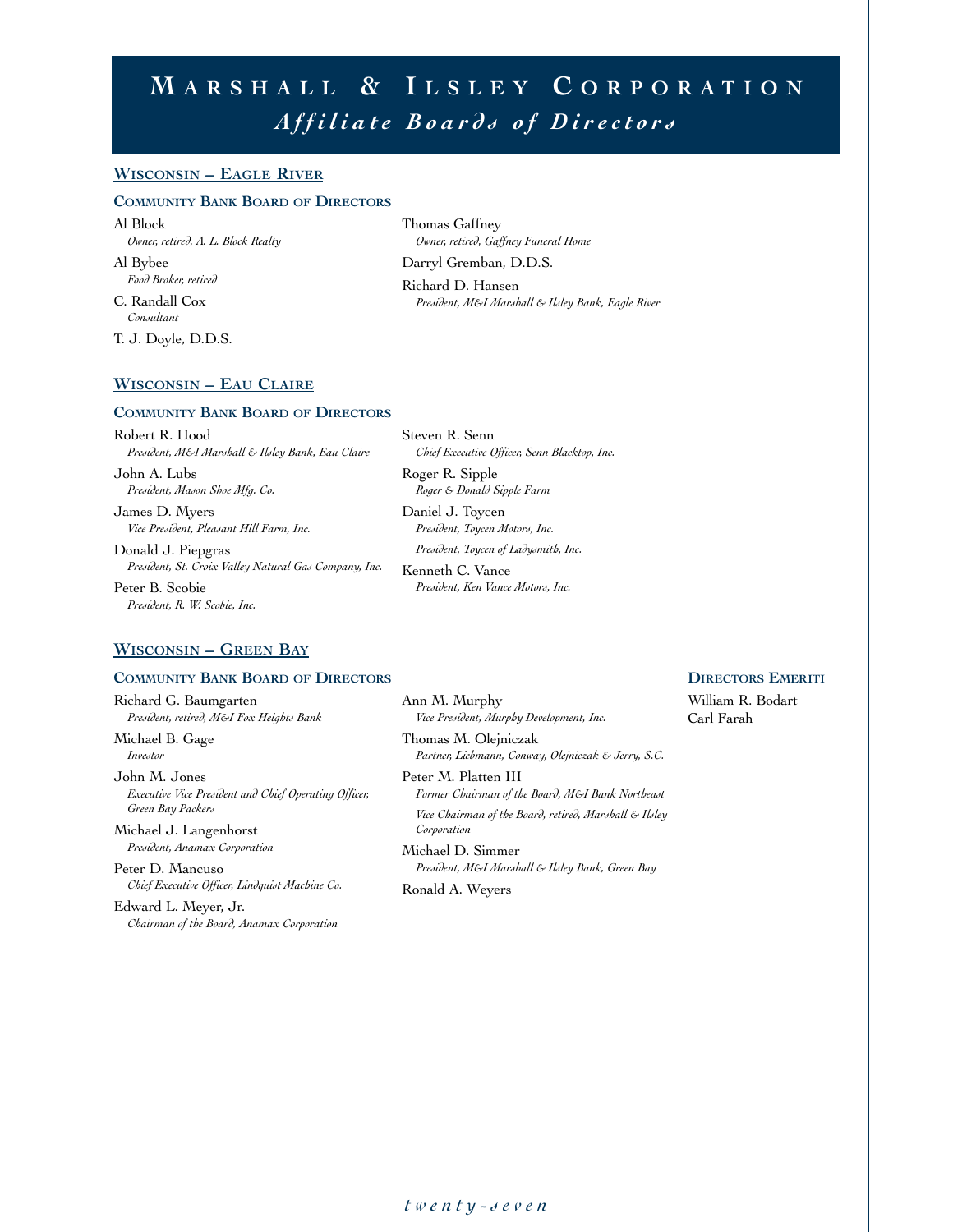#### **WISCONSIN – HARTLAND**

#### **COMMUNITY BANK BOARD OF DIRECTORS**

Steven C. Boysa *Chairman of the Board, Creative Equities Company, Inc.*

Robert C. Goff *President, Goff's Auto Body, Inc.*

Stanley F. Hack *Attorney*

Arthur T. Kraemer *Chairman, M&I Marshall & Ilsley Bank, Hartland*

Scott A. Kraemer *President, M&I Marshall & Ilsley Bank, Hartland*

Donald L. McNeil *Retired, Executive Director, Inc.*

### **WISCONSIN – JANESVILLE**

#### **COMMUNITY BANK BOARD OF DIRECTORS**

Frank E. Bauchiero *Consultant*

J. Michael Borden *President, Hufcor, Inc.*

Mark A. Cullen *President, J. P. Cullen & Sons*

Richard L. Dashnaw *Retired, Coltec Industries*

John H. Franz *Consultant*

Dennis L. Hansch *Attorney, Nowlan & Mouat*

Charles H. Harker *President, Mid-States Concrete*

### **WISCONSIN – KENOSHA**

#### **COMMUNITY BANK BOARD OF DIRECTORS**

Kenneth L. Fellman *President, M&I Marshall & Ilsley Bank, Kenosha*

Rita Petretti *Vice President, Petretti Realty Corporation*

Robert G. Terwall *President, Cherry Electrical Products*

### **WISCONSIN – LA CROSSE**

#### **COMMUNITY BANK BOARD OF DIRECTORS**

Russell J. Callahan, Jr. *Retired, Herbergers*

James H. Fullerton *Chairman, M&I Marshall & Ilsley Bank, La Crosse*

Richard A. Natalizio *Chairman of the Board, HNI Company, Inc.*

Charles L. Rushman *Chairman, First Weber Realty*

Paul J. Schmidt *President, retired, Collections Unlimited, Inc.*

Sheldon Volk *Executive Vice President, retired, M&I Lake Country Bank* Dennis H. Wollenzien

*President and Chief Operating Officer, retired, M&I Lake Country Bank*

#### **DIRECTORS EMERITI**

Patrick A. Corcoran Anton R. Grasch Charles J. Herro William Hollenbeck J. Scott Kestly Richard K. Mueller August U. Pabst Charles A. Perry Richard A. Schmidt Thomas J. Waldera

#### **DIRECTOR EMERITUS**

Donald P. Ryan

Mary E. Kilkenny *Broker, Keefe Real Estate*

Michael J. Murphy *President, Chief Executive Officer, and Owner, Southeastern Wisconsin Title Company, Inc.*

Ronald K. Ochs *President, M&I Marshall & Ilsley Bank, Janesville*

James F. Ruethling *Administrator, Beloit Clinic, S.C.*

Robert W. Swank *President, Marshall & Ilsley Trust Company N.A., Janesville Region*

David A. Weber *President, Mode Industries, Inc.*

Dennis Vignieri *President and Chief Executive Officer, Kenosha Beef International Limited*

Michael W. Wells *President, Frank L. Wells Company*

Al L. Lindsay *Senior Vice President, M&I Marshall & Ilsley Bank, La Crosse*

Ronald A. Wessels *President, M&I Marshall & Ilsley Bank, La Crosse*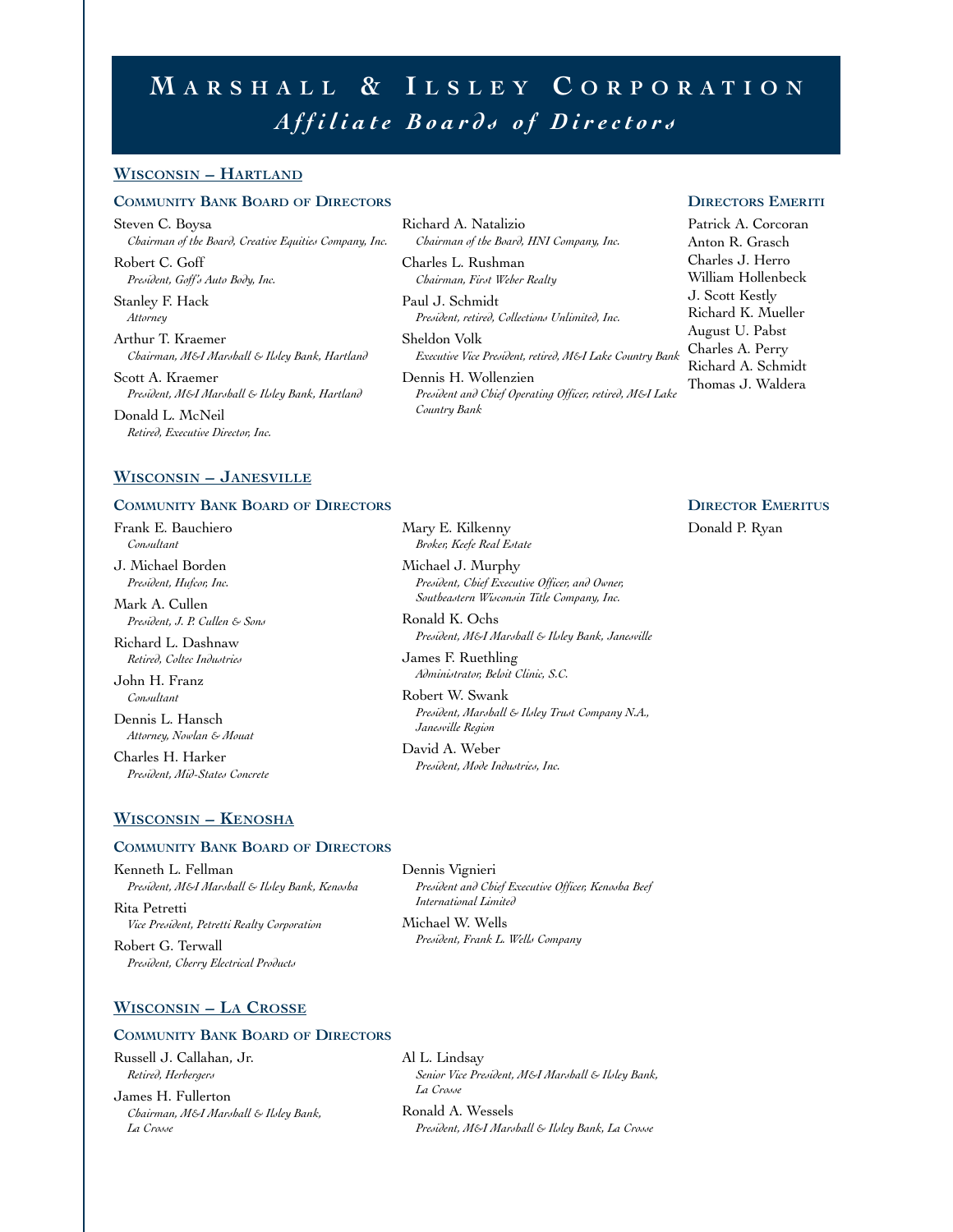#### **WISCONSIN – MADISON**

#### **COMMUNITY BANK BOARD OF DIRECTORS**

Paul M. Berge *Chairman, M&I Marshall & Ilsley Bank, Madison*

Timothy B. Erdman *Chairman and Chief Executive Officer, Marshall Erdman & Assoc.*

John M. Flesch *Executive Vice President and Treasurer, Gordon Flesch Company, Inc.*

Harold F. Mayer *Vice President Operations, retired, Oscar Mayer Foods Corp.*

Robert F. O'Loughlin *President, Softspikes, Inc.*

Richard R. Renk *President, The Renk Seed Company*

### **WISCONSIN – MARSHFIELD**

#### **COMMUNITY BANK BOARD OF DIRECTORS**

John Baltus *President, Baltus Oil Co.*

Donald Boon *President, Boon Construction*

Ronald D. Doine *President, Doine Excavating, Inc.*

Terry Frankland *General Manager, V&H, Inc.*

Kenneth F. Heiman *Owner, Nasonville Dairy, Inc.*

### **WISCONSIN – MAYVILLE**

#### **COMMUNITY BANK BOARD OF DIRECTORS**

Melvin Drinkwine *Retired, Tab Products Co.*

Leo R. Fisher *Chairman of the Board, retired, M&I Bank of Mayville*

Dennis M. Kemmel *Owner, Kemmel Insurance Agency*

George F. Olson *Sales and Engineering, W. G. Strohwig Tool & Die, Inc.*

#### **WISCONSIN – MENOMONEE FALLS**

#### **COMMUNITY BANK BOARD OF DIRECTORS**

Ronald R. Bast *President, Riteway Bus Service, Inc.*

Richard C. Becker *President, M&I Marshall & Ilsley Bank, Menomonee Falls*

Robert E. Drisner *President and Chief Executive Officer, Community Health Care Services*

Douglas G. Reuhl *President, American of Madison*

Robert A. Schlicht *President, M&I Marshall & Ilsley Bank, Madison*

Terry K. Shockley *President, Shockley Group, Inc.*

Jay L. Smith *President, JLS Investment Group*

F. Charles Steinhauer *Vice President, Madison Dairy Produce*

Jerry J. Weygandt *Professor of Accounting, UW School of Business*

Ronald Maurer *President, Maurer Roofing*

Alan D. Nystrom *President, M&I Marshall & Ilsley Bank, Marshfield*

Ronald Wiskerchen *President, retired, Wiskerchen Cheese, Inc.*

#### **DIRECTORS EMERITI**

Vernon Baltus Floyd Hamus Robert O. Heck Ken Heiting James W. Hewitt John W. Koenig Robert Solberg James F. Sternweis Lawrence I. Thill Warner G. Von Holzen Frederick J. Wenzel

Roy Rohlinger *Vice President, Rohlinger Construction, Inc.*

Kevin E. Volm *President, M&I Marshall & Ilsley Bank, Mayville*

Stanley A. Waas *President, Waas Boring & Cable, Inc.*

*President, Enercon Industries Corporation*

*President, Richardson Financial Group, Inc.*

*President, Stadelmann Engineering Company, Inc.*

#### **DIRECTORS EMERITI**

Gerald S. Parshalle Don A. Schneiders A. W. Zillmer

### *twenty-nine*

Douglas H. Stadelmann

Donald H. Nimmer

Michael Richardson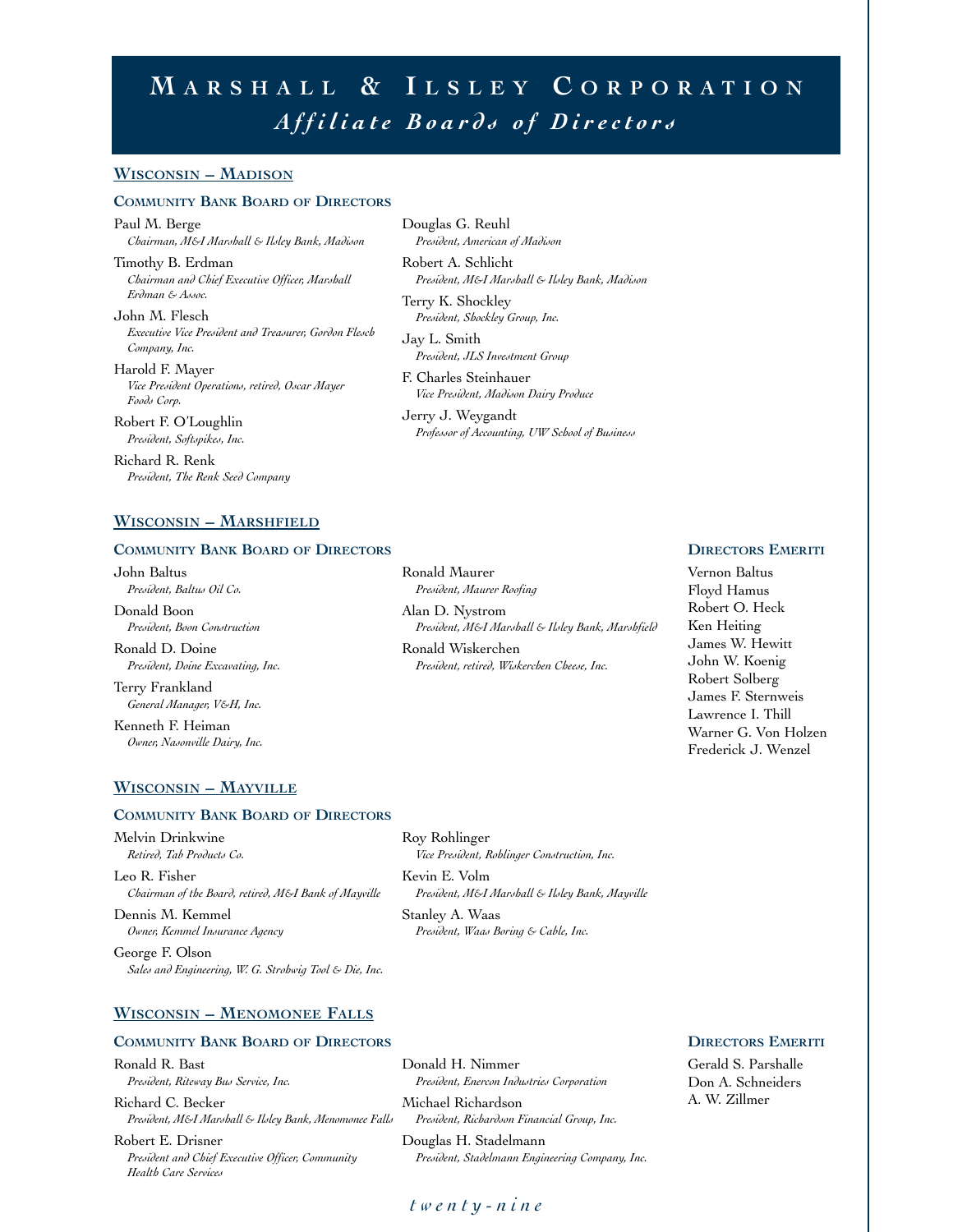#### **WISCONSIN – MERRILL**

#### **COMMUNITY BANK BOARD OF DIRECTORS**

Edward G. Chartier *Retired*

John F. Koch *President, M&I Marshall & Ilsley Bank, Merrill*

Lance R. Nienow *Chief Executive Officer, Weinbrenner Shoe Co.*

Gary L. Schulze *Vice President, Victory Clinic Pharmacy, Inc.*

**WISCONSIN – OSHKOSH**

#### **COMMUNITY BANK BOARD OF DIRECTORS**

Cristopher Bumby *President and Chief Executive Officer, Admanco, Inc.*

Jere Chapin *President, retired, M&I Central State Bank*

Dennis Elmer *Food Broker*

H. Andersen Lyke *President, Lyke Corporation*

#### **WISCONSIN – RACINE**

#### **COMMUNITY BANK BOARD OF DIRECTORS**

Matthew L. Andis *President, Andis Company*

Thomas L. Beck *President, Unico, Inc.*

Timothy J. Majcen *President, M&I Marshall & Ilsley Bank, Racine*

James O. Parrish *Vice President, Finance, Twin Disc, Inc.*

### **WISCONSIN – RHINELANDER**

#### **COMMUNITY BANK BOARD OF DIRECTORS**

Ted S. Baginski, Jr. *President, Ted Baginski and Sons Inc.*

Fred A. Berner *Editor, Antigo Daily Journal Officer, Berner Bros. Publishing*

William J. Cousineau *President, Cousineau Auto Parts, Inc.*

Michael Moioffer *President, MIDE Inc.* David B. Smith *Consultant and Private Investor*

Thomas J. Young *Executive Vice President, retired, Church Mutual Insurance Company*

Joe McCreery *President, retired, M&I Bank of Oshkosh*

Steven R. Schmudlach *President, M&I Marshall & Ilsley Bank, Oshkosh*

Dennis E. Schwab *President, Coldwell Banker - Schwab Realty Ltd.*

David B. Rayburn *President, Modine Manufacturing Company*

Willard T. Walker

Dexter Musson

Kirby H. Roen

*Retired*

*President, Musson Brothers, Inc.*

Irving Schiek III, M.D.

*Director - Sector Planning, Citizens Communications*

#### **DIRECTORS EMERITI**

Kenneth Jensen David J. Munroe Earl E. Richter Ernest C. Styberg, Jr. Harold C. Weiss

*Chairman of the Board, Walker Forge, Inc.*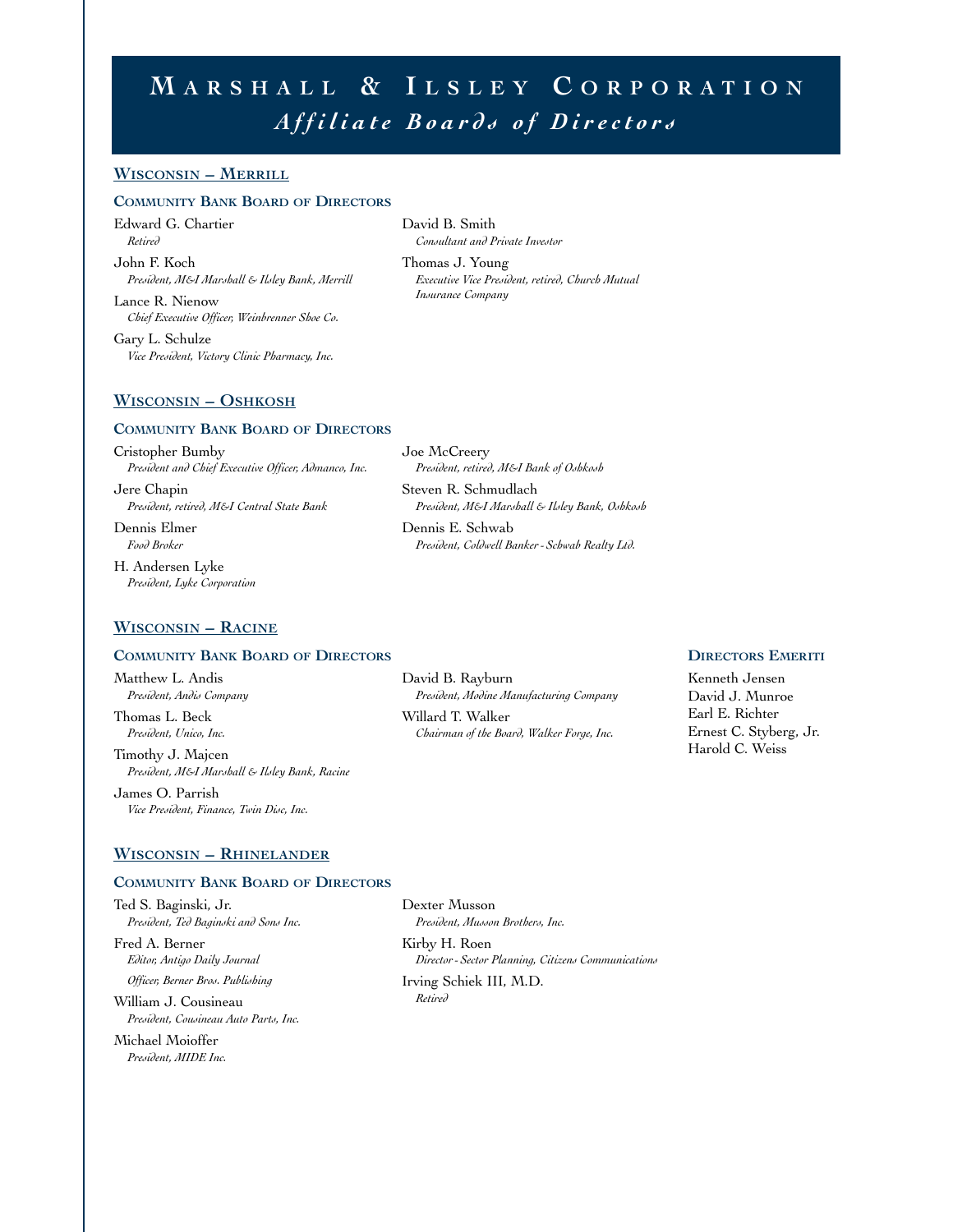#### **WISCONSIN – SHAWANO**

#### **COMMUNITY BANK BOARD OF DIRECTORS**

James A. Kasten *Vice President - Fluid Milk, Member, Employee Service, Foremost Farms*

Jeffrey P. Mace *President, M&I Marshall & Ilsley Bank, Shawano*

Russell L. Obermeier *Owner, Maple Creek Wildlife President and Owner, Obermeier & Associates*

*President and Owner, Cloverleaf Sand and Gravel, Inc.*

#### Larry J. Rose

*CPA/PFS, Shareholder, Kerber, Rose & Associates, S.C. CPA/PFS, Shareholder, Financial Services of Northeast Wisconsin, Inc.*

### **WISCONSIN – SHEBOYGAN**

#### **COMMUNITY BANK BOARD OF DIRECTORS**

Ronald E. Begalke *Executive Vice President, retired, Sargento Cheese Co.*

Martin Crneckiy, Jr. *Executive Vice President and Chief Financial Officer, Vollrath Company*

Terence P. Fox *Attorney at Law, Kummer, Lambert & Fox, LLP*

Reynolds K. Honold *President, retired, Aldag/Honold Mechanical, Inc.*

#### Russell P. Schmidt *Retired*

Jerry J. Senzig *President and Owner, Senzig's, Inc.*

Gary J. Tauchen *Treasurer, Tauchen Harmony Valley, Inc.*

Gary D. Maples

Michael D. Muth *Chairman of the Board and Chief Executive Officer,* 

David Quasius *President, Quasius Construction, Inc.*

### **WISCONSIN – STEVENS POINT**

#### **COMMUNITY BANK BOARD OF DIRECTORS**

James E. Anderson *President, Ellis Stone Construction Company, Inc.*

Marilynn J. Chesbrough

Robert L. Cooper *President, Dr. Robert L. Cooper, S.C.*

Jeffrey L. Martin *President and CEO, St. Michael's Hospital*

Richard W. Okray *Secretary, Okray Family Farms, Inc.* Thomas W. Rause *President and Chief Executive Officer, Rause Management, Inc.*

Robert A. Schmidt *President, M&I Marshall & Ilsley Bank, Stevens Point*

Ronald T. Skrenes *Attorney, Anderson, O'Brien, Bertz, Skrenes & Golla*

Herbert M. Theisen *President, Theisen's Lumber and Millwork, Inc.*

#### **DIRECTORS EMERITI**

Leonard F. DeBaker Bennett C. Katz David Ross Miller Gerald M. O'Brien Joseph J. Okray Earl F. Shippy Robert W. Worth

*President, M&I Marshall & Ilsley Bank, Sheboygan*

*K. W. Muth Company*

*thirty-one*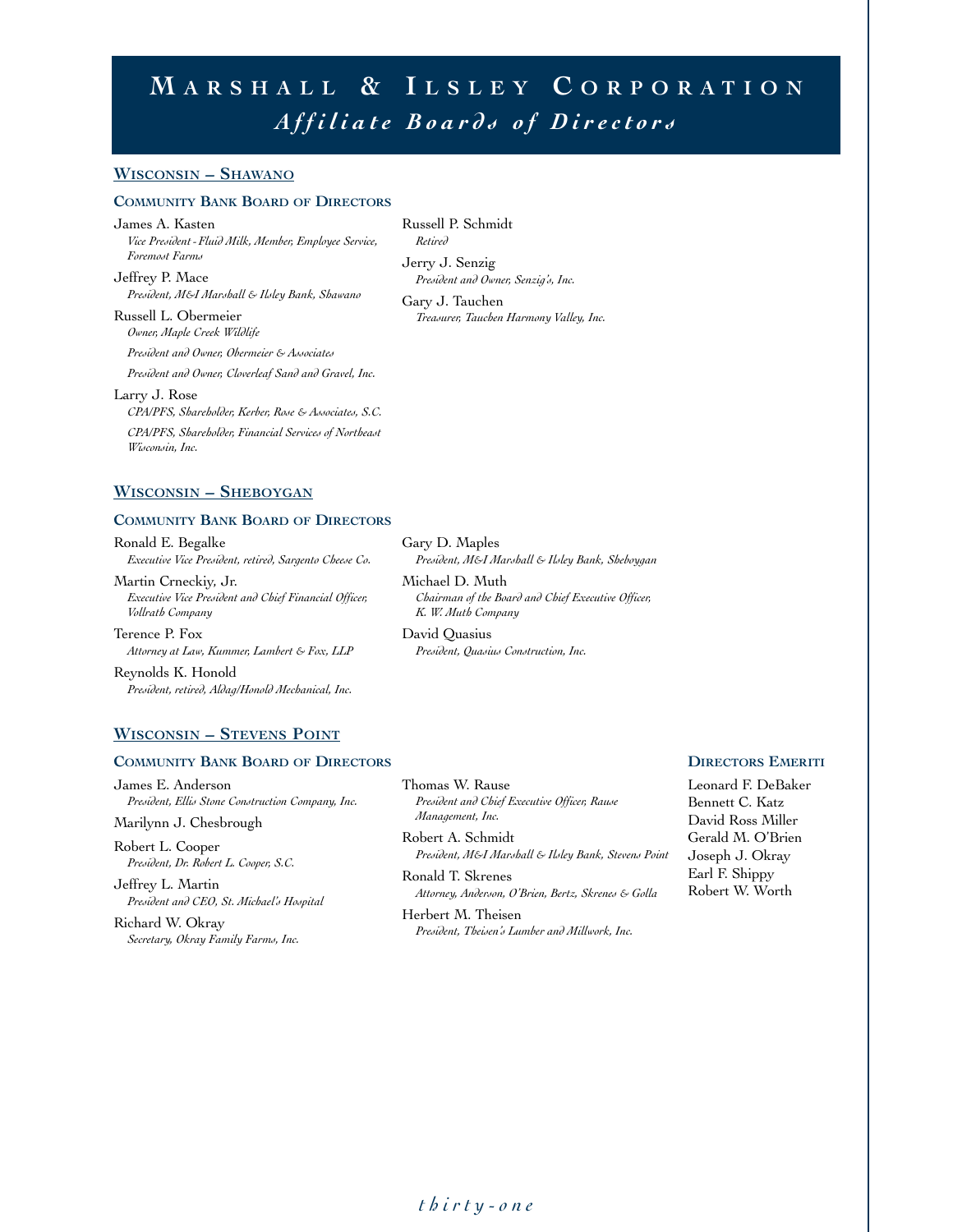#### **WISCONSIN – SUPERIOR/DULUTH**

**COMMUNITY BANK BOARD OF DIRECTORS** James Banks

*President and Chief Executive Officer, Allouez Maine Supply, Inc.*

John H. Hendricks *President, Hendricks, Knudson, Gee, Torvinen & Weiby, S.C.*

Mary A. Johnson *Senior Vice President – Chief Operations Officer, St. Mary's/Duluth Clinic Health System*

#### **WISCONSIN – WATERTOWN**

#### **COMMUNITY BANK BOARD OF DIRECTORS**

Richard Baker *Baker-Rullman Mfg., Inc.*

Robert A. Bender *Attorney*

John H. Ebert *President, M&I Marshall & Ilsley Bank, Watertown*

### **WISCONSIN – WAUSAU**

#### **COMMUNITY BANK BOARD OF DIRECTORS**

Edward J. Creske *President, Wausau Tile*

Dwight E. Davis *President and Chief Executive Officer, Greenheck Fan Corp.*

Richard D. Dudley *Chairman, Dudley Investments LLC*

David Eisenreich *President, Marathon Electric Manufacturing Corp.*

Thomas J. Howatt *President, Wausau-Mosinee Paper Corporation*

Hugh E. Jones *President, M&I Marshall & Ilsley Bank, Wausau*

Ronald L. Klimisch *President, Wausau Supply Company*

Alfred P. Moore *President and Chief Executive Officer, Wausau Benefits, Inc.*

### **WISCONSIN – WEST BEND**

#### **COMMUNITY BANK BOARD OF DIRECTORS**

Thomas R. Bast *Chairman of the Board, retired, M&I First National Bank*

Russell M. Darrow, Jr. *Chairman of the Board, Russ Darrow Group, Inc.*

Steven C. Johnson *President, Johnson School Bus Service, Inc.*

James W. Kieckhafer *Partner, Kieckhafer Dietzler Hauser & Co.* Mary Millard *President, Millard & Associates, Inc.*

Fred Shusterich *President, Midwest Energy Resources*

James E. Zastrow *President, M&I Marshall & Ilsley Bank, Superior/Duluth*

#### **DIRECTORS EMERITI**

V. R. Bauman E. J. Dobbratz E. W. McFarland

San W. Orr, Jr.

*Chairman of the Board, Wausau-Mosinee Paper Corporation*

Floyd G. Shelton *President, Superior Floor*

John L. Skoug *Chairman and Chief Executive Officer, Marathon Cheese Corp.*

Neil F. Slamka *Vice President and General Manager, Green Bay Packaging, Inc.*

Paul A. Spaude *President, Wausau Hospital Center*

Stanley F. Staples, Jr. *President, Alexander Properties, Inc.*

Charles H. Johnson

Thomas W. Kieckhafer *Retired*

Richard L. Leitheiser *President, M&I Marshall & Ilsley Bank, West Bend*

Mark A. Nielsen *Vice President, Richardson Financial Group, Inc.*

George E. Prescott *Chief Executive Officer, Prescott's Supermarkets, Inc.*

# **DIRECTOR EMERITUS**

*Seven-Up Bottling Co.*

#### **DIRECTORS EMERITI**

Richard Buth James Tracy

W. John Klinger *Retired* William J. Kwapil, Jr.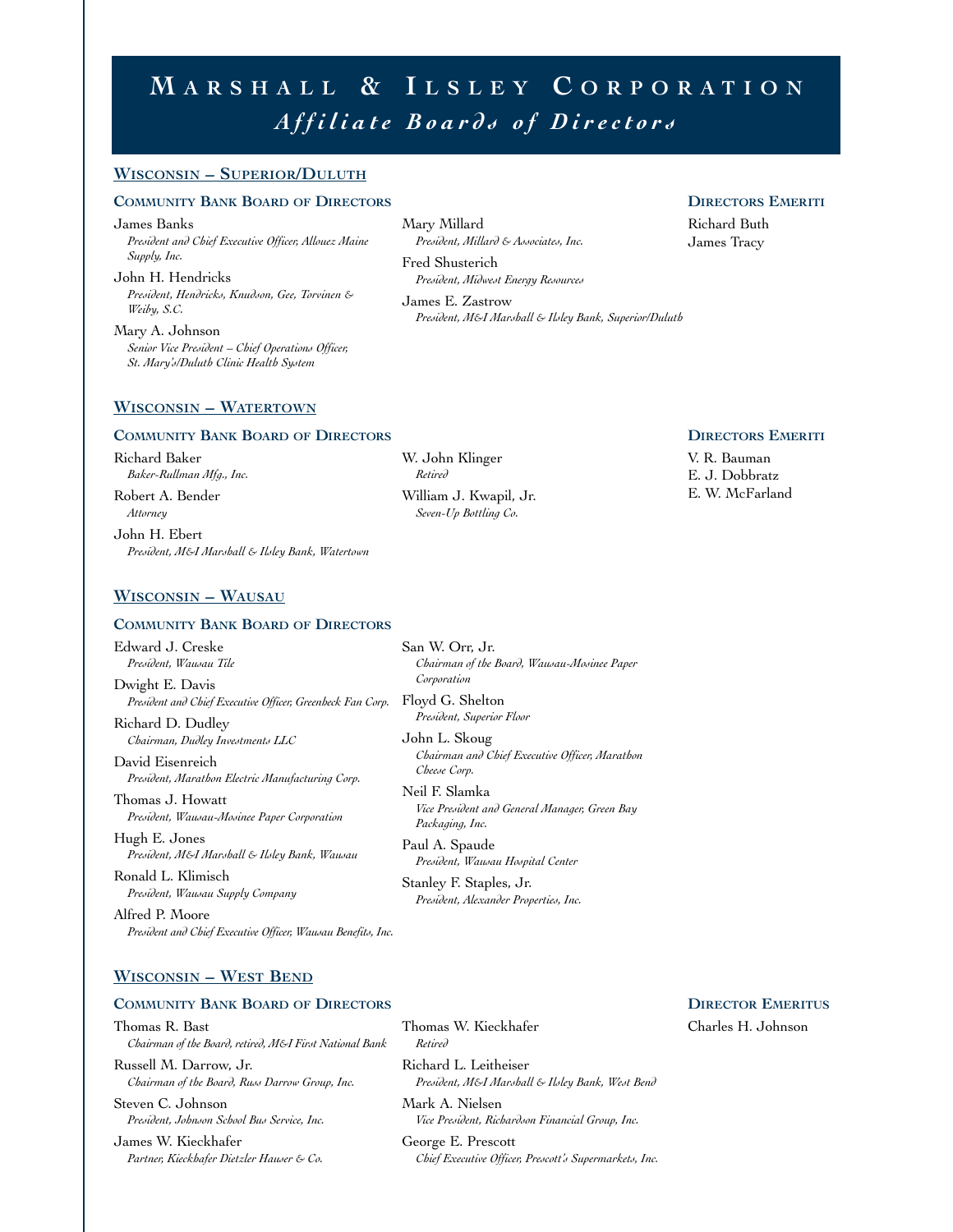### **SOUTHWEST BANK OF ST. LOUIS** *2301 South Kingshighway, St. Louis, MO 63110 (314) 776-5200 www.mysouthwestbank.com*

Halvor B. Anderson *Retired, Manufacturing Executive*

John T. Baumstark *President, Archway Sales, Inc.*

Andrew N. Baur *Chairman, Southwest Bank of St. Louis*

Andrew S. Baur *President – Community Banking, Southwest Bank of St. Louis*

Linn H. Bealke *Vice Chairman, Southwest Bank of St. Louis*

William H. T. Bush *Chairman, Bush-O'Donnell & Co., Inc.*

Francis C. Cunetto *President, Cunetto House of Pasta, Inc.*

Robert E. Flynn, III *President, Berry Grant Company*

Frederick O. Hanser *Chairman, St. Louis Cardinals, L.P.* William F. Holekamp *President, Holekamp Investments*

Charles W. Hrebec, Jr. *President, Colt Industries, Inc.*

Henry O. Johnston *Retired, Investment Executive*

Stephen P. Marsh *President – Commercial Banking, Southwest Bank of St. Louis*

Richard G. Millman *President, Millman Lumber Co.*

Edward T. Noland *President, Pharma Tech Industries, Inc.*

Zsolt Rumy *President, Zoltek Corporation*

Almira B. Sant *Retired, Publisher*

Mary P. Sherrill *Vice Chairman, Southwest Bank of St. Louis*

#### **DIRECTORS DIRECTORS EMERITI**

Edward C. Berra William J. Freschi G. Fred Heimburger Charles A. Zone

**SOUTHWEST BANK** *#2 Carlyle Plaza Drive, Belleville, IL 62221 (618) 233-9288*

#### **DIRECTORS**

Andrew S. Baur *Chairman, Southwest Bank President – Community Banking, Southwest Bank of St. Louis*

Paul J. Galeski *Chairman and Chief Executive Officer, Maverick Technologies LLC*

Karen C. Hendrickson *President, Southwest Bank* Mark A. Hinrichs *President, Impact Strategies, Inc.*

Ronald J. Ortyl, Sr. *Chairman, Metro East Industries, Inc.*

Robert J. Witterschein *Senior Vice President, Southwest Bank of St. Louis*

*thirty-three*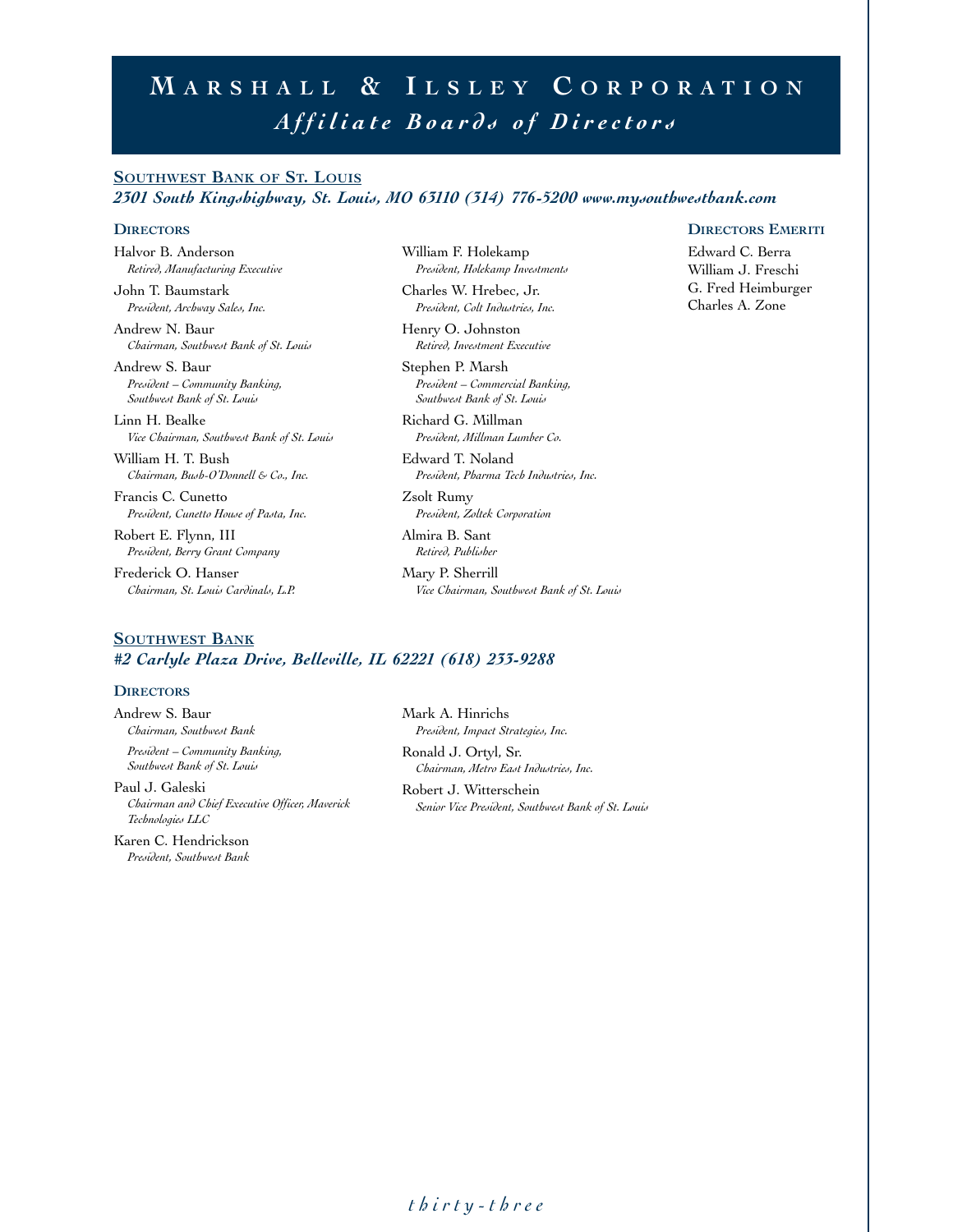#### **MARSHALL & ILSLEY TRUST COMPANY N.A.** *1000 North Water Street, Milwaukee, WI 53202 (414) 287-8700*

#### **DIRECTORS**

Morry L. Birnbaum *Chairman of the Board, Marshall & Ilsley Trust Company N.A.*

Thomas M. Bolger *Executive Vice President, Marshall & Ilsley Corporation President, M&I Marshall & Ilsley Bank*

#### Mark F. Furlong

*Executive Vice President and Chief Financial Officer, Marshall & Ilsley Corporation*

*Chief Financial Officer, M&I Marshall & Ilsley Bank* Dennis J. Kuester

*President and Chief Executive Officer, Marshall & Ilsley Corporation Chairman of the Board and Chief Executive Officer, M&I Marshall & Ilsley Bank*

#### **ARIZONA**

#### **COMMUNITY TRUST BOARD OF DIRECTORS**

Morry L. Birnbaum *Chairman of the Board, Marshall & Ilsley Trust Company N.A.*

Mark B. Bonsall *Chief Financial Executive and Associate General Manager of Commercial and Customer Services, Salt River Project*

Joseph J. Campanella *President and Chief Executive Officer, retired, Jet Aviation*

Anthony V. Carollo *Chairman and Chief Executive Officer, Syntellect*

P. Robert Fannin *Attorney, Steptoe & Johnson LLP*

George H. Isbell *Vice Chairman of the Board, retired, Marshall & Ilsley Trust Company N.A., Arizona*

#### **FLORIDA**

### **COMMUNITY TRUST BOARD OF DIRECTORS**

Morry L. Birnbaum *Chairman of the Board, Marshall & Ilsley Trust Company N.A.*

Glen R. Bomberger *Executive Vice President and Chief Financial Officer, retired, A. O. Smith & Company*

Dennis D. Finnigan *Vice President, retired, M&I Marshall & Ilsley Bank*

William B. French *Senior Vice President, retired, M&I Marshall & Ilsley Bank*

Barbara W. Moore *Director, DSLT, Inc.*

#### Thomas J. O'Neill *Senior Vice President, Marshall & Ilsley Corporation*

*Executive Vice President, M&I Marshall & Ilsley Bank*

James B. Wigdale *Chairman of the Board, Marshall & Ilsley Corporation*

Jeffrey V. Williams *President and Chief Executive Officer, Marshall & Ilsley Trust Company N.A.*

*Senior Vice President, Marshall & Ilsley Corporation Chief Executive Officer, M&I Brokerage Services, Inc.* 

#### Jack B. Jewett

*Senior Vice President of Public Policy, TMC Healthcare* Dennis R. Jones

*Chairman and President, M&I Marshall & Ilsley Bank, Arizona*

Thomas C. Lathrop *Chairman, retired, M&I Thunderbird Bank*

Michael K. McCartney *President, Marshall & Ilsley Trust Company N.A., Arizona*

The Honorable John C. Pritzlaff, Jr. *Chairman of the Board and President, Rockmount Corporation*

Robert E. Templin *Executive Vice President, retired, Northwestern Mutual Life Insurance Company*

Donald E. Nordlund *Chairman of the Board and Chief Executive Officer, retired, Staley Continental*

Stephen A. Saldanha *Chairman and Chief Executive Officer, MTS Telecommunications, Inc.*

*Chairman, Pacer International Holding, Inc.*

Richard D. Vermillion *First Vice President, Robert W. Baird & Co., Inc.*

William A. Wade *President, Marshall & Ilsley Trust Company N.A., Florida*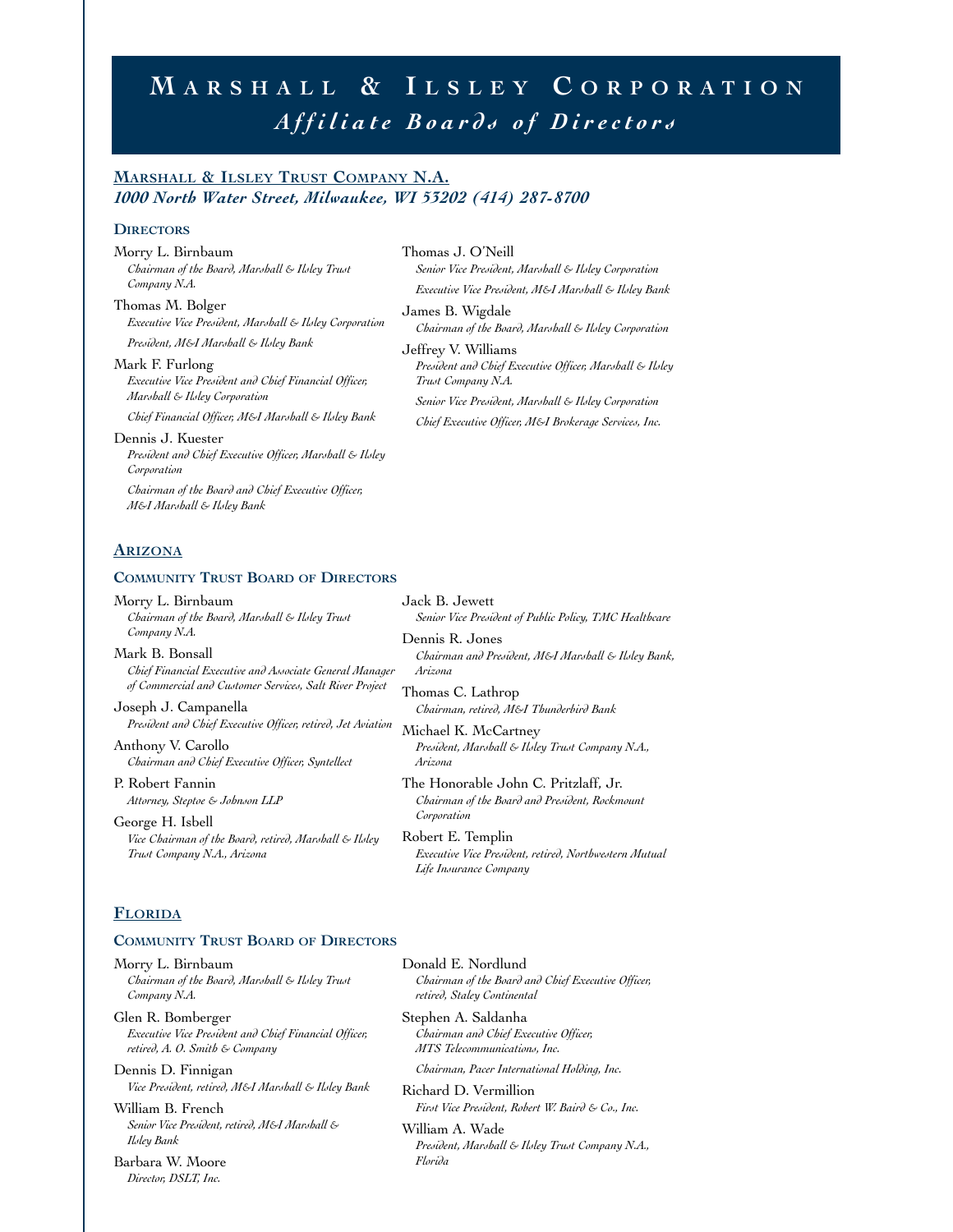### **M&I INVESTMENT MANAGEMENT CORP.** *1000 North Water Street, Milwaukee, WI 53202 (414) 287-7300*

#### **DIRECTORS**

Morry L. Birnbaum *Chairman of the Board, Marshall & Ilsley Trust Company N.A.*

Thomas M. Bolger *Executive Vice President, Marshall & Ilsley Corporation President, M&I Marshall & Ilsley Bank*

#### Mark F. Furlong

*Executive Vice President and Chief Financial Officer, Marshall & Ilsley Corporation*

*Chief Financial Officer, M&I Marshall & Ilsley Bank* Dennis J. Kuester *President and Chief Executive Officer, Marshall & Ilsley Corporation*

*Chairman of the Board and Chief Executive Officer, M&I Marshall & Ilsley Bank*

Thomas J. O'Neill *Senior Vice President, Marshall & Ilsley Corporation Executive Vice President, M&I Marshall & Ilsley Bank*

David W. Schulz *President, M&I Investment Management Corp.*

James B. Wigdale *Chairman of the Board, Marshall & Ilsley Corporation*

Jeffrey V. Williams *Senior Vice President, Marshall & Ilsley Corporation Chief Executive Officer, M&I Brokerage Services, Inc. President and Chief Executive Officer, Marshall & Ilsley Trust Company N.A.* 

#### **METAVANTE CORPORATION**

### *4900 West Brown Deer Road, Milwaukee, WI 53223 (414) 357-2290 (800) 236-3282 www.metavante.com*

#### **DIRECTORS**

Thomas M. Bolger *Executive Vice President, Marshall & Ilsley Corporation President, M&I Marshall & Ilsley Bank*

Joseph L. Delgadillo *Chairman of the Board, President, and Chief Executive Officer, Metavante Corporation*

*Senior Vice President, Marshall & Ilsley Corporation*

#### Mark F. Furlong *Executive Vice President and Chief Financial Officer,*

*Marshall & Ilsley Corporation Chief Financial Officer, M&I Marshall & Ilsley Bank*

#### Dennis J. Kuester

*President and Chief Executive Officer, Marshall & Ilsley Corporation*

*Chairman of the Board and Chief Executive Officer, M&I Marshall & Ilsley Bank*

James B. Wigdale *Chairman of the Board, Marshall & Ilsley Corporation*

### **M&I COMMUNITY DEVELOPMENT CORPORATION** *933 North Mayfair Road, Suite 211, Wauwatosa, WI 53226 (414) 765-7700*

#### **DIRECTORS**

Randall J. Erickson *Senior Vice President, General Counsel, and Corporate Secretary, Marshall & Ilsley Corporation*

Robert J. Nicol *President, M&I Community Development Corporation*

Thomas J. O'Neill *Senior Vice President, Marshall & Ilsley Corporation Executive Vice President, M&I Marshall & Ilsley Bank* Scott O. Sheaffer *Vice President, M&I Marshall & Ilsley Bank*

James A. Urdan *Partner, retired, Quarles & Brady*

Donald H. Wilson *Senior Vice President and Corporate Treasurer, Marshall & Ilsley Corporation*

### *thirty-five*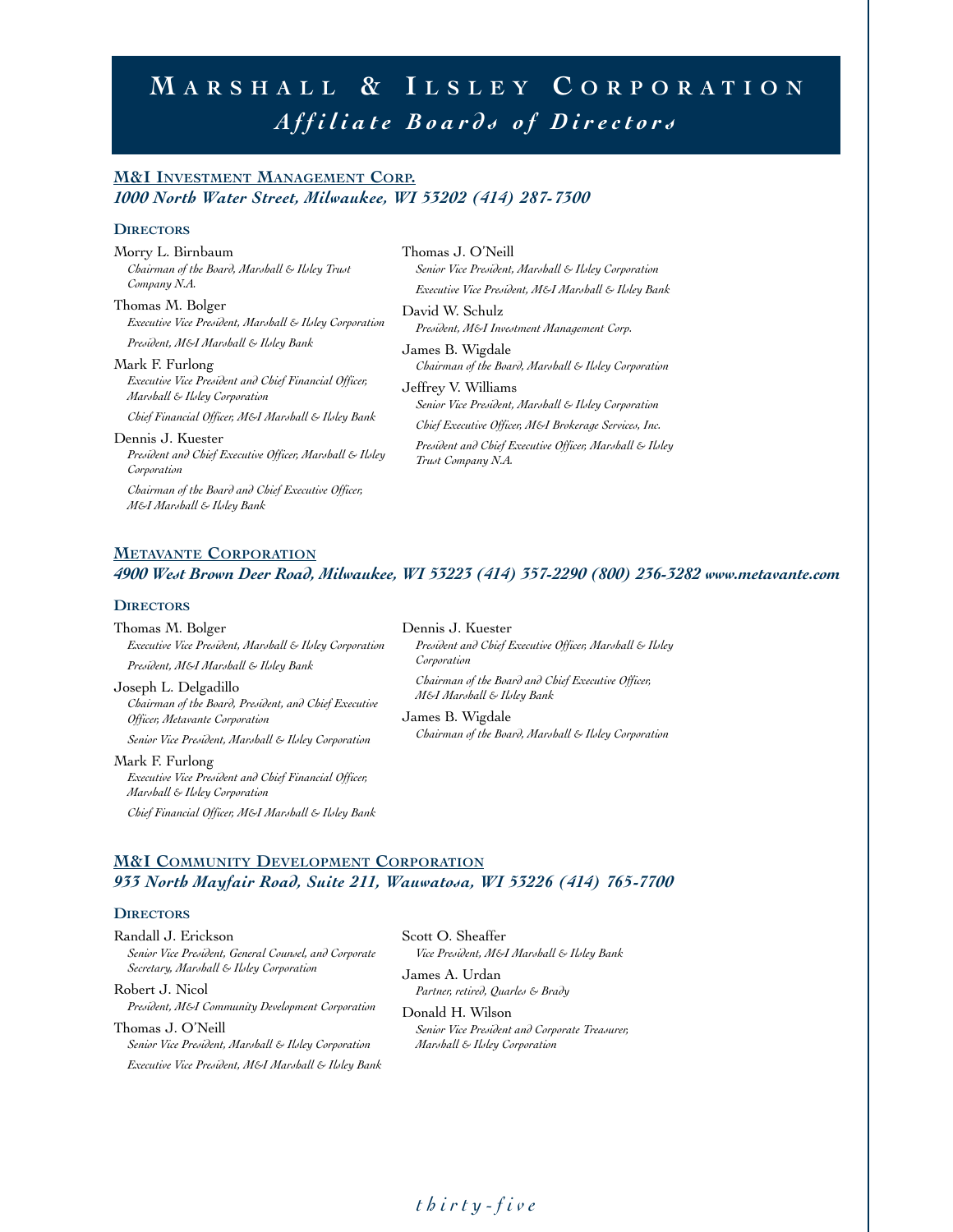# **M ARSHALL & I LSLEY C ORPORATION** *Shareholder Information*

| <b>SHAREHOLDERS' MEETING</b>        | The Annual Meeting of Shareholders will be held on           |
|-------------------------------------|--------------------------------------------------------------|
|                                     | Tuesday, April 22, 2003, at 10:00 a.m. at the Pabst Theater, |
|                                     | 144 East Wells Street, Milwaukee, Wisconsin.                 |
| <b>REGISTRAR AND TRANSFER AGENT</b> | Continental Stock Transfer & Trust Company                   |
|                                     | 17 Battery Place $-8th$ Floor                                |
|                                     | New York, NY 10004                                           |
|                                     | $(800)$ 529-3163                                             |
| <b>NYSE SYMBOL</b>                  | МI                                                           |

For the closing price of M&I stock, current stock prices (with a 20-minute delay), and historical stock prices, go to www.micorp.com on the Internet and click on *Investor Relations* and *Stock Quote/Chart.*

# **A PPENDIX**

# *Reconciliation of Operating Income to Net Income*

|                                                            | 2002           |                                | 2001           |                                | 2000           |                                | 1999           |                                | 1998           |                         | 1997           |                         | 5 Year                           |
|------------------------------------------------------------|----------------|--------------------------------|----------------|--------------------------------|----------------|--------------------------------|----------------|--------------------------------|----------------|-------------------------|----------------|-------------------------|----------------------------------|
| After-tax \$ in millions, except for per share data        | Amount         | Per<br>Share<br><b>Diluted</b> | Amount         | Per<br>Share<br><b>Diluted</b> | Amount         | Per<br>Share<br><i>Dilute∂</i> | Amount         | Per<br>Share<br><i>Dilute∂</i> | Amount         | Per<br>Share<br>Dilute∂ | Amount         | Per<br>Share<br>Diluted | Сотроипдед<br><b>Growth Rate</b> |
| <b>Operating Income</b>                                    | \$484.5 \$2.18 |                                | \$421.0 \$1.93 |                                | \$376.3 \$1.73 |                                | \$372.6 \$1.65 |                                | \$330.7 \$1.43 |                         | \$262.1 \$1.24 |                         | 11.9%                            |
| Acquisition and Transition-<br>Related Charges - Metavante |                | $(4.2)$ $(0.02)$               |                | $(27.1)$ $(0.12)$              |                |                                |                |                                |                |                         |                |                         |                                  |
| Goodwill Amortization                                      |                |                                |                | $(15.4)$ $(0.07)$              |                | $(14.7)$ $(0.07)$              |                | $(18.1)$ $(0.08)$              |                | $(13.1)$ $(0.05)$       |                | $(5.4)$ $(0.02)$        |                                  |
| Auto Lease Residual<br>Write-Downs                         |                |                                |                | $(15.8)$ $(0.07)$              |                |                                |                |                                |                |                         |                |                         |                                  |
| <b>Charter Reduction Charges</b>                           |                |                                |                | $(8.5)$ $(0.04)$               |                | $(6.2)$ $(0.03)$               |                |                                |                |                         |                |                         |                                  |
| Investment Losses -                                        |                |                                |                |                                |                |                                |                |                                |                |                         |                |                         |                                  |
| Metavante                                                  |                |                                |                | $(9.7)$ $(0.05)$               |                |                                |                |                                |                |                         |                |                         |                                  |
| Reduction in Force and<br>Realignment Charges -            |                |                                |                |                                |                |                                |                |                                |                |                         |                |                         |                                  |
| Metavante                                                  |                |                                |                | $(6.6)$ $(0.03)$               |                |                                |                |                                |                |                         |                |                         |                                  |
| Change in Accounting for<br>Derivatives and Hedging        |                |                                |                |                                |                |                                |                |                                |                |                         |                |                         |                                  |
| Activities                                                 |                |                                | (0.4)          | 0.00                           |                |                                |                |                                |                |                         |                |                         |                                  |
| Change in Accounting for<br>Revenue - Metavante            |                |                                |                |                                |                | $(2.3)$ $(0.01)$               |                |                                |                |                         |                |                         |                                  |
| Acquisition Charges –<br>Advantage Bancorp, Inc.           |                |                                |                |                                |                |                                |                |                                |                | $(16.3)$ $(0.07)$       |                |                         |                                  |
| <b>Investment Securities Losses</b>                        |                |                                |                |                                |                | $(32.9)$ $(0.15)$              |                |                                |                |                         |                |                         |                                  |
| Losses - Sale of ARM Loans                                 |                |                                |                |                                |                | $(2.0)$ $(0.01)$               |                |                                |                |                         |                |                         |                                  |
| Metavante – IPO Expenses                                   |                |                                |                |                                |                | $(3.1)$ $(0.01)$               |                |                                |                |                         |                |                         |                                  |
| <b>Total Adjustments</b>                                   |                | $(4.2)$ $(0.02)$               |                | $(83.5)$ $(0.38)$              |                | $(61.2)$ $(0.28)$              | (18.1)         | (0.08)                         |                | $(29.4)$ $(0.12)$       |                | $(5.4)$ $(0.02)$        |                                  |
| <b>Net Income</b>                                          | \$480.3 \$2.16 |                                | \$337.5        | \$1.55                         | \$315.1 \$1.45 |                                | \$354.5        | \$1.57                         | \$301.3 \$1.31 |                         | \$256.7 \$1.22 |                         | 12.1%                            |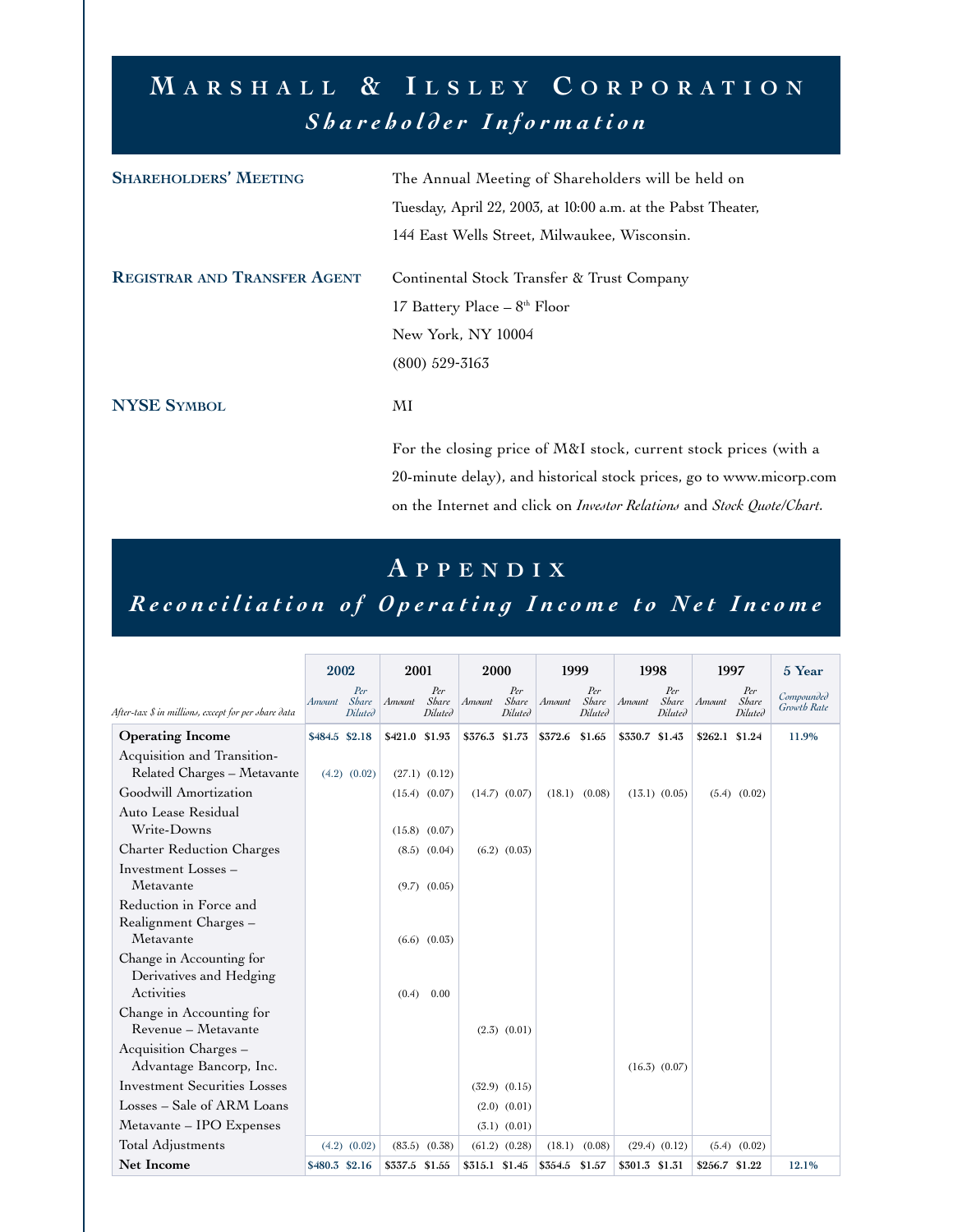# **M ARSHALL & I LSLEY C ORPORATION**

*Annual Report on Form 10-K*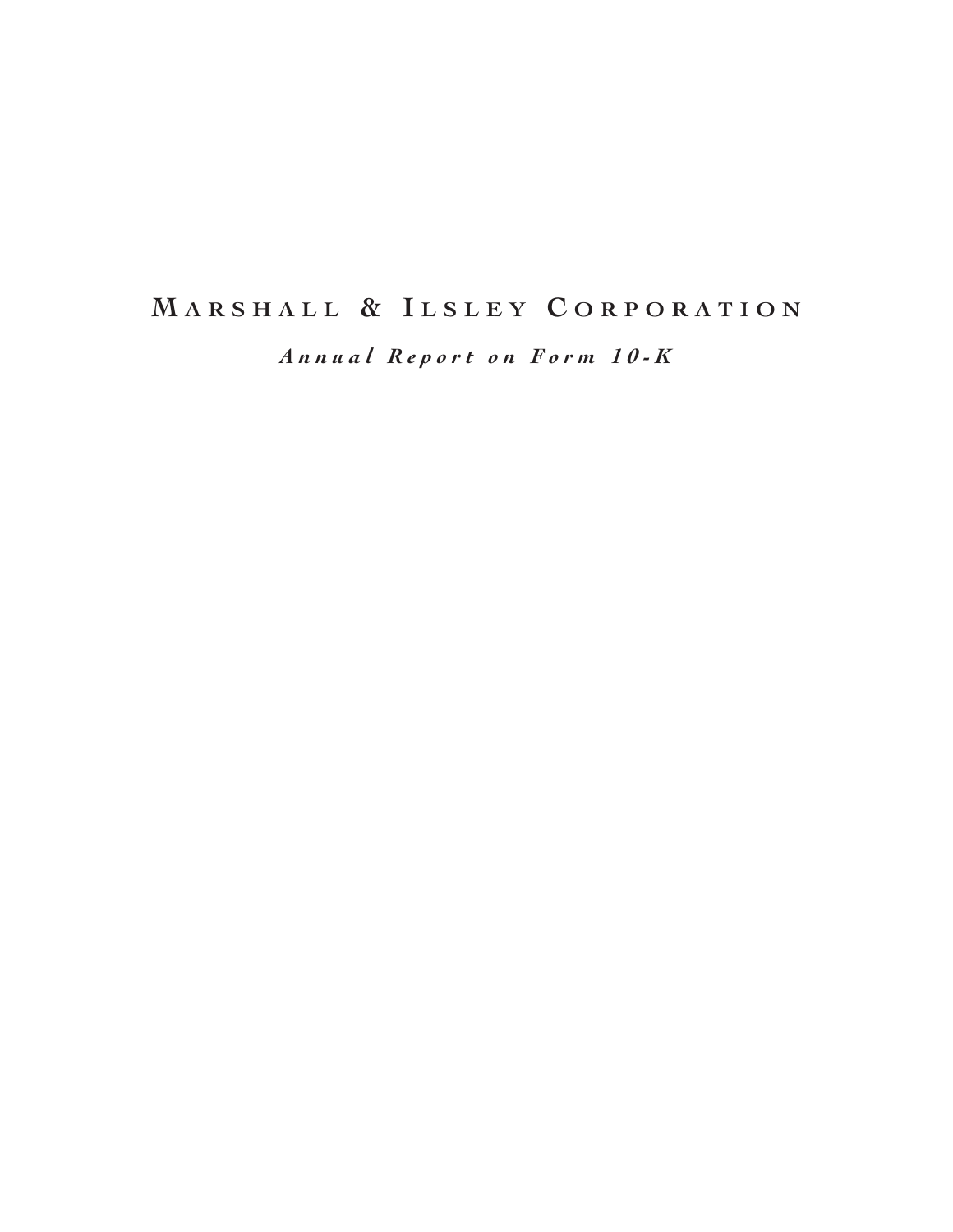# **UNITED STATES SECURITIES AND EXCHANGE COMMISSION**

**Washington, D.C. 20549**

# **FORM 10-K**

[X] ANNUAL REPORT PURSUANT TO SECTION 13 OR 15(d) OF THE SECURITIES EXCHANGE ACT OF 1934

For the fiscal year ended December 31, 2002

**OR**

[ ] TRANSITION REPORT PURSUANT TO SECTION 13 OR 15(d) OF THE SECURITIES EXCHANGE ACT OF 1934

**Commission File No. 1-15403**

# **MARSHALL & ILSLEY CORPORATION**

**(Exact name of registrant as specified in its charter)**

**Wisconsin 39-0968604 (State or other jurisdiction of (I.R.S. Employer incorporation or organization) Identification No.**)

**770 North Water Street Milwaukee, Wisconsin 53202 (Address of principal executive offices) (Zip Code)**

**Registrant's telephone number, including area code: (414) 765-7801**

Securities registered pursuant to Section 12(b) of the Act:

**Title of Each Class: Name of Each Exchange on Which Registered:**

**Common Stock—\$1.00 par value New York Stock Exchange** 

Securities registered pursuant to Section 12(g) of the Act: **None**

Indicate by check mark whether the registrant (1) has filed all reports required to be filed by Section 13 or 15(d) of the Securities Exchange Act of 1934 during the preceding 12 months (or for such shorter period that the registrant was required to file such reports), and (2) has been subject to such filing requirements for the past 90 days. Yes X No

Indicate by check mark if disclosure of delinquent filers pursuant to Item 405 of Regulation S-K is not contained herein, and will not be contained, to the best of registrant's knowledge, in definitive proxy or information statements incorporated by reference in Part III of this Form 10-K or any amendment to this Form 10-K. [ ]

Indicate by check mark whether the registrant is an accelerated filer (as defined in Rule 12b-2 of the Act). Yes X No

The aggregate market value of the voting stock held by nonaffiliates of the registrant was approximately \$6,261,446,000 as of June 28, 2002. The number of shares of common stock outstanding as of January 31, 2003 was 226,367,117.

# **DOCUMENTS INCORPORATED BY REFERENCE**

Part III incorporates information by reference from the Proxy Statement for the registrant's Annual Meeting of Shareholders to be held on April 22, 2003.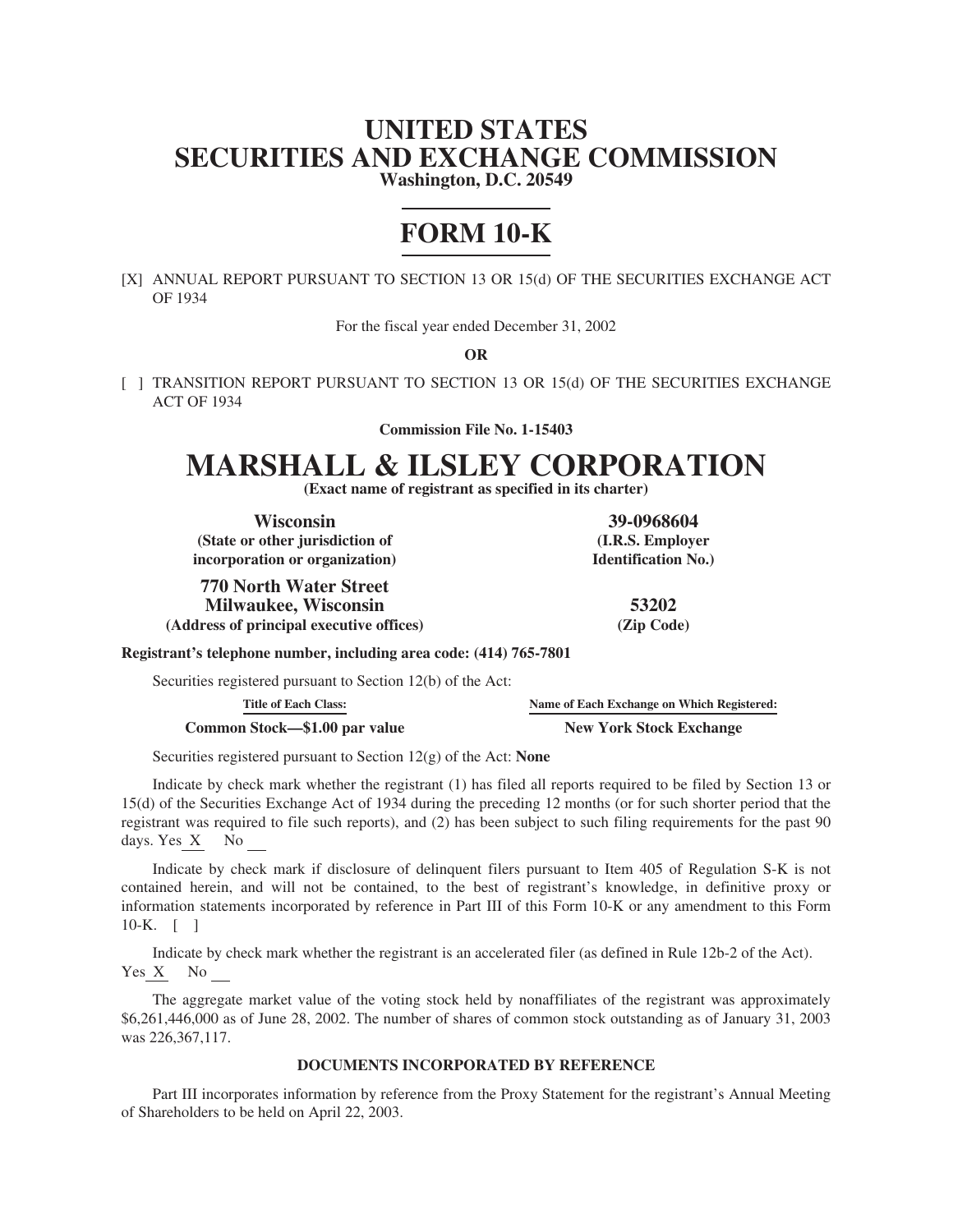# **MARSHALL & ILSLEY CORPORATION ANNUAL REPORT ON FORM 10-K FOR THE FISCAL YEAR ENDED DECEMBER 31, 2002**

# **TABLE OF CONTENTS**

## **PART I**

| ITEM 1.        |                                                                           | $\overline{1}$ |
|----------------|---------------------------------------------------------------------------|----------------|
| ITEM 2.        |                                                                           | 15             |
| ITEM 3.        |                                                                           | 15             |
| ITEM 4.        | SUBMISSION OF MATTERS TO A VOTE OF SECURITY HOLDERS                       | 15             |
|                | <b>PART II</b>                                                            |                |
| ITEM 5.        | MARKET FOR REGISTRANT'S COMMON STOCK AND RELATED STOCKHOLDER              | 17             |
| ITEM 6.        |                                                                           | 18             |
| ITEM 7.        | MANAGEMENT'S DISCUSSION AND ANALYSIS OF FINANCIAL POSITION AND            | 21             |
|                | ITEM 7A. QUANTITATIVE AND QUALITATIVE DISCLOSURES ABOUT MARKET RISK       | 46             |
| <b>ITEM 8.</b> | CONSOLIDATED FINANCIAL STATEMENTS AND SUPPLEMENTARY DATA FOR              | 48             |
| ITEM 9.        | CHANGES IN AND DISAGREEMENTS WITH ACCOUNTANTS ON ACCOUNTING               | 101            |
|                | <b>PART III</b>                                                           |                |
|                | ITEM 10. DIRECTORS AND EXECUTIVE OFFICERS OF THE REGISTRANT               | 101            |
|                |                                                                           | 101            |
|                | ITEM 12. SECURITY OWNERSHIP OF CERTAIN BENEFICIAL OWNERS AND MANAGEMENT   | 101            |
|                | ITEM 13. CERTAIN RELATIONSHIPS AND RELATED TRANSACTIONS                   | 101            |
|                |                                                                           | 102            |
|                | <b>PART IV</b>                                                            |                |
|                | ITEM 15. EXHIBITS, FINANCIAL STATEMENT SCHEDULES, AND REPORTS ON FORM 8-K | 102            |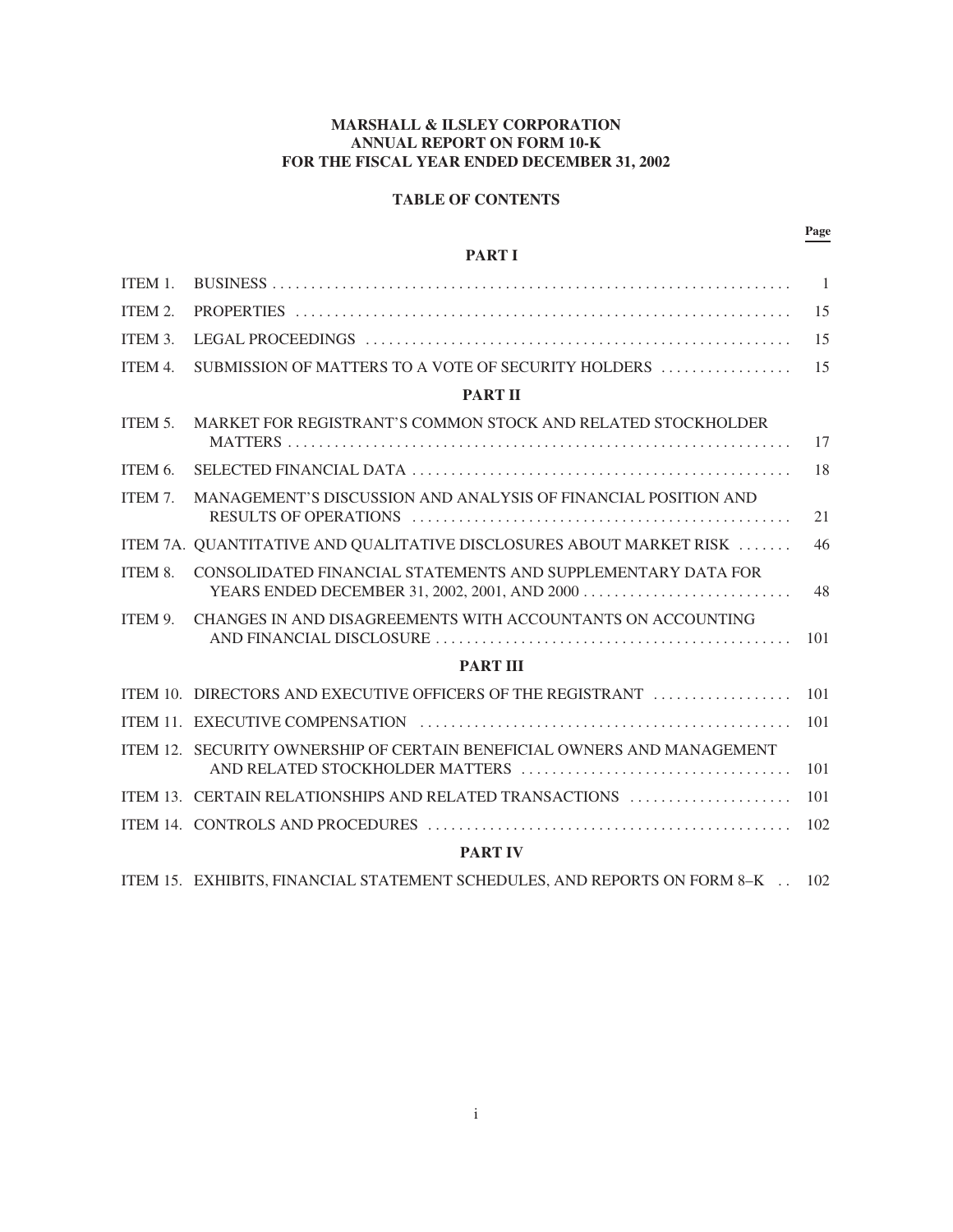## **PART I**

## **ITEM 1. BUSINESS**

## **General**

Marshall & Ilsley Corporation ("M&I" or the "Corporation"), incorporated in Wisconsin in 1959, is a registered bank holding company under the Bank Holding Company Act of 1956 (the "BHCA"). As of December 31, 2002, M&I had consolidated total assets of approximately \$32.9 billion and consolidated total deposits of approximately \$20.4 billion, making M&I the largest bank holding company headquartered in Wisconsin. The executive offices of M&I are located at 770 North Water Street, Milwaukee, Wisconsin 53202 (telephone number (414) 765-7801).

M&I's principal assets are the stock of its bank and nonbank subsidiaries, which, as of February 1, 2003, included Metavante Corporation ("Metavante") (formerly its M&I Data Services Division), six bank and trust subsidiaries and a number of companies engaged in businesses that the Board of Governors of the Federal Reserve System (the "Federal Reserve Board") has determined to be closely-related or incidental to the business of banking. M&I provides its subsidiaries with financial and managerial assistance in such areas as budgeting, tax planning, compliance assistance, asset and liability management, investment administration and portfolio planning, business development, advertising and human resources management.

Generally, M&I organizes its business segments based on legal entities. Each entity offers a variety of products and services to meet the needs of its customers and the particular market served. Based on the way M&I organizes its business, M&I has two reportable segments: Banking and Data Services (or Metavante). Banking consists of accepting deposits, making loans and providing other services such as cash management, foreign exchange and correspondent banking to a variety of commercial and retail customers. Data Services consists of providing data processing services, developing and selling software and providing consulting services to financial services companies, including M&I affiliates, as well as providing credit card merchant services. M&I's primary other business segments include Trust Services, Mortgage Banking (residential and commercial), Capital Markets Group, Brokerage and Insurance Services, and Commercial Leasing.

## **Banking Operations**

M&I's bank subsidiaries provide a full range of banking services to individuals, businesses and governments throughout Wisconsin, and in the Phoenix and Tucson, Arizona metropolitan areas, the Minneapolis/St. Paul, Minnesota metropolitan area, the St. Louis, Missouri metropolitan area, Las Vegas, Nevada, Naples, Florida and Belleville, Illinois. These subsidiaries offer retail, institutional, business, international and correspondent banking and investment services through the operation of 214 banking offices in Wisconsin, 25 offices in Arizona, 11 offices in Minnesota, six offices in Missouri, one office in Florida, one office in Nevada and one office in Illinois, as well as on the Internet. M&I's bank subsidiaries hold a significant portion of their mortgage loan and investment portfolios indirectly through their ownership interests in direct and indirect subsidiaries. M&I Marshall & Ilsley Bank ("M&I Bank") is M&I's largest bank subsidiary, with consolidated assets as of December 31, 2002 of approximately \$28.2 billion.

Through its bank and nonbank subsidiaries, M&I offers a variety of loan products to retail customers, including credit cards, lines of credit, automobile loans and leases, student loans, home equity loans, personal loans, residential mortgage loans and mortgage refinancing. M&I also offers a variety of loan and leasing products to business, commercial and institutional customers, including business loans, lines of credit, standby letters of credit, credit cards, government-sponsored loans, commercial real estate financing, construction financing, commercial mortgage loans and equipment and machinery leases. Diversified Business Credit, Inc. provides working capital loans to commercial borrowers secured by accounts receivable, inventory and other marketable assets. M&I Dealer Finance, Inc. provides retail vehicle lease and installment sale financing.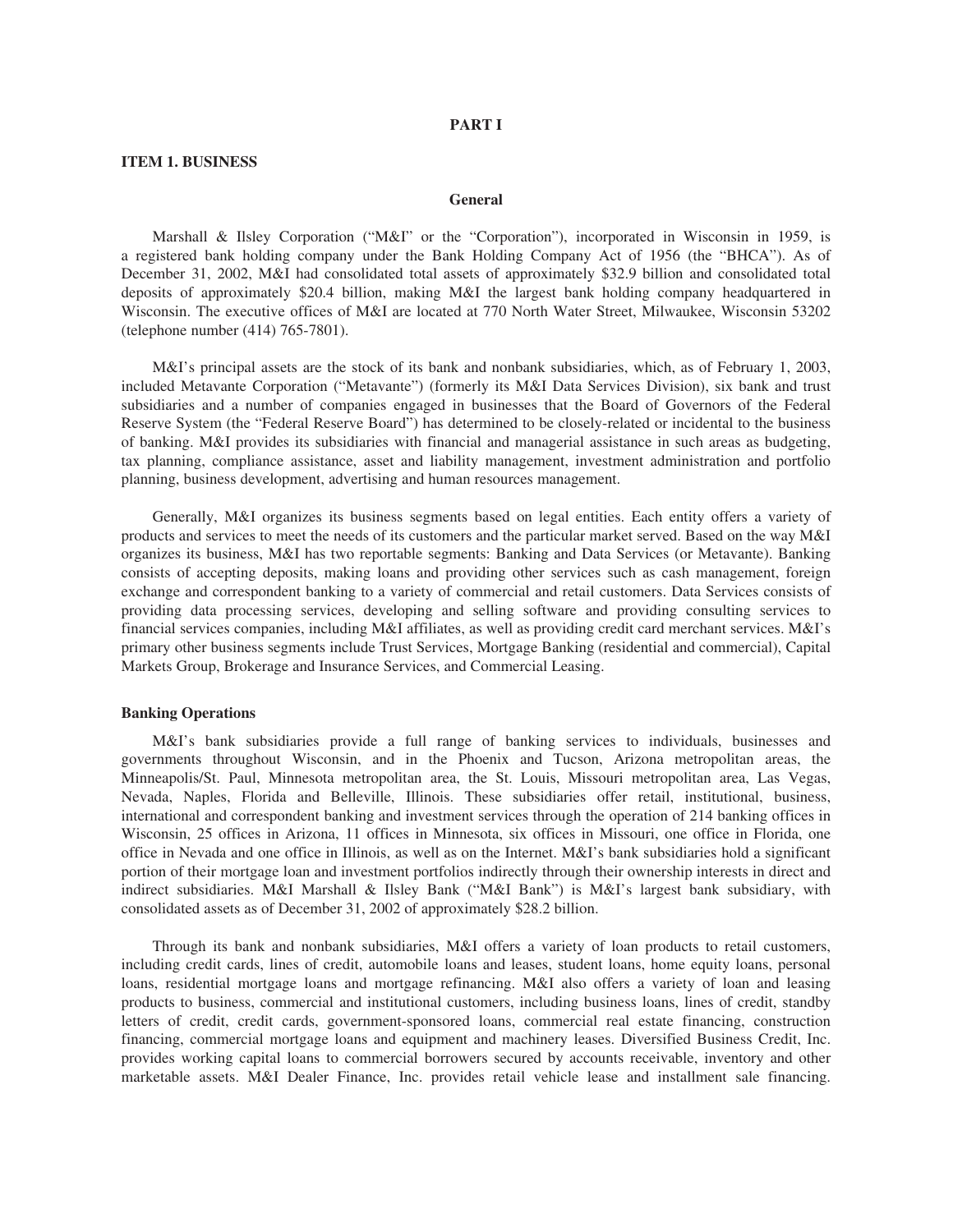M&I Support Services Corp. provides bank operation support for loan and deposit account processing and maintenance, item processing and other banking services.

M&I's lending activities involve credit risk. Credit risk is controlled through active asset quality management and the use of lending standards and thorough review of potential borrowers. M&I evaluates the credit risk of each borrower on an individual basis and, where deemed appropriate, collateral is obtained. Collateral varies by individual loan customer but may include accounts receivable, inventory, real estate, equipment, deposits, personal and government guaranties, and general security agreements. Access to collateral is dependent upon the type of collateral obtained. On an on-going basis, M&I monitors its collateral and the collateral value related to the loan balance outstanding.

The M&I bank subsidiaries may use wholesale deposits, which include foreign (Eurodollar) deposits. Wholesale deposits are funds in the form of deposits generated through distribution channels other than M&I's own banking branches. These deposits allow M&I's bank subsidiaries to gather funds across a geographic base and at pricing levels considered attractive, where the underlying depositor may be retail or institutional. Access to wholesale deposits also provides M&I with the flexibility to not pursue single service time deposit relationships in markets that have experienced unprofitable pricing levels.

M&I's securitization activities are generally limited to basic term or revolving securitization facilities associated with indirect automobile loans. A discussion of M&I's securitization activities is contained in Item 7, Management's Discussion and Analysis of Financial Position and Results of Operations, and in Note 9 of the Notes to the Consolidated Financial Statements contained in Item 8, Consolidated Financial Statements and Supplementary Data.

## **Data Services—Metavante Operations**

Metavante provides financial technology products, software and services, including data processing, to financial institutions and other companies in the United States. Metavante's clients include large banks, mid-tier and community banks and other financial services providers. Metavante organizes its business into two groups: Financial Technology and e-Finance. The Financial Technology group represented 76 percent of Metavante's 2002 external revenue. This group provides data processing for deposit and loan account management, general ledger, customer information systems, and data warehouse services for financial institutions. It also provides trust and investment account processing, and employee retirement benefit third-party administration. Its electronic funds transfer and card services unit provides debit, stored-value, and credit card processing, card personalization, ATM management, transaction and merchant processing services. Metavante also develops and markets document composition software that businesses use to generate electronic or printed bills and statements. The e-Finance group represented 24 percent of Metavante's 2002 external revenue. This group incorporates electronic bill presentment and payment services, which allow consumers and businesses to manage and pay bills electronically instead of writing and mailing checks. Metavante provides payment and settlement of bill payment transactions as part of its service. Metavante electronic banking products and technology allow consumers or businesses to manage their financial accounts online through the Internet or by telephone to access account balances, transfer funds between accounts, and obtain other banking services.

Metavante's revenues consist of fees related to information and transaction processing services, software licensing and maintenance, conversion services and other professional services. Maintenance fees include ongoing client support and product updates. Metavante also receives buyout fees related to client termination prior to the end of the contract term. The buyout fee is contractual and based on the estimated remaining contract value. Buyout fees can vary significantly from quarter to quarter and year to year.

Metavante's expenses consist primarily of salaries and related expenses and processing servicing expenses, such as data processing, telecommunications and equipment expenses. Other operating costs include selling, general and administrative costs, such as advertising and marketing expenses, travel, supplies and postage, and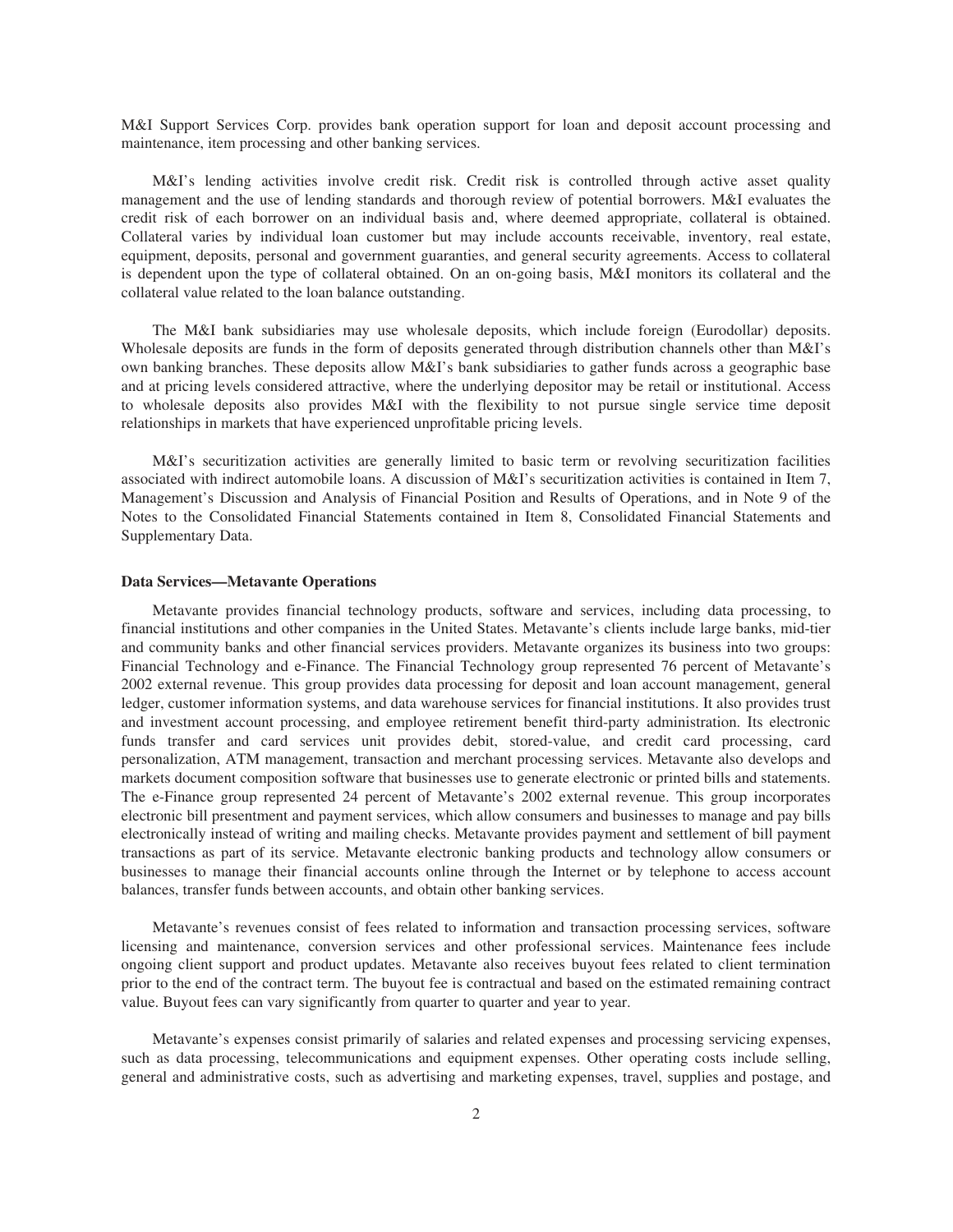the use of outside firms for legal, accounting or other professional services, and amortization of investments in software, premises and equipment, conversions and acquired intangible assets.

## **Other Business Operations**

M&I's other nonbank subsidiaries operate a variety of bank-related businesses, including those providing trust services, residential mortgage banking, capital markets, brokerage and insurance, commercial leasing, and commercial mortgage banking.

*Trust Services*. M&I Investment Management Corp. offers a full range of asset management services to Marshall & Ilsley Trust Company N.A., the Marshall Funds and other individual, business and institutional customers. Marshall & Ilsley Trust Company N.A., provides trust and employee benefit plan services to customers throughout the United States with offices in Wisconsin, Arizona, Minnesota, Florida, Nevada, North Carolina and Illinois.

*Residential Mortgage Banking*. M&I Mortgage Corp. originates, purchases, sells and services residential mortgage loans. M&I Mortgage Reinsurance Corporation acts as a reinsurer of private mortgage insurance written in connection with residential mortgage loans originated in the M&I system.

*Capital Markets*. M&I Capital Markets Group L.L.C. and M&I Ventures L.L.C. provide venture capital, financial advisory and strategic planning services to customers, including assistance in connection with the private placement of securities, raising funds for expansion, leveraged buy-outs, divestitures, mergers and acquisitions and small business investment company transactions.

*Brokerage and Insurance*. M&I Brokerage Services, Inc., a broker-dealer registered with the National Association of Securities Dealers, Inc. and the Securities and Exchange Commission, provides brokerage and other investment related services to a variety of retail and commercial customers. M&I Insurance Services, Inc. provides life, long-term care and disability income insurance products and annuities to retail clients and business owners.

*Commercial Leasing*. M&I First National Leasing Corp. leases a variety of equipment and machinery to large and small businesses.

*Commercial Mortgage Banking*. The Richter-Schroeder Company, Inc. originates and services long-term commercial real estate loans for institutional investors.

*Other*. M&I Community Development Corporation makes investments designed primarily to promote the public welfare in markets and communities served by affiliates and subsidiaries of M&I.

More information on M&I's business segments is contained in Note 23 of the Notes to the Consolidated Financial Statements contained in Item 8, Consolidated Financial Statements and Supplementary Data.

#### **Corporate Governance Matters**

M&I has adopted a Code of Business Conduct and Ethics which is applicable to all of M&I's employees, officers and directors, including M&I's Chief Executive Officer, Chief Financial Officer and Controller. The Code of Business Conduct and Ethics is available on M&I's general web site at www.micorp.com.

M&I makes available free of charge through its web site its Annual Report on Form 10-K, Quarterly Reports on Form 10-Q, Current Reports on Form 8-K and its insiders' Section 16 reports and all amendments to these reports as soon as reasonably practicable after these materials are filed with or furnished to the Securities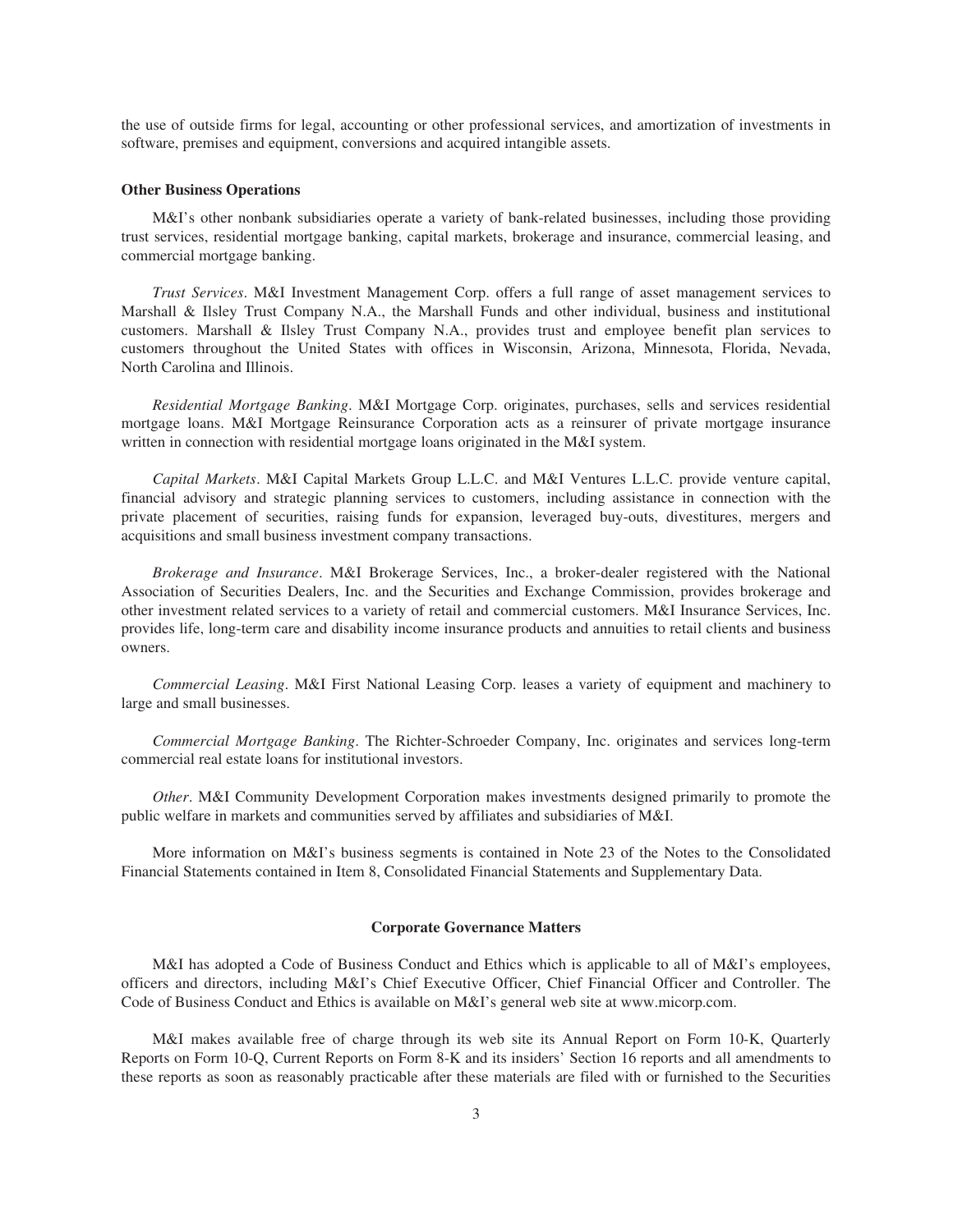and Exchange Commission. In addition, certain documents relating to corporate governance matters are available on M&I's web site. These documents include, among others, the following:

- Code of Business Conduct and Ethics;
- Corporate Governance Guidelines;
- Charter for the Nominating and Corporate Governance Committee of the Board of Directors, including the Board's categorical standards for determining the independence of directors;
- Charter for the Audit Committee of the Board of Directors; and
- Charter for the Compensation and Human Resources Committee of the Board of Directors.

Shareholders also may obtain a copy of any of these documents free of charge by calling the M&I Shareholder Information Line at 1-800-318-0208. Information contained on any of M&I's web sites is not deemed to be a part of this Annual Report.

## **Acquisitions**

During 2002, M&I expanded its operations into the Minneapolis/St. Paul, Minnesota and St. Louis, Missouri metropolitan areas through acquisitions. On March 1, 2002, M&I completed a merger with Richfield State Agency, Inc. ("Richfield State Agency"), a bank holding company with offices located in the Minneapolis/St. Paul, Minnesota metropolitan area. Richfield State Agency was the holding company for Richfield Bank and Trust Co. As of December 31, 2001, Richfield State Agency had consolidated total assets of approximately \$735.5 million and consolidated total deposits of \$547.8 million.

Also on March 1, 2002, M&I completed a merger with Century Bancshares, Inc. ("Century Bancshares"), a bank holding company located in the Minneapolis, Minnesota metropolitan area. Century Bancshares was the holding company for Century Bank, National Association. As of December 31, 2001, Century Bancshares had consolidated total assets of approximately \$326.2 million and consolidated total deposits of \$280.4 million. The aggregate purchase price for the Richfield State Agency and Century Bancshares acquisitions was \$216.5 million including \$29.9 million of cash and 6.2 million shares (post-split) of common stock valued at \$186.6 million based on the average price over their respective contractual pricing periods.

During 2002, Metavante strengthened its electronic bill presentment and payment and wealth management businesses through acquisitions. On July 29, 2002, Metavante acquired substantially all of the assets of PayTrust, Inc., a privately held online bill management company. On August 23, 2002, Metavante acquired substantially all of the assets of Spectrum EBP, LLC, a privately held, open interoperable switch for exchanging online bills and payments. On May 1, 2002, Metavante acquired substantially all of the assets of BenePlan, Inc., a provider of third-party plan administration services for retirement benefit plans. The total cost of these acquisitions was \$20.6 million which was paid in cash subject to additional payments up to \$10.0 million contingent upon certain revenue targets achieved two years from the date that acquisition was closed.

On October 1, 2002, M&I completed the acquisition of Mississippi Valley Bancshares, Inc. ("Mississippi Valley"), the holding company of Southwest Bank of St. Louis, Southwest Bank, and Southwest Bank of Phoenix, with offices located in the St. Louis, Missouri metropolitan area, Belleville, Illinois and Phoenix, Arizona. As of September 30, 2002, Mississippi Valley had consolidated total assets of \$2.1 billion and consolidated total deposits of \$1.7 billion. The aggregate purchase price was \$486.0 million including \$255.2 million of cash and 8.25 million shares of common stock valued at \$230.8 million based on the average price over the contractual pricing period.

More information on M&I's acquisitions can be found in Note 4 of the Notes to the Consolidated Financial Statements contained in Item 8, Consolidated Financial Statements and Supplementary Data.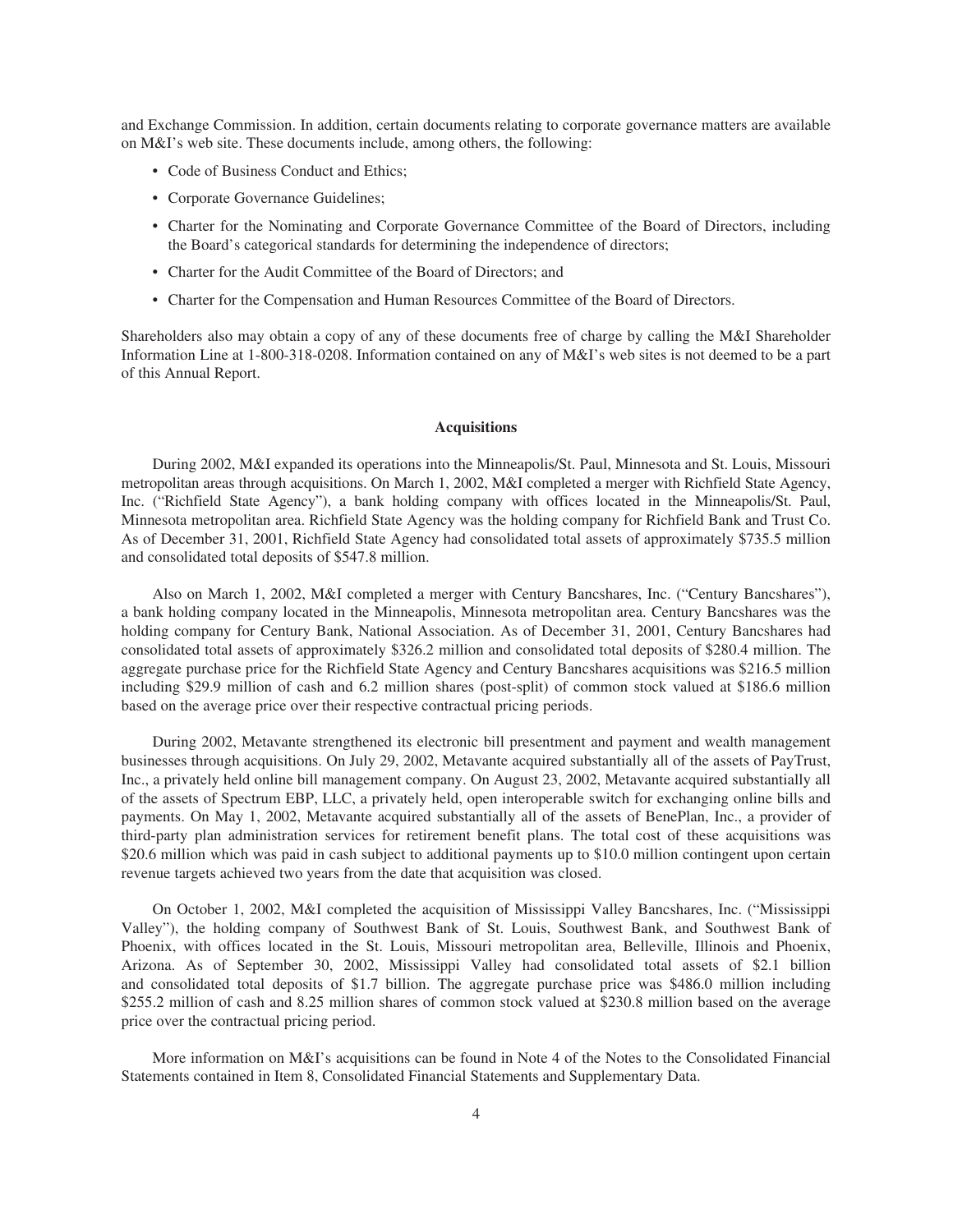M&I continues to evaluate opportunities to acquire banking institutions and other financial service providers and frequently conducts due diligence activities in connection with possible transactions. As a result, M&I may engage in discussions, and in some cases, negotiations with prospective targets and may make future acquisitions for cash, equity or debt securities. The issuance of additional shares of M&I common stock would dilute a shareholder's ownership interest in M&I. In addition, M&I's acquisitions may involve the payment of a premium over book value, and therefore, some dilution of book value may occur with any future acquisition. Generally, it is M&I's policy not to comment on such discussions or possible acquisitions until a definitive agreement has been signed. M&I's strategy for growth includes strengthening its presence in core markets, expanding into attractive markets and broadening its product offerings.

# **Principal Sources of Revenue**

The table below shows the amount and percentages of M&I's total consolidated revenues resulting from interest on loans and leases, interest on investment securities and fees for data processing services for each of the last three years (\$ in thousands):

|  |                                    |                    | <b>Interest on Loans and Leases</b>                     |               | Interest on<br><b>Investment Securities</b>             |               | <b>Fees for</b><br><b>Data Processing Services</b>      |                                              |
|--|------------------------------------|--------------------|---------------------------------------------------------|---------------|---------------------------------------------------------|---------------|---------------------------------------------------------|----------------------------------------------|
|  | <b>Years Ended</b><br>December 31. | Amount             | Percent of<br><b>Total Operating</b><br><b>Revenues</b> | <b>Amount</b> | Percent of<br><b>Total Operating</b><br><b>Revenues</b> | <b>Amount</b> | Percent of<br><b>Total Operating</b><br><b>Revenues</b> | <b>Total</b><br>Operating<br><b>Revenues</b> |
|  |                                    | $2002$ \$1,297,166 | 48.9%                                                   | \$269,842     | $10.2\%$                                                | \$601,500     | 22.7%                                                   | \$2,650,024                                  |
|  | $2001$                             | 1.358.802          | 50.1                                                    | 349,421       | 12.9                                                    | 559,816       | 20.7                                                    | 2,710,357                                    |
|  | $2000 \ldots$                      | 1.391.651          | 51.9                                                    | 354,823       | 13.2                                                    | 546,041       | 20.4                                                    | 2.679.576                                    |

M&I business segment information is contained in Note 23 of the Notes to the Consolidated Financial Statements contained in Item 8, Consolidated Financial Statements and Supplementary Data.

#### **Competition**

M&I and its subsidiaries face substantial competition from hundreds of competitors in the markets they serve, some of which are larger and have greater resources than M&I. M&I's bank subsidiaries compete for deposits and other sources of funds and for credit relationships with other banks, savings associations, credit unions, finance companies, mutual funds, life insurance companies (and other long-term lenders) and other financial and non-financial companies located both within and outside M&I's primary market area, many of which offer products functionally equivalent to bank products. M&I's nonbank operations compete with numerous banks, finance companies, data servicing companies, leasing companies, mortgage bankers, brokerage firms, financial advisors, trust companies, mutual funds and investment bankers in Wisconsin and throughout the United States.

The markets for the financial products and services offered by Metavante are intensely competitive. Metavante competes with a variety of companies in various segments of the financial services industry, and its competitors vary in size and in the scope and breadth of products and services they offer. Certain segments of the financial services industry tend to be highly fragmented with numerous companies competing for market share. Other segments of the financial services industry have large well-capitalized competitors who command the majority of market share. Metavante also faces competition from in-house technology departments of existing and potential clients who may develop their own product offerings.

#### **Employees**

As of December 31, 2002, M&I and its subsidiaries employed in the aggregate 12,625 employees. M&I considers employee relations to be excellent. None of the employees of M&I or its subsidiaries are represented by a collective bargaining group.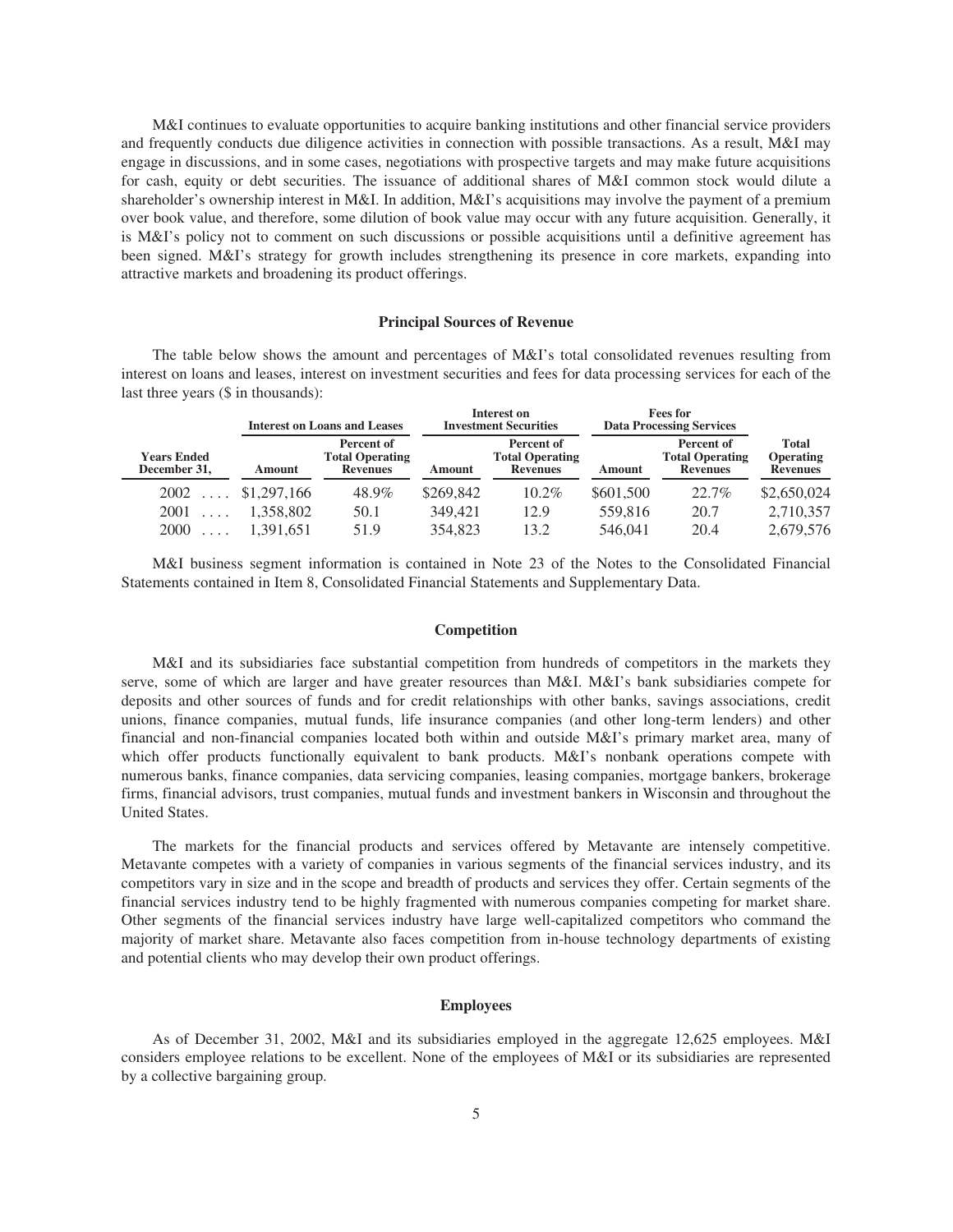#### **Supervision and Regulation**

As a registered bank holding company, M&I is subject to regulation and examination by the Federal Reserve Board under the BHCA. As of February 1, 2003, M&I owned a total of six bank and trust subsidiaries, including two Wisconsin state banks, a Missouri state bank, an Illinois state bank, a federal savings bank, and a national banking association. M&I's two Wisconsin state bank subsidiaries are subject to regulation and examination by the Wisconsin Department of Financial Institutions, as well as by the Federal Reserve Board. M&I's Missouri state bank subsidiary is subject to regulation and examination by the Missouri Department of Economic Development, Division of Finance, and the Federal Reserve Board. M&I's Illinois state bank subsidiary is subject to regulation and examination by the Illinois Office of Banks and Real Estate, as well as the Federal Deposit Insurance Corporation (the "FDIC"). M&I's federal savings bank subsidiary is subject to regulation and examination by the Office of Thrift Supervision. M&I's national bank, through which trust operations are conducted, is subject to regulation and examination by the Office of the Comptroller of the Currency. In addition, all of M&I's bank subsidiaries are subject to examination by the FDIC.

Under Federal Reserve Board policy, M&I is expected to act as a source of financial strength to each of its bank subsidiaries and to commit resources to support each bank subsidiary in circumstances when it might not do so absent such requirements. In addition, there are numerous federal and state laws and regulations which regulate the activities of M&I and its bank subsidiaries, including requirements and limitations relating to capital and reserve requirements, permissible investments and lines of business, transactions with officers, directors and affiliates, loan limits, consumer protection laws, privacy of financial information, predatory lending, fair lending, mergers and acquisitions, issuances of securities, dividend payments, inter-affiliate liabilities, extensions of credit and branch banking. Information regarding capital requirements for bank holding companies and tables reflecting M&I's regulatory capital position at December 31, 2002 can be found in Note 15 of the Notes to the Consolidated Financial Statements contained in Item 8, Consolidated Financial Statements and Supplementary Data.

The federal regulatory agencies have broad power to take prompt corrective action if a depository institution fails to maintain certain capital levels. In addition, a bank holding company's controlled insured depository institutions are liable for any loss incurred by the FDIC in connection with the default of, or any FDIC-assisted transaction involving, an affiliated insured bank or savings association. Current federal law provides that adequately capitalized and managed bank holding companies from any state may acquire banks and bank holding companies located in any other state, subject to certain conditions. Banks are permitted to create interstate branching networks in states that do not "opt out" of interstate branching. M&I Marshall & Ilsley Bank currently maintains interstate branches in Arizona and Minnesota.

The laws and regulations to which M&I is subject are constantly under review by Congress, regulatory agencies and state legislatures. In 1999, Congress enacted the Gramm-Leach-Bliley Act (the "Act"), which eliminated certain barriers to and restrictions on affiliations between banks and securities firms, insurance companies and other financial services organizations. Among other things, the Act repealed certain Glass-Steagall Act restrictions on affiliations between banks and securities firms, and amended the BHCA to permit bank holding companies that qualify as "financial holding companies" to engage in a broad list of "financial activities," and any non-financial activity that the Federal Reserve Board, in consultation with the Secretary of the Treasury, determines is "complementary" to a financial activity and poses no substantial risk to the safety and soundness of depository institutions or the financial system. The Act treats various lending, insurance underwriting, insurance company portfolio investment, financial advisory, securities underwriting, dealing and market-making, and merchant banking activities as financial in nature for this purpose.

Under the Act, a bank holding company may become certified as a financial holding company by filing a notice with the Federal Reserve Board, together with a certification that the bank holding company meets certain criteria, including capital, management, and Community Reinvestment Act requirements. M&I has determined not to become certified as a financial holding company at this time. M&I may reconsider this determination in the future.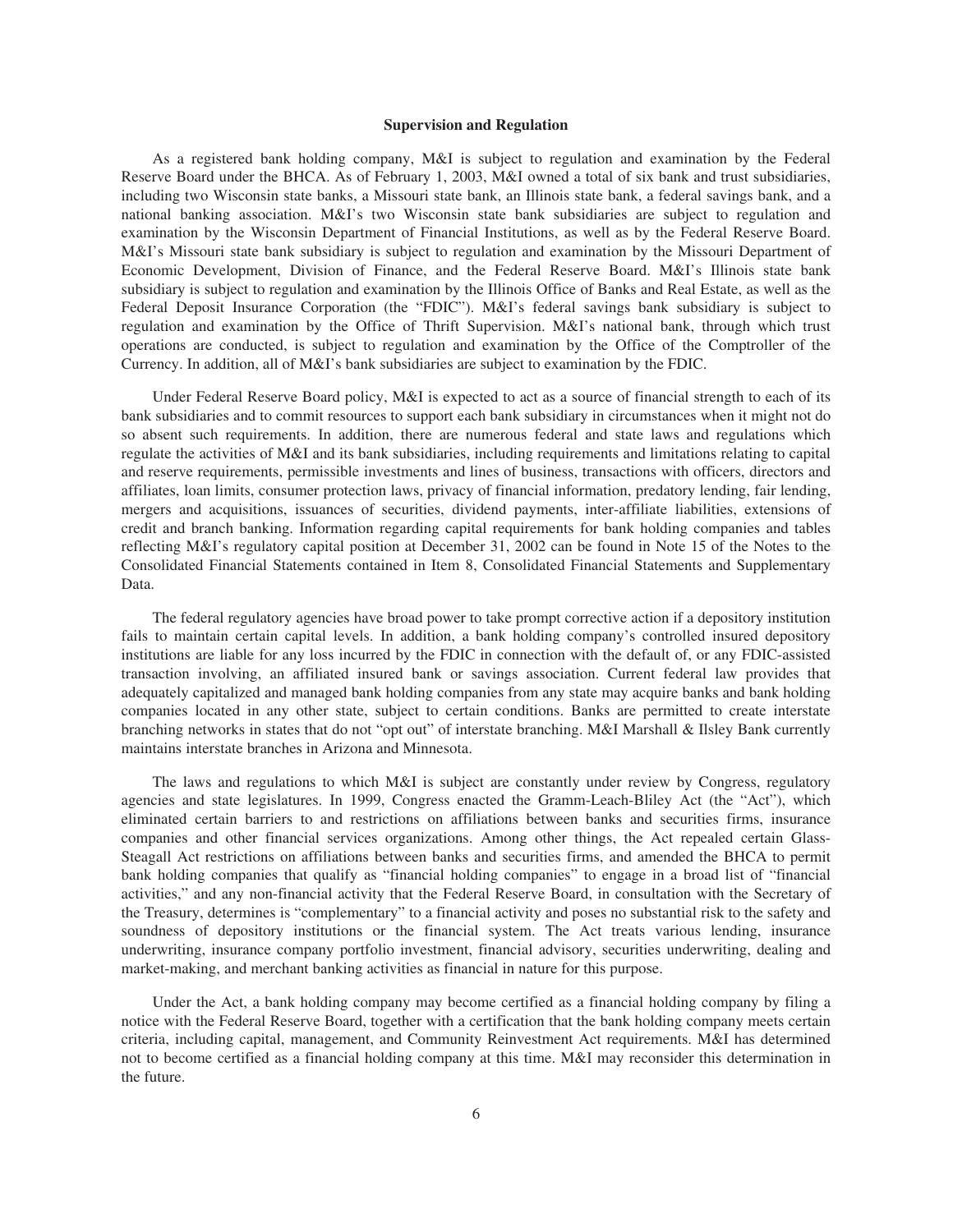In 2001, Congress enacted the Uniting and Strengthening America by Providing Appropriate Tools Required to Intercept and Obstruct Terrorism Act of 2001 (the "USA PATRIOT Act"). The USA PATRIOT Act is designed to deny terrorists and criminals the ability to obtain access to the United States financial system, and has significant implications for depository institutions, brokers, dealers and other businesses involved in the transfer of money. The USA PATRIOT Act mandates or will require financial services companies to implement additional policies and procedures with respect to, or additional measures designed to address, any or all of the following matters, among others: money laundering, terrorist financing, identifying and reporting suspicious activities and currency transactions, and currency crimes.

The earnings and business of M&I and its bank subsidiaries also are affected by the general economic and political conditions in the United States and abroad and by the monetary and fiscal policies of various federal agencies. The Federal Reserve Board impacts the competitive conditions under which M&I operates by determining the cost of funds obtained from money market sources for lending and investing and by exerting influence on interest rates and credit conditions. In addition, legislative and economic factors can be expected to have an ongoing impact on the competitive environment within the financial services industry. The impact of fluctuating economic conditions and federal regulatory policies on the future profitability of M&I and its subsidiaries cannot be predicted with certainty.

### **Selected Statistical Information**

Statistical information relating to M&I and its subsidiaries on a consolidated basis is set forth as follows:

(1) Average Balance Sheets and Analysis of Net Interest Income for each of the last three years is included in Item 7, Management's Discussion and Analysis of Financial Position and Results of Operations.

(2) Analysis of Changes in Interest Income and Interest Expense for each of the last two years is included in Item 7, Management's Discussion and Analysis of Financial Position and Results of Operations.

(3) Nonaccrual, Past Due and Restructured Loans and Leases for each of the last five years is included in Item 7, Management's Discussion and Analysis of Financial Position and Results of Operations.

(4) Summary of Loan and Lease Loss Experience for each of the last five years (including the narrative discussion) is included in Item 7, Management's Discussion and Analysis of Financial Position and Results of Operations.

(5) Return on Average Shareholders' Equity, Return on Average Assets and other statistical ratios for each of the last five years can be found in Item 6, Selected Financial Data.

(6) Potential Problem Loans and Leases for the last two years can be found in Item 7, Management's Discussion and Analysis of Financial Position and Results of Operations.

The following tables set forth certain statistical information relating to M&I and its subsidiaries on a consolidated basis.

## **Investment Securities**

The amortized cost of M&I's consolidated investment securities, other than trading and other short-term investments, at December 31 of each year are (\$ in thousands):

|  | 2002 2001 2000 |  |
|--|----------------|--|
|  |                |  |
|  |                |  |
|  |                |  |
|  |                |  |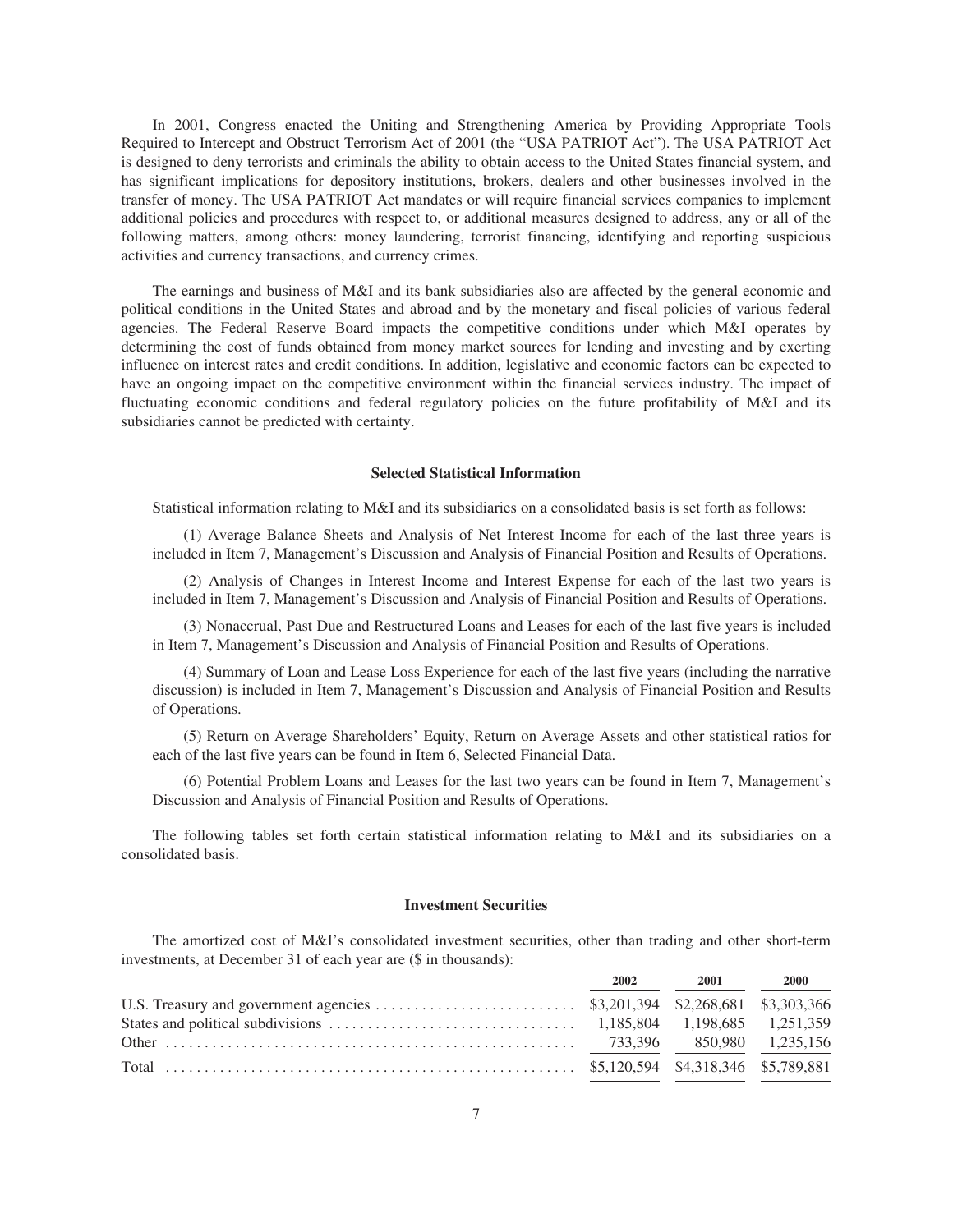The maturities, at amortized cost, and weighted average yields (for tax-exempt obligations on a fully taxable basis assuming a 35% tax rate) of investment securities at December 31, 2002 are (\$ in thousands):

|                                                         | <b>Within One Year</b>                                                                                      |       | <b>After One but</b><br>Within Five Years Within Ten Years After Ten Years |       | <b>After Five but</b> |       |                 |       | <b>Total</b>      |       |
|---------------------------------------------------------|-------------------------------------------------------------------------------------------------------------|-------|----------------------------------------------------------------------------|-------|-----------------------|-------|-----------------|-------|-------------------|-------|
|                                                         | Amount                                                                                                      | Yield | Amount                                                                     | Yield | Amount                | Yield | <b>Amount</b>   | Yield | Amount            | Yield |
| U.S. Treasury and government                            |                                                                                                             |       |                                                                            |       |                       |       |                 |       |                   |       |
| agencies                                                | $$1,420,286$ $$5.23\%$ $$1,726,735$ $$5.28\%$ $$52,958$ $$5.40\%$ $$1,415$ $$5.45\%$ $$3,201,394$ $$5.26\%$ |       |                                                                            |       |                       |       |                 |       |                   |       |
| States and political subdivisions                       | 100,038                                                                                                     | 6.97  | 300,995                                                                    | 7.16  | 264,430               | 7.30  | 520,341         | 7.45  | 1.185.804         | 7.30  |
|                                                         | 357,968                                                                                                     | 6.64  | 89.480                                                                     | 5.90  | 99.828                | 5.11  | 186,120         | 4.41  | 733.396           | 5.78  |
| $Total \dots \dots \dots \dots \dots \dots \dots \dots$ | \$1,878,292                                                                                                 |       | 5.59% \$2,117,210 5.57% \$417,216                                          |       |                       |       | 6.53% \$707,876 |       | 6.65% \$5,120,594 | 5.81% |

# **Types of Loans and Leases**

M&I's consolidated loans and leases, classified by type, at December 31 of each year are (\$ in thousands):

|                                                  | 2002         | 2001         | 2000         | 1999         | 1998         |
|--------------------------------------------------|--------------|--------------|--------------|--------------|--------------|
| Commercial, financial and                        |              |              |              |              |              |
| agricultural                                     | \$ 6,791,404 | \$5,656,384  | \$5,230,795  | \$4,691,996  | \$4,025,663  |
| Industrial development revenue                   |              |              |              |              |              |
|                                                  | 80,110       | 71,892       | 58,742       | 62,861       | 52,174       |
| Real estate:                                     |              |              |              |              |              |
| $Construction$                                   | 1,058,144    | 730,864      | 619,281      | 494,558      | 425,442      |
| Mortgage:                                        |              |              |              |              |              |
| Residential $\ldots \ldots \ldots \ldots \ldots$ | 6,758,650    | 5,563,975    | 5,049,557    | 4,941,450    | 4,045,022    |
| Commercial                                       | 6,586,332    | 5,099,093    | 4,359,812    | 4,034,771    | 3,667,924    |
| Total mortgage                                   | 13,344,982   | 10,663,068   | 9,409,369    | 8,976,221    | 7,712,946    |
| Personal                                         | 1,852,202    | 1,210,808    | 1,174,248    | 1,299,416    | 1,166,541    |
| Lease financing                                  | 782,004      | 962,356      | 1,094,652    | 810,009      | 613,400      |
|                                                  | 23,908,846   | 19,295,372   | 17,587,087   | 16,335,061   | 13,996,166   |
| Less:                                            |              |              |              |              |              |
| Allowance for loan and lease losses              | 338,409      | 268,198      | 235,115      | 225,862      | 226,052      |
| Net loans and leases $\ldots$ , $\ldots$         | \$23,570,437 | \$19,027,174 | \$17,351,972 | \$16,109,199 | \$13,770,114 |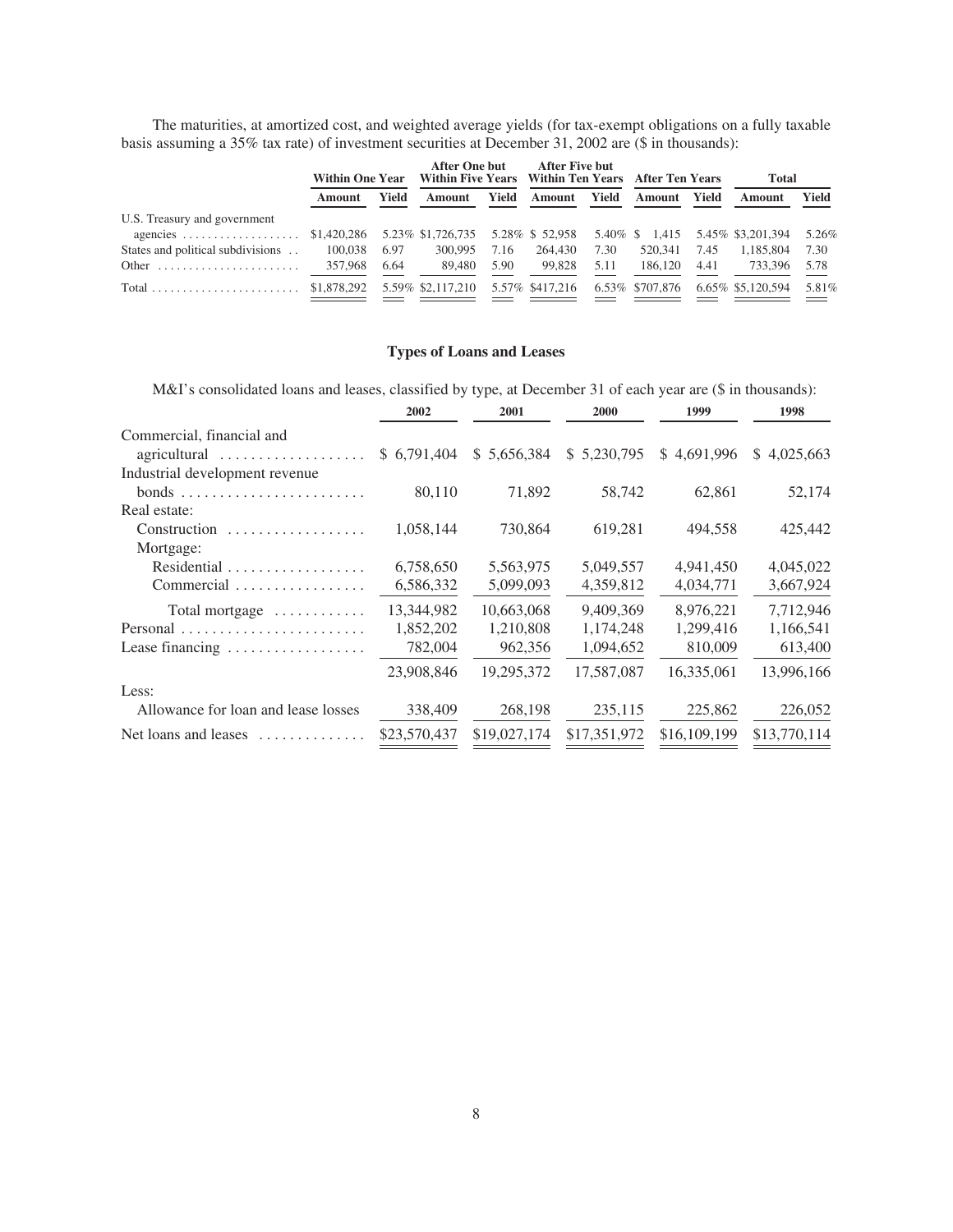## **Loan and Lease Balances and Maturities**

|                                                                              |                                   | <b>Maturity</b>                                      | <b>Rate Structure of Loans and Leases</b><br>Due After One Year |             |                                        |                          |              |
|------------------------------------------------------------------------------|-----------------------------------|------------------------------------------------------|-----------------------------------------------------------------|-------------|----------------------------------------|--------------------------|--------------|
|                                                                              | <b>One Year</b><br><b>Or Less</b> | Over One<br><b>Year Through</b><br><b>Five Years</b> | Over<br><b>Five</b><br>Years                                    | Total       | <b>With Pre-</b><br>determined<br>Rate | With<br>Floating<br>Rate | <b>Total</b> |
| Commercial, financial and                                                    |                                   |                                                      |                                                                 |             |                                        |                          |              |
| $agricultural \ldots \ldots \ldots \ldots$<br>Industrial development revenue | \$4,449,715                       | \$2,136,592                                          | \$205,097                                                       | \$6,791,404 | \$ 744,794                             | \$1,596,895              | \$2,341,689  |
|                                                                              | 2.533                             | 18,667                                               | 58,910                                                          | 80,110      | 53.242                                 | 24,335                   | 77.577       |
| Real estate—construction $\dots\dots$                                        | 516,273                           | 541,871                                              |                                                                 | 1.058.144   | 145,697                                | 396,174                  | 541,871      |
| Lease financing $\dots\dots\dots\dots\dots$                                  | 265,378                           | 451,071                                              | 65,555                                                          | 782,004     | 516,626                                |                          | 516,626      |
| $Total \dots \dots \dots \dots \dots \dots \dots \dots$                      | \$5,233,899                       | \$3,148,201                                          | \$329,562                                                       | \$8,711,662 | \$1,460,359                            | \$2,017,404              | \$3,477,763  |

The analysis of selected loan and lease maturities at December 31, 2002 and the rate structure for the categories indicated are (\$ in thousands):

#### Notes:

- (1) Scheduled repayments are reported in the maturity category in which the payments are due based on the terms of the loan agreements. Demand loans, loans having no stated schedule of repayments and no stated maturity, and over-drafts are reported as due in one year or less.
- (2) The estimated effect arising from the use of interest rate swaps as shown in the rate structure of loans and leases is immaterial.

## **Deposits**

The average amount of and the average rate paid on selected deposit categories for each of the years ended December 31 is as follows (\$ in thousands):

|                                                                    | 2002         |          | 2001             |      | 2000            |      |
|--------------------------------------------------------------------|--------------|----------|------------------|------|-----------------|------|
|                                                                    | Amount       | Rate     | <b>Amount</b>    | Rate | Amount          | Rate |
| Noninterest bearing demand deposits                                | \$ 3,509,133 |          | \$2,895,083      |      | \$2,648,419     |      |
| Interest bearing demand deposits                                   | 1.506.797    | $1.05\%$ | 1.088.186 1.21\% |      | 1.069.958 1.66% |      |
| Savings deposits $\dots \dots \dots \dots \dots \dots \dots \dots$ | 6,815,058    | 1.23     | 6,419,204 3.21   |      | 6,017,730 4.82  |      |
| Time deposits $\dots \dots \dots \dots \dots \dots \dots \dots$    | 6,811,999    | 2.69     | 6,788,118 5.12   |      | 7,761,676 5.98  |      |
| Total deposits $\dots \dots \dots \dots \dots \dots \dots \dots$   | \$18,642,987 |          | \$17,190,591     |      | \$17,497,783    |      |

The maturity distribution of time deposits issued in amounts of \$100,000 and over and outstanding at December 31, 2002 (\$ in thousands) is:

| Three months or less $\dots \dots \dots \dots \dots \dots \dots \dots \dots \dots \dots \dots \dots \dots \dots \dots$ \$1,437,140 |  |
|------------------------------------------------------------------------------------------------------------------------------------|--|
|                                                                                                                                    |  |
|                                                                                                                                    |  |
|                                                                                                                                    |  |
|                                                                                                                                    |  |

At December 31, 2002, time deposits issued by foreign offices totaled \$0.9 billion. The majority of foreign deposits were in denominations of \$100,000 or more.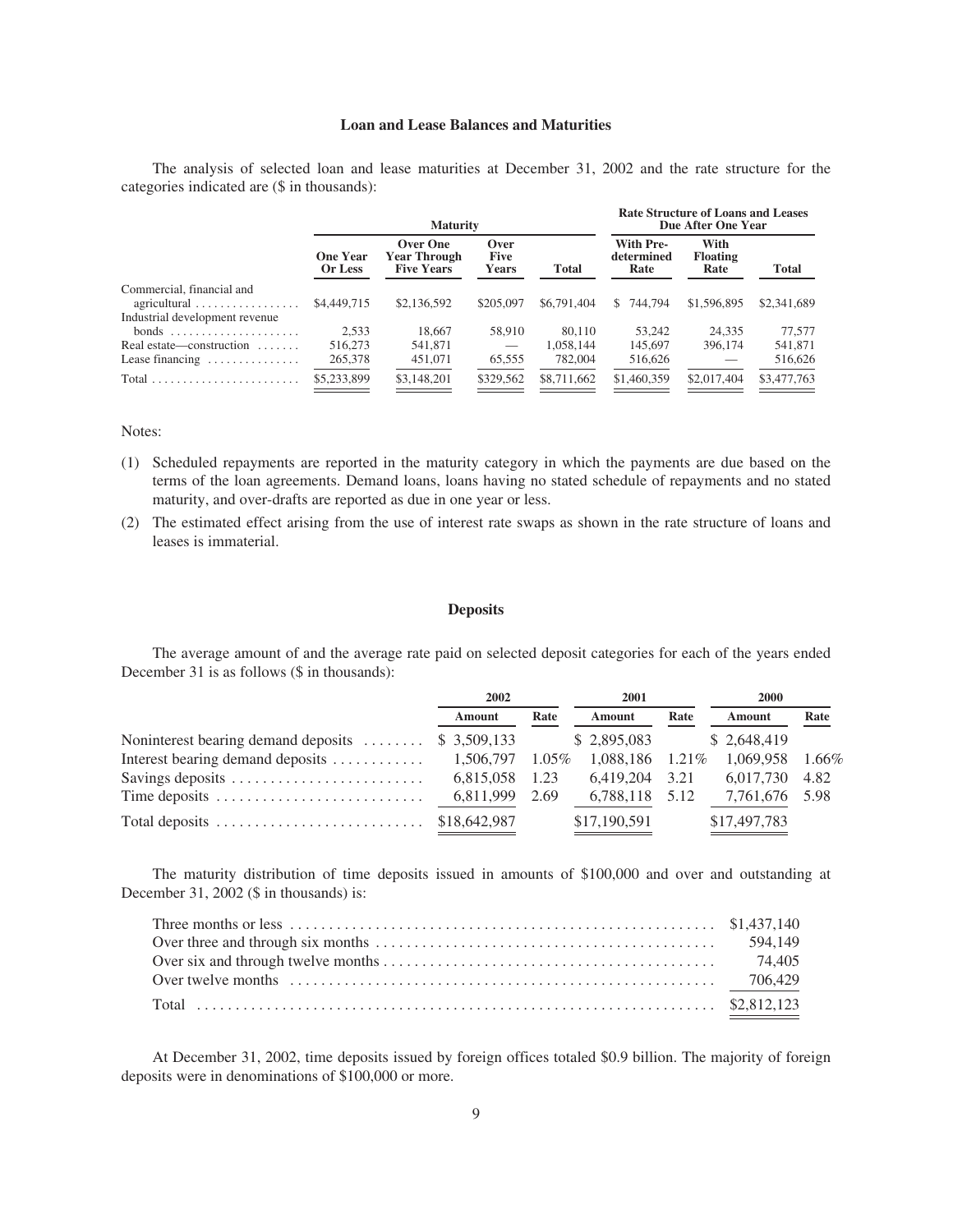## **Short-Term Borrowings**

Information related to M&I's funds purchased and security repurchase agreements for the last three years is as follows (\$ in thousands):

|                                                | 2002      | 2001      | 2000      |
|------------------------------------------------|-----------|-----------|-----------|
|                                                |           |           |           |
| Average amount outstanding during the year     | 2.420.298 | 2.076.787 | 2.211.537 |
| Maximum amount outstanding at any month's end  | 3.391.162 | 2.760.183 | 2.767.114 |
|                                                | $0.61\%$  | 1.20%     | 5.91%     |
| Weighted average interest rate during the year | 1.63      | 3.93      | 6.28      |

Information relating to the Corporation's Senior bank notes – Puttable Reset Securities for the last three years is as follows (\$ in thousands):

| 2002  | 2001  | 2000  |
|-------|-------|-------|
|       |       |       |
|       |       |       |
|       |       |       |
| 6.15% | 6.15% | 6.75% |
| 6.11  | 6.11  | 6.05  |

Information relating to the Corporation's short-term borrowings is included in Note 13 to the Consolidated Financial Statements in Item 8.

### **Forward-Looking Statements**

This report contains statements that may constitute forward-looking statements within the meaning of the Private Securities Litigation Reform Act of 1995, such as statements other than historical facts contained or incorporated by reference in this report. These statements speak of M&I's plans, goals, beliefs or expectations, refer to estimates or use similar terms. Future filings by M&I with the Securities and Exchange Commission, and future statements other than historical facts contained in written material, press releases and oral statements issued by, or on behalf of, M&I may also constitute forward-looking statements.

Forward-looking statements are subject to significant risks and uncertainties, and M&I's actual results may differ materially from the results discussed in such forward-looking statements. Factors that might cause actual results to differ from the results discussed in forward-looking statements include, but are not limited to the following:

### *M&I's earnings are significantly affected by general business and economic conditions.*

M&I's business and earnings are sensitive to general business and economic conditions in the United States and, in particular, the states where it has significant operations, including Wisconsin, Arizona, Minnesota and Missouri. These conditions include short-term and long-term interest rates, inflation, monetary supply, fluctuations in both debt and equity capital markets, the strength of the U.S. and local economies and consumer spending, borrowing and saving habits. For example, an economic downturn, increase in unemployment or higher interest rates could decrease the demand for loans and other products and services and/or result in a deterioration in credit quality and/or loan performance and collectability. Higher interest rates also could increase M&I's cost to borrow funds and increase the rate M&I pays on deposits.

## *The long-term economic and political effects of terrorism and hostilities with Iraq and an economic slowdown could negatively affect M&I's financial condition*

On September 11, 2001, New York City and Washington, D.C. suffered serious terrorist attacks, and there is the risk that the United States may suffer additional attacks in the future. Further, tensions between the United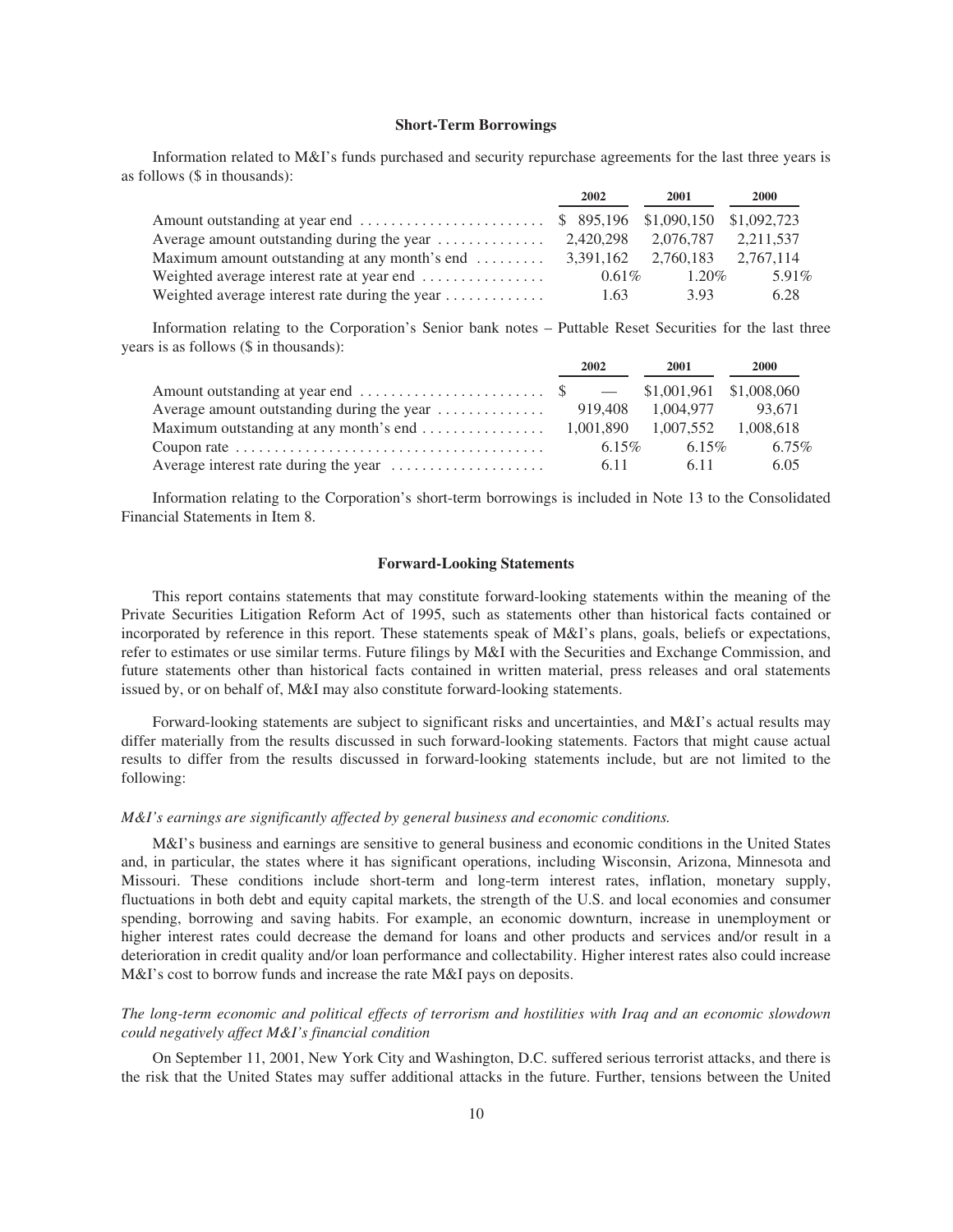States and Iraq have recently escalated. The ultimate cost associated with terrorism and a war with Iraq may place significant burdens on the United States economy as a whole. The potential for future terrorist attacks, the national and international responses to terrorist attacks, possible war with Iraq and other acts of war or hostility have created many economic and political uncertainties. These events could adversely affect M&I's business and operating results in other ways that presently cannot be predicted. In addition, an overall economic slowdown could negatively impact the purchasing and decision making activities of Metavante's financial institution customers. If terrorist activity, hostilities between the United States and Iraq or other factors cause an overall economic decline, the financial condition and operating results of M&I could be materially adversely affected.

# *M&I earnings also are significantly affected by the fiscal and monetary policies of the federal government and its agencies.*

The policies of the Federal Reserve Board impact M&I significantly. The Federal Reserve Board regulates the supply of money and credit in the United States. Its policies directly and indirectly influence the rate of interest earned on loans and paid on borrowings and interest-bearing deposits and can also affect the value of financial instruments M&I holds. Those policies determine to a significant extent M&I's cost of funds for lending and investing. Changes in those policies are beyond M&I's control and are difficult to predict. Federal Reserve Board policies can affect M&I's borrowers, potentially increasing the risk that they may fail to repay their loans. For example, a tightening of the money supply by the Federal Reserve Board could reduce the demand for a borrower's products and services. This could adversely affect the borrower's earnings and ability to repay its loan.

## *The banking and financial services industry is highly competitive.*

M&I operates in a highly competitive environment in the products and services M&I offers and the markets in which M&I operates. The competition among financial services providers to attract and retain customers is intense. Customer loyalty can be easily influenced by a competitor's new products, especially offerings that provide cost savings to the customer. Some of M&I's competitors may be better able to provide a wider range of products and services over a greater geographic area.

M&I believes the banking and financial services industry will become even more competitive as a result of legislative, regulatory and technological changes and the continued consolidation of the industry. Technology has lowered barriers to entry and made it possible for non-banks to offer products and services traditionally provided by banks, such as automatic transfer and automatic payment systems. Also, investment banks and insurance companies are competing in more banking businesses such as syndicated lending and consumer banking. Many of M&I's competitors are subject to fewer regulatory constraints and have lower cost structures. M&I expects the consolidation of the banking and financial services industry to result in larger, better-capitalized companies offering a wide array of financial services and products.

## *M&I is heavily regulated by federal and state agencies.*

The holding company, its subsidiary banks and many of its non-bank subsidiaries are heavily regulated at the federal and state levels. This regulation is designed primarily to protect consumers, depositors and the banking system as a whole, not stockholders. Congress and state legislatures and federal and state regulatory agencies continually review banking laws, regulations and policies for possible changes. Changes to statutes, regulations or regulatory policies, including changes in interpretation or implementation of statutes, regulations or policies, could affect M&I in substantial and unpredictable ways including limiting the types of financial services and products M&I may offer, increasing the ability of non-banks to offer competing financial services and products and/or increasing M&I's cost structures. Also, M&I's failure to comply with laws, regulations or policies could result in sanctions by regulatory agencies and damage to its reputation.

#### *M&I is subject to examinations and challenges by tax authorities.*

In the normal course of business, M&I and its affiliates are routinely subject to examinations and challenges from federal and state tax authorities regarding the amount of taxes due in connection with investments it has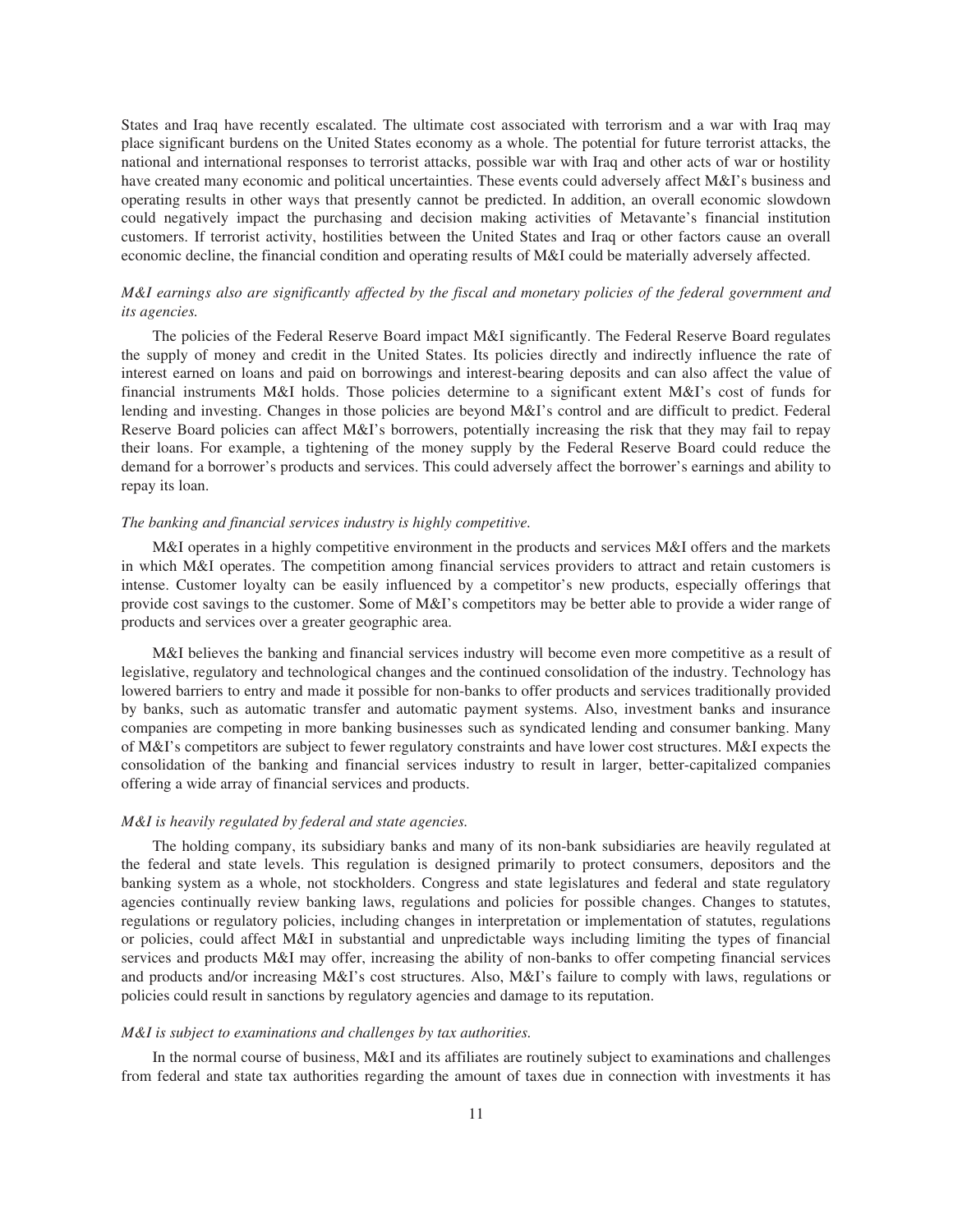made and the businesses in which it is engaged. The challenges made by tax authorities may result in adjustments to the timing or amount of taxable income or deductions or the allocation of income among tax jurisdictions. If any such challenges are not resolved in M&I's favor, they could have an adverse effect on M&I's financial condition and results of operations.

#### *Consumers may decide not to use banks to complete their financial transactions.*

Technology and other changes are allowing parties to complete financial transactions that historically have involved banks at one or both ends of the transaction. For example, consumers can now pay bills and transfer funds directly without banks. The process of eliminating banks as intermediaries, known as disintermediation, could result in the loss of fee income, as well as the loss of customer deposits and income generated from those deposits.

# *Maintaining or increasing M&I's market share depends on market acceptance and regulatory approval of new products and services and other factors.*

M&I's success depends, in part, on its ability to adapt its products and services to evolving industry standards and to control expenses. There is increasing pressure on financial services companies to provide products and services at lower prices. This can reduce M&I's net interest margin and revenues from its fee-based products and services. In addition, M&I's success depends in part on its ability to generate significant levels of new business in its existing markets and in identifying and penetrating markets. Further, the widespread adoption of new technologies, including Internet-based services, could require M&I to make substantial expenditures to modify or adapt its existing products and services. M&I may not successfully introduce new products and services, achieve market acceptance of its products and services, develop and maintain loyal customers and/or break into targeted markets.

# *The holding company relies on dividends from its subsidiaries for most of its revenue, and the banking subsidiaries hold a significant portion of their assets indirectly.*

The holding company is a separate and distinct legal entity from its subsidiaries. It receives substantially all of its revenue from dividends from its subsidiaries. These dividends are the principal source of funds to pay dividends on the holding company's common stock and interest on its debt. The payment of dividends by a subsidiary is subject to federal law restrictions as well as to the laws of the subsidiary's state of incorporation. Also, a parent company's right to participate in a distribution of assets upon a subsidiary's liquidation or reorganization is subject to the prior claims of the subsidiary's creditors. In addition, the M&I bank and savings association subsidiaries hold a significant portion of their mortgage loan and investment portfolios indirectly through their ownership interests in direct and indirect subsidiaries.

### *M&I has an active acquisition program.*

M&I regularly explores opportunities to acquire banking institutions, financial technology providers and other financial services providers. M&I cannot predict the number, size or timing of future acquisitions. M&I typically does not publicly comment on a possible acquisition or business combination until it has signed a definitive agreement for the transaction.

Difficulty in integrating an acquired company or business may cause M&I not to realize expected revenue increases, cost savings, increases in geographic or product presence, and/or other projected benefits from the acquisition. Specifically, the integration process could result in higher than expected deposit attrition (run-off), loss of key employees, the disruption of M&I's business or the business of the acquired company, or otherwise adversely affect M&I's ability to maintain existing relationships with clients, employees and suppliers or to enter into new business relationships. These factors could contribute to M&I not achieving the anticipated benefits of the acquisition within the desired time frames, if at all.

Future acquisitions could require M&I to use substantial cash or liquid assets or to incur debt. In such cases, M&I could become more susceptible to economic downturns and competitive pressures.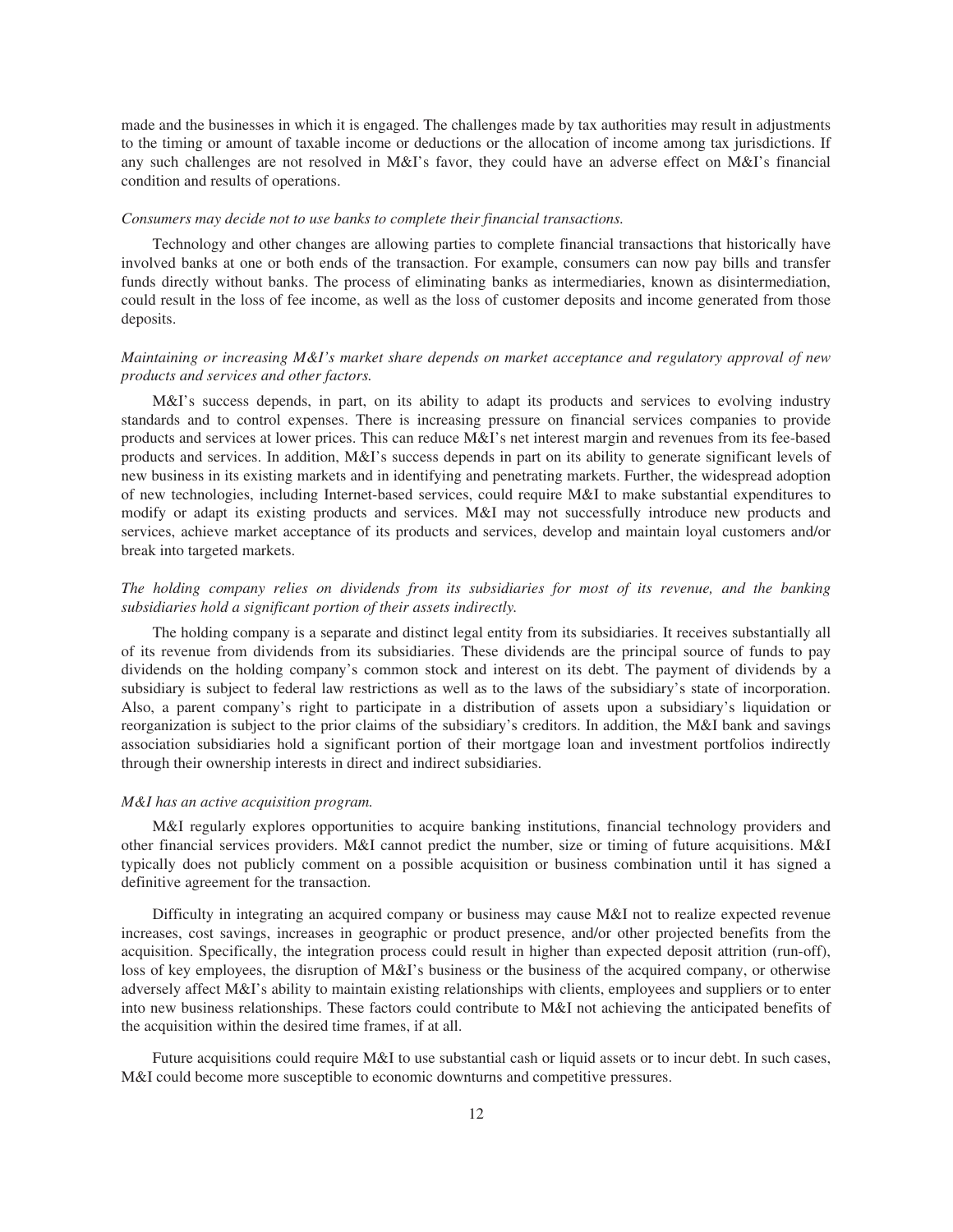#### *M&I is dependent on senior management.*

M&I's continued success depends to a significant extent upon the continued services of its senior management. The loss of services of any of M&I's senior executive officers could cause M&I's business to suffer. In addition, M&I's success depends in part upon senior management's ability to implement M&I's business strategy.

#### *M&I's stock price can be volatile.*

M&I's stock price can fluctuate widely in response to a variety of factors including:

- actual or anticipated variations in M&I's quarterly results;
- new technology or services by M&I's competitors;
- significant acquisitions or business combinations, strategic partnerships, joint ventures or capital commitments by or involving M&I or its competitors;
- changes in accounting policies or practices;
- failure to integrate M&I's acquisitions or realize anticipated benefits from M&I's acquisitions; or
- changes in government regulations.

General market fluctuations, industry factors and general economic and political conditions, such as economic slowdowns or recessions, interest rate changes, credit loss trends or currency fluctuations, also could cause M&I's stock price to decrease regardless of its operating results.

# *M&I may be a defendant in a variety of litigation and other actions, which may have a material adverse effect on its business, operating results and financial condition.*

M&I and its subsidiaries may be involved from time to time in a variety of litigation arising out of M&I's business. M&I's insurance may not cover all claims that may be asserted against it, and any claims asserted against M&I, regardless of merit or eventual outcome, may harm M&I's reputation. Should the ultimate judgments or settlements in any litigation exceed M&I's insurance coverage, they could have a material effect on M&I's business, operating results and financial condition. In addition, M&I may not be able to obtain appropriate types or levels of insurance in the future, nor may M&I be able to obtain adequate replacement policies with acceptable terms, if at all.

In addition to the factors discussed above, the following factors concerning Metavante's business may cause M&I's results to differ from the results discussed in forward-looking statements:

### *Metavante relies on the continued functioning of its data centers and the integrity of the data it processes.*

Metavante's data centers are an integral part of its business. Damage to Metavante's data centers, particularly its Wisconsin data centers, due to acts of terrorism, fire, power loss, telecommunications failure and other disasters could have a material adverse effect on Metavante's business, operating results and financial condition. In addition, because Metavante relies on the integrity of the data it processes, if this data is incorrect or somehow tainted, client relations and confidence in Metavante's services could be impaired, which would harm Metavante's business.

#### *Network operational difficulties or security problems could damage Metavante's reputation and business.*

Metavante depends on the reliable operation of network connections from its clients and its clients' end users to its systems. Any operational problems or outages in these systems would cause Metavante to be unable to process transactions for its clients and its clients' end users, resulting in decreased revenues. In addition, any system delays, failures or loss of data, whatever the cause, could reduce client satisfaction with Metavante's products and services and harm Metavante's financial results.

Metavante also depends on the security of its systems. Metavante's networks may be vulnerable to unauthorized access, computer viruses and other disruptive problems. Metavante transmits confidential financial information in providing its services. A material security problem affecting Metavante could damage its reputation, deter financial services providers from purchasing its products, deter their customers from using its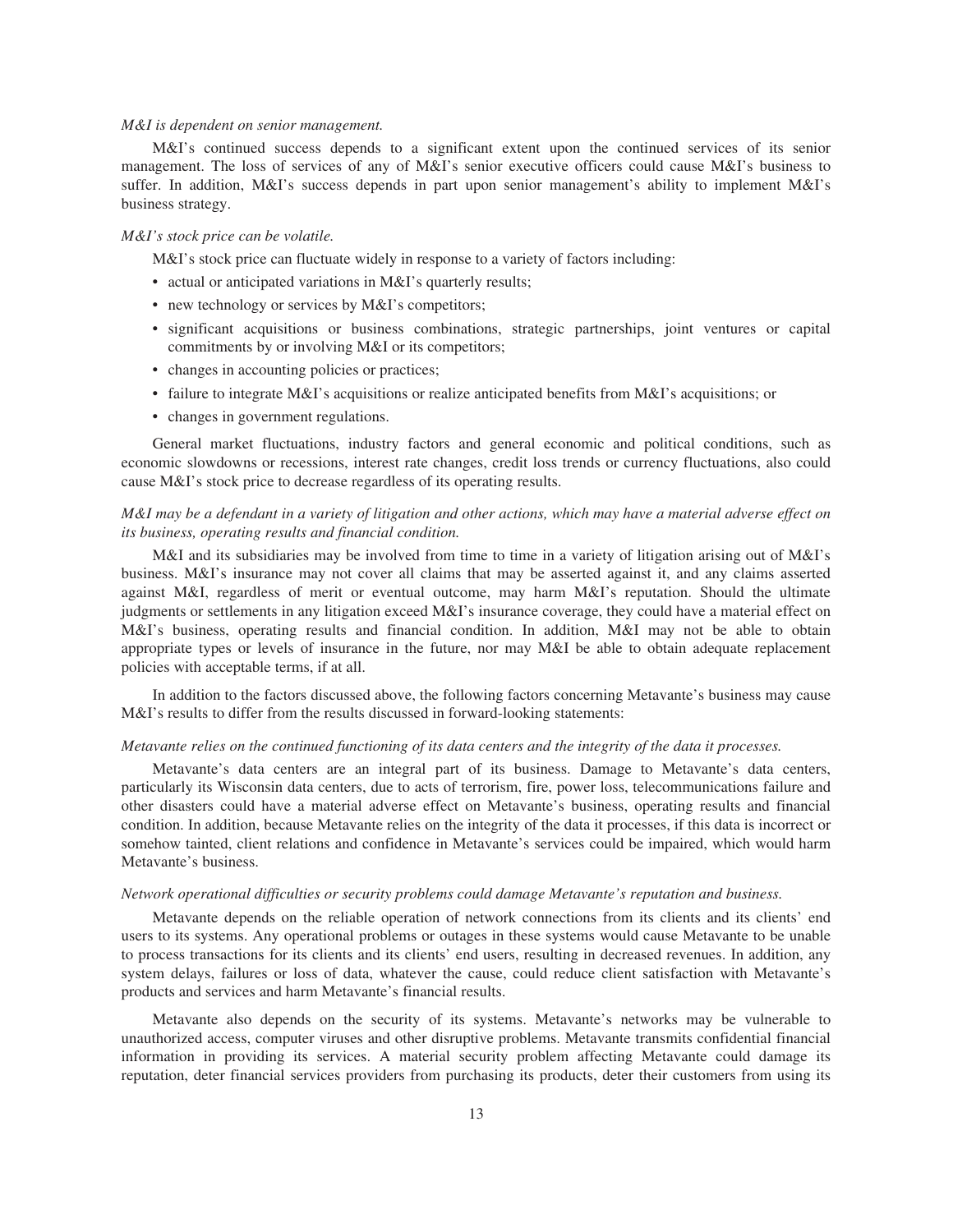products or result in liability to Metavante. Any material security problem affecting Metavante's competitors could affect the marketplace's perception of Internet banking and electronic commerce service in general and have the same effects.

# *Metavante may not be able to protect its intellectual property, and Metavante may be subject to infringement claims.*

Metavante relies on a combination of contractual rights and copyright, trademark, patent and trade secret laws to establish and protect its proprietary technology. Despite Metavante's efforts to protect its intellectual property, third parties may infringe or misappropriate Metavante's intellectual property or may develop software or technology competitive to Metavante's. Metavante's competitors may independently develop similar technology, duplicate its products or services or design around Metavante's intellectual property rights. Metavante may have to litigate to enforce and protect its intellectual property rights, trade secrets and know-how or to determine their scope, validity or enforceability, which is expensive, could cause a diversion of resources and may not prove successful. The loss of intellectual property protection or the inability to secure or enforce intellectual property protection could harm Metavante's business and ability to compete.

Metavante also may be subject to costly litigation in the event its products or technology infringe upon another party's proprietary rights. Third parties may have, or may eventually be issued, patents that would be infringed by Metavante's products or technology. Any of these third parties could make a claim of infringement against Metavante with respect to its products or technology. Metavante may also be subject to claims by third parties for breach of copyright, trademark or license usage rights. Any such claims and any resulting litigation could subject Metavante to significant liability for damages. An adverse determination in any litigation of this type could require Metavante to design around a third party's patent or to license alternative technology from another party. In addition, litigation is time consuming and expensive to defend and could result in the diversion of Metavante's time and attention. Any claims from third parties may also result in limitations on Metavante's ability to use the intellectual property subject to these claims.

#### *Metavante's business could suffer if it fails to attract and retain key technical people.*

Metavante's success depends in large part upon Metavante's ability to attract and retain highly skilled technical, management and sales and marketing personnel. Because the development of Metavante's products and services requires knowledge of computer hardware, operating system software, system management software and application software, key technical personnel must be proficient in a number of disciplines. Competition for the best people—in particular individuals with technology experience—is intense. Metavante may not be able to hire key people or pay them enough to keep them.

All forward-looking statements contained in this report or which may be contained in future statements made for or on behalf of M&I are based upon information available at the time the statement is made and M&I assumes no obligation to update any forward-looking statement.

## **Notice Regarding Consent of Arthur Andersen LLP**

Arthur Andersen LLP was formerly the independent auditor for M&I. Representatives of Arthur Andersen LLP are not available to consent to the incorporation by reference of their report contained in this Annual Report into M&I's registration statements on Form S-3 and Form S-8, and M&I has dispensed with the requirement to file their consent in reliance upon Rule 437a of the Securities Act of 1933. Because Arthur Andersen LLP has not consented to the incorporation by reference of their report into these registration statements, purchasers of stock under these registration statements will not be able to recover against Arthur Andersen LLP under Section 11 of the Securities Act of 1933 for any untrue statements of a material fact contained in the financial statements audited by Arthur Andersen LLP that are incorporated by reference into these registration statements or any omissions of material fact required to be stated therein.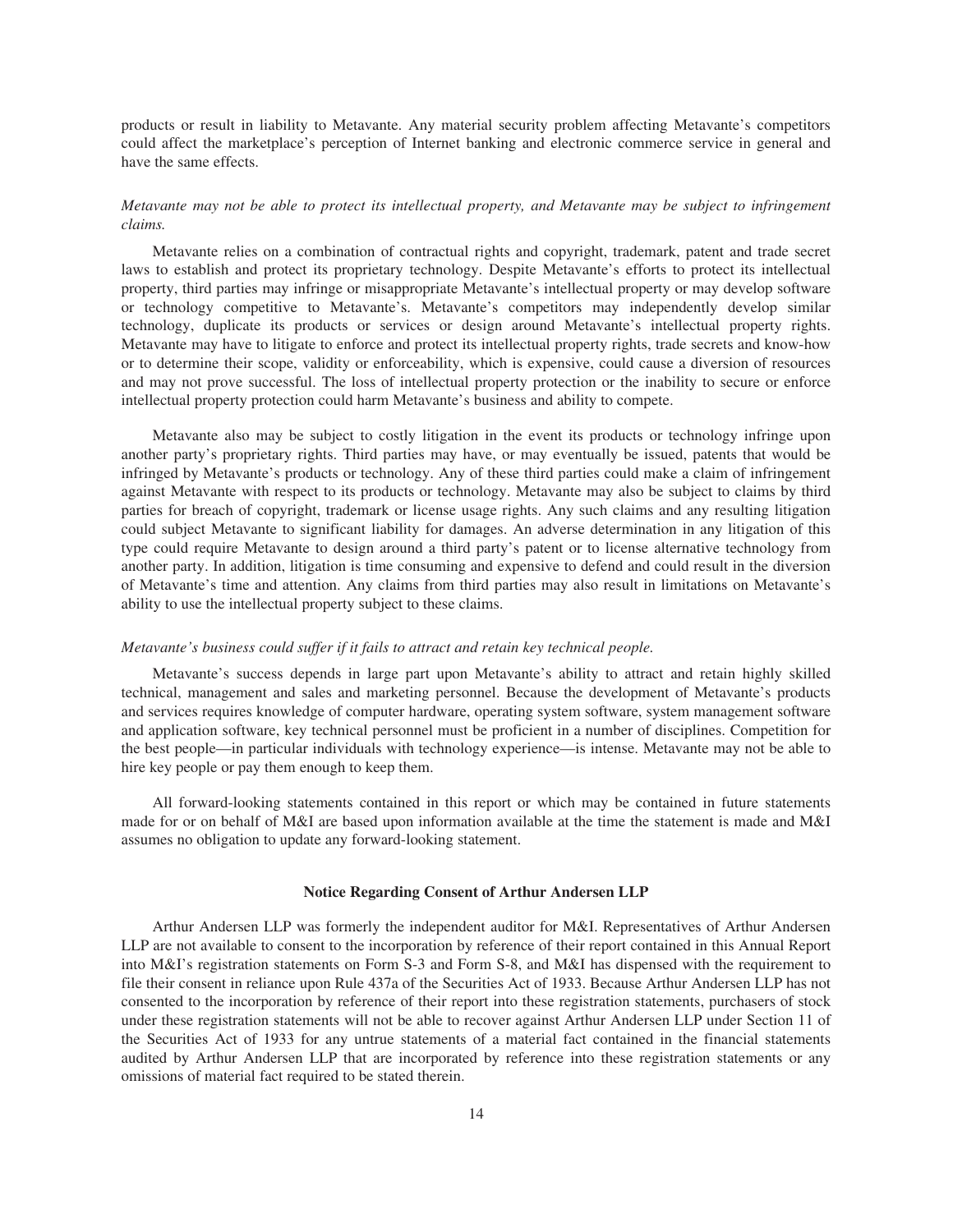## **ITEM 2. PROPERTIES**

M&I and M&I Marshall & Ilsley Bank ("M&I Bank") occupy offices on all or portions of 15 floors of a 21-story building located at 770 North Water Street, Milwaukee, Wisconsin. M&I Bank owns the building and its adjacent 10-story parking lot and leases the remaining floors to a professional tenant. In addition, various subsidiaries of M&I lease commercial office space in downtown Milwaukee office buildings near the 770 North Water Street facility. M&I Bank also owns or leases various branch offices throughout Wisconsin, 25 offices in the Phoenix and Tucson, Arizona metropolitan areas and ten offices in the Minneapolis, Minnesota metropolitan area. Southwest Bank of St. Louis owns or leases six offices in the St. Louis, Missouri metropolitan area. Southwest Bank owns one office in Belleville, Illinois. M&I Bank of Mayville, a special limited purpose subsidiary of M&I located in Mayville, Wisconsin, and M&I Bank FSB, a federal savings bank subsidiary of M&I located in Las Vegas, Nevada with branches in Naples, Florida and Milwaukee, Wisconsin, occupy modern facilities which are leased. Metavante owns a data processing facility located in Brown Deer, a suburb of Milwaukee, from which Metavante conducts data processing activities and a facility in Milwaukee that houses its software development teams. Properties leased by Metavante also include commercial office space in Brown Deer and Milwaukee, a data processing site in Oak Creek, Wisconsin, and processing centers and sales offices in various cities such as Lawrenceville, New Jersey; Sioux Falls, South Dakota; San Jose, California; Ann Arbor, Michigan; Atlanta, Georgia; Madison, Wisconsin; and Henderson, Nevada.

# **ITEM 3. LEGAL PROCEEDINGS**

M&I is not currently involved in any material pending legal proceedings other than litigation of a routine nature and various legal matters which are being defended and handled in the ordinary course of business.

## **ITEM 4. SUBMISSION OF MATTERS TO A VOTE OF SECURITY HOLDERS**

Not applicable.

#### **Executive Officers of the Registrant**

| Name of Officer              | <b>Office</b>                                                                                                                                                                                                                                                                                                                                                                                                                                                                                                                                                                                                                                                             |
|------------------------------|---------------------------------------------------------------------------------------------------------------------------------------------------------------------------------------------------------------------------------------------------------------------------------------------------------------------------------------------------------------------------------------------------------------------------------------------------------------------------------------------------------------------------------------------------------------------------------------------------------------------------------------------------------------------------|
| James B. Wigdale<br>Age $66$ | Chairman of the Board since December 1992, Chief Executive Officer from<br>October 1992 to December 2001, Director since December 1988, Vice Chairman of the<br>Board, December 1988 to December 1992, Marshall & Ilsley Corporation; Chairman of<br>the Board from January 1989 to October 2001, Chief Executive Officer from 1987 to<br>October 2001, Director since 1981, M&I Marshall & Ilsley Bank; Director and<br>President, M&I Ventures L.L.C. and M&I Capital Markets Group L.L.C.; Director,<br>Metavante Corporation, M&I Brokerage Services, Inc., Marshall & Ilsley Trust<br>Company N.A., M&I Investment Management Corp. and M&I Insurance Services, Inc. |
| Dennis J. Kuester<br>Age 61  | Chief Executive Officer since January 2002, President since 1987, Director since<br>February 1994, Marshall & Ilsley Corporation; Chairman and Chief Executive Officer<br>since October 2001, President from January 1989 to October 2001, Director since<br>January 1989, M&I Marshall & Ilsley Bank; Director, Metavante Corporation; Director,<br>M&I Ventures L.L.C. and M&I Capital Markets Group L.L.C.                                                                                                                                                                                                                                                             |
| Thomas M. Bolger<br>Age 52   | Executive Vice President since October 2001, Senior Vice President and Chief Credit<br>Officer from 1994 to October 2001, Marshall & Ilsley Corporation; President and<br>Director since October 2001, Executive Vice President from 1997 to October 2001,<br>M&I Marshall & Ilsley Bank; Director and Vice President, M&I Capital Markets<br>Group, LLC and M&I Ventures, LLC; Vice President of M&I Bank FSB; Director of<br>M&I Bank of Mayville, M&I Investment Management, Corp., Marshall & Ilsley Trust<br>Company, N.A., M&I Support Services Corp., M&I First National Leasing, Metavante<br>Corporation, and Diversified Business Credit, Inc.                  |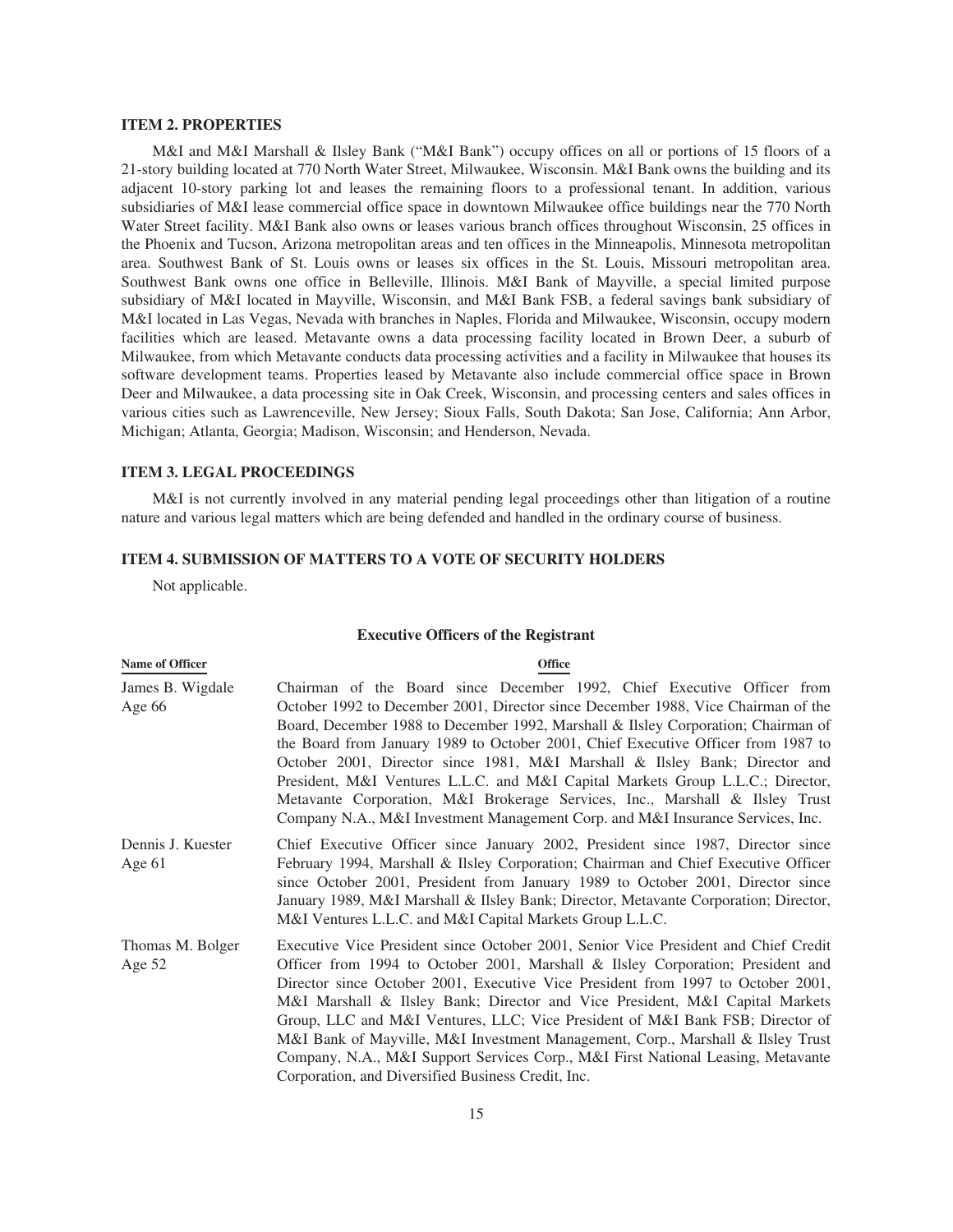| Name of Officer                  | Office                                                                                                                                                                                                                                                                                                                                                                                                                                                                                                                                                                                                                                                                                                                                                                              |
|----------------------------------|-------------------------------------------------------------------------------------------------------------------------------------------------------------------------------------------------------------------------------------------------------------------------------------------------------------------------------------------------------------------------------------------------------------------------------------------------------------------------------------------------------------------------------------------------------------------------------------------------------------------------------------------------------------------------------------------------------------------------------------------------------------------------------------|
| Joseph L. Delgadillo<br>Age 51   | Senior Vice President of Marshall & Ilsley Corporation since 1993; Chairman of the<br>Board since February 2003 and Chief Executive Officer, President and Director since<br>2000, Metavante Corporation; Chief Executive Officer since 1998 and President since<br>1993, M&I Data Services Division; Senior Vice President from 1989 to 1993, M&I<br>Data Services, Inc.; Director and Executive Vice President, Metavante International,<br>Inc.; Director, Metavante 401 kservices, Inc.                                                                                                                                                                                                                                                                                         |
| Randall J. Erickson<br>Age 43    | Senior Vice President, General Counsel and Secretary since June 2002 Marshall &<br>Ilsley Corporation; Corporate Secretary of M&I Marshall & Ilsley Bank since<br>June 2002; Director of M&I Bank FSB; Secretary of M&I Capital Markets Group, LLC<br>and M&I Ventures, LLC; Shareholder at Godfrey & Kahn, S.C., a Milwaukee-based law<br>firm, from September 1990 to June 2002.                                                                                                                                                                                                                                                                                                                                                                                                  |
| Mark F. Furlong<br>Age 45        | Executive Vice President and Chief Financial Officer of Marshall & Ilsley Corporation<br>since 2001; Chief Financial Officer of M&I Marshall & Ilsley Bank since<br>February 2003; Director, Vice President and Treasurer of M&I Capital Markets Group,<br>LLC and M&I Ventures LLC; Director of Marshall & Ilsley Trust Company, N.A.,<br>M&I Investment Management Corp. and Metavante Corporation; Institutional Trustee,<br>M&I Capital Trust A; Executive Vice President and Chief Financial Officer of Old Kent<br>Financial Corporation from 1998 to 2001; First Vice President/Director of Corporate<br>Development/Commercial Banking of H.F. Ahmanson & Co. from 1992 to 1998.                                                                                            |
| Mark R. Hogan<br>Age 48          | Senior Vice President and Chief Credit Officer since October 2001, Marshall & Ilsley<br>Corporation; Senior Vice President and Chief Credit Officer since November 1995,<br>M&I Marshall & Ilsley Bank; Director, M&I First National Leasing Corp., Diversified<br>Business Credit, Inc. and Richter-Schroeder Company, Inc.                                                                                                                                                                                                                                                                                                                                                                                                                                                        |
| Patricia R. Justiliano<br>Age 52 | Senior Vice President since 1994 and Corporate Controller since April 1989,<br>Vice President from 1986 to 1994, Marshall & Ilsley Corporation; Vice President since<br>January 1999, Controller since September 1998, M&I Marshall & Ilsley Bank; Director,<br>President and Secretary of M&I Marshall & Ilsley Holdings, Inc., M&I Marshall &<br>Ilsley Investment II Corporation and M&I Zion Investment II Corporation; Director,<br>President and Treasurer of M&I Zion Holdings. Inc., and M&I Insurance Company of<br>Arizona; Director and Treasurer of M&I Mortgage Reinsurance Corporation; Director<br>of M&I Bank FSB, M&I Bank of Mayville, M&I Marshall & Ilsley Investment<br>Corporation, M&I Mortgage Corp., M&I Servicing Corp., and M&I Zion Investment<br>Corp. |
| Nancy A. Maas<br>Age 43          | Senior Vice President, Director of Corporate Marketing since June 2002, Vice President<br>and Corporate Marketing Officer from 1999 to June 2002, Marshall & Ilsley<br>Corporation; Assistant Vice President from 1998 to 1999, Marshall & Ilsley Trust<br>Company N.A.; Director of Shareholder Marketing from 1997 to 1998, Strong Financial<br>Corporation.                                                                                                                                                                                                                                                                                                                                                                                                                      |
| Thomas J. O'Neill<br>Age 42      | Senior Vice President since April 1997, Marshall & Ilsley Corporation; Executive<br>Vice President since 2000, Senior Vice President since 1997, Vice President since 1991,<br>M&I Marshall & Ilsley Bank; Director and President of M&I Bank FSB; Director and<br>President of M&I Dealer Finance, Inc., M&I Insurance Company of Arizona, Inc., M&I<br>Mortgage Corp., M&I Mortgage Reinsurance Corporation; Director and Vice President<br>of M&I Community Development Corporation; Director of M&I Bank of Mayville,<br>M&I Brokerage Services, Inc., M&I Investment Management Corp., Marshall & Ilsley<br>Trust Company, N.A., M&I Insurance Services, Inc. and M&I Support Services Corp.                                                                                   |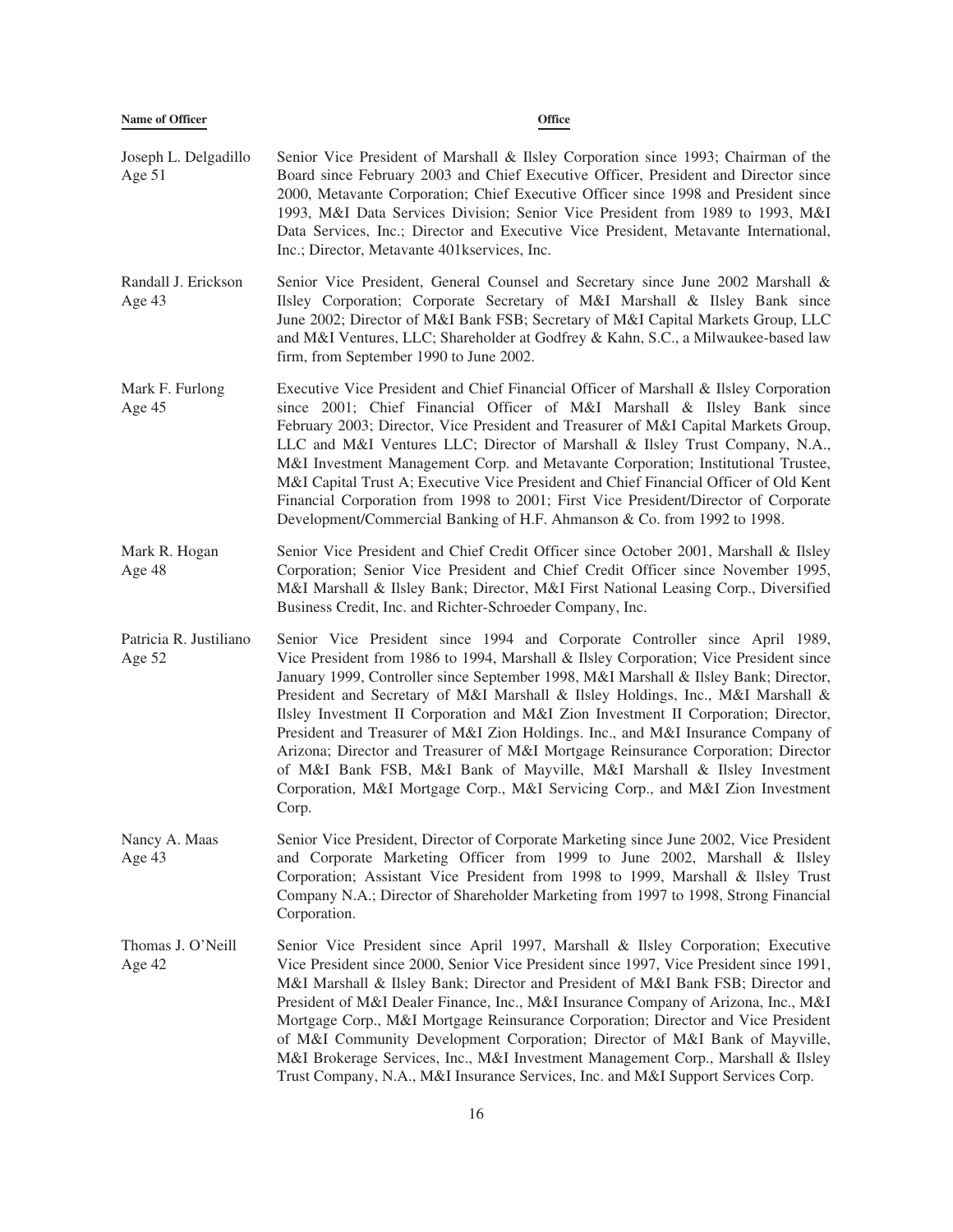| Name of Officer               | <b>Office</b>                                                                                                                                                                                                                                                                                                                                                                                                                                                                                                                                                                                                                                                                                                   |
|-------------------------------|-----------------------------------------------------------------------------------------------------------------------------------------------------------------------------------------------------------------------------------------------------------------------------------------------------------------------------------------------------------------------------------------------------------------------------------------------------------------------------------------------------------------------------------------------------------------------------------------------------------------------------------------------------------------------------------------------------------------|
| Paul J. Renard<br>Age 42      | Senior Vice President, Director of Human Resources since 2000, Vice President<br>and manager since 1994, Marshall & Ilsley Corporation; Senior Vice President of<br>M&I Marshall & Ilsley Bank.                                                                                                                                                                                                                                                                                                                                                                                                                                                                                                                 |
| John L. Roberts<br>Age $50$   | Senior Vice President, Marshall & Ilsley Corporation since 1994; Senior Vice President<br>since 1994, Vice President and Controller from 1986 to 1995, M&I Marshall & Ilsley<br>Bank; President and Director, M&I Support Services Corp. since 1995; Director,<br>M&I Bank FSB and M&I Mortgage Corp.; President and Director, M&I Bank of<br>Mayville.                                                                                                                                                                                                                                                                                                                                                         |
| Thomas A. Root<br>Age 46      | Senior Vice President since 1998, Audit Director since May 1996, Vice President from<br>1991 to 1998, Marshall & Ilsley Corporation; Vice President and Auditor since 1993,<br>M&I Marshall & Ilsley Bank.                                                                                                                                                                                                                                                                                                                                                                                                                                                                                                      |
| Jeffrey V. Williams<br>Age 58 | Senior Vice President since December 1997, Marshall & Ilsley Corporation; Senior<br>Vice President, M&I Marshall & Ilsley Bank; Director, President and Chief Executive<br>Officer of Marshall & Ilsley Trust Company N.A.; Director and Chief Executive Officer<br>of M&I Insurance Services, Inc. and M&I Brokerage Services Inc.; Director and<br>Vice President of M&I Capital Markets Group, LLC and M&I Ventures, LLC; Director<br>of M&I Investment Management Corp. and M&I Portfolio Services, Inc.                                                                                                                                                                                                    |
| Donald H. Wilson<br>Age 43    | Senior Vice President and Treasurer since December 1996, Marshall & Ilsley<br>Corporation; Senior Vice President of M&I Marshall & Ilsley Bank; Director and<br>President of M&I Northwoods III and M&I Dealer Auto Securitization, LLC; Assistant<br>Secretary of M&I Capital Markets Group, LLC and M&I Ventures, LLC; Director of<br>M&I Bank FSB, M&I Community Development Corporation, M&I Custody of Nevada,<br>Inc., M&I Marshall & Ilsley Holdings, Inc., M&I Marshall & Ilsley Investment II<br>Corporation, M&I Marshall & Ilsley Investment Corporation, M&I Mortgage Corp.,<br>M&I Servicing Corp., M&I Zion Holdings, Inc., M&I Zion Investment Corp., and<br>M&I Zion Investment II Corporation. |

## **PART II**

# **ITEM 5. MARKET FOR REGISTRANT'S COMMON STOCK AND RELATED STOCKHOLDER MATTERS**

# **Stock Listing**

M&I's common stock is traded under the symbol "MI" on the New York Stock Exchange. Common dividends declared and the price range for M&I's common stock for each of the last five years can be found in Item 8, Consolidated Financial Statements, Quarterly Financial Information.

A discussion of the regulatory restrictions on the payment of dividends can be found under Item 7, Management's Discussion and Analysis of Financial Position and Results of Operations, and in Note 15 in Item 8, Consolidated Financial Statements.

## **Holders of Common Equity**

At December 31, 2002 M&I had approximately 19,141 record holders of its common stock.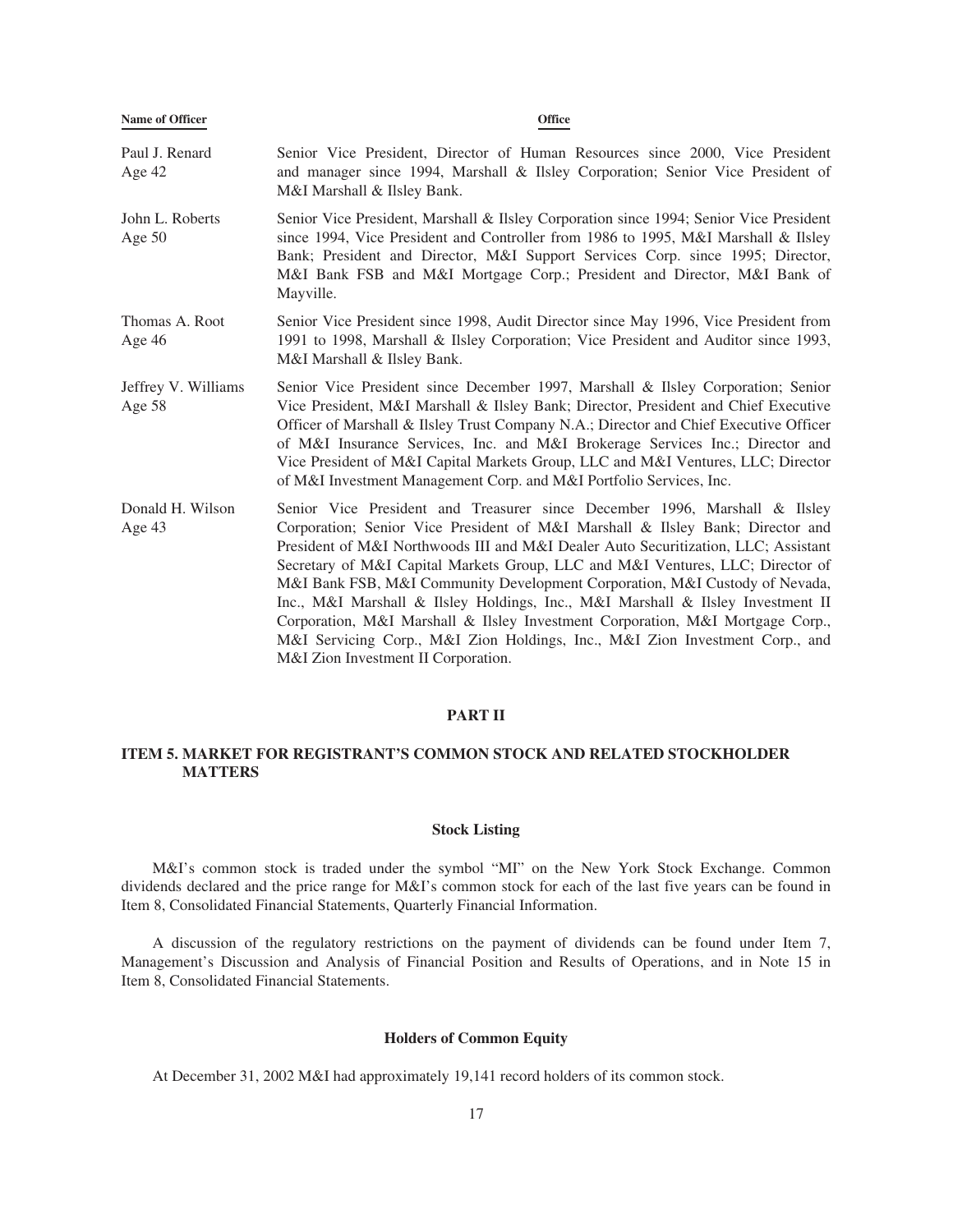# **ITEM 6. SELECTED FINANCIAL DATA**

# **Consolidated Summary of Operating Earnings Years Ended December 31 (\$000's except share data)**

|                                                                                                      |              | 2002          | 2001          | 2000            | 1999            |               | 1998            |
|------------------------------------------------------------------------------------------------------|--------------|---------------|---------------|-----------------|-----------------|---------------|-----------------|
| <b>Interest Income:</b>                                                                              |              |               |               |                 |                 |               |                 |
| Loans and leases $\dots\dots\dots\dots\dots\dots\dots\dots\dots\dots\dots\dots$                      |              | \$1,297,166   | \$1,358,802   | \$1,391,651     | \$1,156,775     |               | \$1,085,829     |
| Investment securities:                                                                               |              |               |               |                 |                 |               |                 |
|                                                                                                      |              | 198,037       | 270,336       | 272,536         | 269,668         |               | 280,377         |
| Exempt from federal income taxes                                                                     |              | 60,637<br>328 | 62,273<br>884 | 65,429<br>1.508 | 58,820<br>1.864 |               | 52,969<br>2,203 |
| Short-term investments                                                                               |              | 11,168        | 16,812        | 16.858          | 9,457           |               | 12,666          |
|                                                                                                      |              |               |               |                 |                 |               |                 |
| Total interest income<br><b>Interest Expense:</b>                                                    |              | 1,567,336     | 1,709,107     | 1,747,982       | 1,496,584       |               | 1,434,044       |
|                                                                                                      |              | 283,385       | 566,899       | 772,016         | 585,864         |               | 564,540         |
|                                                                                                      |              | 150,310       | 188,587       | 224,187         | 142,294         |               | 126,624         |
|                                                                                                      |              | 127,343       | 110,842       | 78,773          | 63,145          |               | 66,810          |
| Total interest expense                                                                               |              | 561,038       | 866,328       | 1,074,976       | 791,303         |               | 757,974         |
|                                                                                                      |              | 1.006.298     | 842,779       | 673,006         | 705,281         |               | 676,070         |
| Provision for loan and lease losses                                                                  |              | 74,416        | 54,115        | 30,352          | 25,419          |               | 27,090          |
| Net interest income after provision for loan and lease losses<br><b>Other Income:</b>                |              | 931,882       | 788,664       | 642,654         | 679,862         |               | 648,980         |
|                                                                                                      |              | 601,500       | 559,816       | 546,041         | 494,816         |               | 421,945         |
|                                                                                                      |              | 120,586       | 120,827       | 117,680         | 100,963         |               | 88,496          |
|                                                                                                      |              | (6,271)       | (6,759)       | (29,985)        | 7,691           |               | 30,783          |
|                                                                                                      |              | 366,873       | 327,366       | 297,858         | 279,606         |               | 253,276         |
| Total other income $\ldots, \ldots, \ldots, \ldots, \ldots, \ldots, \ldots$<br><b>Other Expense:</b> |              | 1,082,688     | 1,001,250     | 931,594         | 883,076         |               | 794,500         |
| Salaries and benefits                                                                                |              | 745.518       | 695,405       | 628,215         | 587,711         |               | 523,606         |
|                                                                                                      |              | 550,460       | 593,464       | 475,683         | 447,288         |               | 454,589         |
| Total other expense                                                                                  |              | 1,295,978     | 1,288,869     | 1,103,898       | 1,034,999       |               | 978,195         |
| Income before income taxes and cumulative effect of changes                                          |              |               |               |                 |                 |               |                 |
| in accounting principles $\dots \dots \dots \dots \dots \dots \dots \dots \dots$                     |              | 718,592       | 501,045       | 470,350         | 527,939         |               | 465,285         |
| Provision for income taxes                                                                           |              | 238,265       | 163,124       | 152,948         | 173,428         |               | 163,962         |
| Income before cumulative effect of changes in accounting                                             |              |               |               |                 |                 |               |                 |
|                                                                                                      |              | 480,327       | 337,921       | 317,402         | 354,511         |               | 301,323         |
| Cumulative effect of changes in accounting principles, net of                                        |              |               |               |                 |                 |               |                 |
|                                                                                                      |              |               | (436)         | (2,279)         |                 |               |                 |
|                                                                                                      | \$           | 480,327       | \$<br>337,485 | 315,123<br>\$   | 354,511<br>\$   | \$            | 301,323         |
| Net income per common share:**                                                                       |              |               |               |                 |                 |               |                 |
| <b>Basic:</b>                                                                                        |              |               |               |                 |                 |               |                 |
| Income before cumulative effect of changes in accounting                                             |              |               |               |                 |                 |               |                 |
|                                                                                                      | \$           | 2.24          | \$<br>1.60    | \$<br>1.51      | S.<br>1.66      | <sup>\$</sup> | 1.39            |
| Cumulative effect of changes in accounting principles,                                               |              |               |               |                 |                 |               |                 |
| net of income taxes                                                                                  |              |               |               | (0.01)          |                 |               |                 |
|                                                                                                      | \$           | 2.24          | \$<br>1.60    | \$<br>1.50      | \$<br>1.66      | \$            | 1.39            |
| Diluted:                                                                                             |              |               |               |                 |                 |               |                 |
| Income before cumulative effect of changes in accounting                                             |              |               |               |                 |                 |               |                 |
|                                                                                                      | \$           | 2.16          | \$<br>1.55    | \$<br>1.46      | \$<br>1.57      | \$            | 1.31            |
| Cumulative effect of changes in accounting principles,                                               |              |               |               |                 |                 |               |                 |
| net of income taxes                                                                                  |              |               |               | (0.01)          |                 |               |                 |
|                                                                                                      |              | 2.16          | 1.55          | 1.45            | 1.57            | \$            | 1.31            |
| <b>Other Significant Data:</b>                                                                       |              |               |               |                 |                 |               |                 |
|                                                                                                      | $\mathbb{S}$ | 27.38         | \$<br>31.64   | \$<br>25.42     | 31.41<br>\$     | \$            | 29.22           |
| Return on Average Shareholders' Equity                                                               |              | 17.36%        | 13.89%        | 14.67%          | 16.32%          |               | 14.13%          |
|                                                                                                      |              | 1.64          | 1.28          | 1.26            | 1.56            |               | 1.45            |
| Dividend Payout Ratio<br>Average Equity to Average Assets Ratio                                      |              | 28.94<br>9.47 | 36.65<br>9.21 | 35.72<br>8.58   | 29.94<br>9.57   |               | 32.82<br>10.26  |
| Ratio of Earnings to Fixed Charges:*                                                                 |              |               |               |                 |                 |               |                 |
| Excluding Interest on Deposits                                                                       |              | 3.38x         | 2.56x         | 2.46x           | 3.38x           |               | 3.25x           |
|                                                                                                      |              | 2.23x         | 1.56x         | 1.43x           | 1.65x           |               | 1.60x           |

\* See Exhibit 12 for detailed computation of these ratios.

\*\* Restated for 2-for-1 stock split effective June 17, 2002.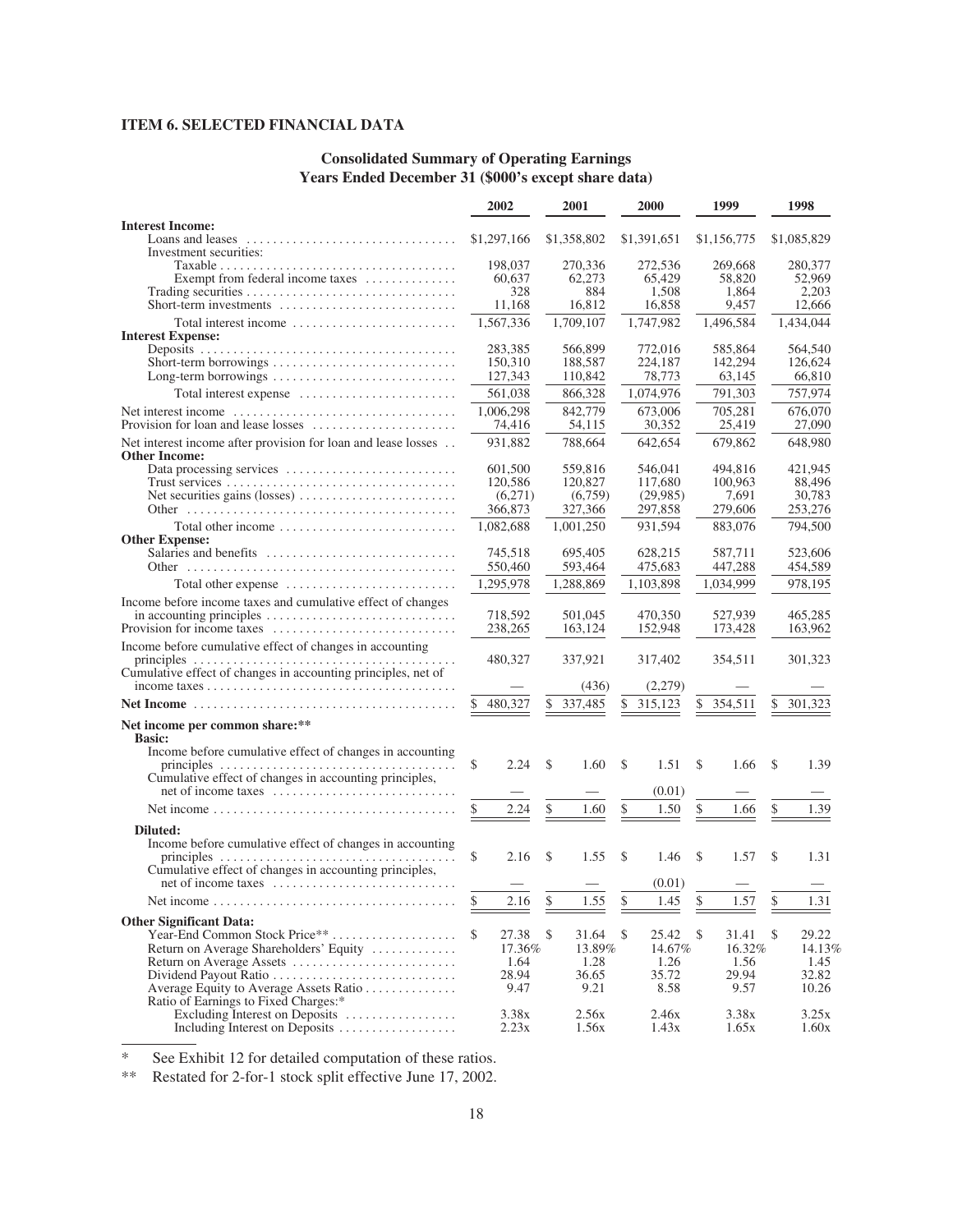# **Consolidated Average Balance Sheets Years ended December 31 (\$000's except share data)**

|                                                                                                                                                                | 2002                                            | 2001                                              | 2000                                            | 1999                                            | 1998                                            |
|----------------------------------------------------------------------------------------------------------------------------------------------------------------|-------------------------------------------------|---------------------------------------------------|-------------------------------------------------|-------------------------------------------------|-------------------------------------------------|
| Assets:<br>Cash and due from banks $\dots\dots\dots\dots\dots\dots$<br>Investment securities:                                                                  | \$<br>708,256                                   | \$<br>651,367                                     | \$<br>615,015                                   | \$<br>638,399                                   | \$<br>652,988                                   |
| Trading Securities<br>Short-term investments<br>Other investment securities:                                                                                   | 15,247<br>717,129                               | 21.284<br>503,857                                 | 30.926<br>265,487                               | 37,276<br>186,106                               | 43,404<br>247,049                               |
| Taxable                                                                                                                                                        | 3,325,568<br>1,224,737                          | 3,926,737<br>1,269,175                            | 4,063,773<br>1,327,159                          | 4,208,498<br>1,217,847                          | 4,317,668<br>1,078,333                          |
| Total investment securities<br>Loans and Leases:                                                                                                               | 5,282,681                                       | 5,721,053                                         | 5,687,345                                       | 5,649,727                                       | 5,686,454                                       |
| Commercial<br>Personal                                                                                                                                         | 6.143.862<br>12,633,208<br>1,388,447<br>862,927 | 5,478,342<br>10,514,536<br>1,182,049<br>1,026,215 | 4,975,482<br>9,958,164<br>1,245,738<br>938,525  | 4,359,880<br>8,639,360<br>1,204,931<br>705,054  | 3,749,518<br>7,967,626<br>1,154,110<br>532,043  |
| Total loans and leases<br>Allowance for loan and lease losses                                                                                                  | 21,028,444<br>302,664                           | 18,201,142<br>253,089                             | 17,117,909<br>233,466                           | 14,909,225<br>228,500                           | 13,403,297<br>216,456                           |
| Net loans and leases<br>Premises and equipment, net<br>Accrued interest and other assets                                                                       | 20,725,780<br>418,042<br>2,067,891              | 17,948,053<br>391,633<br>1,658,203                | 16,884,443<br>376,286<br>1,478,688              | 14,680,725<br>360,624<br>1,371,488              | 13,186,841<br>357,040<br>906,850                |
| Total Assets                                                                                                                                                   | \$29,202,650                                    | \$26,370,309                                      | \$25,041,777                                    | \$22,700,963                                    | \$20,790,173                                    |
| <b>Liabilities and Shareholders' Equity:</b><br>Deposits:<br>Noninterest bearing<br>Interest bearing:                                                          | \$ 3,509,133                                    | \$2,895,083                                       | \$2,648,419                                     | \$2,663,609                                     | \$2,545,724                                     |
| Bank issued interest bearing activity<br>deposits $\ldots \ldots \ldots \ldots \ldots \ldots \ldots$<br>Bank issued time deposits                              | 8,996,778<br>3,540,124                          | 7,833,126<br>3,975,253                            | 6,836,132<br>4,291,005                          | 6,595,060<br>4,254,869                          | 5,992,106<br>4,656,695                          |
| Total bank issued interest bearing deposits<br>Wholesale deposits                                                                                              | 12,536,902<br>2,596,952                         | 11,808,379<br>2,487,129                           | 11,127,137<br>3,722,227                         | 10,849,929<br>2,643,364                         | 10,648,801<br>1,562,690                         |
| Total interest bearing deposits                                                                                                                                | 15,133,854                                      | 14,295,508                                        | 14,849,364                                      | 13,493,293                                      | 12,211,491                                      |
| Total deposits $\dots \dots \dots \dots \dots \dots \dots \dots \dots$<br>Short-term borrowings<br>Accrued expenses and other liabilities                      | 18,642,987<br>4,188,339<br>2,693,447<br>911,187 | 17,190,591<br>3,944,160<br>1,962,801<br>843,198   | 17,497,783<br>3,538,846<br>1,178,805<br>678,269 | 16,156,902<br>2,803,834<br>1,009,132<br>558,978 | 14,757,215<br>2,357,161<br>1,046,321<br>496,439 |
| Total liabilities<br>Shareholders' Equity                                                                                                                      | 26,435,960<br>2,766,690                         | 23,940,750<br>2,429,559                           | 22,893,703<br>2,148,074                         | 20,528,846<br>2,172,117                         | 18,657,136<br>2,133,037                         |
| Total Liabilities and Shareholders' Equity                                                                                                                     | \$29,202,650                                    | \$26,370,309                                      | \$25,041,777                                    | \$22,700,963                                    | \$20,790,173                                    |
| Other Significant Data:<br>Book Value Per Share at Year End**<br>Average Common Shares Outstanding**<br>Employees at Year End<br><b>Credit Quality Ratios:</b> | \$13.51<br>212,799,996<br>12,625                | \$11.65<br>208,587,816<br>11,657                  | \$10.60<br>208, 201, 304<br>11,753              | \$9.74<br>209,881,574<br>11,433                 | \$9.94<br>211,836,278<br>10,756                 |
| Net Loan and Lease Charge-offs to Average<br>Total Nonperforming Loans and Leases*                                                                             | 0.21%                                           | 0.22%                                             | 0.12%                                           | 0.17%                                           | 0.07%                                           |
| and OREO to End of Period Loans and<br>Leases $&$ OREO $\ldots \ldots \ldots \ldots \ldots$                                                                    | 0.85                                            | 0.94                                              | 0.76                                            | 0.75                                            | 0.85                                            |
| Allowance for Loan and Lease Losses to<br>End of Period Loans and Leases<br>Allowance for Loan and Lease Losses to                                             | 1.42                                            | 1.39                                              | 1.34                                            | 1.38                                            | 1.62                                            |
| Total Nonperforming Loans and Leases*.                                                                                                                         | 174                                             | 154                                               | 182                                             | 193                                             | 206                                             |

\* Loans and leases nonaccrual, restructured, and past due 90 days or more.

\*\* Restated for 2-for-1 stock split effective June 17, 2002.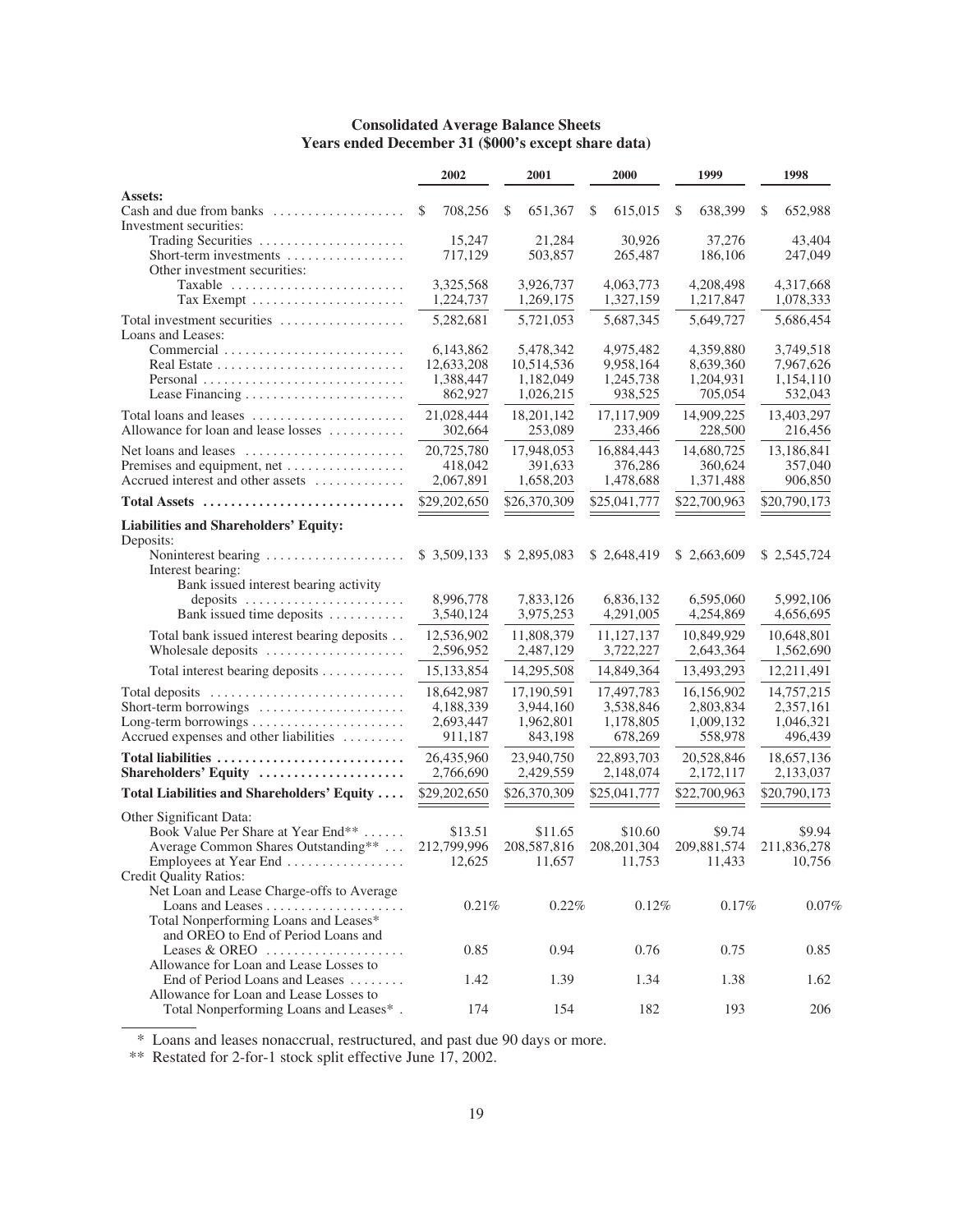|                                                                                                     | 2002 | 2001     | <b>2000</b> | 1999  | 1998  |
|-----------------------------------------------------------------------------------------------------|------|----------|-------------|-------|-------|
| Average Rates Earned:                                                                               |      |          |             |       |       |
|                                                                                                     |      | 7.48%    | 8.14%       | 7.77% | 8.12% |
|                                                                                                     |      | 7.04     | 6.62        | 6.42  | 6.52  |
|                                                                                                     |      | 7.28     | 7.16        | 7.13  | 7.44  |
|                                                                                                     |      | 4.21     | 4.92        | 5.08  | 5.13  |
| Short-term Investments $\dots \dots \dots \dots \dots \dots \dots \dots \dots \dots \dots$          | 1.56 | 3.34     | 6.35        | 5.08  | 5.13  |
| Average Rates Paid:                                                                                 |      |          |             |       |       |
|                                                                                                     |      | $3.97\%$ | 5.20%       | 4.34% | 4.62% |
|                                                                                                     | 3.59 | 4.78     | 6.34        | 5.07  | 5.37  |
| Long-term Borrowings $\dots \dots \dots \dots \dots \dots \dots \dots \dots \dots \dots \dots$ 4.73 |      | 5.65     | 6.68        | 6.26  | 6.39  |
| M&I Marshall & Ilsley Bank                                                                          |      |          |             |       |       |
|                                                                                                     |      | 6.91     | 9.24        | 8.02  | 8.35  |

# **Yield and Cost Analysis Years ended December 31 (Tax equivalent basis)**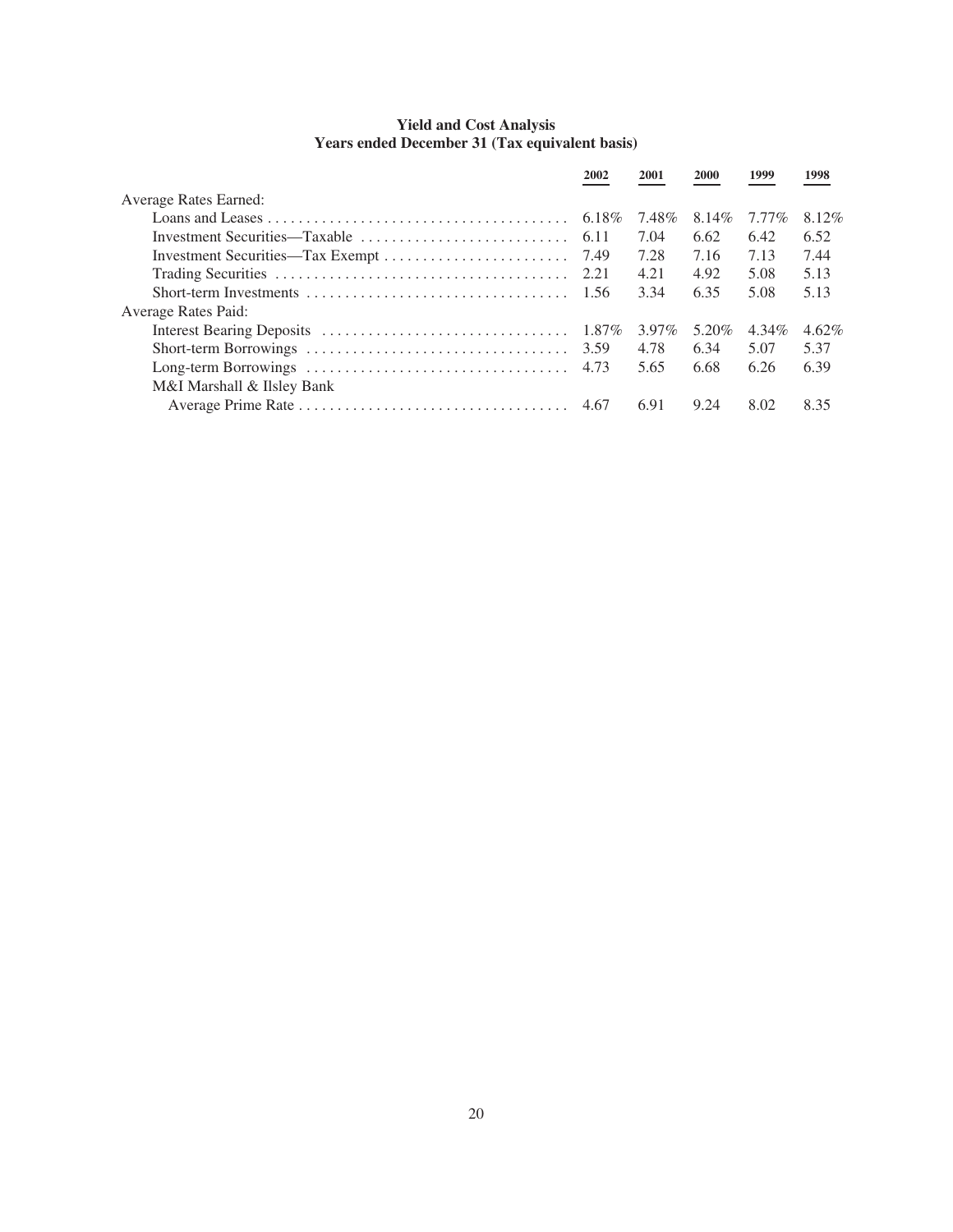# **ITEM 7. MANAGEMENT'S DISCUSSION AND ANALYSIS OF FINANCIAL POSITION AND RESULTS OF OPERATIONS**

Net income in 2002 amounted to \$480.3 million or \$2.16 per share on a diluted basis. The return on average assets and return on average equity were 1.64% and 17.36%, respectively. By comparison, 2001 net income was \$337.5 million, diluted earnings per share was \$1.55, the return on average assets was 1.28% and the return on average equity was 13.89%. For the year ended December 31, 2000, net income was \$315.1 million or \$1.45 per diluted share and the returns on average assets and average equity were 1.26% and 14.67%, respectively.

The results of operations and financial position for the periods presented include the effects of the acquisitions by Metavante as well as the banking-related acquisitions from the dates of merger. All transactions were accounted for using the purchase method of accounting. See Note 4 in Item 8 for a discussion of the Corporation's acquisition activities in 2002 and 2001.

Net income for the year ended December 31, 2002 includes certain transition expenses associated with integrating acquisitions by Metavante. Net income for the year ended December 31, 2001 includes certain losses and expenses incurred in connection with the previously announced organizational changes and acquisitions at Metavante, auto lease residual value write-downs, the final charges for the banking charter consolidation completed during the second quarter and the cumulative effect of the required change in accounting for derivatives and hedging activities. Net income for the year ended December 31, 2000 includes investment securities losses, losses from the sale of adjustable rate mortgage ("ARM") loans, charter consolidation expenses, expenses incurred for the withdrawn initial public offering ("IPO") of Metavante and the cumulative effect of the required change in accounting for certain conversion services provided by Metavante.

The following is a summary of the transactions which management considers to be unique or infrequent and therefore are considered to have a direct affect on the year-to-year comparability of operating results for the years ended December 31, 2002, 2001 and 2000 (\$ in millions except per share amounts):

|                                                |                                 | 2002                       |                                                 | 2001                     |                                   |                                                 | 2000                     |                                   |                                                        |  |
|------------------------------------------------|---------------------------------|----------------------------|-------------------------------------------------|--------------------------|-----------------------------------|-------------------------------------------------|--------------------------|-----------------------------------|--------------------------------------------------------|--|
|                                                | <b>Pre Tax</b><br><b>Amount</b> | <b>After Tax</b><br>Amount | <b>Diluted</b><br>Per<br><b>Share</b><br>Impact | <b>Pre Tax</b><br>Amount | <b>After Tax</b><br><b>Amount</b> | <b>Diluted</b><br>Per<br><b>Share</b><br>Impact | <b>Pre Tax</b><br>Amount | <b>After Tax</b><br><b>Amount</b> | <b>Diluted</b><br>Per<br><b>Share</b><br><b>Impact</b> |  |
| <b>Other Income</b>                            |                                 |                            |                                                 |                          |                                   |                                                 |                          |                                   |                                                        |  |
| Metavante:                                     |                                 |                            |                                                 |                          |                                   |                                                 |                          |                                   |                                                        |  |
| Equity Investment Losses                       | $S-$                            | $s-$                       | $s =$                                           | \$(16.1)                 | \$ (9.7)                          | \$(0.05)                                        | $s =$                    | S                                 |                                                        |  |
| <b>Balance Sheet Management:</b>               |                                 |                            |                                                 |                          |                                   |                                                 |                          |                                   |                                                        |  |
| Investment Securities Losses                   |                                 |                            |                                                 |                          |                                   |                                                 | (50.6)                   | (32.9)                            | (0.15)                                                 |  |
| Other Income                                   | $S-$                            |                            | $s -$                                           | \$(16.1)                 | \$ (9.7)                          | \$(0.05)                                        | \$(50.6)                 | \$(32.9)                          | \$(0.15)                                               |  |
| <b>Other Expenses</b>                          |                                 |                            |                                                 |                          |                                   |                                                 |                          |                                   |                                                        |  |
| Metavante:                                     |                                 |                            |                                                 |                          |                                   |                                                 |                          |                                   |                                                        |  |
| PayTrust Acquisition-Transition                |                                 |                            |                                                 |                          |                                   |                                                 |                          |                                   |                                                        |  |
| Expenses $\dots\dots\dots\dots\dots\dots\dots$ | \$7.1                           | \$4.2                      | \$0.02                                          | \$.                      |                                   |                                                 |                          |                                   |                                                        |  |
| Reduction in Force and                         |                                 |                            |                                                 |                          |                                   |                                                 |                          |                                   |                                                        |  |
| Realignment $\dots\dots\dots\dots\dots$        |                                 |                            |                                                 | 11.0                     | 6.6                               | 0.03                                            |                          |                                   |                                                        |  |
| Derivion, Cyberbills and Brokat                |                                 |                            |                                                 |                          |                                   |                                                 |                          |                                   |                                                        |  |
| Acquisitions                                   |                                 |                            |                                                 | 45.0                     | 27.1                              | 0.12                                            |                          |                                   |                                                        |  |
| IPO Expenses                                   |                                 |                            |                                                 |                          |                                   |                                                 | 4.5                      | 3.1                               | 0.01                                                   |  |
| Auto Lease Residual Write-downs                |                                 |                            |                                                 | 25.0                     | 15.8                              | 0.07                                            |                          |                                   |                                                        |  |
| Charter Consolidation                          |                                 |                            |                                                 | 12.0                     | 8.5                               | 0.04                                            | 9.1                      | 6.2                               | 0.03                                                   |  |
| <b>Balance Sheet Management:</b>               |                                 |                            |                                                 |                          |                                   |                                                 |                          |                                   |                                                        |  |
| Sale of ARM Loans                              |                                 |                            |                                                 |                          |                                   |                                                 | 3.0                      | 2.0                               | 0.01                                                   |  |
| Goodwill Amortization                          |                                 |                            |                                                 | 17.5                     | 15.4                              | 0.07                                            | 16.4                     | 14.7                              | 0.07                                                   |  |
| Other Expenses                                 | \$7.1                           | \$4.2                      | \$0.02                                          | \$110.5                  | \$73.4                            | \$ 0.33                                         | \$33.0                   | \$26.0                            | \$ 0.12                                                |  |
| Change in Accounting                           |                                 |                            |                                                 | (0.7)                    | (0.4)                             | 0.00                                            | (3.8)                    | (2.3)                             | (0.01)                                                 |  |
|                                                | \$(7.1)                         | \$(4.2)                    | \$(0.02)                                        | \$(127.3)                | $$$ (83.5)                        | \$(0.38)                                        | \$(87.4)                 | \$(61.2)                          | \$(0.28)                                               |  |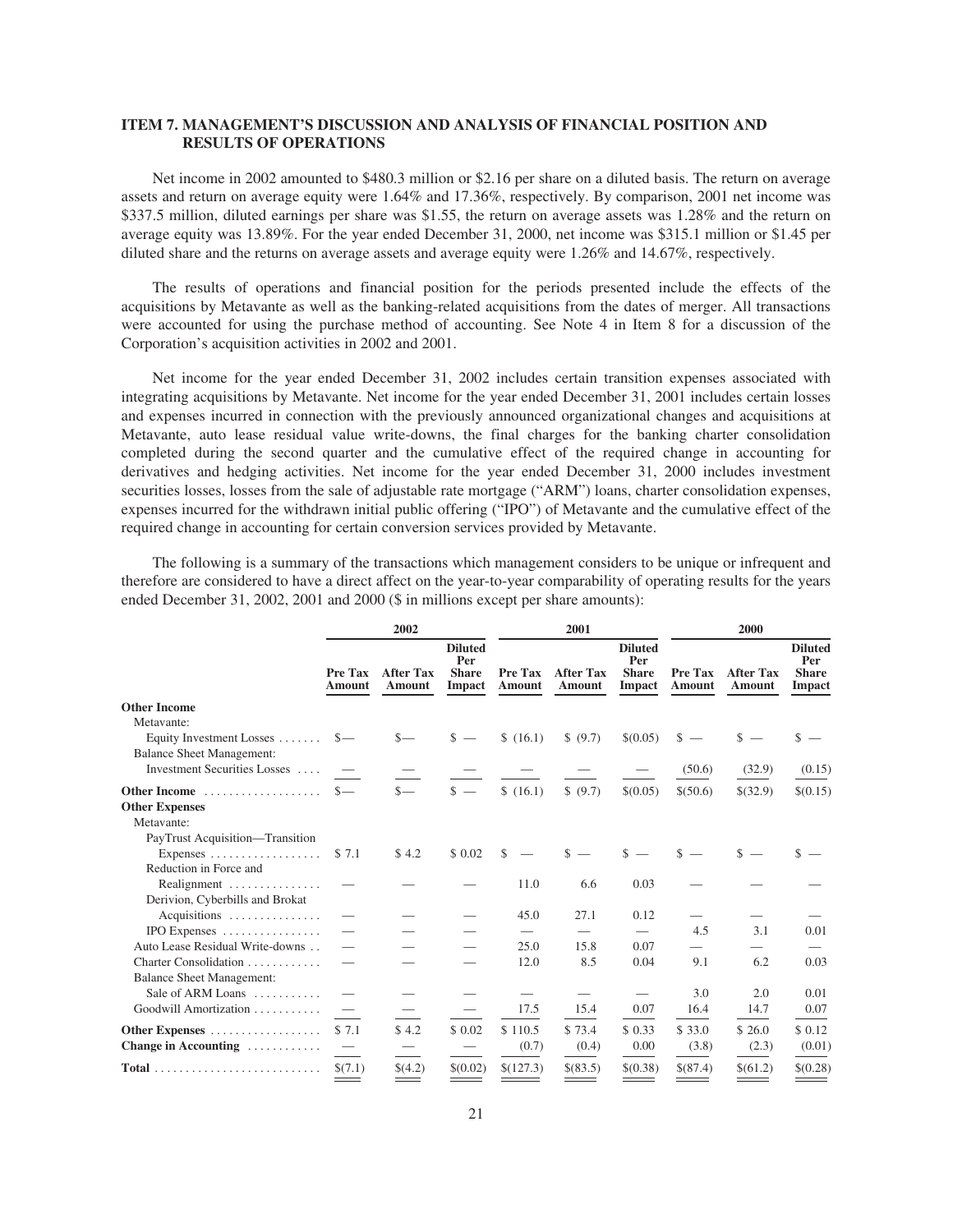For the year ended December 31, 2002, Metavante incurred integration costs associated with the July 29, 2002 acquisition of PayTrust, Inc., an online bill management company. Such costs were the result of operating duplicate platforms, which include duplicate facilities, personnel and processing costs, and are anticipated to continue through the first quarter of 2003. Total integration costs to be incurred are estimated to be approximately \$6.0 million on an after-tax basis. On an after-tax basis, approximately \$2.3 million of such costs were incurred in the third quarter of 2002 and \$1.9 million of such costs were incurred in the fourth quarter of 2002.

During 2001, Metavante wrote-off three equity investments with a carrying value of approximately \$16.1 million. One investment employed technology that was replaced through Metavante's acquisition of Derivion Corporation and Cyberbills, Inc. The other investments were in the loan origination and Internet lending businesses which Metavante chose to exit. In each case in 2001, Metavante discontinued its participation in the funding of these businesses. That factor together with the sustained and continuing operating losses and negative working capital positions resulted in the determination that these investments were permanently impaired. At December 31, 2002, Metavante did not have any other equity investments.

During 2001, Metavante initiated a reduction in force and realignment that consisted of the closing of four regional offices and a general reduction in force across all classes of employees in the Milwaukee metropolitan area. Approximately 400 positions were eliminated. Total costs were approximately \$11.0 million and consisted primarily of severance of \$9.6 million, lease termination and other occupancy exit costs of \$0.7 million and professional fees including outplacement services of \$0.4 million. Substantially all of the costs have been paid.

In conjunction with Metavante's acquisitions of Derivion and Cyberbills, \$2.8 million of prepaid maintenance fees and capitalized software costs associated with other technologies that were replaced by the new and enhanced bill presentment and payment technology obtained in the acquisitions were written-off in the second quarter of 2001. Transition costs associated with the integration totaled approximately \$7.0 million and were recognized in the third and fourth quarters of 2001. In total, approximately \$9.8 million in charges were taken.

Also during 2001, \$34.5 million in charges were taken in conjunction with Metavante's acquisition of Brokat Technologies' ("Brokat") North American Internet banking operations. The decision to consolidate four locations and five technology platforms resulted in severance of \$3.8 million and facility closure charges of approximately \$10.2 million. Write-offs of exiting technology and software which is being replaced by Brokat's software amounted to \$20.5 million.

In the latter part of 2000, the Corporation began to realize residual losses on returned leased vehicles due to a decline in used car values which was driven by an increased supply of used vehicles. Throughout the first half of 2001, the value of used cars continued to decline at unprecedented rates. As a result, a \$25.0 million charge was taken to write-down residual values associated with the Corporation's indirect auto lease portfolio in the second quarter of 2001. See Note 7, Loans and Leases, in Item 8 for additional information on the residual losses. The net gains and losses from the disposal of off-lease vehicles in 2002 were minimal. Although there are no guarantees that there will not be further residual value write-downs, the Corporation continues to monitor the carrying values very closely and believes it has taken the necessary steps to reduce the likelihood of material future write-downs.

During the second half of 2000 and the first half of 2001, the Corporation executed its charter consolidation initiative which consisted of consolidating twenty eight bank charters into one bank and one thrift. The costs associated with this initiative included the cost of programming changes required to support operations and processes to achieve the scale required in the reduced charter environment, consulting and other professional fees, costs to eliminate duplicate loan and deposit customers' accounts, affiliate shareholder matters and regulatory costs, and costs associated with employee relocation, retention and severance. These costs were recorded as incurred and there were no significant accrual of costs. During the second quarter of 2001, the consolidations were completed and there have been no material charges incurred since that time.

As part of its announced balance sheet restructuring in 2000, the Corporation realigned its available for sale investment securities portfolio through the sale of approximately \$1.6 billion of lower yield U.S. Government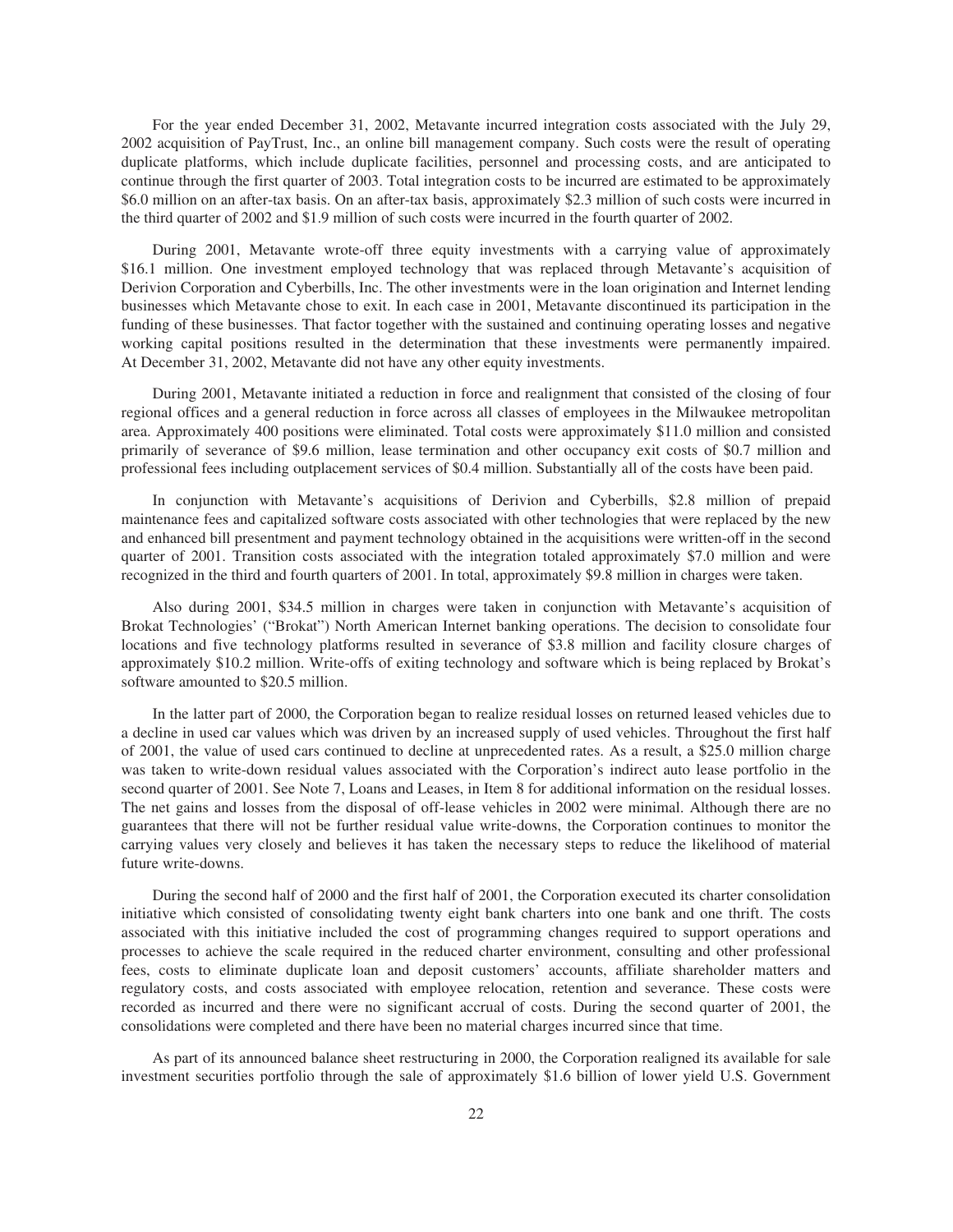Agency securities and purchased similar securities with a higher yield. The loss from the sale amounted to \$50.6 million. Also, as part of the balance sheet restructuring, the Corporation sold \$300.8 million of portfolio ARM loans at a loss of \$3.0 million and securitized and transferred \$511 million of ARM loans to available for sale securities.

During 2000, Metavante incurred registration costs and professional fees associated with the preparation of an IPO as well as professional fees for tax and benefit plan consulting, market assessments, strategic consulting and name change. Such expenses also include costs that normally would be netted against the IPO proceeds had it proceeded as originally planned. Such costs amounted to approximately \$4.5 million.

On January 1, 2002, the Corporation adopted the new accounting standard for accounting for goodwill and other intangible assets. As a result of that standard, goodwill amortization ceased on January 1, 2002 and goodwill and other intangible assets that have been determined to have indefinite lives are now subject to periodic tests for impairment. At December 31, 2002, the Corporation does not have any other intangibles that are deemed to have indefinite lives. Goodwill amortization amounted to \$17.5 million in 2001 and \$16.4 million in 2000. See Note 2 in Item 8 for the pro forma effect on prior years and Note 11 for additional information on the Corporation's goodwill and other intangibles.

During 2001, the Corporation adopted the new accounting standard on accounting for derivatives and hedging activities as described and discussed in Note 2 in Item 8. Note 21 in Item 8 provides additional information on the Corporation's use of derivative financial instruments. During 2000, the Corporation's Metavante subsidiary adopted the Securities and Exchange Commission's staff accounting bulletin on revenue recognition. See Note 2 in Item 8 for further discussion on this matter.

The transactions as presented and discussed above generally have their greatest impact on the Corporation's operating expenses and impact the individual line items in the Consolidated Statements of Income to varying degrees of magnitude. A table is presented in the Other Expense section of this discussion that depicts how these transactions, in the aggregate, affect the individual line items of expense in the Consolidated Statements of Income for the periods presented. It is intended that the table, together with the information presented above, provide users of the Corporation's financial information with an understanding of how these transactions impacted the Corporation's operating results and identify those transactions that management believes are unique to the periods presented in the Corporation's consolidated financial statements.

## **Net Interest Income**

Net interest income in 2002 amounted to \$1,006.3 million compared with net interest income of \$842.8 million in 2001, an increase of \$163.5 million or 19.4%.

Average earning assets in 2002 amounted to \$26.3 billion compared to \$23.9 billion in 2001, an increase of \$2.4 billion or 10.0%. Average loans and leases accounted for all of the growth in earning assets.

Average interest bearing liabilities increased \$1.8 billion or 9.0% in 2002 compared to 2001. Average interest bearing deposits increased \$0.8 billion and average borrowings increased \$1.0 billion. Average noninterest bearing deposits increased \$0.6 billion or 21.2% compared to the prior year.

Average earning assets and average interest bearing liabilities in 2002 and 2001 reflect the impact of the Corporation's banking acquisitions which were all accounted for as purchases and therefore are included in the Corporation's financial position and results of operations since the acquisitions were completed. The acquisitions completed in the third quarter of 2001 (the acquisition of National City Bancorporation and twelve branch offices in Arizona) are reflected in the Corporation's average financial position and results of operations for the full year in 2002. The Richfield State Agency and Century Bancshares acquisitions have been included for ten months in 2002 and the Mississippi Valley acquisition has been included for three months in 2002.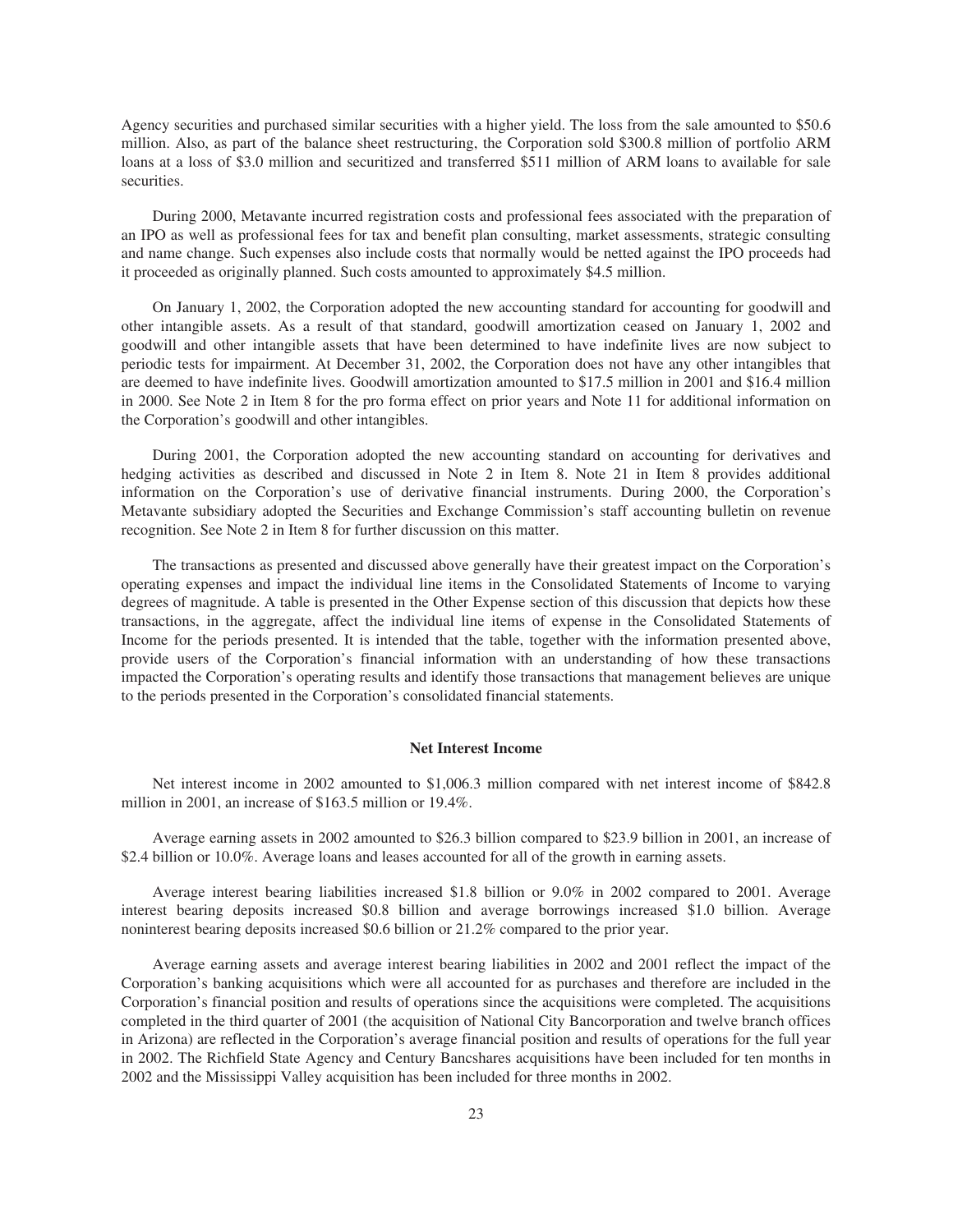The growth and composition of the Corporation's average loan and lease portfolio for the current year and prior two years are reflected in the following table (\$ in millions):

|                                                                                                                                                                                                                                                    |            |            |             | Percent<br>Growth         |                                  |
|----------------------------------------------------------------------------------------------------------------------------------------------------------------------------------------------------------------------------------------------------|------------|------------|-------------|---------------------------|----------------------------------|
|                                                                                                                                                                                                                                                    | 2002       | 2001       | <b>2000</b> | 2002<br><b>VS</b><br>2001 | 2001<br><b>VS</b><br><b>2000</b> |
| Commercial:                                                                                                                                                                                                                                        |            |            |             |                           |                                  |
| Commercial<br>Commercial real estate:                                                                                                                                                                                                              | \$6,143.8  | \$ 5,478.3 | \$4,975.5   |                           | 12.1\% 10.1\%                    |
|                                                                                                                                                                                                                                                    | 5,703.2    | 4,740.7    | 4,182.6     | 20.3                      | 13.3                             |
|                                                                                                                                                                                                                                                    | 754.8      | 521.9      | 433.3       | 44.6                      | 20.4                             |
| Total commercial real estate $\dots\dots\dots\dots\dots\dots\dots\dots\dots$                                                                                                                                                                       | 6.458.0    | 5.262.6    | 4.615.9     | 22.7                      | 14.0                             |
|                                                                                                                                                                                                                                                    | 395.2      | 390.3      | 353.2       | 1.3                       | 10.5                             |
| Total commercial contained and contained a series of the contact of the Total County of Total County and Total County of Total County of Total County of Total County of Total County of Total County of Total County of Total<br><b>Personal:</b> | 12,997.0   | 11,131.2   | 9,944.6     | 16.8                      | 11.9                             |
| Residential real estate:                                                                                                                                                                                                                           |            |            |             |                           |                                  |
| Residential mortgages                                                                                                                                                                                                                              | 2,501.8    | 2,384.9    | 2.945.2     | 4.9                       | (19.0)                           |
|                                                                                                                                                                                                                                                    | 143.8      | 127.6      | 114.5       | 12.7                      | 11.4                             |
| Total residential real estate $\ldots, \ldots, \ldots, \ldots, \ldots, \ldots$<br>Consumer loans:                                                                                                                                                  | 2,645.6    | 2,512.5    | 3.059.7     | 5.3                       | (17.9)                           |
|                                                                                                                                                                                                                                                    | 103.4      | 116.0      | 185.2       | (11.0)                    | (37.3)                           |
|                                                                                                                                                                                                                                                    | 170.2      | 177.5      | 165.6       | (4.1)                     | 7.2                              |
|                                                                                                                                                                                                                                                    | 3,529.6    | 2,739.4    | 2,282.6     | 28.8                      | 20.0                             |
|                                                                                                                                                                                                                                                    | 1,114.9    | 888.6      | 894.9       | 25.5                      | (0.7)                            |
| Total consumer loans $\dots \dots \dots \dots \dots \dots \dots \dots \dots$                                                                                                                                                                       | 4,918.1    | 3,921.5    | 3,528.3     | 25.4                      | 11.1                             |
| Personal lease financing                                                                                                                                                                                                                           | 467.7      | 635.9      | 585.3       | (26.4)                    | 8.7                              |
|                                                                                                                                                                                                                                                    | 8,031.4    | 7,069.9    | 7,173.3     | 13.6                      | (1.4)                            |
| Total consolidated average loans and leases                                                                                                                                                                                                        | \$21,028.4 | \$18,201.1 | \$17,117.9  | 15.5%                     | 6.3%                             |

Compared to 2001, average loans and leases increased \$2.8 billion or 15.5% in 2002. Approximately \$1.7 billion of average loan growth was due to the bank acquisitions previously discussed. At the time of the mergers, approximately \$2.3 billion of loans were acquired in the 2002 acquisitions and approximately \$1.0 billion of loans were acquired in the 2001 acquisitions. Excluding the acquisitions, total average commercial loan growth amounted to \$0.6 billion, which was driven by commercial real estate loan and commercial real estate construction loan growth of \$0.7 billion. Excluding the effects of acquisitions, average personal loans grew approximately \$0.5 billion, which was driven by increases in home equity loans and lines.

Generally, the Corporation sells residential real estate loan production in the secondary market, although in 2002, selected loans with wider spreads and adjustable rate characteristics have been retained in the portfolio and serve as a potential source of liquidity in the future. Residential real estate loans originated and sold to the secondary market amounted to \$3.1 billion in 2002 compared to \$2.4 billion in 2001. At December 31, 2002, the Corporation had approximately \$0.3 billion of mortgage loans held for sale. Auto loans securitized and sold in 2002 amounted to \$0.6 billion. The Corporation anticipates that it will continue to divest of narrower interest rate spread assets through sale or securitization in future periods. Gains from the sale of mortgage loans amounted to \$39.7 million in 2002 compared to \$31.0 million in 2001 and are reported as a component of mortgage banking revenue in the consolidated statements of income. Gains from the sale and securitization of auto loans amounted to \$7.2 million in 2002 and \$7.9 million in 2001. See Note 9, Asset Sales, in Item 8 for further discussion of the Corporation's securitization activities.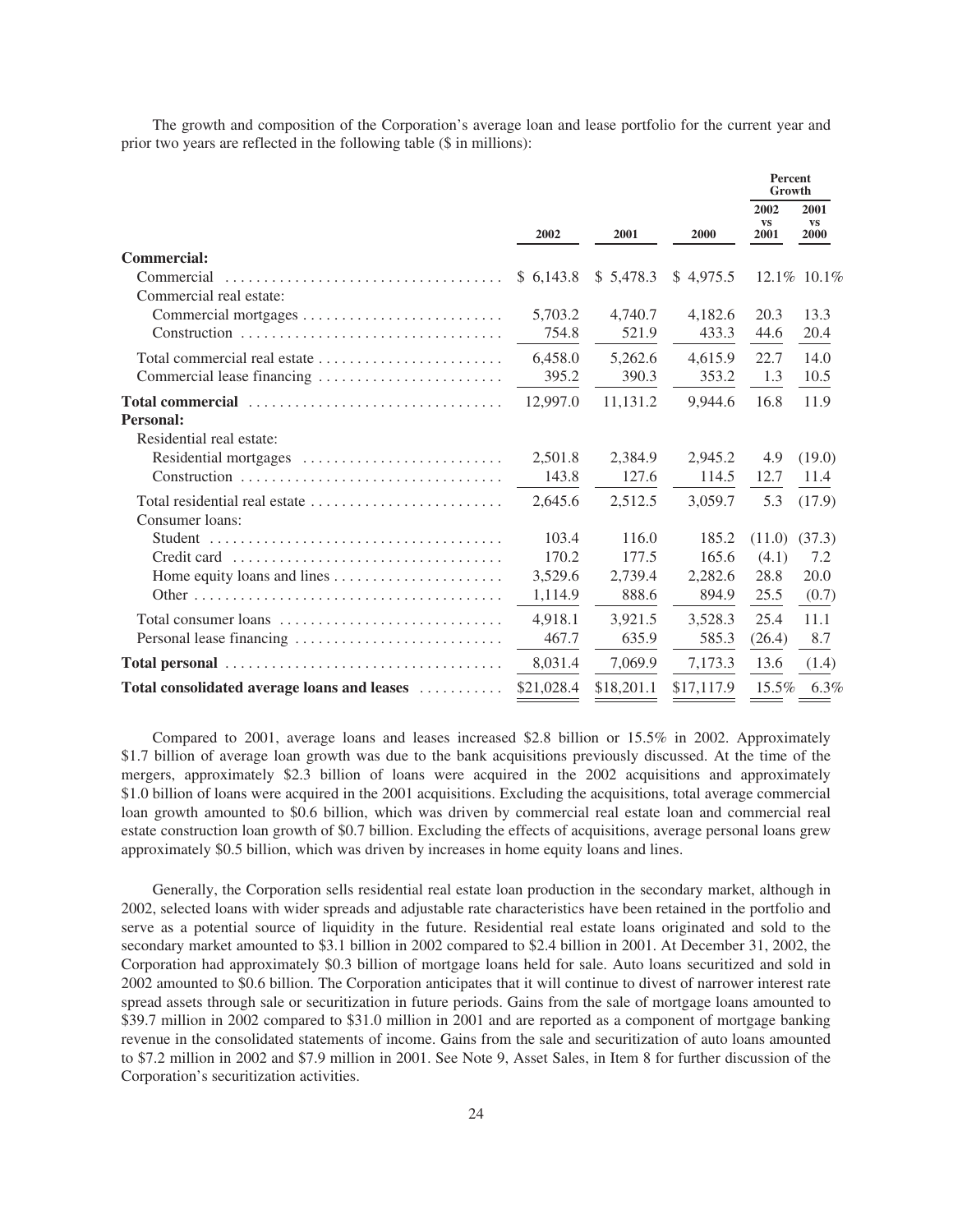The rate of growth experienced in commercial loans in the second half of the year compared to the first half of the year has slowed. The Corporation's commercial lending activities have historically fared well as the economy strengthens and it anticipates loan demand will slowly strengthen reflecting the condition of its markets in future quarters. Home equity loans and lines, which includes M&I's wholesale activity, continue to be the primary core consumer loan product. The Corporation continues to attract strong credit scores and conservative loan-to-value characteristics in this portfolio. The Corporation expects these products to continue to grow in the next several quarters.

The growth and composition of the Corporation's consolidated average deposits for the current year and prior two years are reflected below (\$ in millions):

|            |                                                                   |                                                                   | <b>Percent Growth</b>                                             |                                                          |
|------------|-------------------------------------------------------------------|-------------------------------------------------------------------|-------------------------------------------------------------------|----------------------------------------------------------|
| 2002       | 2001                                                              | 2000                                                              | 2002<br><b>VS</b><br>2001                                         | 2001<br><b>VS</b><br>2000                                |
|            |                                                                   |                                                                   |                                                                   |                                                          |
|            |                                                                   |                                                                   |                                                                   |                                                          |
| \$ 2,423.9 | \$1,909.3                                                         | \$1,693.5                                                         |                                                                   | 26.9% 12.7%                                              |
|            |                                                                   |                                                                   |                                                                   | 4.6                                                      |
|            |                                                                   |                                                                   |                                                                   | 1.1                                                      |
| 3,509.1    | 2,895.1                                                           | 2,648.4                                                           | 21.2                                                              | 9.3                                                      |
|            |                                                                   |                                                                   |                                                                   |                                                          |
|            |                                                                   |                                                                   |                                                                   |                                                          |
|            |                                                                   |                                                                   |                                                                   | (3.8)                                                    |
|            |                                                                   |                                                                   |                                                                   | 19.5                                                     |
|            |                                                                   |                                                                   |                                                                   | 41.9                                                     |
| 8.996.8    | 7.833.1                                                           | 6.836.2                                                           | 14.9                                                              | 14.6                                                     |
|            |                                                                   |                                                                   |                                                                   |                                                          |
|            |                                                                   |                                                                   |                                                                   | (5.9)                                                    |
|            |                                                                   |                                                                   |                                                                   | (13.1)                                                   |
| 3,540.1    | 3,975.3                                                           | 4,291.0                                                           | (10.9)                                                            | (7.4)                                                    |
| 12,536.9   | 11,808.4                                                          | 11,127.2                                                          | 6.2                                                               | 6.1                                                      |
| 16,046.0   | 14,703.5                                                          | 13.775.6                                                          | 9.1                                                               | 6.7                                                      |
|            |                                                                   |                                                                   |                                                                   |                                                          |
| 76.6       | 262.9                                                             | 666.4                                                             | (70.8)                                                            | (60.5)                                                   |
| 1,465.5    | 1,478.4                                                           | 1,430.6                                                           | (0.9)                                                             | 3.3                                                      |
| 1,054.9    | 745.8                                                             | 1,625.2                                                           | 41.4                                                              | (54.1)                                                   |
| 2,597.0    | 2,487.1                                                           | 3,722.2                                                           | 4.4                                                               | (33.2)                                                   |
| \$18,643.0 | \$17,190.6                                                        | \$17,497.8                                                        |                                                                   | $8.4\%$ $(1.8)\%$                                        |
|            | 711.4<br>373.8<br>2,352.3<br>5,892.9<br>751.6<br>2,884.7<br>655.4 | 606.8<br>379.0<br>1,775.6<br>5,468.9<br>588.6<br>3,213.9<br>761.4 | 580.2<br>374.7<br>1,845.9<br>4.575.5<br>414.8<br>3,415.2<br>875.8 | 17.2<br>(1.3)<br>32.5<br>7.8<br>27.7<br>(10.2)<br>(13.9) |

Average bank issued deposits increased \$1.3 billion or 9.1% in 2002 compared with 2001. Approximately \$1.7 billion of the growth was attributable to acquisitions. Excluding the impact of acquisitions, average noninterest bearing deposits increased \$0.3 billion and interest bearing activity accounts increased \$0.4 billion. Savings and NOW accounts, especially NOW accounts, exhibited the greatest growth in bank issued interest bearing activity deposits in 2002 compared to 2001. Average bank issued NOW accounts increased \$0.3 billion. Excluding acquisitions, average bank issued time deposits declined \$1.0 billion. M&I's markets have continued to experience some unprofitable pricing on single service time deposit relationships to the extent of pricing time deposits above comparable wholesale levels. The Corporation elected not to pursue such relationships.

The growth in noninterest and interest-bearing activity accounts and the shift in deposit mix of average bank issued deposits provided a benefit to the net interest margin in 2002. Both commercial and retail banking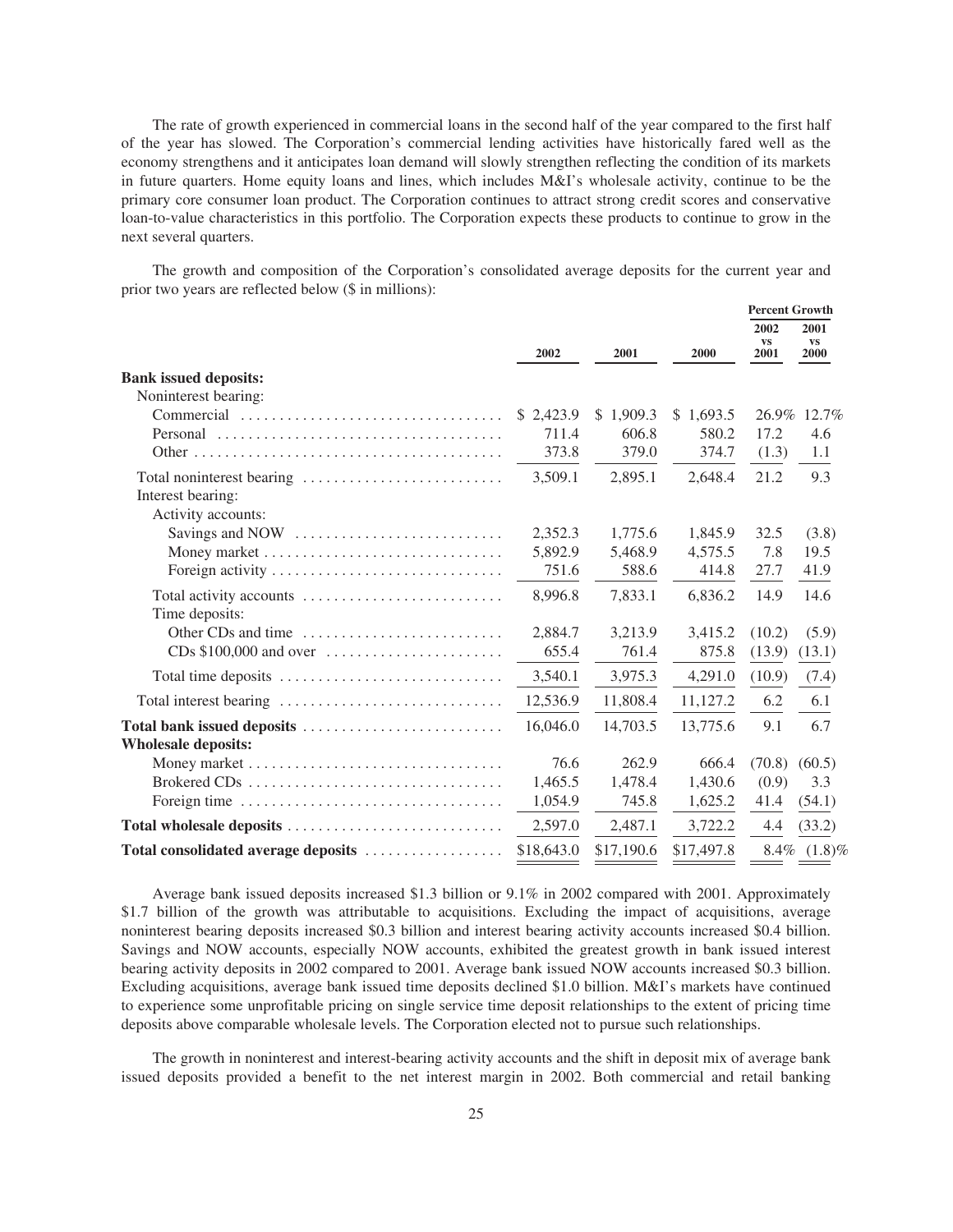contributed to the success experienced in growing bank issued deposits. In commercial banking, the focus remains on developing deeper relationships through the sale of treasury management products and services along with revised incentive plans focused on growing deposits. The retail banking strategy continues to focus on aggressively selling the right products to meet the needs of customers and enhance the Corporation's profitability. Specific retail deposit initiatives include bank-at-work, single service calling, and retention calling programs as well as an aggressive checking promotion in the Arizona market.

Average wholesale deposits increased \$0.1 billion or 4.4%. Throughout 2002, the Corporation has made greater use of wholesale funding alternatives, especially institutional CDs.

During 2002, the Corporation's banking segment issued \$550 million of debt under its bank note program consisting of \$300 million of senior bank notes and \$250 million of subordinated debt. Medium term bank notes in the amount of \$200 million matured in 2002. In December 2002, \$1.0 billion of existing senior bank notes (puttable reset securities) were remarketed. At December 31, 2002, bank notes amounted to \$2.2 billion. In addition, the banking segment increased its borrowings from the Federal Home Loan Bank in 2002 by obtaining \$300 million of floating rate advances. During 2002, the Corporation issued \$39.0 million of MiNotes which are medium-term notes issued in smaller denominations to attract retail investors. Approximately \$48.5 million of the Corporation's other series medium-term notes matured in 2002. See Note 13 and Note 14 in Item 8 herein for further discussion regarding the Corporation's borrowings.

The net interest margin on a fully taxable equivalent basis ("FTE") as a percent of average earning assets was 3.96% in 2002 compared to 3.67% in 2001, an increase of 29 basis points. The yield on earning assets decreased 121 basis points while the cost of interest bearing liabilities decreased 174 basis points in 2002 compared to 2001. Growth in lower-cost bank issued deposits and the re-pricing of retail deposits in the declining rate environment experienced in 2002, loan growth and improved loan spreads all contributed to the margin improvement. Offsetting this improvement was the impact of the net cash paid in acquisitions of approximately \$153.4 million, cash paid for common stock acquired in conjunction with the Corporation's stock repurchase program of \$165.1 million, loan premium amortization arising from the accelerated prepayments of loans obtained in acquisitions and the lengthening of liabilities in conjunction with the Corporation's management of interest rate risk.

The yield on average earning assets was 6.10% in 2002 compared to 7.31% in 2001, a decrease of 121 basis points. The growth in average earning assets, primarily loans, contributed approximately \$175.3 million to interest income while the decline in the yield adversely impacted interest income (FTE) by approximately \$316.1 million.

The cost of interest bearing liabilities was 2.55% in 2002 compared to 4.29% in 2001, a decrease of 174 basis points. The decrease in the rates paid on interest bearing liabilities contributed approximately \$374.1 million of the decrease in interest expense while the increase in volume offset the benefit by approximately \$68.8 million in 2002 compared to the prior year.

For 2002, the effect on net interest income resulting from the use of derivative financial instruments designated as hedges was a negative \$27.6 million compared with a positive \$4.8 million in 2001. See Note 21, Derivative Financial Instruments and Hedging Activities in Item 8, for a discussion of the Corporation's use of derivative financial instruments.

The Corporation anticipates that the net interest margin (as a percentage of average earning assets) will decline a few basis points over each of the next couple of quarters in 2003. While the low absolute level of interest rates and the increased level of prepayments has shortened the expected life of many of the Corporation's assets, the Corporation has actively managed the re-pricing characteristics of its liabilities so as to minimize the long-term impact on net interest income. The net interest margin will continue to be influenced by product spreads as well as loan and deposit growth and the general interest rate environment.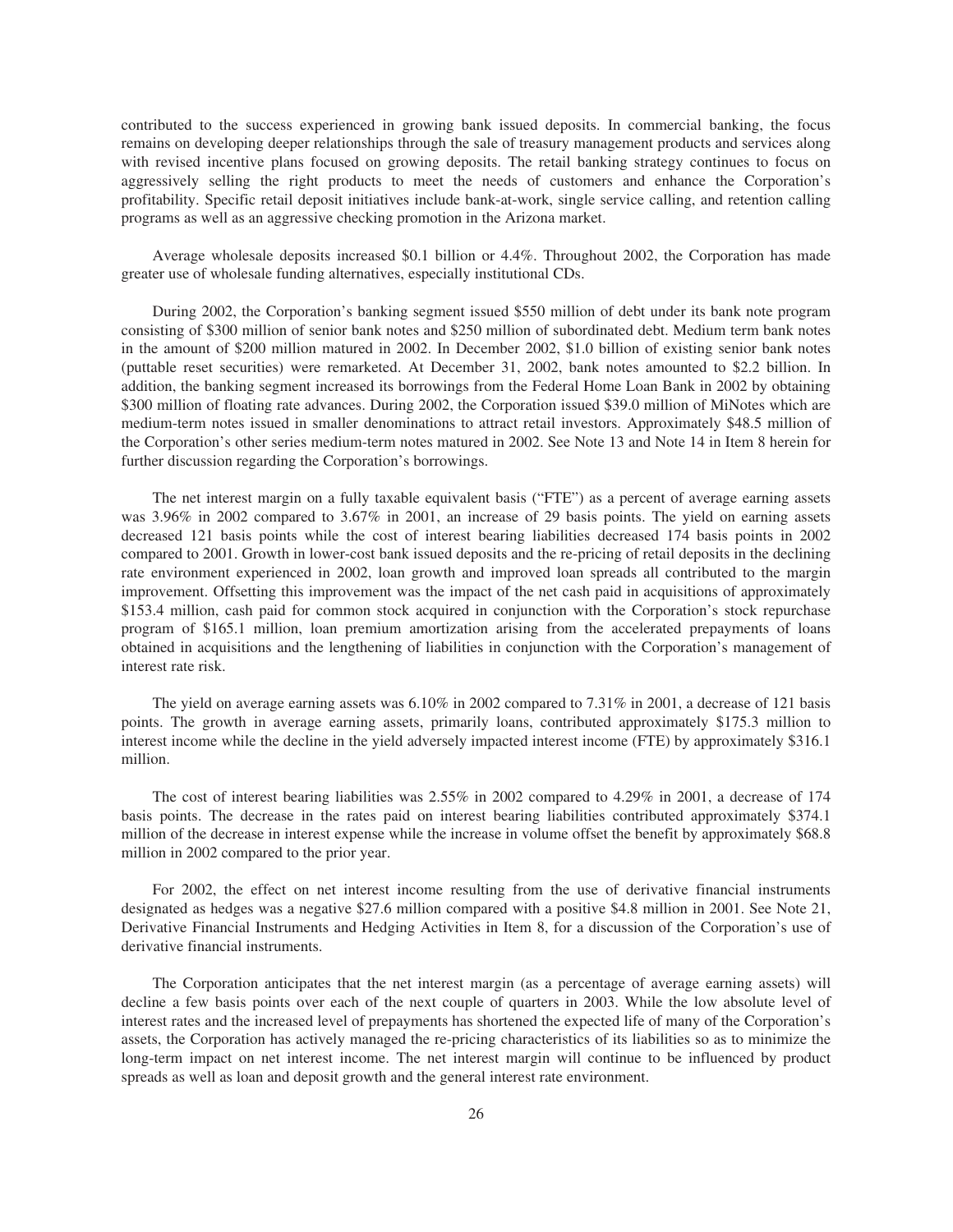Net interest income in 2001 amounted to \$842.8 million compared with net interest income of \$673.0 million in 2000, an increase of \$169.8 million.

Average earning assets in 2001 amounted to \$23.9 billion compared to \$22.8 billion in 2000, an increase of \$1.1 billion or 4.9%. Average loans and leases accounted for all of the growth in earning assets. During the latter part of the third quarter of 2000, the Corporation realigned its available for sale investment securities portfolio through the sale and purchase of approximately \$1.6 billion of U.S. Government Agency securities. In conjunction with this transaction, the Corporation realized investment securities losses of approximately \$50.6 million.

Average interest bearing liabilities increased \$0.6 billion or 3.2% in 2001 compared to 2000. Average interest bearing deposits decreased \$0.6 billion. Average short-term borrowings increased \$405 million while average long-term borrowings increased \$784 million. Average noninterest bearing deposits increased \$247 million or 9.3% compared to the prior year.

Compared to 2000, average loans and leases increased \$1.1 billion or 6.3%. Approximately 44%, or \$0.5 billion of average loan growth, was due to the acquisitions of National City Bancorporation in Minnesota and branch acquisitions in Arizona, which were all accounted for using the purchase method of accounting. At the time of purchase, approximately \$1 billion in loans were acquired. Excluding the acquisitions, total commercial loan growth amounted to \$0.8 billion and was driven by commercial real estate loan and commercial real estate construction loan growth of \$0.6 billion. Average personal loans declined \$0.2 billion, excluding acquisitions, largely due to accelerated prepayments combined with the strategy to sell new production of residential mortgages. For the second year in a row, home equity loans and lines exhibited double digit growth fueled in part by the acquisition of home equity loans and lines in support of its private-label banking services in the fourth quarter of 2000.

Generally, the Corporation sells residential real estate loan production in the secondary market. Residential real estate loans originated and sold to the secondary market amounted to \$2.4 billion in 2001 compared to \$0.6 billion in 2000. Gains recognized from the sale of mortgage loans amounted to \$31.0 million in 2001 and \$7.8 million in 2000 and are included in mortgage banking revenue in the consolidated statements of income. Retained interests in the form of mortgage servicing rights amounted to \$2.8 million in 2001 and \$4.8 million in 2000. At December 31, 2001, the Corporation had approximately \$0.3 billion of mortgage loans held for sale. During the third quarter of 2000, the Corporation began securitizing its monthly production of indirect automobile loans. Auto loans securitized and sold in 2001 amounted to \$382 million. Gains recognized from the sale and securitization of auto loans amounted to \$7.9 million in 2001 and \$1.0 million in 2000. See Note 9, Asset Sales, in Item 8 for further discussion of the Corporation's securitization activities. Approximately \$46 million and \$150 million of student loans were sold (service released) in 2001 and 2000, respectively. Gains recognized from the sale of student loans amounted to \$1.8 million in 2001 and \$5.1 million in 2000.

Money market savings, especially money market index accounts, exhibited the greatest growth in bank issued deposits in 2001 compared to 2000. Average bank issued money market index savings increased \$1.0 billion or 23.3%, excluding acquisitions. None of the Corporation's money market products are indexed to equity indices. Other interest bearing activity accounts declined \$0.1 billion. Average bank issued time deposits declined \$0.5 billion. M&I's markets have experienced some unprofitable pricing on single service time deposit relationships to the extent of pricing time deposits above comparable wholesale levels which the Corporation elected not to pursue.

During 2000, M&I disposed of three branches. Deposits and loans aggregating approximately \$111 million and \$8 million, respectively, were divested in 2000. As part of its private-label banking services, the Corporation acquired \$354 million of deposits late in 2000.

During 2001, the Corporation's banking segment issued \$547 million of debt under its bank note program consisting of \$250 million of senior bank notes—Extendible Liquidity Securities ("EXLs") and \$297 million of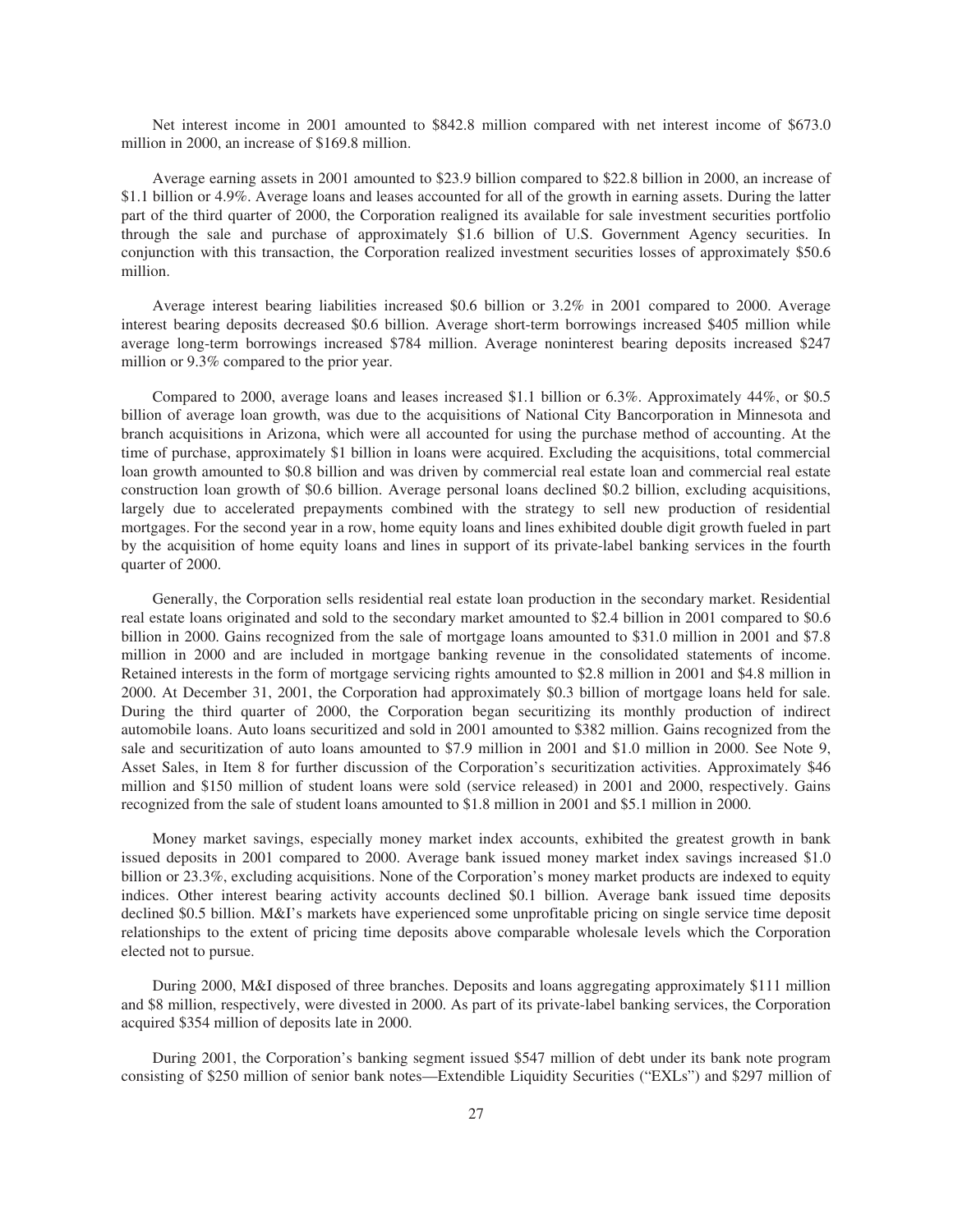subordinated debt. At December 31, 2001, bank notes, which are included in short-term borrowings and longterm borrowings, amounted to \$1.8 billion. In addition, the banking segment increased its borrowings from the Federal Home Loan Bank in 2001 by obtaining \$685 million of floating and fixed rate advances. During 2001, the Corporation issued \$250 million of Series E medium-term notes. Approximately \$68.0 million of the Corporation's other series medium-term notes matured in 2001. At December 31, 2000, bank notes amounted to \$1.4 billion. During 2000, the Corporation filed a registration statement to issue up to \$500 million of mediumterm Series E notes. Approximately \$21.2 million of the Corporation's other series medium-term notes matured in 2000.

The net interest margin (FTE) as a percent of average earning assets was 3.67% in 2001 compared to 3.08% in 2000, an increase of 59 basis points. The yield on earning assets decreased 48 basis points from 7.79% in 2000 to 7.31% in 2001 while the cost of interest bearing liabilities decreased 120 basis points from 5.49% in 2000 to 4.29% in 2001. Less reliance on higher-cost funding sources, growth in lower-cost bank issued deposits, improved loan spreads and the liability sensitive characteristics of the Corporation's balance sheet in the declining rate environment experienced in 2001 all contributed to the margin improvement. Offsetting this improvement was the impact of the cash paid for common stock acquired under with the Corporation's stock repurchase program which amounted to \$267.4 million in 2001.

The growth in average earning assets, primarily loans, contributed approximately \$78.7 million to interest income while the decline in the yield adversely impacted interest income (FTE) by approximately \$117.4 million.

The decrease in the rates paid on interest bearing liabilities contributed approximately \$232.9 million of the decrease in interest expense while the increase in volume offset the benefit by approximately \$24.2 million in 2001 compared to the prior year.

For 2001, the effect on net interest income resulting from the derivative financial instruments designated as hedges was a positive \$4.8 million compared with a negative \$3.5 million in 2000.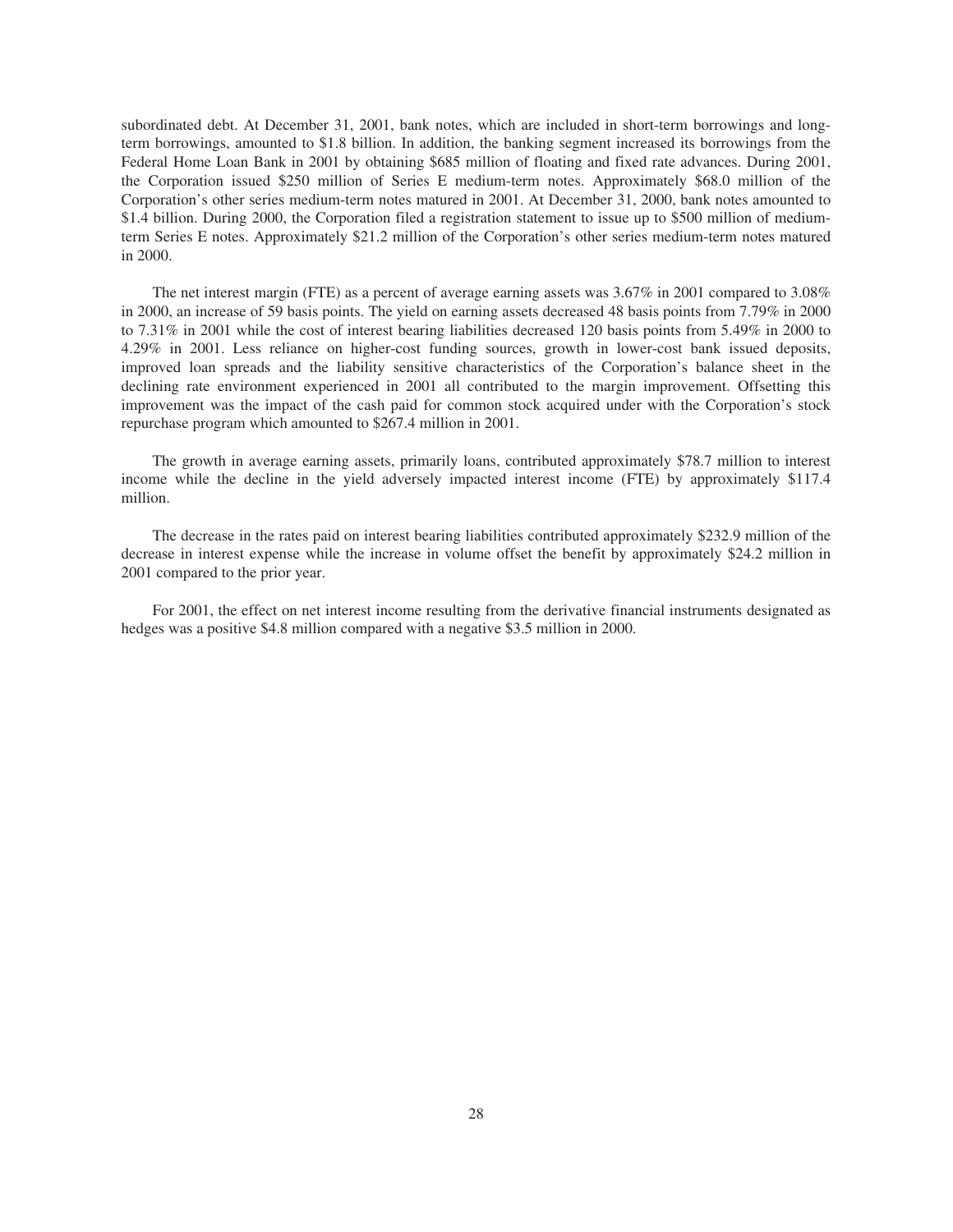# **Average Balance Sheets and Analysis of Net Interest Income**

The Corporation's consolidated average balance sheets, interest earned and interest paid, and the average interest rates earned and paid for each of the last three years are presented in the following table (\$ in thousands):

|                                                                                                 |                           | 2002                               |                                       | 2001                           |                                    |                                       | 2000                               |                                    |                                       |  |
|-------------------------------------------------------------------------------------------------|---------------------------|------------------------------------|---------------------------------------|--------------------------------|------------------------------------|---------------------------------------|------------------------------------|------------------------------------|---------------------------------------|--|
|                                                                                                 | Average<br><b>Balance</b> | <b>Interest</b><br>Earned/<br>Paid | Average<br><b>Yield or</b><br>Cost(3) | Average<br><b>Balance</b>      | <b>Interest</b><br>Earned/<br>Paid | Average<br><b>Yield or</b><br>Cost(3) | Average<br><b>Balance</b>          | <b>Interest</b><br>Earned/<br>Paid | Average<br><b>Yield or</b><br>Cost(3) |  |
| Loans and leases $(1)(2)$ \$21,028,444 \$1,299,416<br>Investment securities:                    |                           |                                    |                                       | 6.18% \$18,201,142 \$1,361,048 |                                    |                                       | 7.48% \$17,117,909 \$1,393,723     |                                    | 8.14%                                 |  |
| Tax exempt $(1)$                                                                                | 3,325,568<br>1,224,737    | 198,037<br>90,539                  | 6.11<br>7.49                          | 3,926,737<br>1,269,175         | 270,336<br>91,206                  | 7.04<br>7.28                          | 4,063,773<br>1,327,159             | 272,536<br>94,371                  | 6.62<br>7.16                          |  |
| Interest bearing deposits in other                                                              | 44,420                    | 1.075                              | 2.42                                  | 35,535                         | 1,614                              | 4.54                                  | 24,850                             | 2.066                              | 8.31                                  |  |
| Funds sold and security resale<br>agreements $\dots\dots\dots\dots\dots\dots$                   | 31,219                    | 623                                | 2.00                                  | 52,401                         | 2,529                              | 4.83                                  | 99,126                             | 6,429                              | 6.49                                  |  |
| Trading securities $(1)$                                                                        | 15,247                    | 337                                | 2.21                                  | 21,284                         | 896                                | 4.21                                  | 30,926                             | 1,523                              | 4.92                                  |  |
| Other short-term investments                                                                    | 641,490                   | 9,470                              | 1.48                                  | 415,921                        | 12,669                             | 3.05                                  | 141,511                            | 8,363                              | 5.91                                  |  |
| Total interest<br>earning assets $26,311,125$ 1,599,497                                         |                           |                                    | 6.10%                                 | 23,922,195                     | 1,740,298                          | 7.31%                                 | 22,805,254                         | 1,779,011                          | 7.79%                                 |  |
| Cash and demand deposits due<br>from banks $\dots \dots \dots \dots$                            | 708,256                   |                                    |                                       | 651,367                        |                                    |                                       | 615,015                            |                                    |                                       |  |
| Premises and equipment, net                                                                     | 418,042                   |                                    |                                       | 391,633                        |                                    |                                       | 376,286                            |                                    |                                       |  |
| Other assets<br>Allowance for loan and lease                                                    | 2,067,891                 |                                    |                                       | 1,658,203                      |                                    |                                       | 1,478,688                          |                                    |                                       |  |
| $losses$                                                                                        | (302, 664)                |                                    |                                       | (253,089)                      |                                    |                                       | (233, 466)                         |                                    |                                       |  |
| Total assets \$29,202,650                                                                       |                           |                                    |                                       | \$26,370,309                   |                                    |                                       | \$25,041,777                       |                                    |                                       |  |
| Interest bearing deposits:<br>Bank issued interest bearing                                      |                           |                                    |                                       |                                |                                    |                                       |                                    |                                    |                                       |  |
| activity deposits $\dots \dots$ \$ 8,996,778 \$<br>Bank issued time deposits $\ldots$ 3,540,124 |                           | 109,483<br>115,072                 | 1.22%<br>3.25                         | $$7,833,126$ \$<br>3,975,253   | 227,991<br>214,721                 | 5.40                                  | 2.91% \$ 6,836,132 \$<br>4,291,005 | 292,525<br>242,294                 | 4.28%<br>5.65                         |  |
| Total bank issued interest                                                                      |                           |                                    |                                       |                                |                                    |                                       |                                    |                                    |                                       |  |
| bearing deposits $\dots \dots \dots \dots 12,536,902$                                           |                           | 224,555                            | 1.79                                  | 11,808,379                     | 442,712                            | 3.75                                  | 11, 127, 137                       | 534,819                            | 4.81                                  |  |
| Wholesale deposits $\ldots$ 2,596,952                                                           |                           | 58,830                             | 2.27                                  | 2,487,129                      | 124,187                            | 4.99                                  | 3,722,227                          | 237,197                            | 6.37                                  |  |
| Total interest                                                                                  |                           |                                    |                                       |                                |                                    |                                       |                                    |                                    |                                       |  |
| bearing deposits $\dots \dots \dots \dots \dots 15,133,854$                                     |                           | 283,385                            | 1.87                                  | 14,295,508                     | 566,899                            | 3.97                                  | 14,849,364                         | 772,016                            | 5.20                                  |  |
| Short-term borrowings $\dots\dots\dots$                                                         | 4,188,339                 | 150,310                            | 3.59                                  | 3,944,160                      | 188,587                            | 4.78                                  | 3,538,846                          | 224,187                            | 6.34                                  |  |
| Long-term borrowings $\dots\dots\dots$                                                          | 2,693,447                 | 127,343                            | 4.73                                  | 1,962,801                      | 110,842                            | 5.65                                  | 1,178,805                          | 78,773                             | 6.68                                  |  |
| Total interest<br>bearing liabilities $\ldots$ 22,015,640                                       |                           | 561,038                            | 2.55%                                 | 20, 202, 469                   | 866,328                            | 4.29%                                 | 19,567,015                         | 1,074,976                          | 5.49%                                 |  |
| Noninterest bearing deposits $\dots$                                                            | 3,509,133                 |                                    |                                       | 2,895,083                      |                                    |                                       | 2,648,419                          |                                    |                                       |  |
| Other liabilities                                                                               | 911,187                   |                                    |                                       | 843,198                        |                                    |                                       | 678,269                            |                                    |                                       |  |
| Shareholders' equity $\dots\dots\dots$                                                          | 2,766,690                 |                                    |                                       | 2,429,559                      |                                    |                                       | 2,148,074                          |                                    |                                       |  |
| Total liabilities and<br>shareholders' equity . \$29,202,650                                    |                           |                                    |                                       | \$26,370,309                   |                                    |                                       | \$25,041,777                       |                                    |                                       |  |
| Net interest income.                                                                            |                           | \$1,038,459                        |                                       |                                | \$<br>873,970                      |                                       |                                    | \$<br>704,035                      |                                       |  |
| Net yield on interest                                                                           |                           |                                    |                                       |                                |                                    |                                       |                                    |                                    |                                       |  |
| earning assets                                                                                  |                           |                                    | 3.96%                                 |                                |                                    | 3.67%                                 |                                    |                                    | 3.08%                                 |  |

Notes:

(1) Fully taxable equivalent basis, assuming a Federal income tax rate of 35% for all years presented, and excluding disallowed interest expense.

(2) Loans and leases on nonaccrual status have been included in the computation of average balances.

(3) Based on average balances excluding fair value adjustments for available for sale securities.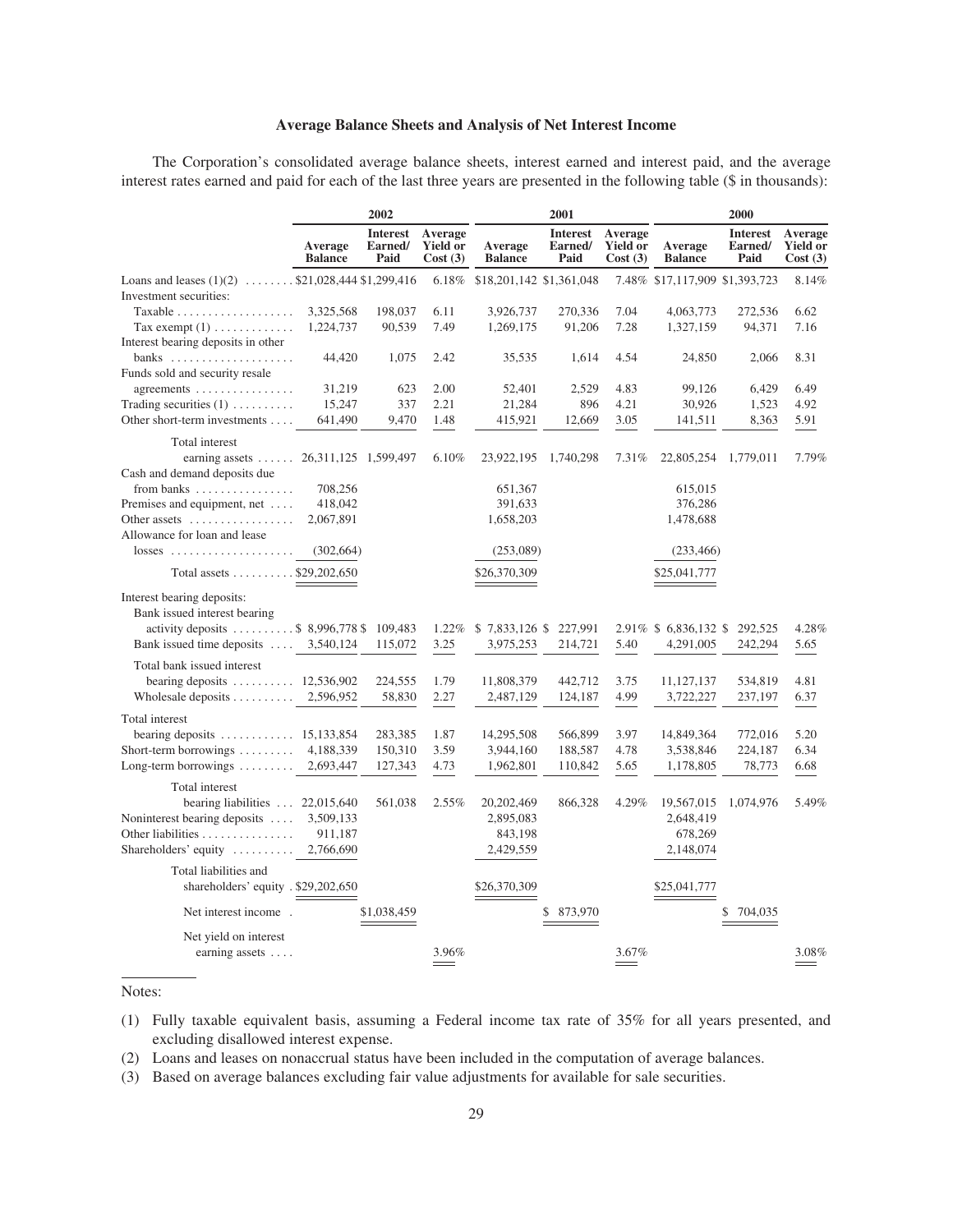# **Analysis of Changes in Interest Income and Interest Expense**

The effect on interest income and interest expense due to volume and rate changes in 2002 and 2001 are outlined in the following table. Changes not due solely to either volume or rate are allocated to rate (\$ in thousands):

|                                          |                         | 2002 versus 2001                               |                               | 2001 versus 2000                               |                           |                               |  |  |
|------------------------------------------|-------------------------|------------------------------------------------|-------------------------------|------------------------------------------------|---------------------------|-------------------------------|--|--|
|                                          |                         | <b>Increase (Decrease)</b><br>Due to Change in |                               | <b>Increase (Decrease)</b><br>due to Change in |                           |                               |  |  |
|                                          | Average<br>Volume $(2)$ | Average<br>Rate                                | <b>Increase</b><br>(Decrease) | Average<br>Volume (2)                          | Average<br>Rate           | <b>Increase</b><br>(Decrease) |  |  |
| Interest on earning assets:              |                         |                                                |                               |                                                |                           |                               |  |  |
| Loans and leases $(1)$                   | \$214,326               |                                                | $$(275,958)$ \$ $(61,632)$    | \$88,175                                       | \$(120,850) \$ (\$32,675) |                               |  |  |
| Investment securities:                   |                         |                                                |                               |                                                |                           |                               |  |  |
| Taxable                                  | (41, 845)               | (30, 454)                                      | (72, 299)                     | (18, 563)                                      | 16,363                    | (2,200)                       |  |  |
| Tax-exempt $(1)$                         | (3,215)                 | 2,548                                          | (667)                         | (4,511)                                        | 1,346                     | (3,165)                       |  |  |
| Interest bearing deposits in other       |                         |                                                |                               |                                                |                           |                               |  |  |
|                                          | 403                     | (942)                                          | (539)                         | 888                                            | (1,340)                   | (452)                         |  |  |
| Funds sold and security resale           |                         |                                                |                               |                                                |                           |                               |  |  |
|                                          | (1,023)                 | (883)                                          | (1,906)                       | (3,032)                                        | (868)                     | (3,900)                       |  |  |
| Trading securities $(1)$                 | (254)                   | (305)                                          | (559)                         | (474)                                          | (153)                     | (627)                         |  |  |
| Other short-term investments             | 6,880                   | (10,079)                                       | (3,199)                       | 16,218                                         | (11, 912)                 | 4,306                         |  |  |
| Total interest income                    |                         |                                                |                               |                                                |                           |                               |  |  |
| change $\dots\dots\dots\dots\dots$       | \$175,272               | \$(316,073)                                    | \$(140,801)                   | \$78,701                                       | \$(117,414)               | \$ (38,713)                   |  |  |
|                                          |                         |                                                |                               |                                                |                           |                               |  |  |
| Expense on interest bearing liabilities: |                         |                                                |                               |                                                |                           |                               |  |  |
| Interest bearing deposits:               |                         |                                                |                               |                                                |                           |                               |  |  |
| Bank issued interest bearing             |                         |                                                |                               |                                                |                           |                               |  |  |
| activity deposits                        | \$33,862                | \$(152,370)                                    | \$(118,508)                   | \$42,671                                       | \$(107,205)               | (64, 534)<br><sup>\$</sup>    |  |  |
| Bank issued time deposits                | (23, 497)               | (76, 152)                                      | (99, 649)                     | (17, 840)                                      | (9,733)                   | (27, 573)                     |  |  |
| Total bank issued interest bearing       |                         |                                                |                               |                                                |                           |                               |  |  |
| deposits                                 | 10,365                  | (228, 522)                                     | (218, 157)                    | 24,831                                         | (116,938)                 | (92, 107)                     |  |  |
| Wholesale deposits                       | 5,480                   | (70, 837)                                      | (65, 357)                     | (78, 676)                                      | (34, 334)                 | (113,010)                     |  |  |
| Total interest bearing deposits          | 15,845                  | (299, 359)                                     | (283, 514)                    | (53, 845)                                      | (151,272)                 | (205, 117)                    |  |  |
| Short-term borrowings                    | 11,672                  | (49, 949)                                      | (38,277)                      | 25,697                                         | (61, 297)                 | (35,600)                      |  |  |
| Long-term borrowings                     | 41,281                  | (24,780)                                       | 16,501                        | 52,371                                         | (20, 302)                 | 32,069                        |  |  |
| Total interest expense                   |                         |                                                |                               |                                                |                           |                               |  |  |
| change $\dots\dots\dots\dots\dots$       | \$68,798                |                                                | $$(374,088)$ $$(305,290)$     | \$24,223                                       | \$(232,871)               | \$(208,648)                   |  |  |
|                                          |                         |                                                |                               |                                                |                           |                               |  |  |

Notes:

(1) Fully taxable equivalent basis, assuming a Federal income tax rate of 35% for all years presented, and excluding disallowed interest expense.

(2) Based on average balances excluding fair value adjustments for available for sale securities.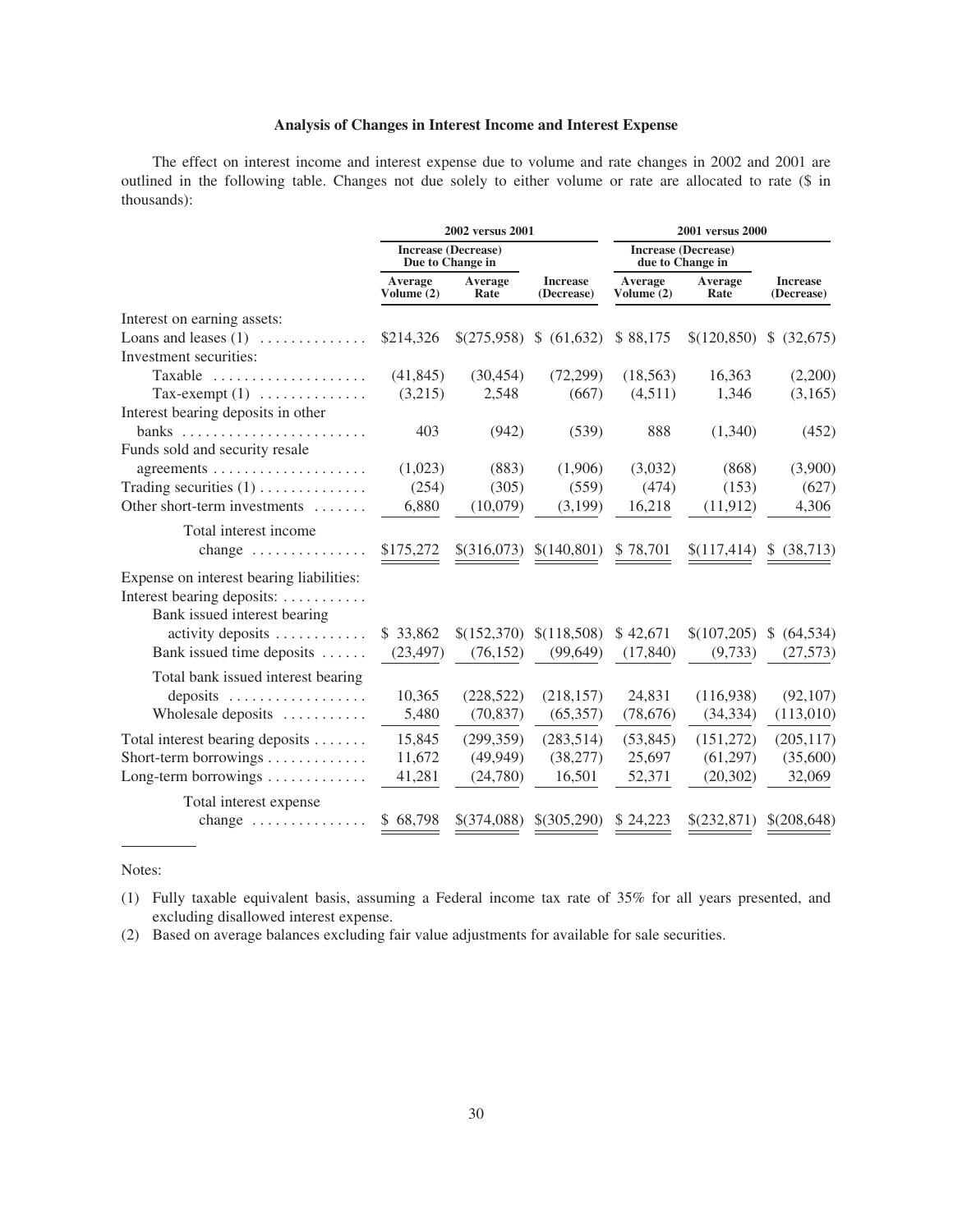# **Summary of Loan and Lease Loss Experience and Credit Quality**

The following tables present comparative credit quality information as of and for the year ended December 31, 2002, as well as selected comparative years:

# **Consolidated Credit Quality Information December 31, (\$000's)**

|                                                       | 2002      | 2001      | <b>2000</b> | 1999      | 1998      |
|-------------------------------------------------------|-----------|-----------|-------------|-----------|-----------|
| Nonperforming Assets by Type                          |           |           |             |           |           |
| Loans and Leases:                                     |           |           |             |           |           |
|                                                       | \$188,232 | \$166,434 | \$121,425   | \$106,387 | \$101,346 |
|                                                       | 326       | 378       | 614         | 708       | 978       |
| Past Due 90 Days or More                              | 5,934     | 6,982     | 7,371       | 9,975     | 7,631     |
| Total Nonperforming Loans and Leases                  | 194,492   | 173,794   | 129,410     | 117,070   | 109,955   |
| Other Real Estate Owned                               | 8,692     | 6,796     | 3,797       | 6,230     | 8,751     |
| Total Nonperforming Assets                            | \$203,184 | \$180,590 | \$133,207   | \$123,300 | \$118,706 |
| Allowance for Loan and Lease Losses                   | \$338,409 | \$268,198 | \$235,115   | \$225,862 | \$226,052 |
| <b>Consolidated Statistics</b>                        |           |           |             |           |           |
| Net Charge-offs to Average Loans and Leases           | 0.21%     | $0.22\%$  | $0.12\%$    | $0.17\%$  | $0.07\%$  |
| Total Nonperforming Loans and Leases To Total         |           |           |             |           |           |
| Loans and Leases                                      | 0.81      | 0.90      | 0.74        | 0.72      | 0.79      |
| Total Nonperforming Assets to Total Loans And         |           |           |             |           |           |
| Leases and Other Real Estate Owned                    | 0.85      | 0.94      | 0.76        | 0.75      | 0.85      |
| Allowance for Loan and Lease Losses To Total Loans    |           |           |             |           |           |
|                                                       | 1.42      | 1.39      | 1.34        | 1.38      | 1.62      |
| Allowance for Loan and Lease Losses To                |           |           |             |           |           |
| Nonperforming Loans and Leases $\dots\dots\dots\dots$ | 174       | 154       | 182         | 193       | 206       |

# **Major Categories of Nonaccrual Loans and Leases (\$000's)**

|                                   | <b>December 31, 2002</b> |                               |                             | <b>December 31, 2001</b> |                               |                       |
|-----------------------------------|--------------------------|-------------------------------|-----------------------------|--------------------------|-------------------------------|-----------------------|
|                                   | <b>Nonaccrual</b>        | $%$ of<br>Loan<br><b>Type</b> | $%$ of<br><b>Nonaccrual</b> | <b>Nonaccrual</b>        | $%$ of<br>Loan<br><b>Type</b> | $\%$ of<br>Nonaccrual |
| Commercial and Lease Financing    | \$ 84,252                | $1.1\%$                       | 44.8%                       | \$ 82,297                | $1.2\%$                       | 49.4%                 |
| <b>Real Estate</b>                |                          |                               |                             |                          |                               |                       |
| Construction and Land Development | 145                      | 0.0                           | 0.1                         | 720                      | 0.1                           | 0.4                   |
| Commercial Real Estate            | 46.179                   | 0.7                           | 24.5                        | 34.546                   | 0.7                           | 20.8                  |
| Residential Real Estate           | 56,166                   | 0.8                           | 29.8                        | 47,783                   | 0.9                           | 28.7                  |
| Total Real Estate                 | 102,490                  | 0.7                           | 54.4                        | 83,049                   | 0.7                           | 49.9                  |
| Personal                          | 1,490                    | 0.1                           | 0.8                         | 1,088                    | 0.1                           | 0.7                   |
|                                   | \$188,232                | $0.8\%$                       | 100.0%                      | \$166,434                | $0.9\%$                       | 100.0%                |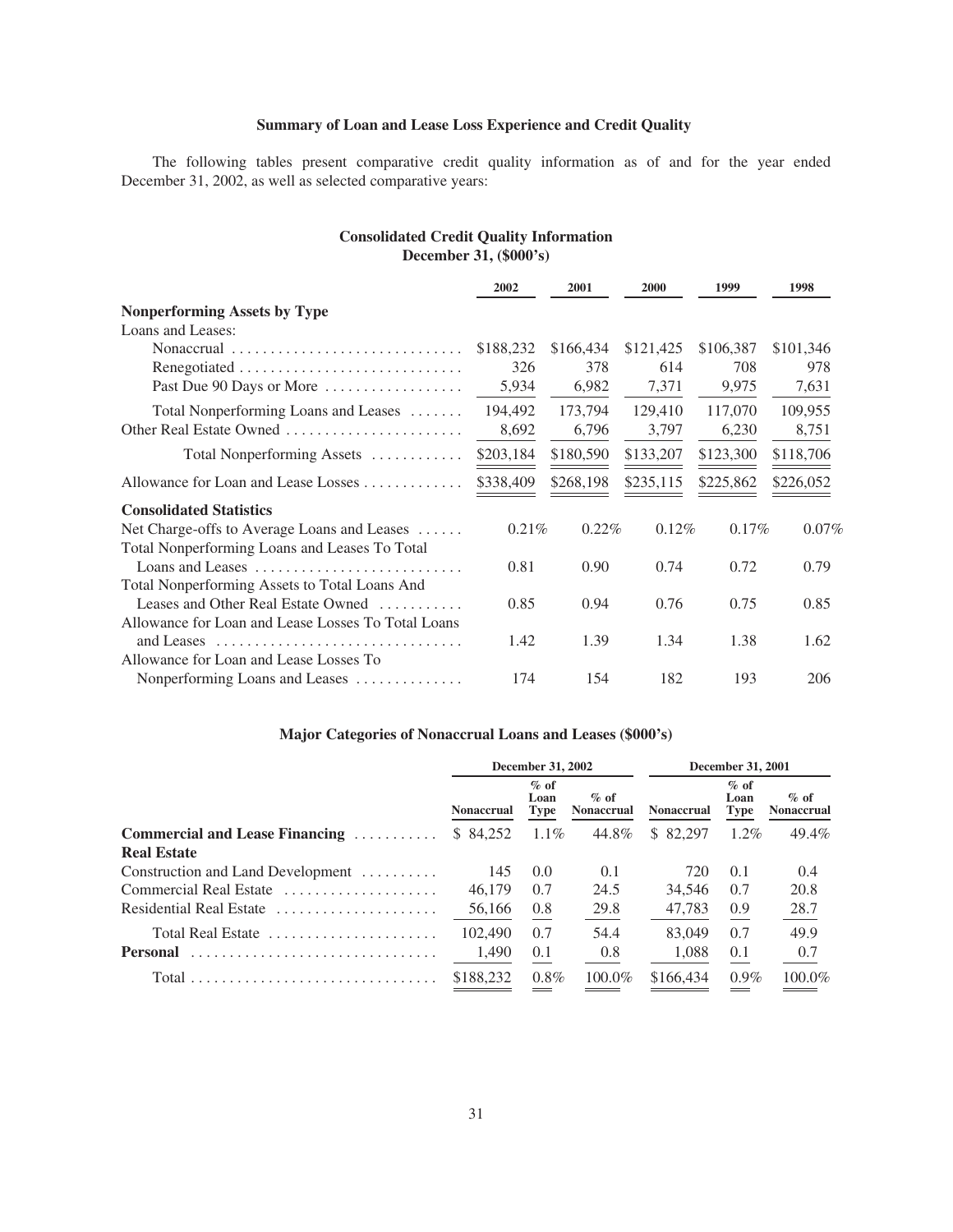|                                                                                       | 2002      | 2001      | 2000      | 1999      | 1998      |
|---------------------------------------------------------------------------------------|-----------|-----------|-----------|-----------|-----------|
| Allowance for Loan and Lease Losses At Beginning                                      |           |           |           |           |           |
| of Year $\dots\dots\dots\dots\dots\dots\dots\dots\dots\dots\dots\dots\dots\dots\dots$ | \$268,198 | \$235,115 | \$225,862 | \$226,052 | \$208,651 |
| Provision for Loan and Lease Losses                                                   | 74,416    | 54,115    | 30,352    | 25,419    | 27,090    |
| Allowance of Banks and Loans Acquired                                                 | 39,813    | 19,151    | 1,270     |           |           |
| Allowance Transfer for Loan Securitizations                                           |           |           | (1,022)   |           |           |
| Loans and Leases Charged-off:                                                         |           |           |           |           |           |
| Commercial                                                                            | 23,003    | 22,773    | 10,623    | 17,275    | 6,401     |
| Real Estate—Construction $\dots\dots\dots\dots\dots\dots$                             | 94        | 186       | 4         | 157       | 352       |
| Real Estate—Mortgage                                                                  | 10,681    | 11,795    | 9.848     | 5,719     | 5,115     |
| Personal                                                                              | 12,265    | 10,965    | 8,216     | 7.121     | 7.886     |
|                                                                                       | 9,246     | 2,890     | 1,327     | 2,285     | 1,191     |
| Total Charge-offs                                                                     | 55,289    | 48,609    | 30,018    | 32,557    | 20,945    |
| Recoveries on Loans and Leases:                                                       |           |           |           |           |           |
| Commercial                                                                            | 3.819     | 4.135     | 4.696     | 2.696     | 6.708     |
| Real Estate—Construction $\dots\dots\dots\dots\dots\dots$                             | 96        | 43        | 57        | 6         | 164       |
| Real Estate—Mortgage $\dots\dots\dots\dots\dots\dots\dots$                            | 2,462     | 1,419     | 1,458     | 1,413     | 1,369     |
| Personal                                                                              | 3,053     | 2,567     | 2,199     | 2,244     | 2,690     |
|                                                                                       | 1,841     | 262       | 261       | 589       | 325       |
|                                                                                       | 11,271    | 8,426     | 8,671     | 6,948     | 11,256    |
| Net Loans and Leases Charged-off                                                      | 44,018    | 40,183    | 21,347    | 25,609    | 9,689     |
| Allowance for Loan and Lease Losses at End of                                         |           |           |           |           |           |
|                                                                                       | \$338,409 | \$268,198 | \$235,115 | \$225,862 | \$226,052 |

## **Reconciliation of Consolidated Allowance for Loan and Lease Losses (\$000's)**

Nonperforming assets consist of nonperforming loans and leases and other real estate owned (OREO). The amount of nonperforming assets are affected by acquisitions accounted for under the purchase method of accounting because the assets and liabilities, including the nonperforming assets of the acquired entity, are included in the Corporation's consolidated balance sheets from the date the business combination is completed, which impacts period-to-period comparisons.

OREO is principally comprised of commercial and residential properties acquired in partial or total satisfaction of problem loans and amounted to \$8.7 million, \$6.8 million and \$3.8 million at December 31, 2002, 2001 and 2000, respectively.

Nonperforming loans and leases consist of nonaccrual, renegotiated or restructured loans, and loans and leases that are delinquent 90 days or more and still accruing interest. The balance of nonperforming loans and leases are affected by acquisitions and can fluctuate widely based on the timing of cash collections, renegotiations and renewals.

Generally, loans that are 90 past due days or more as to interest or principal are placed on nonaccrual. Exceptions to these rules are generally only for loans fully collateralized by readily marketable securities or other relatively risk free collateral. In addition, a loan may be placed on nonaccrual when management makes a determination that the facts and circumstances warrant such classification irrespective of the current payment status.

Maintaining nonperforming assets at an acceptable level is important to the ongoing success of a financial services institution. The Corporation's comprehensive credit review and approval process is critical to ensuring that the amount of nonperforming assets on a long-term basis is minimized within the overall framework of acceptable levels of credit risk. In addition to the negative impact on net interest income and credit losses, nonperforming assets also increase operating costs due to the expense associated with collection efforts.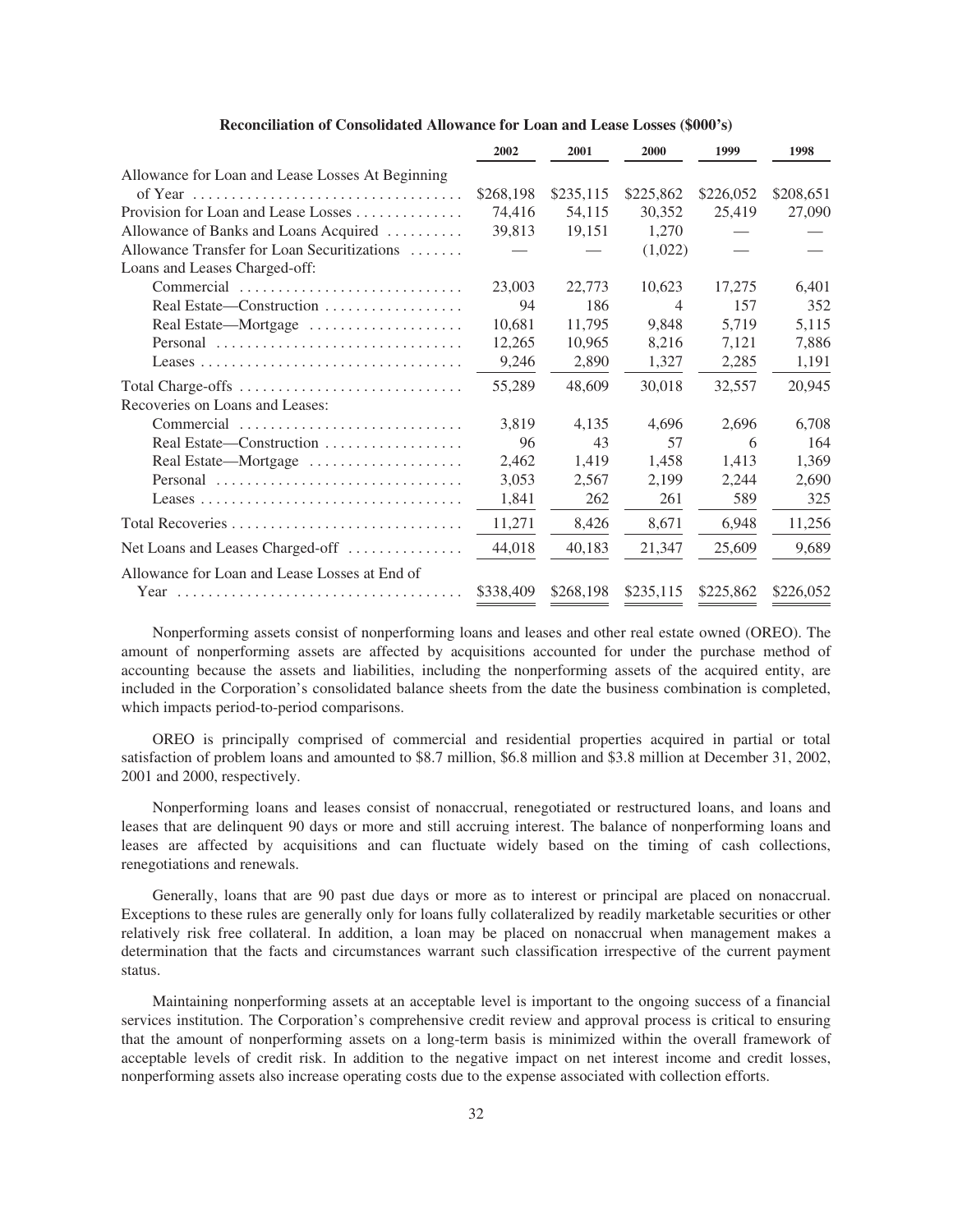At December 31, 2002, nonperforming loans and leases amounted to \$194.5 million or 0.81% of consolidated loans and leases compared to \$173.8 million or 0.90% at December 31, 2001 and \$129.4 million or 0.74% at December 31, 2000. Nonperforming loans associated with the 2001 National City acquisition and nonperforming loans associated with the Corporation's 2002 acquisitions (Richfield State Agency, Century Bancshares and Mississippi Valley) accounted for approximately \$52.6 million of the total nonperforming loans outstanding at December 31, 2002. Nonperforming loans associated with the 2001 National City acquisition accounted for approximately \$28.1 million of the total nonperforming loans outstanding at December 31, 2001. As a result, approximately \$24.5 million of the increase in nonperforming loans at December 31, 2002 compared to December 31, 2001 and approximately \$28.1 million of the increase in nonperforming loans at December 31, 2001 compared to December 31, 2000 was due to the nonperforming loans obtained from the acquired entities. Nonaccrual loans increased \$21.8 million or 13.1% at year-end 2002 compared to year-end 2001. Nonaccrual commercial real estate loans accounted for \$11.6 million of the increase and nonaccrual residential real estate loans accounted for \$8.4 million of the increase. Nonaccrual commercial loans and leases increased \$2.0 million while nonaccrual construction and land development loans declined \$0.6 million and personal loans increased \$0.4 million.

Delinquency can be an indicator of potential problem loans. At December 31, 2002, loans past due 60-89 days and still accruing interest amounted to \$89.7 million.

In addition to its nonperforming loans and leases, the Corporation has loans and leases for which payments are presently current; however, management believes such loans could possibly be classified as nonperforming in the near future. These loans are subject to constant management attention and their classification is reviewed on an ongoing basis. At December 31, 2002, such loans amounted to \$58.2 million compared to \$67.1 million at December 31, 2001.

As discussed in the Corporation's third quarter Form 10-Q, the Corporation has exposure to an airline company. The total exposure, including lease obligations, was approximately \$32.4 million at December 31, 2002. Although such financing transactions were not included in nonperforming loans and leases at December 31, 2002, these loans are subject to constant management attention and their classification is reviewed on an ongoing basis. The Corporation is not able to determine the ultimate amount of loss, if any, that it may incur but it has taken this, as well as its other exposures to the airline and travel industries, into consideration in determining the adequacy of its allowance for loan and lease losses.

Net charge-offs amounted to \$44.0 million or 0.21% of average loans and leases in 2002 compared with \$40.2 million or 0.22% of average loans and leases in 2001 and \$21.3 million or 0.12% of average loans and leases in 2000.

At the present time, there is no specific industry that is of immediate concern. However, the Corporation believes that the current economic environment will continue to negatively affect the markets and communities it serves in the near term. While nonperforming loans have remained in the 80-90 basis point range over the past two years, there continues to be some risk of nonperforming loans increasing. During the same two-year period, net charge-offs have also remained in a narrow range of approximately 20 basis points which is significantly higher than historical levels. The Corporation believes some degree of economic stress continues to exist and expects net charges-offs to continue in the 15-25 basis point range in the near term or until the economy clearly demonstrates signs of strengthening.

Charge-offs for 2003 will continue to be affected by the factors previously discussed. The Corporation estimates net charge-offs in 2003 will range between \$18 million and \$29 million for commercial loans, \$10 million and \$16 million for real estate loans, \$6 million and \$10 million for personal loans and \$3 million and \$5 million for lease financing receivables. Negative economic events, adverse developments in industry segments within the portfolio or deterioration of a large loan or loans could have significant adverse impacts on the actual loss levels. There are no other known specific issues or industries of concern or material loans believed to be in imminent danger of deteriorating or defaulting which would give rise to a large near-term charge-off at the present time.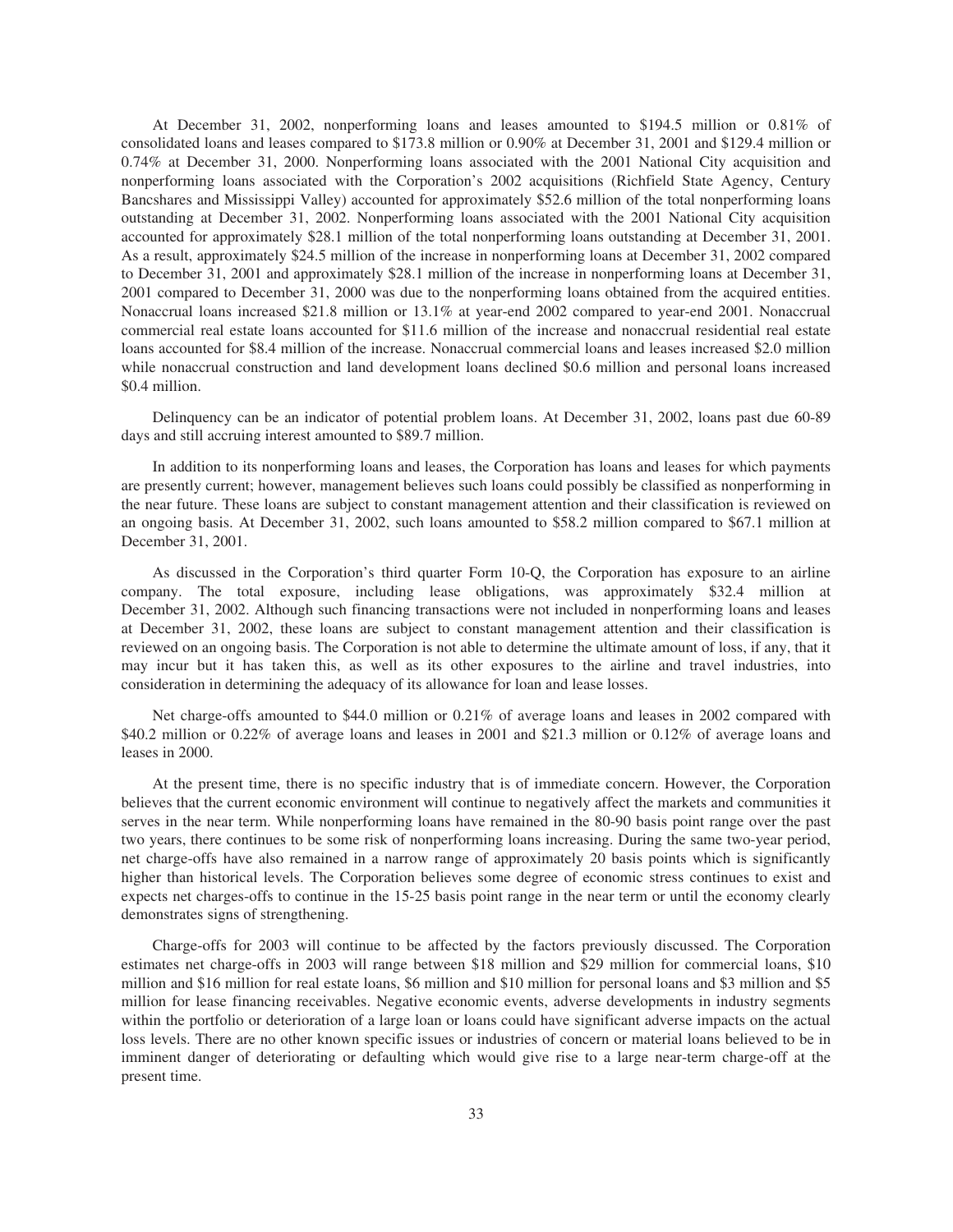#### **Other Income**

Total other income amounted to \$1,082.7 million in 2002 compared to \$1,001.3 million in 2001, an increase of \$81.4 million or 8.1%.

Total data processing services revenue amounted to \$601.5 million in 2002 compared to \$559.8 million in 2001, an increase of \$41.7 million or 7.4%. e-Finance solutions revenue increased \$24.5 million or 20.4% and was driven by revenues associated with electronic bill presentment and payment which increased 68.2% over the prior year. The number of active customers increased 110% and total transactions processed increased 98% in the fourth quarter of 2002 compared to the fourth quarter of 2001. Electronic banking revenue exhibited more modest growth of approximately 3.5%. Metavante's acquisitions of Cyberbills, Derivion, Brokat and PayTrust contributed approximately \$15.1 million to the revenue growth. Financial technology solutions revenue increased \$21.2 million or 4.9%, which was attributable to wealth management services and electronic funds distribution. Acquisitions in wealth management contributed approximately \$14.9 million to the revenue growth. The traditional outsourcing business continued to experience the effects of bank consolidations in 2002 although to a lesser degree than the effects experienced in 2001. However, long-term outsourcing contracts with more than 30 customers were renewed in 2002 and the sales prospects for financial account processing at the end of the year were stronger than those exhibited over the past two years.

Item processing revenue decreased \$8.6 million during 2002. During the latter part of 2001, certain item processing relationships and four Midwest item processing centers were sold.

Fees from trust services of \$120.6 million in 2002 were relatively unchanged compared to \$120.8 million in 2001. Trust revenues have continued to remain flat throughout the year despite the positive impact of acquisitions and sales efforts. Trust revenue was negatively impacted by the volatile equity markets and continued movement of funds from high fee equity funds to lower fee fixed income and money market funds. Assets under management were approximately \$12.9 billion at both December 31, 2002 and 2001 in spite of the poor performance of both the S&P 500 and NASDAQ in 2002.

Service charges on deposits increased \$14.8 million or 17.2% and amounted to \$100.8 million in 2002 compared to \$86.0 million in 2001. Service charges on commercial demand accounts were the primary driver of the increase and reflect the Corporation's focus on deposit growth, the impact of acquisitions and the lower interest rate environment.

Mortgage banking revenue was \$55.2 million in 2002 compared with \$46.2 million in 2001, an increase of \$9.0 million. Gains from sales of mortgages to the secondary market and mortgage-related fees accounted for the increase. During 2002, the Corporation sold \$3.1 billion of loans to the secondary market. Retained interests in the form of mortgage servicing rights amounted to \$3.2 million. During 2001, the Corporation sold \$2.4 billion of loans to the secondary market. Retained interests in the form of mortgage servicing rights amounted to \$2.8 million.

Net investment securities losses amounted to \$6.3 million in 2002 compared to \$6.8 million in 2001. Net realized and unrealized losses associated with investments held by the Corporation's Capital Markets Group amounted to \$4.7 million in 2002. During 2002, the Corporation's banking segment recorded an other than temporary impairment loss of \$1.5 million associated with retained interests held in the form of an interest-only strip related to its auto securitization activities. See Note 9, Asset Sales, in Item 8 for further discussion of the Corporation's securitization activities. Net gains associated with investments held by the Corporation's Capital Markets Group amounted to \$10.4 million in 2001. During 2001, Metavante wrote-off three equity investments with a carrying value of approximately \$16.1 million. One investment employed technology that was replaced through Metavante's acquisition of Derivion and Cyberbills. The other investments were in the mortgage origination and Internet lending businesses which Metavante chose to exit. In each case Metavante discontinued its participation in the funding of these businesses. Sustained and continuing operating losses and negative working capital positions resulted in the determination that these three investments were permanently impaired. Net securities losses in 2001 by the banking segment amounted to \$1.1 million.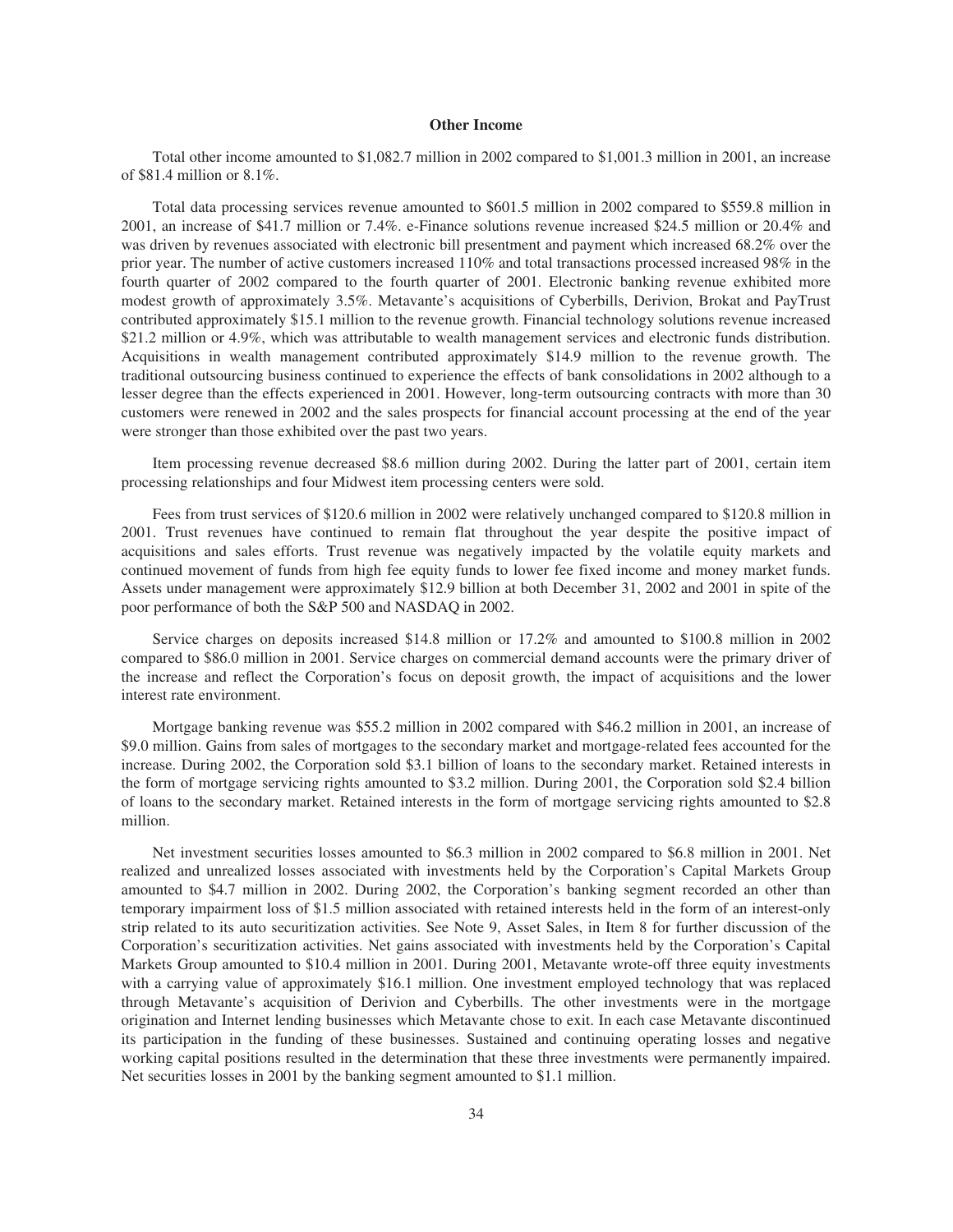Other noninterest income amounted to \$142.0 million in 2002 compared to \$120.5 million in 2001, an increase of \$21.5 million or 17.8%. Increased fee income associated with acquisitions accounted for approximately \$8.9 million of the increase and revenue associated with the monthly securitization of auto loans accounted for another \$6.3 million of the increase. Excluding the impact of acquisitions, card related fee income (credit, debit and ATM) increased \$4.6 million and letters of credit fees increased \$1.6 million.

Total other income amounted to \$1,001.3 million in 2001 compared to \$931.6 million in 2000, an increase of \$69.7 million or 7.5%.

Total data processing services revenue amounted to \$559.8 million in 2001 compared to \$546.0 million in 2000, an increase of \$13.8 million or 2.5%. Excluding one large buyout fee recognized in the third quarter of 2000, total data processing services revenue increased \$27.5 million or 5.2%. e-Finance revenue increased \$29.2 million or 32.1%, excluding the 2000 buyout fee, which reflects the impact of acquisitions as well as growth in electronic bill presentment and payment and electronic banking products for businesses and consumers. Financial technology solutions, the traditional outsourcing business, increased \$10.1 million or 2.4% primarily due to buyout fees.

Item processing revenue decreased \$3.8 million. During the latter part of 2001, the Corporation sold certain item processing relationships and also sold four Midwest item-processing centers.

Fees from trust services were \$120.8 million in 2001 compared to \$117.7 million in 2000, an increase of \$3.1 million or 2.7%. New sales and the impact of the National City acquisition resulted in an increase in assets under management of 7.1% which served to stabilize this source of revenue in 2001.

Service charges on deposits increased \$12.1 million or 16.4% and amounted to \$86.0 million in 2001 compared to \$73.9 million in 2000. Service charges on commercial demand accounts were the primary driver of the increase and reflect the Corporation's focus on deposit growth, the impact of acquisitions and the lower interest rate environment.

Mortgage banking revenue was \$46.2 million in 2001 compared with \$18.9 million in 2000, an increase of \$27.3 million. Gains from sales of mortgages to the secondary market and mortgage-related fees accounted for the increase. Mortgage loans originated and sold in 2001 were \$2.4 billion in 2001 compared to \$0.6 billion in 2000, or four times the volume originated and sold in 2000.

Net investment securities losses amounted to \$6.8 million in 2001 compared to \$30.0 million in 2000. As previously discussed, during 2001, Metavante wrote-off three equity investments with a carrying value of approximately \$16.1 million. Net gains associated with investments held by the Corporation's Capital Markets Group amounted to \$10.4 million in 2001. Net securities losses in 2001 by the banking segment amounted to \$1.1 million. As part of its announced balance sheet restructuring in 2000, the Corporation realigned its available for sale investment securities portfolio through the sale of approximately \$1.6 billion of lower yield U.S. Government Agency securities and purchased similar securities with a higher yield. The loss from the sale amounted to \$50.6 million. Net gains associated with investments held by the Corporation's Capital Markets Group amounted to \$19.5 million in 2000. During 2000, the banking segment sold certain equity securities and realized a gain of \$1.1 million.

Other noninterest income amounted to \$120.5 million in 2001 compared to \$125.5 million in 2000, a decrease of \$5.0 million. Revenue associated with the monthly securitization of auto loans increased \$9.9 million. Gains from the sale of branches and other assets sales were \$14.5 million less in 2001 compared to the prior year.

# **Other Expense**

Total other expense amounted to \$1,296.0 million in 2002, an increase of \$7.1 million or 0.6% from \$1,288.9 million in 2001. Total other expense amounted to \$1,288.9 million in 2001 compared to \$1,103.9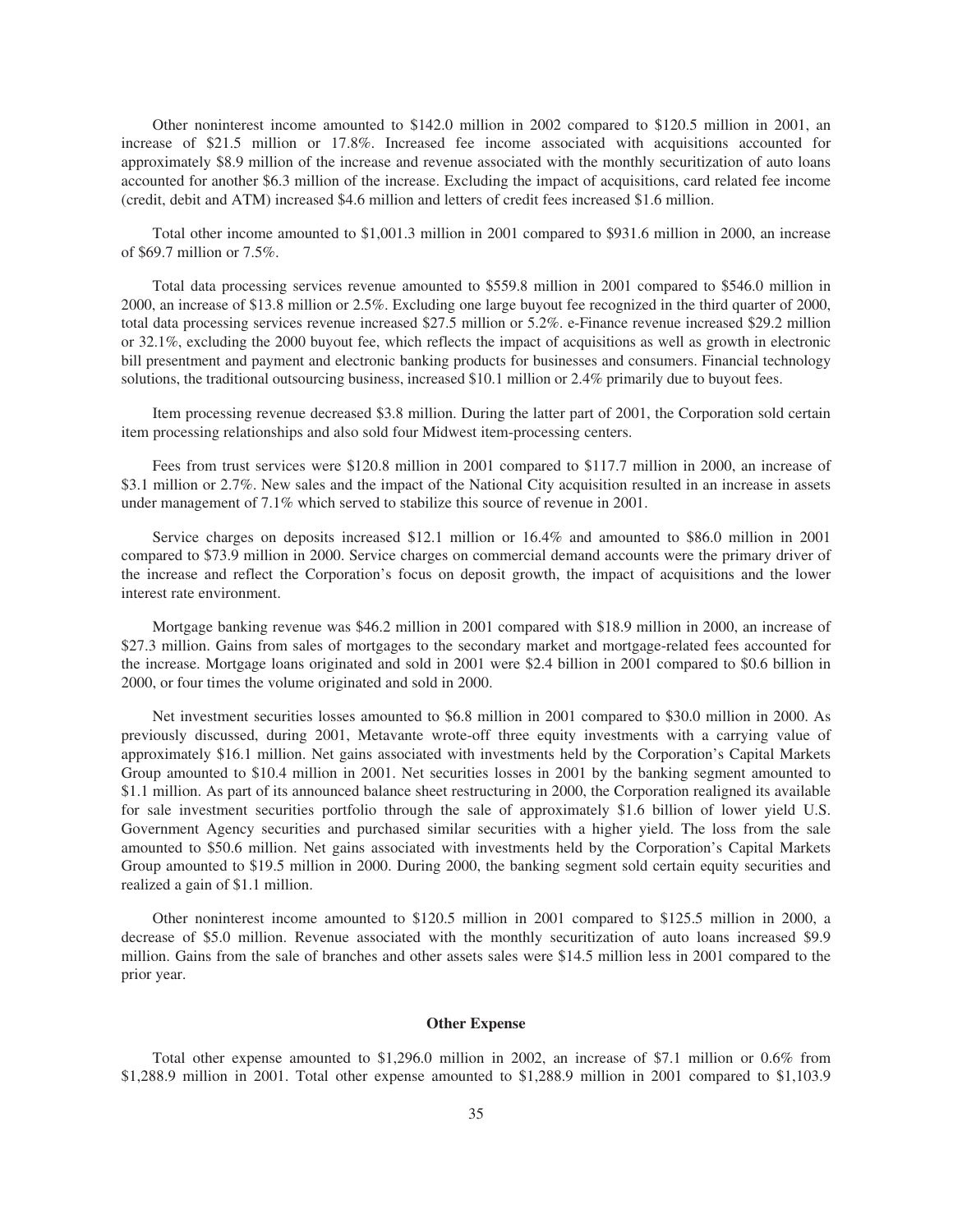million in 2000, an increase of \$185.0 million or 16.8%. As previously discussed, the Corporation incurred certain charges and expenses resulting from transactions and events that management considers to be unique or infrequent and which are considered to have a direct affect on the year-to-year comparability of operating results for the years ended December 31, 2002, 2001 and 2000. These transactions as previously presented and discussed generally have their greatest impact on the Corporation's operating expenses and impact the individual line items in the Consolidated Statements of Income to varying degrees of magnitude.

The following tables depict how these transactions, in the aggregate, affect the individual line items of expense in the Consolidated Statements of Income for the periods presented. It is intended that this table, together with the information that was previously presented and discussed, will provide users of the Corporation's financial information with an understanding of how these transactions and events affected the Corporation's reported operating expenses.

|                                                  | <b>Operating Expenses Year Ended December 31, (\$ millions)</b> |              |              |                 |              |              |                                     |                                                                                                |                  |                                     |                                                                                         |                                                                                               |  |
|--------------------------------------------------|-----------------------------------------------------------------|--------------|--------------|-----------------|--------------|--------------|-------------------------------------|------------------------------------------------------------------------------------------------|------------------|-------------------------------------|-----------------------------------------------------------------------------------------|-----------------------------------------------------------------------------------------------|--|
|                                                  |                                                                 | 2002         |              |                 | 2001         |              |                                     |                                                                                                |                  |                                     |                                                                                         |                                                                                               |  |
|                                                  |                                                                 | Operating    |              |                 |              |              | <b>Infrequent</b><br>and<br>Unusual | Operating<br><b>Expenses</b><br><b>Excluding</b><br><b>Infrequent</b><br>and<br><b>Unusual</b> | <b>Operating</b> | <b>Infrequent</b><br>and<br>Unusual | Operating<br><b>Expenses</b><br><b>Excluding</b><br>Infrequent<br>and<br><b>Unusual</b> | 2002 vs 2001<br><b>Operating Expenses</b><br><b>Excluding Infrequent</b><br>and Unusual Items |  |
|                                                  | <b>Expenses</b>                                                 | <b>Items</b> | <b>Items</b> | <b>Expenses</b> | <b>Items</b> | <b>Items</b> | <b>Amount</b>                       | Pct                                                                                            |                  |                                     |                                                                                         |                                                                                               |  |
| <b>Other Expense:</b>                            |                                                                 |              |              |                 |              |              |                                     |                                                                                                |                  |                                     |                                                                                         |                                                                                               |  |
| Salaries and employee                            |                                                                 |              |              |                 |              |              |                                     |                                                                                                |                  |                                     |                                                                                         |                                                                                               |  |
| benefits $\ldots \ldots \ldots \ldots$           | \$745.5                                                         | \$4.1        | 741.4<br>\$. | 695.4<br>\$     | \$16.9       | 678.5<br>\$  | \$62.9                              | 9.3%                                                                                           |                  |                                     |                                                                                         |                                                                                               |  |
| Net occupancy $\dots \dots$                      | 74.7                                                            | 1.7          | 73.0         | 71.3            | 7.5          | 63.8         | 9.2                                 | 14.4                                                                                           |                  |                                     |                                                                                         |                                                                                               |  |
| Equipment                                        | 116.8                                                           | 0.5          | 116.3        | 118.2           | 1.5          | 116.7        | (0.4)                               | (0.3)                                                                                          |                  |                                     |                                                                                         |                                                                                               |  |
| Software expenses                                | 44.2                                                            | 0.1          | 44.1         | 39.8            |              | 39.8         | 4.3                                 | 10.8                                                                                           |                  |                                     |                                                                                         |                                                                                               |  |
| Processing charges                               | 39.3                                                            |              | 39.3         | 40.1            | 2.1          | 38.0         | 1.3                                 | 3.4                                                                                            |                  |                                     |                                                                                         |                                                                                               |  |
| Supplies and printing $\dots$                    | 20.1                                                            |              | 20.1         | 21.3            | 0.7          | 20.6         | (0.5)                               | (2.4)                                                                                          |                  |                                     |                                                                                         |                                                                                               |  |
| Professional services                            | 38.5                                                            | 0.3          | 38.2         | 34.2            | 3.4          | 30.8         | 7.4                                 | 24.0                                                                                           |                  |                                     |                                                                                         |                                                                                               |  |
| Shipping and handling $\dots$<br>Amortization of | 45.7                                                            |              | 45.7         | 44.8            | 0.2          | 44.6         | 1.1                                 | 2.5                                                                                            |                  |                                     |                                                                                         |                                                                                               |  |
| $intangles$                                      | 25.1                                                            |              | 25.1         | 36.9            | 18.8         | 18.1         | 7.0                                 | 38.7                                                                                           |                  |                                     |                                                                                         |                                                                                               |  |
| Other                                            | 146.1                                                           | 0.4          | 145.7        | 186.9           | 59.4         | 127.5        | 18.2                                | 14.3                                                                                           |                  |                                     |                                                                                         |                                                                                               |  |
| Total Other Expense                              | \$1,296.0                                                       | \$7.1        | \$1,288.9    | \$1,288.9       | \$110.5      | \$1,178.4    | \$110.5                             | 9.4%                                                                                           |                  |                                     |                                                                                         |                                                                                               |  |

|                                       |                 | 2001         |              |                 | 2000             |              |                              |                                                                                         |                  |                                     |                                                                                         |                                                                                               |  |
|---------------------------------------|-----------------|--------------|--------------|-----------------|------------------|--------------|------------------------------|-----------------------------------------------------------------------------------------|------------------|-------------------------------------|-----------------------------------------------------------------------------------------|-----------------------------------------------------------------------------------------------|--|
|                                       |                 |              |              |                 | <b>Operating</b> |              | Infrequent<br>and<br>Unusual | Operating<br><b>Expenses</b><br><b>Excluding</b><br><b>Infrequent</b><br>and<br>Unusual | <b>Operating</b> | Infrequent<br>and<br><b>Unusual</b> | Operating<br><b>Expenses</b><br>Excluding<br><b>Infrequent</b><br>and<br><b>Unusual</b> | 2001 vs 2000<br><b>Operating Expenses</b><br><b>Excluding Infrequent</b><br>and Unusual Items |  |
|                                       | <b>Expenses</b> | <b>Items</b> | <b>Items</b> | <b>Expenses</b> | <b>Items</b>     | <b>Items</b> | Amount                       | Pct                                                                                     |                  |                                     |                                                                                         |                                                                                               |  |
| <b>Other Expense:</b>                 |                 |              |              |                 |                  |              |                              |                                                                                         |                  |                                     |                                                                                         |                                                                                               |  |
| Salaries and employee                 |                 |              |              |                 |                  |              |                              |                                                                                         |                  |                                     |                                                                                         |                                                                                               |  |
| benefits $\dots\dots\dots\dots\dots$  | 695.4<br>S.     | \$16.9       | 678.5<br>S.  | 628.2<br>S.     | \$0.8            | 627.4<br>S.  | \$51.1                       | 8.1%                                                                                    |                  |                                     |                                                                                         |                                                                                               |  |
| Net occupancy $\dots \dots$           | 71.3            | 7.5          | 63.8         | 54.9            | 0.1              | 54.8         | 9.0                          | 16.4                                                                                    |                  |                                     |                                                                                         |                                                                                               |  |
| Equipment $\dots\dots\dots\dots\dots$ | 118.2           | 1.5          | 116.7        | 114.0           |                  | 114.0        | 2.7                          | 2.4                                                                                     |                  |                                     |                                                                                         |                                                                                               |  |
| Software expenses                     | 39.8            |              | 39.8         | 30.0            |                  | 30.0         | 9.8                          | 32.7                                                                                    |                  |                                     |                                                                                         |                                                                                               |  |
| Processing charges $\dots$            | 40.1            | 2.1          | 38.0         | 32.1            |                  | 32.1         | 5.9                          | 18.4                                                                                    |                  |                                     |                                                                                         |                                                                                               |  |
| Supplies and printing $\dots$ .       | 21.3            | 0.7          | 20.6         | 20.8            | 0.9              | 19.9         | 0.7                          | 3.5                                                                                     |                  |                                     |                                                                                         |                                                                                               |  |
| Professional services                 | 34.2            | 3.4          | 30.8         | 41.0            | 7.0              | 34.0         | (3.2)                        | (9.4)                                                                                   |                  |                                     |                                                                                         |                                                                                               |  |
| Shipping and handling $\dots$         | 44.8            | 0.2          | 44.6         | 42.0            |                  | 42.0         | 2.6                          | 6.2                                                                                     |                  |                                     |                                                                                         |                                                                                               |  |
| Amortization of                       |                 |              |              |                 |                  |              |                              |                                                                                         |                  |                                     |                                                                                         |                                                                                               |  |
| intangibles                           | 36.9            | 18.8         | 18.1         | 30.9            | 16.4             | 14.5         | 3.6                          | 24.8                                                                                    |                  |                                     |                                                                                         |                                                                                               |  |
| Other                                 | 186.9           | 59.4         | 127.5        | 110.0           | 7.8              | 102.2        | 25.3                         | 24.8                                                                                    |                  |                                     |                                                                                         |                                                                                               |  |
| Total Other Expense                   | \$1,288.9       | \$110.5      | \$1,178.4    | \$1,103.9       | \$33.0           | \$1,070.9    | \$107.5                      | 10.0%                                                                                   |                  |                                     |                                                                                         |                                                                                               |  |

**Operating Expenses Year Ended December 31, (\$ millions)**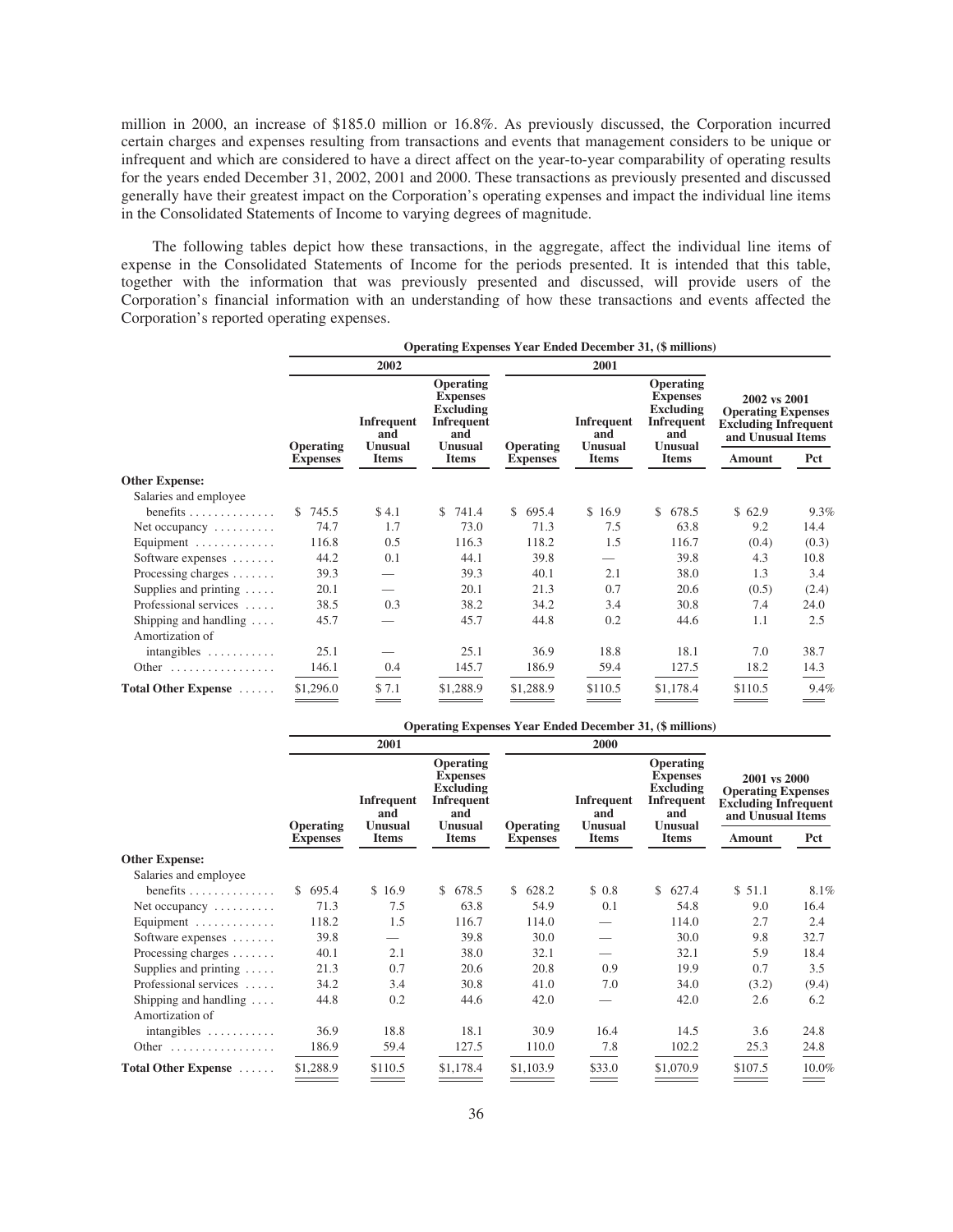Expense control is sometimes measured in the financial services industry by the efficiency ratio statistic. The efficiency ratio is calculated by taking total other expense divided by the sum of total other income (excluding securities gains and losses) and net interest income on a fully taxable equivalent basis. The Corporation's efficiency ratios for the years ended December 31, 2002, 2001, and 2000 were:

| <b>Efficiency Ratios</b> | 2002 | 2001 | <b>2000</b> |
|--------------------------|------|------|-------------|
|                          |      |      |             |
|                          |      |      |             |

The acquisitions by both the banking segment and Metavante have also had a significant impact on the yearto-year comparability of operating expenses in 2002 compared to 2001. Approximately \$81.4 million or 73.7% of the 2002 versus 2001 operating expense growth, excluding the items previously discussed, was attributable to the acquisitions. As all acquisitions were accounted for using the purchase method of accounting, the operating expenses of the acquired entities are included in the consolidated operating expenses from the dates the acquisitions were completed. Operating expenses associated with acquisitions completed in 2001 are reflected for the full year in 2002 as opposed to a partial year in 2001. Acquisitions completed in 2002 directly affect the current year but have no impact on the prior year. Excluding the items previously discussed and the impact of acquisitions, other expense increased approximately 2.5%.

Salaries and employee benefits expense amounted to \$745.5 million compared to \$695.4 million in 2001. The impact of the unique items previously discussed to salaries and employee benefits expense amounted to \$4.1 million in 2002 and \$16.9 million in 2001. Excluding those items, salaries and benefits expense increased \$62.9 million or 9.3% in 2002 compared to 2001. Salaries and benefits related to the banking and Metavante acquisitions contributed approximately \$51.7 million to the expense growth.

Net occupancy and equipment expense amounted to \$191.5 million in 2002 compared to \$189.5 million in 2001. The impact of the unique items previously discussed to net occupancy and equipment expense amounted to \$2.2 million in 2002 and \$9.0 million in 2001. The remaining increase to net occupancy and equipment expense amounted to \$8.8 million, of which approximately \$12.0 million was attributable to acquisitions.

Software expenses increased \$4.4 million or 11.1% and amounted to \$44.2 million in 2002 compared to \$39.8 million in 2001. Metavante's acquisitions and an increase in invested technology were the primary drivers of software expense growth.

Processing charges, supplies and printing expense, professional services expense and shipping and handling expense amounted to \$143.6 million in 2002 compared to \$140.3 million in 2001, an increase of \$3.3 million. The impact of the items previously discussed to these expenses amounted to \$0.3 million in 2002 and \$6.4 million in 2001. Excluding those items, these expenses increased \$9.3 million or 6.9% in 2002 compared to 2001. The acquisitions contributed approximately \$3.8 million to the growth in these expenses. Core expense growth for these items was approximately \$5.6 million or 4.1% in 2002 compared to the prior year and reflects in part the additional costs associated with the increased volume of mortgage loan production in 2002.

Amortization of intangibles amounted to \$25.1 million in 2002 compared to \$36.9 million in 2001. Effective January 1, 2002, the Corporation adopted the new accounting standard for accounting for goodwill and other intangibles. As a result, goodwill amortization was discontinued in 2002 and is now subject to periodic tests for impairment. During the second quarter of 2002, the Corporation completed the first step of the transitional goodwill impairment test on its five identified reporting units based on amounts as of January 1, 2002. With the assistance of a nationally recognized independent appraisal firm, the Corporation concluded that there were no impairment losses for goodwill due to the initial application of the new accounting standard. The Corporation has elected to perform its annual test for impairment during the second quarter. Accordingly, the Corporation updated the analysis to June 30, 2002 and concluded that there continues to be no impairment with respect to goodwill at any reporting unit. At December 31, 2002, none of the Corporation's other intangible assets were determined to have indefinite lives. See Notes 1 and 11 to the Consolidated Financial Statements contained in Item 8 for a discussion of the new accounting standard on goodwill and intangibles that was effective January 1, 2002.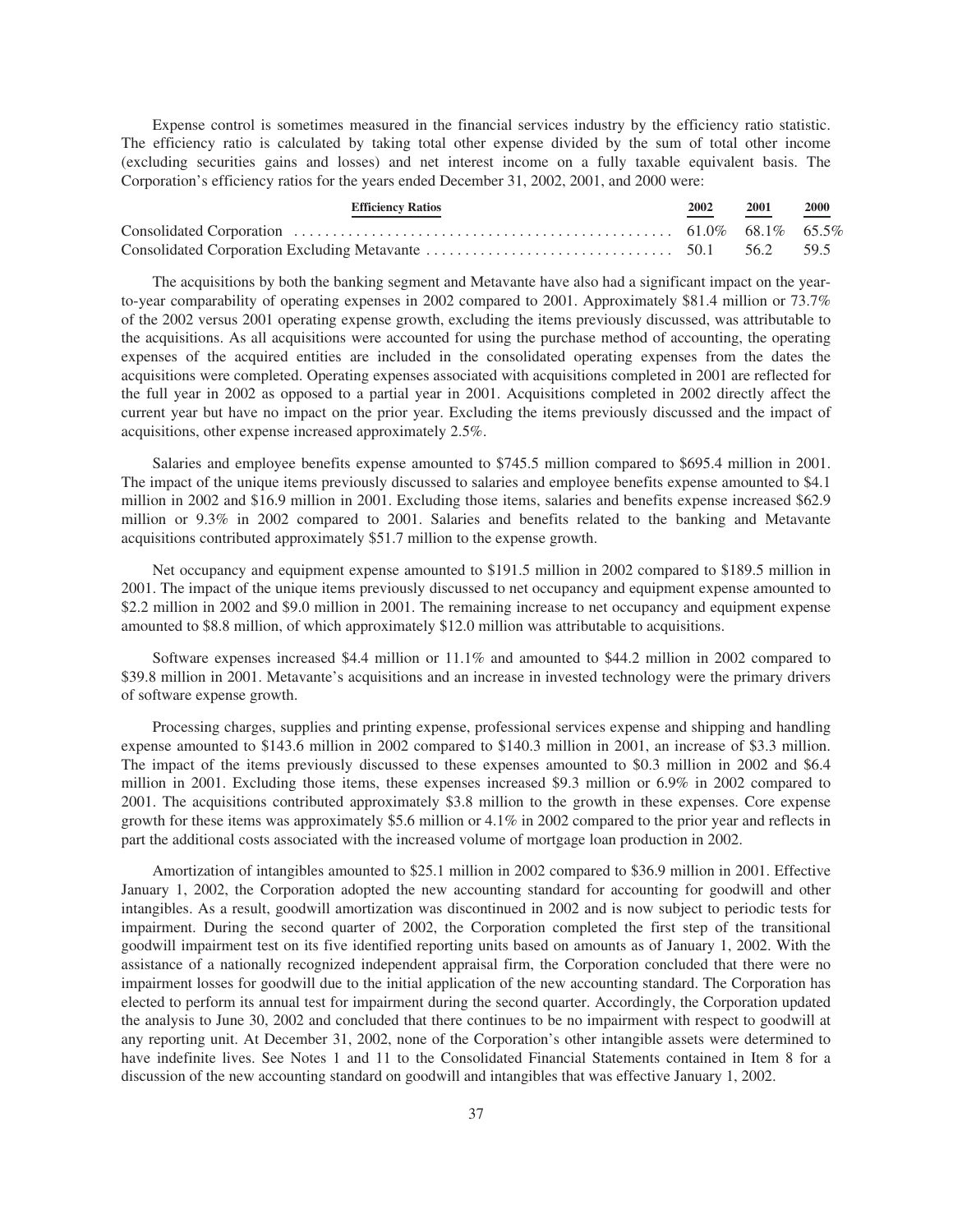Goodwill amortization amounted to \$19.8 million in 2001. Excluding the effect of goodwill amortization in 2001, amortization of intangibles increased \$8.0 million. Amortization of loan servicing rights, especially mortgage servicing rights which are sensitive to the increased prepayment and refinancing activity experienced during 2002, accounted for \$0.8 million of the increase. The remainder, primarily core deposit premium amortization, was attributable to acquisitions.

Other expenses amounted to \$146.1 million in 2002 compared to \$186.9 million in the prior year, a decrease of \$40.8 million. The impact of the items previously discussed to other expense amounted to \$0.4 million in 2002 and \$59.4 million in 2001. Excluding those items, other expense increased \$18.2 million or 14.3% in 2002 compared to 2001. Acquisitions contributed approximately \$9.3 million to the growth in other expense during 2002.

In connection with the ongoing periodic assessment of the carrying value assigned to residual values with emphasis placed on industries experiencing financial difficulties, the Corporation determined that certain residual values associated with its commercial lease portfolio were impaired. In 2002, the Corporation's commercial leasing subsidiary recorded a residual impairment loss of \$6.8 million that is included in other expense. The Corporation does not anticipate that there will be any significant residual losses in the commercial leasing portfolio in the near term.

Other expense is affected by the capitalization of costs, net of amortization, associated with software development and data processing conversions. A lower amount of capitalized software development costs and capitalized conversion costs net of their respective amortization resulted in an increase in other operating expense and accounted for approximately \$2.9 million of the total increase in other operating expense during 2002, excluding the unique and infrequent items previously discussed.

Total other expense amounted to \$1,288.9 million in 2001, an increase of \$185.0 million or 16.8% from \$1,103.9 million in 2000. Approximately \$77.5 million of the increase is a result of the \$110.5 million in 2001 and \$33.0 million in 2000, respectively, of charges and expenses relating to infrequent and unusual items previously discussed for the respective periods.

Salaries and benefits expense amounted to \$695.4 million for 2001 compared to \$628.2 million in 2000, an increase of \$67.2 million. Approximately \$16.1 million of the increase was a result of the items previously discussed for the respective periods which amounted to \$16.9 million in 2001 and \$0.8 million in 2000. The expense for providing healthcare benefits to employees and retirees increased 34.6% in 2001 compared to the prior year and accounted for \$13.2 million of the growth in salaries and benefits. Incentive commissions and compensation increased \$11.8 million or 19.4% due to increased loan production, deposit growth and compensation based on other performance measures including the Corporation's common stock performance. Excluding all of these items, salary and benefit expense increased 4.9% in 2001 and was driven by the banking segment that reflects, in part, the impact of the National City acquisition. The increase due to acquisitions was offset by the reduction in force and realignment and as a result, Metavante's year over year salaries and benefits expense was relatively unchanged.

Metavante's operating expense growth, driven in part by acquisitions, accounted for \$19.9 million or approximately 71% of the corporate-wide operating expense growth in net occupancy, equipment, software, processing and supplies and printing. Included in these expenses was a total of \$11.8 million in 2001 and \$1.0 million in 2000 of expenses relating to the items that were previously discussed.

The decline in professional services expense was a result of the impact of the items previously discussed which amounted to \$3.4 million in 2001 and \$7.0 million in 2000 and was also driven by Metavante. This area was specifically identified for cost-savings as part of Metavante's reduction in force and realignment and reflects the focus on acquisitions and in-house resources for technology development.

Amortization of intangibles increased \$6.0 million. Amortization of loan servicing rights, especially mortgage servicing rights which are sensitive to the increased prepayment and refinancing activity experienced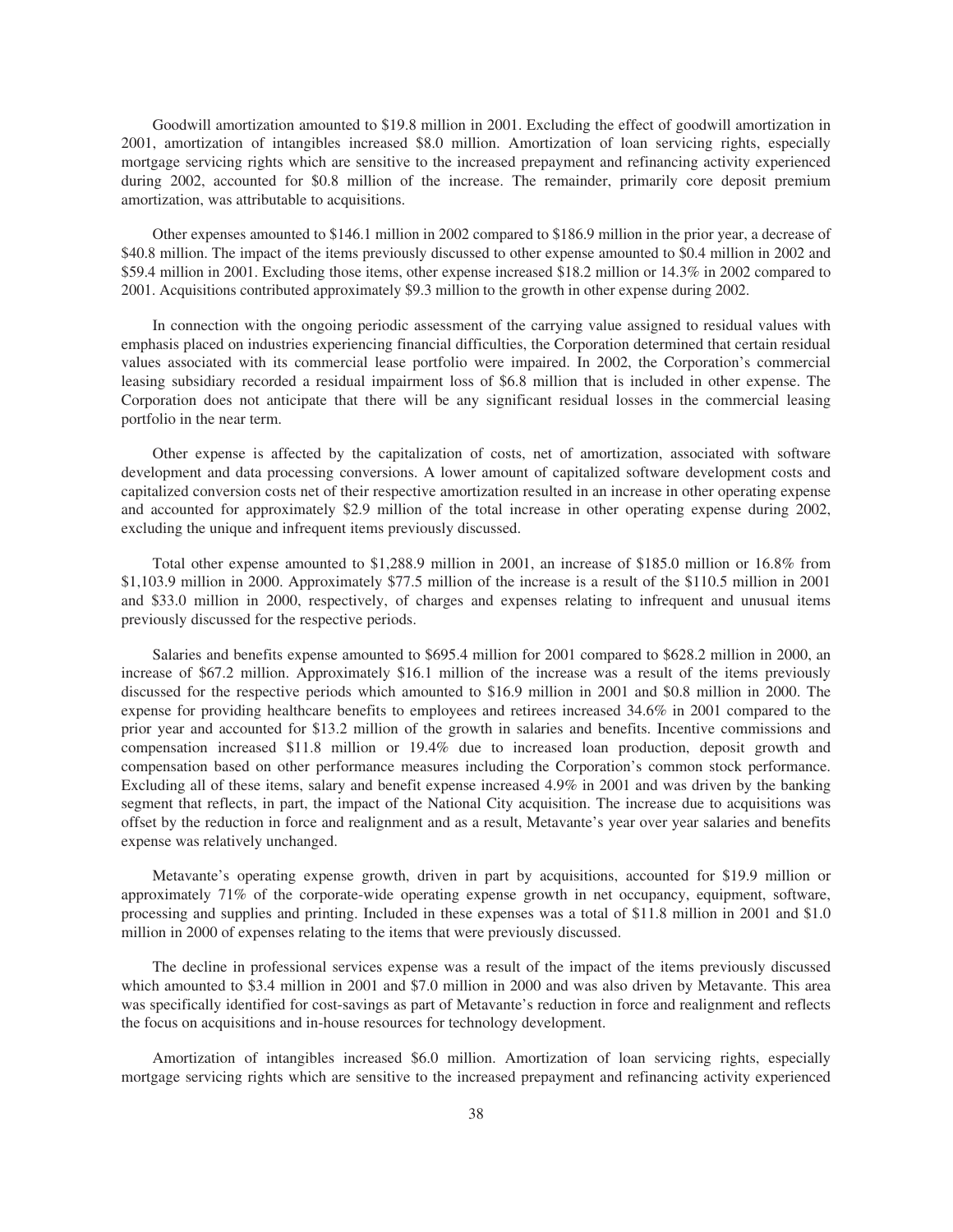during 2001, accounted for \$4.1 million of the increase. The remainder was attributable to acquisitions. Goodwill amortization amounted to \$19.8 million in 2001 compared to \$16.7 million in 2000.

Other expenses amounted to \$186.9 million in 2001 compared to \$110.0 million in the prior year, an increase of \$76.9 million. Approximately \$51.6 million of the increase was a result of the items previously discussed for the respective periods which amounted to \$59.4 million in 2001 and \$7.8 million in 2000.

Other expense is affected by the capitalization of costs, net of amortization, associated with software development and data processing conversions. A lower amount of capitalized software development costs and capitalized conversion costs net of their respective amortization resulted in an increase in other operating expense and accounted for approximately \$18.6 million of the total increase in other operating expense. Advertising and customer related expense in the banking segment increased \$6.8 million, which reflects the impact of acquisitions as well as programs to enhance deposit and loan growth.

# **Income Tax Provision**

The provision for income taxes was \$238.3 million in 2002, \$163.1 million in 2001 and \$152.9 million in 2000. The effective tax rate in 2002 was 33.2% compared to 32.6% in 2001 and 32.5% in 2000 and was relatively unchanged.

### **Liquidity and Capital Resources**

M&I manages its liquidity to ensure that funds are available to each of its banks to satisfy the cash flow requirements of depositors and borrowers and to ensure the Corporation's own cash requirements are met. M&I maintains liquidity by obtaining funds from several sources.

The Corporation's most readily available source of liquidity is its investment portfolio. Investment securities available for sale, which totaled \$4.3 billion at December 31, 2002, represent a highly accessible source of liquidity. The Corporation's portfolio of held-to-maturity investment securities, which totaled \$0.9 billion at December 31, 2002, provides liquidity from maturities and interest payments. The Corporation's mortgage loans held-for-sale provide additional liquidity. The loans, which aggregated \$0.3 billion at December 31, 2002, represent recently funded home mortgage loans that are prepared for delivery to investors, which generally occurs within thirty to ninety days after the loan has been funded.

Depositors within M&I's defined markets are another source of liquidity. Core deposits (demand, savings, money market and consumer time deposits) averaged \$14.6 billion in 2002. The Corporation's banking affiliates may also access the federal funds markets or utilize collateralized borrowings such as treasury demand notes or Federal Home Loan Bank ("FHLB") advances.

The banking affiliates may use wholesale deposits, which include foreign (Eurodollar) deposits. Wholesale deposits are funds in the form of deposits generated through distribution channels other than the Corporation's own banking branches. These deposits allow the Corporation's banking affiliates to gather funds across a national geographic base and at pricing levels considered attractive, where the underlying depositor may be retail or institutional. Access to wholesale deposits also provides the Corporation with the flexibility to not pursue single service time deposit relationships in markets that have experienced some unprofitable pricing levels.

The Corporation utilizes certain financing arrangements to meet its balance sheet management, funding, liquidity, and market or credit risk management needs. The majority of these activities are basic term or revolving securitization vehicles. These vehicles are generally funded through term-amortizing debt structures or with short-term commercial paper designed to be paid off based on the underlying cash flows of the assets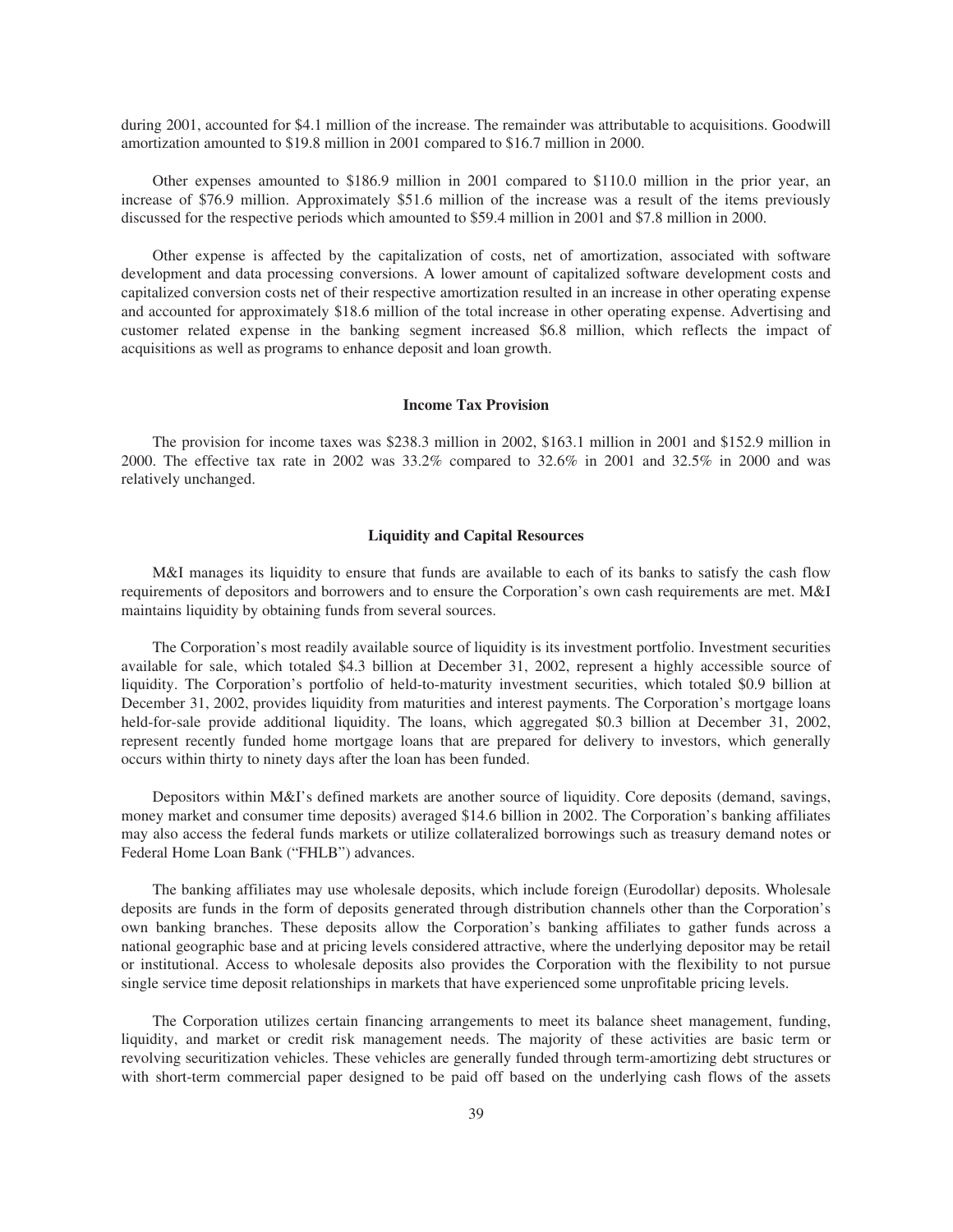securitized. These facilities provide access to funding sources substantially separate from the general credit risk of the Corporation and its subsidiaries. See Note 9 to the Consolidated Financial Statements contained in Item 8 for further discussion of the Corporation's securitization activities.

The Corporation's lead bank ("Bank") has implemented a bank note program which permits it to issue up to \$7.0 billion of short-term and medium-term notes which are offered and sold only to institutional investors. This program is intended to enhance liquidity by enabling the Bank to sell its debt instruments in private markets in the future without the delays which would otherwise be incurred. As shown and discussed in Note 14 in the Notes to the Consolidated Financial Statements contained in Item 8, longer-term bank notes outstanding at December 31, 2002, amounted to \$2.2 billion of which \$0.6 billion is subordinated and qualifies as supplementary capital for regulatory capital purposes.

The national capital markets represent a further source of liquidity for M&I. M&I has filed a shelf registration statement which is intended to permit M&I to raise funds through sales of corporate debt securities with a relatively short lead time. Under the shelf registration statement, the Corporation may issue up to \$0.5 billion of medium-term Series E notes with maturities ranging from 9 months to 30 years and at fixed or floating rates. At December 31, 2002, Series E notes issued amounted to \$0.3 billion. The Corporation may issue up to \$0.5 billion of medium-term MiNotes with maturities ranging from 9 months to 30 years and at fixed or floating rates. The MiNotes are issued in smaller denominations to attract retail investors. At December 31, 2002, MiNotes issued amounted to \$39 million. The shelf registration statement also permits the issuance of up to \$0.5 billion of other debt securities. Additionally, the Corporation has a commercial paper program. At December 31, 2002, commercial paper outstanding amounted to \$0.4 billion.

Short-term borrowings represent contractual debt obligations with maturities of one year or less and amounted to \$6.1 billion at December 31, 2002. Other obligations include maturities of longer-term borrowings as described in Note 14, future minimum lease payments on facilities and equipment as described in Note 10 and commitments to extend credit and letters of credit as described in Note 19 of the Notes to Consolidated Financial Statements contained in Item 8. Since many commitments to extend credit expire without being drawn upon and letters of credit are contingent commitments, the amounts outstanding at any time do not necessarily represent future cash requirements. Under Federal Reserve Board policy, the Corporation is expected to act as a source of financial strength to each subsidiary bank in circumstances when it might not do so absent such policy.

Shareholders' equity was \$3.04 billion or 9.2% of total consolidated assets at December 31, 2002, compared to \$2.49 billion or 9.1% of total consolidated assets at December 31, 2001. The increase associated with earnings, net of dividends paid, and the increase due to common stock issued in the Richfield State Agency, Century Bancshares and Mississippi Valley acquisitions was offset by the effect of treasury share repurchases and the decrease in accumulated other comprehensive income.

The Corporation and its affiliates continue to have a strong capital base and the Corporation's regulatory capital ratios continue to be significantly above the defined minimum regulatory ratios. See Note 15 to the Consolidated Financial Statements contained in Item 8 herein for the Corporation's comparative capital ratios and the capital ratios of its significant subsidiaries.

Federal and state banking laws place certain restrictions on the amount of dividends and loans which a bank may make to its parent company. Such restrictions have not had, and are not expected to have, any material effect on the Corporation's ability to meet its cash obligations.

The Corporation has a Stock Repurchase Program under which up to 12 million shares (post-split) can be repurchased annually. During 2002 and 2001, the Corporation repurchased 5.1 million and 9.4 million shares (post-split) at an aggregate cost of \$159.3 million and \$273.3 million, respectively.

The Corporation has generally financed its growth through the retention of earnings and the issuance of debt. It is expected that future growth can be financed through internal earnings retention, additional debt offerings, or the issuance of additional common or preferred stock or other capital instruments.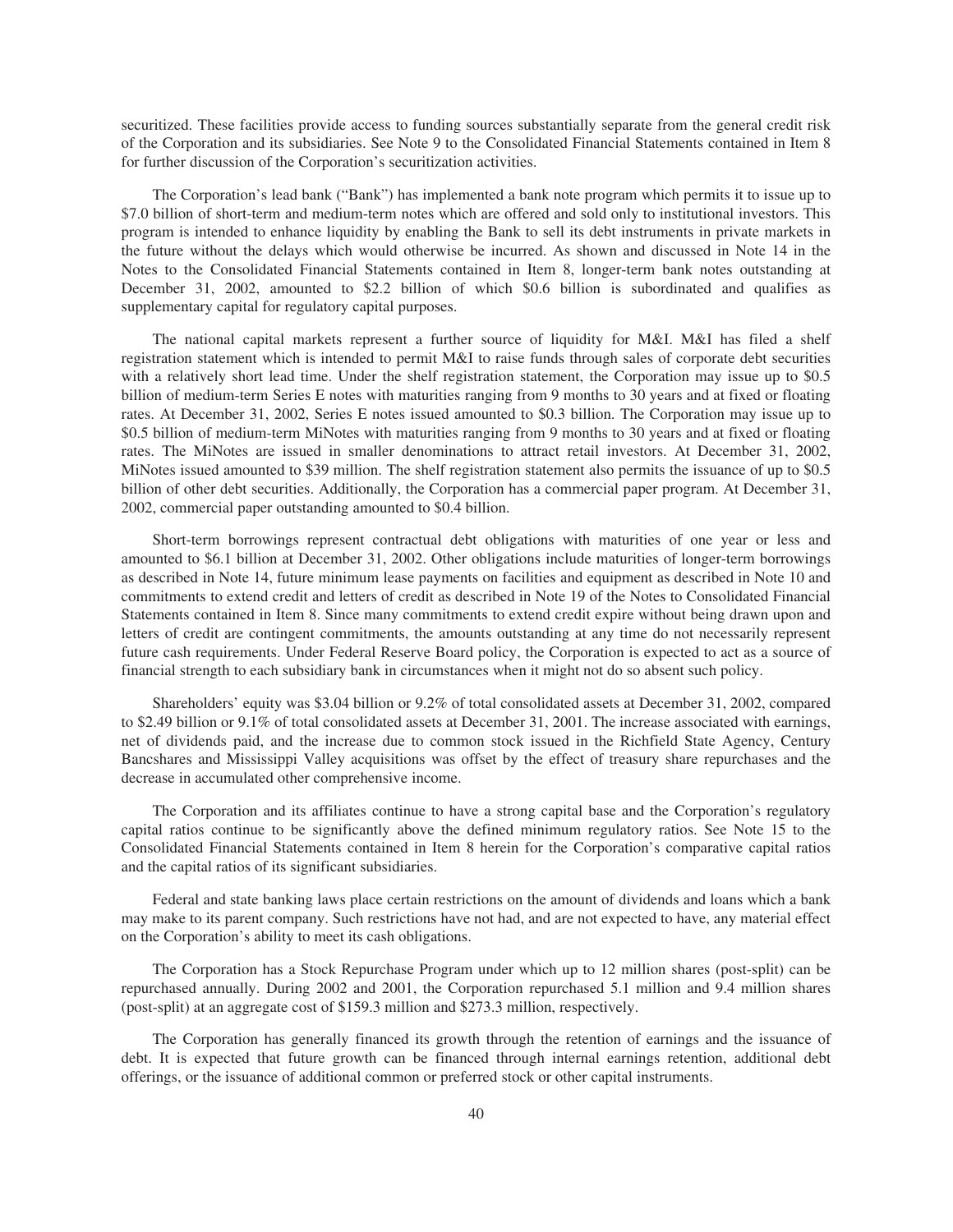#### **Other Matters**

In the fourth quarter of 2002, the Audit Committee of the Board of Directors approved the following nonaudit services performed or to be performed for M&I by its independent public accountants, Deloitte & Touche LLP: tax consulting and tax compliance services in connection with M&I's acquisitions and certain other transactions.

### **CRITICAL ACCOUNTING POLICIES**

The Corporation has established various accounting policies which govern the application of accounting principles generally accepted in the United States in the preparation of the Corporation's consolidated financial statements. The significant accounting policies of the Corporation are described in the footnotes to the consolidated financial statements contained in the Corporation's Annual Report on Form 10-K and updated as necessary in its Quarterly Reports on Form 10-Q. Certain accounting policies involve significant judgments and assumptions by management that may have a material impact on the carrying value of certain assets and liabilities. Management considers such accounting policies to be critical accounting policies. The judgments and assumptions used by management are based on historical experience and other factors, which are believed to be reasonable under the circumstances. Because of the nature of judgments and assumptions made by management, actual results could differ from these judgments and estimates which could have a material impact on the carrying values of assets and liabilities and the results of the operations of the Corporation. Management considers the following to be those accounting policies that require significant judgments and assumptions:

# **Allowance for Loan and Lease Losses**

The allowance for loan and lease losses represents management's estimate of probable losses inherent in the Corporation's loan and lease portfolio. Management evaluates the allowance each quarter to determine that it is adequate to absorb these inherent losses. This evaluation is supported by a methodology that identifies estimated losses based on assessments of individual problem loans and historical loss patterns of homogeneous loan pools. In addition, environmental factors, including regulatory guidance, unique to each measurement date are also considered. This reserving methodology has the following components:

*Specific Reserve.* The Corporation's internal risk rating system is used to identify loans and leases rated "Classified" as defined by regulatory agencies. In general, these loans have been internally identified as credits requiring management's attention due to underlying problems in the borrower's business or collateral concerns. Subject to a minimum size, a quarterly review of these loans is performed to identify the specific reserve necessary to be allocated to each of these loans. This analysis considers expected future cash flows, the value of collateral and also other factors that may impact the borrower's ability to make payments when due. Included in this group are those nonaccrual or renegotiated loans that meet the criteria as being "impaired" under the definition in SFAS 114. A loan is impaired when, based on current information and events, it is probable that a creditor will be unable to collect all amounts due according to the contractual terms of the loan agreement. For impaired loans, impairment is measured using one of three alternatives: (1) the present value of expected future cash flows discounted at the loan's effective interest rate; (2) the loan's observable market price, if available; or (3) the fair value of the collateral for collateral dependent loans and loans for which foreclosure is deemed to be probable.

*Collective Loan Impairment.* This portion of the allowance for loan and lease losses is comprised of two components. First, the Corporation makes a significant number of loans and leases, which due to their underlying similar characteristics, are assessed for loss as homogeneous pools. Included in the homogeneous pools are loans and leases from the retail sector and commercial loans under a certain size, which have been excluded from the specific reserve allocation previously discussed. The Corporation segments the pools by type of loan or lease and using historical loss information, estimates a loss reserve for each pool.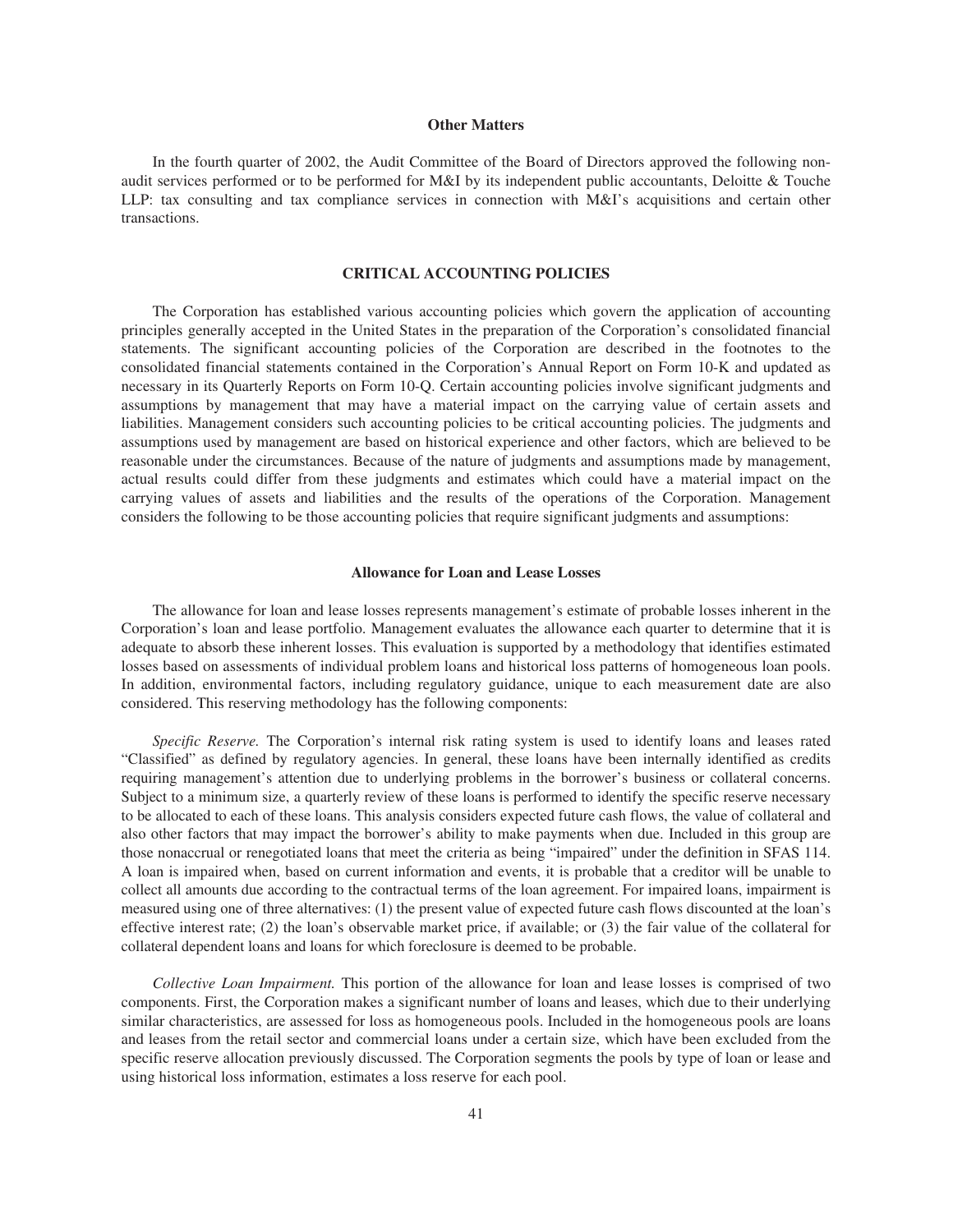The second component reflects management's recognition of the uncertainty and imprecision underlying the process of estimating losses. Based on management's judgment, reserves are allocated to industry segments or product types due to environmental conditions unique to the measurement period. Consideration is given to both internal and external environmental factors such as economic conditions in certain geographic or industry segments of the portfolio, economic trends in the retail lending sector, risk profile, and portfolio composition. Reserves are allocated based on estimates of loss exposure that management has identified based on these economic trends or conditions. The internal risk rating system is then used to identify those loans within these industry segments that based on financial, payment or collateral performance, warrant closer ongoing monitoring by management. The specific loans mentioned earlier are excluded from this analysis.

The current economic and political uncertainty has increased management's concerns over the lack of economic improvement forecasted for 2003 and the resulting impact this will have on our customer base. The retail loan portfolio will continue to be affected by the prolonged economic conditions as evidenced by the generally increasing personal bankruptcy and unemployment rates.

At December 31, 2002, special reserves continue to be carried for exposures to the airline and travel industries, manufacturing, paper and allied products and production agriculture, including the dairy industry and cropping operations. In fact a majority of the commercial charge-offs incurred in 2002 were in these industry segments. While most loans in these categories are still performing, the Corporation continues to believe these sectors have been more adversely affected by the economic slowdown and deteriorating operating results. Reduced revenues causing a declining utilization of the industry's capacity levels have impacted manufacturing. As a result, collateral values and the amounts realized through the sale or liquidation of manufacturing plant and equipment have declined accordingly. Loans to the agriculture industry represent approximately 6% of the Corporation's commercial portfolio with the dairy industry accounting for around 50% of these loans. The contraction in the number of dairy producers continues to take place as milk prices have approached historic lows and operating expenses have increased.

The Corporation's commitments to shared national credits increased approximately 12% during the past year to \$2.0 billion primarily due to acquisitions with average usage increasing to slightly over 40%. Many of these borrowers are in those industries identified earlier where special reserves continue to be carried. Although as of December 31, 2002 shared national credit nonperforming loans were less than 2.0% of this segment's total borrowings, historically many of the Corporation's largest charge-offs have come from the shared national credit portfolio. The Corporation's exposure to shared national credits is monitored closely given the economic uncertainty as well as this segment's loss experience.

The Corporation's primary lending areas are Wisconsin, Arizona, Minnesota and Missouri. The recent acquisitions in Minnesota and Missouri represent new geographic regions for the Corporation. Each of these regions has cultural and environmental factors that are unique to them. The risk in entering these new regions and the uncertainty regarding the inherent losses in their respective loan portfolios will remain until the Corporation's credit underwriting and monitoring processes are fully implemented.

At December 31, 2002, nonperforming loans and leases amounted to \$194.5 million or 0.81% of consolidated loans and leases compared to \$173.8 million or 0.90% at December 31, 2001 and \$129.4 million or 0.74% at December 31, 2000. Nonperforming loans associated with the 2001 National City acquisition and nonperforming loans associated with the 2002 acquisitions (Richfield State Agency, Century Bancshares and Mississippi Valley) accounted for approximately \$52.6 million of the total nonperforming loans outstanding at December 31, 2002. Nonperforming loans associated with the 2001 National City acquisition accounted for approximately \$28.1 million of the total nonperforming loans outstanding at December 31, 2001. As a result, approximately \$24.5 million of the increase in nonperforming loans at December 31, 2002 compared to December 31, 2001 and approximately \$28.1 million of the increase in nonperforming loans at December 31, 2001 compared to December 31, 2000 was due to the nonperforming loans obtained from the acquired entities. Nonaccrual loans increased \$21.8 million or 13.1% at year-end 2002 compared to year-end 2001. Nonaccrual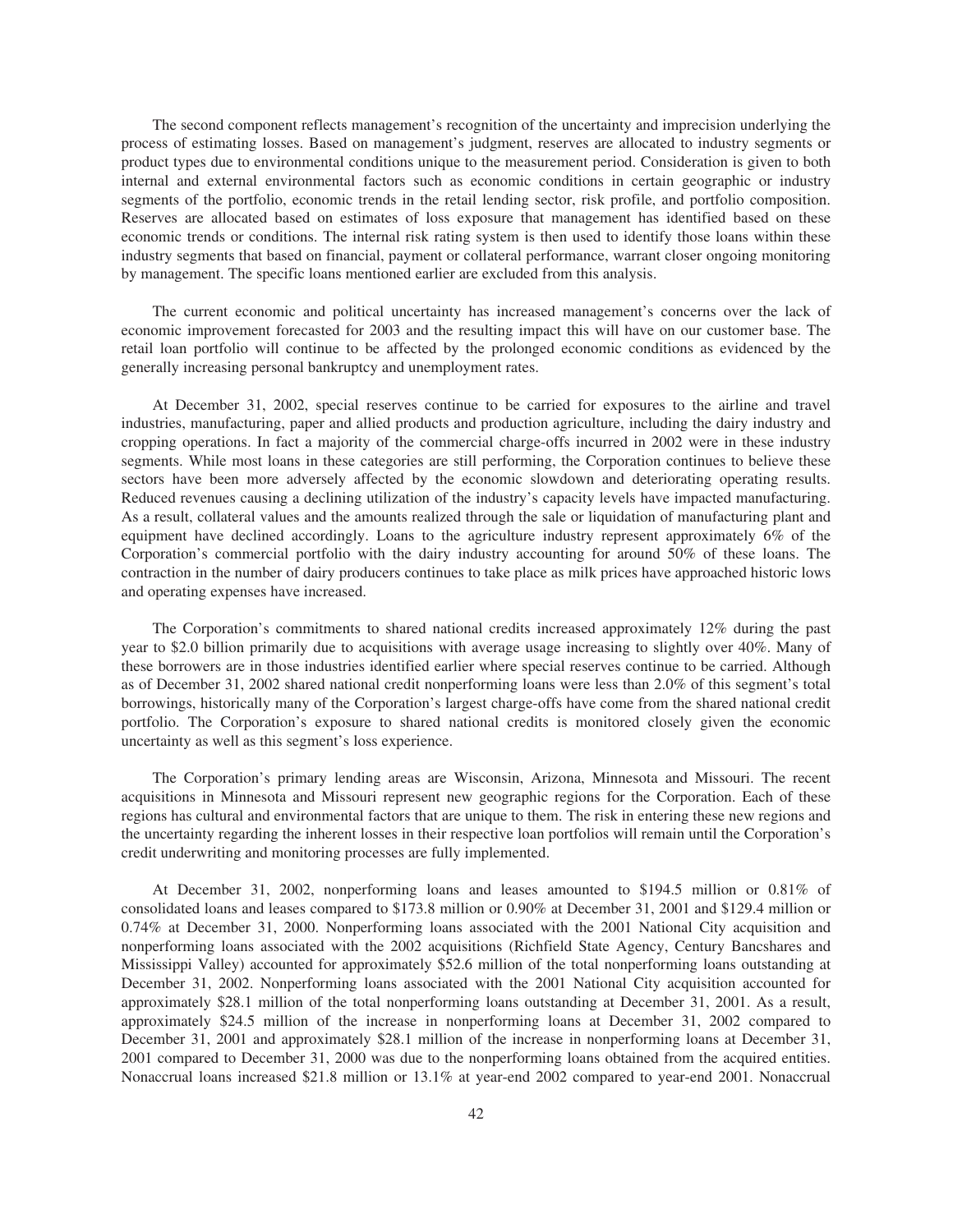commercial real estate loans accounted for \$11.6 million of the increase and nonaccrual residential real estate loans accounted for \$8.4 million of the increase. Nonaccrual commercial loans and leases increased \$2.0 million while nonaccrual construction and land development loans declined \$0.6 million and personal loans increased \$0.4 million.

At the present time, there is no specific industry that is of immediate concern however, the Corporation believes that the current economic environment will continue to negatively affect the markets and communities it serves in the near term. While nonperforming loans have remained in the 80-90 basis point range over the past two years, there continues to be some risk of nonperforming loans increasing. During the same two-year period, net charge-offs have also remained in a narrow range of approximately 20 basis points which is significantly higher than historical levels. The Corporation believes some degree of stress continues to exist and expects net charges-offs to continue in the 15-25 basis point range in the near term or until the economy clearly demonstrates signs of strengthening.

Charge-offs for 2003 will continue to be affected by the factors previously discussed. The Corporation estimates net charge-offs in 2003 will range between \$18 million and \$29 million for commercial loans, \$10 million and \$16 million for real estate loans, \$6 million and \$10 million for personal loans and \$3 million and \$5 million for lease financing receivables. Negative economic events, adverse developments in industry segments within the portfolio or deterioration of a large loan or loans could have significant adverse impacts on the actual loss levels. There are no other known specific issues or industries of concern or material loans believed to be in imminent danger of deteriorating or defaulting which would give rise to a large near-term charge-off at the present time.

The Corporation has not substantively changed any aspect to its overall approach in the determination of the allowance for loan and lease losses. There have been no material changes in assumptions or estimation techniques as compared to prior periods that impacted the determination of the current period allowance.

Based on the above loss estimates, senior management determines their best estimate of the required allowance for loans and leases. Management's evaluation of the factors described above resulted in an allowance for loan and lease losses of \$338.4 million at December 31, 2002 compared to \$268.2 million at December 31, 2001. The resulting provisions for loan and lease losses are the amounts required to establish the allowance for loan and lease losses to the required level after considering charge-offs and recoveries. Management recognizes there are significant estimates in the process and the ultimate losses could be significantly different from those currently estimated.

#### **Capitalized Software and Conversion Costs**

Direct costs associated with the production of computer software that will be licensed externally or used in a service bureau environment are capitalized. Capitalization of such costs is subject to strict accounting policy criteria, although the appropriate time to initiate capitalization requires management judgment. Once the specific capitalized project is put into production, the software cost is amortized over its estimated useful life, generally four years. Each quarter, the Corporation performs net realizable value tests to ensure the assets are recoverable. Such tests require management judgment as to the future sales and profitability of a particular product which involves, in some cases, multi-year projections. Technology changes and changes in customer requirements can have a significant impact on the recoverability of these assets and can be difficult to predict. Should significant adverse changes occur, estimates of useful life may have to be revised or write-offs would be required to recognize impairment. For the years ended December 31, 2002 and 2001, the amount of software costs capitalized amounted to \$56.0 million and \$46.6 million, respectively. Amortization expense of software costs amounted to \$35.6 million and \$37.9 million for the years ended December 31, 2002 and 2001, respectively.

Direct costs associated with customer system conversions to the data processing operations are capitalized and amortized on a straight-line basis over the terms, generally five to seven years, of the related servicing contracts.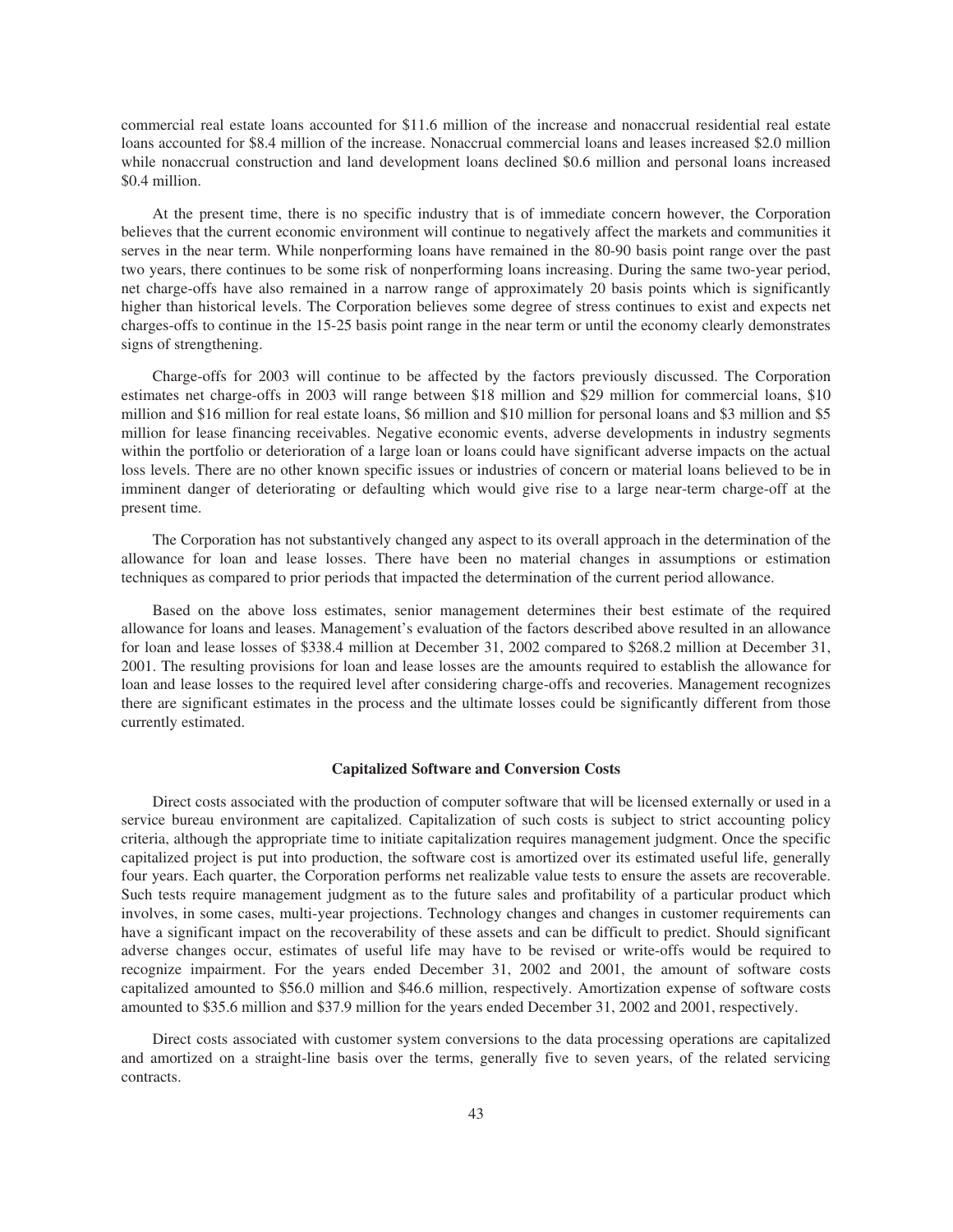Capitalization only occurs when management is satisfied that such costs are recoverable through future operations or penalties (buyout fees) in case of early termination. For the years ended December 31, 2002 and 2001, the amount of conversion costs capitalized amounted to \$10.6 million and \$12.1 million, respectively. Amortization expense of conversion costs amounted to \$17.9 million and \$19.6 million for the years ended December 31, 2002 and 2001, respectively.

Net unamortized costs at December 31, were (\$ in millions):

|                           | 2002 2001 |
|---------------------------|-----------|
| Software  \$138.5 \$111.8 |           |
| Conversions 35.9 43.4     |           |
| Total  \$174.4 \$155.2    |           |
|                           |           |

The Corporation has not substantively changed any aspect to its overall approach in the determination of the amount of costs that are capitalized for software development or conversion activities. There have been no material changes in assumptions or estimation techniques as compared to prior periods that impacted the determination of the periodic amortization of such costs.

### **Financial Asset Sales and Securitizations**

The Corporation utilizes certain financing arrangements to meet its balance sheet management, funding, liquidity, and market or credit risk management needs. The majority of these activities are basic term or revolving securitization vehicles. These vehicles are generally funded through term-amortizing debt structures or with short-term commercial paper designed to be paid off based on the underlying cash flows of the assets securitized. These financing entities are contractually limited to a narrow range of activities that facilitate the transfer of or access to various types of assets or financial instruments. In certain situations, the Corporation provides liquidity and/or loss protection agreements. In determining whether the financing entity should be consolidated, the Corporation considers whether the entity is a qualifying special-purpose entity (QSPE) as defined in Statement of Financial Accounting Standards (SFAS) No. 140, *Accounting for Transfers and Servicing of Financial Assets and Extinguishments of Liabilities.* For non-consolidation, a QSPE must be demonstrably distinct, have significantly limited permitted activities, hold assets that are restricted to transferred financial assets and related assets, and can sell or dispose of non-cash financial assets only in response to specified conditions.

In January 2003, the FASB issued Interpretation No. 46 (FIN 46), **Consolidation of Variable Interest Entities.** This interpretation addresses consolidation by business enterprises of variable interest entities. Under current practice, entities generally have been included in consolidated financial statements because they are controlled through voting interests. This interpretation explains how to identify variable interest entities and how an entity assesses its interests in a variable interest entity to decide whether to consolidate that entity. FIN 46 requires existing unconsolidated variable interest entities to be consolidated by their primary beneficiaries if the entities do not effectively disperse risks among parties involved. Variable interest entities that effectively disperse risks will not be consolidated unless a single party holds an interest or combination of interests that effectively recombines risks that were previously dispersed. Transferors to QSPEs and "grandfathered" QSPEs subject to the reporting requirements of SFAS 140 are outside the scope of FIN 46 and do not consolidate those entities. FIN 46 also requires certain disclosures by the primary beneficiary of a variable interest entity or an entity that holds a significant variable interest in a variable interest entity.

FIN 46 is applicable for all entities with variable interests in variable interest entities created after January 31, 2003 immediately. Public companies with a variable interest in a variable interest entity created before February 1, 2003 will apply the provisions of FIN 46 no later than the beginning of the first interim reporting period beginning after June 15, 2003.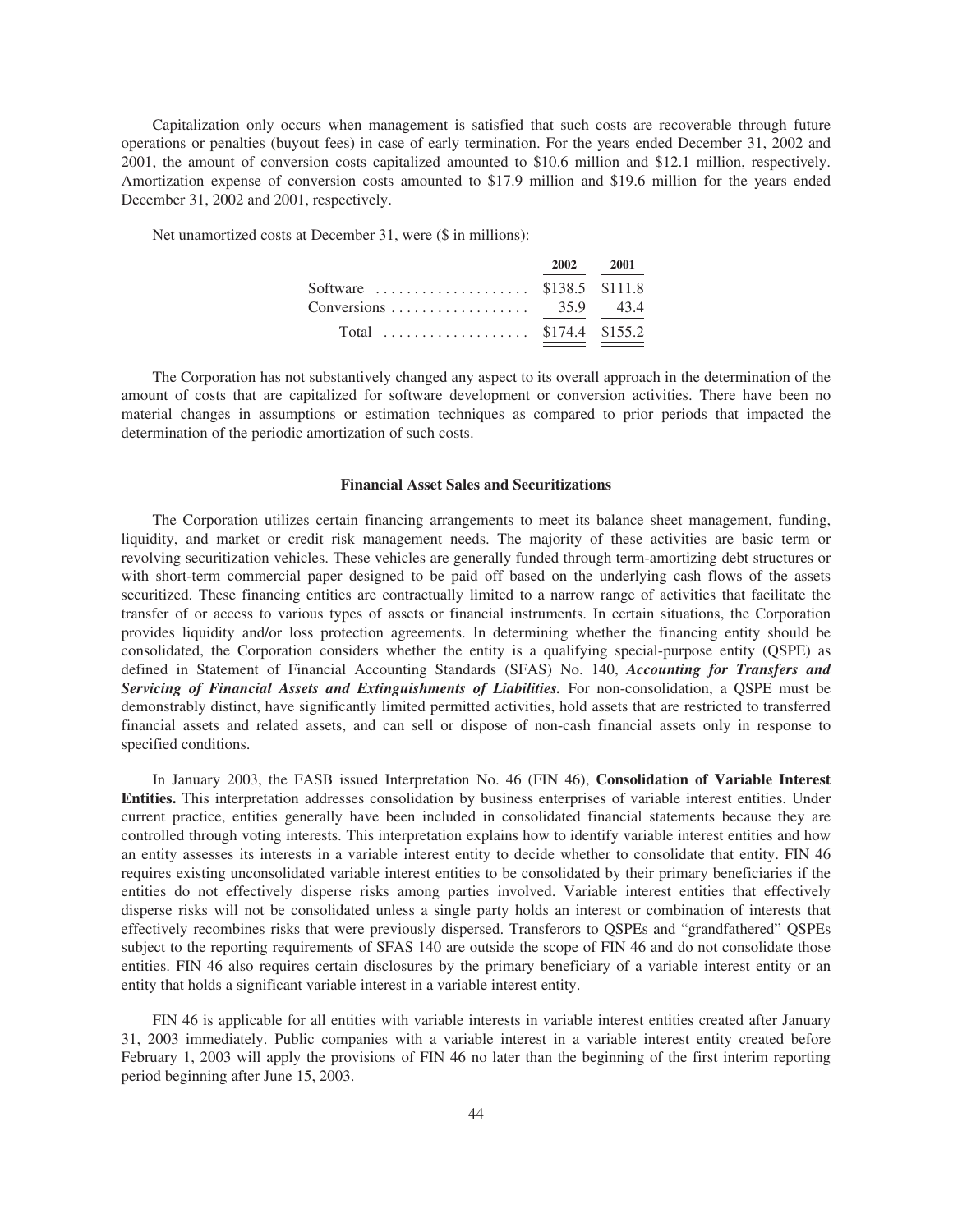With respect to its securitization activities, the Corporation does not anticipate FIN 46 will have a material impact on its consolidated financial statements because its transfers are generally to QSPEs or to entities in which the Corporation does not hold a significant variable interest.

The Corporation sells financial assets, in a two-step process that results in a surrender of control over the assets as evidenced by true-sale opinions from legal counsel, to unconsolidated entities that securitize the assets. The Corporation retains interests in the securitized assets in the form of interest-only strips and a cash reserve account. Gain or loss on sale of the assets depends in part on the carrying amount assigned to the assets sold allocated between the asset sold and retained interests based on their relative fair values at the date of transfer. The value of the retained interests is based on the present value of expected cash flows estimated using management's best estimates of the key assumptions—credit losses, prepayment speeds, forward yield curves and discount rates commensurate with the risks involved. Actual results can differ from expected results.

The Corporation reviews the carrying values of the retained interests monthly to determine if there is a decline in value that is other than temporary and periodically reviews the propriety of the assumptions used based on current historical experience as well as the sensitivities of the carrying value of the retained interests to adverse changes in the key assumptions. The Corporation believes that its estimates result in a reasonable carrying value of the retained interests.

During 2002, the Corporation recognized an impairment loss of \$1.5 million, which is included in net investment securities losses in the Consolidated Statements of Income. The impairment was a result of the differences between actual prepayments and credit losses experienced in 2002 compared to the expected prepayments and credit losses used in measuring retained interests that originated in the prior year. The impairment on the retained interests, held in the form of interest-only strips, was deemed to be other than temporary.

The Corporation regularly sells automobile loans to an unconsolidated multi-seller special purpose entity commercial paper conduit in securitization transactions in which servicing rights and subordinated interests are retained. The outstanding balances of automobile loans sold in these securitization transactions were \$713.8 million and \$433.3 million at December 31, 2002 and 2001, respectively. At December 31, 2002 and 2001, the carrying amount of retained interests amounted to \$43.1 million and \$30.2 million, respectively.

The Corporation also sells, from time to time, debt securities classified as available for sale that are highly rated to an unconsolidated bankruptcy remote qualifying special purpose entity (QSPE) whose activities are limited to issuing highly rated asset-backed commercial paper with maturities up to 180 days which is used to finance the purchase of the investment securities. The Corporation's lead bank ("Bank") provides liquidity backup in the form of Liquidity Purchase Agreements. In addition, the Bank acts as counterparty to interest rate swaps that enable the QSPE to hedge its interest rate risk. Such swaps are designated as trading in the Corporation's Consolidated Balance Sheet.

Under the terms of the Administration Agreement, the Bank, as administrator of the QSPE, is required to sell interests in the securities funded by the QSPE to the Bank, as the liquidity purchaser under the liquidity agreements, if at any time (after giving effect to any issuance of new commercial paper notes and the receipt of payments under any swap agreement) the QSPE has insufficient funds to repay any maturing commercial paper note and the Bank, as liquidity agent, has received a notice of such deficiency. The Bank, as the liquidity provider, will be obligated to purchase interests in such securities under the terms of the liquidity agreement to repay the maturing commercial paper notes unless (i) after giving effect to such purchase, the aggregate of securities purchased under the relevant liquidity agreement would exceed the aggregate maximum liquidity purchase amount under such liquidity agreement or (ii) certain bankruptcy events with respect to the QSPE have occurred; provided that the Bank is not required to purchase any defaulted security. For this purpose, a defaulted security is any security that is rated below "Caa2" by Moody's and below "CCC" by Standard & Poor's. To date, the Bank has never acquired interests in any securities under the terms of the liquidity agreements.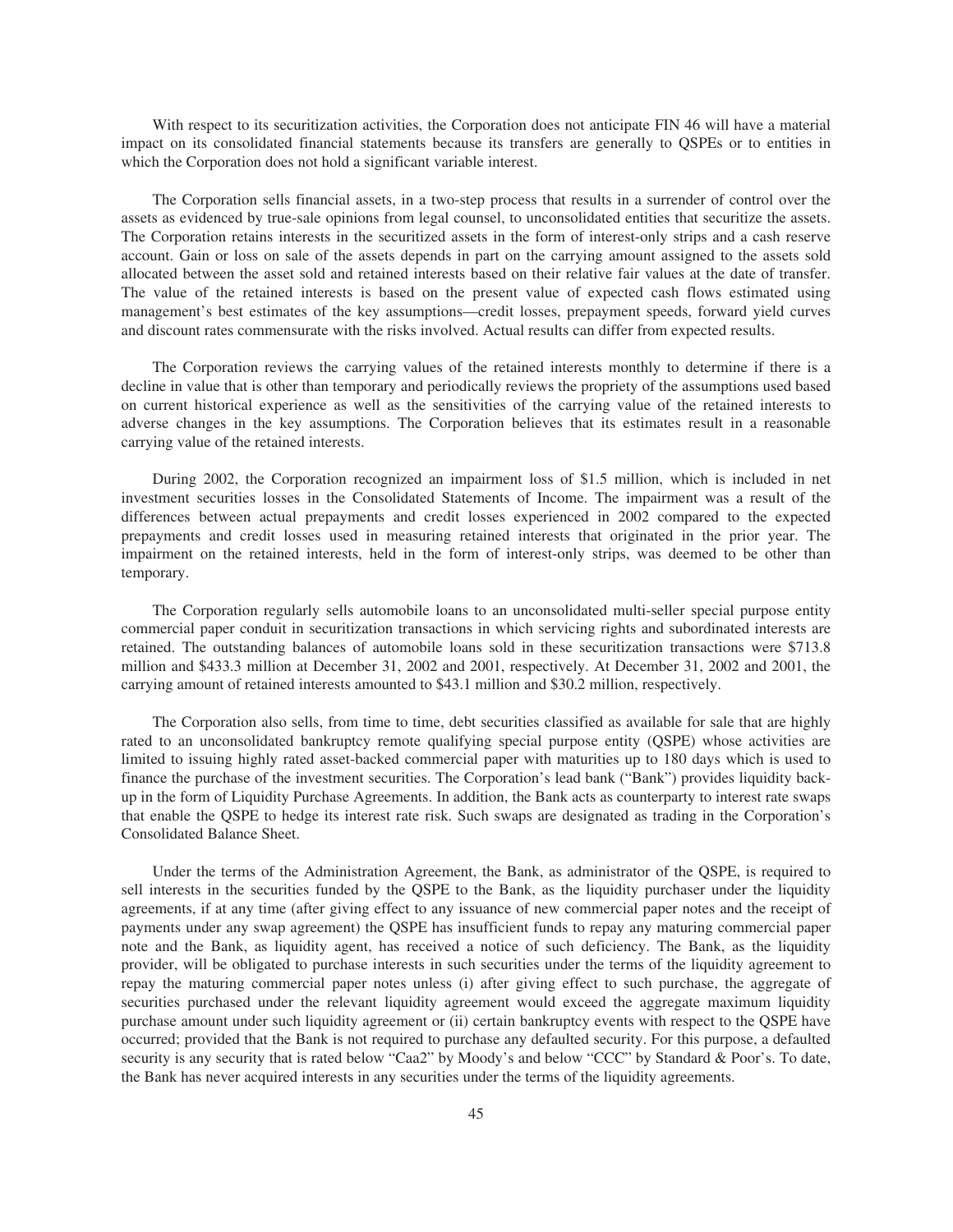A subsidiary of the Bank has entered into interest rate swaps with the QSPE designed to counteract the interest rate risk associated with third party beneficial interest (commercial paper) and the transferred assets. The beneficial interests in the form of commercial paper have been issued by the QSPE to parties other than the Bank and its subsidiary or any other affiliates. The notional amounts do not exceed the amount of beneficial interests. The swap agreements do not provide the QSPE or its administrative agent any decision-making authority other than those specified in the standard ISDA Master Agreement.

At December 31, 2002, highly rated investment securities in the amount of \$182.0 million were outstanding in the QSPE to support the outstanding commercial paper.

#### **Income Taxes**

Income taxes are accounted for using the asset and liability method. Under this method, deferred tax assets and liabilities are recognized for the future tax consequences attributable to differences between the financial statement carrying amounts of existing assets and liabilities and their respective tax basis. Deferred tax assets and liabilities are measured using enacted tax rates expected to apply to taxable income in the years in which those temporary differences are expected to be recovered or settled. The effect on tax assets and liabilities of a change in tax rates is recognized in the income statement in the period that includes the enactment date.

The determination of current and deferred income taxes is based on complex analyses of many factors including interpretation of Federal and state income tax laws, the difference between tax and financial reporting basis of assets and liabilities (temporary differences), estimates of amounts currently due or owed such as the timing of reversals of temporary differences and current accounting standards. The Corporation's interpretation of Federal and state income tax laws is periodically reviewed by the Federal and state taxing authorities. Actual results could differ significantly from the estimates and interpretations used in determining the current and deferred income tax liabilities.

### **ITEM 7A. QUANTITATIVE AND QUALITATIVE DISCLOSURES ABOUT MARKET RISK**

Market risk arises from exposure to changes in interest rates, exchange rates, commodity prices, and other relevant market rate or price risk. The Corporation faces market risk through trading and other than trading activities. While market risk that arises from trading activities in the form of foreign exchange and interest rate risk is immaterial to the Corporation, market risk from other than trading activities in the form of interest rate risk is measured and managed through a number of methods. For additional information on the Corporation's derivative financial instruments and foreign exchange position, see Notes 20 and 21 to the Consolidated Financial Statements contained in Item 8 herein.

### *Interest Rate Risk*

The Corporation uses financial modeling techniques to identify potential changes in income under a variety of possible interest rate scenarios. Financial institutions, by their nature, bear interest rate and liquidity risk as a necessary part of the business of managing financial assets and liabilities. The Corporation has designed strategies to confine these risks within prudent parameters and identify appropriate risk/reward tradeoffs in the financial structure of the balance sheet.

The financial models identify the specific cash flows, repricing timing and embedded option characteristics across the array of assets and liabilities held by the Corporation. Policies are in place to assure that neither earnings nor fair value at risk exceed appropriate limits. The use of a limited array of derivative financial instruments has allowed the Corporation to achieve the desired balance sheet repricing structure while simultaneously meeting the desired objectives of both its borrowing and depositing customers.

The models used include measures of the expected repricing characteristics of administered rate (NOW, savings and money market accounts) and non-rate related products (demand deposit accounts, other assets and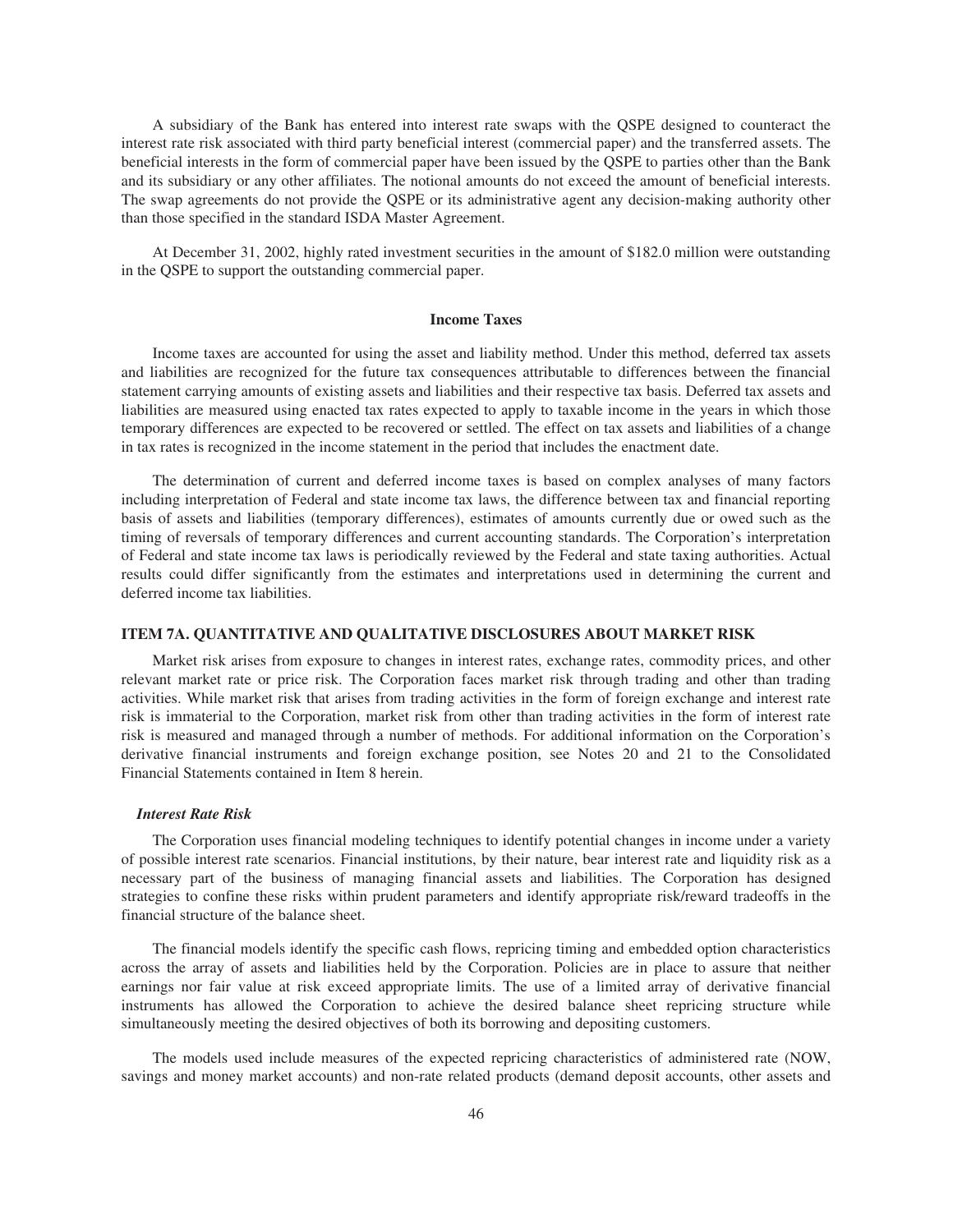other liabilities). These measures recognize the relative insensitivity of these accounts to changes in market interest rates, as demonstrated through current and historical experiences. In addition to information about contractual payment information for most other assets and liabilities, the models also include estimates of expected prepayment characteristics for those items that are likely to materially change their payment structures in different rate environments, including residential mortgage products, certain commercial and commercial real estate loans and certain mortgage-related securities. Estimates for these sensitivities are based on industry assessments and are substantially driven by the differential between the contractual coupon of the item and current market rates for similar products.

This information is incorporated into a model that allows the projection of future income levels in several different interest rate environments. Earnings at risk are calculated by modeling income in an environment where rates remain constant, and comparing this result to income in a different rate environment, and then dividing this result into the Corporation's budgeted pre-tax income for the calendar year. Since future interest rate moves are difficult to predict, the following table presents two potential scenarios—a gradual increase of 100bp across the entire yield curve over the course of the year (+25bp per quarter), and a gradual decrease of 100bp across the entire yield curve over the course of the year (-25bp per quarter) for the balance sheet as of December 31, 2002:

| Impact to 2003<br><b>Hypothetical Change in Interest Rates</b> |           |  |  |
|----------------------------------------------------------------|-----------|--|--|
|                                                                | $0.9\%$   |  |  |
|                                                                | $(2.0\%)$ |  |  |

These results are based solely on the modeled parallel changes in market rates, and do not reflect the earnings sensitivity that may arise from other factors such as changes in the shape of the yield curve, the changes in spread between key market rates, or accounting recognition for impairment of certain intangibles. These results are also considered to be conservative estimates due to the fact that they do not include any management action to mitigate potential income variances within the simulation process. Such action could potentially include, but would not be limited to, adjustments to the repricing characteristics of any on- or off-balance sheet item with regard to short-term rate projections and current market value assessments.

Actual results will differ from simulated results due to the timing, magnitude, and frequency of interest rate changes as well as changes in market conditions and management strategies.

Another component of interest rate risk is measuring the fair value at risk for a given change in market interest rates. The Corporation also uses computer modeling techniques to determine the present value of all asset and liability cash flows (both on- and off-balance sheet), adjusted for prepayment expectations, using a market discount rate. The net change in the present value of the asset and liability cash flows in different market rate environments is the amount of fair value at risk from those rate movements. As of December 31, 2002 the fair value of equity at risk for a gradual 100bp shift in rates was less than 2.0% of the market value of the Corporation.

# *Equity Risk*

In addition to interest rate risk, the Corporation incurs market risk in the form of equity risk. M&I's Capital Markets Group invests in private, medium-sized companies to help establish new businesses or recapitalize existing ones and, to a lesser extent, invests in publicly traded equity securities. Exposure to the change in equity values for the nonpublic companies that are held in their portfolio exists, but due to the nature of the investments, cannot be quantified within acceptable levels of precision.

M&I Trust Services administers over \$59 billion in assets and directly manages a portfolio of almost \$13 billion. Exposure exists to changes in equity values due to the fact that fee income is partially based on equity balances. While this exposure is present, quantification remains difficult due to the number of other variables affecting fee income. Interest rate changes can also have an effect on fee income for the above stated reasons.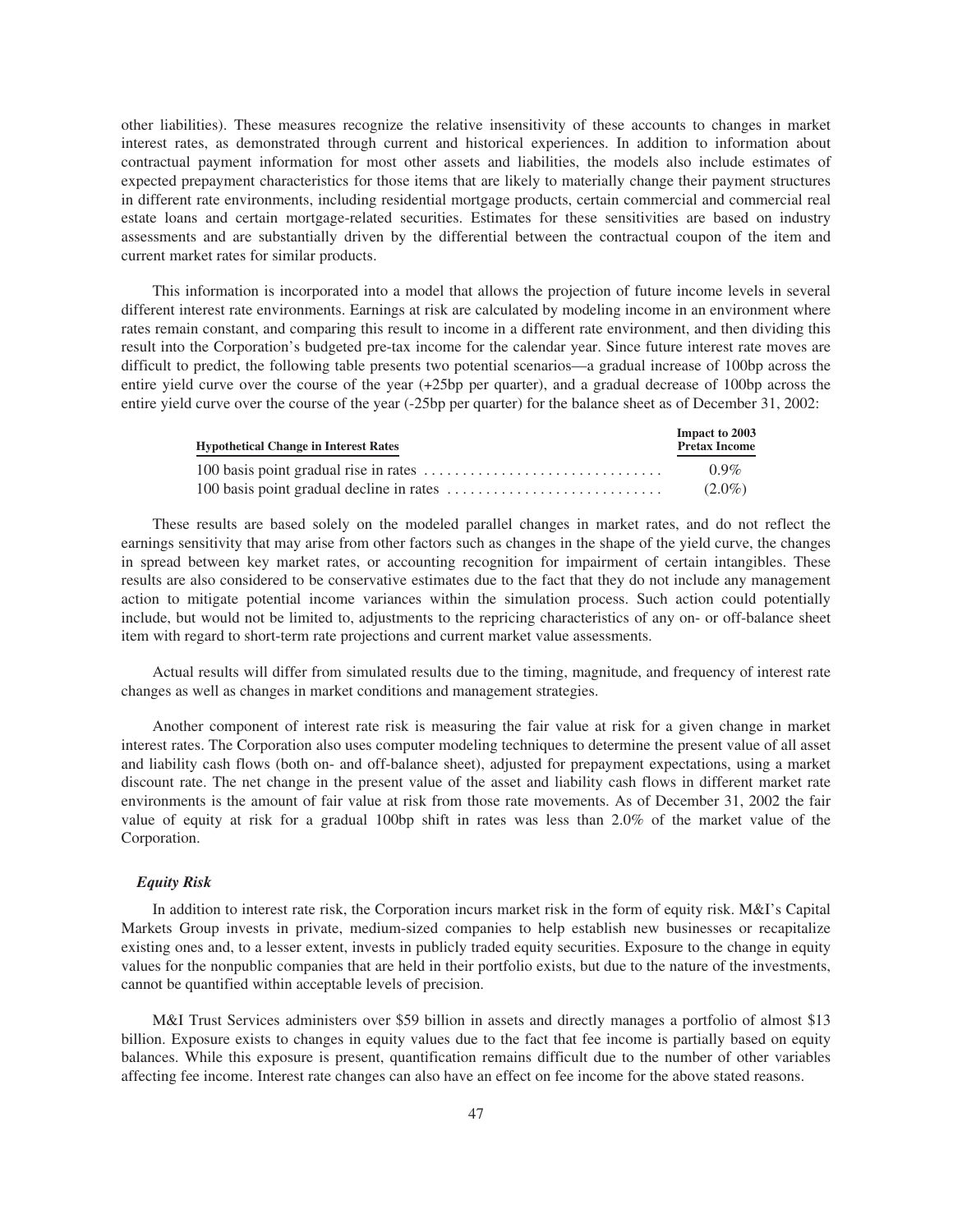# **ITEM 8. CONSOLIDATED FINANCIAL STATEMENTS AND SUPPLEMENTARY DATA FOR YEARS ENDED DECEMBER 31, 2002, 2001, AND 2000**

# **Consolidated Balance Sheets December 31 (\$000's except share data)**

|                                                                            | 2002         | 2001                    |
|----------------------------------------------------------------------------|--------------|-------------------------|
| <b>Assets</b>                                                              |              |                         |
| Cash and Cash Equivalents:                                                 |              |                         |
|                                                                            | \$1,012,090  | $\mathbb{S}$<br>617,183 |
|                                                                            | 30,117       | 119,561                 |
|                                                                            | 104,325      | 827,021                 |
| <b>Investment Securities:</b>                                              | 1,146,532    | 1,563,765               |
|                                                                            | 21,252       | 6,119                   |
|                                                                            | 93,851       | 41.668                  |
|                                                                            | 4,266,372    | 3,383,632               |
| Held to Maturity, Market Value \$993,937 (\$1,049,952 in 2001)             | 942,819      | 1,032,093               |
| Loans and Leases:                                                          | 5,324,294    | 4,463,512               |
|                                                                            | 311,077      | 289,667                 |
| Loans and Leases, Net of Unearned Income of \$124,793 (\$178,734 in 2001). | 23,597,769   | 19,005,705              |
| Total Loans and Leases, Net of Unearned Income                             | 23,908,846   | 19,295,372              |
|                                                                            | 338,409      | 268,198                 |
|                                                                            | 23,570,437   | 19,027,174              |
|                                                                            | 442,395      | 393,030                 |
|                                                                            | 1,088,804    | 586,838                 |
|                                                                            | 1,302,180    | 1,218,168               |
|                                                                            | \$32,874,642 | \$27,252,487            |
| <b>Liabilities and Shareholders' Equity</b><br>Deposits:                   |              |                         |
|                                                                            | \$4,461,880  | \$3,558,571             |
|                                                                            | 15,931,826   | 12,934,476              |
|                                                                            | 20,393,706   | 16,493,047              |
|                                                                            | 6,093,367    | 5,857,242               |
|                                                                            | 1,067,120    | 849,053                 |
|                                                                            | 2,283,781    | 1,560,177               |
| Shareholders' Equity:                                                      | 29,837,974   | 24,759,519              |
| Series A Convertible Preferred Stock, \$1.00 par value, 2,000,000 Shares   |              |                         |
| Authorized; 336,370 Shares Issued in 2001; Liquidation Preference \$33,637 |              | 336                     |
| Common Stock, \$1.00 par value, 320,000,000 Shares Authorized;             |              |                         |
|                                                                            | 240,833      | 117,302                 |
|                                                                            | 569,162      | 698,289                 |
|                                                                            | 2,675,148    | 2,331,776               |
| Accumulated Other Comprehensive Income, Net of Related Taxes               | (44, 427)    | 40,600                  |
| Less: Treasury Stock, at Cost, 14,599,565 Shares (13,352,817 in 2001)      | 381,878      | 673,494                 |
|                                                                            | 22,170       | 21,841                  |
|                                                                            | 3,036,668    | 2,492,968               |
|                                                                            | \$32,874,642 | \$27,252,487            |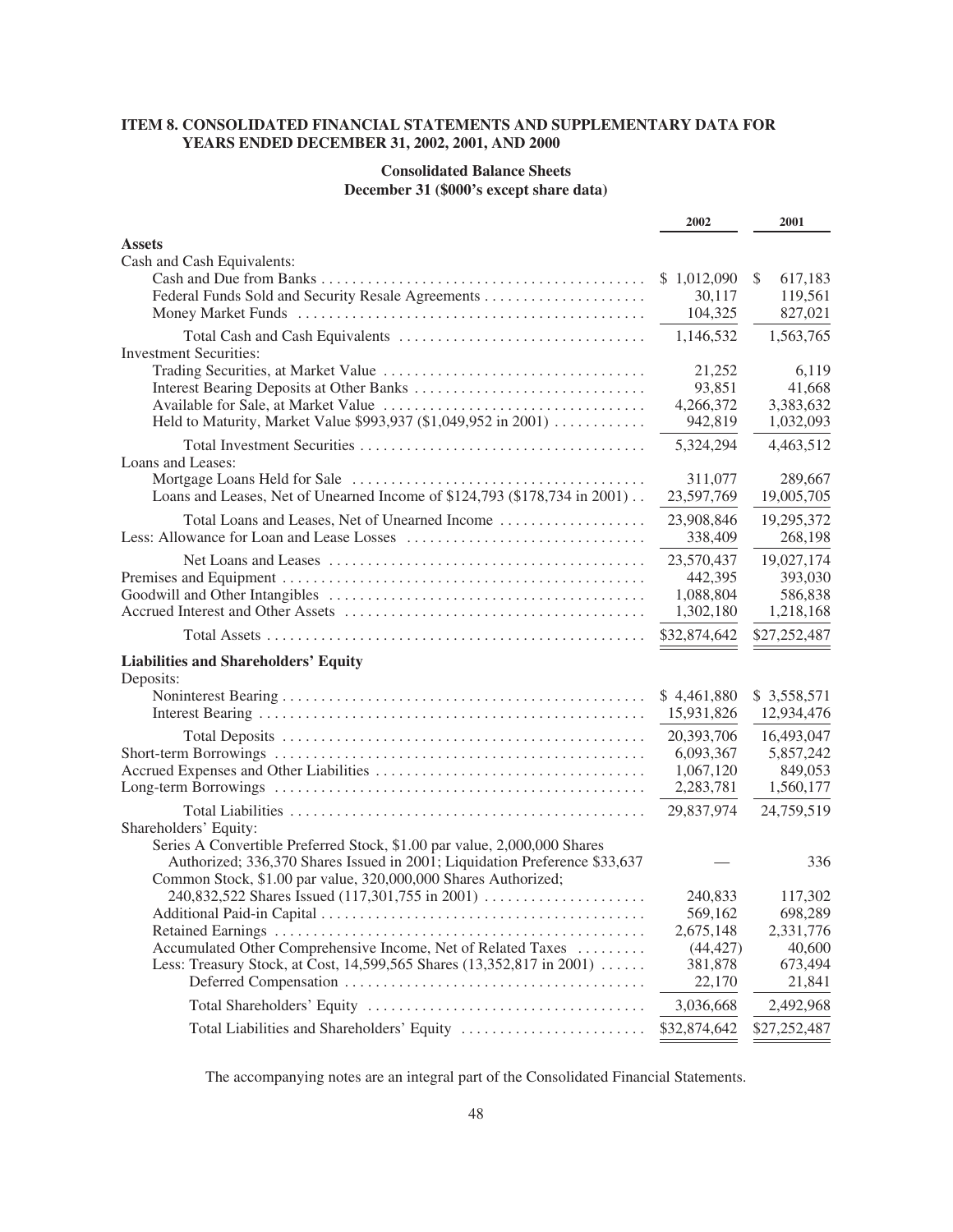| <b>Consolidated Statements of Income</b>            |  |
|-----------------------------------------------------|--|
| Years ended December 31 (\$000's except share data) |  |

|                                                                                                                                                   | 2002               | 2001               | <b>2000</b>        |
|---------------------------------------------------------------------------------------------------------------------------------------------------|--------------------|--------------------|--------------------|
| <b>Interest Income:</b>                                                                                                                           |                    |                    |                    |
| <b>Investment Securities:</b>                                                                                                                     | \$1,297,166        | \$1,358,802        | \$1,391,651        |
|                                                                                                                                                   | 198,037            | 270,336            | 272,536            |
|                                                                                                                                                   | 60,637             | 62,273             | 65,429             |
|                                                                                                                                                   | 328                | 884                | 1,508              |
|                                                                                                                                                   | 11,168             | 16,812             | 16,858             |
|                                                                                                                                                   | 1,567,336          | 1,709,107          | 1,747,982          |
| <b>Interest Expense:</b>                                                                                                                          | 283,385            | 566,899            | 772,016            |
|                                                                                                                                                   | 150,310            | 188,587            | 224,187            |
|                                                                                                                                                   | 127,343            | 110,842            | 78,773             |
|                                                                                                                                                   | 561,038            | 866,328            | 1,074,976          |
|                                                                                                                                                   | 1,006,298          | 842,779            | 673,006            |
|                                                                                                                                                   | 74,416             | 54,115             | 30,352             |
| <b>Other Income:</b>                                                                                                                              | 931,882            | 788,664            | 642,654            |
| Data Processing Services:                                                                                                                         | 144,633            | 120,147            | 104,681            |
|                                                                                                                                                   | 456,865            | 435,700            | 425.589            |
|                                                                                                                                                   | 2                  | 3,969              | 15,771             |
|                                                                                                                                                   | 601,500            | 559,816            | 546,041            |
|                                                                                                                                                   | 39,078             | 47,638             | 51,409             |
|                                                                                                                                                   | 120,586            | 120,827            | 117,680            |
|                                                                                                                                                   | 100,796            | 85,980             | 73,872             |
|                                                                                                                                                   | 55,213             | 46,188             | 18,946             |
|                                                                                                                                                   | (6,271)            | (6,759)            | (29,985)           |
|                                                                                                                                                   | 29,783<br>142,003  | 27,053<br>120,507  | 28,106             |
|                                                                                                                                                   | 1,082,688          | 1,001,250          | 125,525<br>931,594 |
| <b>Other Expense:</b>                                                                                                                             |                    |                    |                    |
|                                                                                                                                                   | 745,518            | 695,405            | 628,215            |
|                                                                                                                                                   | 74,706<br>116,806  | 71,322<br>118,199  | 54,836<br>113,962  |
|                                                                                                                                                   | 44,210             | 39,790             | 30,013             |
|                                                                                                                                                   | 39,316             | 40,058             | 32,104             |
|                                                                                                                                                   | 20,131             | 21,298             | 20,836             |
|                                                                                                                                                   | 38,441             | 34,189             | 41,028             |
|                                                                                                                                                   | 45,669             | 44,792             | 41,965             |
|                                                                                                                                                   | 25,134             | 36,904             | 30,916             |
|                                                                                                                                                   | 146,047            | 186,912            | 110,023            |
|                                                                                                                                                   | 1,295,978          | 1,288,869          | 1,103,898          |
| Income Before Income Taxes and Cumulative Effect of Changes in Accounting Principles                                                              | 718,592<br>238,265 | 501,045<br>163,124 | 470,350<br>152,948 |
| Income Before Cumulative Effect of Changes in Accounting Principles<br>Cumulative Effect of Changes in Accounting Principles, Net of Income Taxes | 480,327            | 337,921<br>(436)   | 317,402<br>(2,279) |
| Net Income                                                                                                                                        | \$480,327          | \$337,485          | \$315,123          |
| <b>Net Income Per Common Share:</b>                                                                                                               |                    |                    |                    |
| <b>Basic:</b><br>Income Before Cumulative Effect of Changes in Accounting Principles                                                              | \$                 | \$                 | \$                 |
| Cumulative Effect of Changes in Accounting Principles                                                                                             | 2.24               | 1.60               | 1.51<br>(0.01)     |
|                                                                                                                                                   | \$<br>2.24         | \$<br>1.60         | \$<br>1.50         |
| Diluted:                                                                                                                                          |                    |                    |                    |
| Income Before Cumulative Effect of Changes in Accounting Principles                                                                               | \$<br>2.16         | \$<br>1.55         | \$<br>1.46         |
| Cumulative Effect of Changes in Accounting Principles                                                                                             |                    |                    | (0.01)             |
|                                                                                                                                                   | \$<br>2.16         | \$<br>1.55         | \$<br>1.45         |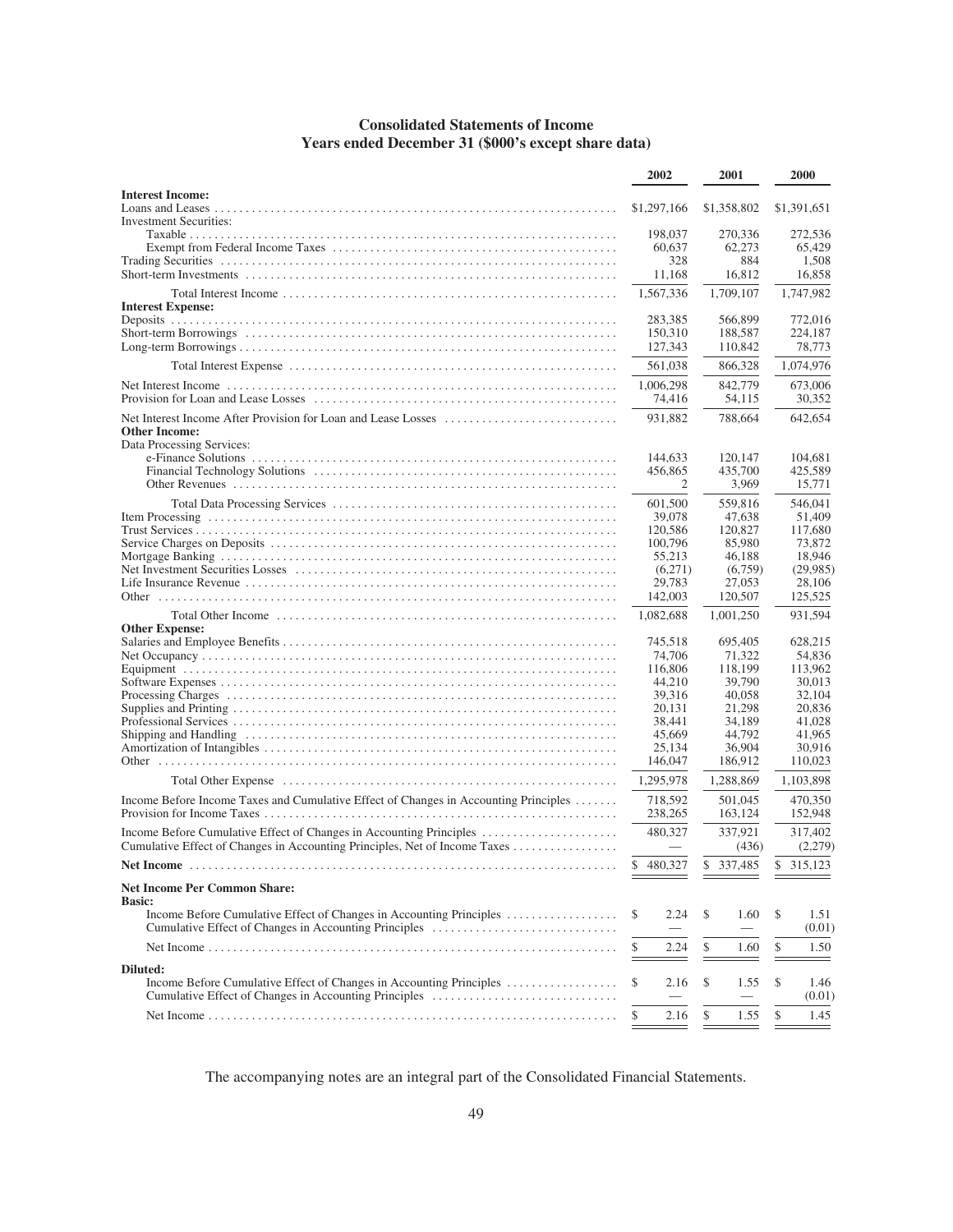# **Consolidated Statements of Cash Flows Years ended December 31 (\$000's)**

|                                                                                                     | 2002          | 2001          | 2000                    |
|-----------------------------------------------------------------------------------------------------|---------------|---------------|-------------------------|
| <b>Cash Flows From Operating Activities:</b>                                                        |               |               |                         |
|                                                                                                     | \$<br>480,327 | 337,485<br>\$ | 315,123<br>$\mathbb{S}$ |
| Adjustments to Reconcile Net Income to Net Cash Provided by                                         |               |               |                         |
| <b>Operating Activities:</b>                                                                        |               |               |                         |
|                                                                                                     | 91,050        | 61,894        | 69,197                  |
| Provision for Loan and Lease Losses                                                                 | 74,416        | 54,115        | 30,352                  |
|                                                                                                     | (75, 147)     | (23,292)      | 7,047                   |
| Proceeds from Sales of Trading Securities and Loans Held for                                        |               |               |                         |
|                                                                                                     | 7,079,263     | 5,412,432     | 4,529,322               |
| Purchases of Trading Securities and Loans Held for Sale                                             | (6,822,322)   | (5,549,128)   | (3,952,604)             |
|                                                                                                     | 110,225       | (57, 823)     | 30                      |
|                                                                                                     | 457,485       | (101, 802)    | 683,344                 |
|                                                                                                     | 937,812       | 235,683       | 998,467                 |
| <b>Cash Flows From Investing Activities:</b>                                                        |               |               |                         |
| Proceeds from Sales of Securities Available for Sale                                                | 317,201       | 196,664       | 1,538,995               |
| Proceeds from Maturities of Securities Available for Sale                                           | 2,181,391     | 1,818,294     | 677,075                 |
| Proceeds from Maturities of Securities Held to Maturity                                             | 144,296       | 79,040        | 58,675                  |
| Purchases of Securities Available for Sale                                                          | (2,936,885)   | (282, 481)    | (2,030,511)             |
| Purchases of Securities Held to Maturity                                                            | (631)         | (55)          | (249)                   |
|                                                                                                     | (2,760,170)   | (695, 130)    | (1,713,032)             |
|                                                                                                     | (182, 874)    | (576, 150)    | (573, 833)              |
| Principal Payments on Lease Receivables                                                             | 456,124       | 761,164       | 360,992                 |
| Purchases of Premises and Equipment, Net                                                            | (52,611)      | (44,620)      | (78, 817)               |
| Acquisitions, Net of Cash and Cash Equivalents Acquired                                             | (153, 443)    | (64, 752)     | (265)                   |
|                                                                                                     | 8,878         | 16,664        | 18,428                  |
| Net Cash (Used in) Provided by Investing Activities<br><b>Cash Flows From Financing Activities:</b> | (2,978,724)   | 1,208,638     | (1,742,542)             |
|                                                                                                     | 1,370,143     | (3,798,822)   | 2,464,793               |
| Proceeds from Issuance of Commercial Paper                                                          | 7,050,671     | 3,472,573     | 3,190,712               |
| Principal Payments on Commercial Paper                                                              | (7,069,509)   | (3,499,459)   | (3,115,064)             |
| Net (Decrease) Increase in Other Short-term Borrowings                                              | (765, 214)    | 2,280,201     | (1,717,077)             |
| Proceeds from Issuance of Long-term Borrowings                                                      | 1,888,623     | 1,487,373     | 536,587                 |
|                                                                                                     | (564, 151)    | (319, 839)    | (368, 469)              |
|                                                                                                     | (136,955)     | (122, 777)    | (111, 379)              |
|                                                                                                     | (165, 116)    | (267, 438)    | (156,319)               |
| Proceeds from the Issuance of Common Stock                                                          | 15,187        | 23,630        | 5,241                   |
|                                                                                                     |               | (691)         | (113)                   |
| Net Cash Provided by (Used in) Financing Activities                                                 | 1,623,679     | (745, 249)    | 728,912                 |
| Net (Decrease) Increase in Cash and Cash Equivalents                                                | (417, 233)    | 699,072       | (15, 163)               |
| Cash and Cash Equivalents, Beginning of Year                                                        | 1,563,765     | 864,693       | 879,856                 |
|                                                                                                     | \$1,146,532   | \$1,563,765   | 864,693<br>$\mathbb{S}$ |
| <b>Supplemental Cash Flow Information:</b>                                                          |               |               |                         |
| Cash Paid During the Year for:                                                                      |               |               |                         |
|                                                                                                     | 564,475<br>\$ | \$<br>972,354 | 984,883<br>\$           |
|                                                                                                     | 216,026       | 148,864       | 116,363                 |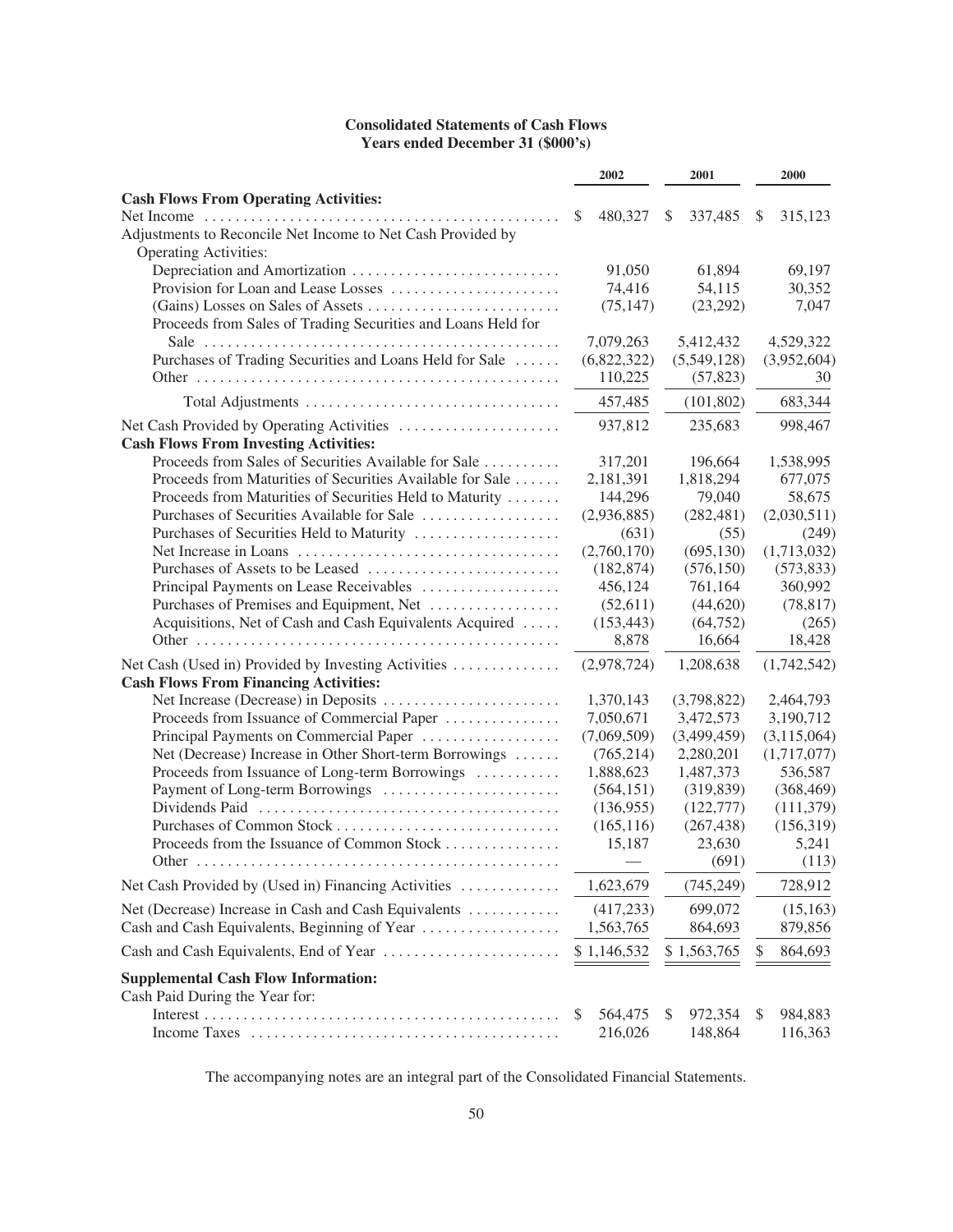| <b>Consolidated Statements of Shareholders' Equity</b> |  |
|--------------------------------------------------------|--|
| (\$000's except share data)                            |  |

|                                                                      | Compre-<br>hensive<br><b>Income</b> | <b>Preferred</b><br><b>Stock</b> | Common<br><b>Stock</b> | <b>Additional</b><br>Paid-in<br>Capital | <b>Retained</b><br><b>Earnings</b> | <b>Treasury</b><br>Common<br><b>Stock</b> | <b>Deferred</b><br>Compen-<br>sation | Accum-<br>ulated<br><b>Other</b><br>Compre-<br>hensive<br>Income |
|----------------------------------------------------------------------|-------------------------------------|----------------------------------|------------------------|-----------------------------------------|------------------------------------|-------------------------------------------|--------------------------------------|------------------------------------------------------------------|
| Balance, December 31, 1999                                           |                                     | \$336                            | \$112,757              | \$457,097                               | \$1,914,128                        | $$$ (314,513)                             | \$(20,130)                           | $$$ (32,749)                                                     |
| Comprehensive Income:                                                |                                     |                                  |                        |                                         |                                    |                                           |                                      |                                                                  |
| Net Income                                                           | \$315,123                           |                                  |                        |                                         | 315,123                            |                                           |                                      |                                                                  |
| Unrealized Gains/(Losses) on                                         |                                     |                                  |                        |                                         |                                    |                                           |                                      |                                                                  |
| Securities:                                                          |                                     |                                  |                        |                                         |                                    |                                           |                                      |                                                                  |
| <b>Unrealized Securities Gains Net</b>                               |                                     |                                  |                        |                                         |                                    |                                           |                                      |                                                                  |
| of Taxes of $$56,790$                                                | 104,469                             |                                  |                        |                                         |                                    |                                           |                                      |                                                                  |
| Reclassification Adjustment For                                      |                                     |                                  |                        |                                         |                                    |                                           |                                      |                                                                  |
| (Losses) Included in Net<br>Income Net of Taxes of                   |                                     |                                  |                        |                                         |                                    |                                           |                                      |                                                                  |
| $$18,091$                                                            | (33,593)                            |                                  |                        |                                         |                                    |                                           |                                      |                                                                  |
|                                                                      |                                     |                                  |                        |                                         |                                    |                                           |                                      |                                                                  |
| <b>Total Unrealized Gains on</b>                                     |                                     |                                  |                        |                                         |                                    |                                           |                                      |                                                                  |
| Securities                                                           | 70,876                              |                                  |                        |                                         |                                    |                                           |                                      | 70,876                                                           |
| Comprehensive Income                                                 | \$385,999                           |                                  |                        |                                         |                                    |                                           |                                      |                                                                  |
| Issuance of 270,531 Treasury Common<br>Shares Under Stock Option and |                                     |                                  |                        |                                         |                                    |                                           |                                      |                                                                  |
| Restricted Stock Plans                                               |                                     |                                  |                        | (6,897)                                 |                                    | 12,496                                    | (355)                                |                                                                  |
| Acquisition of 3,239,686 Common Shares                               |                                     |                                  |                        | (67)                                    |                                    | (156, 455)                                | 156                                  |                                                                  |
| Dividends Declared on Preferred Stock-                               |                                     |                                  |                        |                                         |                                    |                                           |                                      |                                                                  |
| \$11.83 Per Share $\dots\dots\dots\dots\dots\dots$                   |                                     |                                  |                        |                                         | (3,979)                            |                                           |                                      |                                                                  |
| Dividends Declared on Common Stock-                                  |                                     |                                  |                        |                                         |                                    |                                           |                                      |                                                                  |
| \$1.035 Per Share $\dots\dots\dots\dots\dots\dots$                   |                                     |                                  |                        |                                         | (107, 400)                         |                                           |                                      |                                                                  |
| Net Change in Deferred Compensation                                  |                                     |                                  |                        |                                         |                                    |                                           | (201)                                |                                                                  |
| Income Tax Benefit for Compensation                                  |                                     |                                  |                        |                                         |                                    |                                           |                                      |                                                                  |
| Expense for Tax Purposes in Excess of                                |                                     |                                  |                        |                                         |                                    |                                           |                                      |                                                                  |
| Amounts Recognized for Financial                                     |                                     |                                  |                        |                                         |                                    |                                           |                                      |                                                                  |
| Reporting Purposes                                                   |                                     |                                  |                        | 2,486                                   |                                    |                                           |                                      |                                                                  |
|                                                                      |                                     |                                  |                        | (407)                                   | (113)                              |                                           |                                      |                                                                  |
| Balance, December 31, 2000                                           |                                     | \$336                            | \$112.757              | \$452,212                               | \$2,117,759                        | $$$ (458,472)                             | \$(20,530)                           | \$38.127                                                         |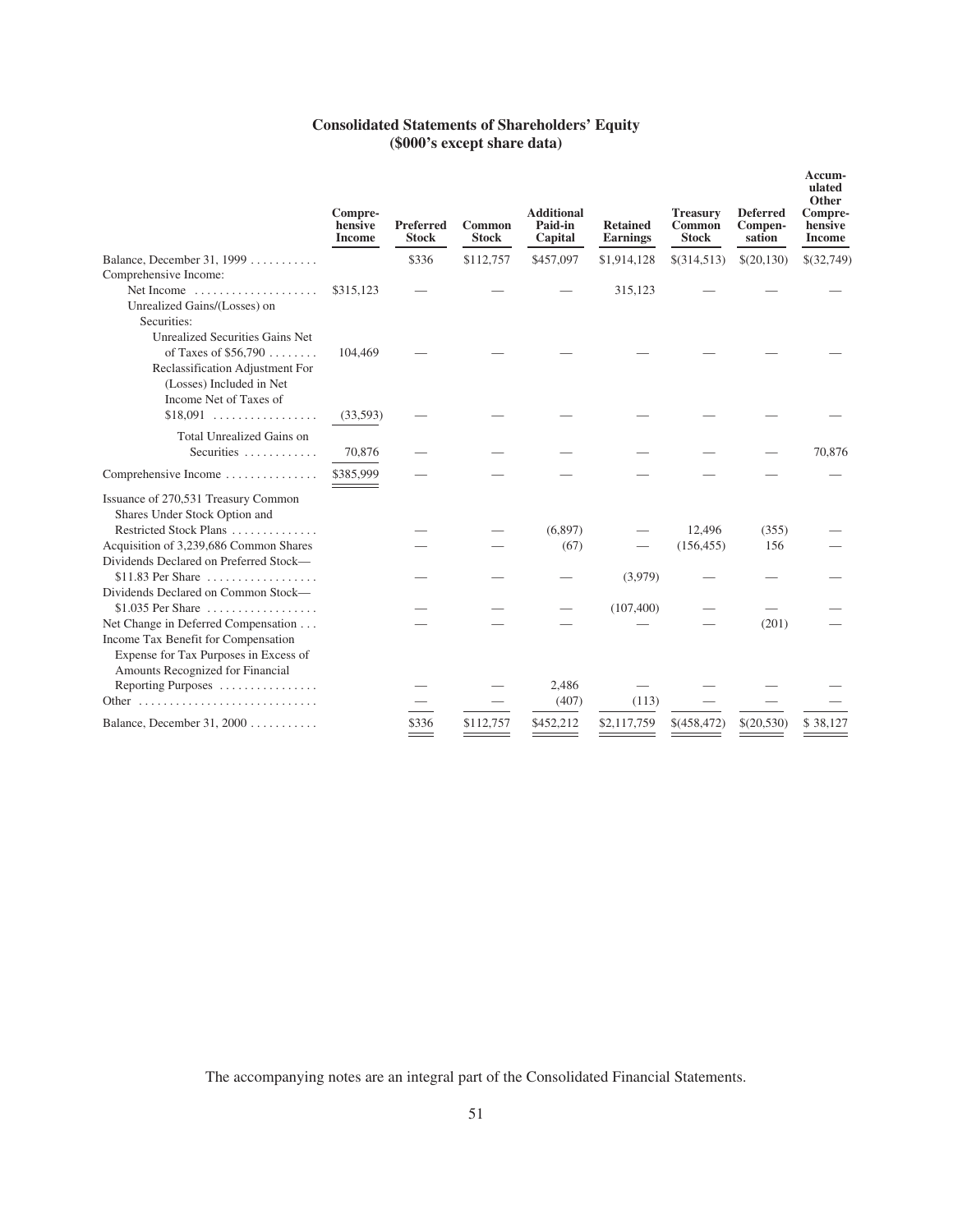| <b>Consolidated Statements of Shareholders' Equity</b> |  |
|--------------------------------------------------------|--|
| (\$000's except share data)                            |  |

|                                                                                                                                                            | Compre-<br>hensive<br><b>Income</b> | <b>Preferred</b><br><b>Stock</b> | Common<br><b>Stock</b> | <b>Additional</b><br>Paid-in<br>Capital | <b>Retained</b><br><b>Earnings</b> | <b>Treasury</b><br>Common<br><b>Stock</b> | <b>Deferred</b><br>Compen-<br>sation | Accum-<br>ulated<br>Other<br>Compre-<br>hensive<br><b>Income</b> |
|------------------------------------------------------------------------------------------------------------------------------------------------------------|-------------------------------------|----------------------------------|------------------------|-----------------------------------------|------------------------------------|-------------------------------------------|--------------------------------------|------------------------------------------------------------------|
| Balance, December 31, 2000<br>Comprehensive Income:                                                                                                        |                                     | \$336                            | \$112,757              | \$452,212                               | \$2,117,759                        | \$(458,472)                               | \$(20,530)                           | \$38,127                                                         |
| Net Income<br>Unrealized Gains/(Losses) on<br>Securities:<br>Arising During the Period Net of                                                              | \$337,485                           |                                  |                        |                                         | 337,485                            |                                           |                                      |                                                                  |
| Taxes of $$18,646$<br><b>Reclassification for Securities</b><br>Transactions Included in Net<br>Income Net of Taxes of \$4,781.                            | 34,004<br>(8,878)                   |                                  |                        |                                         |                                    |                                           |                                      |                                                                  |
|                                                                                                                                                            |                                     |                                  |                        |                                         |                                    |                                           |                                      |                                                                  |
| Total Unrealized Gains/(Losses)<br>on Securities                                                                                                           | 25,126                              |                                  |                        |                                         |                                    |                                           |                                      | 25,126                                                           |
| Net Gains/(Losses) on Derivatives<br>Hedging Variability of Cash<br>Flows:<br>Transition Adjustment Net of                                                 |                                     |                                  |                        |                                         |                                    |                                           |                                      |                                                                  |
| Taxes of $$5,483$                                                                                                                                          | (10, 182)                           |                                  |                        |                                         |                                    |                                           |                                      |                                                                  |
| Arising During the Period Net of<br>Taxes of $$10,940$<br>Reclassification Adjustments For<br>Hedging Activities Included in<br>Net Income Net of Taxes of | (20, 317)                           |                                  |                        |                                         |                                    |                                           |                                      |                                                                  |
| $$4,225$                                                                                                                                                   | 7,846                               |                                  |                        |                                         |                                    |                                           |                                      |                                                                  |
|                                                                                                                                                            |                                     |                                  |                        |                                         |                                    |                                           |                                      |                                                                  |
| Net Gains/(Losses)                                                                                                                                         | (22, 653)                           |                                  |                        |                                         |                                    |                                           |                                      | (22.653)                                                         |
| Other Comprehensive Income                                                                                                                                 | 2,473                               |                                  |                        |                                         |                                    |                                           |                                      |                                                                  |
| Comprehensive Income                                                                                                                                       | \$339,958                           |                                  |                        |                                         |                                    |                                           |                                      |                                                                  |
| Issuance of 4,544,209 Common Shares in<br>the 2001 Business Combination $\dots$<br>Issuance of 1,335,284 Treasury Common<br>Shares Under Stock Option and  |                                     |                                  | 4,545                  | 263,110                                 |                                    |                                           |                                      |                                                                  |
| Restricted Stock Plans                                                                                                                                     |                                     |                                  |                        | (27, 683)                               |                                    | 62,975                                    | (2,206)                              |                                                                  |
| Acquisition of 4,777,262 Common Shares                                                                                                                     |                                     |                                  |                        | (52)                                    |                                    | (277, 997)                                | 160                                  |                                                                  |
| Dividends Declared on Preferred Stock-                                                                                                                     |                                     |                                  |                        |                                         |                                    |                                           |                                      |                                                                  |
| Dividends Declared on Common Stock-                                                                                                                        |                                     |                                  |                        |                                         | (4,363)                            |                                           |                                      |                                                                  |
| \$1.135 Per Share $\dots\dots\dots\dots\dots\dots$                                                                                                         |                                     |                                  |                        |                                         | (118, 414)                         |                                           |                                      |                                                                  |
| Net Change In Deferred Compensation                                                                                                                        |                                     |                                  |                        |                                         |                                    |                                           | 735                                  |                                                                  |
| Income Tax Benefit for Compensation                                                                                                                        |                                     |                                  |                        |                                         |                                    |                                           |                                      |                                                                  |
| Expense for Tax Purposes in Excess of                                                                                                                      |                                     |                                  |                        |                                         |                                    |                                           |                                      |                                                                  |
| Amounts Recognized for Financial                                                                                                                           |                                     |                                  |                        |                                         |                                    |                                           |                                      |                                                                  |
| Reporting Purposes                                                                                                                                         |                                     |                                  |                        | 13,334                                  |                                    |                                           |                                      |                                                                  |
|                                                                                                                                                            |                                     |                                  |                        | (2,632)                                 | (691)                              |                                           |                                      |                                                                  |
| Balance, December 31, 2001                                                                                                                                 |                                     | \$336                            | \$117,302              | \$698,289                               | \$2,331,776                        | \$(673,494)                               | \$(21,841)                           | \$40,600                                                         |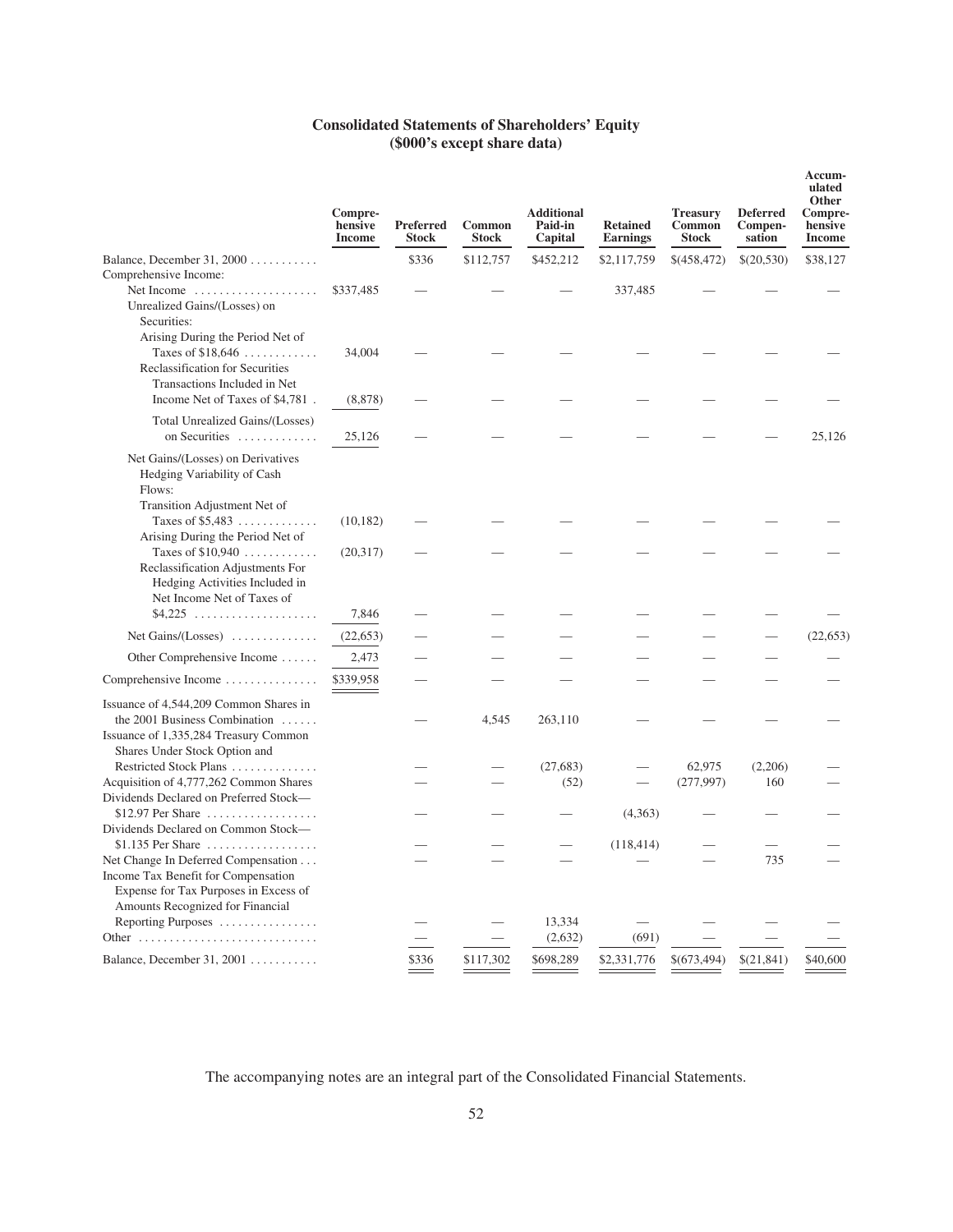# **Consolidated Statements of Shareholders' Equity (\$000's except share data)**

|                                                                                                                                                                                                                                       | Compre-<br>hensive<br><b>Income</b> | <b>Stock</b> | Preferred Common<br><b>Stock</b> | <b>Additional</b><br>Paid-in<br>Capital | <b>Retained</b><br><b>Earnings</b>            | <b>Treasury</b><br>Common Compen-<br><b>Stock</b> | <b>Deferred</b><br>sation | Accum-<br>ulated<br>Other<br>Compre-<br>hensive<br><b>Income</b> |
|---------------------------------------------------------------------------------------------------------------------------------------------------------------------------------------------------------------------------------------|-------------------------------------|--------------|----------------------------------|-----------------------------------------|-----------------------------------------------|---------------------------------------------------|---------------------------|------------------------------------------------------------------|
| Balance, December 31, 2001                                                                                                                                                                                                            |                                     | \$ 336       | \$117,302                        | \$698,289                               | \$2,331,776 \$(673,494) \$(21,841) \$40,600   |                                                   |                           |                                                                  |
| Comprehensive Income:<br>Net Income<br>Unrealized Gains/(Losses) on<br>Securities:                                                                                                                                                    | \$480,327                           |              |                                  |                                         | 480,327                                       |                                                   |                           |                                                                  |
| Arising During the Period Net of<br>Taxes of $$2,850$<br>Reclassification for Securities<br>Transactions Included in Net                                                                                                              | (5,265)                             |              |                                  |                                         |                                               |                                                   |                           |                                                                  |
| Income Net of Taxes of \$233                                                                                                                                                                                                          | (434)                               |              |                                  |                                         |                                               |                                                   |                           |                                                                  |
| Total Unrealized Gains/(Losses)<br>on Securities                                                                                                                                                                                      | (5,699)                             |              |                                  |                                         |                                               |                                                   |                           | (5,699)                                                          |
| Net Gains/(Losses) on Derivatives<br>Hedging Variability of Cash Flows:<br>Arising During the Period Net of<br>Taxes of $$64,325$<br>Reclassification Adjustments For<br>Hedging Activities Included in<br>Net Income Net of Taxes of | (119, 462)                          |              |                                  |                                         |                                               |                                                   |                           |                                                                  |
| $$21,611$                                                                                                                                                                                                                             | 40,134                              |              |                                  |                                         |                                               |                                                   |                           |                                                                  |
| Net Gains/(Losses)                                                                                                                                                                                                                    | (79, 328)                           |              |                                  |                                         |                                               |                                                   |                           | (79, 328)                                                        |
| Other Comprehensive Income                                                                                                                                                                                                            | (85,027)                            |              |                                  |                                         |                                               |                                                   |                           |                                                                  |
| Comprehensive Income                                                                                                                                                                                                                  | \$395,300                           |              |                                  |                                         |                                               |                                                   |                           |                                                                  |
| Issuance of 11,365,723 Common and<br>Treasury Common Shares in the 2002<br>Business Combinations<br>2 for 1 Stock Split Effective in the Form of                                                                                      |                                     |              | 3,115                            | 197,114                                 |                                               | 215,852                                           |                           |                                                                  |
| a $100\%$ Stock Dividend<br>Issuance of 7,688,456 Treasury Common<br>Shares on Conversion of 336,370                                                                                                                                  |                                     |              | 120,416                          | (120, 416)                              |                                               |                                                   |                           |                                                                  |
| Preferred Shares<br>Issuance of 1,334,056 Treasury Common                                                                                                                                                                             |                                     | (336)        |                                  | (200, 717)                              |                                               | 201,053                                           |                           |                                                                  |
| Shares Under Stock Option and<br>Restricted Stock Plans<br>Acquisition of 5,167,660 Common Shares.                                                                                                                                    |                                     |              |                                  | (10,523)<br>(151)                       |                                               | 34,463<br>(159, 752)                              | (1,331)<br>479            |                                                                  |
| Dividends Declared on Preferred Stock-<br>\$14.29 Per Share $\dots\dots\dots\dots\dots\dots\dots$<br>Dividends Declared on Common Stock-                                                                                              |                                     |              |                                  |                                         | (4,806)                                       |                                                   |                           |                                                                  |
| $$0.625$ Per Share<br>Net Change in Deferred Compensation<br>Income Tax Benefit for Compensation<br>Expense for Tax Purposes in Excess of<br>Amounts Recognized for Financial                                                         |                                     |              |                                  |                                         | (132, 149)                                    |                                                   | 523                       |                                                                  |
| Reporting Purposes                                                                                                                                                                                                                    |                                     |              |                                  | 5,976                                   |                                               |                                                   |                           |                                                                  |
|                                                                                                                                                                                                                                       |                                     |              |                                  | (410)                                   |                                               |                                                   |                           |                                                                  |
| Balance, December 31, 2002                                                                                                                                                                                                            |                                     | $s -$        | \$240,833                        | \$569,162                               | \$2,675,148 \$(381,878) \$(22,170) \$(44,427) |                                                   |                           |                                                                  |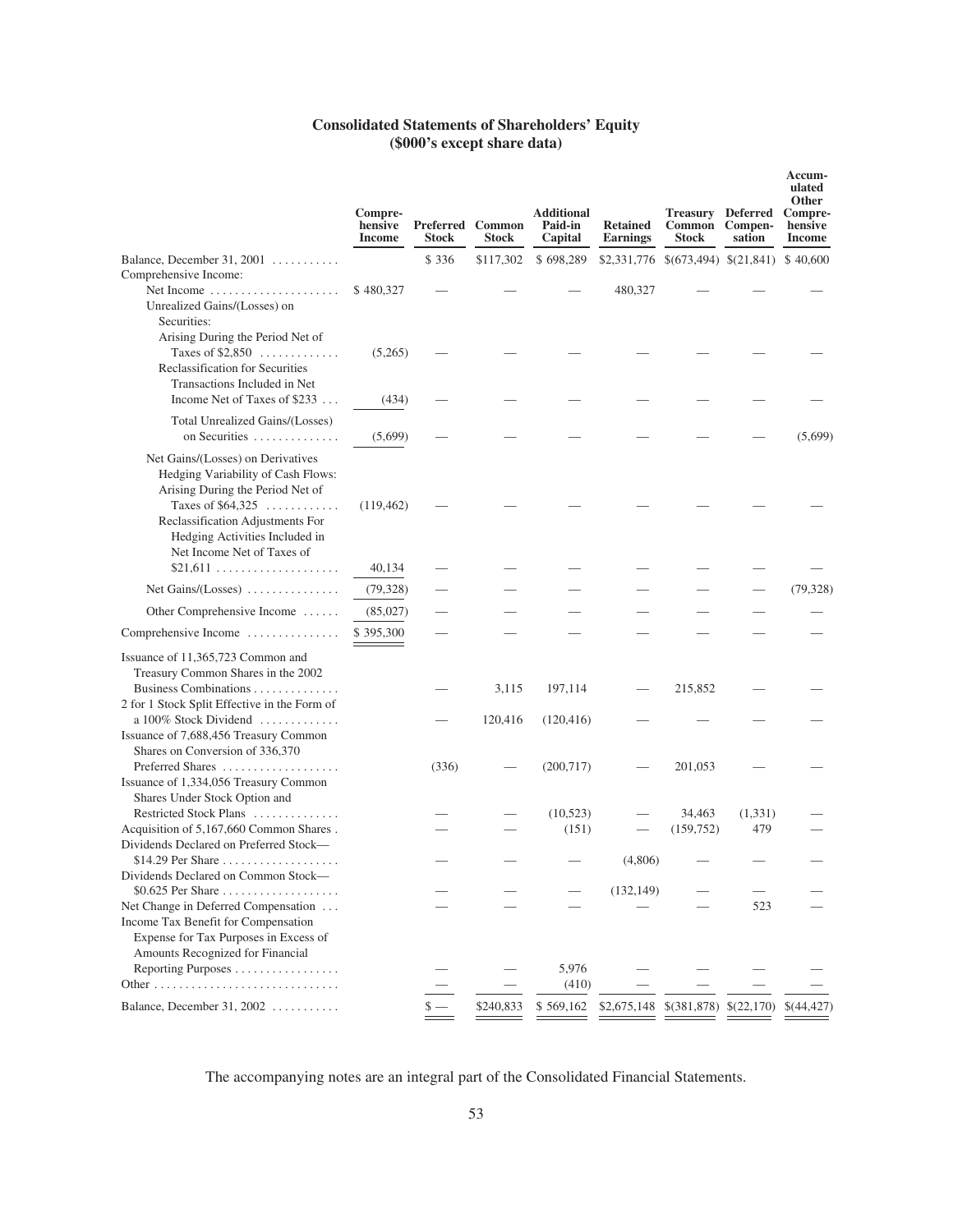#### **Notes to Consolidated Financial Statements**

# **December 31, 2002, 2001, and 2000 (\$000 except share data)**

Marshall & Ilsley Corporation ("M&I" or the "Corporation") is a bank holding company that provides diversified financial services to a wide variety of corporate, institutional, government and individual customers. M&I's largest affiliates and principal operations are in Wisconsin; however, it has activities in other markets, particularly in certain neighboring Midwestern states, and in Arizona, Nevada and Florida. The Corporation's principal activities consist of banking and data processing services. Banking services, lending and accepting deposits from retail and commercial customers are provided through its lead bank, M&I Marshall & Ilsley Bank, which is headquartered in Wisconsin, one federally chartered thrift headquartered in Nevada, one state chartered bank headquartered in St. Louis, Missouri, one state chartered bank headquartered in Belleville, Illinois, one state chartered bank headquartered in Phoenix, Arizona and an asset-based lending subsidiary headquartered in Minneapolis, Minnesota. In addition to branches located throughout Wisconsin, banking services are provided in branches located throughout Arizona, the Minneapolis, Minnesota and St. Louis, Missouri metropolitan areas, Las Vegas, Nevada and Naples, Florida, as well as on the Internet. Financial and data processing services and software sales are provided through the Corporation's subsidiary Metavante Corporation ("Metavante") and its nonbank subsidiaries primarily to financial institutions throughout the United States. Other financial services provided by M&I include personal property lease financing to consumer and commercial customers; investment management and advisory services; commercial and residential mortgage banking; venture capital and financial advisory services; trust services to residents of Wisconsin, Arizona, Minnesota, Florida, North Carolina, Nevada and Illinois and brokerage and insurance services.

#### **1. Summary of Significant Accounting Policies**

*Estimates*—The preparation of financial statements in conformity with accounting principles generally accepted in the United States requires management to make estimates and assumptions that affect the reported amounts of assets and liabilities and disclosure of contingent assets and liabilities at the date of the financial statements and the reported amounts of revenues and expenses during the reported periods. Actual results could differ from those estimates.

*Consolidation principles*—The Consolidated Financial Statements include the accounts of the Corporation and its subsidiaries that are wholly or majority owned and/or over which it exercises substantive control. All significant intercompany balances and transactions are eliminated in consolidation. Investments in unconsolidated affiliates, in which the Corporation has 20 percent or more ownership interest and has the ability to exercise significant influence, but not substantive control, over the affiliates' operating and financial policies, are accounted for using the equity method of accounting, unless the investment has been determined to be temporary.

The Corporation utilizes certain financing arrangements to meet its balance sheet management, funding, liquidity, and market or credit risk management needs. The majority of these activities are basic term or revolving securitization facilities. These facilities are generally funded through term-amortizing debt structures or with short-term commercial paper designed to be paid off based on the underlying cash flows of the assets securitized. These financing entities are contractually limited to a narrow range of activities that facilitate the transfer of or access to various types of assets or financial instruments. In certain situations, the Corporation provides liquidity and/or loss protection agreements. In determining whether the financing entity should be consolidated, the Corporation considers whether the entity is a qualifying special-purpose entity (QSPE) as defined in Statement of Financial Accounting Standards (SFAS) No. 140, *Accounting for Transfers and Servicing of Financial Assets and Extinguishments of Liabilities***.** For non-consolidation, a QSPE must be demonstrably distinct, have significantly limited permitted activities, hold assets that are restricted to transferred financial assets and related assets, and can sell or dispose of non-cash financial assets only in response to specified conditions.

Certain amounts in the 2001 and 2000 Consolidated Financial Statements have been reclassified to conform to the 2002 presentation.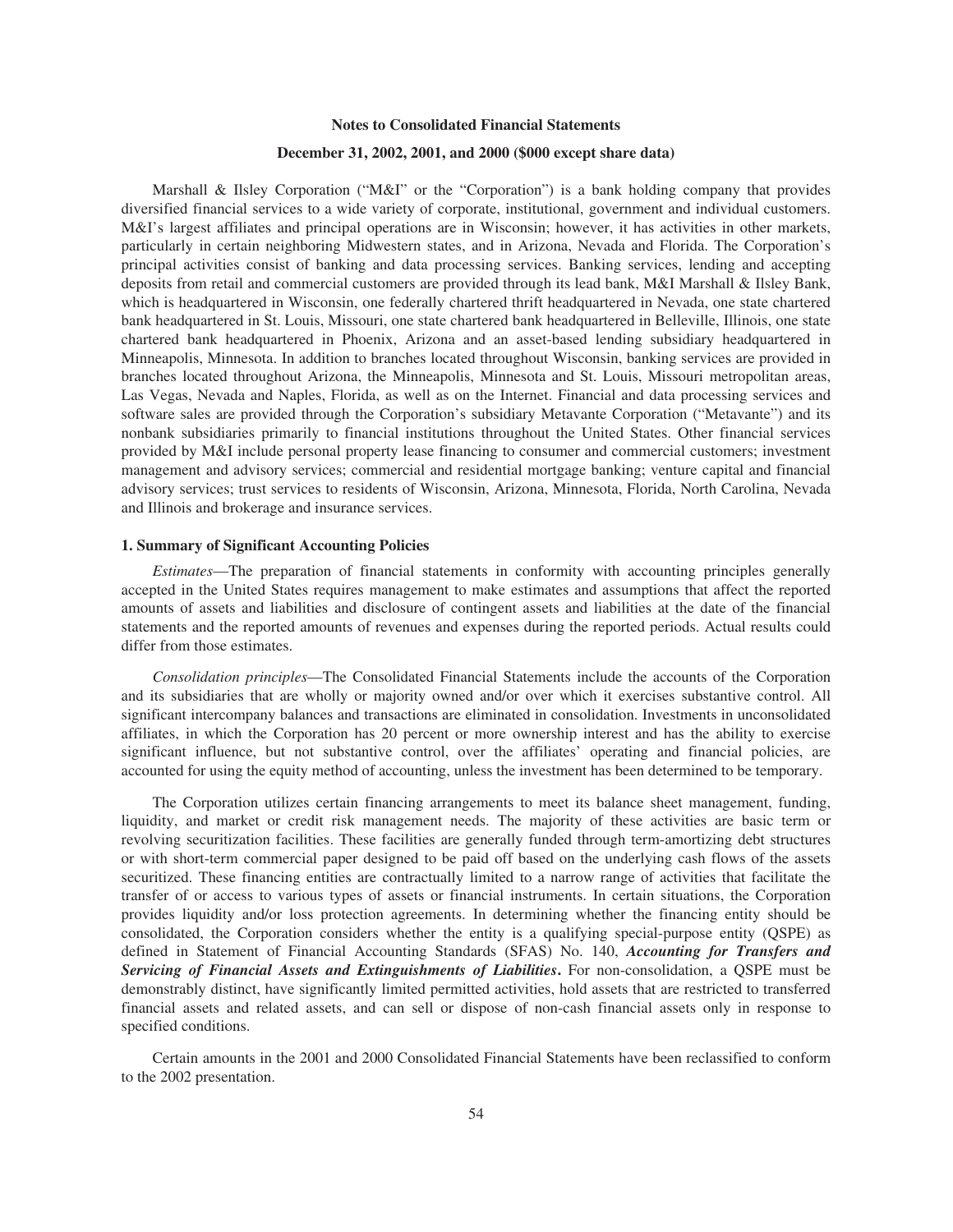# **December 31, 2002, 2001, and 2000 (\$000 except share data)**

*Stock Split*—All per share data and certain other share information has been restated for the two-for-one split of the Corporation's common stock in the form of a 100 percent stock dividend effective June 17, 2002.

*Cash and cash equivalents—*For purposes of the Consolidated Financial Statements, the Corporation defines cash and cash equivalents as short-term investments which have an original maturity of three months or less and are readily convertible into cash.

*Securities—*Securities, when purchased, are designated as Trading, Investment Securities Held to Maturity, or Investment Securities Available for Sale and remain in that category until they are sold or mature. The specific identification method is used in determining the cost of securities sold.

Trading Securities are carried at fair value, with adjustments to the carrying value reflected in the Consolidated Statements of Income. Investment Securities Held to Maturity are carried at cost, adjusted for amortization of premiums and accretion of discounts. The Corporation designates investment securities as held to maturity only when it has the positive intent and ability to hold them to maturity. All other securities are classified as Investment Securities Available for Sale and are carried at fair value with fair value adjustments net of the related income tax effects reported as a separate component of shareholders' equity.

*Mortgage Loans held for sale—*Loans held for sale are carried at the lower of cost or market, determined on an aggregate basis, based on outstanding firm commitments received for such loans or on current market prices unless such loans have been designated as the hedged item in a hedging relationship.

*Loans and leases—*Interest on loans, other than direct financing leases, is recognized as income based on the loan principal outstanding during the period. Unearned income on financing leases is recognized over the lease term on a basis that results in an approximate level rate of return on the lease investment. Loans are generally placed on nonaccrual status when they are past due 90 days as to either interest or principal. When a loan is placed on nonaccrual status, previously accrued and uncollected interest is charged to interest income on loans. A nonaccrual loan may be restored to an accrual basis when interest and principal payments are brought current and collectibility of future payments is not in doubt.

The Corporation defers and amortizes fees and certain incremental direct costs, primarily salary and employee benefit expenses, over the contractual term of the loan or lease as an adjustment to the yield. The unamortized net fees and costs are reported as part of the loan or lease balance outstanding.

The Corporation periodically reviews the residual values associated with its leasing portfolios. Declines in residual values that are judged to be other than temporary are recognized as a loss resulting in a reduction in the net investment in the lease.

*Loan servicing—Fees related to the servicing of mortgage loans are recorded as income when payments are* received from mortgagors. Fees related to the servicing of other loans are recorded as income when earned. The Corporation recognizes as separate assets rights to service loans when the loans are originated and sold with servicing retained, unless the contractual servicing fee is deemed to be adequate compensation. Since most residential loans have been sold with servicing released, loan servicing rights were not significant at December 31, 2002 or 2001.

*Allowance for loan and lease losses—*The allowance for loan and lease losses is maintained at a level believed adequate by management to absorb estimated probable losses in the loan and lease portfolio including loans that have been determined to be impaired. For impaired loans, impairment is measured using one of three alternatives: (1) the present value of expected future cash flows discounted at the loan's effective interest rate;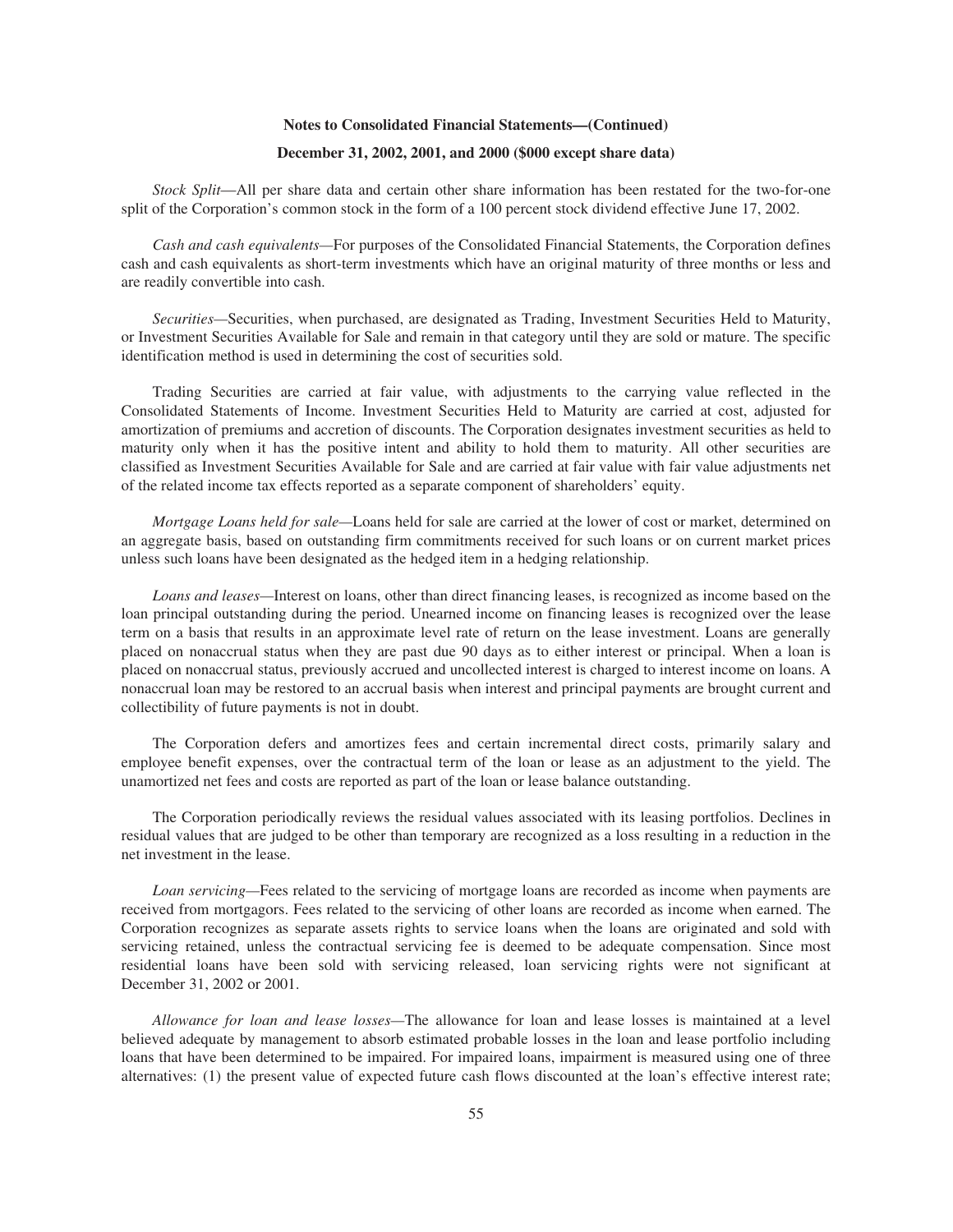# **December 31, 2002, 2001, and 2000 (\$000 except share data)**

(2) the loans observable market price, if available; or (3) the fair value of the collateral for collateral dependent loans and loans for which foreclosure is deemed to be probable. Management's determination of the adequacy of the allowance is based on a continual review of the loan and lease portfolio, loan and lease loss experience, economic conditions, growth and composition of the portfolio, and other relevant factors. As a result of management's continual review, the allowance is adjusted through provisions for loan and lease losses charged against income.

*Financial Asset sales—*The Corporation sells financial assets, in a two-step process that results in a surrender of control over the assets as evidenced by true-sale opinions from legal counsel, to unconsolidated entities that securitize the assets. The Corporation retains interests in the securitized assets in the form of interestonly strips and a cash reserve account. Gain or loss on sale of the assets depends in part on the carrying amount assigned to the assets sold allocated between the asset sold and retained interests based on their relative fair values at the date of transfer. The value of the retained interests is based on the present value of expected cash flows estimated using management's best estimates of the key assumptions—credit losses, prepayment speeds, forward yield curves and discount rates commensurate with the risks involved.

*Premises and equipment—*Land is recorded at cost. Premises and equipment are recorded at cost and depreciated principally on the straight-line method with annual rates varying from 10 to 50 years for buildings and 3 to 10 years for equipment. Long-lived assets, which are considered impaired, are carried at fair value and long-lived assets to be disposed of are carried at the lower of the carrying amount or fair value less cost to sell. Maintenance and repairs are charged to expense and betterments are capitalized.

*Other real estate owned—*Other real estate owned consists primarily of assets that have been acquired in satisfaction of debts. Other real estate owned is recorded at fair value, less estimated selling costs, at the date of transfer. Valuation adjustments required at the date of transfer for assets acquired in satisfaction of debts are charged to the allowance for loan and lease losses. Subsequent to transfer, other real estate owned is carried at the lower of cost or fair value, less estimated selling costs, based upon periodic evaluations. Rental income from properties and gains on sales are included in other income, and property expenses, which include carrying costs, required valuation adjustments and losses on sales, are recorded in other expense. At December 31, 2002 and 2001, total other real estate amounted to \$8,692 and \$6,796, respectively.

*Data processing services—*Data processing and related revenues are recognized as services are performed based on amounts billable under the contracts. Processing services performed that have not been billed to customers are accrued. Revenue includes shipping and handling costs associated with such income producing activities.

Revenues attributable to the licensing of software are generally recognized upon delivery and performance of certain contractual obligations, provided that no significant vendor obligations remain and collection of the resulting receivable is deemed probable. Service revenues from customer maintenance fees for ongoing customer support and product updates are recognized ratably over the term of the maintenance period. Service revenues from training and consulting are recognized when the services are performed. Conversion revenues associated with the conversion of customers' processing systems to Metavante's processing systems are deferred and amortized over the period of the related processing contract, generally five to seven years. See Note 2 regarding the change in accounting for conversion revenues. Deferred revenues, which are included in Accrued Expenses and Other Liabilities in the Consolidated Balance Sheets, amounted to \$48,601 and \$51,467 at December 31, 2002 and 2001, respectively.

Direct costs associated with the production of computer software which will be licensed externally or used in a service bureau environment are capitalized and amortized on the straight-line method over the estimated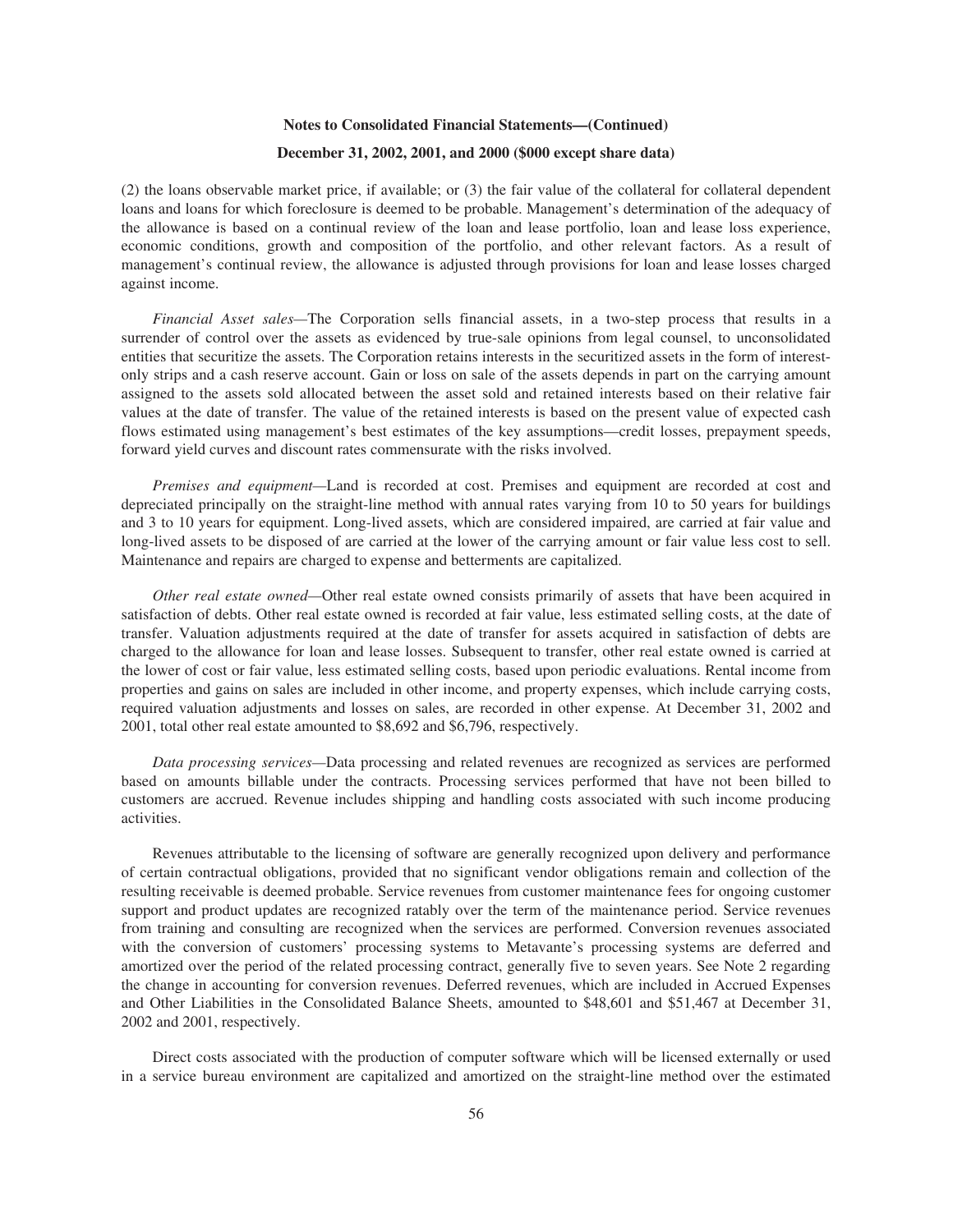# **December 31, 2002, 2001, and 2000 (\$000 except share data)**

economic life of the product, generally four years. Such capitalized costs are periodically evaluated for impairment and adjusted to net realizable value when impairment is indicated. Direct costs associated with customer system conversions to the data services operations are capitalized and amortized on the straight-line method over the terms of the related servicing contract. Routine maintenance of software products, design costs and development costs incurred prior to establishment of a product's technological feasibility for software to be sold, are expensed as incurred.

Net unamortized costs at December 31 were:

| 2002 | 2001 |
|------|------|
|      |      |
|      |      |
|      |      |

See Note 2 for the effect on conversion costs due to the change in accounting.

Amortization expense was \$53,507, \$57,474 and \$40,775, for 2002, 2001 and 2000, respectively.

*Goodwill and other intangibles—*Goodwill arising from business combinations consummated prior to June 30, 2001 was amortized on the straight-line basis over periods ranging from 10 to 25 years and ceased to be amortized on January 1, 2002 upon the adoption of Statement of Financial Accounting Standards No. 142, *Goodwill and Other Intangibles* (SFAS 142). Goodwill arising from business combinations consummated after June 30, 2001 is not amortized. See Note 2.

The Corporation annually tests goodwill for impairment using a two-step process that begins with an estimation of the fair value of a reporting unit. For purposes of the test, the Corporation's reporting units are the operating segments as defined in Statement of Financial Accounting Standards No. 131, *Disclosures about Segments of an Enterprise and Related Information.* The first step is a screen for potential impairment and the second step measures the amount of impairment, if any. See Note 11.

Identifiable intangibles with a finite useful life are amortized over their useful lives and primarily consist of core deposit intangibles and other identifiable intangibles arising from purchase acquisitions such as contract rights, tradenames or customer lists.

Identifiable intangibles that have been determined to have an indefinite useful life are not amortized but are subject to periodic tests for impairment. At December 31, 2002, the Corporation did not have any identifiable intangibles that have been determined to have an indefinite useful life.

*Long-term borrowings—*The guaranteed preferred beneficial interest of the Corporation's finance subsidiaries which hold as their sole asset, junior subordinated deferrable interest debentures issued by the Corporation, are classified as long-term borrowings and shown net of their related discounts. The distributions, including the related accretion of discount, are classified as interest expense for purposes of the Consolidated Financial Statements.

*Derivative financial instruments—*Derivative financial instruments, including certain derivative instruments embedded in other contracts, are carried in the Consolidated Balance Sheet as either an asset or liability measured at its fair value. The fair value of the Corporation's derivative financial instruments is determined based on quoted market prices for comparable transactions, if available, or a valuation model that calculates the present value of expected future cash flows.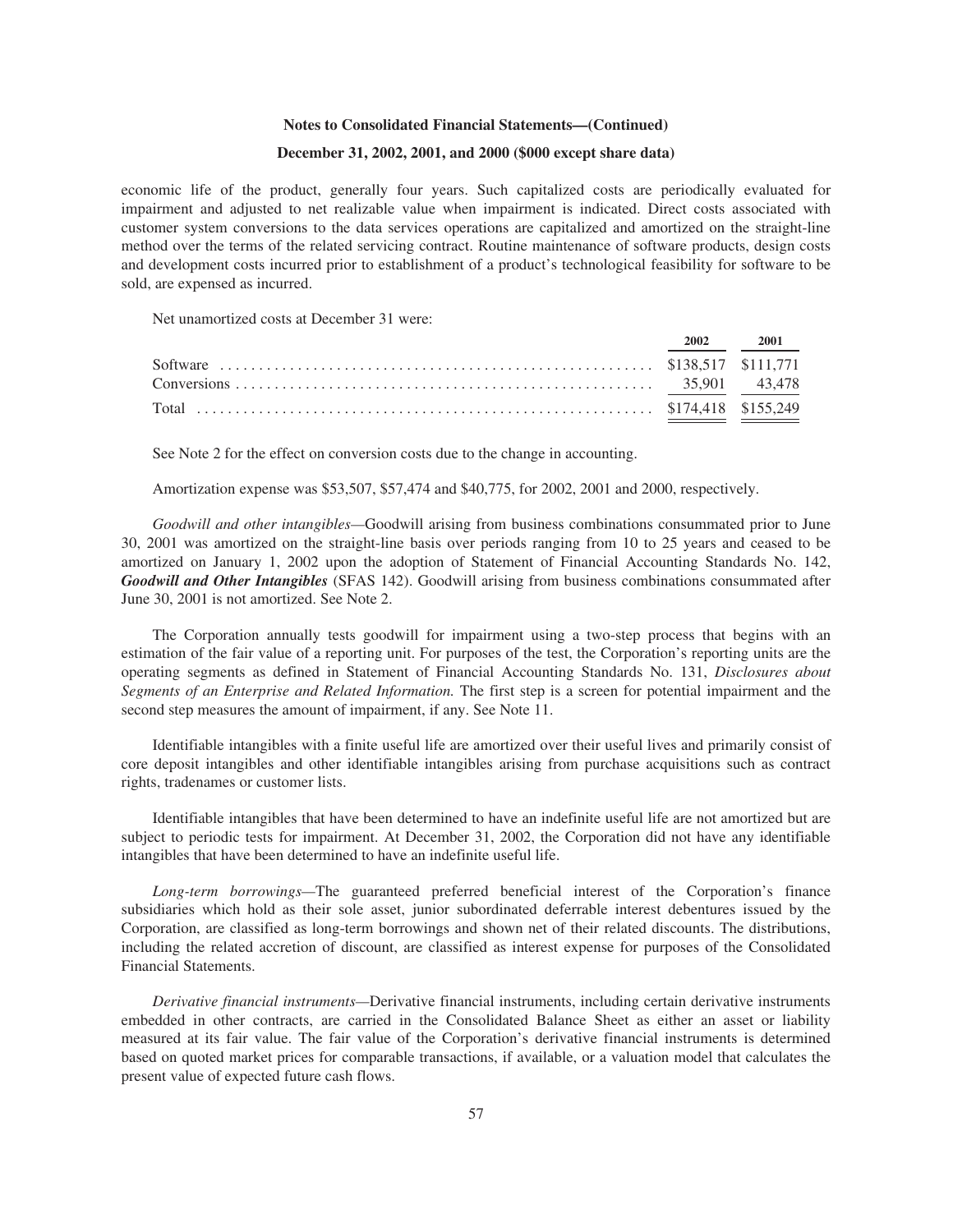# **Notes to Consolidated Financial Statements—(Continued) December 31, 2002, 2001, and 2000 (\$000 except share data)**

Changes in the fair value of derivative financial instruments are recognized currently in earnings unless specific hedge accounting criteria are met. For derivative financial instruments designated as hedging the exposure to changes in the fair value of a recognized asset or liability (fair value hedge), the gain or loss is recognized in earnings in the period of change together with the offsetting loss or gain on the hedged item attributable to the risk being hedged. For derivative financial instruments designated as hedging the exposure to variable cash flows of a forecasted transaction (cash flow hedge), the effective portion of the derivative financial instrument's gain or loss is initially reported as a component of accumulated other comprehensive income and is subsequently reclassified into earnings when the forecasted transaction affects earnings. The ineffective portion of the gain or loss is reported in earnings immediately.

At inception of a hedge, the Corporation formally documents the hedging relationship as well as the Corporation's risk management objective and strategy for undertaking the hedge, including identification of the hedging instrument, the hedged transaction, the nature of the risk being hedged, and how the hedging instrument's effectiveness in hedging the exposure will be assessed.

The adjustment of the carrying amount of an interest bearing hedged asset or liability in a fair value hedge is amortized into earnings when the hedged item ceases to be adjusted for changes in its fair value attributable to the risk being hedged.

If a cash flow hedge is discontinued because it is probable that the original forecasted transaction will not occur, the net gain or loss in accumulated other comprehensive income is immediately reclassified into earnings. If the cash flow hedge is sold, terminated, expires or the designation of the cash flow hedge is removed, the net gain or loss in accumulated other comprehensive income is reclassified into earnings in the same period or periods during which the hedged forecasted transaction affects earnings.

Cash flows from derivative financial instruments are reported in the Consolidated Statements of Cash Flows as operating activities.

*Foreign exchange contracts—*Foreign exchange contracts include such commitments as foreign currency spot, forward, future and option contracts. Foreign exchange contracts and the premiums on options written or sold are carried at market value with changes in market value included in other income.

*Treasury Stock—*Treasury stock acquired is recorded at cost and is carried as a reduction of shareholders' equity in the Consolidated Balance Sheets. Treasury stock issued is valued based on average cost. The difference between the consideration received upon issuance and the average cost is charged or credited to additional paidin capital.

*New accounting pronouncements—*In June 2002, the Financial Accounting Standards Board (FASB) issued Statement of Financial Accounting Standards No. 146 (SFAS 146), *Accounting for Costs Associated with Exit or Disposal Activities.* This statement addresses financial accounting and reporting for costs associated with exit or disposal activities and nullifies Emerging Issues Task Force (EITF) Issue No. 94-3, *Liability Recognition for Certain Employee Termination Benefits and Other Costs to Exit an Activity (including Certain Costs Incurred in a Restructuring).* The principal difference between SFAS 146 and Issue 94-3 relates to its requirements for recognition of a liability for a cost associated with an exit or disposal activity. SFAS 146 requires that a liability for a cost associated with an exit or disposal activity be recognized when the liability is incurred and establishes that fair value is the objective for initial measurement of the liability. Under Issue 94-3, a liability for an exit cost was recognized at the date of an entity's commitment to an exit plan. This statement is effective for exit or disposal activities initiated after December 31, 2002. The provisions of Issue 94-3 shall continue to apply for an exit activity initiated under an exit plan that met the criteria of Issue 94-3 prior to the initial application of SFAS 146.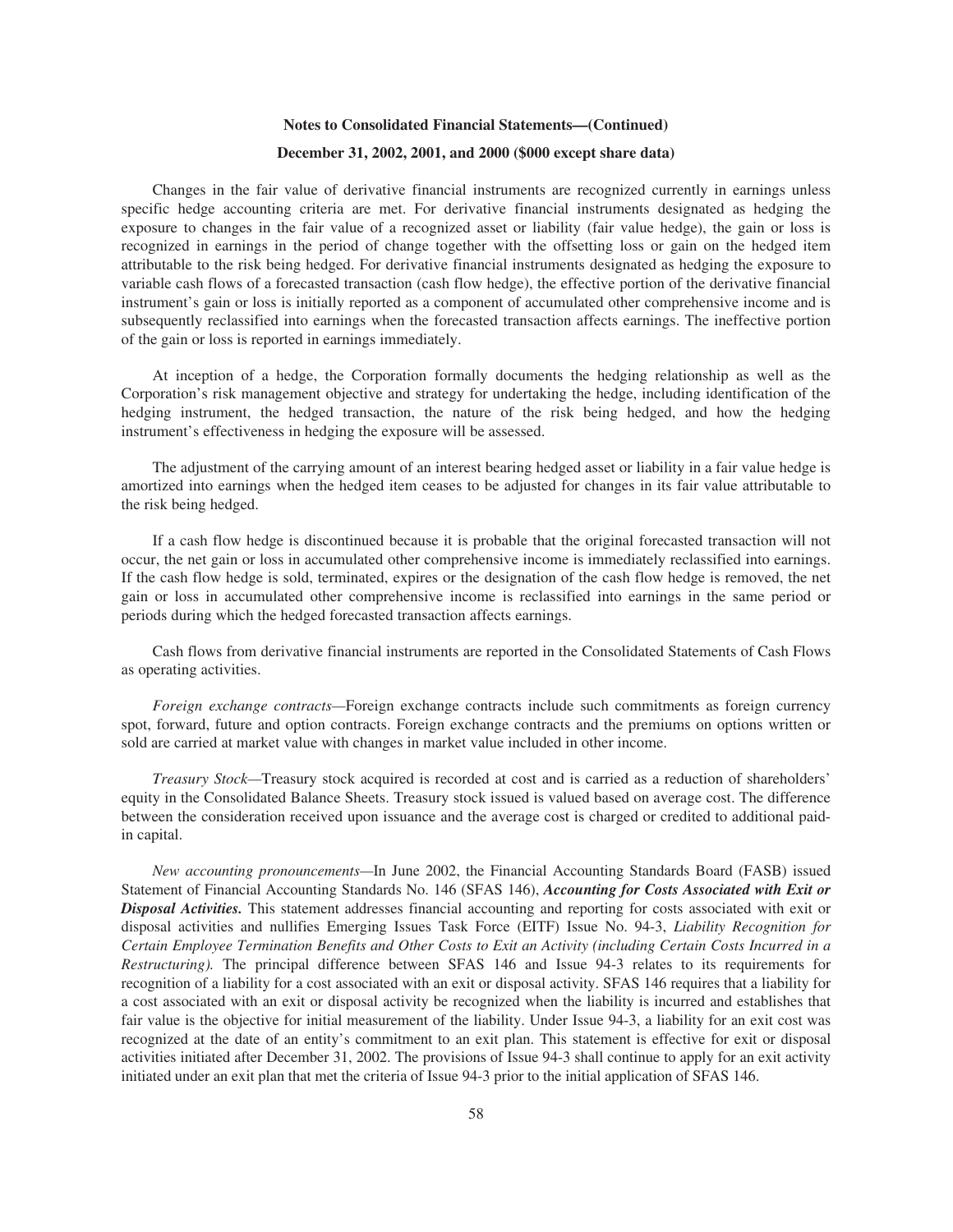# **December 31, 2002, 2001, and 2000 (\$000 except share data)**

In December 2002, the FASB issued Statement of Financial Accounting Standards No. 148 (SFAS 148), *Accounting for Stock-Based Compensation—Transition and Disclosure an amendment of FASB Statement No. 123.* This statement amends FASB Statement No. 123, *Accounting for Stock-Based Compensation,* to provide alternative methods of transition for a voluntary change to the fair value based method of accounting for stock-based employee compensation. In addition, this Statement amends the disclosure requirements of FASB Statement No. 123 to require prominent disclosures in both annual and interim financial statements about the method of accounting for stock-based employee compensation and the effect of the method used on reported results.

In November 2002, the FASB issued Interpretation No. 45, *Guarantor's Accounting and Disclosure Requirements for Guarantees, Including Indirect Guarantees of Indebtedness of Others.* This Interpretation elaborates on the disclosures to be made by a guarantor in its interim and annual financial statements about its obligations under certain guarantees that it has issued. It also clarifies that a guarantor is required to recognize, at the inception of a guarantee a liability for the fair value of the obligation undertaken in issuing the guarantee. The initial recognition and initial measurement provisions of this Interpretation are applicable on a prospective basis to guarantees issued or modified after December 31, 2002. The disclosure requirements in this Interpretation are effective for financial statements of interim or annual periods ending after December 15, 2002. Loan commitments and commercial letters of credit are excluded from the scope of this Interpretation. The Corporation already records as a liability the premium received from the issuance of a financial or standby letter of credit and amortizes that liability into earnings as the Corporation is released from risk which is generally the term of the guarantee. As a result, the Corporation does not anticipate the Interpretation will have a material impact on its consolidated financial statements.

In January 2003, the FASB issued Interpretation No. 46 (FIN 46), *Consolidation of Variable Interest Entities.* This Interpretation addresses consolidation by business enterprises of variable interest entities. Under current practice, entities generally have been included in consolidated financial statements because they are controlled through voting interests. This Interpretation explains how to identify variable interest entities and how an entity assesses its interests in a variable interest entity to decide whether to consolidate that entity. FIN 46 requires existing unconsolidated variable interest entities to be consolidated by their primary beneficiaries if the entities do not effectively disperse risks among parties involved. Variable interest entities that effectively disperse risks will not be consolidated unless a single party holds an interest or combination of interests that effectively recombines risks that were previously dispersed. Transferors to QSPEs and "grandfathered" QSPEs subject to the reporting requirements of SFAS 140 are outside the scope of FIN 46 and do not consolidate those entities. FIN 46 also requires certain disclosures by the primary beneficiary of a variable interest entity or an entity that holds a significant variable interest in a variable interest entity.

FIN 46 is applicable for all entities with variable interests in variable interest entities created after January 31, 2003 immediately. Public companies with a variable interest in a variable interest entity created before February 1, 2003 will have to apply the provisions of FIN 46 no later than the beginning of the first interim reporting period beginning after June 15, 2003.

The Corporation does not anticipate FIN 46 will have a material impact to its consolidated financial statements.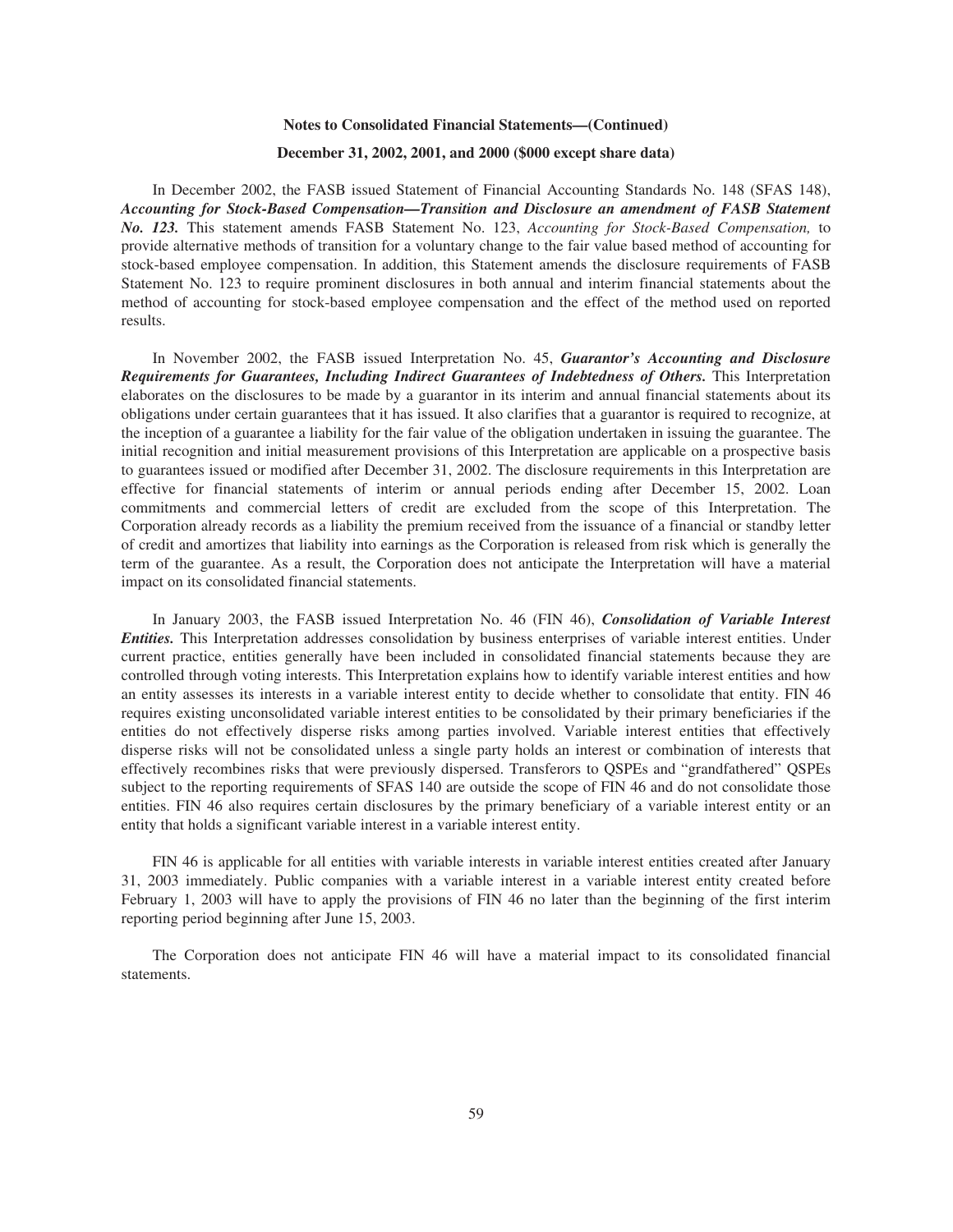### **December 31, 2002, 2001, and 2000 (\$000 except share data)**

#### **2. Change in Method of Accounting**

On January 1, 2001, the Corporation adopted SFAS 133, *Accounting for Derivative Instruments and Hedging Activities.* SFAS 133 established accounting and reporting standards requiring that every derivative instrument (including certain derivative instruments embedded in other contracts) be recorded in the balance sheet as either an asset or liability measured at its fair value. The statement requires that changes in the derivatives fair value be recognized currently in earnings unless specific hedge accounting criteria are met. The effects of adopting SFAS 133 are as follows:

|                                                                                                                                | <b>Consolidated</b><br><b>Income</b><br><b>Statement</b> | <b>Other</b><br>Comprehensive<br>Income<br>(Equity) |
|--------------------------------------------------------------------------------------------------------------------------------|----------------------------------------------------------|-----------------------------------------------------|
|                                                                                                                                | \$(628)                                                  |                                                     |
| $Cash flow hedges \dots \dots \dots \dots \dots \dots \dots \dots \dots \dots \dots \dots \dots \dots \dots \dots \dots \dots$ | (43)                                                     | (15,665)                                            |
|                                                                                                                                | (671)                                                    | (15,665)                                            |
|                                                                                                                                | 235                                                      | 5,483                                               |
| Cumulative effect of change in accounting principles                                                                           | \$(436)                                                  | \$(10,182)                                          |

See Note 21 for additional information regarding the Corporation's use of derivative financial instruments.

During 2000, the Corporation adopted the Securities and Exchange Commission's Staff Accounting Bulletin No. 101—*Revenue Recognition in Financial Statements* (SAB 101). SAB 101 provides guidance on a variety of revenue recognition matters. Under SAB 101, certain conversion services provided by Metavante did not qualify as discrete earnings events. As a result, the revenue and the cost of providing those services should be deferred and recognized on a straight-line basis over the term of the total processing contract. The cumulative change in accounting represents the impact of applying the guidance to services provided in previous years and resulted in the following:

| Net revenue deferred $\dots \dots \dots \dots \dots \dots \dots \dots \dots \dots \dots \dots \dots \dots$ (3,811) |  |
|--------------------------------------------------------------------------------------------------------------------|--|
|                                                                                                                    |  |
|                                                                                                                    |  |

On January 1, 2002, the Corporation adopted SFAS No. 142, *Goodwill and Other Intangible Assets.* This statement addresses financial accounting and reporting for acquired goodwill and other intangible assets and supercedes APB Opinion No. 17, *Intangible Assets*. SFAS 142 prescribes the accounting and reporting for intangible assets that are acquired individually or with a group of other assets (but not those acquired in a business combination) upon their acquisition. SFAS 142 also prescribes how goodwill and other intangible assets should be accounted for after they have been initially recognized in the financial statements.

Goodwill and intangible assets that have indefinite useful lives will not be amortized under the new standard but rather will be tested annually for impairment. Intangible assets with finite lives will continue to be amortized over their useful lives, but without the constraint of the prescribed ceilings required under APB Opinion 17.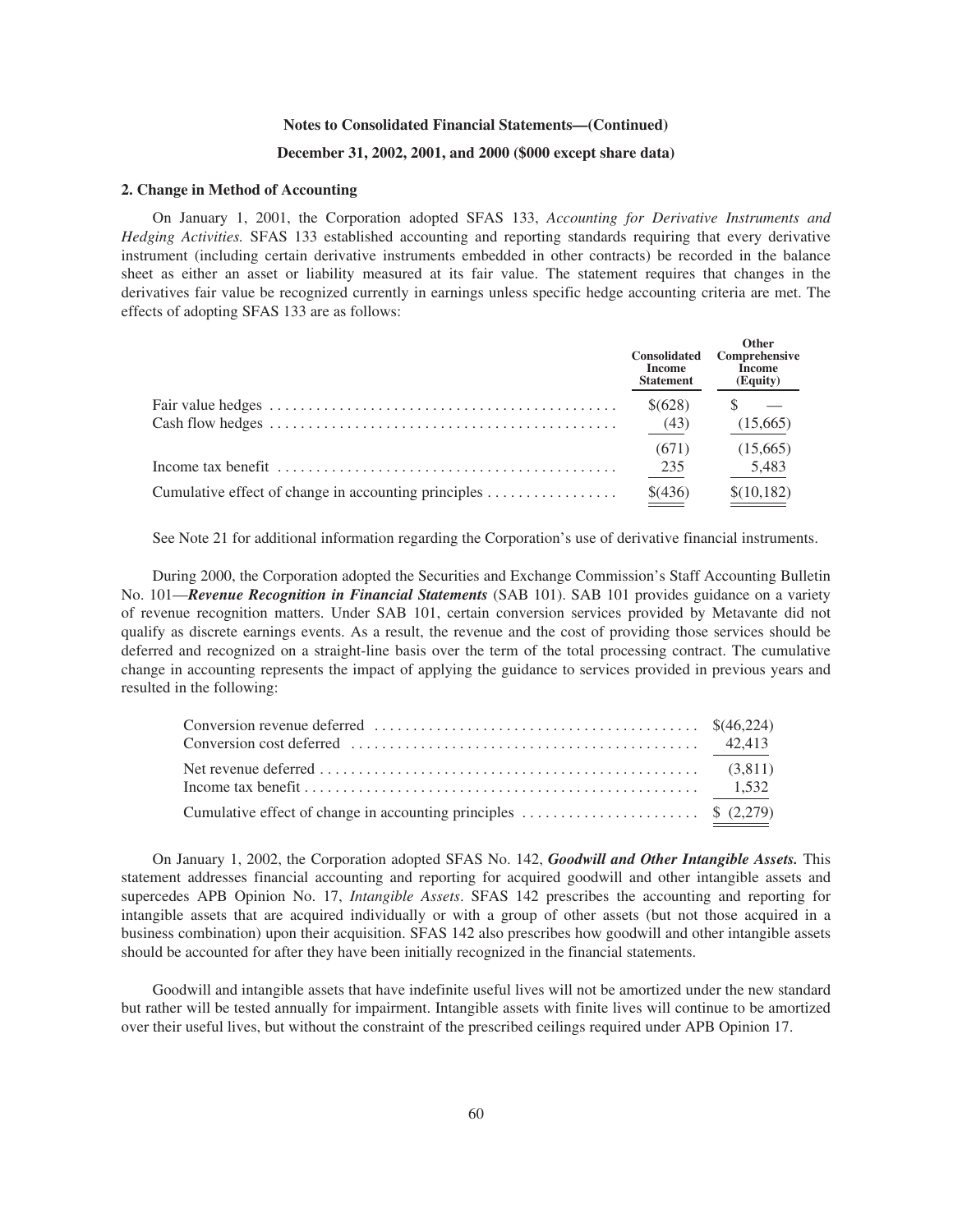# **December 31, 2002, 2001, and 2000 (\$000 except share data)**

Pro forma income before cumulative effect of changes in accounting principles and related earnings per share after giving effect to the nonamortization provision of SFAS 142 are as follows:

|                                                                                                          | <b>Years Ended December 31,</b> |                     |                |  |
|----------------------------------------------------------------------------------------------------------|---------------------------------|---------------------|----------------|--|
|                                                                                                          | <b>2002</b>                     | 2001                | 2000           |  |
| Income before cumulative effect of changes in accounting<br>Adjustments:                                 | \$480.327                       | \$337.921           | \$317,402      |  |
|                                                                                                          |                                 | 15,355              | 14,696         |  |
| Pro forma income before cumulative effect of changes in                                                  |                                 | \$480,327 \$353,276 | \$332,098      |  |
| Pro forma earnings per share:<br>Income before cumulative effect of changes in accounting<br>principles: |                                 |                     |                |  |
| <b>Diluted</b>                                                                                           | \$2.24<br>2.16                  | \$1.67<br>1.62      | \$1.58<br>1.53 |  |

# **3. Earnings Per Share**

The following presents a reconciliation of the numerators and denominators of the basic and diluted per share computations. All share and related per share amounts reflect the two-for-one stock split in the form of a stock dividend which was effective June 17, 2002 (dollars and shares in thousands, except per share data):

|                                                                                                    | Year Ended December 31, 2002 |                                           |                                      |  |
|----------------------------------------------------------------------------------------------------|------------------------------|-------------------------------------------|--------------------------------------|--|
|                                                                                                    | Income<br>(Numerator)        | Average<br><b>Shares</b><br>(Denominator) | <b>Per</b><br><b>Share</b><br>Amount |  |
|                                                                                                    | \$480,327<br>(4,806)         |                                           |                                      |  |
| Basic earnings per share:<br>Income available to common shareholders                               | 475,521                      | 212,618                                   | \$2.24                               |  |
| Effect of dilutive securities:<br>Stock option, restricted stock and performance plans $\dots$ .   | 4.806                        | 7,415<br>2,015                            |                                      |  |
| Diluted earnings per share:<br>Income available to common shareholders plus assumed<br>conversions | \$480,327                    | 222,048                                   |                                      |  |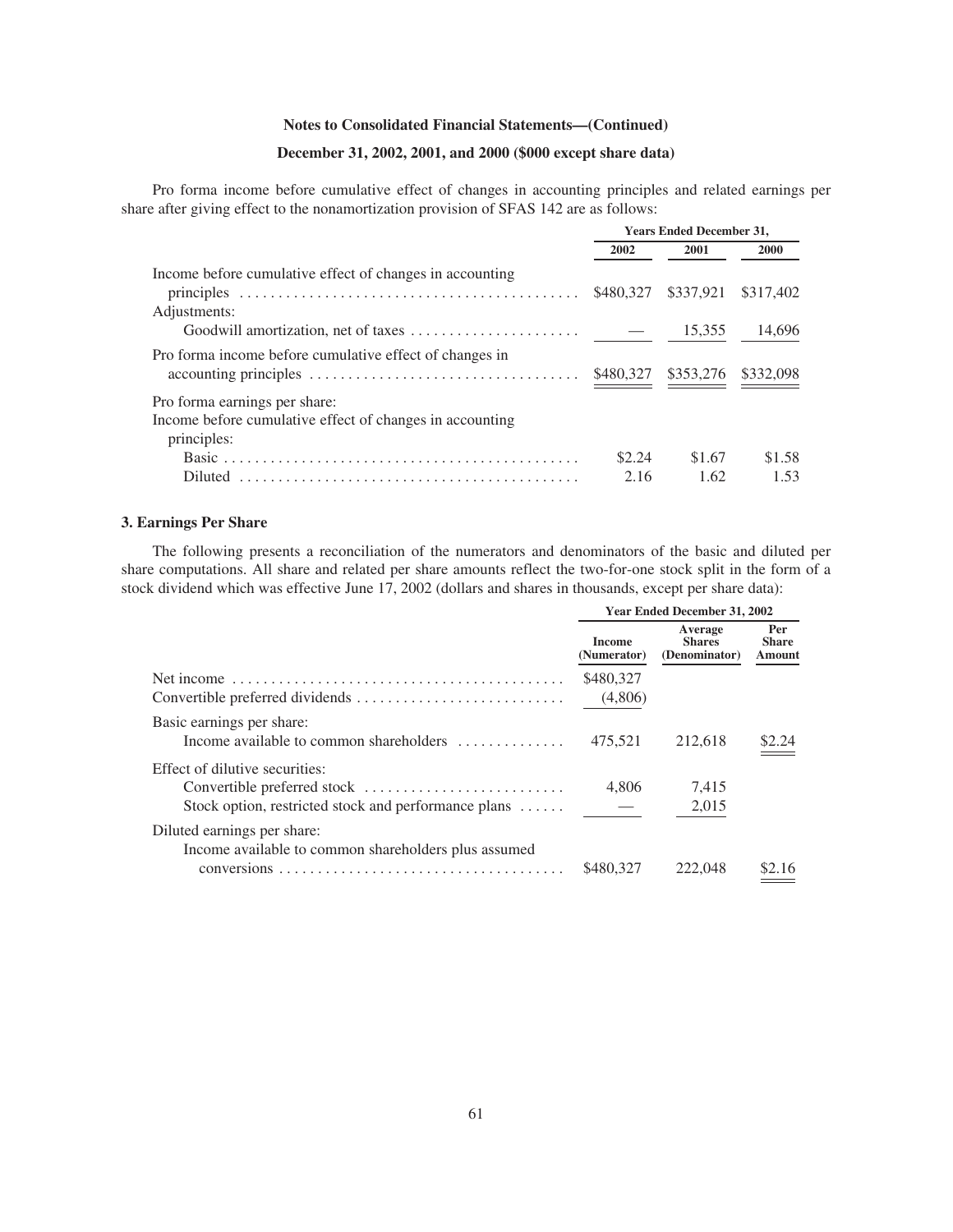# **December 31, 2002, 2001, and 2000 (\$000 except share data)**

|                                                                                        | <b>Year Ended December 31, 2001</b> |                                           |                               |
|----------------------------------------------------------------------------------------|-------------------------------------|-------------------------------------------|-------------------------------|
|                                                                                        | <b>Income</b><br>(Numerator)        | Average<br><b>Shares</b><br>(Denominator) | Per<br><b>Share</b><br>Amount |
|                                                                                        | \$337,485<br>(4,363)                |                                           |                               |
| Basic earnings per share:                                                              | 333,122                             | 208,412                                   | \$1.60                        |
| Effect of dilutive securities:<br>Stock option, restricted stock and performance plans | 4,363                               | 7,688<br>2,164                            |                               |
| Diluted earnings per share:<br>Income available to common shareholders plus assumed    | \$337,485                           | 218,264                                   | \$1.55                        |
|                                                                                        |                                     | Year Ended December 31, 2000              |                               |
|                                                                                        | <b>Income</b><br>(Numerator)        | Average<br><b>Shares</b><br>(Denominator) | Per<br><b>Share</b><br>Amount |
|                                                                                        | \$315,123<br>(3,979)                |                                           |                               |
| Basic earnings per share:                                                              | 311,144                             | 208,055                                   | \$1.50                        |
| Effect of dilutive securities:<br>Stock option, restricted stock and performance plans | 3,979                               | 7,688<br>2,023                            |                               |
| Diluted earnings per share:<br>Income available to common shareholders plus assumed    | \$315,123                           | 217,766                                   | \$1.45                        |
|                                                                                        |                                     |                                           |                               |

Options to purchase shares of common stock not included in the computation of diluted net income per share because the options' exercise price was greater than the average market price of the common shares for the years ended December 31, are as follows:

| <b>Years Ended December 31,</b> | <b>Price Range Shares</b> |  |  |  |
|---------------------------------|---------------------------|--|--|--|
|                                 |                           |  |  |  |
|                                 |                           |  |  |  |
|                                 |                           |  |  |  |

#### **4. Business Combinations**

The following acquisitions, which were not considered material business combinations individually or in the aggregate, were completed during 2002:

On October 1, 2002, the Corporation acquired 100 percent of the outstanding common shares of Mississippi Valley Bancshares, Inc. ("Mississippi Valley"). Mississippi Valley, a bank holding company headquartered in St. Louis, Missouri consisted of three bank subsidiaries with eight offices located in St. Louis, Missouri; Belleville, Illinois; and Phoenix, Arizona and had total consolidated assets of \$2.1 billion and total consolidated shareholders' equity of \$178.9 million at September 30, 2002. The Corporation believes that the merger presents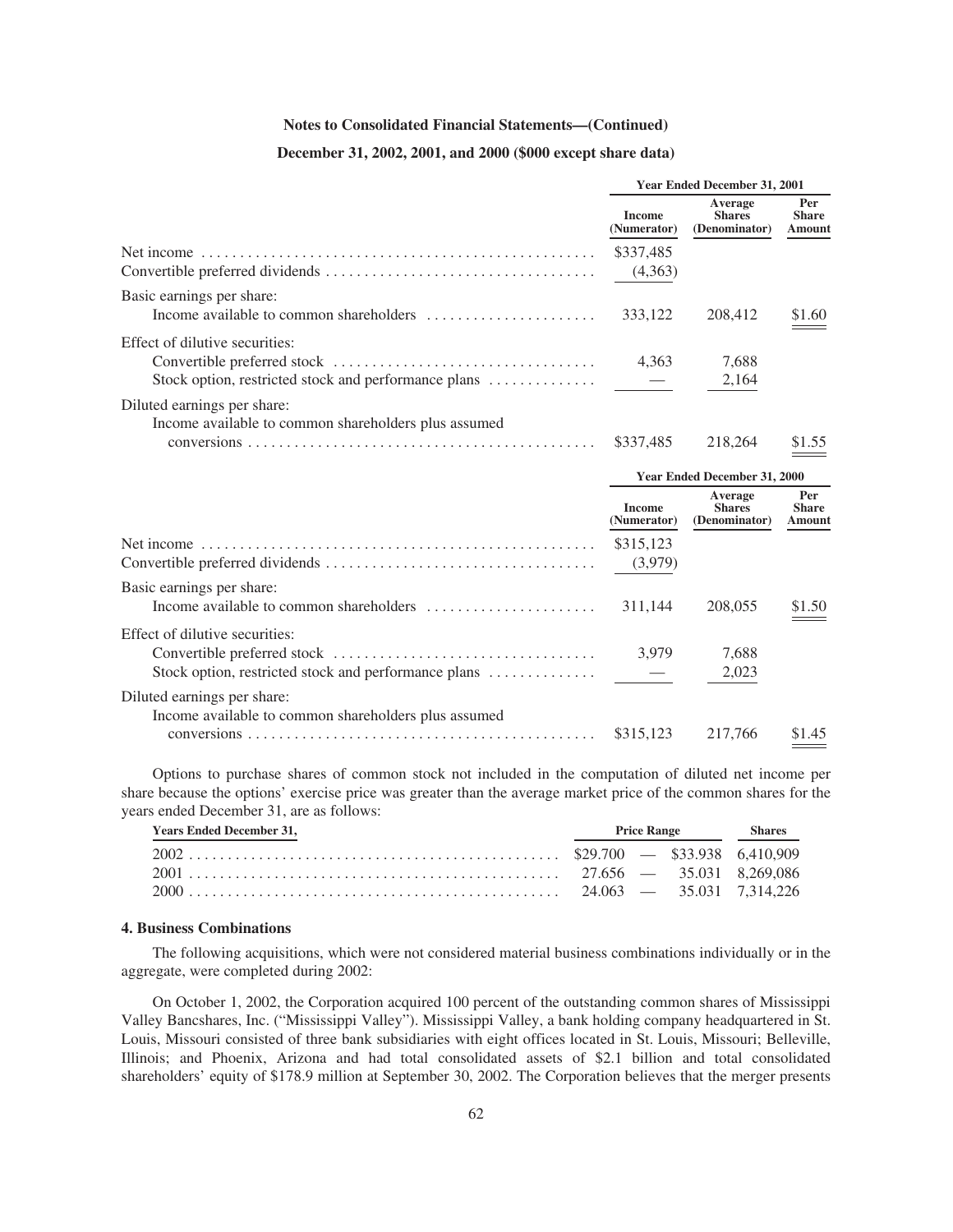# **Notes to Consolidated Financial Statements—(Continued) December 31, 2002, 2001, and 2000 (\$000 except share data)**

a unique opportunity to expand its operations into the St. Louis, Missouri area and to expand its current operations in the Phoenix, Arizona area. The aggregate purchase price was \$486.0 million including \$255.2 million of cash and 8.25 million shares of common stock valued at \$230.8 million based on the average price over the contractual pricing period. Identifiable intangibles to be amortized (core deposit and tradename) with a weighted average life of 8.5 years amounted to \$72.7 million. Initial goodwill, subject to the completion of appraisals and valuations of the assets acquired and liabilities assumed, amounted to \$276.4 million and was assigned to the Corporation's banking segment. The goodwill and intangibles are not deductible for tax purposes.

On March 1, 2002 the Corporation acquired 100 percent of the outstanding common stock of Richfield State Agency, Inc. ("Richfield") and Century Bancshares, Inc. ("Century"), both Minnesota bank holding companies. Richfield and Century provide retail and commercial loan and deposit services. In addition, Richfield provided fiduciary and agency trust services. Richfield and Century serve customers within the Minneapolis, Minnesota metropolitan area. The Corporation believes that these mergers present a unique opportunity to expand its current operations in the Minneapolis, Minnesota metropolitan area. Richfield and Century had combined total consolidated assets of approximately \$1.1 billion and combined total consolidated shareholders' equity of \$84.8 million at the time the mergers were consummated. The aggregate purchase price was \$216.5 million including \$29.9 million of cash and 6.2 million shares (post-split) of common stock valued at \$186.6 million based on the average price over their respective contractual pricing periods. Identifiable intangibles to be amortized (core deposit and trust customer) with a weighted average life of 6.1 years amounted to \$24.1 million. Initial goodwill, subject to the completion of appraisals and valuations of the assets acquired and liabilities assumed, amounted to \$131.5 million. Approximately \$129.4 million of the initial goodwill was assigned to the Corporation's banking segment and the remainder was assigned to the Corporation's Trust reporting unit. The goodwill and intangibles resulting from each transaction are not deductible for tax purposes. In June 2002, the former bank subsidiaries of Richfield and Century were merged into M&I Marshall & Ilsley Bank, the Corporation's lead bank.

In 2002, Metavante acquired the assets of the following three entities for a total cost of \$20.6 million which was paid in cash subject to additional payments up to \$10.0 million contingent upon certain revenue targets achieved two years from the date that acquisition was closed. Approximately \$2.3 million of the aggregate purchase price paid has been placed in escrow to absorb contingencies adverse to Metavante. The contingency periods range from one to two years. Contingent payments, if made or returned from escrow, will be charged to goodwill.

In July 2002, Metavante acquired substantially all the assets of PayTrust, Inc. a privately held online bill management company based in Lawrenceville, New Jersey. Through this acquisition, Metavante plans to consolidate its consumer service provider operations onto one technology platform with the technology acquired in 2001 from CyberBills. Integration costs, primarily related to operating duplicated platforms during transition are anticipated to be approximately \$6.0 million after-tax and will be incurred over approximately the ninemonth period ending in the first quarter of 2003. Such costs amounted to \$2.3 million and \$1.9 million in the third and fourth quarters of 2002, respectively.

In August 2002, Metavante acquired the assets of Spectrum EBP, LLC. Through this acquisition Metavante acquired an open interoperable switch for exchanging online bills and payments. This link will enable the delivery of bills from many billers to more consumers.

In May 2002, Metavante acquired the assets of BenePlan, Inc., a provider of third party plan administration services for retirement benefit plans. Metavante believes this acquisition provides an opportunity to expand its current operations by leveraging off the 2001 acquisition of 401kservices.com, inc.

There was no in-process research and development acquired in any of Metavante's acquisitions in 2002. Identifiable intangibles to be amortized (customer lists and contracts) with a weighted average life of 9.8 years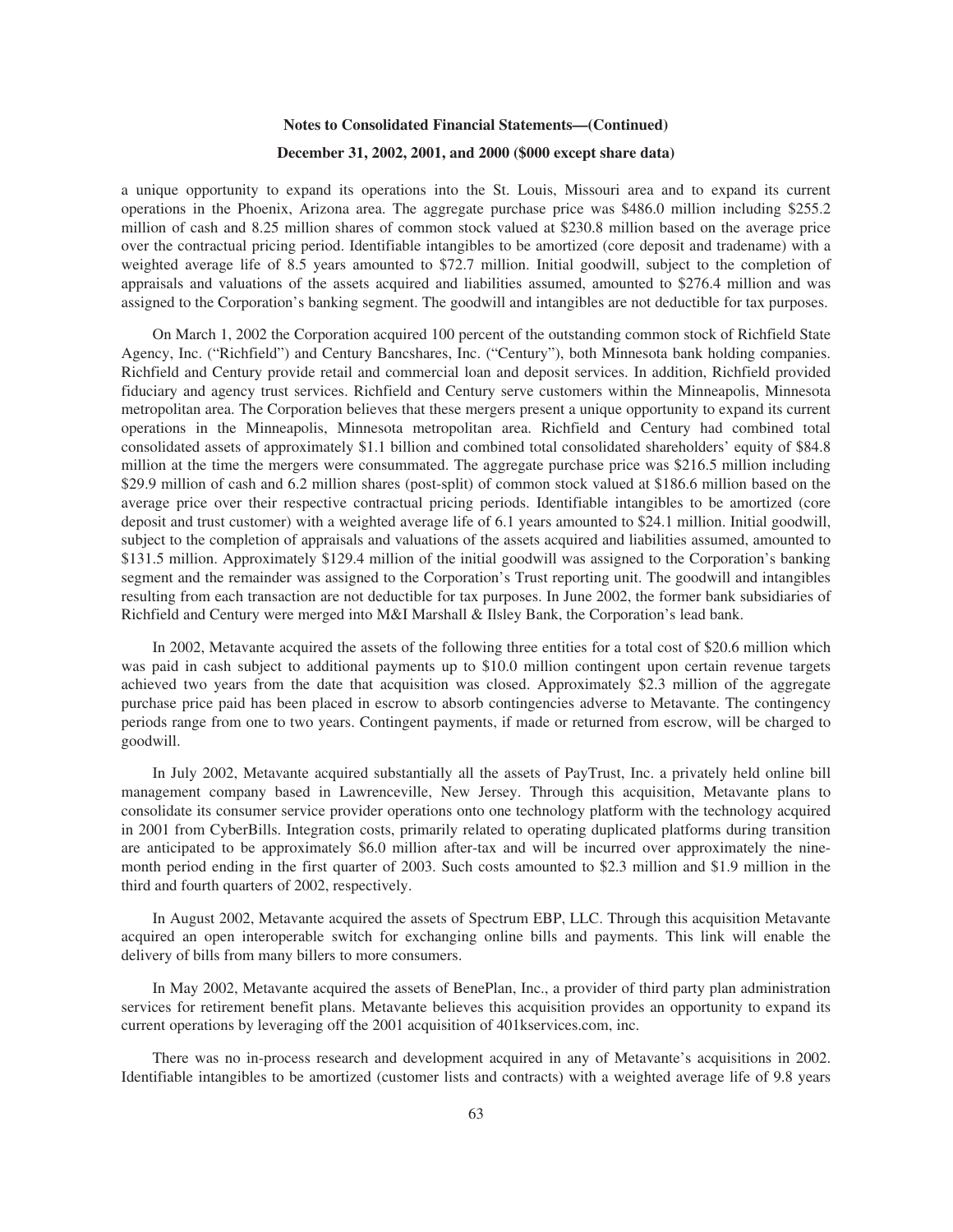# **December 31, 2002, 2001, and 2000 (\$000 except share data)**

amounted to \$6.7 million. Initial goodwill, subject to the completion of appraisals and valuations of the assets acquired and liabilities assumed, amounted to \$15.8 million. The goodwill and intangibles resulting from each transaction are deductible for tax purposes.

The following acquisitions, which were not considered material business combinations individually or in the aggregate, were completed during 2001:

On August 1, 2001, the Corporation acquired 100 percent of the common stock of National City Bancorporation ("National City"), a Minneapolis, Minnesota-based bank holding company. National City had total consolidated assets of approximately \$1.1 billion and total consolidated shareholders' equity of \$152.3 million at the time of the merger. The Corporation believes that this merger presented a unique opportunity to expand its current operations and establish an increased presence in the Minneapolis, Minnesota metropolitan area. Total consideration consisted of 9.1 million shares (post-split) of the Corporation's common stock and cash for fractional shares which was exchanged for the outstanding common stock of National City in a tax-free reorganization using the purchase method of accounting. The aggregate purchase price was \$267.7 million using a price that approximated the average price of the Corporation's common shares over the 2-day period before and after the merger was completed. The core deposit intangible recorded in this transaction had a weighted average life of 6.3 years and amounted to \$14.5 million. Goodwill amounted to \$116.7 million. Approximately \$115.4 million of the goodwill was assigned to the Corporation's banking segment and the remainder was assigned to the Corporation's Trust reporting unit. The goodwill and intangibles resulting from this transaction are not deductible for tax purposes. In November 2001, the former bank subsidiary of National City was merged into M&I Marshall & Ilsley Bank, the Corporation's lead bank.

Also during the third quarter of 2001, the Corporation acquired for cash twelve branches located in Arizona which had total assets of \$538 million, loans of approximately \$345 million and deposits of approximately \$455 million at the time of acquisition. These transactions were accounted for under the purchase method of accounting. The core deposit intangible recorded in this transaction amounted to \$7.4 million. Total goodwill amounted to \$53.1 million. The goodwill and intangibles resulting from this transaction were assigned to the Corporation's banking segment and are deductible for tax purposes.

In 2001, the Corporation's Metavante subsidiary made the following four acquisitions for a total cost of \$63.8 million which was paid in cash subject to additional payments up to \$10.0 million contingent upon certain revenue targets achieved. Approximately \$5.2 million of the aggregate purchase price paid has been placed in escrow to absorb contingencies adverse to Metavante. Contingent payments, if made or returned from escrow, will be charged to goodwill.

On December 20, 2001, Metavante acquired all of the outstanding common stock of 401kservices.com, inc., a third-party administrator of 401(k), pension and profit-sharing plans for companies located throughout the United States. The Company is headquartered in Appleton, Wisconsin with offices in Arizona and California and is the second-largest independent plan administration firm in the United States. Metavante believes this acquisition provides a unique opportunity to expand its wealth management offerings to small businesses.

On September 20, 2001, Metavante acquired substantially all of the assets and assumed certain liabilities of the North American Internet banking unit of Brokat Technologies ("Brokat"). The Brokat transaction added leading technology for consumer, business and corporate e-Banking applications.

In conjunction with this acquisition, Metavante began consolidating a number of its electronic banking products onto a single technology platform. Also, certain data operations centers will be consolidated over time into one data operations center. The costs, recorded in the third quarter of 2001, associated with the consolidation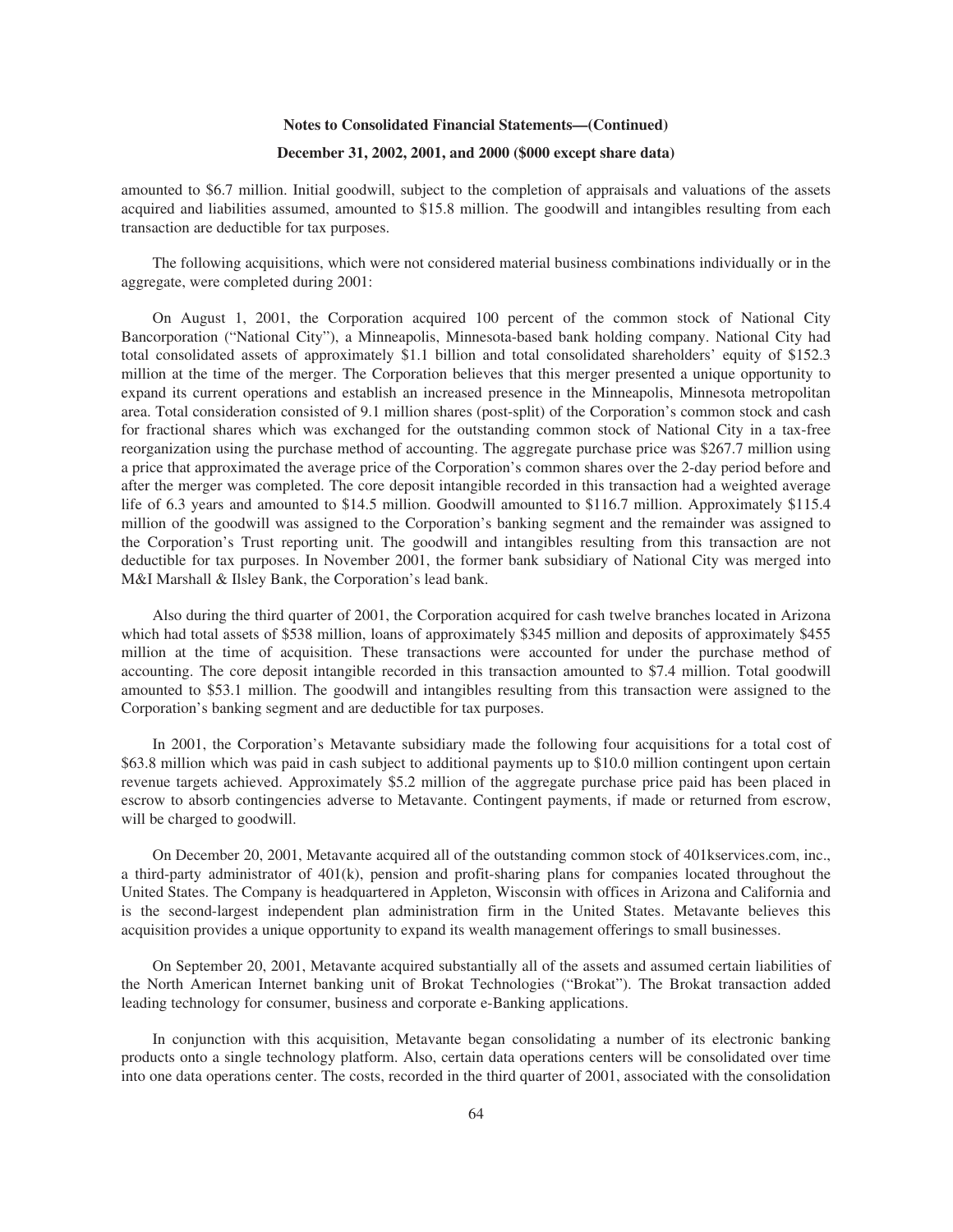# **December 31, 2002, 2001, and 2000 (\$000 except share data)**

of five technology platforms and consolidation of four data centers amounted to \$34.5 million and consisted of severance of \$3.8 million, facility closure charges of \$10.2 million and write-offs of exiting technology and software, which were replaced by the Brokat technology and software, of \$20.5 million.

On June 20, 2001, Metavante acquired certain assets and assumed certain liabilities of Cyberbills, Inc. ("Cyberbills"), an electronic bill and presentment application service provider, offering comprehensive bill management services that allow consumers and businesses to view, pay, manage and automate all of their billspaper or electronic-online.

On June 1, 2001, Metavante acquired all of the outstanding common and preferred stock of Derivion Corporation ("Derivion"). Through three core electronic billing applications, Derivion enables billers of all sizes to automate and streamline bill delivery, payment and customer-care processes.

In conjunction with the Cyberbills and Derivion transactions, Metavante incurred approximately \$7.2 million in charges to write-off other technologies and investments replaced by these acquisitions in the second quarter of 2001. In addition, approximately \$3.5 million of transition related charges were incurred in each of the third and fourth quarters of 2001, respectively.

There was no in-process research and development acquired in any of Metavante's acquisitions in 2001. Total identifiable intangibles to be amortized (customer lists) with a weighted average life of 7.8 years amounted to \$5.8 million. Total goodwill amounted to \$78.1 million. The goodwill and intangibles resulting from each transaction are deductible for tax purposes.

The results of operations of the acquired entities have been included in the consolidated results since the dates the transactions were closed.

#### **5. Cash and Due from Banks**

At December 31, 2002 and 2001, \$33,552 and \$10,052, respectively of cash and due from banks was restricted, primarily due to requirements of the Federal Reserve System to maintain certain reserve balances.

#### **6. Securities**

The book and market values of selected securities at December 31 were:

|                                                              |                                                    | 2002         | 2001              |                               |  |
|--------------------------------------------------------------|----------------------------------------------------|--------------|-------------------|-------------------------------|--|
|                                                              | Amortized<br><b>Market</b><br><b>Value</b><br>Cost |              | Amortized<br>Cost | <b>Market</b><br><b>Value</b> |  |
| Investment Securities Available for Sale:                    |                                                    |              |                   |                               |  |
| U.S. Treasury and government agencies                        | \$3,201,364                                        | \$3,266,144  | \$2,268,681       | \$2,346,566                   |  |
| States and political subdivisions                            | 246,646                                            | 265,470      | 170.130           | 176,167                       |  |
| Mortgage backed securities                                   | 163,796                                            | 162,268      | 172,139           | 175,471                       |  |
|                                                              | 565,969                                            | 572,490      | 675,303           | 685,428                       |  |
|                                                              | \$4,177,775                                        | \$4,266,372  | \$3,286,253       | \$3,383,632                   |  |
| Investment Securities Held to Maturity:                      |                                                    |              |                   |                               |  |
| U.S. Treasury and government agencies $\dots \dots \dots$ \$ | 30S                                                | 30S          |                   | - \$                          |  |
| States and political subdivisions                            | 939,158                                            | 990,276      | 1.028.555         | 1,046,414                     |  |
|                                                              | 3,631                                              | 3.631        | 3,538             | 3.538                         |  |
| Total                                                        | 942.819<br>S.                                      | 993.937<br>S | \$1,032,093       | \$1,049,952                   |  |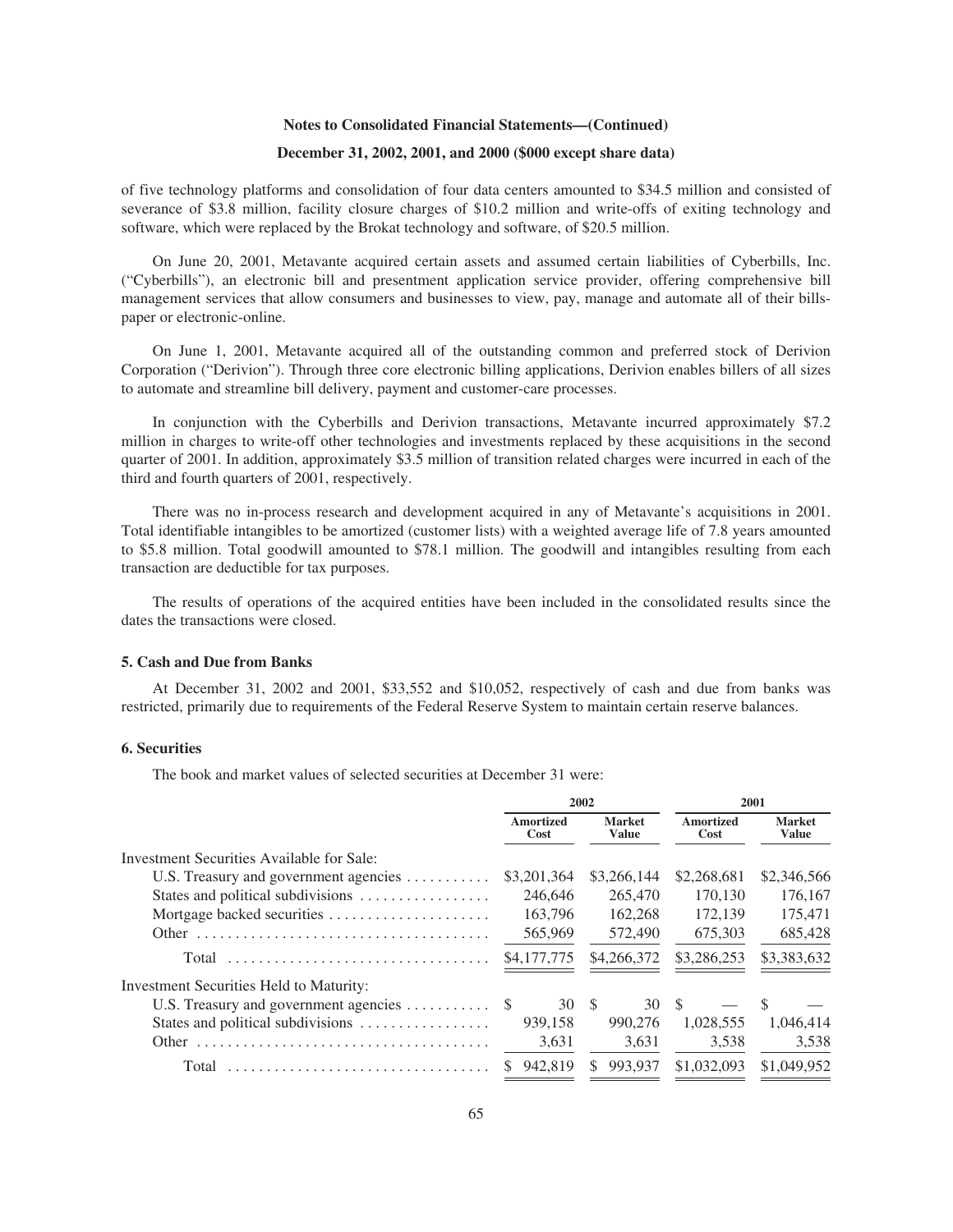# **December 31, 2002, 2001, and 2000 (\$000 except share data)**

The unrealized gains and losses of selected securities at December 31 were:

|                                           | 2002                       |                                    |                            | 2001                               |  |
|-------------------------------------------|----------------------------|------------------------------------|----------------------------|------------------------------------|--|
|                                           | <b>Unrealized</b><br>Gains | <b>Unrealized</b><br><b>Losses</b> | <b>Unrealized</b><br>Gains | <b>Unrealized</b><br><b>Losses</b> |  |
| Investment Securities Available for Sale: |                            |                                    |                            |                                    |  |
| U.S. Treasury and government agencies     | \$64,883                   | S.<br>103                          | \$78,089                   | S.<br>204                          |  |
|                                           | 18.838                     | 14                                 | 6.093                      | 56                                 |  |
|                                           | 300                        | 1.828                              | 3.332                      |                                    |  |
|                                           | 6,568                      | 47                                 | 10,185                     | 60                                 |  |
|                                           | \$90,589                   | \$1,992                            | \$97,699                   | 320                                |  |
| Investment Securities Held to Maturity:   |                            |                                    |                            |                                    |  |
| U.S. Treasury and government agencies     | \$.                        | \$.                                |                            |                                    |  |
|                                           | 51.151                     | 33                                 | 24,740                     | 6.881                              |  |
|                                           |                            |                                    |                            |                                    |  |
|                                           | \$51,151                   | 33                                 | \$24,740                   | \$6,881                            |  |

The book value and market value of selected securities by contractual maturity at December 31, 2002 were:

|                                                 |                          | <b>Investment Securities</b><br><b>Available for Sale</b> | <b>Investment Securities</b><br><b>Held to Maturity</b> |                               |  |
|-------------------------------------------------|--------------------------|-----------------------------------------------------------|---------------------------------------------------------|-------------------------------|--|
|                                                 | <b>Amortized</b><br>Cost | <b>Market</b><br><b>Value</b>                             | <b>Amortized</b><br>Cost                                | <b>Market</b><br><b>Value</b> |  |
| Within one year $\dots \dots \dots \dots \dots$ | \$1,781,263              | \$1,811,461                                               | \$97,029                                                | \$98,856                      |  |
| From one through five years                     | 1,829,509                | 1,866,640                                                 | 287,701                                                 | 306,361                       |  |
| From five through ten years $\dots \dots$       | 216,762                  | 223,027                                                   | 200,454                                                 | 214,592                       |  |
|                                                 | 350,241                  | 365,244                                                   | 357,635                                                 | 374,128                       |  |
|                                                 | \$4,177,775              | \$4,266,372                                               | \$942,819                                               | \$993,937                     |  |

The gross investment securities gains and losses amounted to \$7,746 and \$14,017 in 2002, \$30,117 and \$36,876 in 2001, and \$22,876 and \$52,861 in 2000, respectively. See the Consolidated Statements of Cash Flows for the proceeds from the sale of investment securities.

The amount of income tax benefit related to net securities losses amounted to \$2,195, \$3,201, and \$9,512 in 2002, 2001, and 2000, respectively.

At December 31, 2002, securities with a value of approximately \$689,696 were pledged to secure public deposits, short-term borrowings and for other purposes required by law.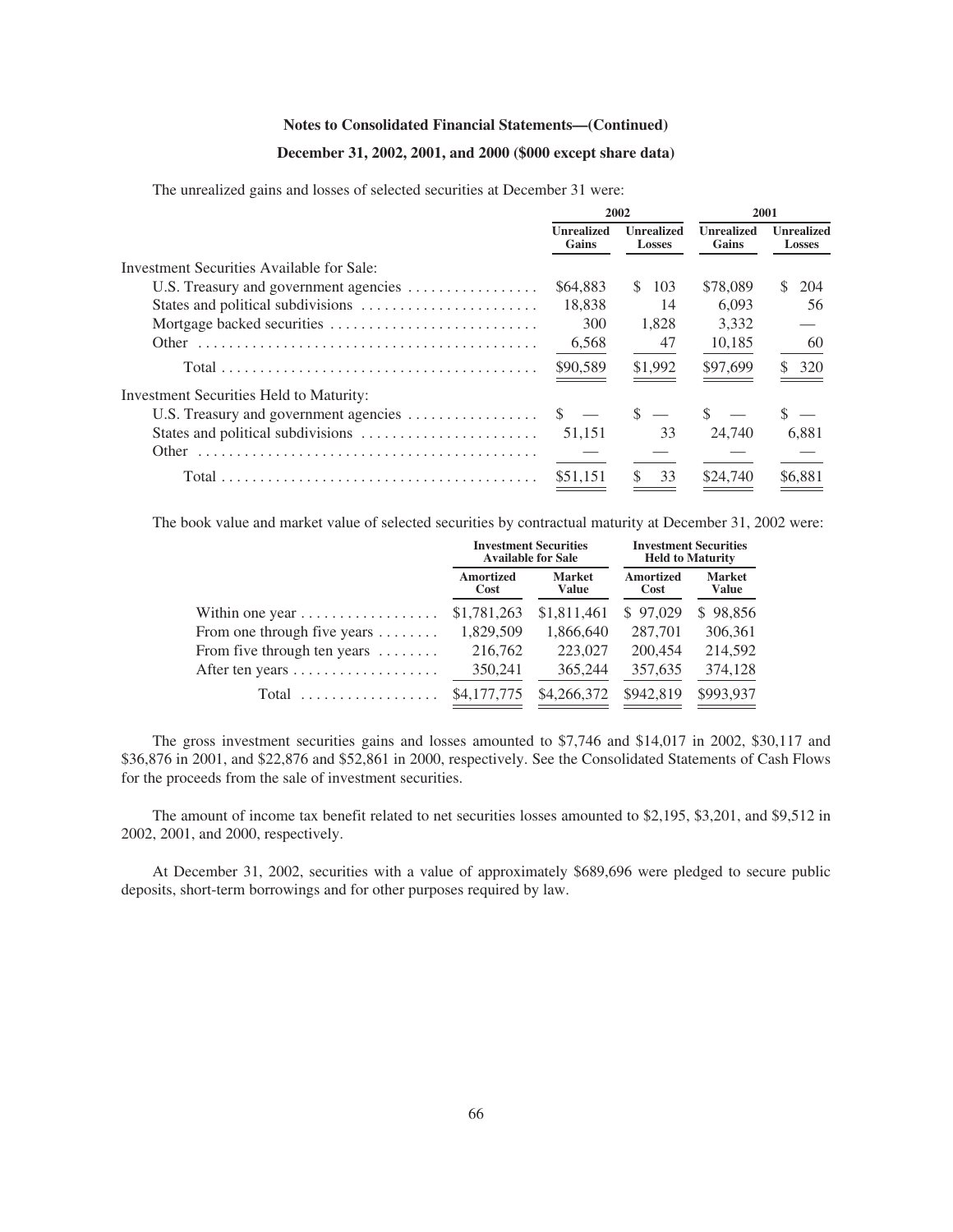# **December 31, 2002, 2001, and 2000 (\$000 except share data)**

# **7. Loans and Leases**

Loans and Leases at December 31 were:

|              | 2002         | 2001         |
|--------------|--------------|--------------|
|              | \$6,867,091  | \$ 5,716,061 |
|              | 4,423        | 12.215       |
|              | 6,871,514    | 5.728.276    |
| Real estate: |              |              |
|              | 1.058.144    | 730,864      |
|              | 6.758.650    | 5,563,975    |
|              | 6.586.332    | 5.099.093    |
|              | 1.852.202    | 1.210.808    |
|              | 782,004      | 962,356      |
|              | \$23,908,846 | \$19,295,372 |
|              |              |              |

Residential mortgage loans held for sale amounted to \$311,077 and \$289,667 at December 31, 2002 and 2001, respectively.

The Corporation's lending activities are concentrated primarily in the Midwest. Approximately 8% of its portfolio consists of loans granted to customers located in Arizona. As a result of recent acquisitions, approximately 11% of the loans are to customers in Minnesota and 5% to customers located in Missouri. The Corporation's loan portfolio consists of business loans extending across many industry types, as well as loans to individuals. As of December 31, 2002, total loans to any group of customers engaged in similar activities and having similar economic characteristics, as defined by the North American Industry Classification System, did not exceed 10% of total loans.

The Corporation evaluates the credit risk of each customer on an individual basis and, where deemed appropriate, collateral is obtained. Collateral varies by individual loan customer but may include accounts receivable, inventory, real estate, equipment, deposits, personal and government guaranties, and general security agreements. Access to collateral is dependent upon the type of collateral obtained. On an on-going basis, the Corporation monitors its collateral and the collateral value related to the loan balance outstanding.

The Corporation periodically reviews the residual values associated with its leasing portfolios. Declines in residual values that are judged to be other than temporary are recognized as a loss resulting in a reduction in the net investment in the lease.

During 2000, the Corporation began to realize residual losses in its consumer indirect automobile lease portfolio reflecting a decline in used vehicle values partially attributable to an increase in supply of used vehicles. An in-depth review was performed to determine whether a permanent impairment charge was required.

The Corporation hired a nationally recognized valuation firm that specialized in determining future vehicle values. This study, which projected future vehicle values, updated for subsequent production, was the foundation for the determination that an impairment charge was required. Assumptions such as return rates and insurance proceeds were used in the final determination of the \$9.5 million estimated amount of impairment.

Throughout the first half of 2001, the value of used vehicles continued to decline at unprecedented rates. The quarterly impairment review using the new estimated future vehicle values, return rates, and insurance proceeds was performed. Based upon this analysis, it was determined that an additional \$25.0 million residual impairment charge was required in the second quarter of 2001.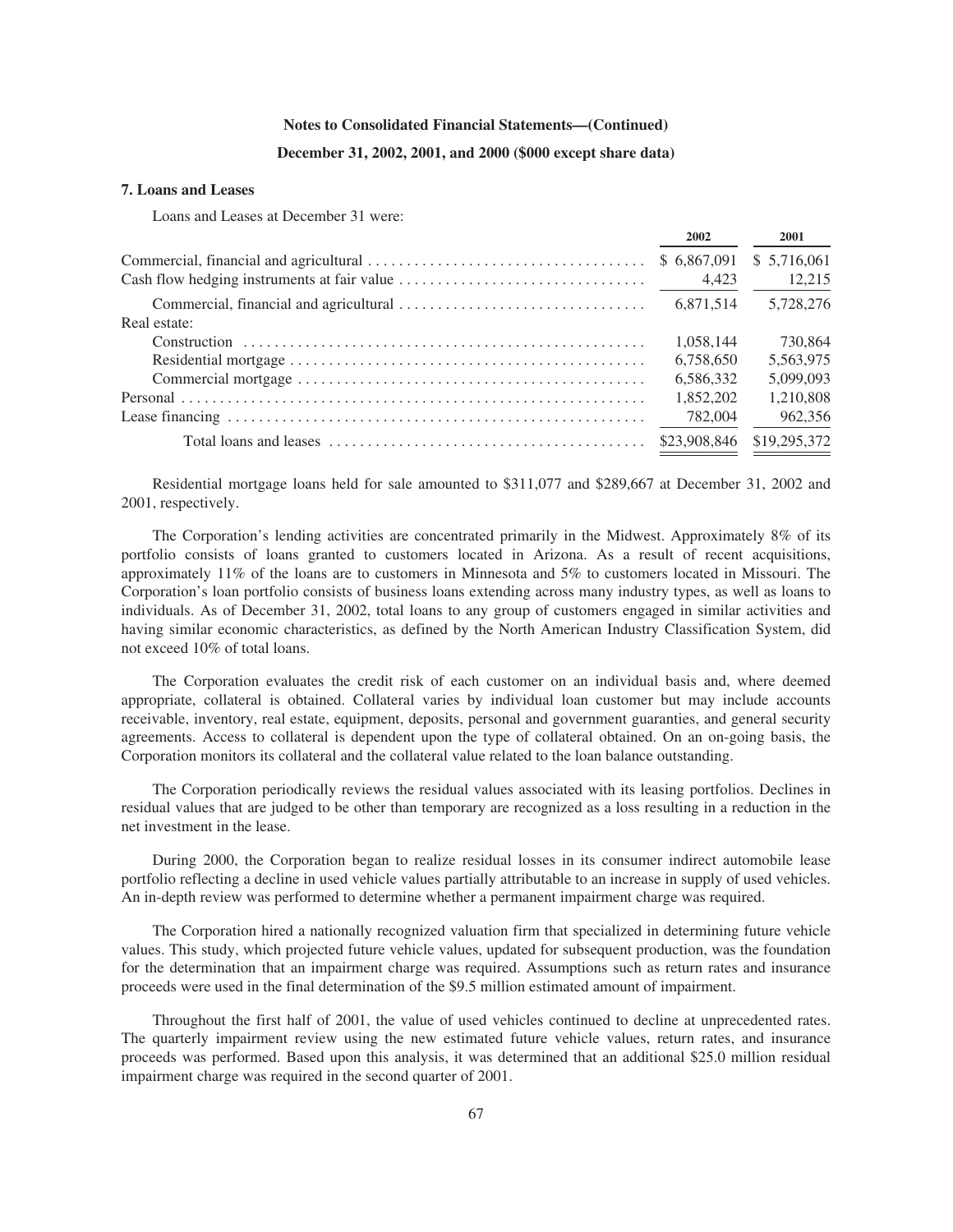# **December 31, 2002, 2001, and 2000 (\$000 except share data)**

Based on its quarterly reviews and valuations, no additional residual impairment losses were incurred in the twelve months ended December 31, 2002. Total automobile lease residual value losses recognized in 2001 and 2000 amounted to \$35,132, and \$12,143, respectively. For the year ended December 31, 2002, gains and losses resulting from the disposal of automobiles were not material.

In connection with the ongoing periodic assessment of the carrying value assigned to residual values with emphasis placed on industries experiencing financial difficulties, the Corporation determined that certain residual values associated with its commercial lease portfolio were impaired. During 2002, the Corporation's commercial leasing subsidiary recorded a residual impairment loss of \$6,848.

An analysis of loans outstanding to directors and officers, including their related interests, of the Corporation and its significant subsidiaries for 2002 is presented in the following table. All of these loans were made in the ordinary course of business with normal credit terms, including interest rates and collateral. The beginning balance has been adjusted to reflect the activity of newly-appointed directors and executive officers.

Loans to directors and executive officers:

#### **8. Allowance for Loan and Lease Losses**

An analysis of the allowance for loan and lease losses follows:

|                                                                         | 2002     | <b>2001</b> | <b>2000</b> |
|-------------------------------------------------------------------------|----------|-------------|-------------|
|                                                                         |          |             |             |
| Allowance of loans and leases acquired                                  | 39.813   | 19.151      | 1.270       |
| Loan transfer to investment securities $\ldots, \ldots, \ldots, \ldots$ |          |             | (1,022)     |
|                                                                         | 74.416   | 54.115      | 30.352      |
|                                                                         | (55.289) | (48,609)    | (30,018)    |
|                                                                         | 11.271   | 8.426       | 8,671       |
|                                                                         |          |             |             |

The allowance for loan and lease losses acquired in branch and bank acquisitions is consistent with the estimate of probable losses as determined by the seller financial institution.

As of December 31, 2002 and 2001, nonaccrual loans and leases totaled \$188,232 and \$166,434, respectively.

At December 31, 2002 and 2001 the Corporation's recorded investment in impaired loans and leases and the related valuation allowance are as follows:

|                                                                                                               | 2002                          |                               | 2001                          |                                      |
|---------------------------------------------------------------------------------------------------------------|-------------------------------|-------------------------------|-------------------------------|--------------------------------------|
|                                                                                                               | <b>Recorded</b><br>Investment | Valuation<br><b>Allowance</b> | <b>Recorded</b><br>Investment | <b>Valuation</b><br><b>Allowance</b> |
| Total impaired loans and leases (Nonaccrual<br>and renegotiated)<br>Loans and leases excluded from individual | \$188,558                     |                               | \$166,812                     |                                      |
| evaluation $\dots\dots\dots\dots\dots\dots\dots\dots\dots\dots$                                               | (60, 801)                     |                               | (61,290)                      |                                      |
| Impaired loans evaluated                                                                                      | \$127,757                     |                               | \$105,522                     |                                      |
| Valuation allowance required                                                                                  | \$47,382                      | \$18,663                      | \$40,980                      | \$18,268                             |
| No valuation allowance required $\dots\dots\dots$                                                             | 80,375                        |                               | 64,542                        |                                      |
| Impaired loans evaluated                                                                                      | \$127,757                     | \$18,663                      | \$105,522                     | \$18,268                             |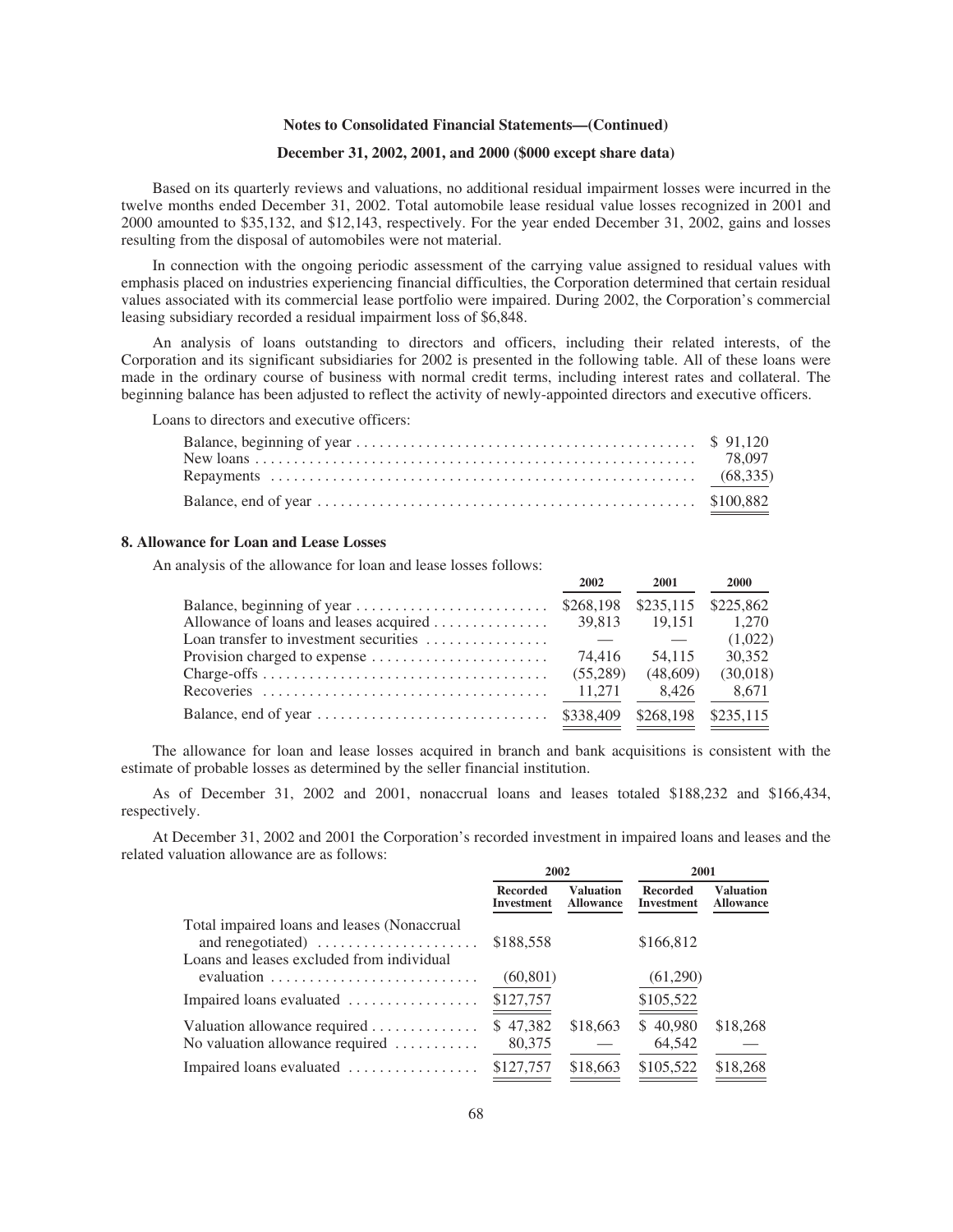# **December 31, 2001, 2000, and 1999 (\$000 except share data)**

The recorded investment in impaired loans for which no allowance is required is net of applications of cash interest payments and net of previous direct writedowns of \$31,916 in 2002 and \$25,052 in 2001 against the loan balances outstanding. The required valuation allowance is included in the allowance for loan and lease losses in the Consolidated Balance Sheets.

The average recorded investment in total impaired loans and leases for the years ended December 31, 2002 and 2001 amounted to \$178,172 and \$148,520, respectively.

Interest payments received on impaired loans and leases are recorded as interest income unless collection of the remaining recorded investment is doubtful at which time payments received are recorded as reductions of principal. Interest income recognized on total impaired loans and leases amounted to \$9,726 in 2002, \$10,295 in 2001, and \$6,410 in 2000. The gross income that would have been recognized had such loans and leases been performing in accordance with their original terms would have been \$14,366 in 2002, \$12,846 in 2001, and \$11,415 in 2000.

## **9. Financial Asset Sales**

The Corporation regularly sells indirect automobile loans to an unconsolidated multi-seller asset-backed commercial paper conduit, in securitization transactions in accordance with SFAS 140. Servicing responsibilities and subordinated interests are retained. The Corporation receives annual servicing fees based on the loan balances outstanding and rights to future cash flows arising after investors in the securitization trusts have received their contractual return and after certain administrative costs of operating the trusts. The investors and the securitization trusts have no recourse to the Corporation's other assets for failure of debtors to pay when due. The Corporation's retained interests are subordinate to investors' interests. Their value is subject to credit, prepayment and interest rate risks on the transferred financial assets.

During 2002, 2001 and 2000, the Corporation recognized gains of \$7,243, \$7,944 and \$1,045, respectively, on the securitization of automobile loans. Trading income associated with related interest swaps amounted to \$9,855, \$3,090 and \$2,111 in 2002, 2001, and 2000, respectively.

During 2002, the Corporation recognized an impairment loss of \$1,540, which is included in net investment securities losses in the Consolidated Statements of Income. The impairment was a result of the differences between actual prepayments and credit losses experienced in 2002 compared to the expected prepayments and credit losses used in measuring retained interests originating in the prior year. The impairment on the retained interests, held in the form of interest-only strips, was deemed to be other than temporary.

The values of retained interests are based on cash flow models which incorporate key assumptions. Key economic assumptions used in measuring the retained interests at the date of securitization resulting from securitizations completed during the year were as follows (rate per annum):

|                                                                        | 2002        | 2001  |
|------------------------------------------------------------------------|-------------|-------|
|                                                                        | $18 - 42\%$ | 25.0% |
| Weighted average life (in months) $\dots\dots\dots\dots\dots$          | -16.3       | 20.8  |
| Expected credit losses (based on original balance) $\ldots$ 0.15–0.50% |             | 0.12% |
| Residual cash flow discount rate $\ldots, \ldots, \ldots, \ldots$      | $-12.0$     | 12.0  |
|                                                                        |             |       |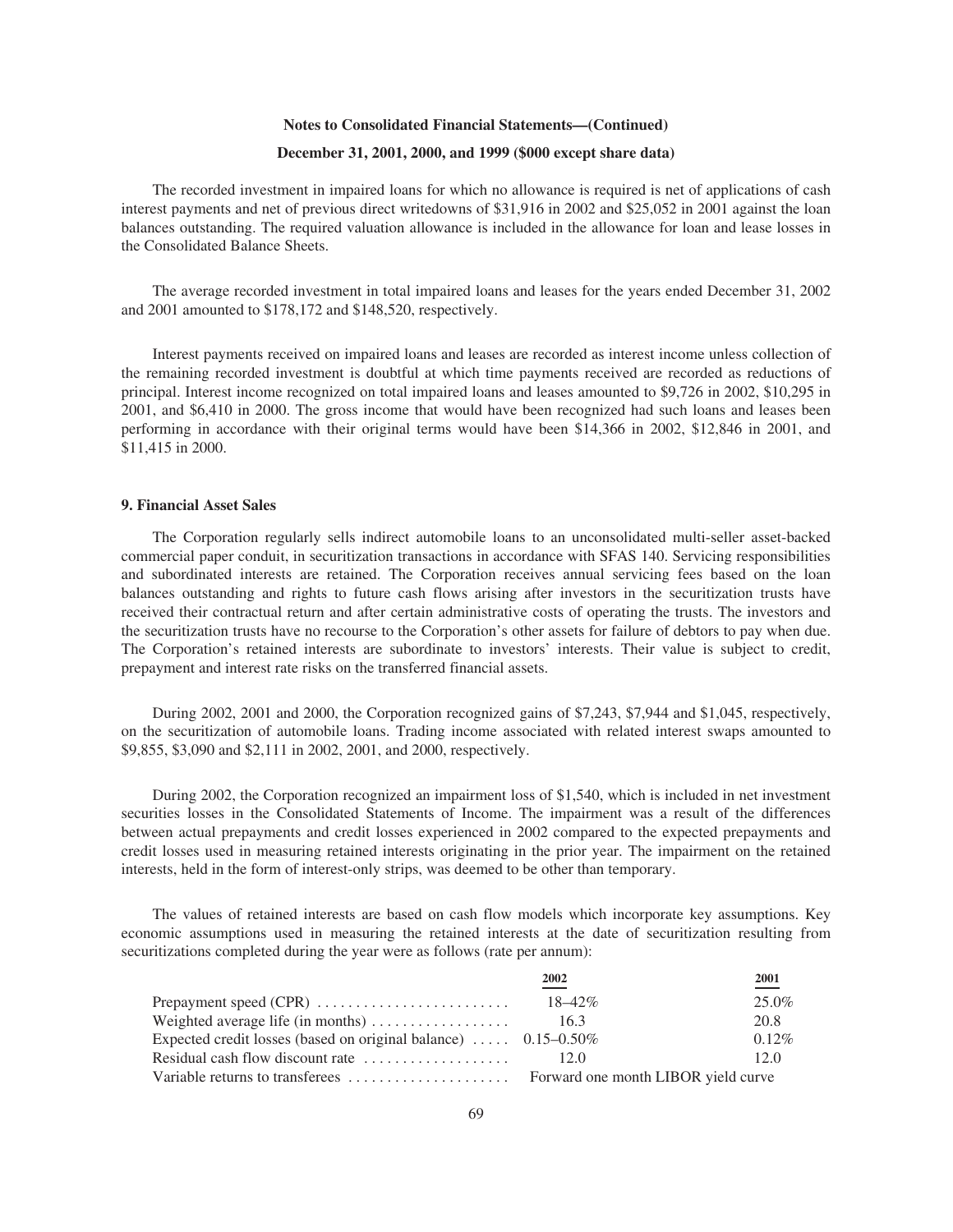## **December 31, 2002, 2001, and 2000 (\$000 except share data)**

For 2002, the prepayment speed and expected credit loss estimates are based on historical prepayment rates and credit losses on similar assets. The prepayment speed ramps from an initial 18% to 42% in month forty-six and ramps down to 36% in month forty-seven and thereafter. The expected loss is based in part on whether the loan is on a new or used vehicle. For loans on new vehicles, losses are expected beginning in month eleven and ramp up to 0.15% in month twenty-seven. For used vehicles, losses are expected beginning in month five and ramp up to 0.50% in month twenty-eight. The expected credit losses are based on the original loan balances.

Retained interests and other assets consisted of the following at December 31:

|                                                                                                     | 2002 | 2001     |
|-----------------------------------------------------------------------------------------------------|------|----------|
| Interest—only strips $\dots \dots \dots \dots \dots \dots \dots \dots \dots \dots \dots \$ \$35,539 |      | \$21,991 |
|                                                                                                     |      | 5,596    |
|                                                                                                     |      | 2,591    |
|                                                                                                     |      | \$30,178 |
|                                                                                                     |      | \$1,939  |

At December 31, 2002, key economic assumptions and the sensitivity of the current fair value of residual cash flows to immediate 10 percent and 20 percent adverse changes in those assumptions are as follows (\$ in millions):

|                                                                        |        |                                     | <b>Adverse Change</b><br>in Assumptions |
|------------------------------------------------------------------------|--------|-------------------------------------|-----------------------------------------|
|                                                                        |        | $10\%$                              | $20\%$                                  |
| Weighted average life (in months) $\dots\dots\dots\dots$               | 16.3   |                                     |                                         |
| Prepayment speed                                                       | 18–42% |                                     |                                         |
| Impact on fair value of adverse change                                 |        | \$1.2                               | \$2.4                                   |
| Expected credit losses (based on original balance) $\ldots$ 0.15–0.50% |        |                                     |                                         |
| Impact on fair value of adverse change $\dots$                         |        | 0.3                                 | 0.5                                     |
| Residual cash flows discount rate (annual)                             | 12.0%  |                                     |                                         |
| Impact on fair value of adverse change $\dots$                         |        | 0.4                                 | 0.9                                     |
| Interest rate returns to transferees                                   |        | Forward one month LIBOR yield curve |                                         |
| Impact on fair value of adverse change $\dots$ .                       |        | 0.3                                 | 0.5                                     |

These sensitivities are hypothetical and should be used with caution. As the figures indicate, changes in fair value based on a 10 percent adverse variation in assumptions generally can not be extrapolated because the relationship of the change in assumption to the change in fair value may not be linear. Also, the effect of an adverse variation in a particular assumption on the fair value of the retained interest is calculated without changing any other assumption. Realistically, changes in one factor may result in changes in another (for example, increases in market interest rates may result in lower prepayments and increased credit losses), which might magnify or counteract the sensitivities.

Actual and projected credit losses represented 0.38% of total automobile loans that have been securitized at December 31, 2002.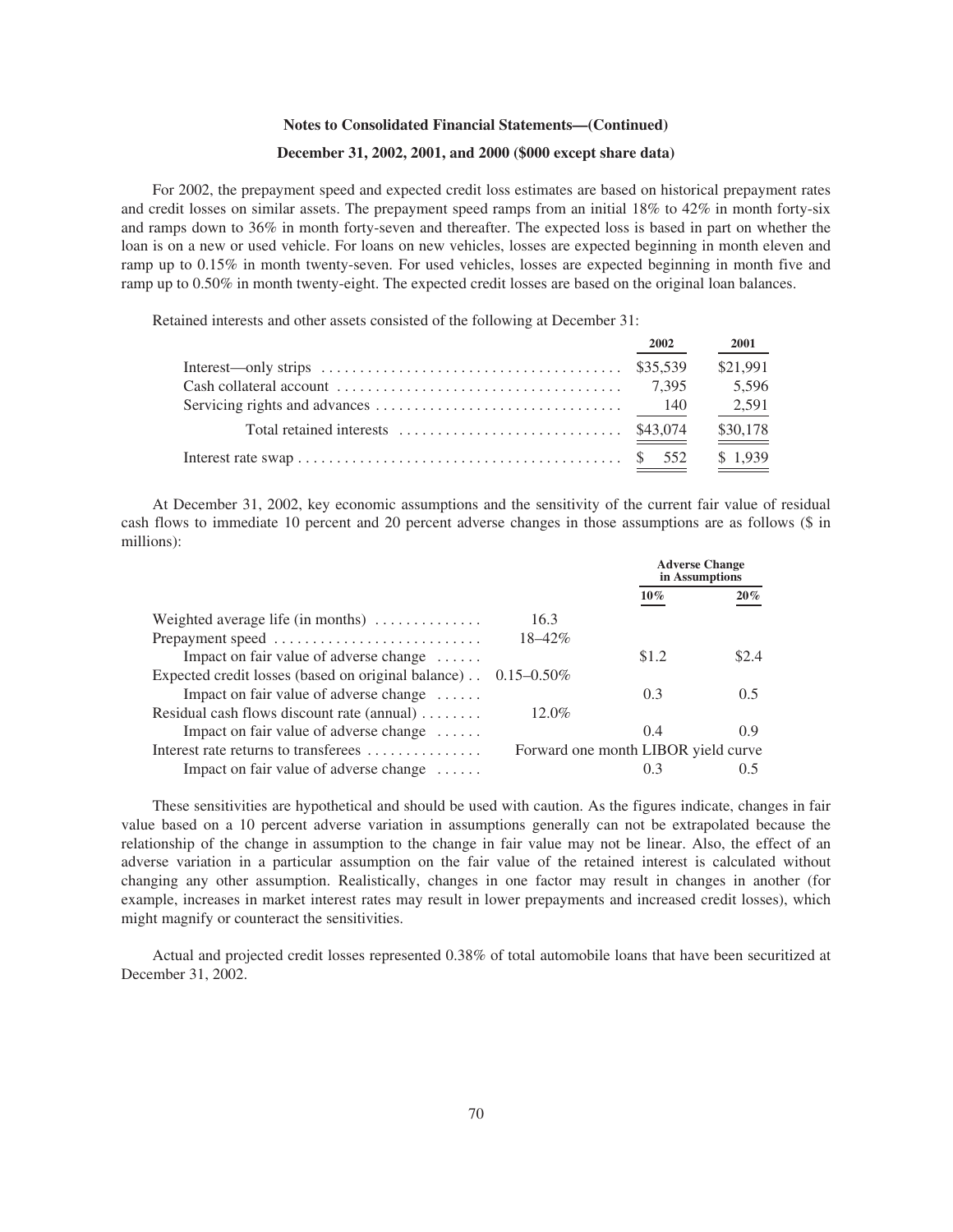# **December 31, 2002, 2001, and 2000 (\$000 except share data)**

The following table summarizes certain cash flows received from and paid to the securitization trust for the years ended December 31:

| 2002 | 2001              |
|------|-------------------|
|      |                   |
|      | 2.610             |
|      | (491)             |
|      | $(694)$ $(1,771)$ |
|      |                   |

At December 31, 2002, securitized automobile loans and other automobile loans managed together with them along with delinquency and credit loss information consisted of the following:

|                                                              | Securitized Portfolio |         | Total<br><b>Managed</b> |
|--------------------------------------------------------------|-----------------------|---------|-------------------------|
|                                                              |                       |         |                         |
| Principal amounts of loans 60 days or more past due  847 389 |                       |         | 1.236                   |
|                                                              | 1 253                 | 1 0 9 1 | 2.344                   |

The Corporation also sells, from time to time, debt securities classified as available for sale that are highly rated to an unconsolidated bankruptcy remote qualifying special purpose entity (QSPE) whose activities are limited to issuing highly rated asset-backed commercial paper with maturities up to 180 days which is used to finance the purchase of the investment securities. M&I Bank provides liquidity back-up in the form of Liquidity Purchase Agreements. In addition, the Bank acts as counterparty to interest rate swaps that enable the QSPE to hedge its interest rate risk. Such swaps are designated as trading in the Corporation's Consolidated Balance Sheet.

Under the terms of the Administration Agreement, the Bank, as administrator of the QSPE, is required to sell interests in the securities funded by the QSPE to the Bank as the liquidity purchaser under the liquidity agreements, if at any time (after giving effect to any issuance of new commercial paper notes and the receipt of payments under any swap agreement) the QSPE has insufficient funds to repay any maturing commercial paper note and the Bank, as liquidity agent, has received a notice of such deficiency. The Bank, as the liquidity provider, will be obligated to purchase interests in such securities under the terms of the liquidity agreement to repay the maturing commercial paper notes unless (i) after giving effect to such purchase, the aggregate of securities, purchased under the relevant liquidity agreement would exceed the aggregate maximum liquidity purchase amount under such liquidity agreement or (ii) certain bankruptcy events with respect to the QSPE have occurred; provided that the Bank is not required to purchase any defaulted security. For this purpose, a defaulted security is any security that is rated below "Caa2" by Moody's and below "CCC" by Standard & Poors. To date, the Bank has never acquired interests in any securities under the terms of the liquidity agreements.

A subsidiary of the Bank has entered into interest rate swaps with the QSPE designed to counteract the interest rate risk associated with third party beneficial interest (commercial paper) and the transferred assets. The beneficial interests in the form of commercial paper have been issued by the QSPE to parties other than the Bank and its subsidiary or any other affiliates. The notional amounts do not exceed the amount of beneficial interests. The swap agreements do not provide the QSPE or its administrative agent any decision-making authority other than those specified in the standard ISDA Master Agreement.

At December 31, 2002, highly rated investment securities in the amount of \$182.0 million were outstanding in the QSPE to support the outstanding commercial paper.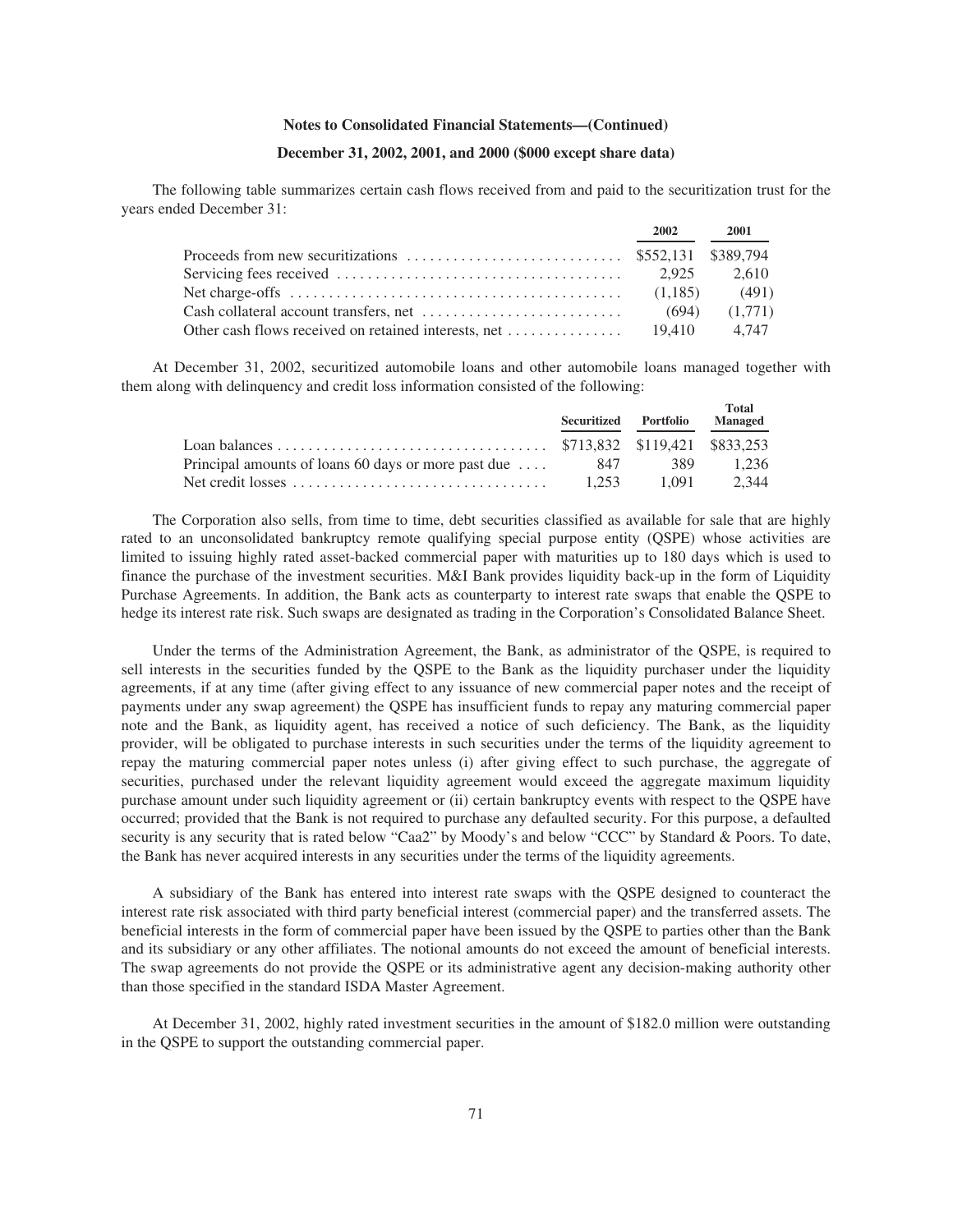# **December 31, 2002, 2001, and 2000 (\$000 except share data)**

## **10. Premises and Equipment**

The composition of premises and equipment at December 31 was:

|         | 2001            |
|---------|-----------------|
|         |                 |
| 450,026 | 368,936         |
| 483,541 | 466,819         |
| 996,822 | 886,998         |
|         | 554,427 493,968 |
|         |                 |
|         | 2002            |

Depreciation expense was \$71,455 in 2002, \$68,440 in 2001, and \$63,580 in 2000.

The Corporation leases certain of its facilities and equipment. Rent expense under such operating leases was \$71,594 in 2002, \$64,889 in 2001, and \$56,555 in 2000, respectively.

The future minimum lease payments under operating leases that have initial or remaining noncancellable lease terms in excess of one year for 2003 through 2007 are \$32,774, \$25,824, \$20,519, \$14,213, and \$11,973, respectively.

## **11. Goodwill and Intangibles**

On January 1, 2002, the Corporation adopted SFAS 142, *Goodwill and Other Intangible Assets*. SFAS 142 adopts an aggregate view of goodwill and bases the accounting for goodwill on the units of the combined entity into which an acquired entity is integrated (those units are referred to as Reporting Units). A Reporting Unit is an operating segment as defined in SFAS 131 or one level below an operating segment.

SFAS 142 provides specific guidance for testing goodwill and intangible assets that are not amortized for impairment. Goodwill is tested for impairment at least annually using a two-step process that begins with an estimation of the fair value of a Reporting Unit. The first step is a screen for potential impairment and the second step measures the amount of impairment, if any. Intangible assets that are not amortized are tested annually.

During the second quarter of 2002, the Corporation completed the first step of the transitional goodwill impairment test on its five identified reporting units based on amounts as of January 1, 2002. With the assistance of a nationally recognized independent appraisal firm, the Corporation concluded that there were no impairment losses for goodwill due to the initial application of SFAS 142. As permitted by SFAS 142, the Corporation has elected to perform its annual test for impairment during the second quarter. Accordingly, the Corporation updated the analysis to June 30, 2002 and concluded that there continues to be no impairment with respect to goodwill at any reporting unit.

The changes in the carrying amount of goodwill for the twelve months ended December 31, 2002 and 2001 are as follows:

|                                                                 | <b>Banking</b> | Metavante | <b>Others</b>                    | <b>Total</b> |
|-----------------------------------------------------------------|----------------|-----------|----------------------------------|--------------|
| Goodwill balance as of December 31, 2000                        | \$244,048      | \$47,551  | \$1,376                          | \$292,975    |
| Goodwill acquired during the period $\dots\dots\dots\dots\dots$ | 165,896        | 84.851    | 1.300                            | 252,047      |
| Purchase accounting adjustments                                 | (444)          | (1,328)   | $\overbrace{\phantom{12322111}}$ | (1,772)      |
|                                                                 | (14, 187)      | (5,487)   | (76)                             | (19,750)     |
| Goodwill balance as of December 31, 2001 $\dots$                | 395,313        | 125.587   | 2.600                            | 523,500      |
| Goodwill acquired during the period                             | 405,781        | 15,820    | 2.087                            | 423,688      |
| Purchase accounting adjustments                                 | 883            | (4,735)   | $\overline{\phantom{m}}$         | (3,852)      |
| Goodwill balance as of December 31, 2002                        | \$801,977      | \$136,672 | \$4,687                          | \$943,336    |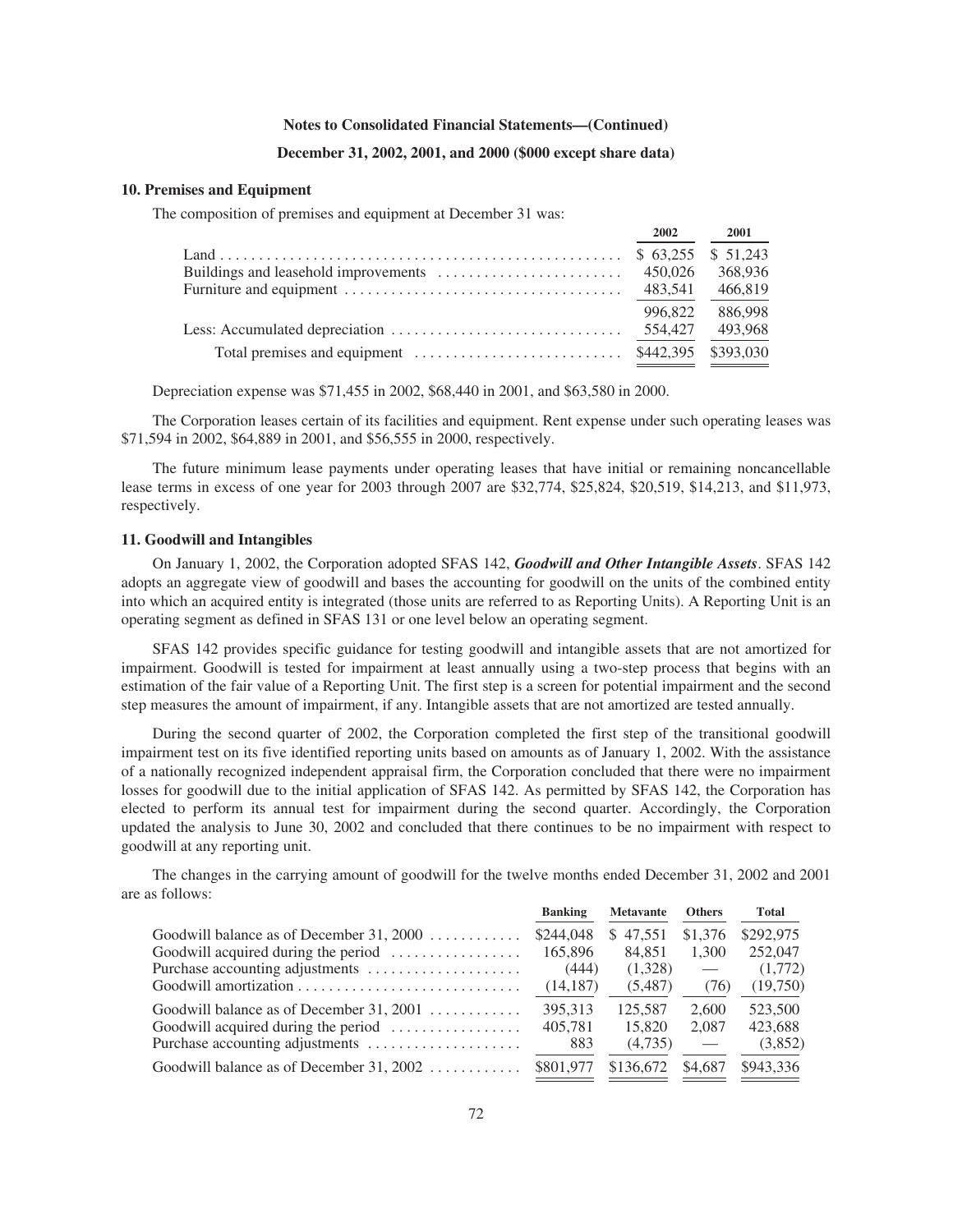# **December 31, 2002, 2001, and 2000 (\$000 except share data)**

For the year ended December 31, 2000 goodwill amortization amounted to \$12,475 for Banking, \$4,169 for Metavante and \$75 for Others.

Purchase accounting adjustments are the adjustments to the initial goodwill recorded at the time an acquisition is completed. Such adjustments generally consist of adjustments to the assigned fair value of the assets acquired and liabilities assumed resulting from the completion of appraisals or other valuations, adjustments to initial estimates recorded for transaction costs or exit liabilities, if any, and contingent consideration when paid or received from escrow arrangements at the end of a contractual contingency period. For the years ended December 31, 2002 and 2001 there were no significant contingent payments paid or received.

The Corporation's other intangible assets consisted of the following at December 31, 2002:

|                                                | Gross<br>Carrying<br><b>Value</b> | Accumulated<br><b>Amortization</b> | Net.<br>Carrying<br><b>Value</b> | Weighted<br>Average<br>Amortization<br>Period (Yrs) |
|------------------------------------------------|-----------------------------------|------------------------------------|----------------------------------|-----------------------------------------------------|
| Other intangible assets:                       |                                   |                                    |                                  |                                                     |
|                                                | \$161,028                         | \$49,416                           | \$111,612                        | 6.4                                                 |
| Data processing contract rights/customer lists | 33,809                            | 9.555                              | 24.254                           | 10.4                                                |
|                                                | 750                               | 63                                 | 687                              | 10.0                                                |
| Tradename                                      | 2,500                             | 208                                | 2,292                            | 3.0                                                 |
|                                                | \$198,087                         | \$59,242                           | \$138,845                        | 6.3                                                 |
|                                                | \$ 37,940                         | \$31,317                           | 6,623                            | 2.3                                                 |

Amortization expense of other intangible assets amounted to \$25,134, \$17,154 and \$14,197 in 2002, 2001 and 2000, respectively.

The estimated amortization expense of other intangible assets and mortgage loan servicing rights for the next five years are:

Mortgage loan servicing rights are subject to the prepayment risk inherent in the underlying loans that are being serviced. The weighted average amortization period as shown in the above table for mortgage loan servicing rights represents the estimated expected weighted average remaining life of the servicing rights at December 31, 2002. The actual remaining life could be significantly different due to actual prepayment experience in future periods.

At December 31, 2002 and 2001, none of the Corporation's other intangible assets were determined to have indefinite lives.

In October 2002, the Financial Accounting Standards Board issued SFAS 147, *Acquisitions of Certain Financial Institutions*, an amendment of SFAS No. 72, SFAS No. 144 and FASB Interpretation No. 9. This statement, which was effective October 1, 2002, removes acquisitions of financial institutions from the scope of both SFAS 72 and Interpretation 9 and requires that those transactions be accounted for in accordance with the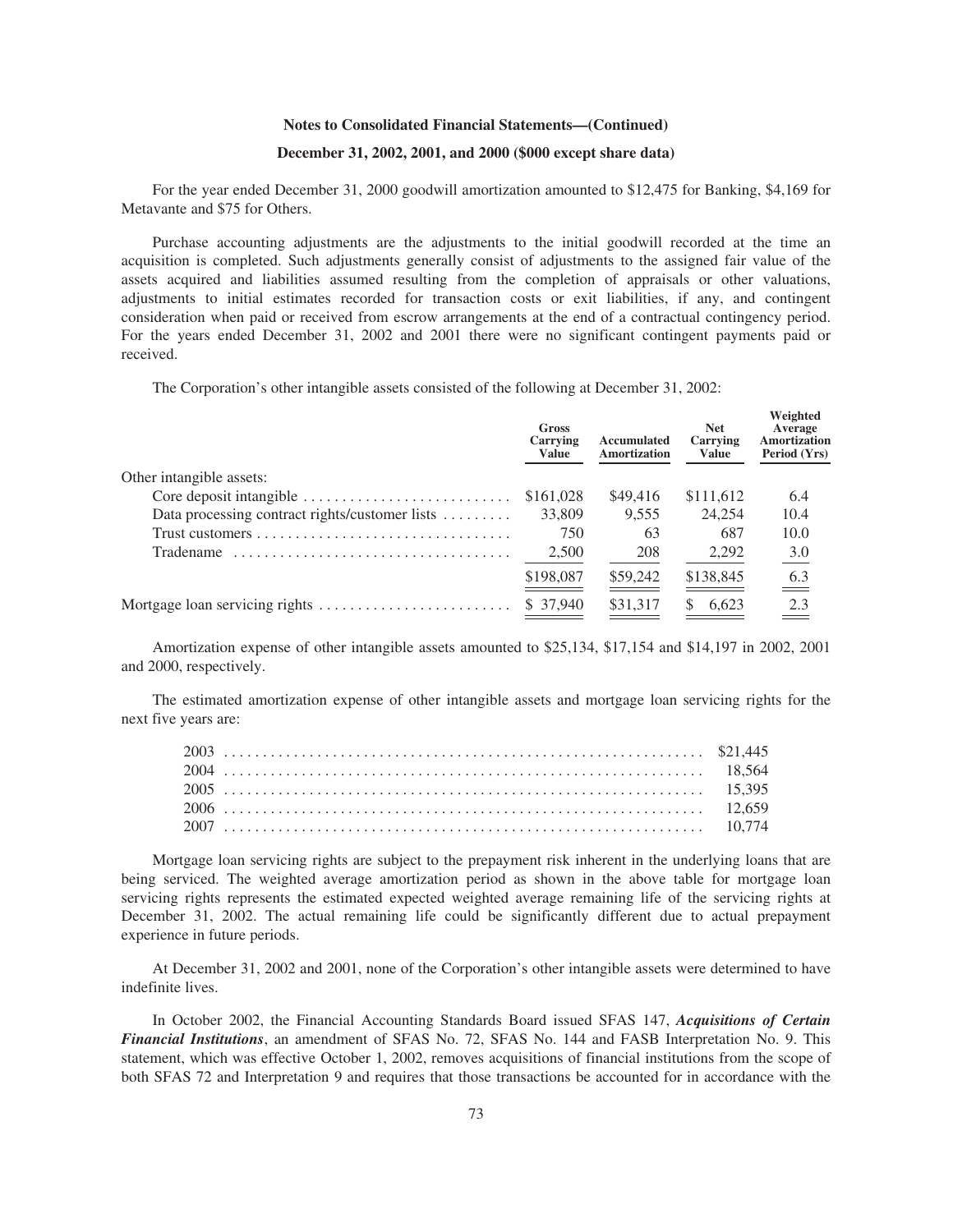# **December 31, 2002, 2001, and 2000 (\$000 except share data)**

recently issued standards on business combinations (SFAS 141) and goodwill and other intangible assets (SFAS 142). The statement clarifies that a branch acquisition that meets the definition of a business should be accounted for as a business combination, otherwise the transaction should be accounted for as an acquisition of net assets that does not result in the recognition of goodwill. The impact of this standard was not considered material to the Corporation.

## **12. Deposits**

The composition of deposits at December 31 was:

| 2002      | 2001        |
|-----------|-------------|
|           | \$3,558,571 |
| 9.225.899 | 7,867,106   |
| 2,793,793 | 1,321,746   |
| 18,330    |             |
| 2.812.123 | 1.321.746   |
| 2,979,502 | 2.962.724   |
| 914.302   | 782,900     |
|           |             |

At December 31, 2002 and 2001, brokered deposits amounted to \$2,258.9 million and \$774.2 million, respectively.

At December 31, 2002, the scheduled maturities for CDs \$100,000 and over, other time deposits, and foreign deposits were:

| \$6,705,927 |
|-------------|

## **13. Short-term Borrowings**

Short-term borrowings at December 31 were:

| 2002                            | 2001        |
|---------------------------------|-------------|
| 895,196<br>S.                   | \$1,090,150 |
| 51,387                          | 21,262      |
| 946,583                         | 1,111,412   |
| 3.141                           | 315.644     |
| 3,137,183                       | 2.290.606   |
| $\hspace{0.1mm}-\hspace{0.1mm}$ | 1.001.961   |
| 351,079                         | 314.989     |
| 34,624                          | 20.353      |
| 385,703                         | 335,342     |
| 1,612,343                       | 800,772     |
| 8.414                           | 1.505       |
| \$6,093,367                     | \$5,857,242 |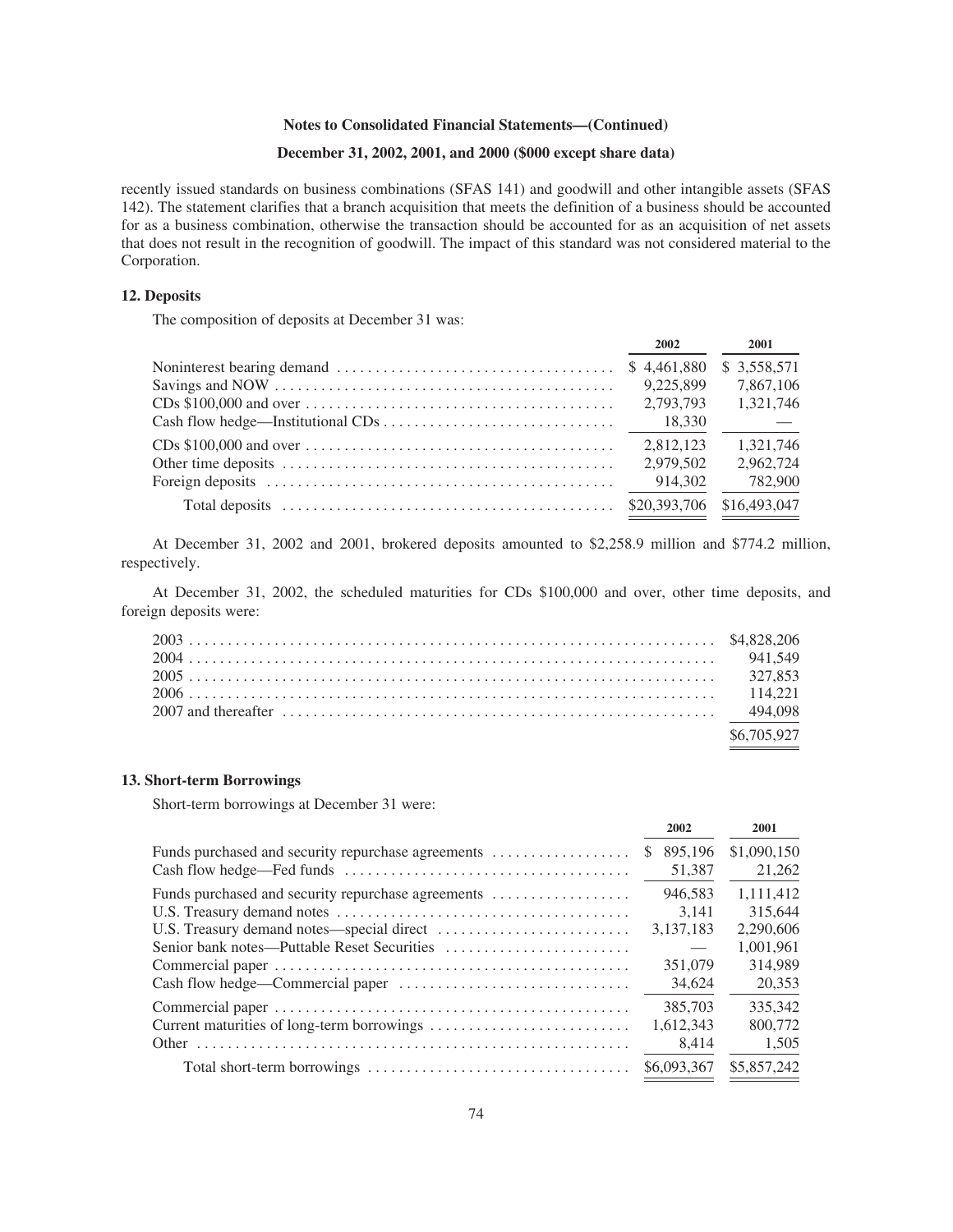# **December 31, 2002, 2001, and 2000 (\$000 except share data)**

U.S. Treasury demand notes—special direct represent secured borrowings of the lead banking subsidiary with a maximum term of 21 days.

Bank notes may be senior or subordinated in ranking and have maturities ranging from 7 days to 30 years at a fixed or floating rate up to a maximum of \$7.3 billion aggregate principal amount outstanding at any time. The bank notes are offered through certain designated agents and are offered and sold only to institutional investors. The bank notes are sole obligations of the issuing bank and are not obligations of or guaranteed by the Corporation.

The senior bank notes—Puttable Reset Securities ("PRS") had a maturity date of December 1, 2007. In certain circumstances, the notes will be put back to the issuing bank at par prior to final maturity by the noteholders and the notes are subject to the exercise of a call option by certain broker-dealers. In December 2002 the notes were remarketed. See Note 14 Long-term Borrowings. The interest rate in 2002 prior to the remarketing was 6.15%.

Unused lines of credit, primarily to support commercial paper borrowings, were \$75.0 million at December 31, 2002 and 2001, respectively.

# **14. Long-term Borrowings**

Long-term borrowings at December 31 were:

|                                                                         |     | 2002        |               | 2001        |
|-------------------------------------------------------------------------|-----|-------------|---------------|-------------|
| Corporation:                                                            |     |             |               |             |
|                                                                         | \$. | 99.953      | <sup>\$</sup> | 99.871      |
| Medium-term notes Series C, D, E and MiNotes                            |     | 303,459     |               | 312,950     |
| 7.65% cumulative company-obligated mandatorily redeemable capital trust |     |             |               |             |
|                                                                         |     | 199,225     |               | 199,193     |
| Guaranteed preferred beneficial interests in subordinated debentures    |     | 14,352      |               |             |
|                                                                         |     | 1,374       |               |             |
| Guaranteed preferred beneficial interests in subordinated debentures    |     | 15,726      |               |             |
| Subsidiaries:                                                           |     |             |               |             |
| Borrowings from Federal Home Loan Bank (FHLB):                          |     |             |               |             |
|                                                                         |     | 610,000     |               | 310,000     |
|                                                                         |     | 54,343      |               | 3,602       |
|                                                                         |     | 664,343     |               | 313,602     |
|                                                                         |     | 403,666     |               | 554,372     |
|                                                                         |     | 298,248     |               | 199,929     |
|                                                                         |     | 249,792     |               | 249,608     |
|                                                                         |     | 1,001,693   |               |             |
|                                                                         |     | 643.128     |               | 395,977     |
|                                                                         |     | 10,697      |               | 23.693      |
| 9.75% obligation under capital lease due through 2006                   |     | 2,182       |               | 2,655       |
|                                                                         |     | 4,012       |               | 9,099       |
|                                                                         |     | 3,896,124   |               | 2,360,949   |
|                                                                         |     | 1,612,343   |               | 800,772     |
|                                                                         |     | \$2,283,781 |               | \$1,560,177 |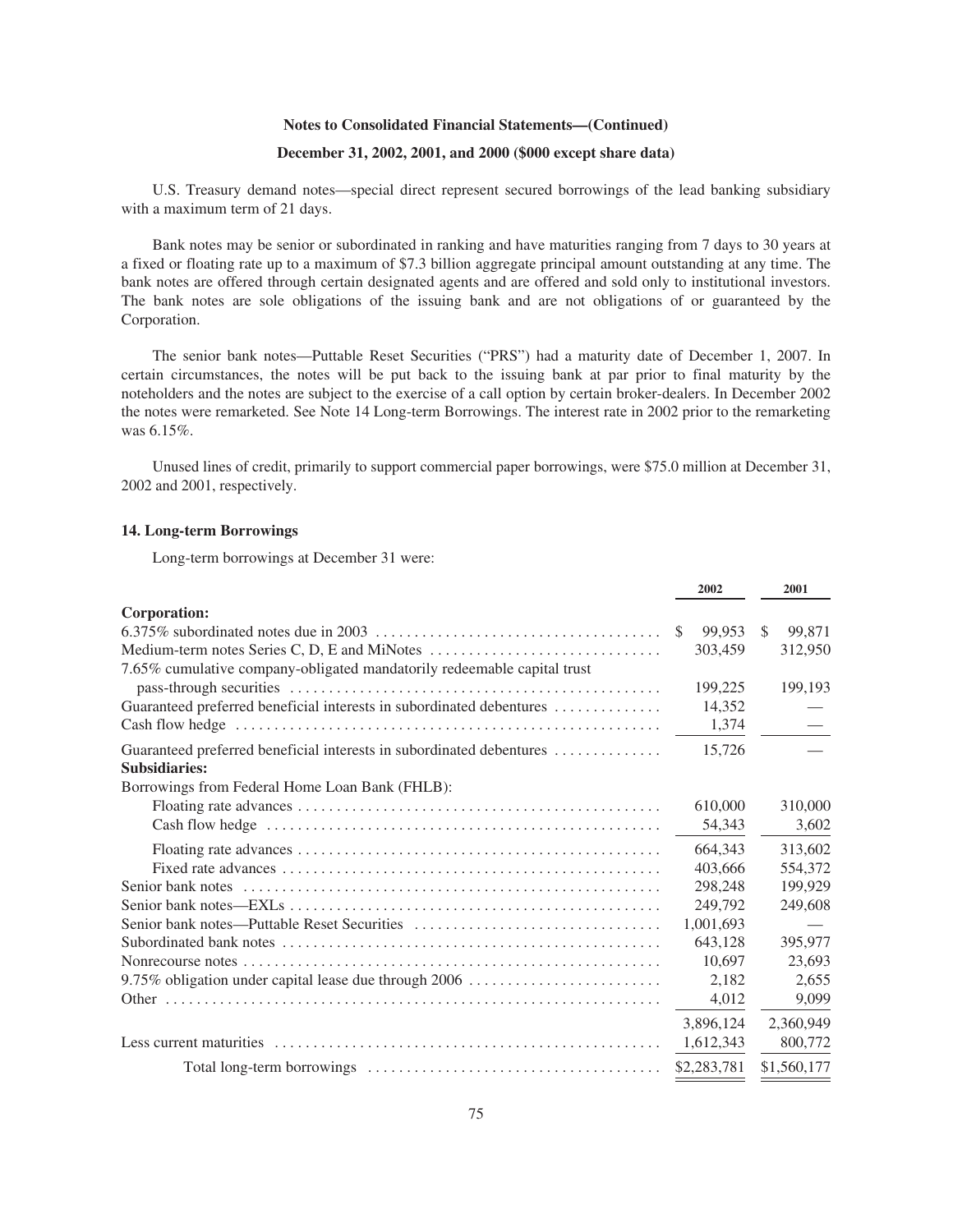# **December 31, 2002, 2001, and 2000 (\$000 except share data)**

The 6.375% subordinated notes are not redeemable prior to maturity and qualify as "Tier 2" or supplementary capital for regulatory capital purposes, subject to adjustment for the remaining time to maturity. Interest is payable semiannually.

At December 31, 2002, medium-term Series D notes outstanding amounted to \$14,000 with fixed interest rates of 6.80% to 7.20%. Series D notes mature at various times and amounts through 2004. No additional borrowings may occur under the Series D notes. In May 2000, the Corporation filed a registration statement with the Securities and Exchange Commission to issue up to \$500 million of medium-term Series E notes. These issues may have maturities ranging from 9 months to 30 years and may be at fixed or floating rates. At December 31, 2002, series E notes outstanding amounted to \$250,500 with fixed rates of 5.75% to 7.19%. Series E notes outstanding mature in 2005 and 2006. In May 2002, the Corporation filed a prospectus supplement with the Securities and Exchange Commission to issue up to \$500 million of medium-term MiNotes. The MiNotes, issued in minimum denominations of one-thousand dollars or integral multiples of one-thousand dollars, may have maturities ranging from 9 months to 30 years and may be at fixed or floating rates. At December 31, 2002, MiNotes outstanding amounted to \$38,959 with fixed rates of 3.25% to 6.00%. MiNotes outstanding mature at various times through 2012. At December 31, 2002, there were no Series C medium-term notes outstanding and no additional borrowings may occur under the Series C notes.

In December 1996, the Corporation formed M&I Capital Trust A (the "Trust") and issued \$200 million in liquidation or principal amount of cumulative preferred capital securities. Holders of the capital securities are entitled to receive cumulative cash distributions at an annual rate of 7.65% payable semiannually.

Concurrently with the issuance of the capital securities, the Trust invested the proceeds, together with the consideration paid by the Corporation for the common interest in the Trust, in junior subordinated deferrable interest debentures ("subordinated debt") issued by the Corporation. The subordinated debt, which represents the sole asset of the Trust, bears interest at an annual rate of 7.65% payable semiannually and matures on December 1, 2026.

The subordinated debt is junior in right of payment to all present and future senior indebtedness of the Corporation. The Corporation may redeem the subordinated debt in whole or in part at any time on or after December 1, 2006 at specified call premiums, and at par on or after December 1, 2016. In addition, in certain circumstances the subordinated debt may be redeemed at par upon the occurrence of certain events. The Corporation's right to redeem the subordinated debt is subject to regulatory approval.

The Corporation has the right, subject to certain conditions, to defer payments of interest on the subordinated debt for extension periods, each period not exceeding ten consecutive semiannual periods. As a consequence of the Corporation's extension of the interest payment period, distributions on the capital securities would be deferred. In the event the Corporation exercises its right to extend an interest payment period, the Corporation is prohibited from making dividend or any other equity distributions during such extension period.

The Guaranteed Preferred Beneficial Interests in subordinated debentures represent preferred securities that are considered long-term borrowings for financial reporting purposes. In conjunction with the acquisition of Mississippi Valley, the Corporation acquired all of the common interests in MVBI Capital Trust ("MVBI Capital"), a statutory business trust formed by Mississippi Valley in 1997. All accounts of MVBI Capital are included in the consolidated financial statements of the Corporation. MVBI Capital has issued and outstanding \$14.95 million in liquidation or principal amount of preferred capital securities. The sole assets of MVBI Capital are subordinated debentures of the Corporation (as successor to Mississippi Valley) in the principal amount of \$15.412 million which bear interest at a rate that floats with the three-month Treasury plus 2.25%. The preferred securities and the debentures mature March 31, 2027, but may be called at the option of the Corporation at par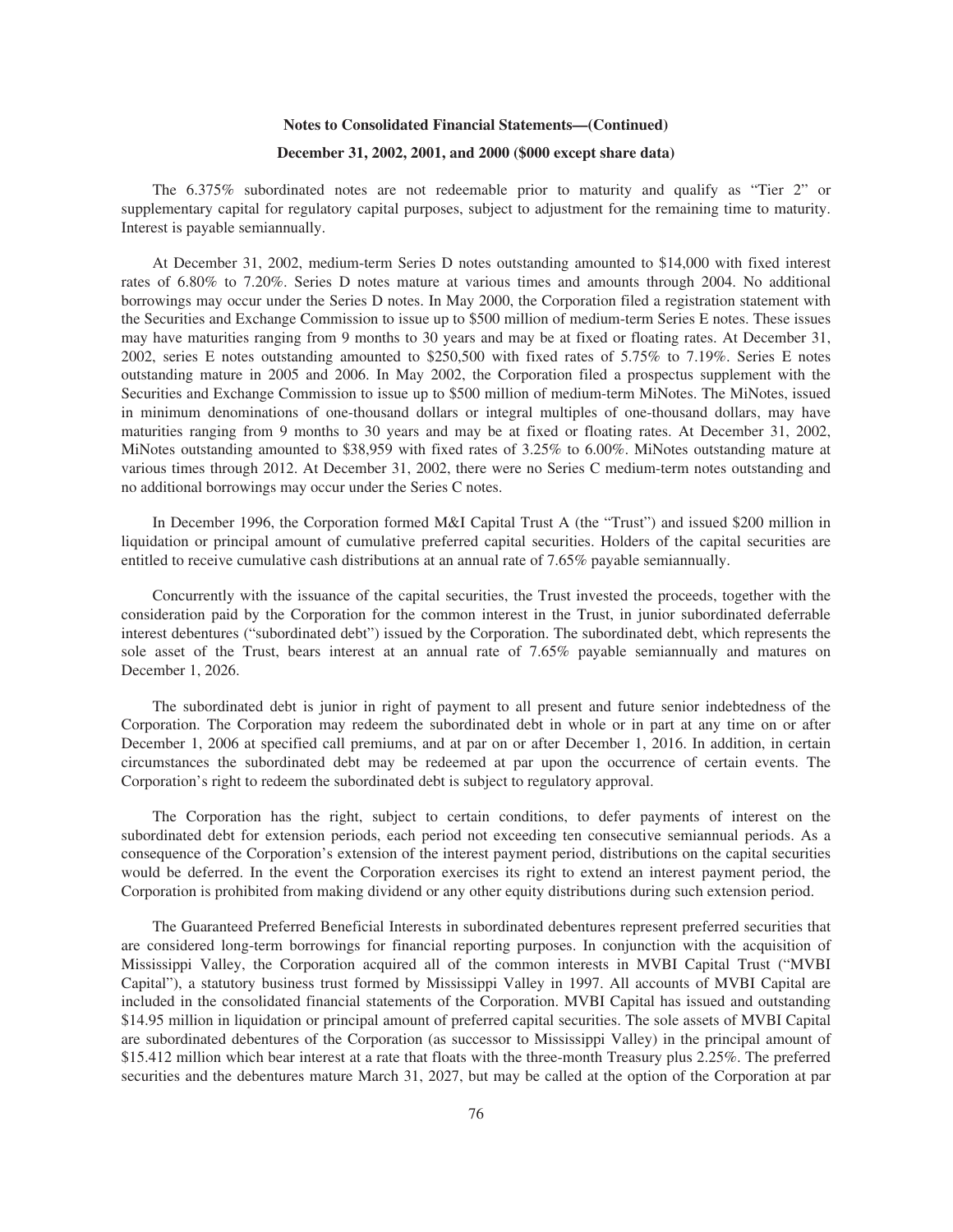# **December 31, 2002, 2001, and 2000 (\$000 except share data)**

any time after March 31, 2002 or, in certain circumstances, may be extended to a date no later than March 31, 2036. The distributions payable on the preferred securities also float with the three-month Treasury plus 2.25%.

The payment of distributions, liquidation of the Trusts and payment upon the redemption of the capital securities of both the M&I Capital Trust A and the MVBI Capital Trust are guaranteed by the Corporation.

The capital securities of the Trust and MVBI Capital qualify as "Tier 1" capital for regulatory capital purposes.

Fixed rate FHLB advances have interest rates which range from 2.84% to 8.47% and mature at various times in 2003 through 2017. A \$55.0 million advance can be called at the FHLB's option beginning January 19, 2004, and quarterly thereafter.

The floating rate advances mature at various times between 2006 and 2008. The interest rate is reset monthly based on the London Interbank Offered Rate ("LIBOR").

The Corporation is required to maintain unencumbered first mortgage loans and mortgage-related securities such that the outstanding balance of FHLB advances does not exceed 60% of the book value of this collateral. In addition, a portion of these advances are collaterized by all FHLB stock.

The senior bank notes have a fixed interest rate of 4.125% and pay interest semi-annually. The notes mature in 2003.

The senior bank notes-Extendible Liquidity Securities ("EXLs") are indexed to one month LIBOR plus a stated spread and mature in 2003. However, EXLs noteholders have the ability to extend the maturity date through 2006. The stated spread is initially  $0.01\%$ ,  $0.04\%$  in year two,  $0.07\%$  in year three and  $0.10\%$  to maturity in 2006.

The senior bank notes—Puttable Reset Securities ("PRS") have a maturity date of December 15, 2016. However, in certain circumstances, the notes will be put back to the issuing bank at par prior to final maturity. The notes are also subject to the exercise of a call option by a broker-dealer. Beginning December 15, 2003 and each December 15 thereafter until and including December 15, 2015, the broker-dealer has the right to purchase all of the outstanding notes from the noteholders at a price equal to 100% of the principal amount of the notes and then remarket the notes. However, if the broker-dealer does not purchase the notes on the aforementioned date(s), each holder of outstanding notes will be deemed to have put all of the holder's notes to the issuing bank at a price equal to 100% of the principal amount of the notes and the notes will be completely retired. The initial interest rate was 5.263% and, to the extent the notes are purchased and remarketed, the interest rate will reset each date the notes are remarketed, subject to a floor. The call and put are considered clearly and closely related for purposes of recognition and measurement under SFAS 133. The fair value of the call option at December 31, 2002, was approximately \$115 million as determined by the holder of the call option.

The subordinated bank notes have fixed rates that range from 5.25% to 7.875% and mature at various times in 2010, 2011 and 2012. Interest is paid semi-annually. The subordinated bank notes qualify as "Tier 2" or supplementary capital for regulatory capital purposes.

The nonrecourse notes are reported net of prepaid interest and represent borrowings by the commercial leasing subsidiary from banks and other financial institutions. These notes have a weighted average interest rate of 8.04% at December 31, 2002 and are due in installments over varying periods through 2011. Lease financing receivables at least equal to the amount of the notes are pledged as collateral.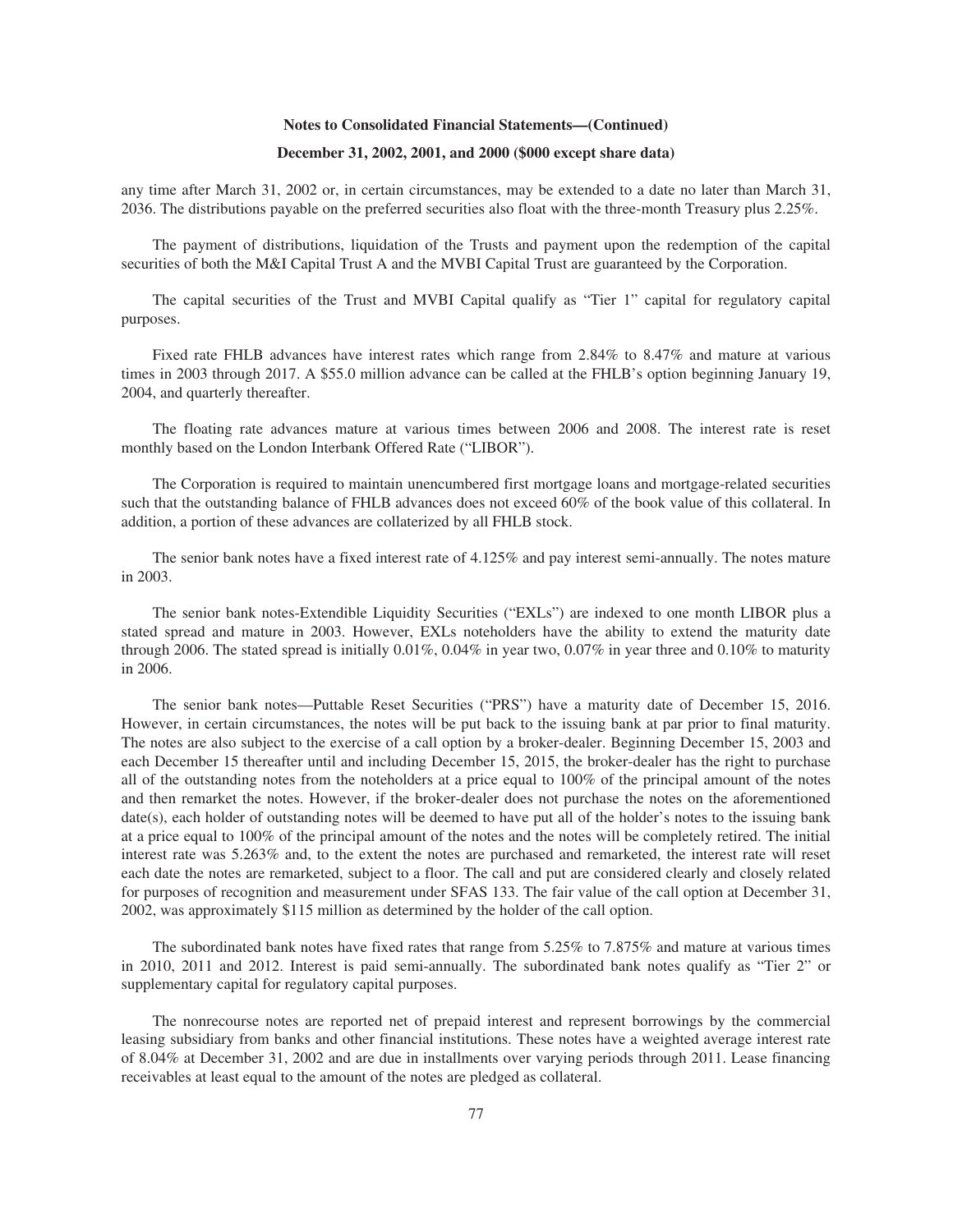# **December 31, 2002, 2001, and 2000 (\$000 except share data)**

Scheduled maturities of long-term borrowings are \$57,776, \$4,918, \$623,545, and \$519,850 for 2003 through 2006, respectively.

### **15. Shareholders' Equity**

The Corporation has 5,000,000 shares of preferred stock authorized, of which the Board of Directors has designated 2,000,000 shares as Series A convertible, with a \$100 value per share for conversion and liquidation purposes. Series A is nonvoting preferred stock. The same cash dividends will be paid on Series A as would have been paid on the common stock exchanged for Series A.

The holder had the option to convert Series A into common stock at the same ratio that the common stock was exchanged for Series A. During 2002, the holder of Series A converted 336,370 shares of Series A into 7,688,456 shares of common stock which were issued out of the Corporation's treasury common stock. This is a noncash transaction for purposes of the Consolidated Statements of Cash Flows. At December 31, 2002 there were no shares of Series A outstanding.

The preferred stock is treated as a common stock equivalent in all applicable per share calculations.

The Corporation sponsors a deferred compensation plan for its non-employee directors and the nonemployee directors of its affiliates. Participants may elect to have their deferred fees used to purchase M&I common stock with dividend reinvestment. Such shares will be distributed to plan participants in accordance with the plan provisions. At December 31, 2002 and 2001, 623,478 and 603,386 shares of M&I common stock, respectively, were held in a grantor trust. The aggregate cost of such shares is included in Deferred Compensation as a reduction of shareholders' equity in the Consolidated Balance Sheets and amounted to \$16,301 at December 31, 2002 and \$15,605 at December 31, 2001.

In conjunction with previous acquisitions, the Corporation assumed certain deferred compensation and nonqualified retirement plans for former directors and executive officers of acquired companies. At December 31, 2002 and 2001, 139,442 and 163,974 common shares of M&I stock, respectively, were maintained in a grantor trust with such shares to be distributed to plan participants in accordance with the provisions of the plans. The aggregate cost of such shares of \$2,824 and \$3,264 at December 31, 2002 and 2001, respectively, is included in Deferred Compensation as a reduction of shareholders' equity in the Consolidated Balance Sheets.

The Corporation issues treasury common stock in conjunction with exercises of stock options and restricted stock, acquisitions, and conversions of convertible securities. Treasury shares are acquired from restricted stock forfeitures, shares tendered to cover tax withholding associated with stock option exercises and vesting of key restricted stock, mature shares tendered for stock option exercises in lieu of cash and open market purchases in accordance with the Corporation's approved share repurchase program. The Corporation is currently authorized to repurchase up to 12 million shares per year. Shares repurchased in accordance with the approved plan amounted to 5.1 million shares with an aggregate cost of \$159.3 million in 2002 and 9.4 million shares (postsplit) with an aggregate cost of \$273.3 million in 2001.

Federal banking regulatory agencies have established capital adequacy rules which take into account risk attributable to balance sheet assets and off-balance sheet activities. All banks and bank holding companies must meet a minimum total risk-based capital ratio of 8%. Of the 8% required, at least half must be comprised of core capital elements defined as "Tier 1" capital. The federal banking agencies also have adopted leverage capital guidelines which banking organizations must meet. Under these guidelines, the most highly rated banking organizations must meet a minimum leverage ratio of at least 3% "Tier 1" capital to total assets, while lower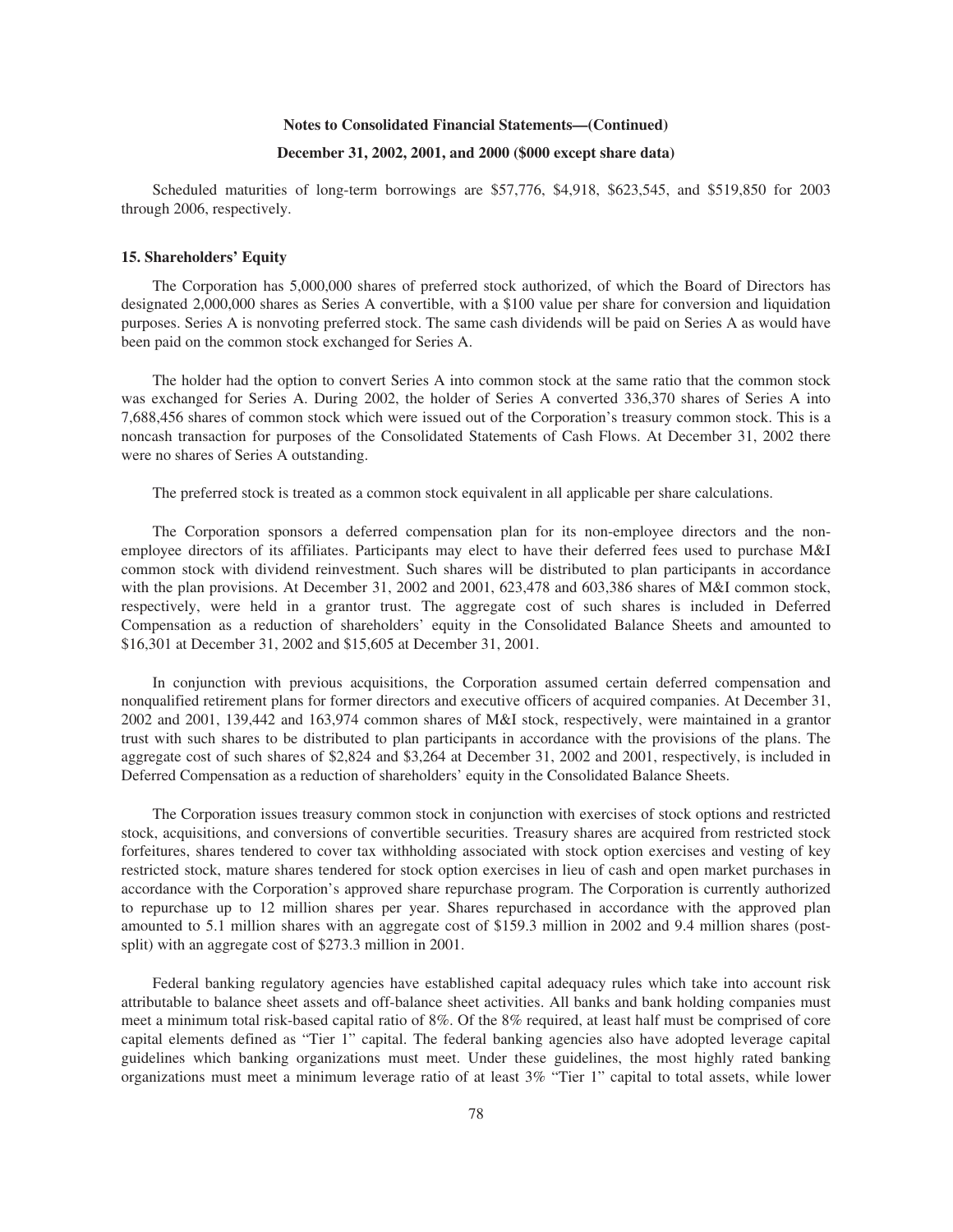# **December 31, 2002, 2001, and 2000 (\$000 except share data)**

rated banking organizations must maintain a ratio of at least 4% to 5%. Failure to meet minimum capital requirements can result in certain mandatory—and possibly additional discretionary—actions by regulators that, if undertaken, could have a direct material effect on the Consolidated Financial Statements.

At December 31, 2002 and 2001, the most recent notification from the Federal Reserve Board categorized the Corporation as well capitalized under the regulatory framework for prompt corrective action. There are no conditions or events since that notification that management believes have changed the Corporation's category.

To be well capitalized under the regulatory framework, the "Tier 1" capital ratio must meet or exceed 6%, the total capital ratio must meet or exceed 10% and the leverage ratio must meet or exceed 5%.

The Corporation's risk-based capital and leverage ratios are as follows (\$ in millions):

|                                                                                                                                              | <b>Risk-Based Capital Ratios</b>  |                |                                   |                |  |  |
|----------------------------------------------------------------------------------------------------------------------------------------------|-----------------------------------|----------------|-----------------------------------|----------------|--|--|
|                                                                                                                                              | As of<br><b>December 31, 2002</b> |                | As of<br><b>December 31, 2001</b> |                |  |  |
|                                                                                                                                              | <b>Amount</b>                     | Ratio          | <b>Amount</b>                     | Ratio          |  |  |
| Tier 1 capital $\ldots \ldots \ldots \ldots \ldots \ldots \ldots \ldots \ldots \ldots \ldots$<br>Tier 1 capital adequacy minimum requirement | \$2,343.8<br>1,071.6              | 8.75%<br>4.00  | \$ 2,091.5<br>862.2               | 9.70%<br>4.00  |  |  |
|                                                                                                                                              | \$1,272.2                         | 4.75%          | \$1,229.3                         | 5.70%          |  |  |
| Total capital adequacy minimum requirement                                                                                                   | \$ 3,321.9<br>2,143.3             | 12.40%<br>8.00 | \$2,775.6<br>1,724.3              | 12.88%<br>8.00 |  |  |
|                                                                                                                                              | \$1,178.6                         | 4.40%          | \$1,051.3                         | 4.88%          |  |  |
|                                                                                                                                              | \$26,790.9                        |                | \$21,554.2                        |                |  |  |

|                                                                       | <b>Leverage Ratio</b>   |          |                                     |               |                         |                 |  |       |
|-----------------------------------------------------------------------|-------------------------|----------|-------------------------------------|---------------|-------------------------|-----------------|--|-------|
|                                                                       | As of December 31, 2002 |          |                                     |               | As of December 31, 2001 |                 |  |       |
|                                                                       |                         | Amount   | Ratio                               | <b>Amount</b> |                         |                 |  | Ratio |
| Tier 1 capital to adjusted total assets.<br>Minimum leverage adequacy | -S                      | 2.343.8  | 7.58%                               | -S            | 2.091.5                 | 7.93%           |  |       |
| requirement $\dots\dots\dots\dots\dots\dots\dots$                     |                         |          | $927.7 - 1,546.2 \quad 3.00 - 5.00$ |               | 791.2–1,318.6           | $3.00 - 5.00$   |  |       |
| $Excess \ldots \ldots \ldots \ldots \ldots \ldots \ldots$             |                         |          | $$1,416.1-797.6$ $4.58-2.58\%$      |               | $$1,300.3-772.9$        | $4.93 - 2.93\%$ |  |       |
| Adjusted average total assets                                         |                         | 30,923.6 |                                     |               | 26,371.4                |                 |  |       |

All of the Corporation's banking subsidiaries' risk-based capital and leverage ratios meet or exceed the defined minimum requirements, and have been deemed well capitalized as of December 31, 2002 and 2001. The following table presents the risk-based capital ratios for the Corporation's lead banking subsidiary:

|  | Subsidiarv |  |
|--|------------|--|
|  |            |  |
|  |            |  |

| Subsidiary                 | Tier 1 Total Leverage |  |
|----------------------------|-----------------------|--|
| M&I Marshall & Ilsley Bank |                       |  |
|                            |                       |  |
|                            |                       |  |

Banking subsidiaries are restricted by banking regulations from making dividend distributions above prescribed amounts and are limited in making loans and advances to the Corporation. At December 31, 2002, the retained earnings of subsidiaries available for distribution as dividends without regulatory approval was approximately \$94.5 million.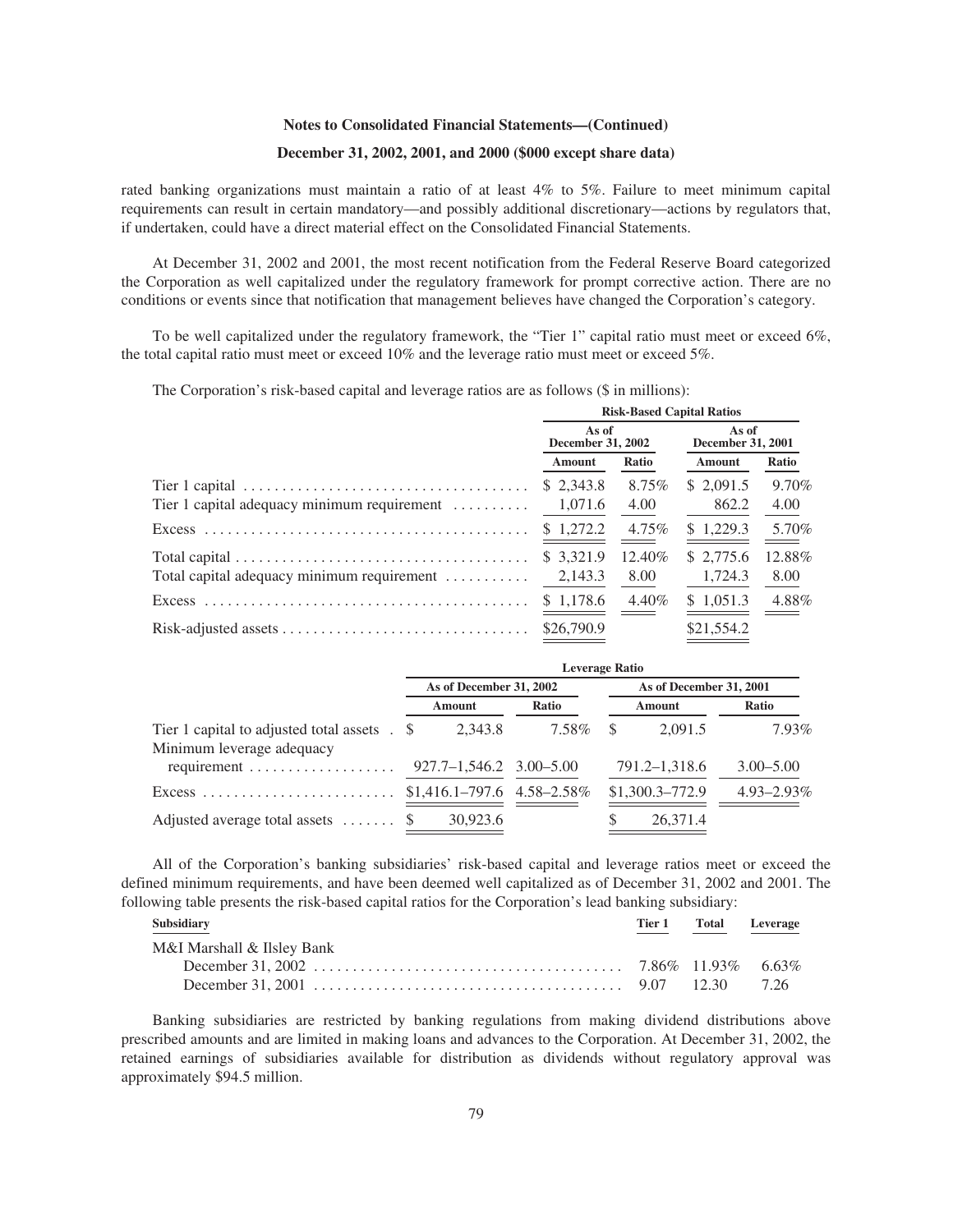# **December 31, 2002, 2001, and 2000 (\$000 except share data)**

# **16. Income Taxes**

| Total income tax expense for the years ended December 31, 2002, 2001, and 2000 was allocated as follows:                                                      |           |                               |             |
|---------------------------------------------------------------------------------------------------------------------------------------------------------------|-----------|-------------------------------|-------------|
|                                                                                                                                                               | 2002      | 2001                          | <b>2000</b> |
| Income before income taxes and cumulative effect of changes in                                                                                                |           | \$238,265 \$163,124 \$152,948 |             |
| Cumulative effect of changes in accounting principles<br>Shareholders' Equity:                                                                                |           | (235)                         | (1,532)     |
| Compensation expense for tax purposes in excess of amounts<br>recognized for financial reporting purposes<br>Unrealized (losses) / gains on accumulated other | (5.976)   | (13.334)                      | (2,486)     |
|                                                                                                                                                               | (45,797)  | 1,667                         | 38,699      |
|                                                                                                                                                               | \$186,492 | \$151,222                     | \$187,629   |

The current and deferred portions of the provision for income taxes were:

|                                                                                                        | 2002      | 2001                | 2000      |
|--------------------------------------------------------------------------------------------------------|-----------|---------------------|-----------|
| Current:                                                                                               |           |                     |           |
|                                                                                                        | \$237.924 | \$161,622 \$115,789 |           |
|                                                                                                        |           | 14,140              | 22,652    |
|                                                                                                        |           | 175.762             | 138.441   |
| Deferred:                                                                                              |           |                     |           |
| Federal $\ldots \ldots \ldots \ldots \ldots \ldots \ldots \ldots \ldots \ldots \ldots \ldots$ (22,138) |           | (8,039)             | 20.618    |
|                                                                                                        |           | (4,599)             | (6,111)   |
|                                                                                                        |           | (12,638)            | 14,507    |
| Total provision for income taxes $\dots \dots \dots \dots \dots$ \$238,265                             |           | \$163,124           | \$152,948 |

The following is a reconciliation between the amount of the provision for income taxes and the amount of tax computed by applying the statutory Federal income tax rate (35%):

|                                                | 2002     | 2001      | <b>2000</b> |
|------------------------------------------------|----------|-----------|-------------|
|                                                |          |           |             |
| Increase (decrease) in taxes resulting from:   |          |           |             |
|                                                | (20,651) | (19.855)  | (19, 428)   |
| State income taxes, net of Federal tax benefit | 14.706   | 6.202     | 10.824      |
| Bank owned life insurance                      | (10.424) | (9, 469)  | (9,837)     |
|                                                | 3.127    | 10.880    | 6,766       |
|                                                |          | \$163,124 | \$152,948   |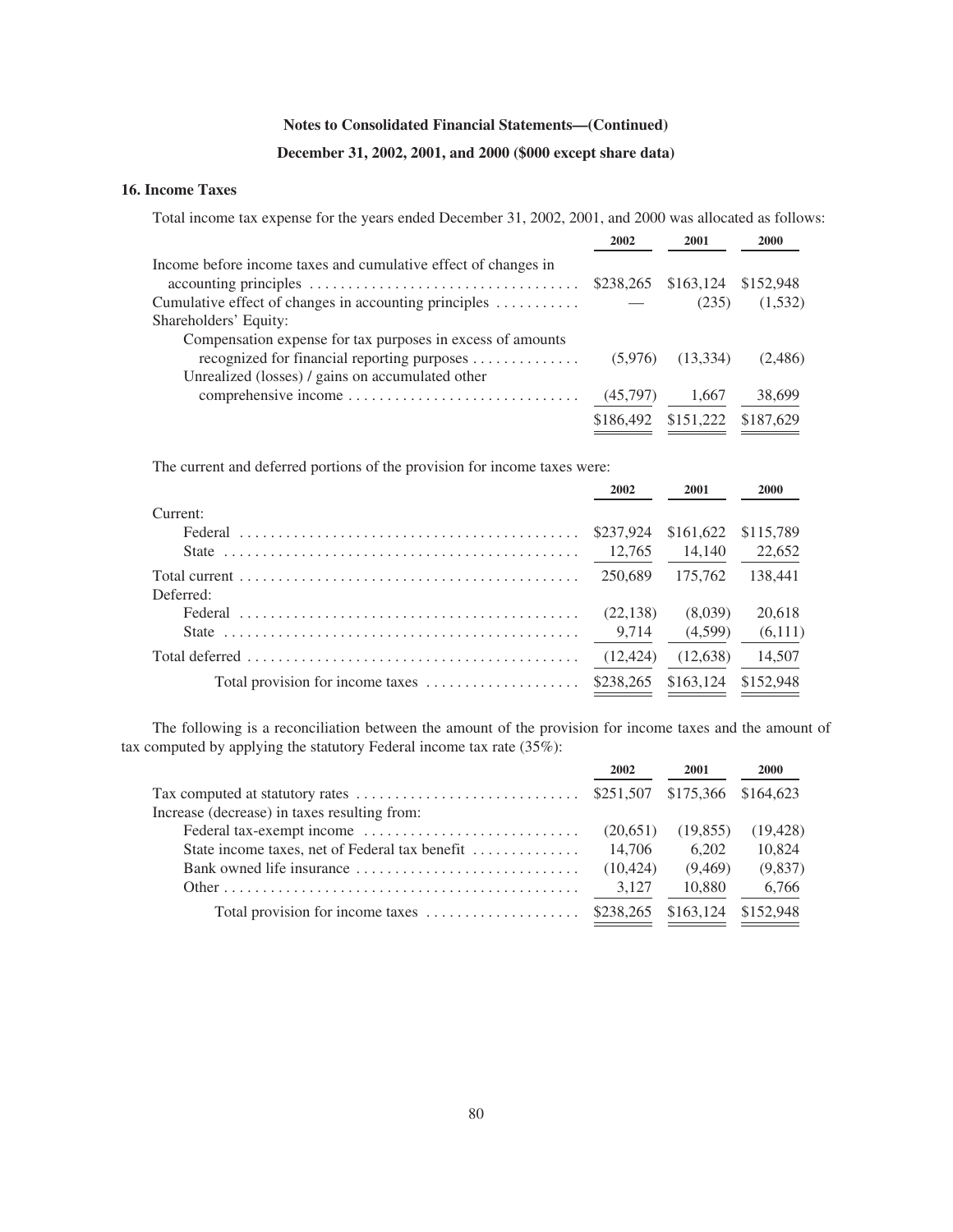# **December 31, 2002, 2001, and 2000 (\$000 except share data)**

The tax effects of temporary differences that give rise to significant elements of the deferred tax assets and deferred tax liabilities at December 31 are as follows:

|                                                                                                              | 2002                  | 2001        |
|--------------------------------------------------------------------------------------------------------------|-----------------------|-------------|
| Deferred tax assets:                                                                                         |                       |             |
|                                                                                                              | \$ 34,038             | \$ 34,091   |
|                                                                                                              | 137,962               | 108,535     |
|                                                                                                              | 31,235                | 29,647      |
|                                                                                                              | 11,281                | 16,233      |
|                                                                                                              | 23,871                |             |
|                                                                                                              | 52,959                | 61,561      |
|                                                                                                              | 96,770                | 71,598      |
| Total deferred tax assets before valuation allowance                                                         | 388,116               | 321,665     |
|                                                                                                              | (48, 716)             | (47,709)    |
|                                                                                                              | 339,400               | 273,956     |
| Deferred tax liabilities:                                                                                    |                       |             |
|                                                                                                              | 168,226               | 166,675     |
|                                                                                                              | 66,046                | 59,826      |
|                                                                                                              | 10,263                | 9,880       |
|                                                                                                              | 48,139                | 14,419      |
|                                                                                                              |                       | 21,926      |
|                                                                                                              | 42,569                | 40,569      |
|                                                                                                              | 335,243               | 313,295     |
| Net deferred tax asset (liability) $\dots \dots \dots \dots \dots \dots \dots \dots \dots \dots \dots \dots$ | $\mathbb{S}$<br>4,157 | \$ (39,339) |

The Corporation continues to carry a valuation allowance to reduce certain state deferred tax assets which include, in part, certain state net operating loss carryforwards which expire at various times through 2017. At December 31, 2002, the Corporation believes it is more likely than not that these items will not be realized. However, as time passes the Corporation will be able to better assess the amount of tax benefit it will realize from using these items.

### **17. Stock Option, Restricted Stock and Employee Stock Purchase Plans**

The Corporation has Executive Stock Option and Restricted Stock Plans which provide for the grant of nonqualified and incentive stock options, stock appreciation rights and rights to purchase restricted shares to key employees and directors of the Corporation at prices ranging from not less than the par value of the common shares to the market value of the shares at the date of grant.

The Corporation also has a qualified employee stock purchase plan which gives employees, who elect to participate in the plan, the right to acquire shares of the Corporation's common stock at the purchase price which is 85 percent of the lesser of the fair market value of the Corporation's Common Stock on the first or last day of the one-year offering period.

The nonqualified and incentive stock option plans generally provide for the grant of options to purchase shares of the Corporation's common stock for a period of ten years from the date of grant. Options granted generally become exercisable over a period of two or three years from the date of grant. However, options granted to directors of the Corporation vest immediately and options granted after 1996 provide accelerated or immediate vesting for grants to individuals who meet certain age and years of service criteria at the date of grant.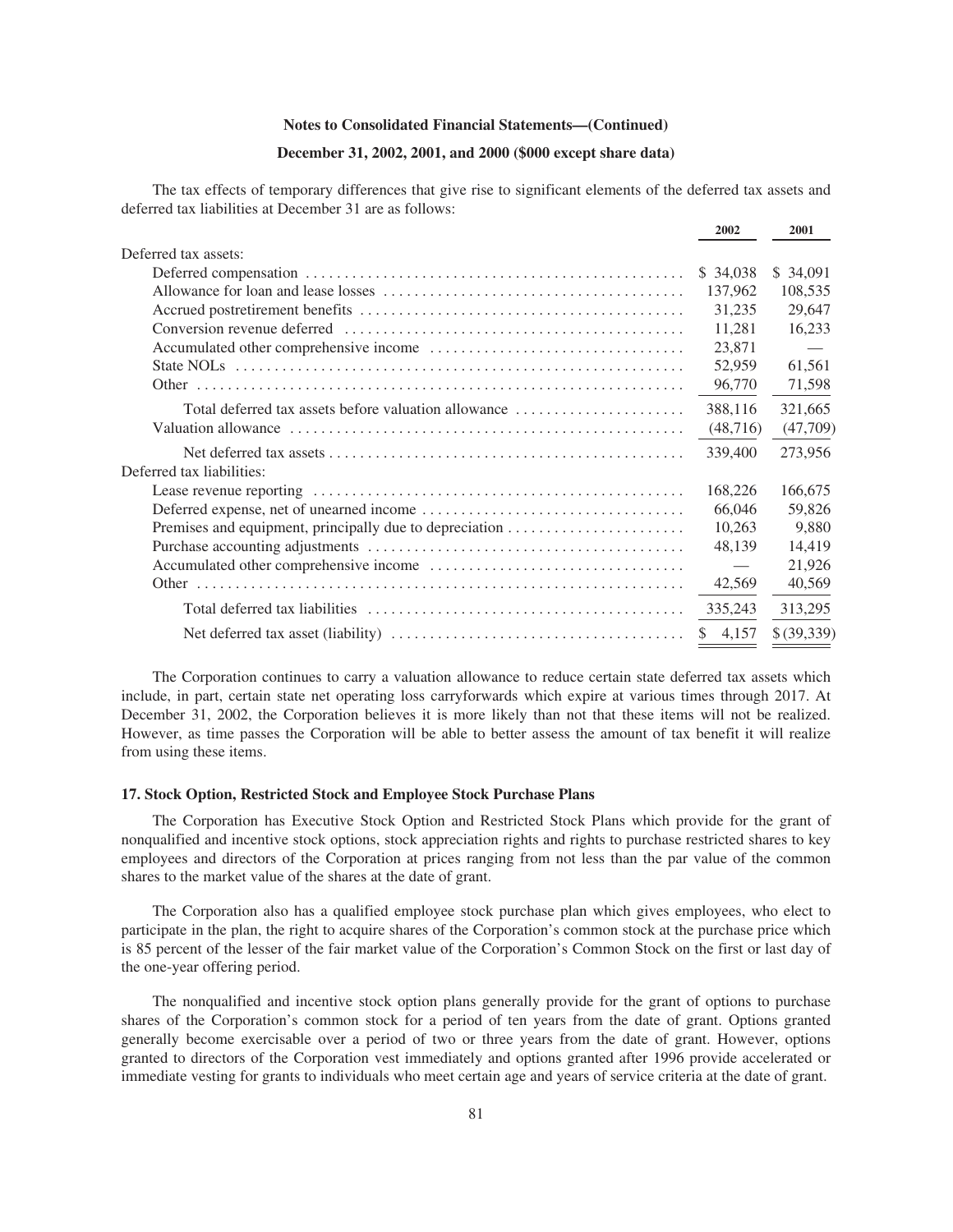# **December 31, 2002, 2001, and 2000 (\$000 except share data)**

Activity relating to nonqualified and incentive stock options was:

|                                                   | <b>Number</b><br>of Shares | <b>Option Price</b><br><b>Per Share</b> | Weighted<br>Average<br><b>Exercise</b><br>Price |
|---------------------------------------------------|----------------------------|-----------------------------------------|-------------------------------------------------|
| Shares under option at December 31, 1999 $\ldots$ | 13,616,628                 | $$3.84 - 35.03$                         | \$20.94                                         |
|                                                   | 3,512,700                  | $20.76 - 31.09$                         | 22.13                                           |
|                                                   | (371, 226)                 | $6.69 - 33.50$                          | 24.36                                           |
|                                                   | (525,062)                  | 3.84–28.50                              | 9.97                                            |
|                                                   | 16.233,040                 | $$5.78 - 35.03$                         | \$21.47                                         |
|                                                   | 3,941,100                  | 24.73-31.95                             | 31.39                                           |
|                                                   | (436,302)                  | $6.69 - 33.50$                          | 27.12                                           |
|                                                   | (2,233,574)                | 5.78–30.75                              | 11.74                                           |
| Shares under option at December 31, 2001          | 17,504,264                 | $$6.20 - 35.03$                         | \$24.81                                         |
|                                                   | 4.803.042                  | 12.87-31.78                             | 27.04                                           |
|                                                   | (375, 658)                 | 15.94 - 35.03                           | 28.68                                           |
|                                                   | (985, 247)                 | $6.20 - 30.75$                          | 15.58                                           |
| Shares under option at December 31, 2002          | 20.946.401                 | $$7.69 - 33.94$                         | \$25.69                                         |

The range of options outstanding at December 31, 2002 were:

|                    |             | <b>Number of Shares</b> | <b>Weighted-Average</b><br><b>Exercise Price</b> |                    |                 | Average<br>Remaining<br><b>Contractual</b> |  |  |
|--------------------|-------------|-------------------------|--------------------------------------------------|--------------------|-----------------|--------------------------------------------|--|--|
| <b>Price Range</b> | Outstanding | <b>Exercisable</b>      | Outstanding                                      | <b>Exercisable</b> | Life (In Years) |                                            |  |  |
| $$7.00 - 13.49$    | 2,152,724   | 2,152,724               | \$11.51                                          | \$11.51            | 2.7             |                                            |  |  |
| 13.50-19.99        | 1,125,825   | 1,125,825               | 16.35                                            | 16.35              | 4.4             |                                            |  |  |
| 20.00-25.49        | 3,587,001   | 2,751,459               | 22.24                                            | 22.31              | 7.8             |                                            |  |  |
| 25.50-28.49        | 2,146,800   | 2,019,943               | 25.93                                            | 25.91              | 6.2             |                                            |  |  |
| 28.50-28.99        | 5,314,476   | 2,379,459               | 28.54                                            | 28.53              | 8.3             |                                            |  |  |
| 29.00-31.49        | 3,076,010   | 2,750,746               | 30.65                                            | 30.74              | 7.3             |                                            |  |  |
| Over \$31.50       | 3,543,565   | 1,753,275               | 32.00                                            | 32.06              | 8.9             |                                            |  |  |
|                    | 20,946,401  | 14,933,431              | \$25.69                                          | \$24.48            | 7.2             |                                            |  |  |
|                    |             |                         |                                                  |                    | $=$             |                                            |  |  |

**Weighted-**

Options exercisable at December 31, 2001 and 2000 were 11,964,332 and 11,973,164, respectively. The weighted average exercise price for options exercisable was \$23.14 at December 31, 2001 and \$20.17 at December 31, 2000.

Statement of Financial Accounting Standards No. 123 (SFAS 123), "*Accounting for Stock-Based Compensation*," establishes financial accounting and reporting standards for stock based employee compensation plans.

SFAS 123 defines a fair value based method of accounting for employee stock option or similar equity instruments. Under the fair value based method, compensation cost is measured at the grant date based on the fair value of the award using an option-pricing model that takes into account the stock price at the grant date, the exercise price, the expected life of the option, the volatility of the underlying stock, expected dividends and the risk-free interest rate over the expected life of the option. The resulting compensation cost is recognized over the service period, which is usually the vesting period.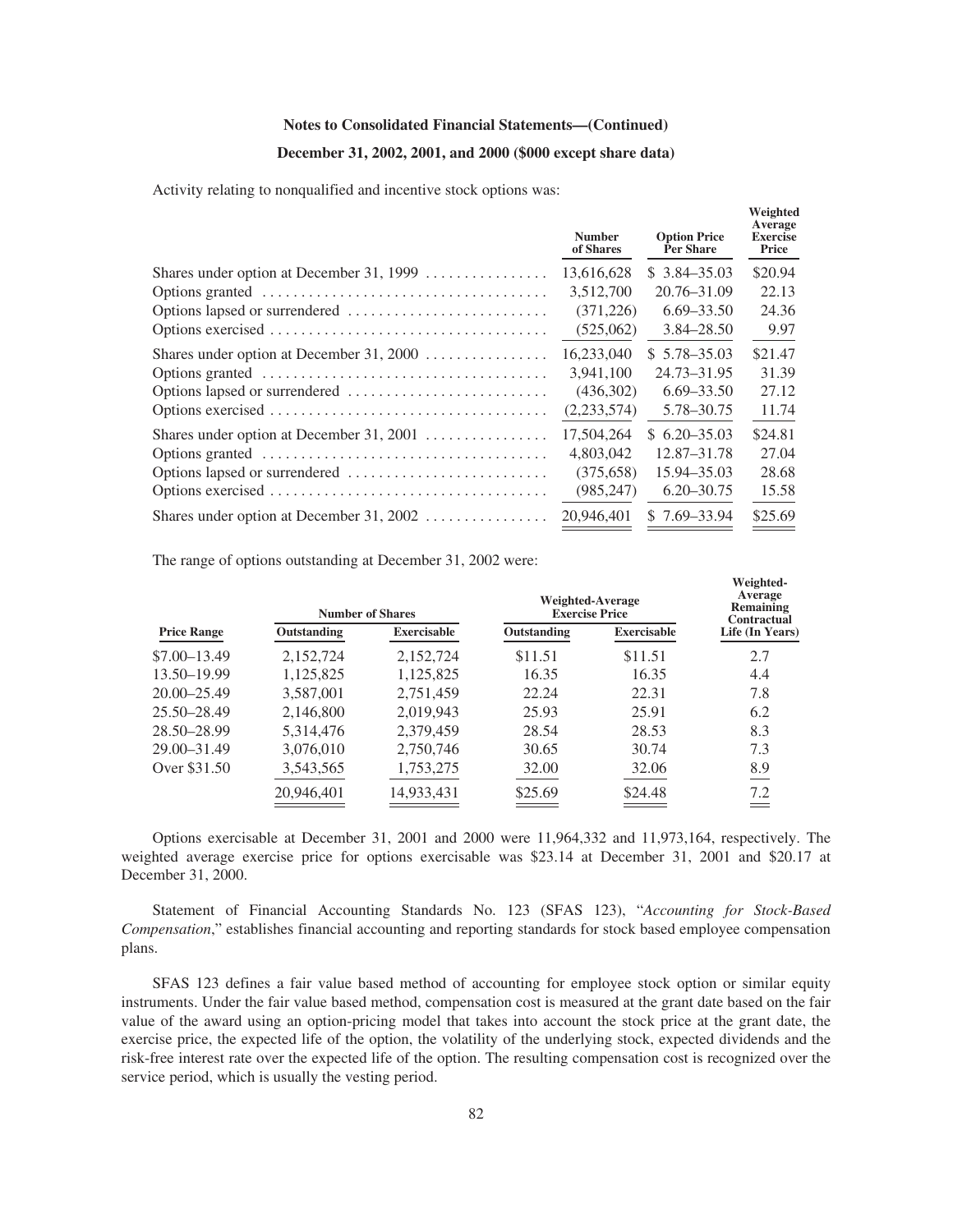# **December 31, 2002, 2001, and 2000 (\$000 except share data)**

Compensation cost can also be measured and accounted for using the intrinsic value based method of accounting prescribed in Accounting Principles Board Opinion No. 25 (APBO 25), "*Accounting for Stock Issued to Employees.*" Under the intrinsic value based method, compensation cost is the excess, if any, of the quoted market price of the stock at grant date or other measurement date over the amount paid to acquire the stock.

The largest differences between SFAS 123 and APBO 25 as it relates to the Corporation is the amount of compensation cost attributable to the Corporation's fixed stock option plans and employee stock purchase plan (ESPP). Under APBO 25 no compensation cost is recognized for fixed stock option plans because the exercise price is equal to the quoted market price at the date of grant and therefore there is no intrinsic value. SFAS 123 compensation cost would equal the calculated fair value of the options granted. Under APBO 25 no compensation cost is recognized for the ESPP because the discount (15%) and the plan meets the definition of a qualified plan of the Internal Revenue Code and meets the requirements of APBO 25. Under SFAS 123 the safeharbor discount threshold is 5% for a plan to be non-compensatory. SFAS 123 compensation cost would equal the initial discount (15% of beginning of plan period price per share) plus the value of a one year call option on 85% of a share of stock for each share purchased.

As permitted by SFAS 123, the Corporation continues to measure compensation cost for such plans using the accounting method prescribed by APBO 25.

Had compensation cost for the Corporation's ESPP and options granted after January 1, 1995 been determined consistent with SFAS 123, the Corporation's net income and earnings per share would have been reduced to the following pro forma amounts:

|                                                                                        | 2002 |      | 2001 |      | 2000 |  |
|----------------------------------------------------------------------------------------|------|------|------|------|------|--|
| Net income:                                                                            |      |      |      |      |      |  |
|                                                                                        |      |      |      |      |      |  |
|                                                                                        |      |      |      |      |      |  |
| Basic earnings per share:                                                              |      |      |      |      |      |  |
|                                                                                        |      |      |      |      | 1.50 |  |
| Pro forma $\ldots \ldots \ldots \ldots \ldots \ldots \ldots \ldots \ldots \ldots$ 2.13 |      |      |      | 1.52 | 1.43 |  |
| Diluted earnings per share:                                                            |      |      |      |      |      |  |
|                                                                                        |      |      |      |      | 1.45 |  |
| Pro forma $\ldots \ldots \ldots \ldots \ldots \ldots \ldots \ldots \ldots \ldots$      |      | 2.07 |      | 1.47 | 1 39 |  |

The fair value of each option grant was estimated as of the date of grant using the Black-Scholes option pricing model. The resulting compensation cost was amortized over the vesting period.

The grant date fair values and assumptions used to determine such value are as follows:

|                                                   | <b>2002</b><br><b>2001</b> |               | <b>2000</b> |  |                                                 |
|---------------------------------------------------|----------------------------|---------------|-------------|--|-------------------------------------------------|
| Weighted-average grant date fair value $\dots$ \$ |                            | 8.15 \$       | $10.09$ S   |  | 6.91                                            |
| Assumptions:                                      |                            |               |             |  |                                                 |
| Risk-free interest rates                          |                            |               |             |  | $3.11 - 5.16\%$ $3.92 - 5.30\%$ $5.14 - 6.79\%$ |
| Expected volatility                               |                            |               |             |  | 30.95-31.25% 31.09-31.33% 24.36-31.33%          |
| Expected term (in years) $\dots \dots \dots$      |                            | $6.0^{\circ}$ | 6.0         |  | $6.0^{\circ}$                                   |
| Expected dividend yield                           |                            | 2.10%         | $2.13\%$    |  | $2.11\%$                                        |

The estimated compensation cost per share for the ESPP was \$5.33 and \$4.48 for 2002 and 2001, respectively. During 2002 and 2001, common shares purchased by employees under the ESPP amounted to 302,809 and 356,994 (post-split), respectively.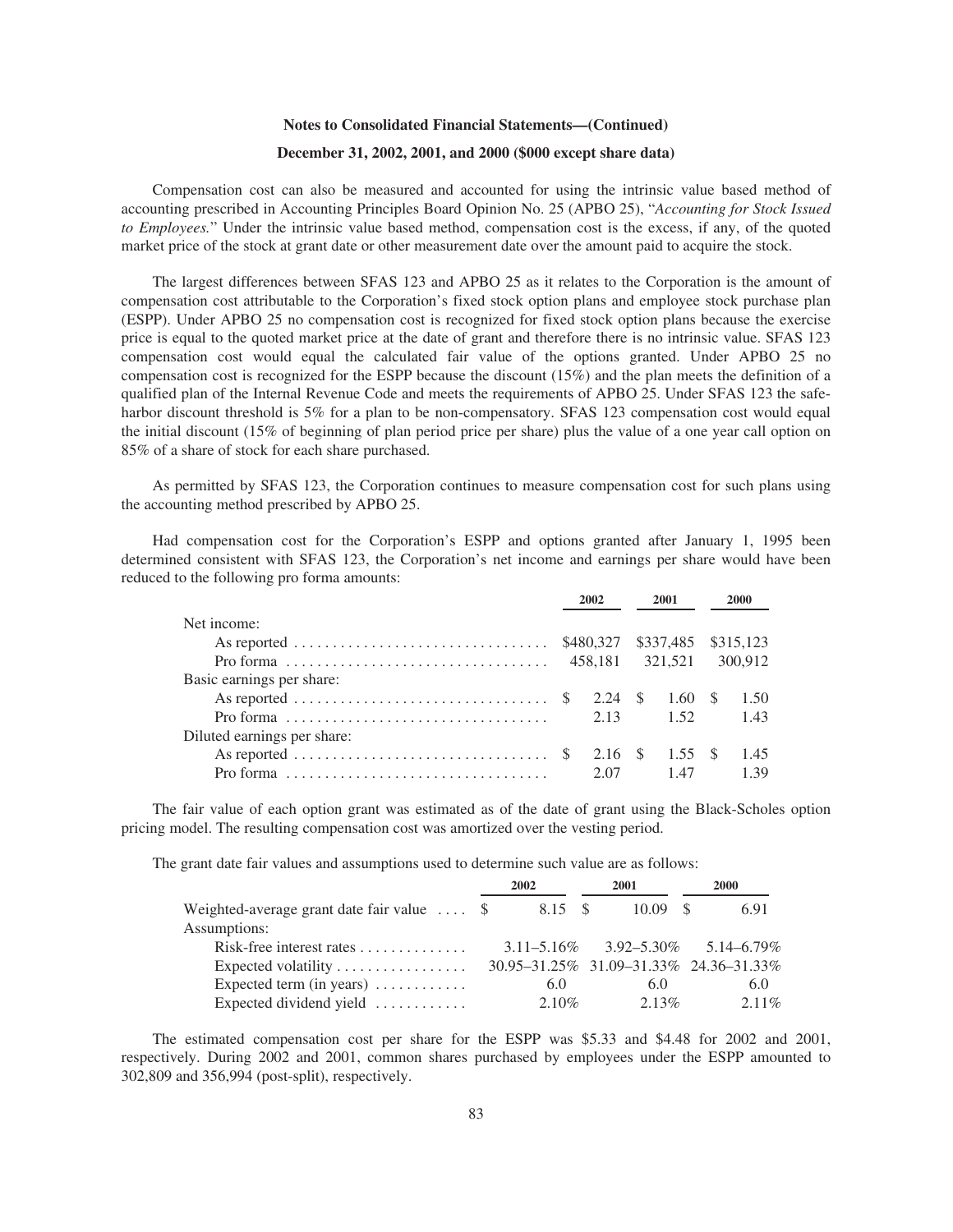# **Notes to Consolidated Financial Statements—(Continued) December 31, 2002, 2001, and 2000 (\$000 except share data)**

Activity relating to the Corporation's Restricted Purchase Rights was:

|                                                                                     | December 31 |          |          |                       |          |        |
|-------------------------------------------------------------------------------------|-------------|----------|----------|-----------------------|----------|--------|
|                                                                                     |             | 2002     |          | 2001                  |          | 2000   |
| Restricted stock purchase rights outstanding—                                       |             |          |          |                       |          |        |
|                                                                                     |             |          |          |                       |          |        |
| Restricted stock purchase rights granted                                            |             | 46,000   |          | 80,000                |          | 16,000 |
| Restricted stock purchase rights exercised                                          | (46,000)    |          | (80,000) |                       | (16,000) |        |
| Restricted stock purchase rights outstanding—                                       |             |          |          |                       |          |        |
| End of Year $\ldots \ldots \ldots \ldots \ldots \ldots \ldots \ldots \ldots \ldots$ |             |          |          |                       |          |        |
| Weighted-average grant date market value                                            |             | \$29.76  |          | \$27.97               | S.       | 22.68  |
|                                                                                     | -S          | 779      | -S       | 934                   | <b>S</b> | 726    |
| Unamortized deferred compensation                                                   |             | \$ 3.045 |          | $\frac{1}{2}$ , 2.972 | S        | 1.859  |

Restrictions on stock issued pursuant to the exercise of stock purchase rights generally lapse within a seven year period. Accordingly, the compensation related to issuance of the rights is deferred and amortized over the vesting period. Unamortized deferred compensation is reflected as a reduction of shareholders' equity.

Shares reserved for the granting of options and stock purchase rights at December 31, 2002 were 3,115,336.

The Corporation also has a Long-Term Incentive Plan. Under the plan, performance units may be awarded from time to time. Once awarded, additional performance units will be credited to each participant based on dividends paid by the Corporation on its common stock. At the end of a designated vesting period, participants will receive an amount equal to some percent  $(0\% - 275\%)$  of the initial performance units credited plus those additional units credited as dividends based on the established performance criteria. Units awarded to certain executives of the Corporation were 117,000 in 2002, 116,200 in 2001, and 93,700 in 2000. The vesting period is three years from the date the performance units were awarded. At December 31, 2002, based on the performance criteria, approximately \$4,651 would be due to the participants under the 2000 and 2001 awards. In addition, the amount payable to participants under the 1999 award, which was fully vested, was \$1,817 at December 31, 2002.

## **18. Employee Retirement and Health Plans**

The Corporation has a defined contribution plan that consists of a retirement component and an incentive savings component for substantially all employees. The retirement component provides for a guaranteed contribution to eligible participants equal to 2% of compensation. At the Corporation's option, an additional profit sharing amount may also be contributed to the retirement component and may vary from year to year up to a maximum of 6% of eligible compensation. Under the incentive savings component, employee contributions up to 6% of eligible compensation are matched up to 50% by the Corporation based on the Corporation's return on equity as defined by the plan. Total expense relating to this plan was \$49,586, \$39,942, and \$40,016 in 2002, 2001, and 2000, respectively.

The Corporation also has supplemental retirement plans to provide retirement benefits to certain of its key executives. Total expense relating to these plans amounted to \$1,484 in 2002, \$2,394 in 2001, and \$1,174 in 2000.

The Corporation sponsors a defined benefit health plan that provides health care benefits to eligible current and retired employees. Eligibility for retiree benefits is dependent upon age, years of service, and participation in the health plan during active service. The plan is contributory and in 1997 and 2002 the plan was amended. Employees hired or retained from mergers after September 1, 1997 will be granted access to the Corporation's plan upon retirement however, such retirees must pay 100% of the cost of health care benefits. The plan continues to contain other cost-sharing features such as deductibles and coinsurance. The plan is not funded.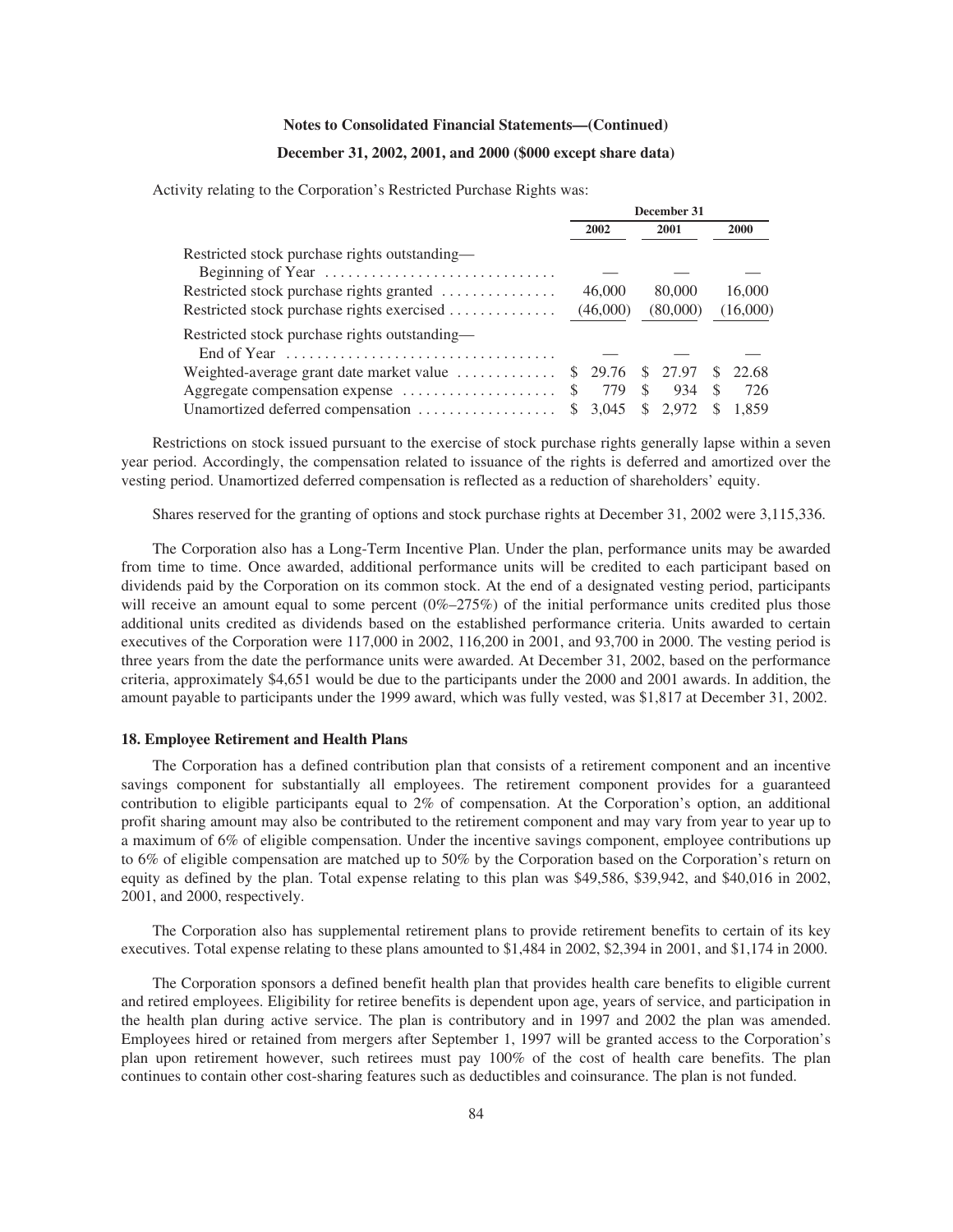# **December 31, 2002, 2001, and 2000 (\$000 except share data)**

The changes during the year of the accumulated postretirement benefit obligation (APBO) for retiree health benefits are as follows:

|                                                                                                                   | 2002      | 2001                     |
|-------------------------------------------------------------------------------------------------------------------|-----------|--------------------------|
|                                                                                                                   | \$89.619  | \$60,250                 |
|                                                                                                                   | 1.182     | 2.843                    |
| Interest cost on APBO $\dots \dots \dots \dots \dots \dots \dots \dots \dots \dots \dots \dots \dots \dots \dots$ | 5.491     | 4.726                    |
|                                                                                                                   | (32, 346) | $\overline{\phantom{m}}$ |
|                                                                                                                   | 20,093    | 24,008                   |
|                                                                                                                   | 242       | 356                      |
|                                                                                                                   | (2,839)   | (2,564)                  |
|                                                                                                                   | 81.442    | 89.619                   |
|                                                                                                                   | (39,174)  | (21,575)                 |
|                                                                                                                   | 31,005    | 1,380                    |
|                                                                                                                   | \$73.273  | \$69,424                 |
| Weighted average discount rate used in determining APBO                                                           | $7.25\%$  | 7.50%                    |

The assumed health care cost trend for 2003 was 9.00% for pre-age 65 and 12.00% for post-age 65 retirees. The rate was assumed to decrease gradually to 5.50% for pre-age 65 and 6.50% for post-age 65 retirees in 2009 and remain at that level thereafter.

Net periodic postretirement benefit cost for the years ended December 31, 2002, 2001, and 2000 includes the following components:

|                                                                                                             |                         | 2002 2001 2000 |  |
|-------------------------------------------------------------------------------------------------------------|-------------------------|----------------|--|
|                                                                                                             |                         |                |  |
|                                                                                                             |                         |                |  |
| Net amortization and deferral $\dots \dots \dots \dots \dots \dots \dots \dots \dots \dots$ (226) 152 (944) |                         |                |  |
|                                                                                                             | \$6,447 \$7,721 \$5,250 |                |  |

The assumed health care cost trend rate has a significant effect on the amounts reported for the health care plans. A one percentage point change on assumed health care cost trend rates would have the following effects:

| One.<br>Point<br><b>Increase</b> | One<br>Percentage Percentage<br>Point<br><b>Decrease</b> |
|----------------------------------|----------------------------------------------------------|
|                                  |                                                          |
|                                  | (9.005)                                                  |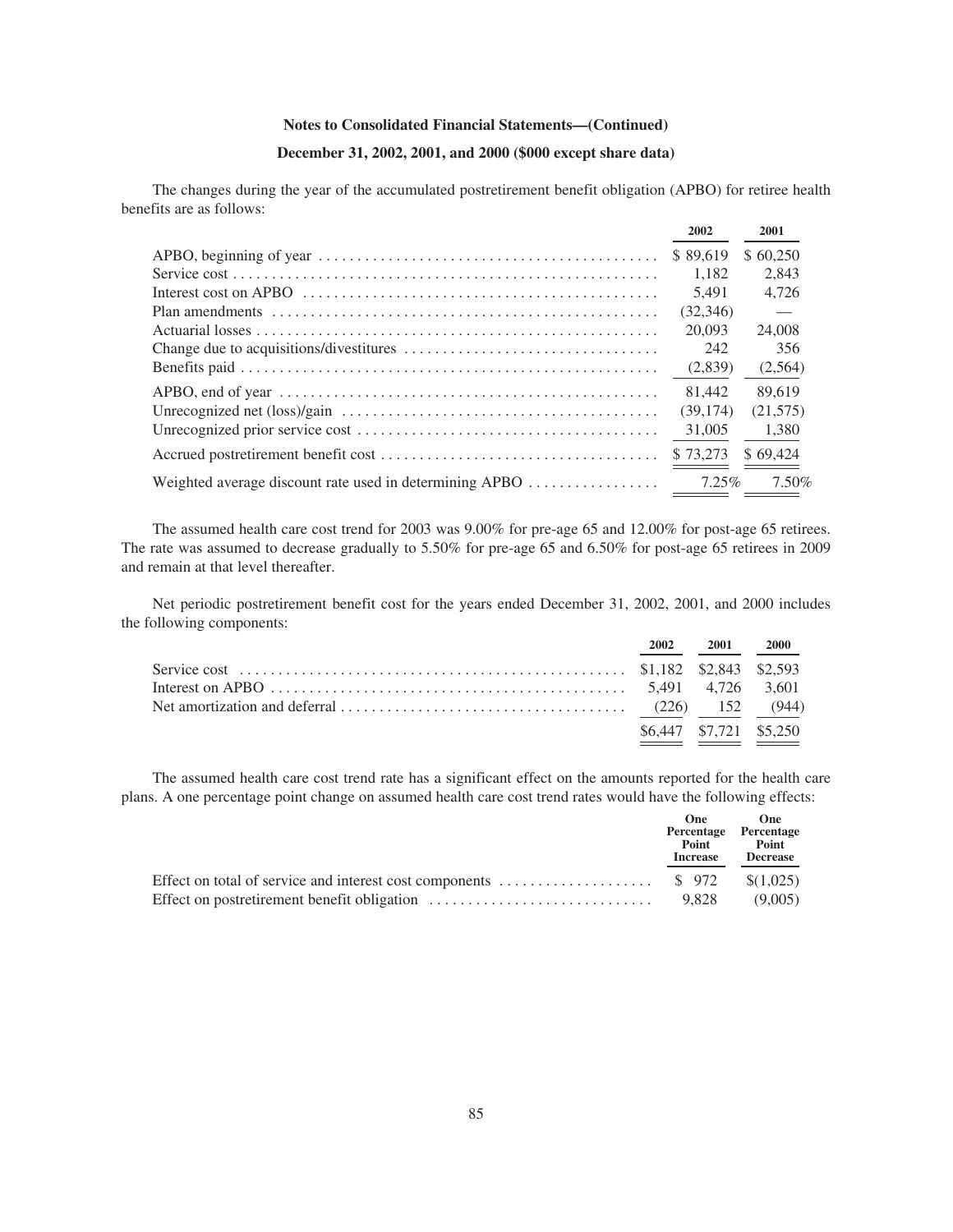# **December 31, 2002, 2001, and 2000 (\$000 except share data)**

# **19. Financial Instruments with Off-Balance Sheet Risk**

Financial instruments with off-balance sheet risk at December 31 were:

|                                                                                                                                       | 2002      | 2001      |
|---------------------------------------------------------------------------------------------------------------------------------------|-----------|-----------|
| Financial instruments whose amounts represent credit risk:                                                                            |           |           |
| Commitments to extend credit:                                                                                                         |           |           |
|                                                                                                                                       |           |           |
| To individuals $\ldots$ , $\ldots$ , $\ldots$ , $\ldots$ , $\ldots$ , $\ldots$ , $\ldots$ , $\ldots$ , $\ldots$ , $\ldots$ , $\ldots$ | 2.242.675 | 2,007,197 |
| Standby letters of credit, net of participations                                                                                      | 992.881   | 976.438   |
|                                                                                                                                       | 46.441    | 57.605    |
|                                                                                                                                       | 690       | 1.105     |
|                                                                                                                                       |           |           |

Commitments to extend credit are agreements to lend to a customer as long as there is no violation of any condition established in the contract. Commitments generally have fixed expiration dates and may require payment of a fee. The majority of the Corporation's commitments to extend credit generally provide for the interest rate to be determined at the time the commitment is utilized. Since many of the commitments are expected to expire without being drawn upon, the total commitment amounts do not necessarily represent future cash requirements.

The Corporation evaluates each customer's credit worthiness on an individual basis. Collateral obtained, if any, upon extension of credit, is based upon management's credit evaluation of the customer. Collateral requirements and the ability to access collateral is generally similar to that required on loans outstanding as discussed in Note 7.

Standby and commercial letters of credit are contingent commitments issued by the Corporation to support the financial obligations of a customer to a third party. Standby letters of credit are issued to support public and private financing, and other financial or performance obligations of customers. Commercial letters of credit are issued to support payment obligations of a customer as buyer in a commercial contract for the purchase of goods. Letters of credit have maturities which generally reflect the maturities of the underlying obligations. The credit risk involved in issuing letters of credit is the same as that involved in extending loans to customers. If deemed necessary, the Corporation holds various forms of collateral to support letters of credit.

Certain mortgage loans sold to government agencies have limited recourse provisions.

## **20. Foreign Exchange Contracts**

Foreign exchange contracts are commitments to purchase or deliver foreign currency at a specified exchange rate. The Corporation enters into foreign exchange contracts primarily in connection with trading activities to enable customers involved in international trade to hedge their exposure to foreign currency fluctuations and to minimize the Corporation's own exposure to foreign currency fluctuations resulting from the above. Foreign exchange contracts include such commitments as foreign currency spot, forward, future and, to a much lesser extent, option contracts. The risks in these transactions arise from the ability of the counterparties to perform under the terms of the contracts and the risk of trading in a volatile commodity. The Corporation actively monitors all transactions and positions against predetermined limits established on traders and types of currency to ensure reasonable risk taking.

The Corporation's market risk from unfavorable movements in currency exchange rates is minimized by essentially matching commitments to deliver foreign currencies with commitments to purchase foreign currencies.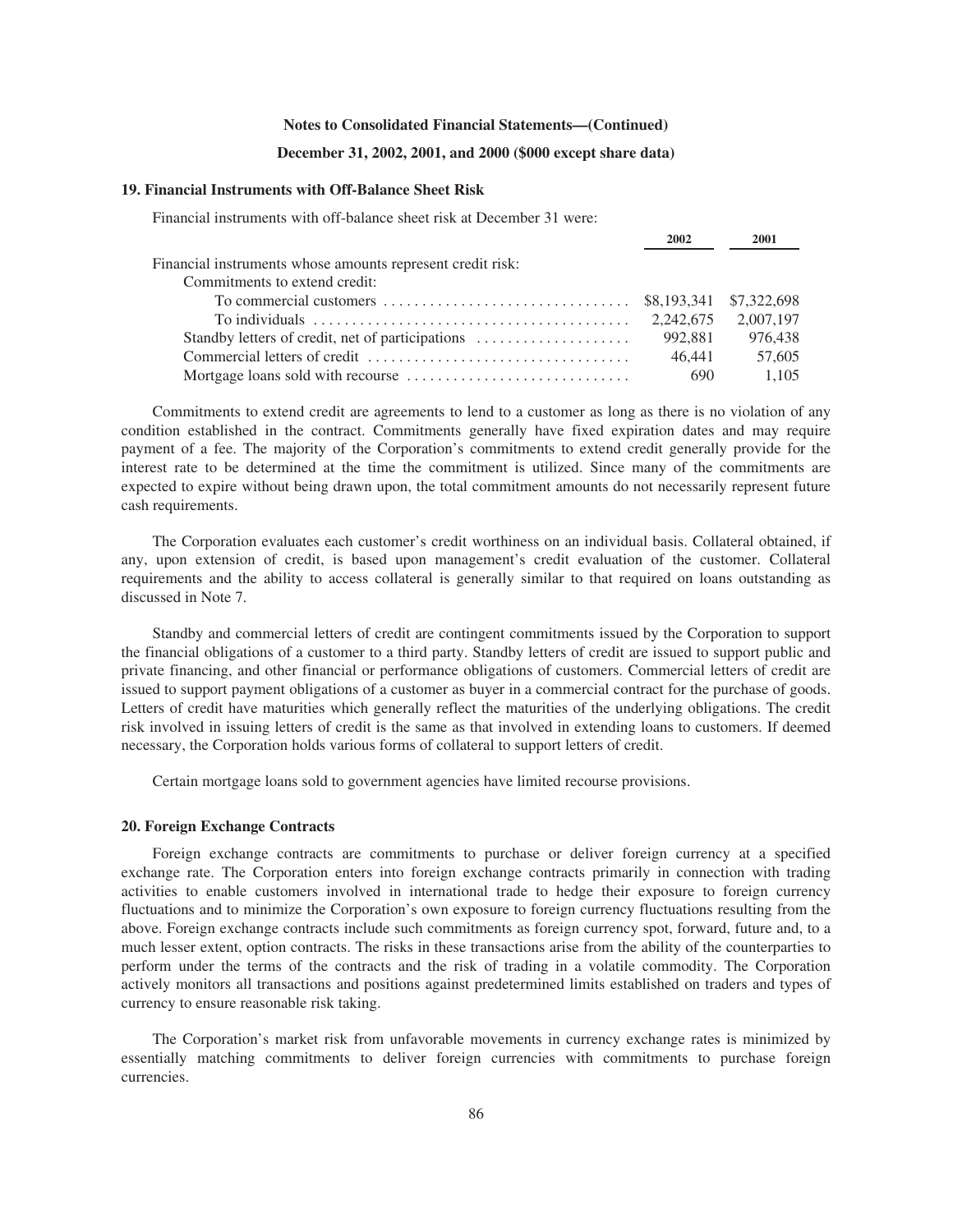# **December 31, 2002, 2001, and 2000 (\$000 except share data)**

At December 31, 2002, the Corporation's foreign currency position resulting from foreign exchange contracts by major currency was as follows (US dollars):

|                                                                          | <b>Commitments</b><br><b>To Deliver</b><br>Foreign<br><b>Exchange</b> | <b>Commitments</b><br><b>To Purchase</b><br>Foreign<br><b>Exchange</b> |
|--------------------------------------------------------------------------|-----------------------------------------------------------------------|------------------------------------------------------------------------|
| <b>Currency</b>                                                          |                                                                       |                                                                        |
|                                                                          | \$291,953                                                             | \$292,313                                                              |
|                                                                          | 204,814                                                               | 204,829                                                                |
|                                                                          | 30,511                                                                | 30,500                                                                 |
|                                                                          | 28,380                                                                | 28,304                                                                 |
|                                                                          | 18,426                                                                | 17,985                                                                 |
|                                                                          | 9,928                                                                 | 9,922                                                                  |
|                                                                          | 7.465                                                                 | 7.456                                                                  |
|                                                                          | 3.762                                                                 | 3.752                                                                  |
|                                                                          | 2.333                                                                 | 2.294                                                                  |
|                                                                          | 573                                                                   | 572                                                                    |
|                                                                          | 117                                                                   | 63                                                                     |
|                                                                          | \$598,262                                                             | \$597,990                                                              |
| Average amount of contracts to deliver/purchase foreign exchange $\dots$ | \$585,785                                                             | \$586.120                                                              |

## **21. Derivative Financial Instruments and Hedging Activities**

Interest rate risk, the exposure of the Corporation's net interest income and net fair value of its assets and liabilities, to adverse movements in interest rates, is a significant market risk exposure that can have a material effect on the Corporation's financial position, results of operations and cash flows. The Corporation has established policies that neither earnings nor fair value at risk should exceed established guidelines and assesses these risks by modeling the impact of changes in interest rates that may adversely impact expected future earnings and fair values.

The Corporation has strategies designed to confine these risks within the established limits and identify appropriate risk / reward trade-offs in the financial structure of its balance sheet. These strategies include the use of derivative financial instruments to help achieve the desired balance sheet repricing structure while meeting the desired objectives of its customers.

#### *Trading Instruments*

The Corporation enters into interest rate swaps as part of its trading activities which enable its customers to manage their exposures to interest rate risk. The Corporation's market risk from unfavorable movements in interest rates is generally minimized by concurrently entering into offsetting interest rate swaps. Offsetting interest rate swaps generally have nearly identical notional values, terms and indices. The Corporation uses interest rate futures to manage the exposure to interest rate risk arising from the interest rate swap (designated as trading) entered into in conjunction with its auto securitization activities.

At December 31, 2002, interest rate swaps designated as trading consisted of \$532.2 million in notional amount of receive-fixed / pay-floating with an aggregate positive fair value of \$9.2 million and \$431.4 million in notional amount of pay fixed / receive floating with an aggregate negative fair value of \$7.9 million. At December 31, 2002, the notional value of interest rate futures sold was \$724.0 million with a negative fair value of \$0.1 million.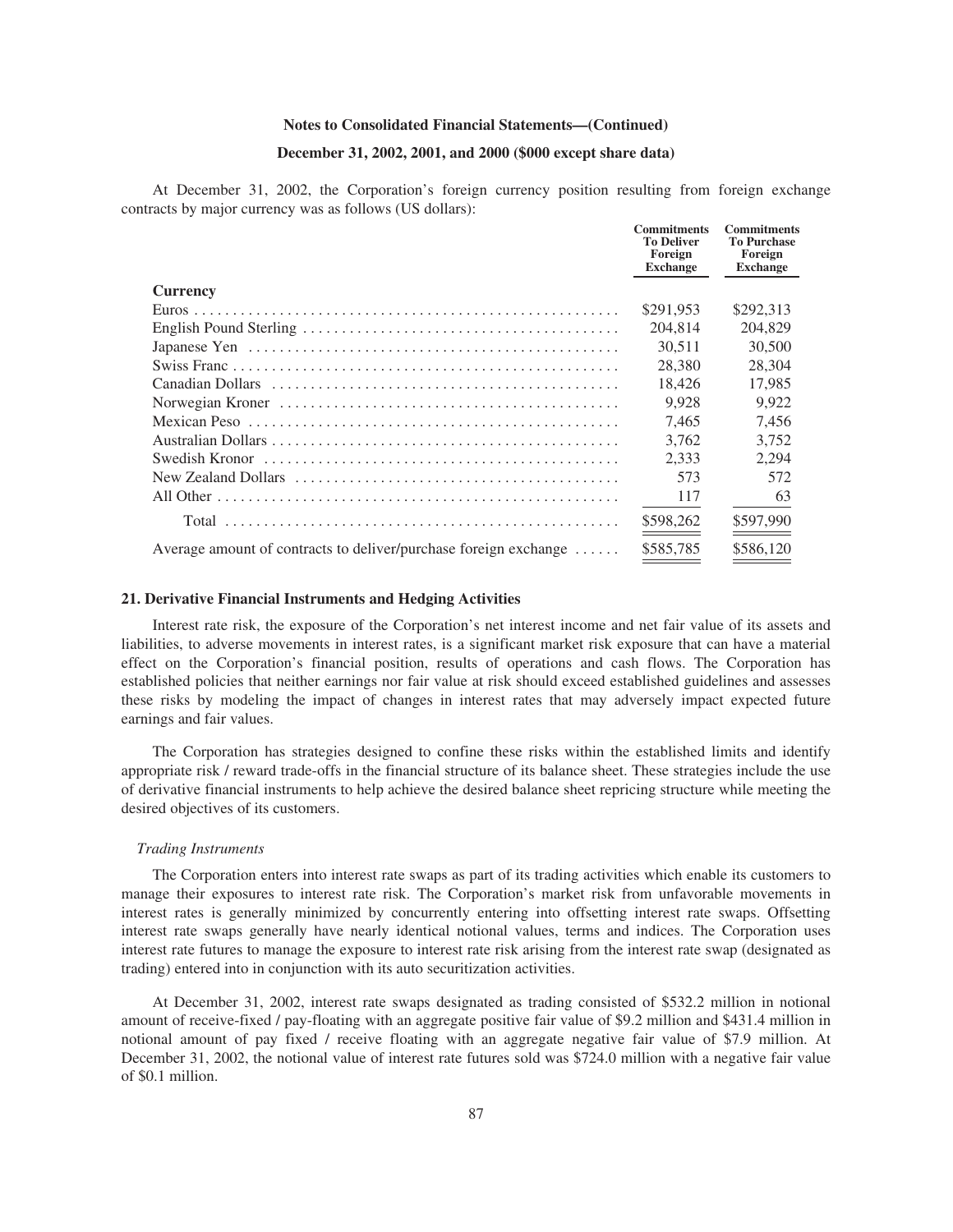# **December 31, 2002, 2001, and 2000 (\$000 except share data)**

Derivative financial instruments designated as trading are recorded at fair value. Gains and losses arising from changes in fair value are recorded in other income.

#### *Fair Value Hedges*

The Corporation has fixed rate callable CDs and fixed rate long-term debt which expose the Corporation to variability in fair values due to changes in market interest rates.

To limit the Corporation's exposure to changes in fair value due to changes in interest rates, the Corporation has entered into receive-fixed / pay-floating interest rate swaps with identical call features, thereby creating the effect of floating rate deposits and floating rate long-term debt. The Corporation has determined that the hedges on the long-term debt qualify for the special short-cut accounting prescribed by SFAS 133, resulting in no ineffectiveness.

The Corporation also has agency collateralized mortgage-backed investment securities designated as available for sale. The embedded prepayment options in the underlying mortgages expose the Corporation to variability in fair value in a changing interest rate environment. To limit its exposure to changes in fair value, the Corporation had designated purchased interest rate floors as a hedge against changes in fair value attributable to the embedded prepayment option.

During 2001, the Corporation sold the floors. The adjustment to the carrying amount of the hedged investment securities of \$5.7 million is being accreted into earnings over the remaining life of the security using the interest method.

The following table presents additional information with respect to selected fair value hedges.

| <b>ran</b> vanie meuges<br>December 31, 2002<br><b>Hedged Item</b> | <b>Hedging Instrument</b> | <b>Notional Amount</b><br>(\$ in millions) | <b>Fair Value</b><br>$$$ in millions) | Weighted<br>Average<br>Remaining<br>Term (Years) |
|--------------------------------------------------------------------|---------------------------|--------------------------------------------|---------------------------------------|--------------------------------------------------|
|                                                                    | Receive Fixed Swap        | \$201.5                                    | \$1.6                                 | 6.8                                              |
| Medium Term Notes                                                  | Receive Fixed Swap        | 196.4                                      | 17.4                                  | 3.9                                              |
| Long-term Borrowings  Receive Fixed Swap                           |                           | 200.0                                      | 39.3                                  | 23.9                                             |

The Corporation issues interest rate lock commitments to extend credit on single-family residential mortgage loans which are to be held for sale. To limit the Corporation's exposure to changes in the fair value of these interest rate locks and the loans held for sale, the Corporation obtains an option to sell the mortgage loan at the time the commitment is made to lock in the interest rate. As a result of this option to sell, the change in fair value of the interest rate lock commitment and loans held for sale is directly offset by the change in fair value of the option to sell.

The impact from fair value hedges to total net interest income for the year ended December 31, 2002 was a positive \$22.9 million. The impact to net interest income due to ineffectiveness was immaterial.

## *Cash Flow Hedges*

**Fair Value Hedges**

The Corporation has variable rate loans and variable rate short-term borrowings, which expose the Corporation to variability in interest payments due to changes in interest rates. The Corporation believes it is prudent to limit the variability of a portion of its interest receipts and payments. To meet this objective, the Corporation enters into various types of derivative financial instruments to manage fluctuations in cash flows resulting from interest rate risk. At December 31, 2001, these instruments consisted of interest rate swaps. During 2001, the Corporation also employed an interest rate floor that expired at the end of the year.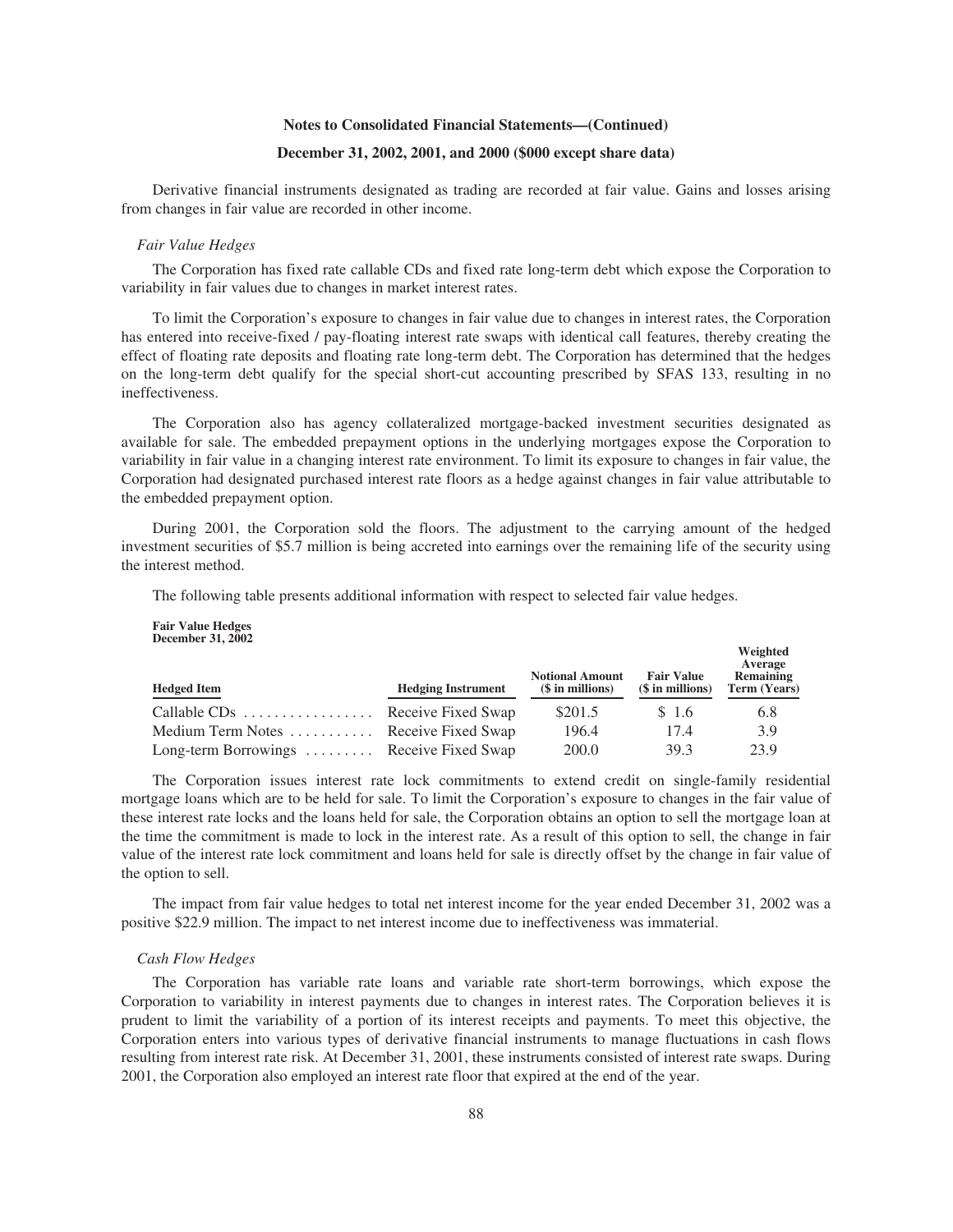# **December 31, 2002, 2001, and 2000 (\$000 except share data)**

The interest rate swaps change the variable-rate cash flow exposure on the loans and short-term borrowings to fixed-rate cash flows.

Changes in the fair value of the interest rate swaps designated as cash flow hedges are reported in accumulated other comprehensive income (AOCI). These amounts are subsequently reclassified to interest income or interest expense as a yield adjustment in the same period in which the related interest on the variable rate loans and short-term borrowings affects earnings. Ineffectiveness arising from differences between the critical terms of the hedging instrument and hedged item is recorded in interest income or expense.

The following table summarizes the Corporation's cash flow hedges at December 31, 2002.

#### **Cash Flow Hedges December 31, 2002**

| <b>Hedged Item</b>                     | <b>Hedging Instrument</b> | <b>Notional Amount</b><br>(\$ in millions) | <b>Fair Value</b><br>(\$ in millions) | <i>vv</i> eighted<br>Average<br>Remaining<br>Term (Years) |
|----------------------------------------|---------------------------|--------------------------------------------|---------------------------------------|-----------------------------------------------------------|
| Variable Rate Loans                    | Receive Fixed Swap        | \$225.0                                    | \$4.4                                 | 0.5                                                       |
| Institutional CDs                      | Pay Fixed Swap            | 820.0                                      | (18.3)                                | 2.1                                                       |
| Commercial Paper                       | Pay Fixed Swap            | 200.0                                      | (34.6)                                | 3.9                                                       |
| Fed Funds Purchased                    | Pay Fixed Swap            | 860.0                                      | (51.4)                                | 2.3                                                       |
| FHLB Advances $\dots\dots\dots\dots$   | Pay Fixed Swap            | 610.0                                      | (54.3)                                | 4.1                                                       |
| Long-term Borrowings $\dots\dots\dots$ | Pay Fixed Swap            | 15.0                                       | (1.4)                                 | 3.5                                                       |

**Weighted**

During the third quarter of 2002, the Corporation entered into a forward starting interest rate swap for the forecasted issuance of Bank notes. Bank notes in the amount of \$0.5 billion were issued during the third quarter of 2002 and the interest rate swap was terminated. The negative \$1.3 million in accumulated other comprehensive income at termination is being amortized into interest expense over the term of the Bank notes using the effective interest method.

The impact from cash flow hedges to total net interest income for the year ended December 31, 2002 was a negative \$50.5 million. The impact due to ineffectiveness was immaterial. The estimated reclass from accumulated other comprehensive income in the next twelve months is \$75.7 million.

Credit risk arises from the potential failure of counterparties to perform in accordance with the terms of the contracts. The Corporation maintains risk management policies that define parameters of acceptable market risk within the framework of its overall asset/liability management strategies and monitor and limit exposure to credit risk. The Corporation believes its credit and settlement procedures serve to minimize its exposure to credit risk. Credit exposure resulting from derivative financial instruments is represented by their fair value amounts, increased by an estimate of potential adverse position exposure arising from changes over time in interest rates, maturities and other relevant factors. At December 31, 2002 the estimated credit exposure arising from derivative financial instruments was approximately \$43.3 million.

For the years ended December 31, 2001 and 2000, the effect on net interest income resulting from derivative financial instruments, was a positive \$4.8 million and a negative \$3.5 million including the amortization of terminated derivative financial instruments, respectively.

## **22. Fair Value of Financial Instruments**

The book values and estimated fair values for on and off-balance sheet financial instruments as of December 31, 2002 and 2001 are presented in the following table. Derivative financial instruments designated as hedging instruments are included in the book values and fair values presented for the related hedged items. Derivative financial instruments designated as trading are included in Trading Securities.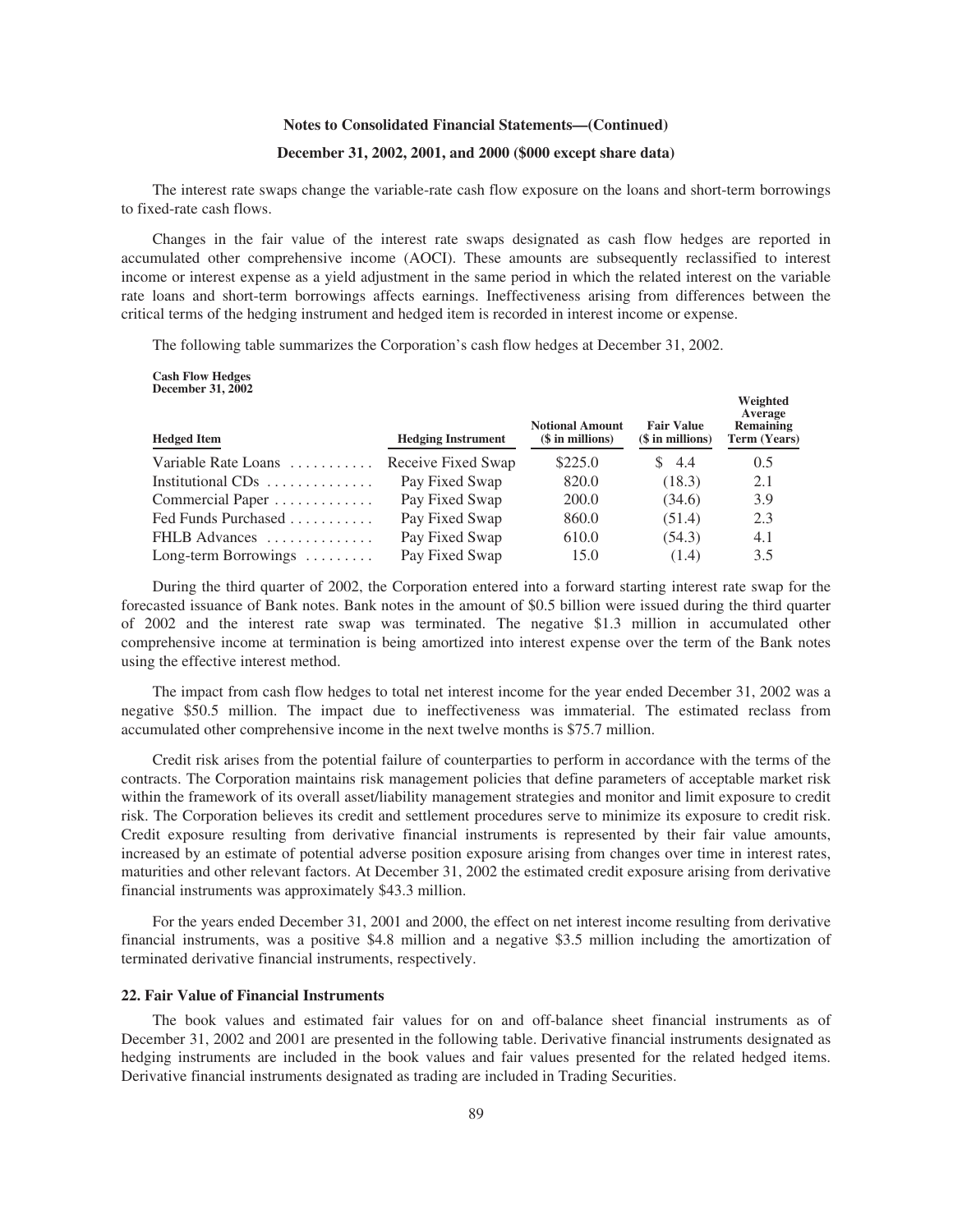# **December 31, 2002, 2001, and 2000 (\$000 except share data)**

# **Balance Sheet Financial Instruments (\$ in millions)**

|                                                        | 2002                 |                      |                      | 2001                 |
|--------------------------------------------------------|----------------------|----------------------|----------------------|----------------------|
|                                                        | Book<br><b>Value</b> | Fair<br><b>Value</b> | <b>Book</b><br>Value | Fair<br><b>Value</b> |
| <b>Financial Assets:</b>                               |                      |                      |                      |                      |
| Cash and short-term investments                        | \$1.240.4            | \$1,240.4            | \$1.605.4            | \$1,605.4            |
| Trading securities                                     | 21.3                 | 21.3                 | 6.1                  | 6.1                  |
| Investment securities available for sale $\dots \dots$ | 4.266.4              | 4.266.4              | 3.383.6              | 3,383.6              |
| Investment securities held to maturity $\dots\dots$    | 942.8                | 993.9                | 1.032.1              | 1,050.0              |
| Net loans and leases                                   | 23,570.4             | 24,543.1             | 19,027.2             | 19.754.7             |
| Interest receivable                                    | 136.5                | 136.5                | 137.8                | 137.8                |
| Financial Liabilities:                                 |                      |                      |                      |                      |
|                                                        | 20,393.7             | 20,564.1             | 16,493.0             | 16,624.3             |
| Short-term borrowings                                  | 4.481.0              | 4.481.0              | 5.056.5              | 5.056.5              |
|                                                        | 3,896.1              | 4.313.8              | 2,360.9              | 2,680.8              |
| Interest payable                                       | 94.1                 | 94.1                 | 97.5                 | 97.5                 |

Where readily available, quoted market prices are utilized by the Corporation. If quoted market prices are not available, fair values are based on estimates using present value or other valuation techniques. These techniques are significantly affected by the assumptions used, including the discount rate and estimates of future cash flows. The calculated fair value estimates, therefore, cannot be substantiated by comparison to independent markets and, in many cases, could not be realized upon immediate settlement of the instrument. SFAS 107 excludes certain financial instruments and all nonfinancial assets and liabilities from its disclosure requirements. Accordingly, the aggregate fair value amounts presented do not represent the underlying value of the entire Corporation.

The following methods and assumptions are used in estimating the fair value for financial instruments.

### *Cash and Short-term Investments*

The carrying amounts reported for cash and short-term investments approximate the fair values for those assets.

## *Trading and Investment Securities*

Fair value is based on quoted market prices or dealer quotes where available. Estimated fair values for residual interests in the form of interest-only strips from automobile loan securitizations are based on discounted cash flow analysis.

## *Net Loans and Leases*

Loans that reprice or mature within three months of December 31 were assigned fair values based on their book value. The remaining loan and lease balances were assigned fair values based on a discounted cash flow analysis. The discount rate was based on the treasury yield curve, with rate adjustments for credit quality, cost and profit factors.

#### *Deposits*

The fair value for demand deposits or any interest bearing deposits with no fixed maturity date was considered to be equal to the carrying value. Time deposits with defined maturity dates were considered to have a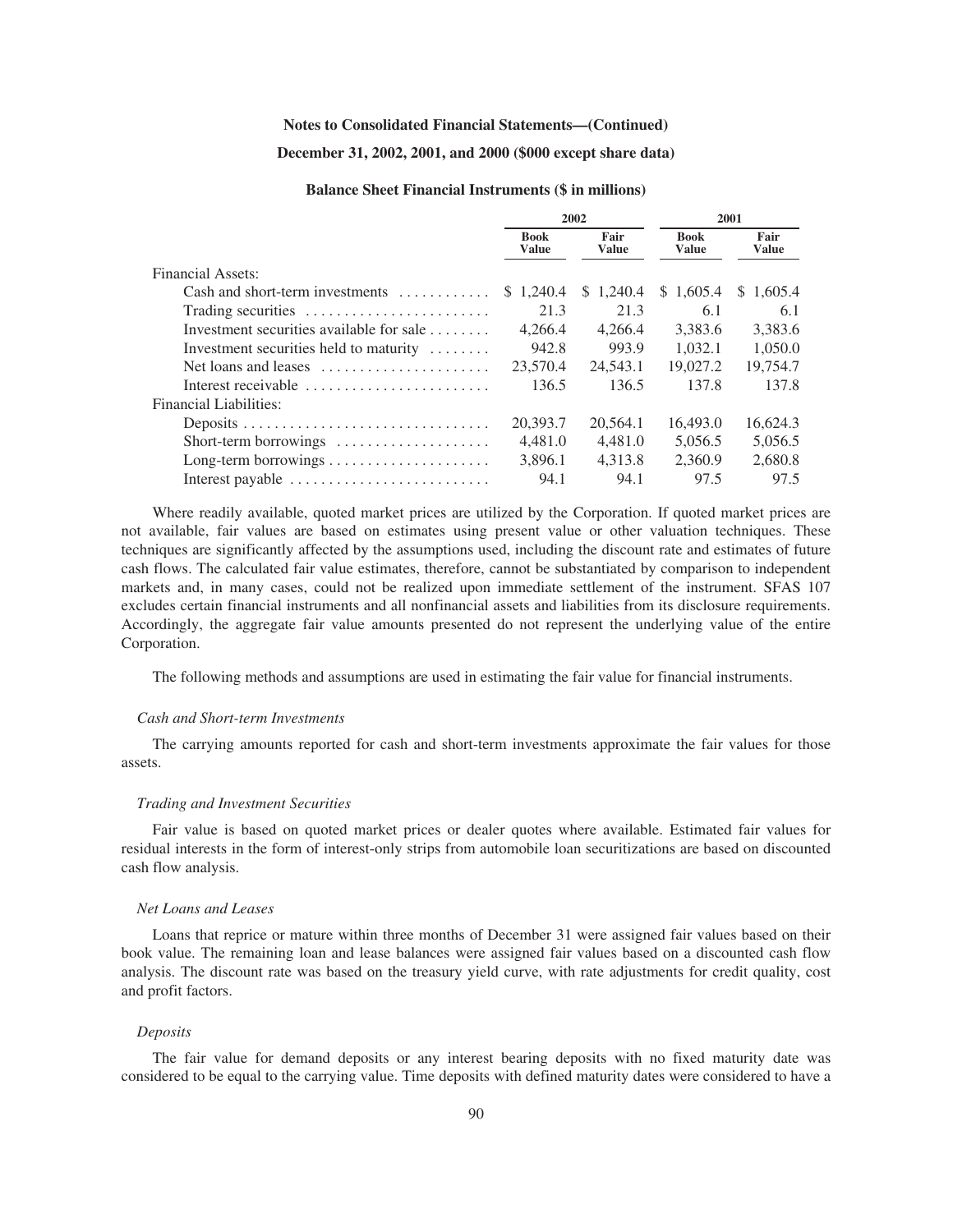# **December 31, 2002, 2001, and 2000 (\$000 except share data)**

fair value equal to the book value if the maturity date was within three months of December 31. The remaining time deposits were assigned fair values based on a discounted cash flow analysis using discount rates that approximate interest rates currently being offered on time deposits with comparable maturities.

## *Borrowings*

Short-term borrowings are carried at cost that approximates fair value. Long-term debt was generally valued using a discounted cash flow analysis with a discount rate based on current incremental borrowing rates for similar types of arrangements or, if not readily available, based on a build up approach similar to that used for loans and deposits. Long-term borrowings include their related current maturities.

#### **Off-Balance Sheet Financial Instruments (\$ in millions)**

Fair values of loan commitments and letters of credit have been estimated based on the equivalent fees, net of expenses, that would be charged for similar contracts and customers at December 31.

|                                                                                                              | 2002 2001 |  |
|--------------------------------------------------------------------------------------------------------------|-----------|--|
| Loan commitments $\dots \dots \dots \dots \dots \dots \dots \dots \dots \dots \dots \dots \dots$ \$7.6 \$5.6 |           |  |
|                                                                                                              |           |  |

See Note 19 for additional information on off-balance sheet financial instruments.

#### **23. Business Segments**

Generally, the Corporation organizes its segments based on legal entities. Each entity offers a variety of products and services to meet the needs of its customers and the particular market served. Each entity has its own president and is separately managed subject to adherence to corporate policies. Discrete financial information is reviewed by senior management to assess performance on a monthly basis. Certain segments are combined and consolidated for purposes of assessing financial performance.

The Corporation evaluates the profit or loss performance of its segments based on operating income. Operating income is after-tax income excluding certain charges considered unusual or infrequent and charges for services from the holding company. The accounting policies of the Corporation's segments are the same as those described in Note 1. Intersegment revenues may be based on cost, current market prices or negotiated prices between the providers and receivers of services.

Based on the way the Corporation organizes its segments, the Corporation has determined that it has two reportable segments.

#### **Banking**

Banking represents the aggregation of two separately chartered banks headquartered in Wisconsin, one federally chartered thrift headquartered in Nevada, one separately chartered bank headquartered in St. Louis, Missouri, one separately chartered bank headquartered in Belleville, Illinois, one separately chartered bank headquartered in Phoenix, Arizona, an asset-based lending subsidiary headquartered in Minnesota and an operational support subsidiary. Banking consists of accepting deposits, making loans and providing other services such as cash management, foreign exchange and correspondent banking to a variety of commercial and retail customers. Products and services are provided through a variety of delivery channels including traditional branches, supermarket branches, telephone centers, ATMs and the Internet.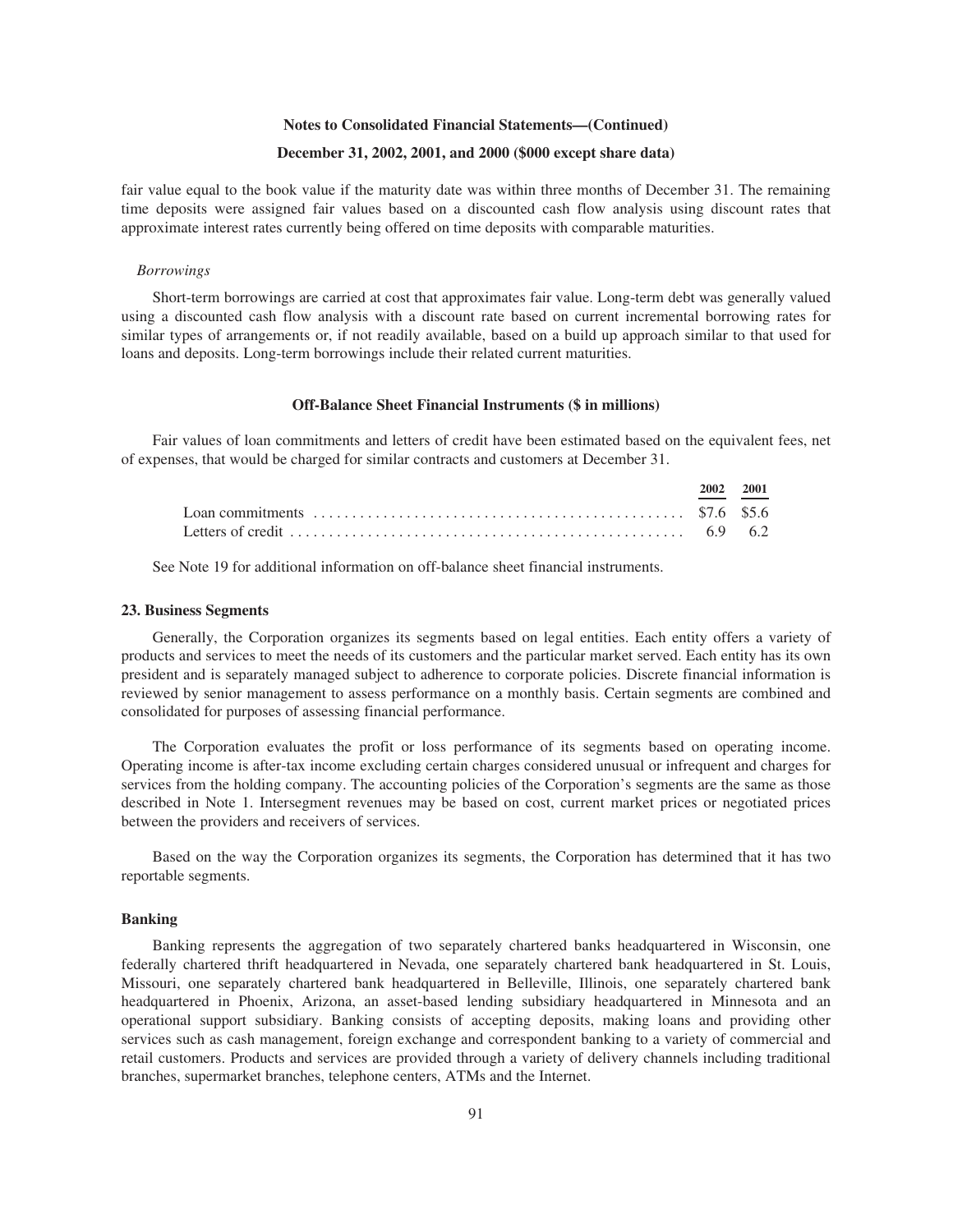# **December 31, 2002, 2001, and 2000 (\$000 except share data)**

## **Data Services (or Metavante)**

Data Services includes Metavante as well as its related subsidiaries. Metavante provides data processing services, develops and sells software and provides consulting services to M&I affiliates as well as banks, thrifts, credit unions, trust companies and other financial services companies throughout the world although its activities are primarily domestic. In addition, Data Services derives revenue from the Corporation's credit card merchant operations. The majority of Data Services revenue is derived from internal and external processing.

## **All Others**

M&I's primary other operating segments include Trust Services, Mortgage Banking (residential and commercial), Capital Markets Group, Brokerage and Insurance Services and Commercial Leasing. Trust Services provides investment management and advisory services as well as personal, commercial and corporate trust services in Wisconsin, Arizona, Minnesota, Florida, Nevada, North Carolina, and Illinois. Capital Markets Group provides venture capital and advisory services.

Total Revenues by type in All Others consist of the following (\$ in millions):

| 2002              | 2001    | 2000    |
|-------------------|---------|---------|
|                   | \$121.1 | \$120.1 |
| 46.8              | 43.5    | 26.6    |
| (3.6)             | 13.1    | 22.7    |
| 23.4              | 21.4    | 22.1    |
| 13.8              | 13.2    | 10.3    |
| 4.6               | 3.1     | 2.2     |
|                   | 5.7     | 6.6     |
| $$209.4$ $$221.1$ |         | \$210.6 |
|                   |         |         |

The following represents the Corporation's operating segments as of and for the years ended December 31, 2002, 2001 and 2000. Intrasegment revenues, expenses and assets have been eliminated.

|                                                                                                          | <b>Banking</b> |               |               | Metavante Others Overhead | Corporate Reclassifications/<br><b>Eliminations</b> | Sub-total       | <b>Excluded</b><br><b>Charges</b> | Consolidated<br><b>Income Before</b><br><b>Accounting</b><br><b>Change</b> |
|----------------------------------------------------------------------------------------------------------|----------------|---------------|---------------|---------------------------|-----------------------------------------------------|-----------------|-----------------------------------|----------------------------------------------------------------------------|
| Net Interest Income $\dots\dots\dots\dots\dots$                                                          | \$1,002.7      | \$ (3.8)      | \$28.4        | \$(21.0)                  | S.                                                  | \$1,006.3       | $S-$                              | \$1,006.3                                                                  |
| Fees—unaffiliated customers<br>Fees—affiliated customers                                                 | 322.8<br>44.4  | 601.5<br>64.6 | 154.2<br>26.8 | 4.2                       | (135.8)                                             | 1,082.7         |                                   | 1,082.7                                                                    |
| Total revenue                                                                                            | 1,369.9        | 662.3         | 209.4         | (16.8)                    | (135.8)                                             | 2,089.0         |                                   | 2,089.0                                                                    |
| Expenses—unaffiliated customers<br>Expenses—affiliated customers                                         | 539.3<br>80.1  | 554.9<br>24.8 | 120.2<br>33.7 | 75.8<br>(4.1)             | (1.3)<br>(134.5)                                    | 1,288.9         | 7.1                               | 1,296.0                                                                    |
| Total expenses $\dots\dots\dots\dots\dots\dots$<br>Provision for loan and lease losses                   | 619.4<br>71.9  | 579.7         | 153.9<br>2.5  | 71.7                      | (135.8)                                             | 1,288.9<br>74.4 | 7.1                               | 1,296.0<br>74.4                                                            |
| Income before taxes<br>Income tax expense $\dots \dots \dots \dots \dots$                                | 678.6<br>219.4 | 82.6<br>32.4  | 53.0<br>21.2  | (88.5)<br>(31.8)          |                                                     | 725.7<br>241.2  | (7.1)<br>(2.9)                    | 718.6<br>238.3                                                             |
| Segment income $\dots\dots\dots\dots\dots\dots$                                                          | 459.2          | \$50.2        | \$31.8        | \$ (56.7)                 | $s =$                                               | 484.5           | \$(4.2)                           | \$<br>480.3                                                                |
| Identifiable assets                                                                                      | \$31,753.3     | \$835.2       | \$718.0       | \$427.1                   | \$(859.0)                                           | \$32,874.6      | $s-$                              | \$32,874.6                                                                 |
| Depreciation and amortization $\dots\dots$                                                               | 18.6<br>S.     | \$84.9        | \$(17.0)      | \$4.3                     | $s =$                                               | 90.8            | \$ 0.3                            | \$<br>91.1                                                                 |
| Purchase of premises and equipment,<br>$net \dots \dots \dots \dots \dots \dots \dots \dots \dots \dots$ | 29.4<br>S      | \$20.3        | S.<br>1.6     | \$1.3                     | S.                                                  | S.<br>52.6      | $s-$                              | \$<br>52.6                                                                 |
| Return on Average Equity                                                                                 | 17.99%         | 16.55%        | 14.22%        |                           |                                                     |                 |                                   | 17.36%                                                                     |

# **Year Ended December 31, 2002 (\$ in millions)**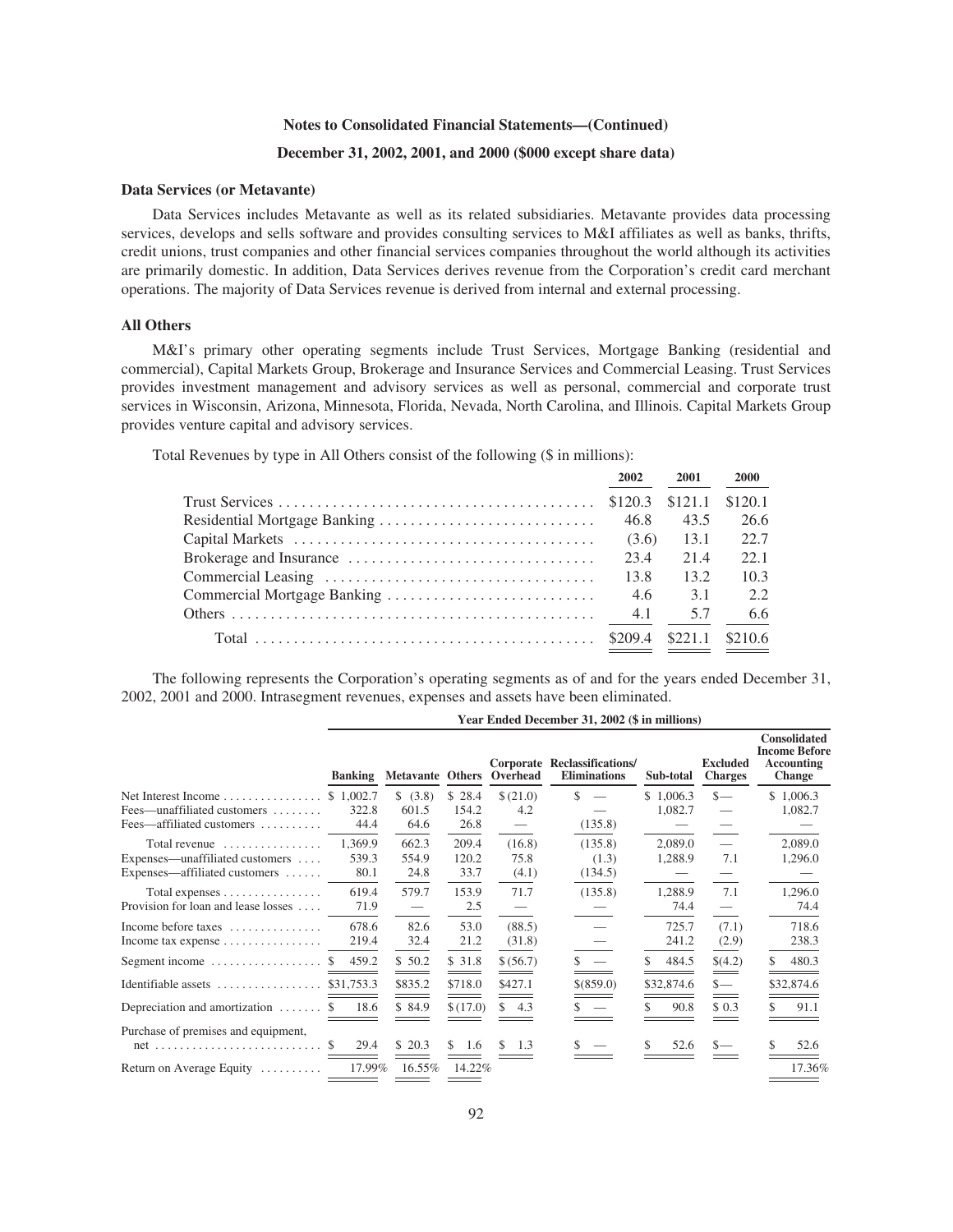# **December 31, 2002, 2001, and 2000 (\$000 except share data)**

|                                                                                                           | <b>Banking</b>           | <b>Metavante</b>          | <b>Others</b>           | Overhead                | Corporate Reclassifications/<br><b>Eliminations</b> | Sub-total               | <b>Excluded</b><br><b>Charges</b> | <b>Consolidated</b><br><b>Income Before</b><br>Accounting<br><b>Change</b> |
|-----------------------------------------------------------------------------------------------------------|--------------------------|---------------------------|-------------------------|-------------------------|-----------------------------------------------------|-------------------------|-----------------------------------|----------------------------------------------------------------------------|
| Net Interest Income $\ldots \ldots \ldots$<br>Fees—unaffiliated customers<br>Fees—affiliated customers    | 842.8<br>286.3<br>33.5   | \$ (3.7)<br>557.6<br>61.4 | \$27.4<br>171.7<br>22.0 | \$(23.7)<br>2.7         | \$<br>(1.0)<br>(116.9)                              | \$.<br>842.8<br>1,017.3 | $\frac{1}{2}$<br>(16.1)           | \$<br>842.8<br>1,001.2                                                     |
| Total revenue $\dots\dots\dots\dots$<br>Expenses—unaffiliated customers.<br>Expenses—affiliated customers | 1,162.6<br>468.4<br>75.5 | 615.3<br>512.6<br>17.0    | 221.1<br>111.7<br>29.8  | (21.0)<br>86.4<br>(5.1) | (117.9)<br>(0.7)<br>(117.2)                         | 1,860.1<br>1,178.4      | (16.1)<br>110.5                   | 1,844.0<br>1,288.9                                                         |
| Total expenses $\dots\dots\dots\dots\dots$<br>Provision for loan and lease losses.                        | 543.9<br>51.9            | 529.6                     | 141.5<br>2.2            | 81.3                    | (117.9)                                             | 1,178.4<br>54.1         | 110.5                             | 1,288.9<br>54.1                                                            |
| Income before taxes<br>Income tax expense $\dots\dots\dots\dots$                                          | 566.8<br>180.6           | 85.7<br>35.3              | 77.4<br>29.3            | (102.3)<br>(38.6)       |                                                     | 627.6<br>206.6          | (126.6)<br>(43.5)                 | 501.0<br>163.1                                                             |
| Segment income $\dots\dots\dots\dots\dots$                                                                | 386.2<br><b>S</b>        | \$50.4                    | \$48.1                  | \$ (63.7)               | $s =$                                               | S.<br>421.0             | \$(83.1)                          | 337.9<br>S.                                                                |
| Identifiable assets                                                                                       | \$26,255.4               | \$754.7                   | \$832.1                 | \$359.4                 | \$(949.1)                                           | \$27,252.5              | $s =$                             | \$27,252.5                                                                 |
| Depreciation and amortization $\dots$                                                                     | (26.8)<br>S.             | \$87.2                    | \$(19.5)                | \$3.5                   | $\hspace{0.1mm}-\hspace{0.1mm}$                     | 44.4                    | \$17.5                            | 61.9<br>S.                                                                 |
| Purchase of premises and<br>equipment, $net \ldots \ldots \ldots \ldots$                                  | 21.1<br>-S               | \$18.3                    | 1.5<br>S.               | 3.7<br>S.               |                                                     | S.<br>44.6              | $s =$                             | S.<br>44.6                                                                 |
| Return on Average Equity<br>1.1.1.1.1.1.1                                                                 | 17.76%                   | 17.60%                    | 18.96%                  |                         |                                                     |                         |                                   | 13.91%                                                                     |

#### **Year Ended December 31, 2001 (\$ in millions)**

|                                                                                              |                        | Banking Metavante Others Overhead |                        |                         | <b>Corporate Reclassifications/</b><br><b>Eliminations</b> | Sub-total             | Excluded<br><b>Charges</b> | <b>Consolidated</b><br><b>Income Before</b><br>Accounting<br><b>Change</b> |
|----------------------------------------------------------------------------------------------|------------------------|-----------------------------------|------------------------|-------------------------|------------------------------------------------------------|-----------------------|----------------------------|----------------------------------------------------------------------------|
| Net Interest Income<br>Fees—unaffiliated customers                                           | 679.2<br>260.7         | S.<br>(2.8)<br>542.5              | \$21.4<br>175.0        | \$(24.8)<br>3.9         | 0.1                                                        | 673.0<br>\$.<br>982.2 | (50.6)                     | 673.0<br>\$<br>931.6                                                       |
| Fees—affiliated customers                                                                    | 21.9                   | 64.0                              | 14.2                   | 0.1                     | (100.2)                                                    |                       |                            |                                                                            |
| Total revenue<br>Expenses—unaffiliated customers.<br>Expenses—affiliated customers           | 961.8<br>418.9<br>61.9 | 603.7<br>495.4<br>8.6             | 210.6<br>105.5<br>28.3 | (20.8)<br>54.3<br>(1.9) | (100.1)<br>(3.2)<br>(96.9)                                 | 1,655.2<br>1,070.9    | (50.6)<br>33.0             | 1,604.6<br>1,103.9                                                         |
| Total expenses $\dots\dots\dots\dots\dots$<br>Provision for loan and lease losses.           | 480.8<br>29.9          | 504.0                             | 133.8<br>0.5           | 52.4                    | (100.1)                                                    | 1.070.9<br>30.4       | 33.0                       | 1.103.9<br>30.4                                                            |
| Income before taxes $\dots\dots\dots\dots$<br>Income tax expense $\dots\dots\dots\dots\dots$ | 451.1<br>136.6         | 99.7<br>41.3                      | 76.3<br>30.4           | (73.2)<br>(30.7)        |                                                            | 553.9<br>177.6        | (83.6)<br>(24.7)           | 470.3<br>152.9                                                             |
| Segment income $\dots\dots\dots\dots\dots$                                                   | 314.5                  | \$58.4                            | \$45.9                 | \$(42.5)                |                                                            | 376.3                 | \$(58.9)                   | 317.4                                                                      |

**Year Ended December 31, 2000 (\$ in millions)**

Excluded charges in 2002 reflect transition charges related to acquisitions by Metavante.

Purchase of premises and

Excluded charges in 2001 reflect charges related to changes and acquisitions by Metavante, auto lease residual write-downs and charges associated with completing the consolidation of M&I's banking charters.

Identifiable assets ............... \$24,872.1 \$636.3 \$634.4 \$241.7 \$(309.6) \$26,074.9 \$ — \$26,074.9 Depreciation and amortization ....  $\frac{\$ (14.3)}{\$ (14.3)} \quad \frac{\$ 8.2.4}{\$ (18.7)} \quad \frac{\$ 3.4}{\$ (18.7)} \quad \frac{\$ 3.4}{\$ (18.7)} \quad \frac{\$ 5.52.8}{\$ (18.8)} \quad \frac{\$ 5.52.8}{\$ (18.8)} \quad \frac{\$ 16.4}{\$ (18.8)} \quad \frac{\$ 5.52.8}{\$ (18.8)} \quad \frac{\$ 5.52.8}{\$ (18.8)}$ 

equipment, net . . . . . . . . . . . . \$ 28.9 \$ 45.9 \$ 2.8 \$ 1.2 \$ — \$ 78.8 \$ — \$ 78.8 Return on Average Equity . . . . . . . . . 15.90% 22.48% 20.49% 14.78% 14.78%

Excluded charges in 2000 reflect charges related to Metavante's IPO, losses from the sale of available for sale investment securities and loans as part of the Corporation's balance sheet management and charges associated with the consolidation of banking charters.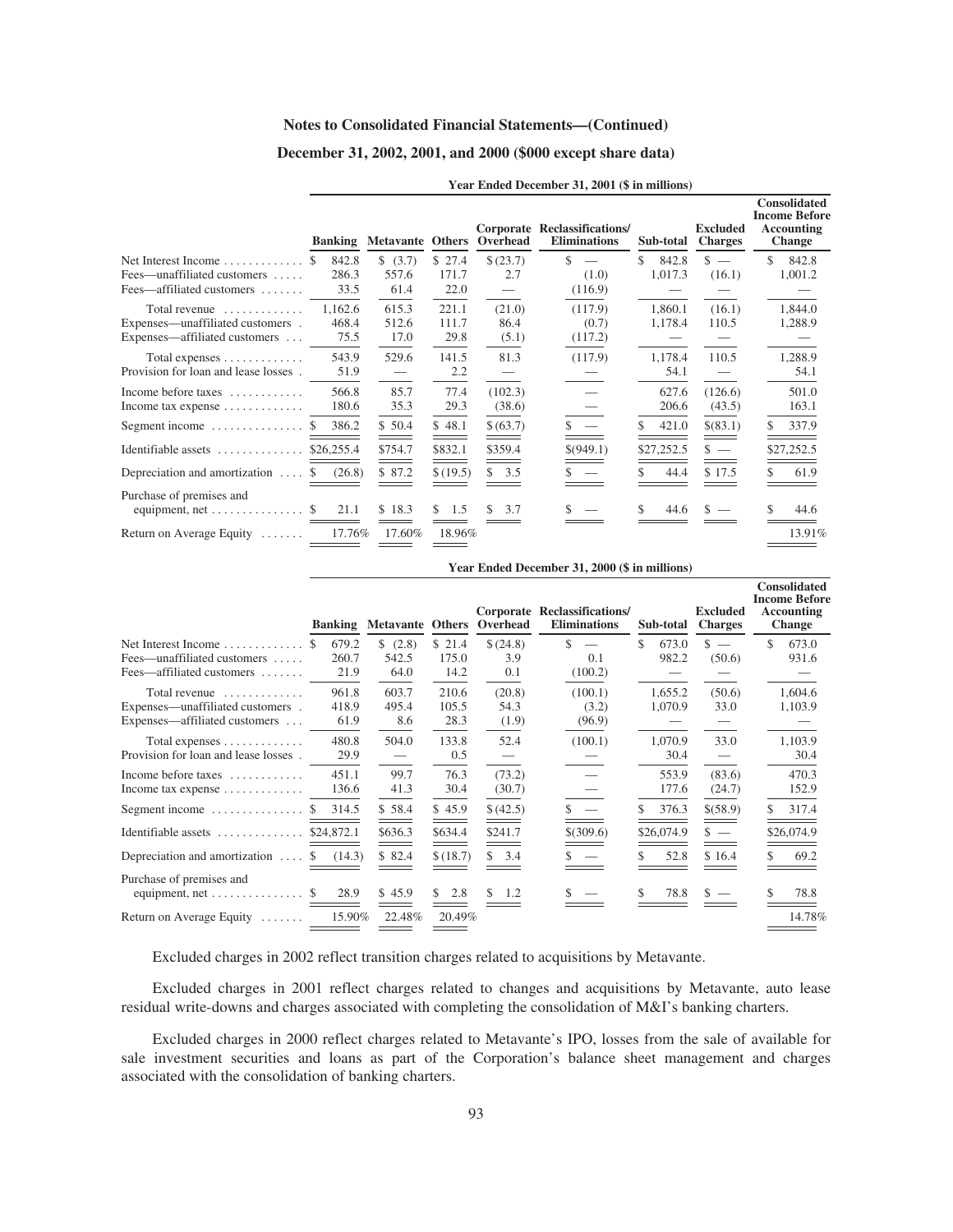# **December 31, 2002, 2001, and 2000 (\$000 except share data)**

# **24. Condensed Financial Information—Parent Corporation Only**

# **Condensed Balance Sheets December 31**

|                                                                             | 2002                    | 2001                     |
|-----------------------------------------------------------------------------|-------------------------|--------------------------|
| <b>Assets</b>                                                               |                         |                          |
|                                                                             | 230,042<br><sup>S</sup> | 258,671<br><sup>\$</sup> |
|                                                                             | 386,778                 | 396,834                  |
| Investments in affiliates:                                                  |                         |                          |
|                                                                             | 2,723,852               | 2,249,278                |
|                                                                             | 672,493                 | 586,655                  |
|                                                                             | 34,739                  | 8,447                    |
|                                                                             | 167,986                 | 120,640                  |
|                                                                             | \$4,215,890             | \$3,620,525              |
| <b>Liabilities and Shareholders' Equity</b>                                 |                         |                          |
|                                                                             | 354,821<br><sup>S</sup> | 335,342<br><sup>\$</sup> |
|                                                                             | 199.390                 | 174,015                  |
| Long-term borrowings:                                                       |                         |                          |
| 7.65% Junior Subordinated Deferrable Interest Debentures due to M&I Capital |                         |                          |
|                                                                             | 205,411                 | 205,379                  |
| Floating Rate Subordinated Debentures due to MVBI Capital Trust             | 16,188                  |                          |
|                                                                             | 403,412                 | 412,821                  |
|                                                                             | 625,011                 | 618,200                  |
|                                                                             | 1,179,222               | 1,127,557                |
|                                                                             | 3,036,668               | 2,492,968                |
|                                                                             | \$4,215,890             | \$3,620,525              |

Scheduled maturities of long-term borrowings are \$113,000 in 2003, \$1,000 in 2004, \$2,458 in 2005, \$250,000 in 2006, and \$5,585 in 2007. See Note 14 for a description of the junior subordinated debt due to M&I Capital Trust A and the subordinated debenture due to the MVBI Capital Trust. The amount shown for the subordinated debenture due to the MVBI Capital Trust at December 31, 2002, includes \$1,374 which is the fair value of an associated interest rate swap designated as a cash flow hedge.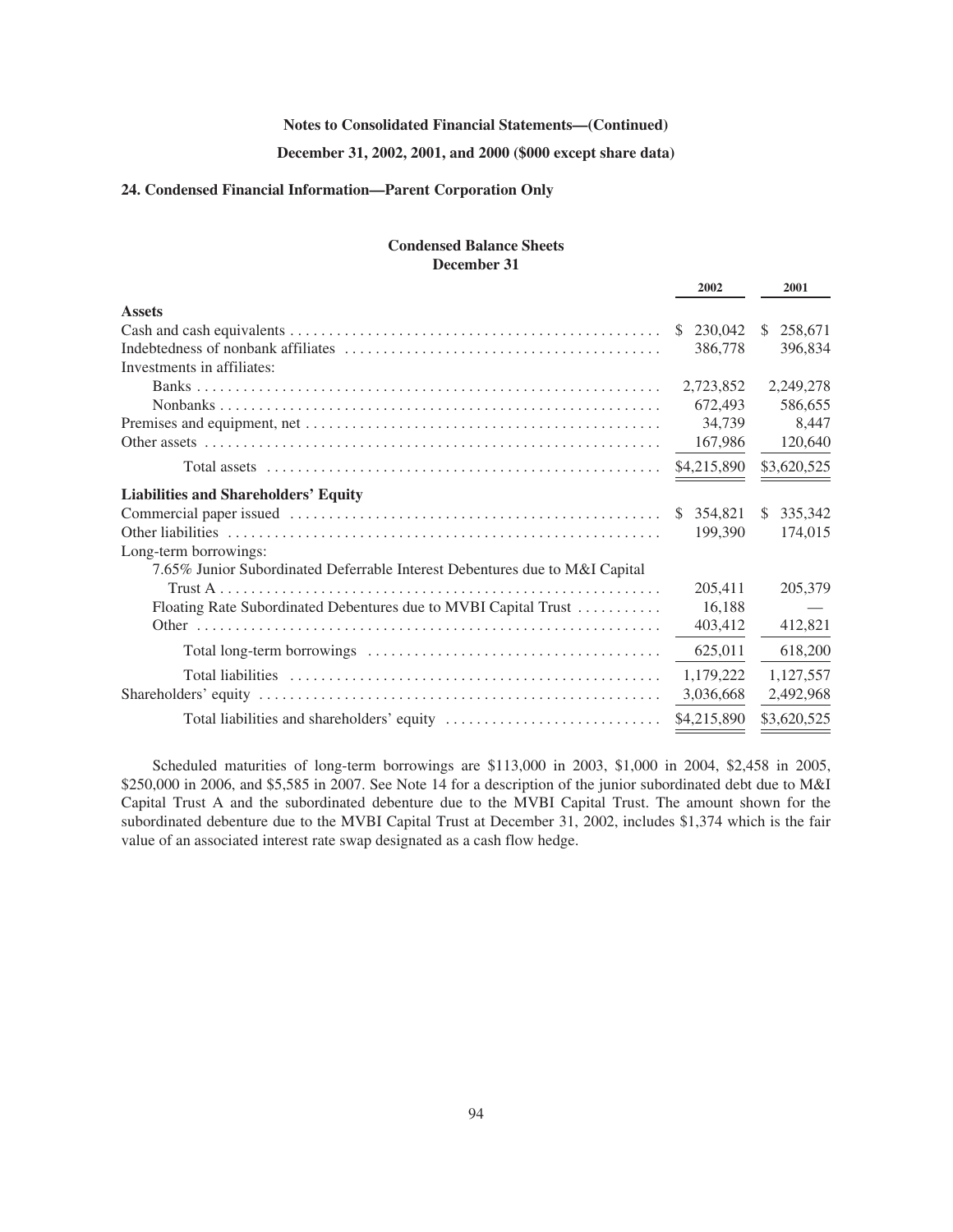# **December 31, 2002, 2001, and 2000 (\$000 except share data)**

# **Condensed Statements of Income Years Ended December 31**

|                                                                            | 2002       | 2001      | 2000      |
|----------------------------------------------------------------------------|------------|-----------|-----------|
| Income:                                                                    |            |           |           |
| Cash dividends:                                                            |            |           |           |
|                                                                            | \$573,322  | \$345,900 | \$117,812 |
|                                                                            | 44.553     | 75,713    | 22,961    |
|                                                                            | 16,918     | 19,978    | 30,320    |
|                                                                            |            |           | 304,365   |
|                                                                            | 63,916     | 57,632    | 67,794    |
|                                                                            | 698,709    | 499,223   | 543,252   |
| <b>Expense:</b>                                                            |            |           |           |
|                                                                            | 38,493     | 43.758    | 57,409    |
|                                                                            | 39,234     | 46,018    | 186,075   |
|                                                                            | 35,753     | 36,411    | 128,653   |
|                                                                            |            | 4,695     | 2,960     |
|                                                                            | 113,480    | 130,882   | 375,097   |
| Income before income taxes, cumulative effect of changes in accounting     |            |           |           |
| principles and equity in undistributed net income of affiliates            | 585,229    | 368,341   | 168,155   |
|                                                                            | (9,255)    | (17,800)  | 10,893    |
| Income before cumulative effect of changes in accounting principles and    |            |           |           |
| equity in undistributed net income of affiliates                           | 594,484    | 386,141   | 157,262   |
| Cumulative effect of changes in accounting principles, net of income taxes |            |           | (2,279)   |
| Income before equity in undistributed net income of affiliates             | 594,484    | 386,141   | 154,983   |
| Equity in undistributed net income of affiliates, net of dividends paid:   |            |           |           |
|                                                                            | (153, 140) | (16, 724) | 113,368   |
|                                                                            | 38,983     | (31,932)  | 46,772    |
|                                                                            | \$480,327  | \$337,485 | \$315,123 |
|                                                                            |            |           |           |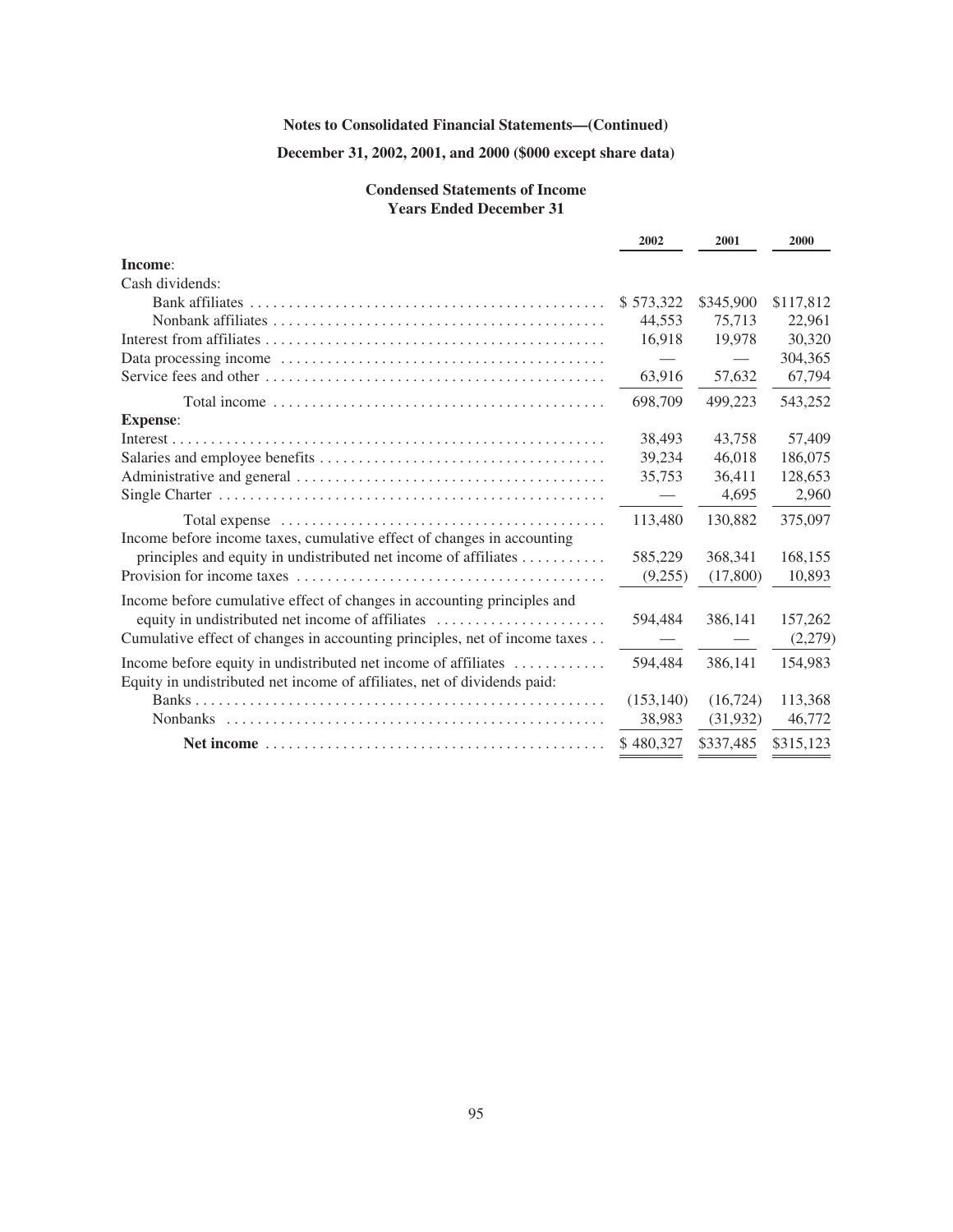# **December 31, 2002, 2001, and 2000 (\$000 except share data)**

# **Condensed Statements of Cash Flows Years Ended December 31**

|                                                               | 2002                     | 2001          | 2000                    |
|---------------------------------------------------------------|--------------------------|---------------|-------------------------|
| <b>Cash Flows From Operating Activities:</b>                  |                          |               |                         |
| Net income                                                    | 480,327<br><sup>\$</sup> | 337,485<br>\$ | 315,123<br>$\mathbb{S}$ |
| Noncash items included in income:                             |                          |               |                         |
| Equity in undistributed net income of affiliates              | 114,157                  | 48,656        | (160, 140)              |
|                                                               | 4,633                    | 4,691         | 35,526                  |
|                                                               | 43,765                   | 20,399        | (26, 682)               |
|                                                               | 642,882                  | 411,231       | 163,827                 |
| <b>Cash Flows From Investing Activities:</b>                  |                          |               |                         |
|                                                               | (3,162,784)              | (3,207,948)   | (1,906,477)             |
|                                                               | 3,172,852                | 3,114,987     | 2,125,433               |
|                                                               | (44, 662)                | (24,600)      | (36,177)                |
|                                                               | (1,374)                  | (3,376)       | (19,500)                |
| Acquisitions accounted for as purchases, net of cash and cash |                          |               |                         |
|                                                               | (303, 344)               | 35,018        |                         |
|                                                               | (10,030)                 | (9)           | (5,993)                 |
| Net cash (used in) provided by investing activities           | (349, 342)               | (85,928)      | 157,286                 |
| <b>Cash Flows From Financing Activities:</b>                  |                          |               |                         |
|                                                               | (136,955)                | (122, 777)    | (111, 379)              |
| Proceeds from issuance of commercial paper                    | 4,662,909                | 3,472,573     | 3,190,712               |
| Principal payments on commercial paper                        | (4,657,700)              | (3,499,459)   | (3, 115, 064)           |
| Proceeds from issuance of long-term borrowings                | 38,959                   | 250,000       | 1,000                   |
|                                                               | (79, 453)                | (67,950)      | (23, 561)               |
|                                                               | (165, 116)               | (267, 438)    | (156,319)               |
| Proceeds from the issuance of common stock                    | 15,187                   | 23,630        | 5,241                   |
|                                                               |                          | (691)         | (113)                   |
|                                                               | (322, 169)               | (212, 112)    | (209, 483)              |
| Net (decrease) increase in cash and cash equivalents          | (28, 629)                | 113,191       | 111,630                 |
|                                                               | 258,671                  | 145,480       | 33,850                  |
|                                                               | 230,042<br>S             | \$<br>258,671 | 145,480<br>\$           |

On July 1, 2000, the Corporation contributed certain assets and liabilities of its Data Services division as well as its investment in two related nonbank subsidiaries into a new subsidiary, Metavante Corporation, and contributed the remainder of the division's assets and liabilities (consisting of the payment services or item processing business) to its banking support subsidiary. These are noncash transactions for purposes of the Condensed Statements of Cash Flows.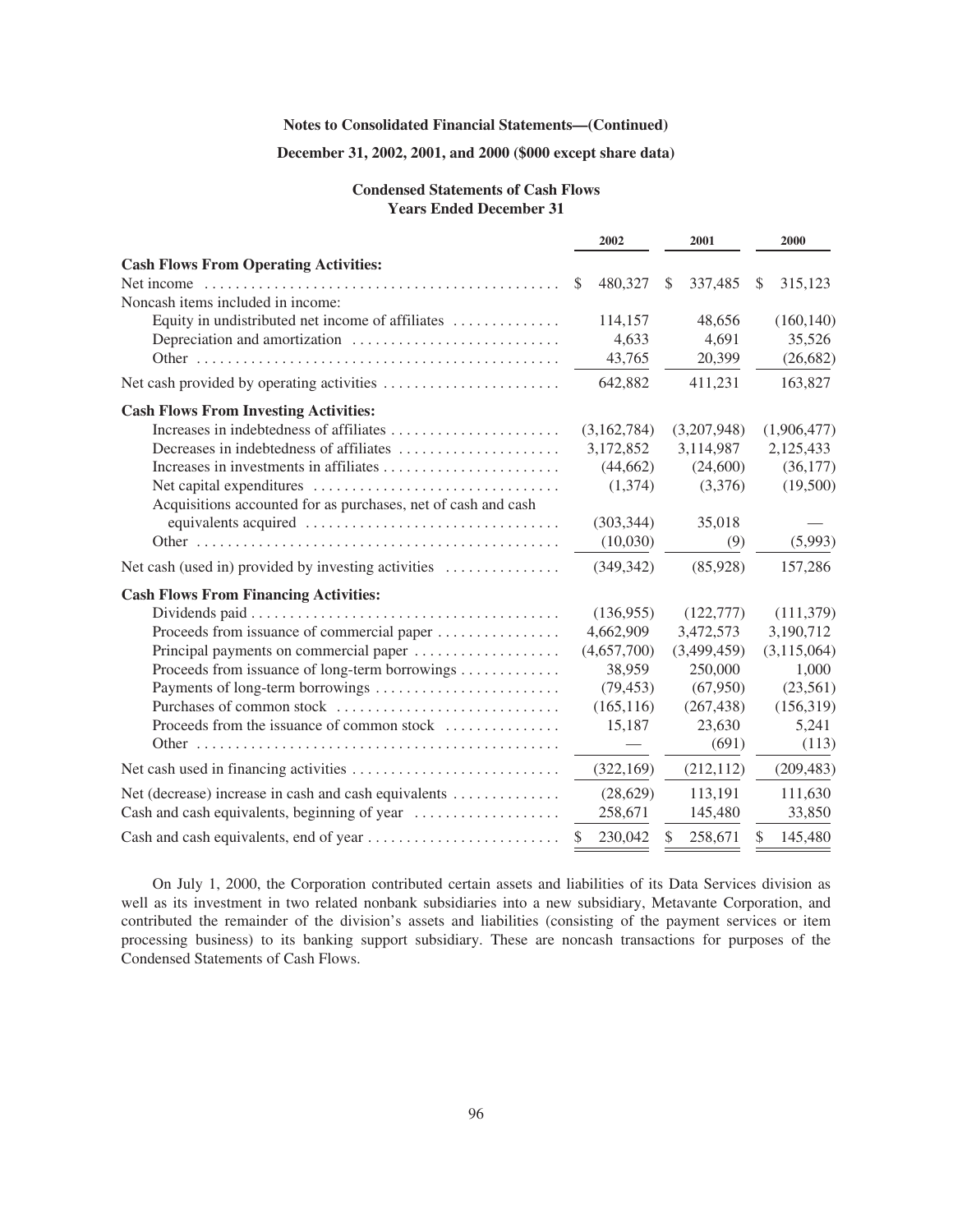# **Quarterly Financial Information (Unaudited)**

Following is unaudited financial information for each of the calendar quarters during the years ended December 31, 2002 and 2001. Per share data for prior periods has been restated for the 2002 two-for-one stock split.

|                                                                                                  |         | <b>Ouarter Ended</b> |           |               |                 |               |           |               |           |
|--------------------------------------------------------------------------------------------------|---------|----------------------|-----------|---------------|-----------------|---------------|-----------|---------------|-----------|
|                                                                                                  |         |                      | Dec. 31   |               | <b>Sept. 30</b> |               | June 30   |               | March 31  |
| 2002                                                                                             |         |                      |           |               |                 |               |           |               |           |
|                                                                                                  |         |                      | \$404,013 |               | \$392,773       |               | \$390,143 |               | \$380,407 |
|                                                                                                  |         |                      | 263,222   |               | 252,801         |               | 249,998   |               | 240,277   |
| Provision for Loan and Lease Losses                                                              |         |                      | 23,398    |               | 18,842          |               | 16,980    |               | 15,196    |
| Income before Income Taxes                                                                       |         |                      | 189,031   |               | 179,926         |               | 179,159   |               | 170,476   |
|                                                                                                  |         |                      | 125,035   |               | 119,236         |               | 120,427   |               | 115,629   |
| Net Income Per Share:*                                                                           |         |                      |           |               |                 |               |           |               |           |
|                                                                                                  |         | <sup>\$</sup>        | 0.56      | <sup>\$</sup> | 0.56            | <sup>\$</sup> | 0.56      | <sup>\$</sup> | 0.55      |
| $Diluted \dots \dots \dots \dots \dots \dots \dots \dots \dots \dots \dots \dots \dots \dots$    |         |                      | 0.55      |               | 0.54            |               | 0.54      |               | 0.53      |
| 2001                                                                                             |         |                      |           |               |                 |               |           |               |           |
|                                                                                                  |         |                      | \$401,974 |               | \$423,252       |               | \$431,447 |               | \$452,434 |
|                                                                                                  |         |                      | 237,288   |               | 218,478         |               | 201.234   |               | 185,779   |
| Provision for Loan and Lease Losses                                                              |         |                      | 20,109    |               | 12,206          |               | 10,737    |               | 11,063    |
| Income before Income Taxes and Change in Accounting                                              |         |                      | 162,168   |               | 122,158         |               | 85,818    |               | 130,901   |
|                                                                                                  |         |                      | 108,321   |               | 83,315          |               | 59,683    |               | 86,602    |
| Change in Accounting, Net of Income Taxes                                                        |         |                      |           |               |                 |               |           |               | (436)     |
| Net Income $\dots \dots \dots \dots \dots \dots \dots \dots \dots \dots \dots \dots \dots \dots$ |         |                      | 108,321   |               | 83.315          |               | 59,683    |               | 86,166    |
| Net Income Per Share:*                                                                           |         |                      |           |               |                 |               |           |               |           |
| Basic Before Change in Accounting                                                                |         | $\mathbb{S}$         | 0.51      | $\mathbb{S}$  | 0.39            | $\mathbb{S}$  | 0.28      | <sup>\$</sup> | 0.41      |
|                                                                                                  |         |                      | 0.51      |               | 0.39            |               | 0.28      |               | 0.41      |
| Diluted Before Change in Accounting                                                              |         |                      | 0.49      |               | 0.38            |               | 0.28      |               | 0.40      |
|                                                                                                  |         |                      | 0.49      |               | 0.38            |               | 0.28      |               | 0.40      |
|                                                                                                  | 2002    | 2001                 |           | 2000          |                 | 1999          | 1998      |               |           |
| <b>Common Dividends Declared</b>                                                                 |         |                      |           |               |                 |               |           |               |           |
| First Quarter                                                                                    | \$0.145 | \$0.1325             |           | \$0.1200      | \$0.110         |               | \$0.100   |               |           |
|                                                                                                  | 0.160   | 0.1450               |           | 0.1325        |                 | 0.120         | 0.110     |               |           |
| Third Quarter                                                                                    | 0.160   | 0.1450               |           | 0.1325        |                 | 0.120         | 0.110     |               |           |

Fourth Quarter . . . . . . . . . . . . . . . . . . . . . . . 0.160 0.1450 0.1325 0.120 0.110

\$0.625 \$0.5675 \$0.5175 \$0.470 \$0.430

\*May not add due to rounding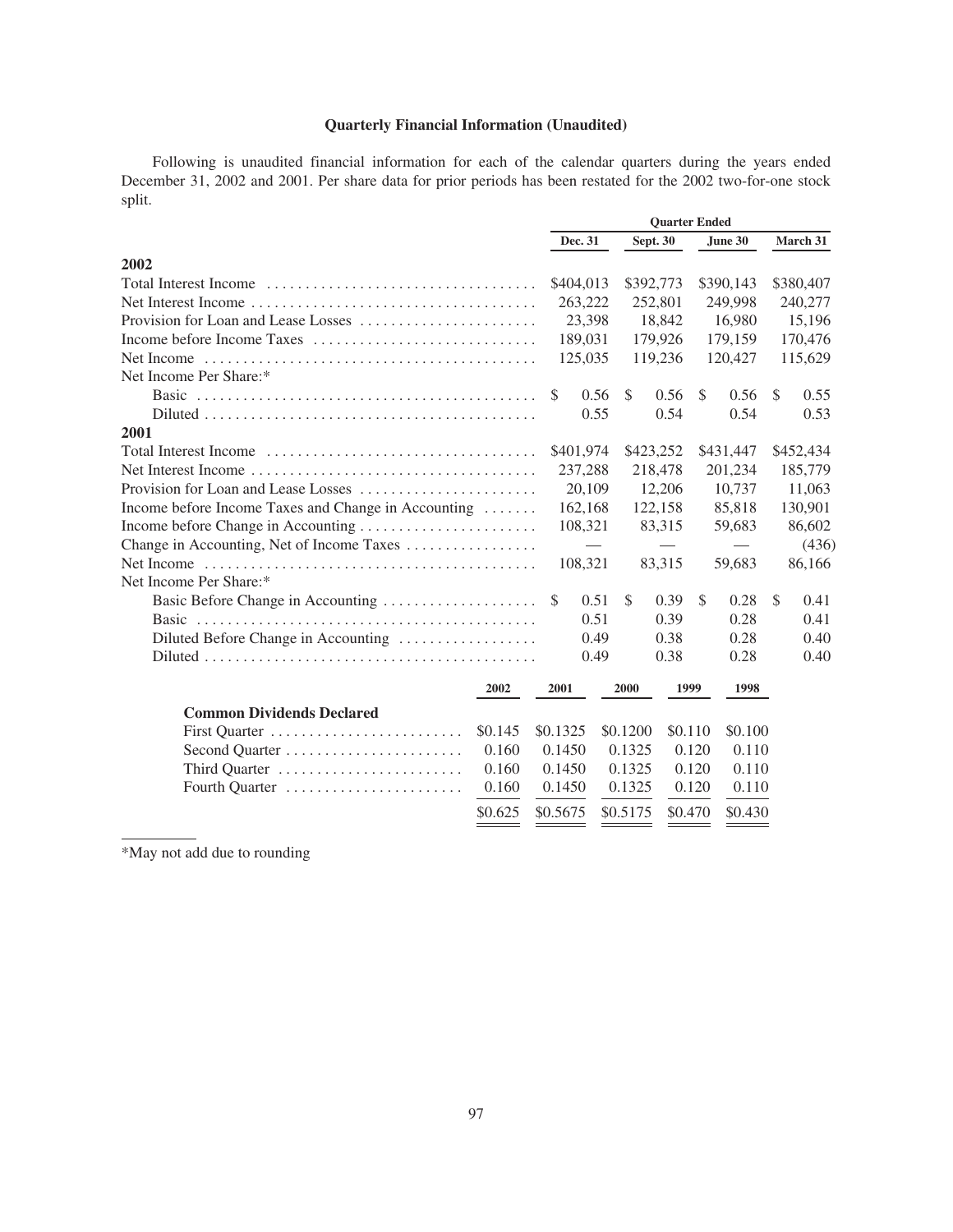|                                                                         | 2002    | 2001    | 2000    | 1999    | 1998    |
|-------------------------------------------------------------------------|---------|---------|---------|---------|---------|
| <b>First Quarter</b>                                                    |         |         |         |         |         |
| $Low \dots \dots \dots \dots \dots \dots \dots \dots \dots \dots \dots$ | \$28.90 | \$24.02 | \$21.94 | \$27.69 | \$26.63 |
|                                                                         | 31.68   | 27.60   | 30.22   | 29.63   | 29.75   |
| <b>Second Ouarter</b>                                                   |         |         |         |         |         |
| $Low \dots \dots \dots \dots \dots \dots \dots \dots \dots \dots \dots$ | 29.52   | 24.46   | 20.76   | 27.38   | 25.22   |
| High                                                                    | 31.96   | 27.18   | 27.66   | 35.97   | 30.81   |
| Third Quarter                                                           |         |         |         |         |         |
| $Low \dots \dots \dots \dots \dots \dots \dots \dots \dots \dots \dots$ | 25.69   | 25.50   | 21.78   | 27.94   | 22.00   |
| High                                                                    | 30.97   | 29.78   | 25.81   | 34.88   | 29.50   |
| Fourth Quarter                                                          |         |         |         |         |         |
| $Low \dots \dots \dots \dots \dots \dots \dots \dots \dots \dots \dots$ | 23.25   | 26.33   | 19.31   | 28.91   | 20.25   |
| $High \dots \dots \dots \dots \dots \dots \dots \dots \dots \dots$      | 29.20   | 32.06   | 25.75   | 34.66   | 29.22   |

**Price Range of Stock (Low and High Close—Restated for 2002 Two-for-One Stock Split)**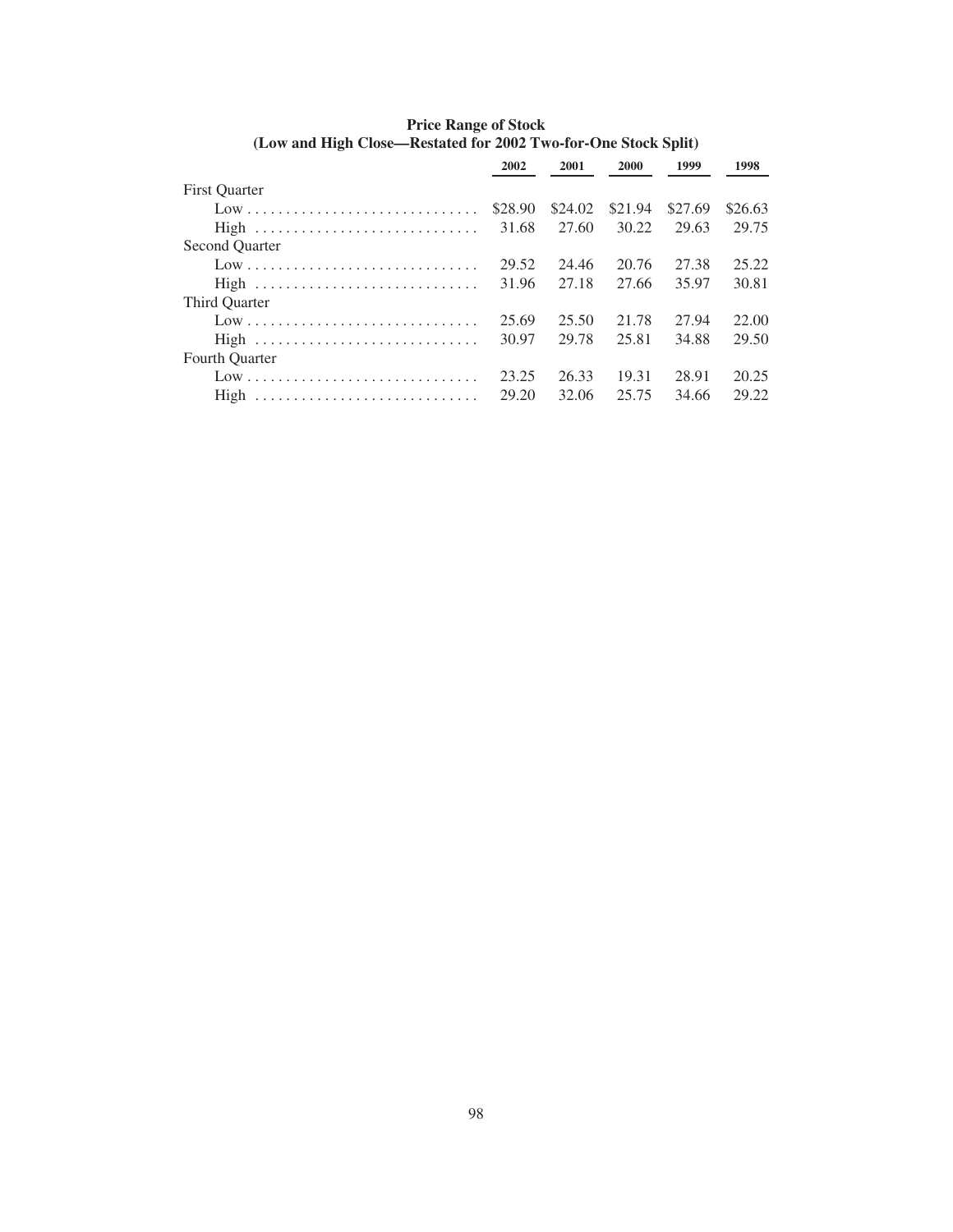## **INDEPENDENT AUDITORS' REPORT**

To the Shareholders and Board of Directors of Marshall & Ilsley Corporation:

We have audited the accompanying consolidated balance sheet of Marshall & Ilsley Corporation and subsidiaries (the "Corporation") as of December 31, 2002, and the related consolidated statements of income, shareholders' equity and cash flows for the year then ended. These financial statements are the responsibility of the Corporation's management. Our responsibility is to express an opinion on these financial statements based on our audit. The consolidated financial statements of Marshall & Ilsley Corporation as of December 31, 2001 and for each of the two years in the period ended December 31, 2001, were audited by other auditors who have ceased operations. Those auditors expressed an unqualified opinion on those financial statements in their report dated January 17, 2002.

We conducted our audit in accordance with auditing standards generally accepted in the United States of America. Those standards require that we plan and perform the audit to obtain reasonable assurance about whether the financial statements are free of material misstatement. An audit includes examining, on a test basis, evidence supporting the amounts and disclosures in the financial statements. An audit also includes assessing the accounting principles used and significant estimates made by management, as well as evaluating the overall financial statement presentation. We believe that our audit provides a reasonable basis for our opinion.

In our opinion, such 2002 consolidated financial statements present fairly, in all material respects, the financial position of Marshall & Ilsley Corporation and subsidiaries as of December 31, 2002, and the results of their operations and their cash flows for the year then ended, in conformity with accounting principles generally accepted in the United States of America.

As discussed in Note 2 to the consolidated financial statements, effective January 1, 2002, the Corporation adopted Statement of Financial Accounting Standards No. 142, "Goodwill and Other Intangible Assets."

As discussed in Note 2 to the consolidated financial statements, effective January 1, 2001, the Corporation changed its method of accounting for derivative instruments.

/S/ DELOITTE & TOUCHE LLP

Milwaukee, Wisconsin January 15, 2003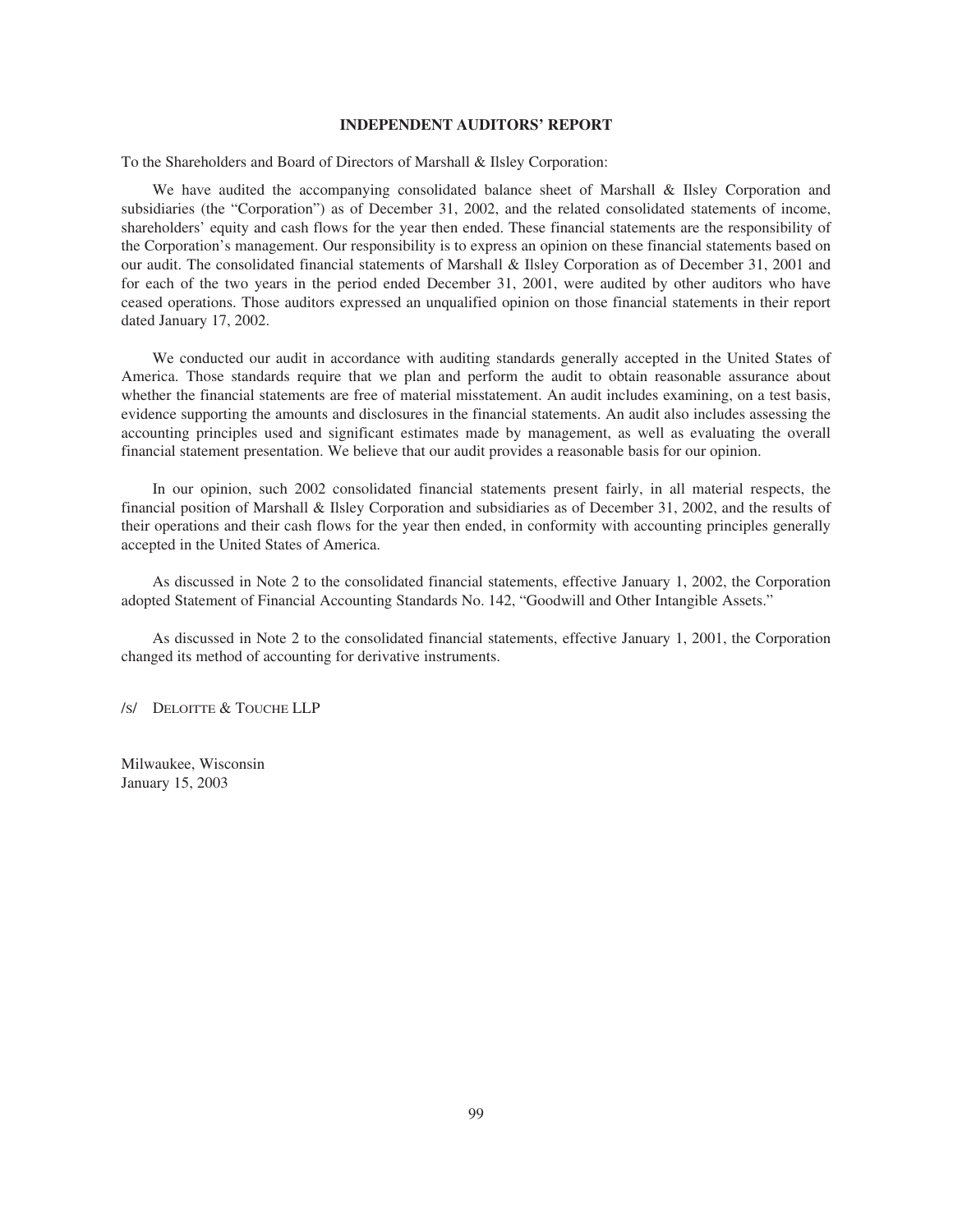*This is a copy of the audit report previously issued by Arthur Andersen LLP in connection with M&I's Annual Report on Form 10-K for the fiscal year ended December 31, 2001. This audit report has not been reissued by Arthur Andersen LLP in connection with this Form 10-K. See also the notice regarding the consent of Arthur Andersen LLP in Item 1, Business.*

## **REPORT OF INDEPENDENT PUBLIC ACCOUNTANTS**

To the Shareholders and the Board of Directors of Marshall & Ilsley Corporation:

We have audited the accompanying consolidated balance sheets of Marshall & Ilsley Corporation (a Wisconsin corporation) and subsidiaries as of December 31, 2001 and 2000, and the related consolidated statements of income, shareholders' equity and cash flows for the years ended December 31, 2001, 2000 and 1999. These consolidated financial statements are the responsibility of the Corporation's management. Our responsibility is to express an opinion on these consolidated financial statements based on our audits.

We conducted our audits in accordance with auditing standards generally accepted in the United States. Those standards require that we plan and perform the audit to obtain reasonable assurance about whether the consolidated financial statements are free of material misstatement. An audit includes examining, on a test basis, evidence supporting the amounts and disclosures in the consolidated financial statements. An audit also includes assessing the accounting principles used and significant estimates made by management, as well as evaluating the overall financial statement presentation. We believe that our audits provide a reasonable basis for our opinion.

In our opinion, the consolidated financial statements referred to above present fairly, in all material respects, the financial position of Marshall & Ilsley Corporation and subsidiaries as of December 31, 2001 and 2000, and the results of their operations and their cash flows for the years ended December 31, 2001, 2000 and 1999, in conformity with accounting principles generally accepted in the United States.

As discussed in Note 2 to the Consolidated Financial Statements, effective January 1, 2001, the Corporation changed its method of accounting for derivative instruments.

As discussed in Note 2 to the Consolidated Financial Statements, effective January 1, 2000, the Corporation changed its method of accounting for certain conversion services.

/S/ ARTHUR ANDERSEN LLP

Milwaukee, Wisconsin January 17, 2002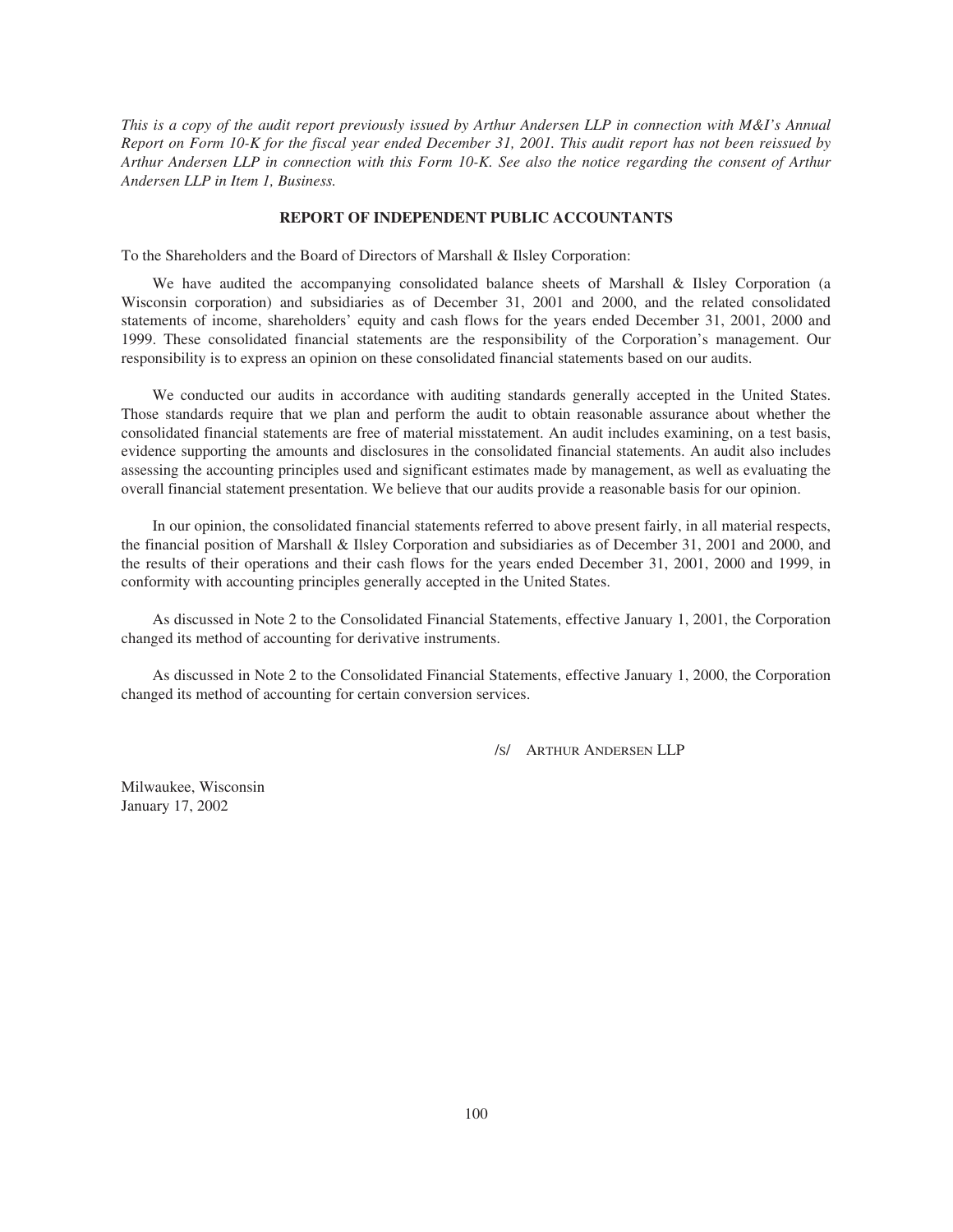# **ITEM 9. CHANGES IN AND DISAGREEMENTS WITH ACCOUNTANTS ON ACCOUNTING AND FINANCIAL DISCLOSURE**

On May 6, 2002, M&I dismissed Arthur Andersen LLP as its independent public accountants and appointed Deloitte & Touche LLP as its new independent accountants. The decision to dismiss Arthur Andersen and to retain Deloitte & Touche was approved by the Audit Committee.

Arthur Andersen's reports on M&I's consolidated financial statements as of and for the fiscal years ended December 31, 2001 and 2000 did not contain any adverse opinion or disclaimer of opinion, nor were they qualified or modified as to uncertainty, audit scope, or accounting principles.

During M&I's two most recent fiscal years ended December 31, 2001, and the subsequent interim period through May 6, 2002, there were no disagreements between M&I and Arthur Andersen on any matter of accounting principles or practices, financial statement disclosure, or auditing scope or procedure, which disagreements, if not resolved to Arthur Andersen's satisfaction, would have caused them to make reference to the subject matter of the disagreement in connection with their reports.

None of the reportable events described under Item  $304(a)(1)(v)$  of Regulation S-K occurred within M&I's two most recent fiscal years ended December 31, 2001 and the subsequent interim period through May 6, 2002.

M&I provided Arthur Andersen with a copy of the foregoing disclosures. A copy of Arthur Andersen's letter, dated May 6, 2002, stating their agreement with these statements is attached as Exhibit 16 to M&I's Form 8-K filed with the Securities and Exchange Commission on May 7, 2002, which is incorporated herein by reference.

During M&I's two most recent fiscal years ended December 31, 2001, and the subsequent interim period through May 6, 2002, M&I did not consult with Deloitte & Touche regarding any of the matters or events set forth in Item  $304(a)(2)(i)$  and (ii) of Regulation S-K.

# **PART III**

## **ITEM 10. DIRECTORS AND EXECUTIVE OFFICERS OF THE REGISTRANT**

Incorporated herein by reference to M&I's definitive proxy statement for the Annual Meeting of Shareholders to be held on April 22, 2003, except for information as to executive officers which is set forth in Part I of this report.

#### **ITEM 11. EXECUTIVE COMPENSATION**

Incorporated herein by reference to M&I's definitive proxy statement for the Annual Meeting of Shareholders to be held on April 22, 2003.

# **ITEM 12. SECURITY OWNERSHIP OF CERTAIN BENEFICIAL OWNERS AND MANAGEMENT AND RELATED STOCKHOLDER MATTERS**

Incorporated herein by reference to M&I's definitive proxy statement for the Annual Meeting of Shareholders to be held on April 22, 2003.

## **ITEM 13. CERTAIN RELATIONSHIPS AND RELATED TRANSACTIONS**

Incorporated herein by reference to M&I's definitive proxy statement for the Annual Meeting of Shareholders to be held on April 22, 2003.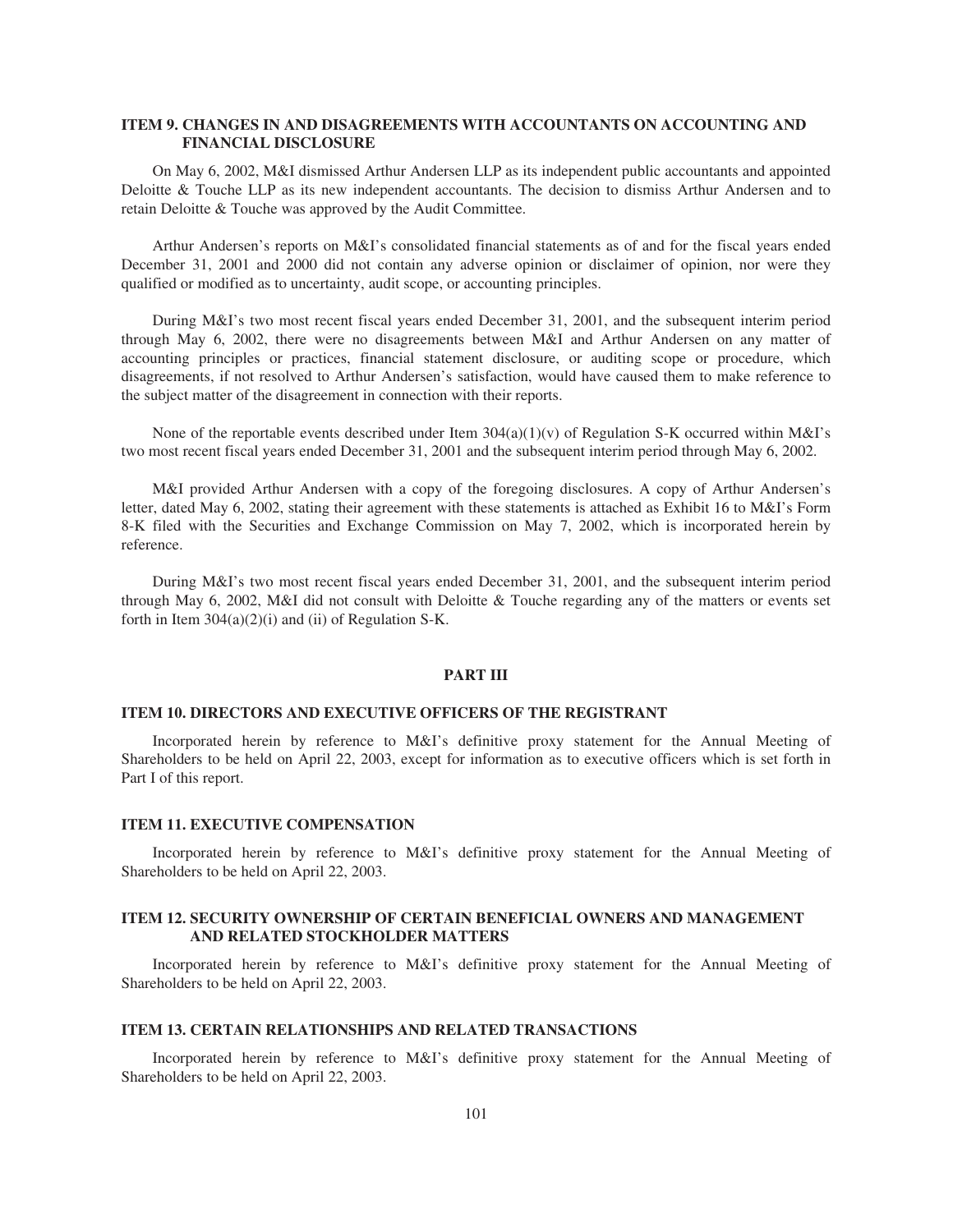## **ITEM 14. CONTROLS AND PROCEDURES**

M&I maintains a set of disclosure controls and procedures that are designed to ensure that information required to be disclosed by it in the reports filed by it under the Securities Exchange Act of 1934, as amended, is recorded, processed, summarized and reported within the time periods specified in the SEC's rules and forms. Within the 90 days prior to the date of this report, M&I carried out an evaluation, under the supervision and with the participation of management, including the Chief Executive Officer and President and the Executive Vice President and Chief Financial Officer of M&I, of the effectiveness of the design and operation of M&I's disclosure controls and procedures pursuant to Rule 13a-14 of the Exchange Act. Based on that evaluation, the Chief Executive Officer and President and the Executive Vice President and Chief Financial Officer of M&I concluded that M&I's disclosure controls and procedures are effective.

There have been no significant changes in M&I's internal controls or other factors that could significantly affect those controls subsequent to the conclusion of their evaluation, including any corrective actions with regard to significant deficiencies and material weaknesses.

## **PART IV**

## **ITEM 15. EXHIBITS, FINANCIAL STATEMENT SCHEDULES, AND REPORTS ON FORM 8-K**

(a) 1. Financial Statements

Consolidated Financial Statements: Balance Sheets—December 31, 2002 and 2001 Statements of Income—years ended December 31, 2002, 2001 and 2000 Statements of Cash Flows—years ended December 31, 2002, 2001 and 2000 Statements of Shareholders' Equity—years ended December 31, 2002, 2001 and 2000 Notes to Consolidated Financial Statements Quarterly Financial Information (Unaudited) Independent Auditors' Report Report of Independent Public Accountants

2. Financial Statement Schedules

All schedules are omitted because they are not required, not applicable or the required information is contained elsewhere.

3. Exhibits

See Index to Exhibits of this Form 10-K which is incorporated herein by reference. Shareholders may obtain a copy of any Exhibit free of charge by calling M&I's Shareholder Information Line at 1-800-318-0208.

(b) Reports on Form 8-K

On October 2, 2002, M&I reported Items 5 and 7 in a Current Report on Form 8-K in connection with the completion of the merger with Mississippi Valley Bancshares, Inc. on October 1, 2002. An Exhibit in the Form 8-K consists of a Press Release dated October 1, 2002. No financial statements were required to be filed.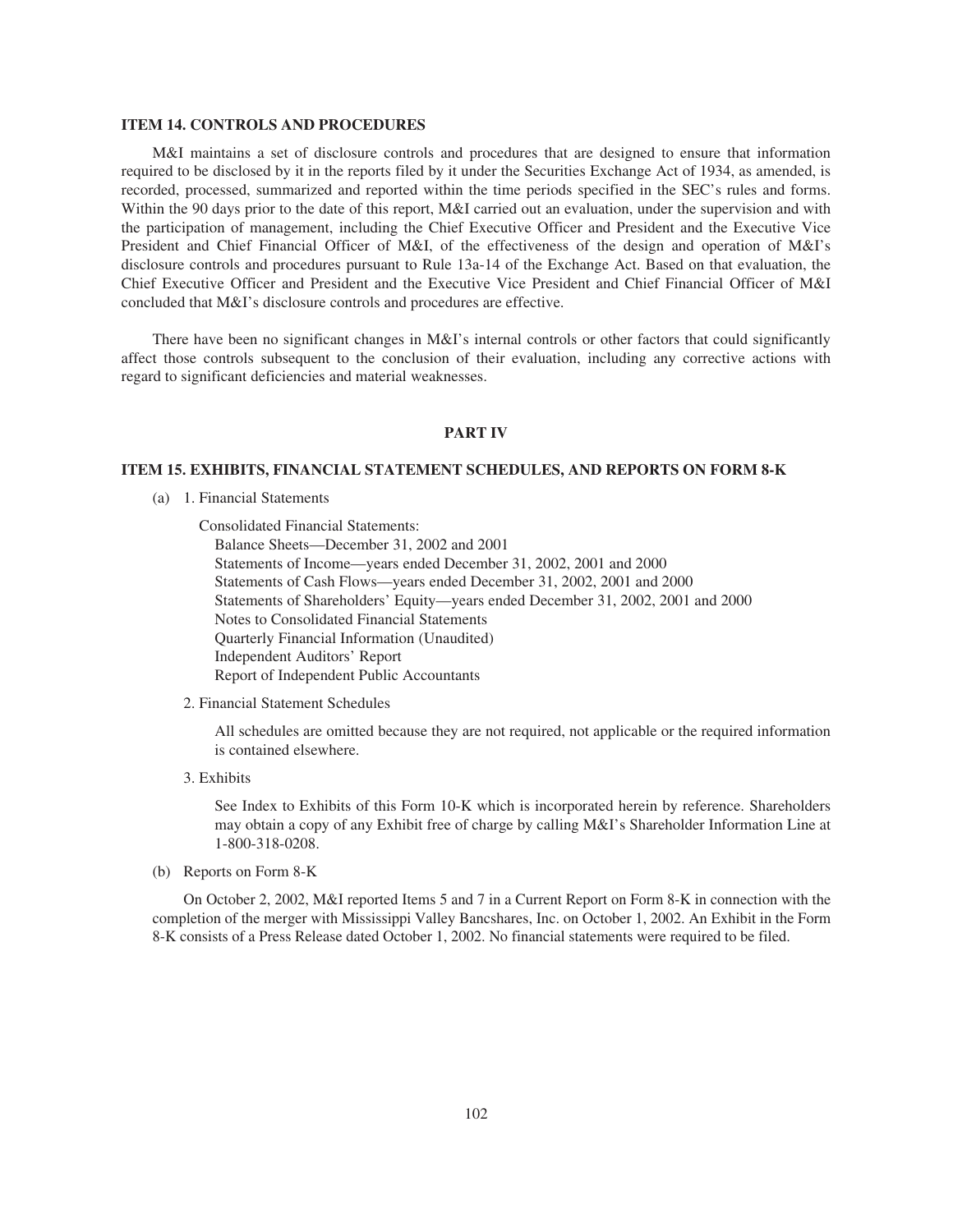## **SIGNATURES**

Pursuant to the requirements of Section 13 or 15(d) of the Securities Exchange Act of 1934, the registrant has duly caused this report to be signed on its behalf by the undersigned, thereunto duly authorized.

MARSHALL & ILSLEY CORPORATION

By: /S/ DENNIS J. KUESTER

Dennis J. Kuester Chief Executive Officer, President and a Director

Date: March 10, 2003

Pursuant to the requirements of the Securities Exchange Act of 1934, this report has been signed below by the following persons on behalf of the registrant and in the capacities and on the dates indicated:

/S/ MARK F. FURLONG

Mark F. Furlong Executive Vice President and Chief Financial Officer (Principal Financial Officer) Date: March 10, 2003

/S/ PATRICIA R. JUSTILIANO Patricia R. Justiliano Senior Vice President and Corporate Controller (Principal Accounting Officer) Date: March 10, 2003

Directors: Richard A. Abdoo, David L. Andreas, Andrew N. Baur, Wendell F. Bueche, Jon F. Chait, Timothy E. Hoeksema, Bruce E. Jacobs, Donald R. Johnson, Ted D. Kellner, Dennis J. Kuester, Katharine C. Lyall, John A. Mellowes, Edward L. Meyer, Jr., Robert J. O'Toole, San W. Orr, Jr., Peter M. Platten, III, Robert A. Schaefer, John S. Shiely, James A. Urdan, George E. Wardeberg and James B. Wigdale.

By: /s/ RANDALL J. ERICKSON

Randall J. Erickson As Attorney-In-Fact\* Date: March 10, 2003

<sup>\*</sup> Pursuant to authority granted by powers of attorney, copies of which are filed herewith.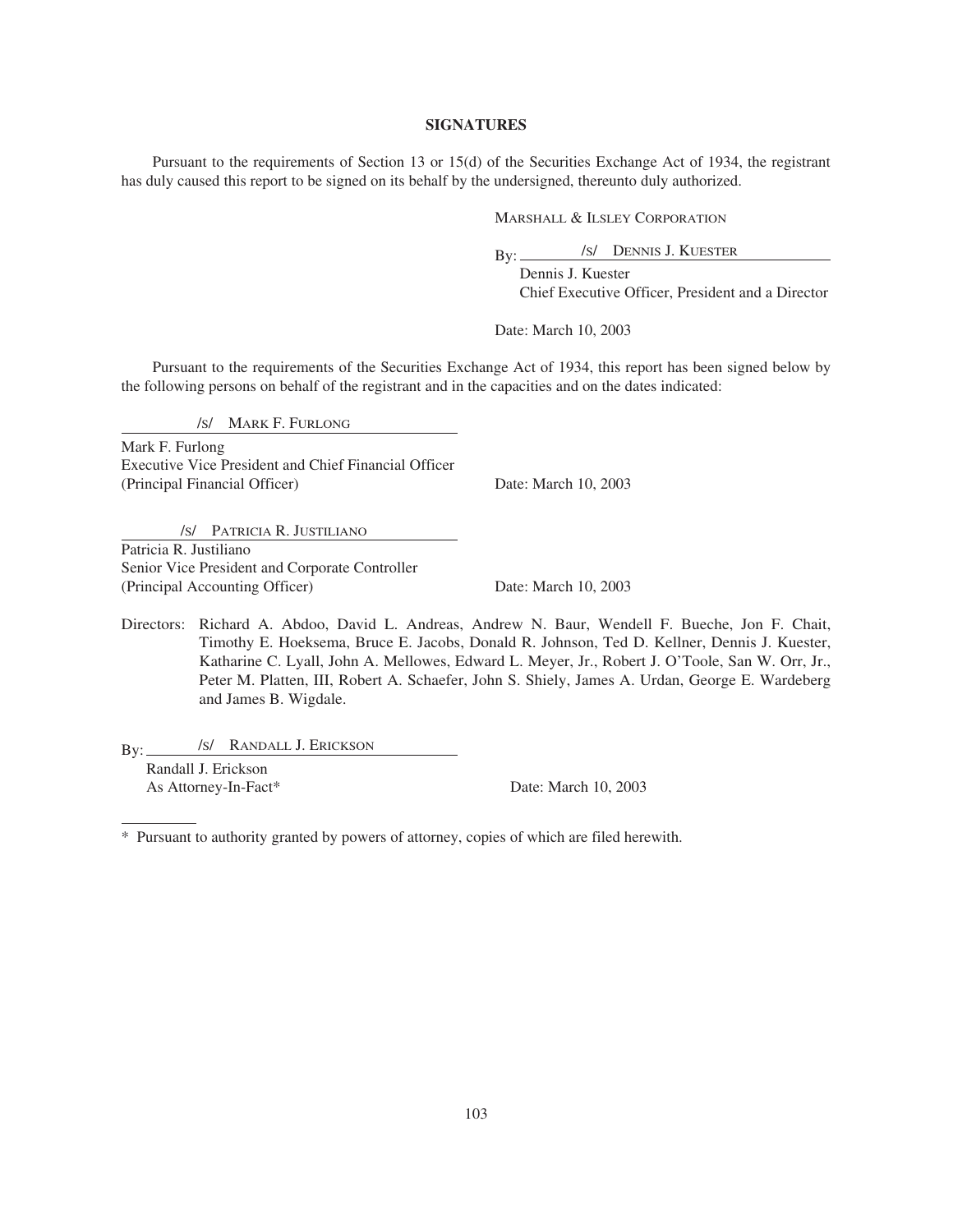# **CERTIFICATION**

I, Dennis J. Kuester, Chief Executive Officer and President of Marshall & Ilsley Corporation, certify that:

- 1. I have reviewed this annual report on Form 10-K of Marshall & Ilsley Corporation;
- 2. Based on my knowledge, this annual report does not contain any untrue statement of a material fact or omit to state a material fact necessary to make the statements made, in light of the circumstances under which such statements were made, not misleading with respect to the period covered by this annual report;
- 3. Based on my knowledge, the financial statements, and other financial information included in this annual report, fairly present in all material respects the financial condition, results of operations and cash flows of the registrant as of, and for, the periods presented in this annual report;
- 4. The registrant's other certifying officers and I are responsible for establishing and maintaining disclosure controls and procedures (as defined in Exchange Act Rules 13a-14 and 15d-14) for the registrant and we have:
	- a) designed such disclosure controls and procedures to ensure that material information relating to the registrant, including its consolidated subsidiaries, is made known to us by others within those entities, particularly during the period in which this annual report is being prepared;
	- b) evaluated the effectiveness of the registrant's disclosure controls and procedures as of a date within 90 days prior to the filing date of this annual report (the "Evaluation Date"); and
	- c) presented in this annual report our conclusions about the effectiveness of the disclosure controls and procedures based on our evaluation as of the Evaluation Date;
- 5. The registrant's other certifying officers and I have disclosed, based on our most recent evaluation, to the registrant's auditors and the audit committee of registrant's board of directors (or persons performing the equivalent function):
	- a) all significant deficiencies in the design or operation of internal controls which could adversely affect the registrant's ability to record, process, summarize and report financial data and have identified for the registrant's auditors any material weaknesses in internal controls; and
	- b) any fraud, whether or not material, that involves management or other employees who have a significant role in the registrant's internal controls; and
- 6. The registrant's other certifying officers and I have indicated in this annual report whether or not there were significant changes in internal controls or in other factors that could significantly affect internal controls subsequent to the date of our most recent evaluation, including any corrective actions with regard to significant deficiencies and material weaknesses.

Date: March 10, 2003

/S/ DENNIS J. KUESTER

Dennis J. Kuester Chief Executive Officer, President and Director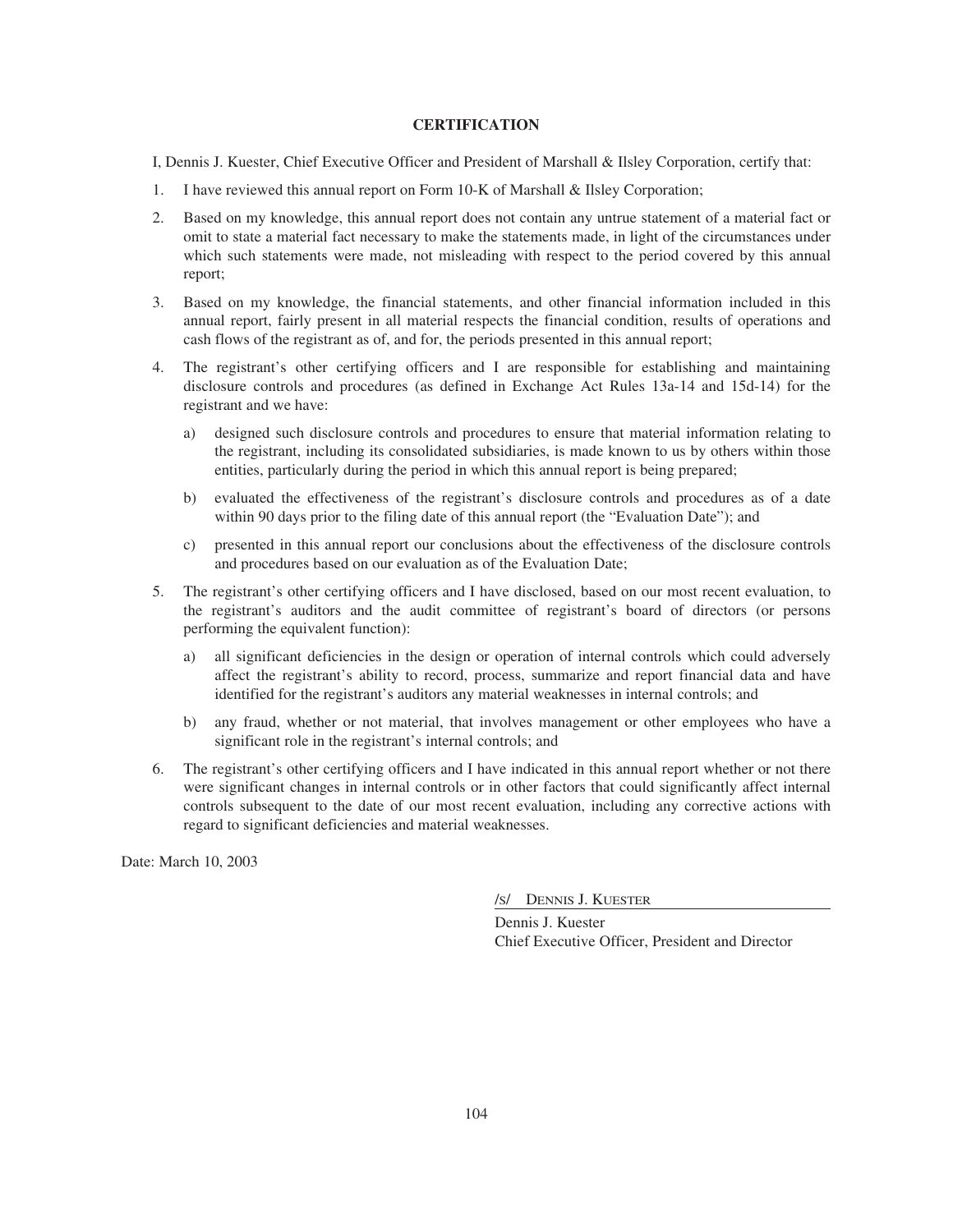#### **CERTIFICATION**

I, Mark F. Furlong, Executive Vice President and Chief Financial Officer of Marshall & Ilsley Corporation, certify that:

- 1. I have reviewed this annual report on Form 10-K of Marshall & Ilsley Corporation;
- 2. Based on my knowledge, this annual report does not contain any untrue statement of a material fact or omit to state a material fact necessary to make the statements made, in light of the circumstances under which such statements were made, not misleading with respect to the period covered by this annual report;
- 3. Based on my knowledge, the financial statements, and other financial information included in this annual report, fairly present in all material respects the financial condition, results of operations and cash flows of the registrant as of, and for, the periods presented in this annual report;
- 4. The registrant's other certifying officers and I are responsible for establishing and maintaining disclosure controls and procedures (as defined in Exchange Act Rules 13a-14 and 15d-14) for the registrant and we have:
	- a) designed such disclosure controls and procedures to ensure that material information relating to the registrant, including its consolidated subsidiaries, is made known to us by others within those entities, particularly during the period in which this annual report is being prepared;
	- b) evaluated the effectiveness of the registrant's disclosure controls and procedures as of a date within 90 days prior to the filing date of this annual report (the "Evaluation Date"); and
	- c) presented in this annual report our conclusions about the effectiveness of the disclosure controls and procedures based on our evaluation as of the Evaluation Date;
- 5. The registrant's other certifying officers and I have disclosed, based on our most recent evaluation, to the registrant's auditors and the audit committee of registrant's board of directors (or persons performing the equivalent function):
	- a) all significant deficiencies in the design or operation of internal controls which could adversely affect the registrant's ability to record, process, summarize and report financial data and have identified for the registrant's auditors any material weaknesses in internal controls; and
	- b) any fraud, whether or not material, that involves management or other employees who have a significant role in the registrant's internal controls; and
- 6. The registrant's other certifying officers and I have indicated in this annual report whether or not there were significant changes in internal controls or in other factors that could significantly affect internal controls subsequent to the date of our most recent evaluation, including any corrective actions with regard to significant deficiencies and material weaknesses.

Date: March 10, 2003

/S/ MARK F. FURLONG

Mark F. Furlong Executive Vice President and Chief Financial Officer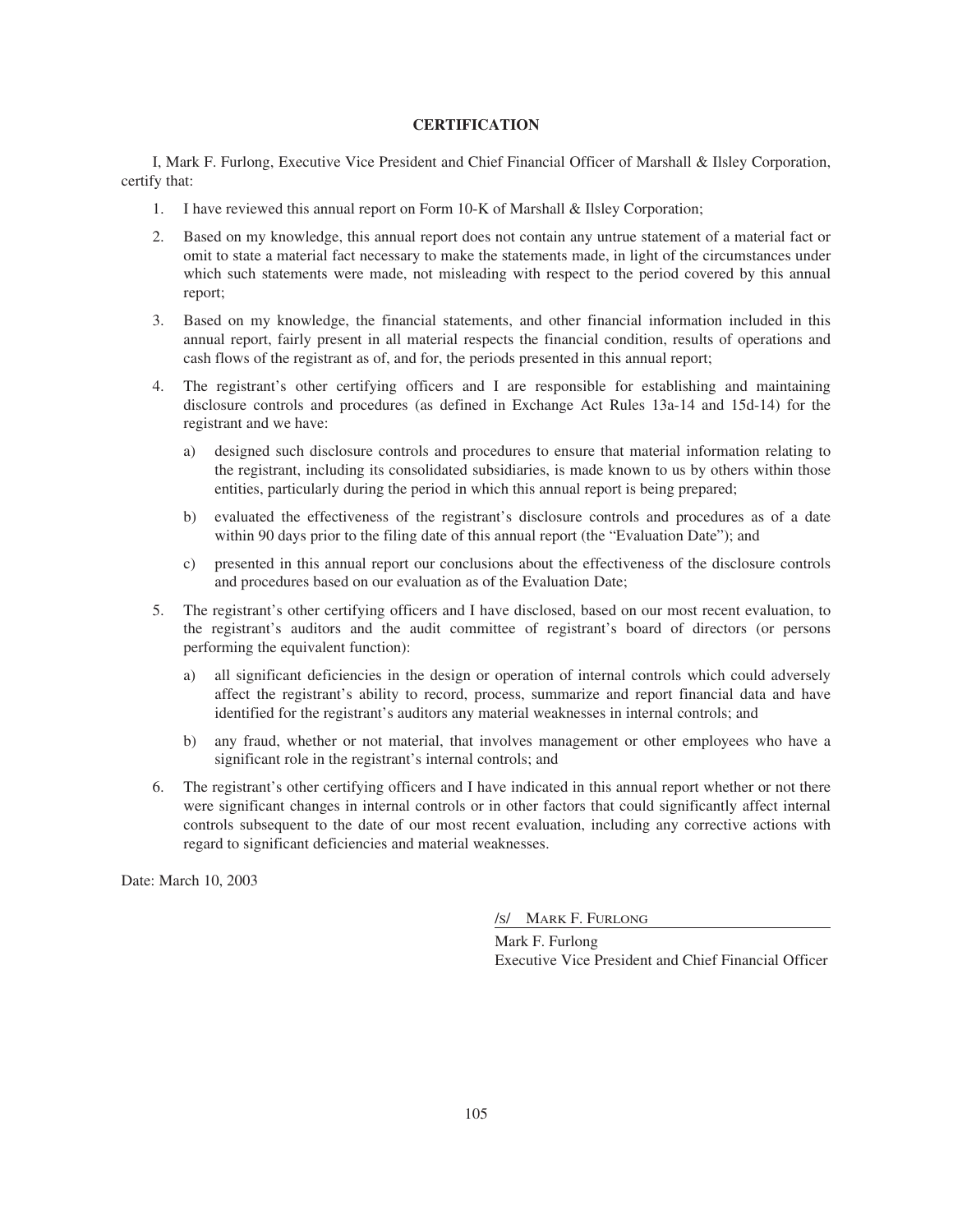#### **MARSHALL & ILSLEY CORPORATION**

### **INDEX TO EXHIBITS (Item 14(a)3)**

#### **ITEM**

- (3) (a) Restated Articles of Incorporation, as amended, incorporated by reference to M&I's Quarterly Report on Form 10-Q for the quarter ended March 31, 2000, SEC File No. 1-15403
	- (b) By-laws, as amended, incorporated by reference to M&I's Current Report on Form 8-K dated August 30, 2002, SEC File No. 1-15403
- (4) Instruments defining the rights of security holders, including indentures†
- (10) (a) M&I Marshall & Ilsley Bank Supplementary Retirement Benefits Plan, incorporated by reference to M&I's Annual Report on Form 10-K for the fiscal year ended December 31, 1983, SEC File No. 1-15403\*
	- (b) Deferred Compensation Trust between Marshall & Ilsley Corporation and Bessemer Trust Company dated April 28, 1987, as amended, incorporated by reference to M&I's Annual Report on Form 10-K for the fiscal year ended December 31, 1988, SEC File No. 1-15403\*
	- (c) 1989 Executive Stock Option and Restricted Stock Plan, incorporated by reference to M&I's Annual Report on Form 10-K for the fiscal year ended December 31, 1988, as amended by M&I's Annual Report on Form 10-K for the fiscal year ended December 31, 1990, SEC File No. 1-15403\*
	- (d) Marshall & Ilsley Corporation Supplemental Retirement Benefits Plan, incorporated by reference to M&I's Annual Report on Form 10-K for the fiscal year ended December 31, 1991, SEC File No. 1-15403\*
	- (e) Marshall & Ilsley Trust Company Supplemental Retirement Benefits Plan, incorporated by reference to M&I's Annual Report on Form 10-K for the fiscal year ended December 31, 1991, SEC File No. 1-15403\*
	- (f) Marshall & Ilsley Corporation 1993 Executive Stock Option Plan, as amended, incorporated by reference to M&I's Annual Report on Form 10-K for the fiscal year ended December 31, 1995, SEC File No. 1-15403\*
	- (g) Marshall & Ilsley Corporation 1995 Directors Stock Option Plan, incorporated by reference to M&I's Proxy Statement for the 1995 Annual Meeting of Shareholders, SEC File No. 1-15403\*
	- (h) Marshall & Ilsley Corporation Assumption Agreement dated May 31, 1994 assuming rights, obligations and interests of Valley Bancorporation under various stock option plans, incorporated by reference to M&I's Registration Statement on Form S-8 (Reg. No. 33-53897)\*
	- (i) Valley Bancorporation 1992 Outside Directors' Stock Option Plan, incorporated by reference to the Valley 1992 Proxy Statement\*
	- (j) Marshall & Ilsley Corporation 1997 Executive Stock Option and Restricted Stock Plan, incorporated by reference to M&I's Proxy Statement for the 1997 Annual Meeting of Shareholders\*
	- (k) Marshall & Ilsley Corporation Executive Deferred Compensation Plan, incorporated by reference to M&I's Annual Report on Form 10-K for the fiscal year ended December 31, 1996, SEC File No. 1-15403\*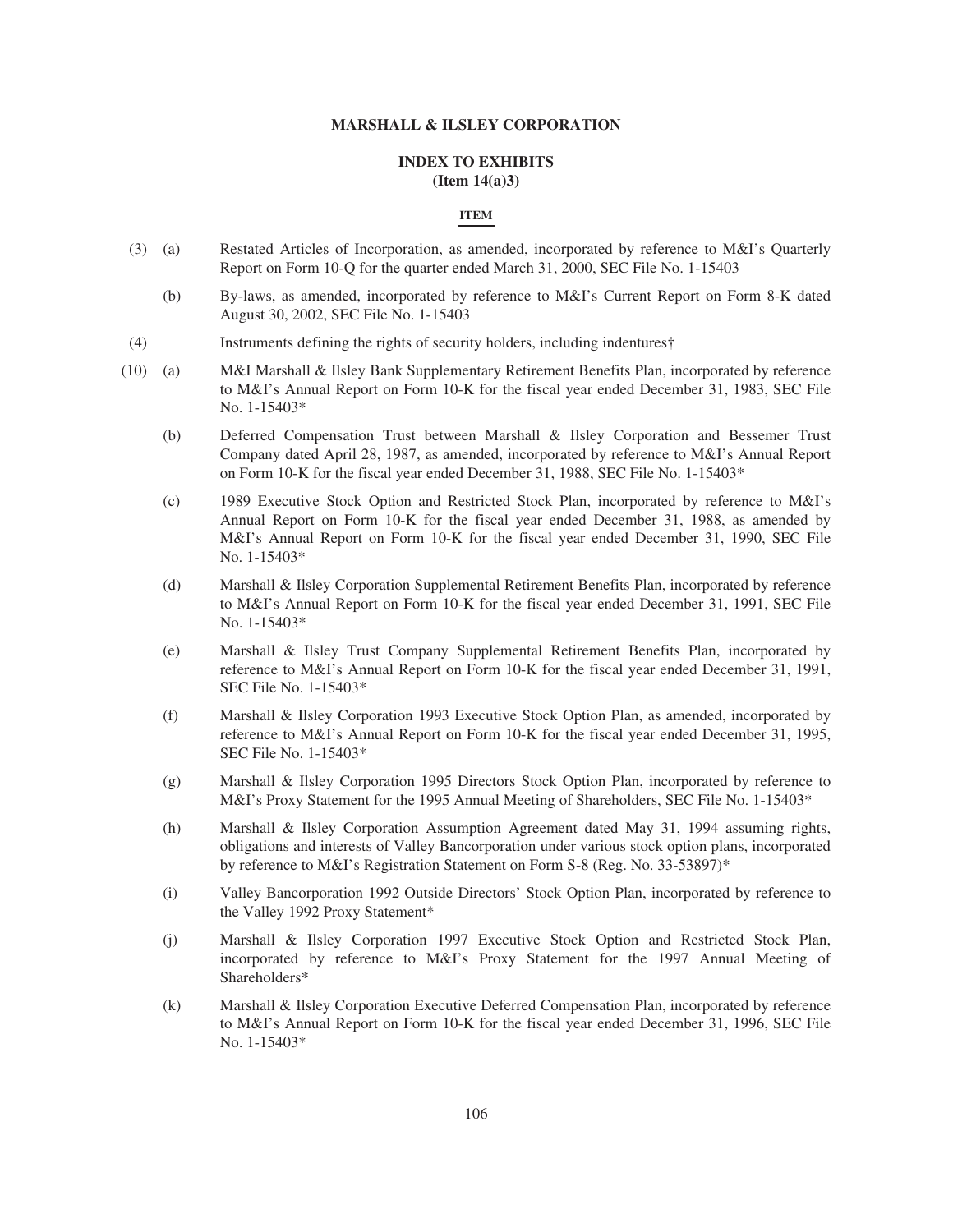- (l) Deferred Compensation Trust II between Marshall & Ilsley Corporation and Marshall & Ilsley Trust Company, incorporated by reference to M&I's Annual Report on Form 10-K for the fiscal year ended December 31, 1996, SEC File No. 1-15403\*
- (m) Marshall & Ilsley Corporation Annual Executive Incentive Compensation Plan, incorporated by reference to M&I's Proxy Statement for the 1997 Annual Meeting of Shareholders\*
- (n) Marshall & Ilsley Corporation Amended and Restated Supplementary Retirement Benefits Plan, incorporated by reference to M&I's Annual Report on Form 10-K for the fiscal year ended December 31, 1996, SEC File No. 1-15403\*
- (o) Security Capital Corporation 1993 Incentive Stock Option Plan, incorporated by reference to M&I's Registration Statement on Form S-8 (Reg. No. 333-36909)\*
- (p) Security Bank S.S.B. Deferred Compensation Plans for Key Executive Officers and Directors, incorporated by reference to Security Capital Corporation's Registration Statement on Form S-1 (Reg. No. 33-68982)\*
- (q) Security Bank S.S.B. Supplemental Pension Plan, incorporated by reference to Security Capital Corporation's Registration Statement on Form S-1 (Reg. No. 33-68982)\*
- (r) Directors Deferred Compensation Plan, incorporated by reference to M&I's Proxy Statement for the 1998 Annual Meeting of Shareholders\*
- (s) Marshall & Ilsley Corporation Amended and Restated Executive Deferred Compensation Plan, incorporated by reference to M&I's Quarterly Report on Form 10-Q for the quarterly period ended September 30, 1999, SEC File No. 1-15403\*
- (t) Marshall & Ilsley Corporation Amended and Restated 1997 Executive Stock Option and Restricted Stock Plan, incorporated by reference to M&I's Quarterly Report on Form 10-Q for the quarterly period ended September 30, 1999, SEC File No. 1-15403\*
- (u) Marshall & Ilsley Corporation Amended and Restated Annual Executive Incentive Compensation Plan, incorporated by reference to M&I's Quarterly Report on Form 10-Q for the quarterly period ended September 30, 1999, SEC File No. 1-15403\*
- (v) Marshall & Ilsley Corporation 2000 Executive Stock Option and Restricted Stock Plan, incorporated by reference to M&I's Proxy Statement for the 2000 Annual Meeting of Shareholders\*
- (w) Form of Change of Control Agreements between M&I and Messrs. Wigdale, Kuester, Bolger and Delgadillo, incorporated by reference to M&I's Annual Report on Form 10-K for the fiscal year ended December 31, 2000, SEC File No. 1-15403\*
- (x) Form of Change of Control Agreements between M&I and Ms. Justiliano and Messrs. O'Neill, Renard, Roberts, Root, Williams and Wilson, incorporated by reference to M&I's Annual Report on Form 10-K for the fiscal year ended December 31, 2000, SEC File No. 1-15403\*
- (y) Amended and Restated Marshall & Ilsley Corporation Nonqualified Retirement Benefit Plan, incorporated by reference to M&I's Annual Report on Form 10-K for the fiscal year ended December 31, 2000, SEC File No. 1-15403\*
- (z) Change of Control Agreement, dated April 16, 2001, between M&I and Mr. Furlong, incorporated by reference to M&I's Quarterly Report on Form 10-Q for the quarter ended March 31, 2001, SEC File No. 1-15403\*
- (aa) Letter Agreement and Consulting and Noncompetition Agreement, dated October 18, 2001, between M&I and Mr. Andreas, incorporated by reference to M&I's Annual Report on Form 10-K for the fiscal year ended December 31, 2001, SEC File No. 1-15403\*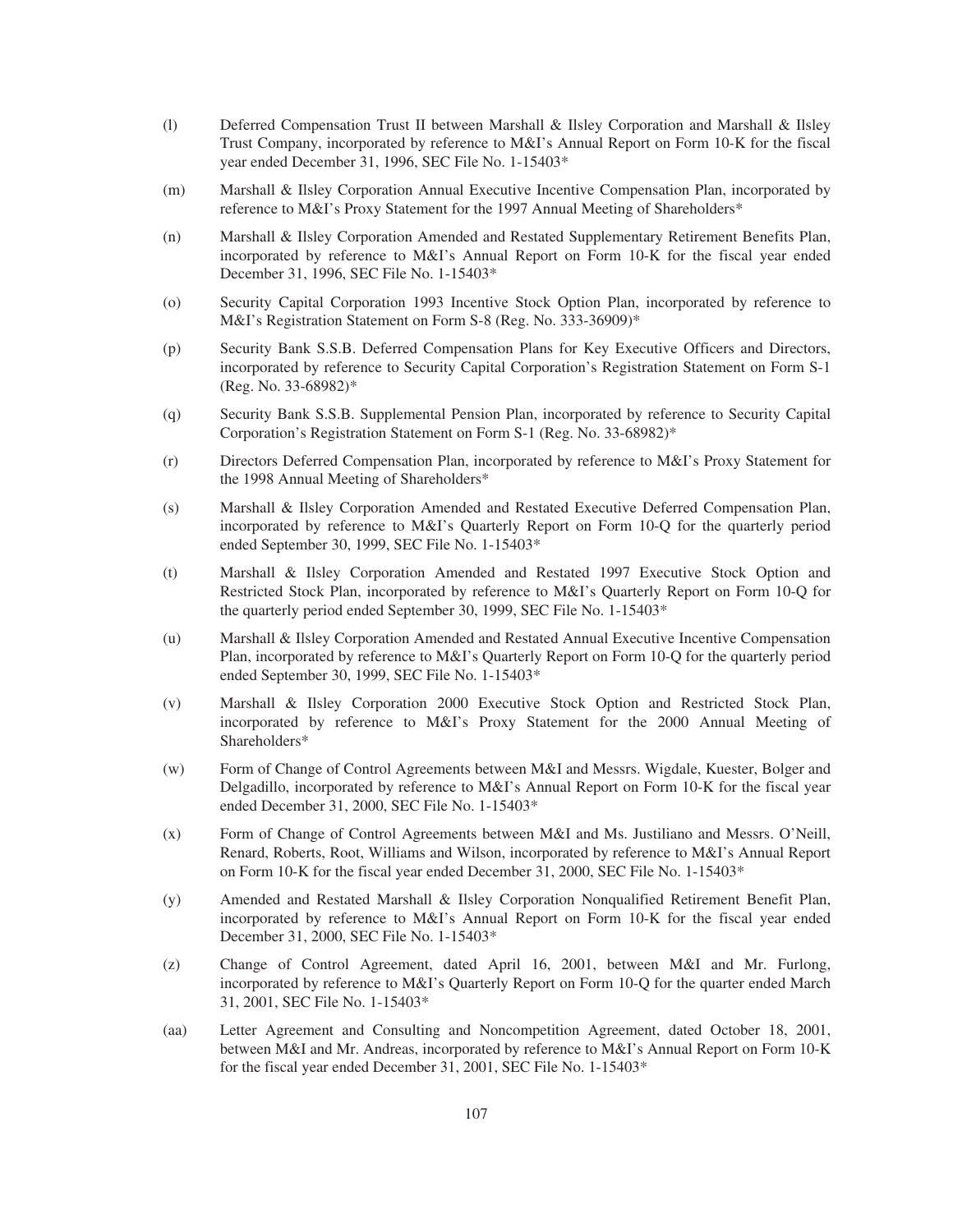- (bb) Change of Control Agreement, dated January 10, 2001, between M&I and Mr. Hogan, incorporated by reference to M&I's Annual Report on Form 10-K for the fiscal year ended December 31, 2001, SEC File No. 1-15403\*
- (cc) Change of Control Agreement, dated May 20, 2002, between M&I and Ms. Maas, incorporated by reference to M&I's Quarterly Report on Form 10-Q for the quarter ended June 30, 2002, SEC File No. 1-15403\*
- (dd) Change of Control Agreement, dated May 31, 2002, between M&I and Mr. Erickson, incorporated by reference to M&I's Quarterly Report on Form 10-Q for the quarter ended June 30, 2002, SEC File No. 1-15403\*
- (ee) Mississippi Valley Bancshares, Inc. 1991 Stock Option Plan (Five-Year Options), incorporated by reference to the Registration Statement on Form S-8 of Mississippi Valley Bancshares, Inc. (Reg. No. 333-47124)\*
- (ff) Letter Agreement, dated June 17, 2002, between M&I Marshall & Ilsley Bank and Andrew N. Baur and Noncompete Agreement, dated June 17, 2002, between M&I and Andrew N. Baur, incorporated by reference to M&I's Registration Statement on Form S-4 (Reg. No. 333-92472)\*
- (gg) Marshall & Ilsley Corporation Amended and Restated 1994 Long-Term Incentive Plan for Executives, incorporated by reference to M&I's Proxy Statement for the 2003 Annual Meeting of Shareholders\*
- (hh) Marshall & Ilsley Corporation 2003 Executive Stock Option and Restricted Stock Plan, incorporated by reference to M&I's Proxy Statement for the 2003 Annual Meeting of Shareholders\*
- (ii) Acquisition Agreement, dated December 30, 2002, by and among Eagle Capital, LLC, M&I and Mississippi Valley Capital Company ("MVCC") and First Amendment to Acquisition Agreement, dated January 30, 2003, by and among Eagle Capital, LLC, M&I and MVCC
- (11) Computation of Net Income Per Common Share, incorporated by reference to Note 3 of Notes to Consolidated Financial Statements included in Item 8, Consolidated Financial Statements
- (12) Computation of Ratio of Earnings to Fixed Charges
- (14) Code of Business Conduct and Ethics
- (16) Letter of Arthur Andersen LLP regarding change in certifying accountant, incorporated by reference to M&I's Current Report on Form 8-K dated May 6, 2002, SEC File No. 1-15403
- (21) Subsidiaries
- (23) (a) Consent of Deloitte & Touche LLP
	- (b) Consent of Arthur Andersen LLP (omitted pursuant to Rule 437a under the Securities Act of 1933, as amended)
- (24) Powers of Attorney
- (99) (a) Certification of Chief Executive Officer pursuant to U.S.C. Section 1350
	- (b) Certification of Chief Financial Officer pursuant to U.S.C. Section 1350

Management contract or compensatory plan or arrangement.

<sup>†</sup> The total amount of securities authorized pursuant to any instrument defining the rights of holders of longterm debt of M&I does not exceed 10% of the total assets of M&I and its subsidiaries on a consolidated basis. M&I agrees to furnish to the Commission upon request a copy of any such instrument.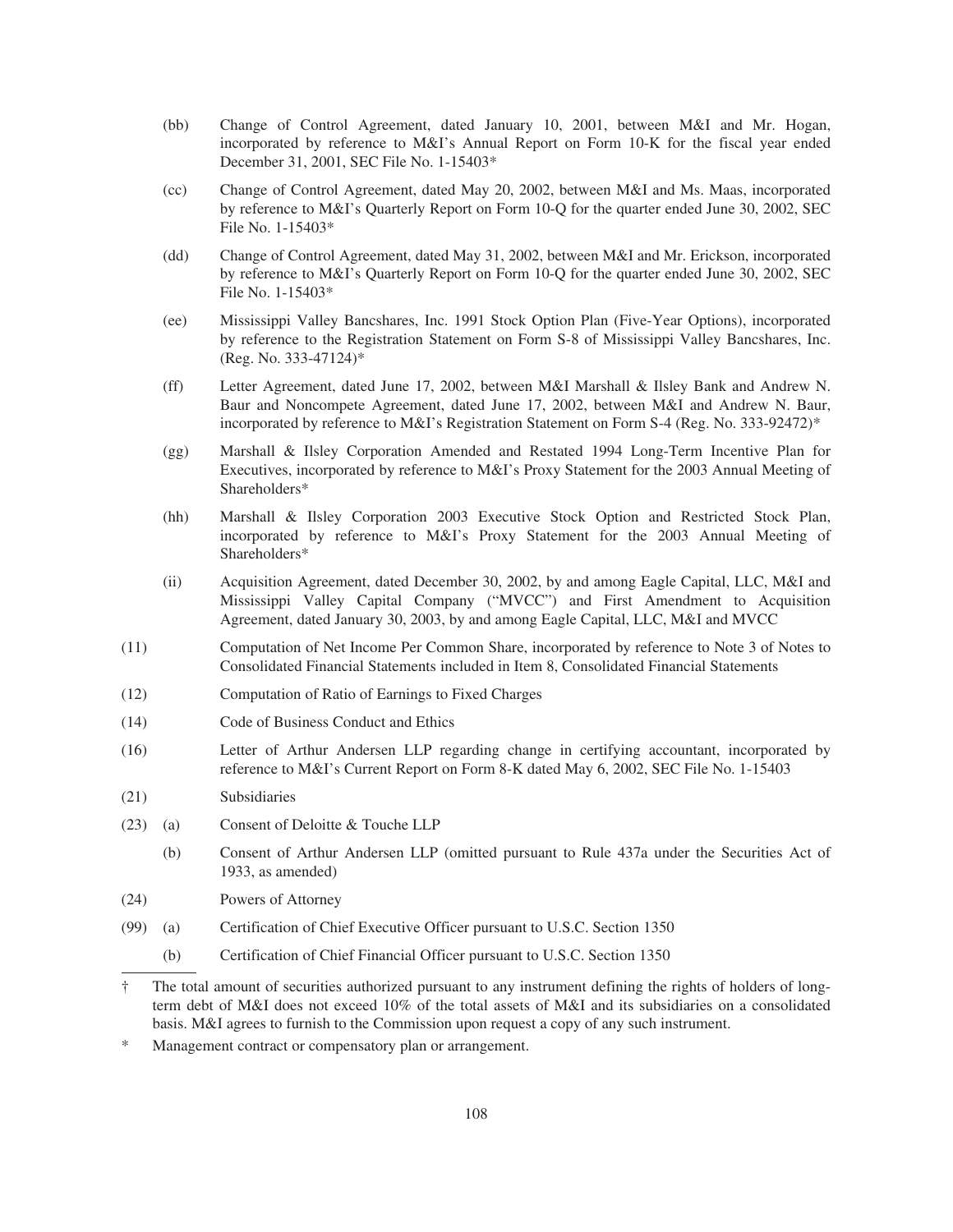## **Marshall & Ilsley Corporation**

## **Computation of Ratio of Earnings to Fixed Charges (\$000's)**

|                                                                                                                                   | <b>Years Ended December 31,</b>     |                           |                          |                         |                        |
|-----------------------------------------------------------------------------------------------------------------------------------|-------------------------------------|---------------------------|--------------------------|-------------------------|------------------------|
|                                                                                                                                   | 2002                                | 2001                      | 2000                     | 1999                    | 1998                   |
| <b>Earnings:</b>                                                                                                                  |                                     |                           |                          |                         |                        |
| Earnings before income taxes and<br>cumulative effect of changes in<br>$accounting principles \ldots \ldots \ldots \ldots \ldots$ | 718,592<br>S                        | 501,045<br>S              | 470,350<br>S             | 527,939<br>S.           | 465,285<br>S           |
| Fixed charges, excluding interest on deposits                                                                                     | 301,518                             | 321,059                   | 321,812                  | 222,172                 | 206,546                |
| Earnings including fixed charges but<br>excluding interest on deposits                                                            | 1,020,110                           | 822,104                   | 792,162                  | 750,111                 | 671,831                |
| Interest on deposits                                                                                                              | 283,385                             | 566,899                   | 772,016                  | 585,864                 | 564,540                |
| Earnings including fixed charges and<br>interest on deposits                                                                      |                                     |                           |                          |                         |                        |
|                                                                                                                                   | \$1,303,495                         | \$1,389,003               | \$1,564,178              | \$1,335,975             | \$1,236,371            |
| <b>Fixed Charges:</b><br><b>Interest Expense:</b>                                                                                 |                                     |                           |                          |                         |                        |
| Short-term borrowings<br>Long-term borrowings<br>One-third of rental expense for all<br>operating leases (the amount deemed       | 150,310<br><sup>\$</sup><br>127,343 | 188,587<br>\$.<br>110,842 | 224,187<br>\$.<br>78,773 | 142,294<br>S.<br>63,145 | 126,624<br>S<br>66,810 |
| representative of the interest factor).                                                                                           | 23,865                              | 21,630                    | 18,852                   | 16,733                  | 13,112                 |
| Fixed charges excluding interest on deposits<br>Interest on deposits                                                              | 301,518<br>283,385                  | 321,059<br>566,899        | 321,812<br>772,016       | 222,172<br>585,864      | 206,546<br>564,540     |
| Fixed charges including interest on deposits                                                                                      | 584,903                             | 887,958                   | \$1,093,828              | 808,036                 | 771,086<br>S           |
| <b>Ratio of Earnings to Fixed Charges:</b><br>Excluding interest on deposits                                                      | 3.38x                               | 2.56x                     | 2.46x                    | 3.38x                   | 3.25x                  |
| Including interest on deposits                                                                                                    | 2.23x                               | 1.56x                     | 1.43x                    | 1.65x                   | 1.60x                  |